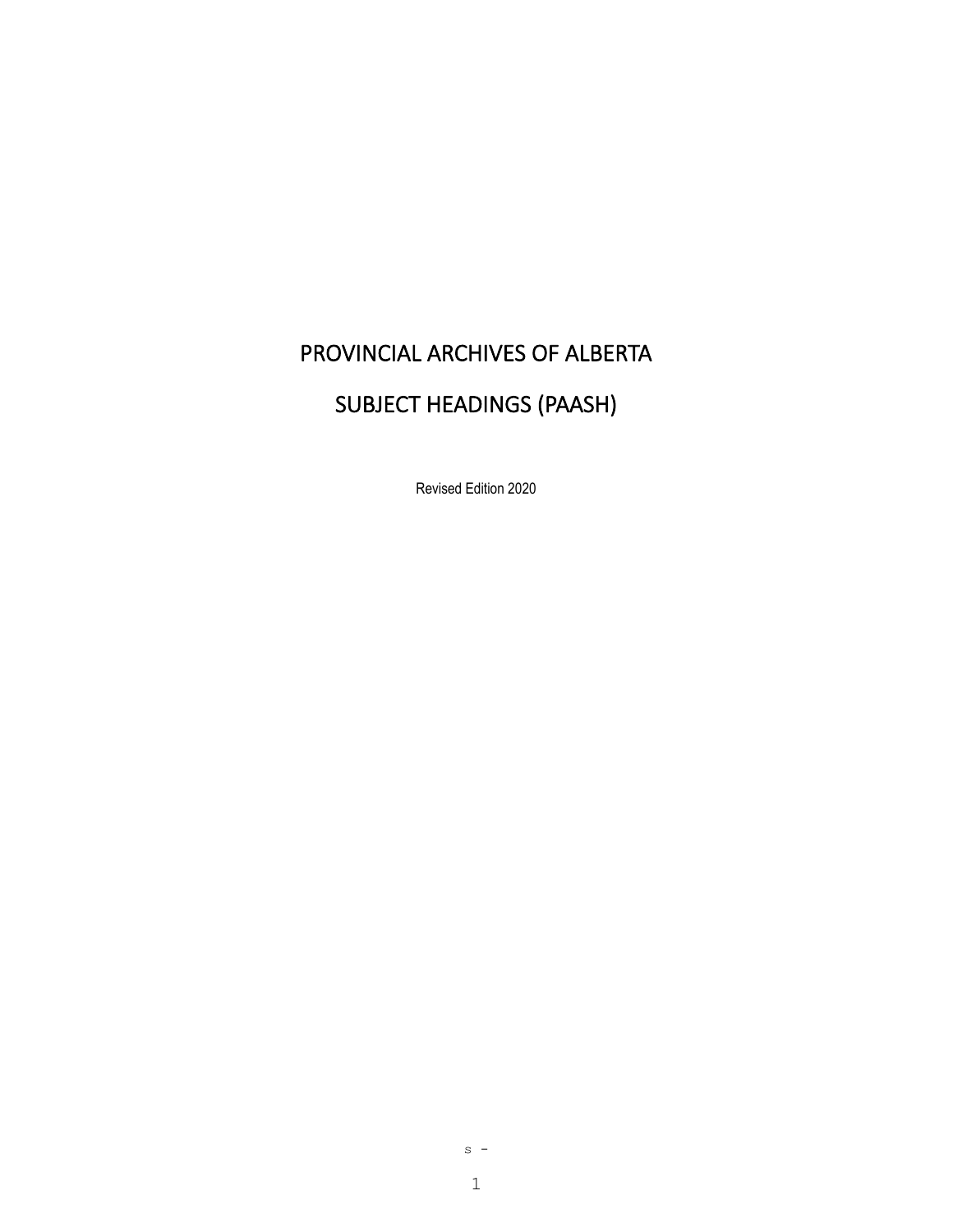# Table of Contents

|  | $A$ .       |                                            |          |
|--|-------------|--------------------------------------------|----------|
|  | B.          |                                            |          |
|  |             | OBJECTIVES OF SUBJECT HEADINGS3            |          |
|  | D.          |                                            |          |
|  | $E_{\star}$ | RELATIONSHIP TO OTHER SUBJECT AUTHORITIES4 |          |
|  |             |                                            |          |
|  |             |                                            | $\Delta$ |
|  | Α.          |                                            |          |
|  | <b>B.</b>   |                                            |          |
|  |             |                                            |          |

2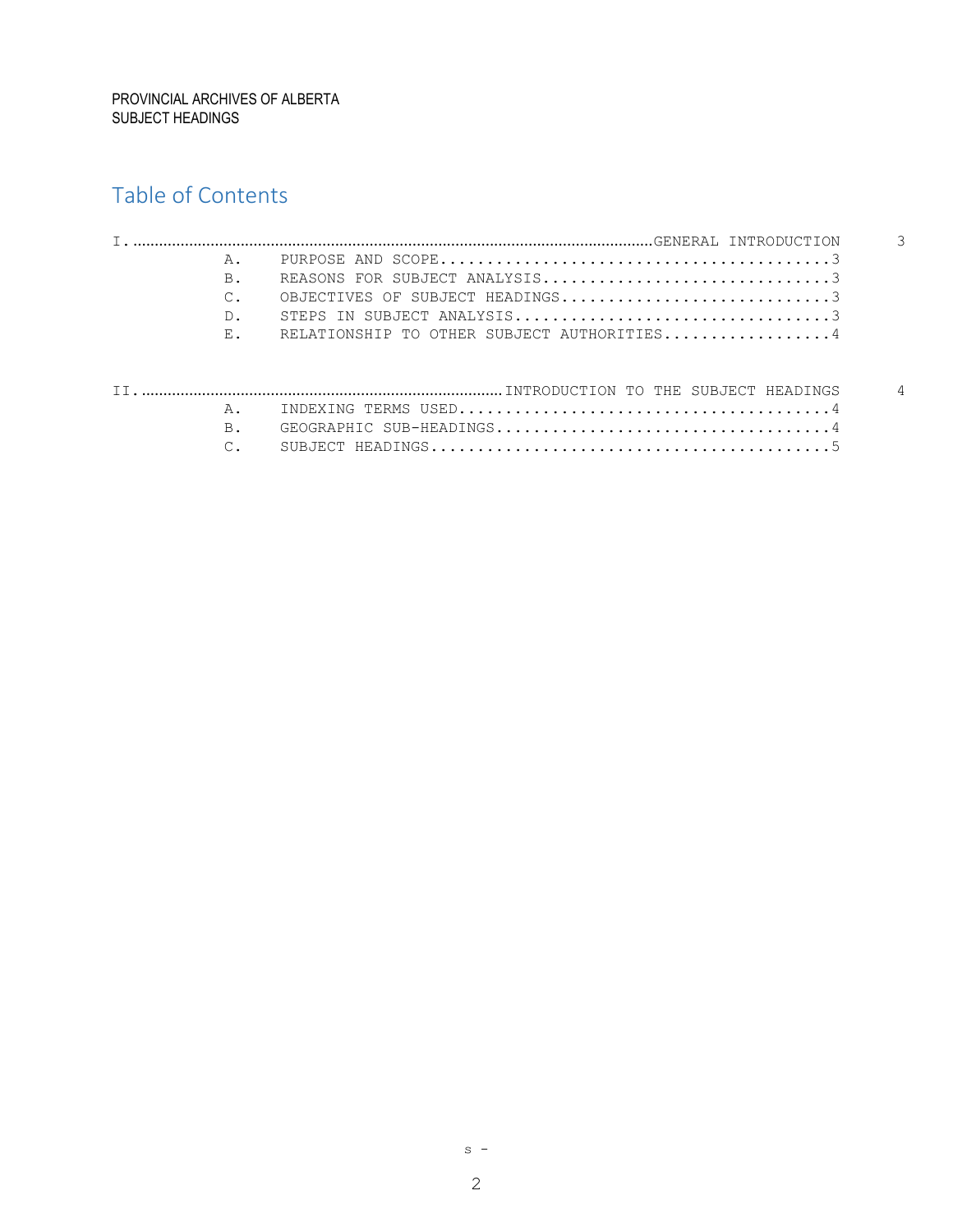# <span id="page-2-0"></span>I. GENERAL INTRODUCTION

# <span id="page-2-1"></span>**A. PURPOSE AND SCOPE**

The Provincial Archives of Alberta Subject Headings (hereafter referred to as PAASH) was first developed in 1982 in order to provide a standard indexing vocabulary to be used in the preparation of indexes for all types of archival holdings, both audio-visual and textual. The subject headings were developed by a committee of three representing the Provincial Archives of Alberta sections responsible for manuscript, government and audio-visual records. In preparing the list, the committee based its decisions on the need to index material known to be in the Archives holdings already, but also tried to anticipate needs and include headings that may be required at some future date. PAASH was revised in 1998, 2005, and 2020.

Researchers must be aware that JUST BECAUSE AN ENTRY IS INCLUDED IN PAASH DOES NOT MEAN THAT THERE IS MATERIAL IN THE PROVINCIAL ARCHIVES OF ALBERTA RELATING TO THAT ENTRY OR TOPIC.

The format of the entries and the use of subdivisions and pattern headings are explained in detail below. It is hoped that this indexing vocabulary will provide subject indexing that is meaningful and relevant to the holdings of archival institutions throughout the province.

Please note that PAASH was designed for subject analysis of archival collections. For imprint material/books the indexer should consult the Library of Congress Subject Headings (LCSH).

# <span id="page-2-2"></span>**B. REASONS FOR SUBJECT ANALYSIS**

In larger institutions, the collections are more extensive and become increasingly complex with diverse subject areas. Each archivist cannot be expected to remember everything in the holdings; therefore, it is necessary to have subject access. With a subject catalogue, any collection can have many access points without destroying the original order of the documents or the integrity of each collection.

# <span id="page-2-3"></span>**C. OBJECTIVES OF SUBJECT HEADINGS**

Subject headings enable a person to locate an item/collection of which the subject is known. They collect together in a catalogue what a repository has on a given subject and on related subjects.

# <span id="page-2-4"></span>**D. STEPS IN SUBJECT ANALYSIS**

- 1. Look over/analyse the contents of the collection/documents/ tape/photograph, etc. to be indexed.
- 2. Select the content considered sufficiently significant to be recorded.
- 3. Translate it into the indexing language (i.e. PAASH).
- 4. Create the index (physical form).

It must always be remembered that subject, title, creator and physical form are three distinct concepts. For example, if you are indexing a wedding invitation the subject (i.e. what it is about) is not "wedding invitation." That is its physical form. The subjects are the people involved and "Weddings." While there are exceptions, always consider the content first. Generally, the researcher is looking for information about a particular subject. Although they may ask for a wedding invitation, they are probably more concerned with who was getting married. Even if they are concerned with wedding invitations in general, such items will be retrieved under the subject "Weddings."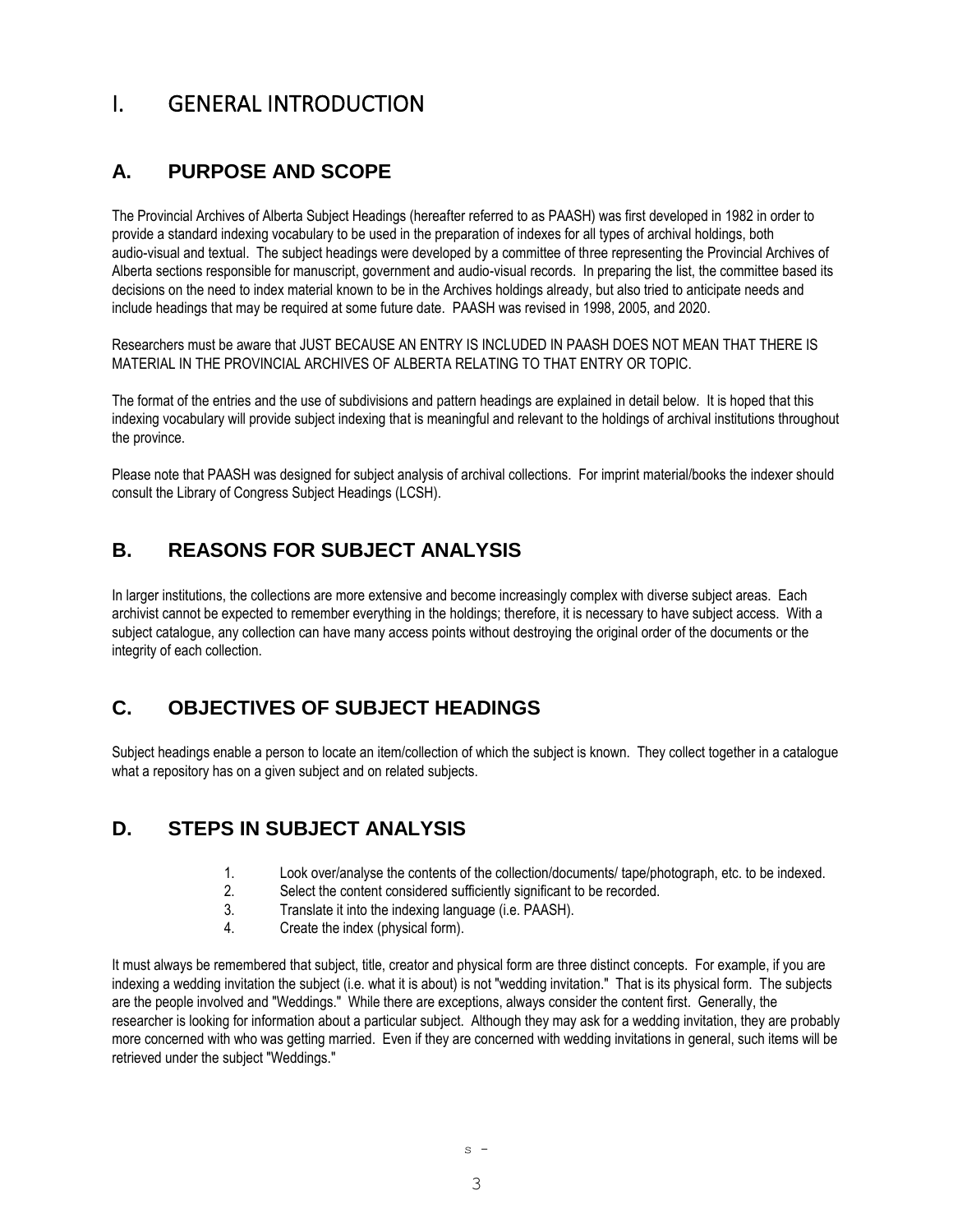# <span id="page-3-0"></span>**E. RELATIONSHIP TO OTHER SUBJECT AUTHORITIES**

Initially, every effort was made to conform to the LCSH and its format; however, certain deviations are necessary because LCSH was not sufficiently detailed to adequately describe material relating to Western Canada in general, and Alberta in particular. In a few cases, appropriate headings were found in Canadian Subject Headings (CSH); however, CSH was, in most cases, equally inadequate for Western Canadian needs. In some cases, patterns and formats were derived from Anglo-American Cataloguing Rules (second edition) hereafter referred to as AACRII, as well as part two of Rules for Archival Description (RAD). The 2020 revision departed from LCSH, AACRII, CSH, RAD and other subject authorities in an effort to best capture contemporary language and terminology and to make PAASH as accessible as possible.

# <span id="page-3-1"></span>II. INTRODUCTION TO THE SUBJECT HEADINGS

## <span id="page-3-2"></span>**A. INDEXING TERMS USED**

- USE: indicates the preferred subject heading.
- UF: Use For; indicates a subject heading that is no longer used.
- NT: Narrower Term; indicates a sub-heading to be used in conjunction with a main subject heading.
- RT: Related Term; indicates a subject heading that might be used together with the selected heading.

# <span id="page-3-3"></span>**B. GEOGRAPHIC SUB-HEADINGS**

Geographic sub-headings may be added to any subject heading, e.g. Actors – Edmonton.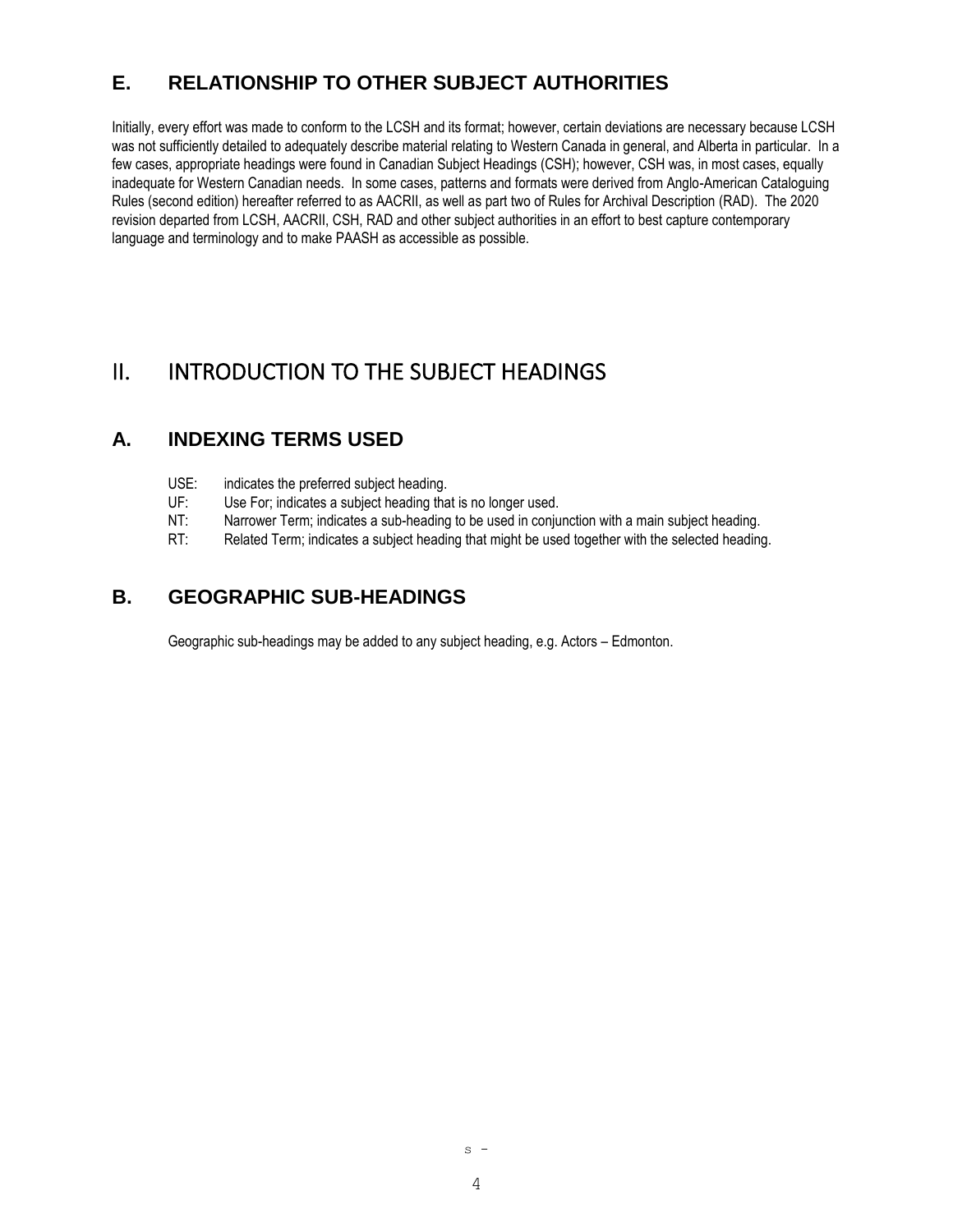# <span id="page-4-0"></span>**C. SUBJECT HEADINGS**

#### Abattoirs

USE Slaughtering and slaughter-houses

#### Abduction

Ableism

Abnormalities, Human USE Congenital defects

Abortion

#### Abused women

USE Domestic violence – Women

#### Academic Degrees

USE Degrees, Academic

#### Accident Insurance

USE Insurance, Accident

#### Accident Investigation

#### **Accidents**

RT Traffic accidents

RT subdivision Accidents under types of industries and under topics where phrase headings for accidents have not

been established, e.g., Coal mines and mining – Accidents

NT Investigation

NT Prevention

#### Accountants

Accounting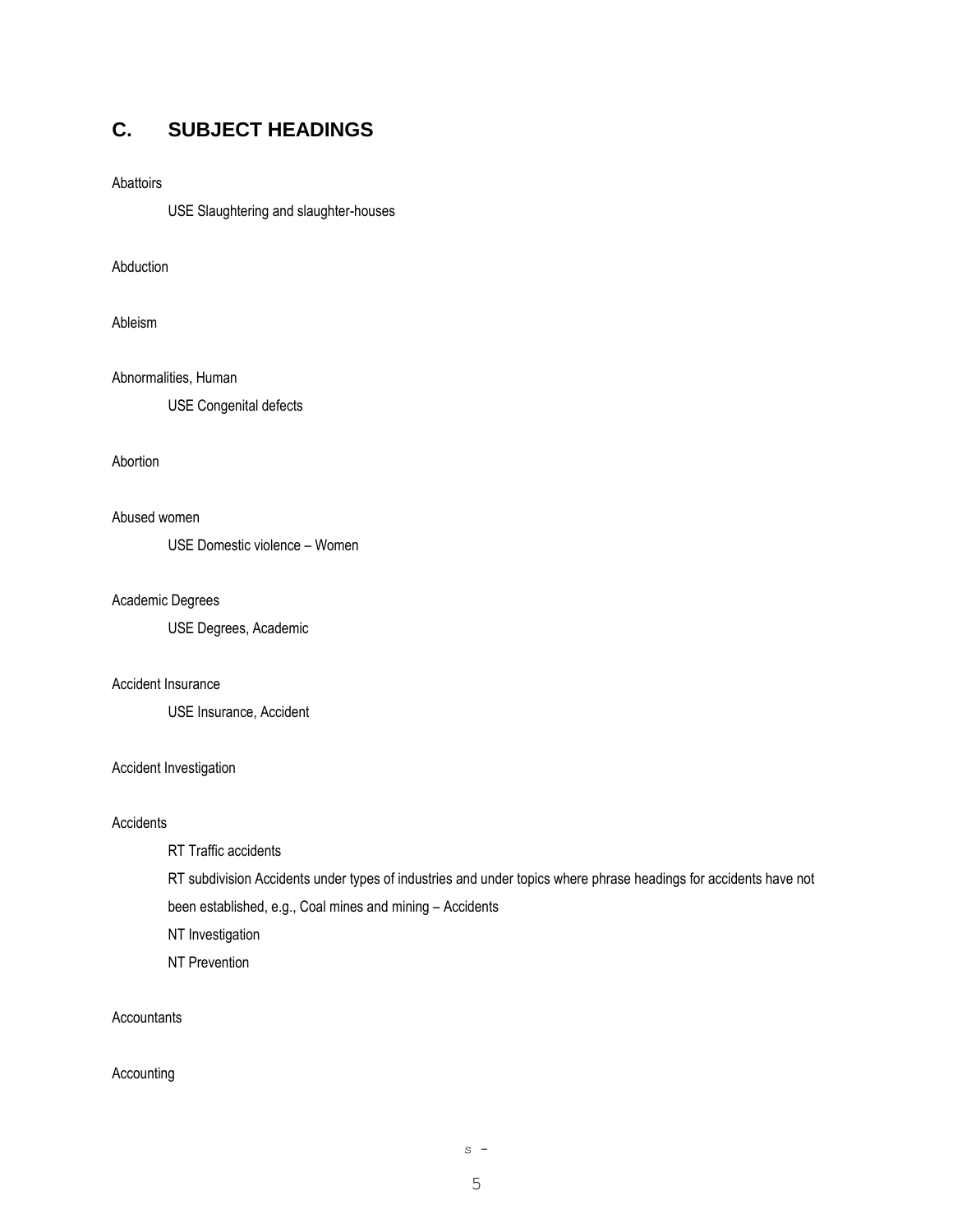RT subdivision Accounting under topics, e.g., Dairying–Accounting and under names of individual corporate bodies

#### Acid precipitation

USE Weather – Acid rain

#### Acquired immunodeficiency syndrome (AIDS)

NT Social aspects

Acrobatics

Acrobats

Actions and defenses

Activated carbons

USE Carbon, Activated

Activism and activists

Actors

Actresses

USE Actors

Acts, Government

USE Legislation

Administration of estates

Administrative agencies

NT Reorganization

## Administrative Services

NT Reorganization

Adoption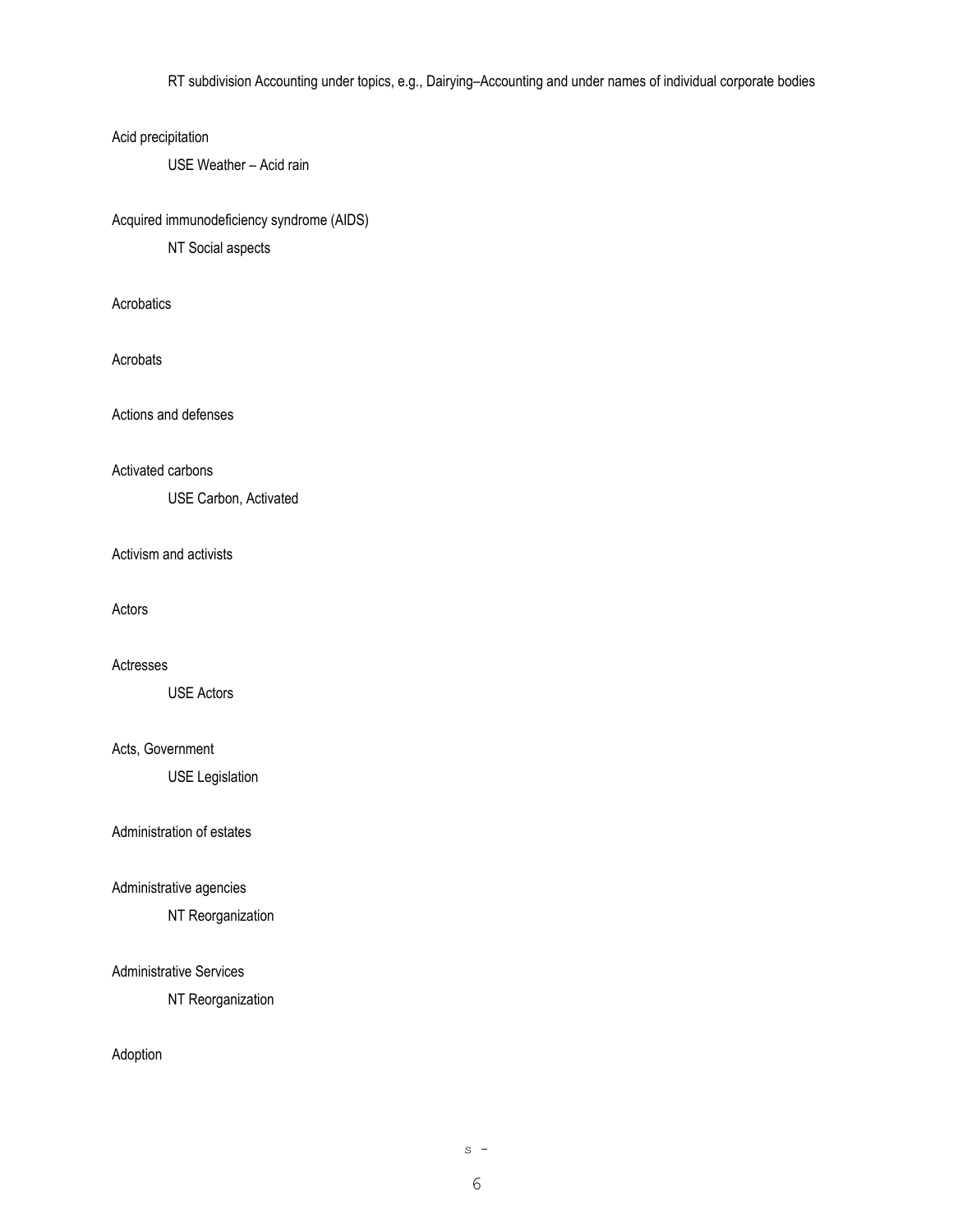## Adult education

USE Continuing education

#### Advertising

Advertising, Government

USE Government – Advertising

#### Advertising agencies

Advisory opinions

Aerial photography

#### **Aeronautics**

USE Aviation

Affirmative action programmes

USE Employment equity

#### Afghan War, 2001-

#### Aged

USE Seniors

#### Agoraphobia

USE Mental health – Phobias

Agricultural insurance

USE Insurance – Agriculture

Agricultural service board

#### Agriculture

NT Awards

## NT Chemicals

RT Pesticides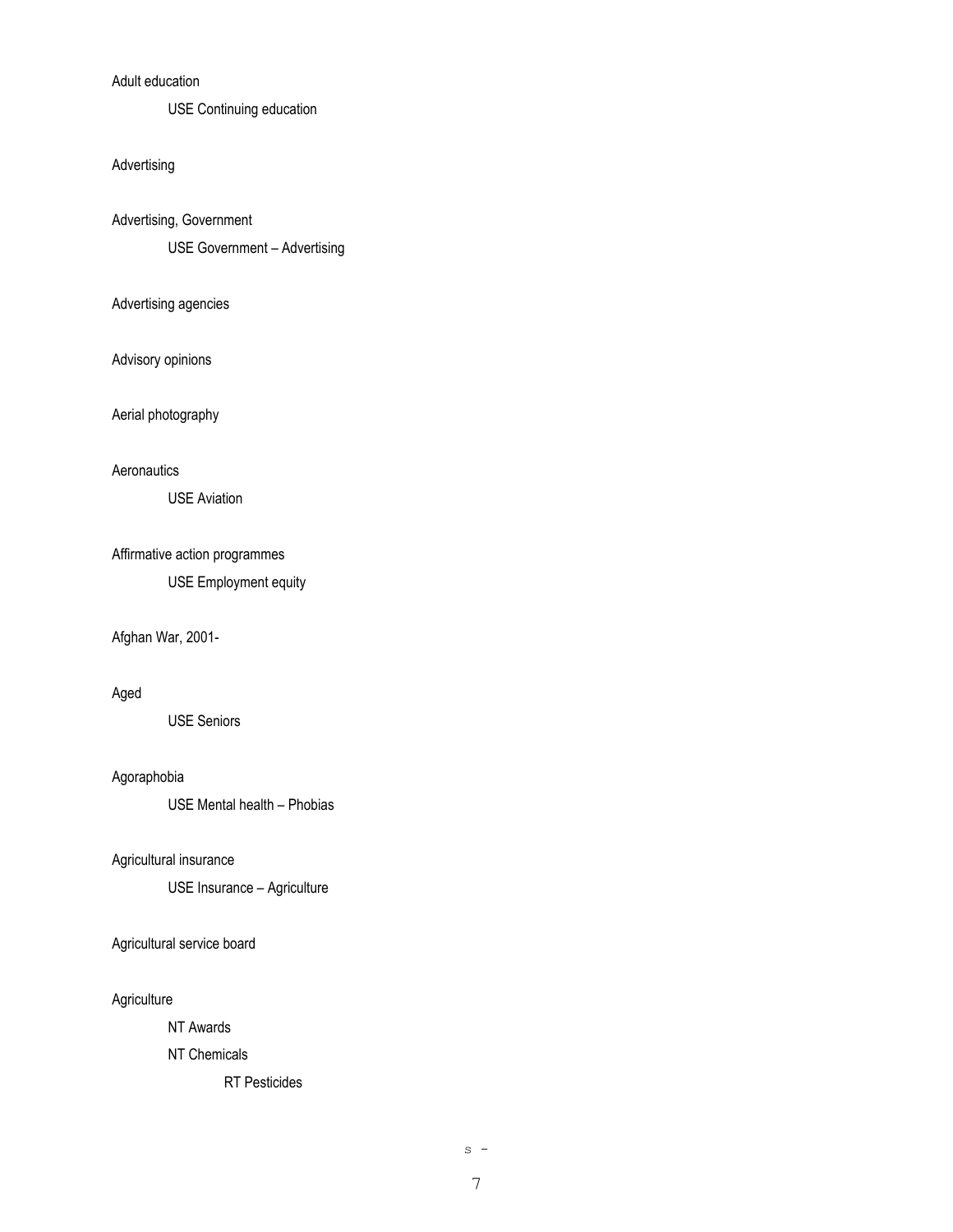NT Colleges

NT Colonies

RT Doukhobors

RT Hutterite Brethren

RT Mennonites

NT Competitions

NT Conferences

NT Credit

NT Education

NT Exhibitions

NT Experiment stations

NT Organic

NT Implements

NT Industries

NT Machinery

NT Processing

NT Publishing

NT Research

NT Workers

RT Farmers

#### Agriculture, Department of

NT Appropriations and expenditures

NT Charts and diagrams

NT Officials and employees

NT Portraits, etc.

NT Reorganization

RT names of Divisions and Branches, e.g., Agriculture, Department of. Home Economics Branch.

RT names of Boards, Corporations, etc., e.g., Hail and Crop

#### Agriculture, Minister of

## **Agriculturists**

Air

NT Pollution

RT Pollutants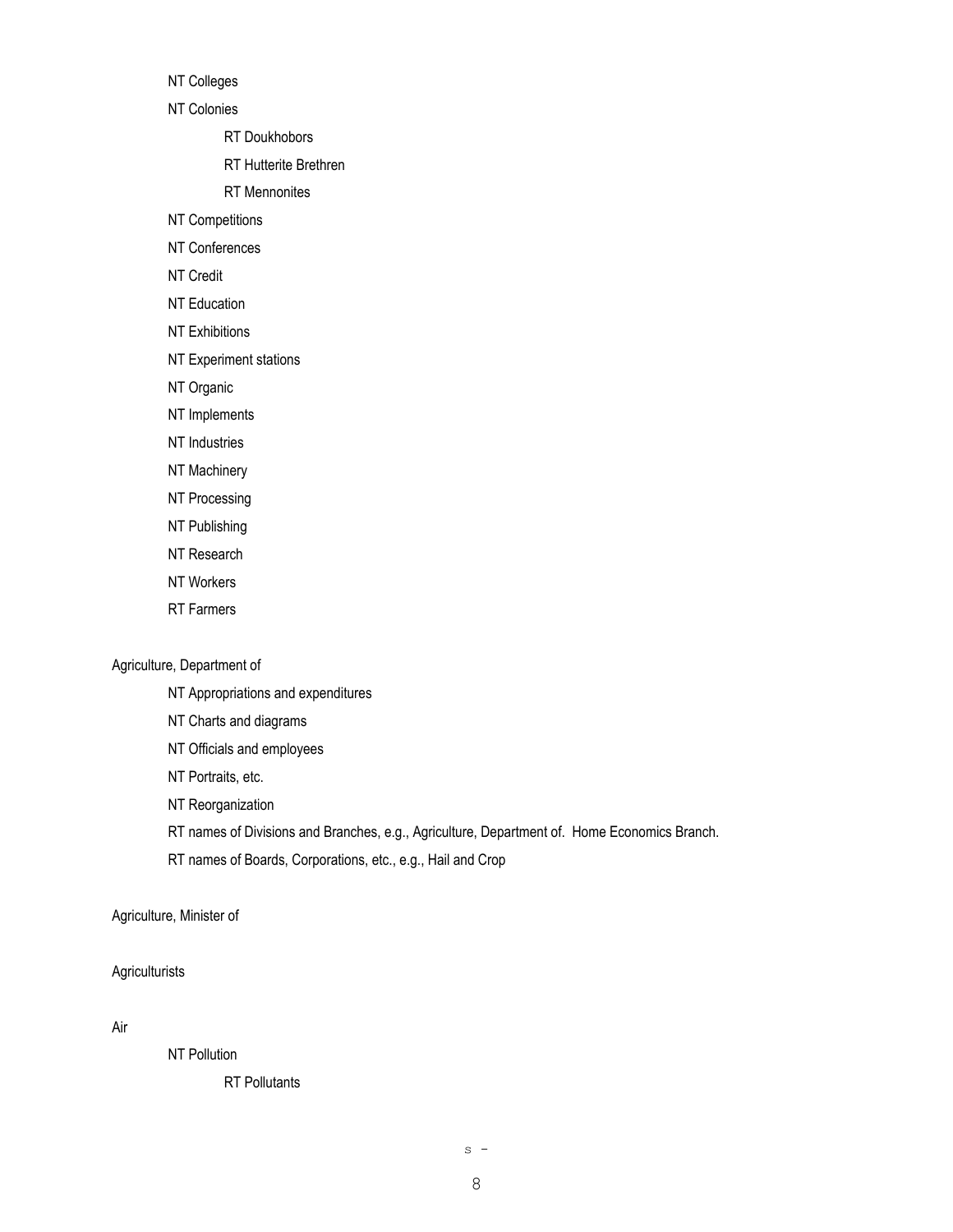## NT Quality

#### Air bases

USE Canada. Royal Canadian Air Force (up to 1968) – Installations USE Canada. Armed Forces (after 1968) – Installations

### Air Cadets

RT Army Cadets RT Sea Cadets

## Air mail service

#### Air pilots

USE Aviation – Pilots

#### Air quality

USE Air – Quality

#### Air raid shelters

#### Air-ships

USE Airships

### Air shows

#### Air strips

USE Airports – Runways

#### Air traffic control

USE Airports – Air traffic control

## Air transport

USE Airlines – Cargo

#### Air transportation industry

USE Airlines – Passenger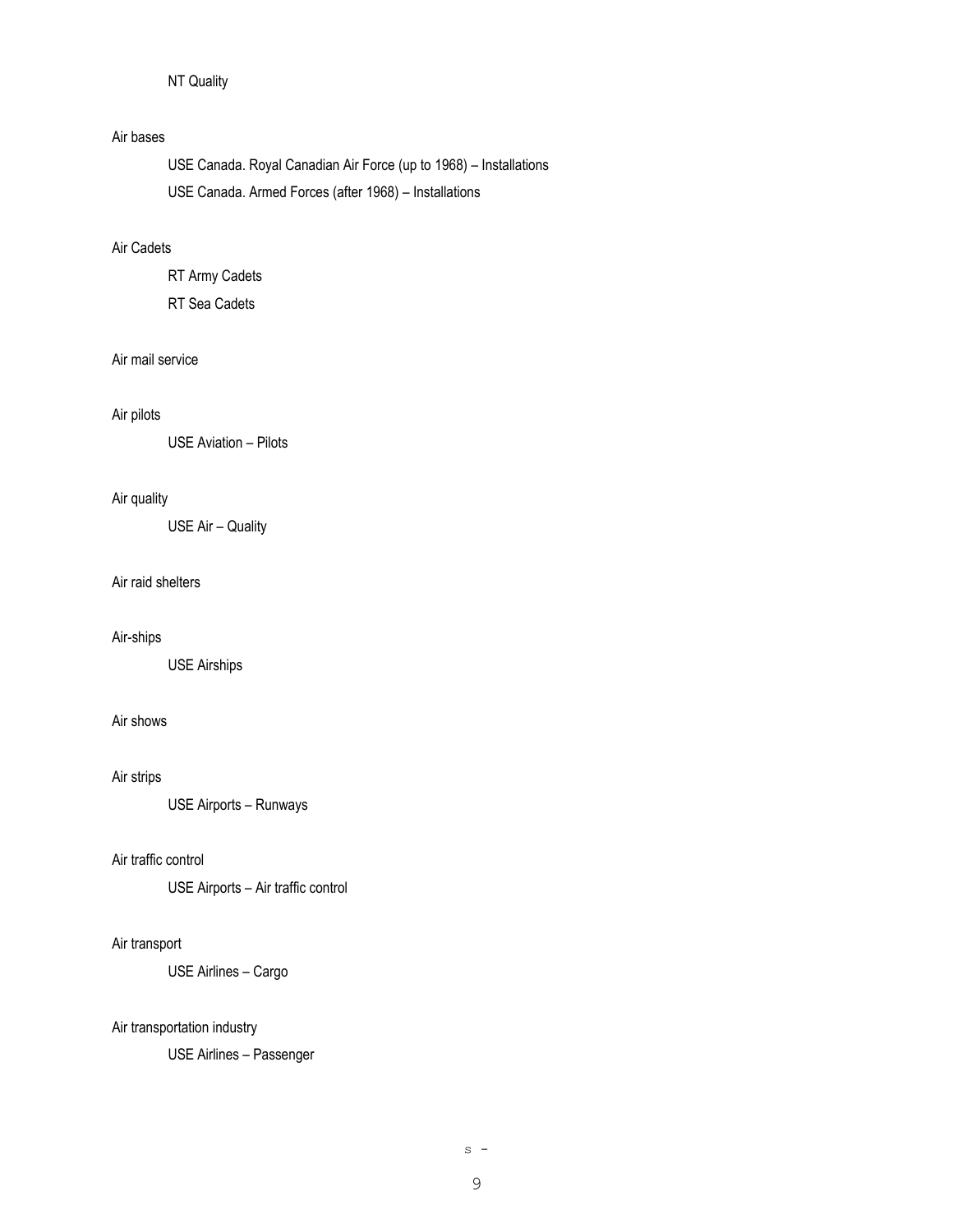### Air travel

USE Airlines – Passenger

## Aircraft

NT Accidents NT Equipment and supplies NT Maintenance and repair NT Models NT Refuelling

## Aircraft ambulances

Aircraft industry

#### Airlines

NT Cargo

NT Passenger

RT Flight attendants

RT names of airlines

#### Airplane industry

USE Aircraft industry

## Airplanes

NT Biplanes

## Airplanes, Military

## Airports

NT Air traffic control NT Baggage handling NT Buildings NT Runways

## Airports, Floating

#### Airships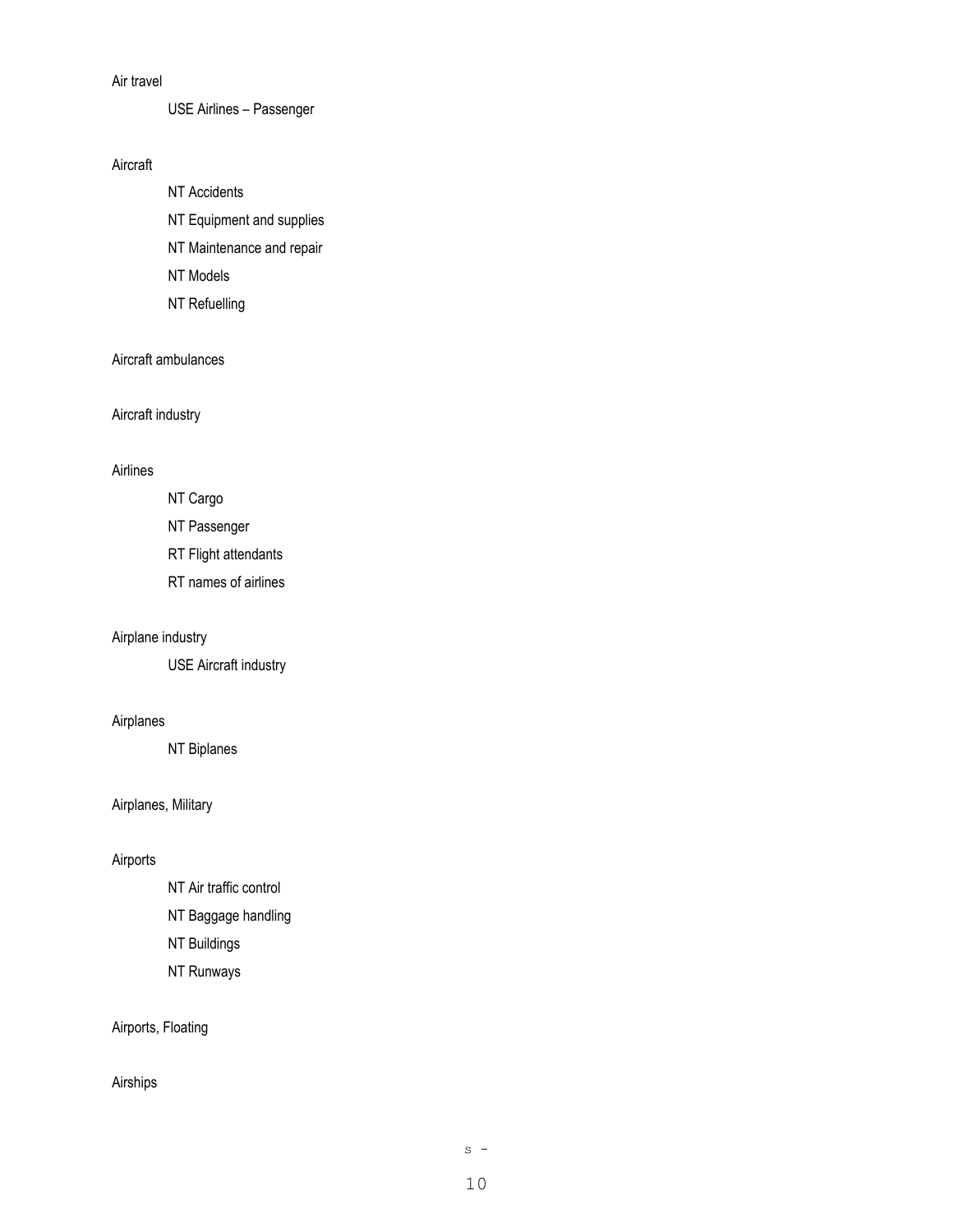#### Airstrips

USE Airports – Runways

#### Alberta

NT Anniversaries, etc.

NT Anniversaries, etc. (Golden Jubilee)

NT Anniversaries, etc. (Seventy-fifth)

NT Appropriations and expenditures

NT Boundaries

NT Centennial celebrations, etc.

NT Civil service

NT Description and travel

#### NT Executive departments

Use only when dealing with government departments in general. RT names of specific departments, e.g.,

Agriculture, Department of

- NT Foreign relations
- NT Inaugural ceremonies
- NT Officials and employees

USE Alberta – Civil service

NT Politics and government

#### NT Political parties

USE name of specific party when known

- NT Conventions
- NT Election campaigns
- NT Finance
- NT History
- NT Membership

NT Study and teaching (Internship)

- NT Relations (General) with [Name of foreign country]
- NT Relations (Military) with [Name of foreign country]

Alberta Bill of Rights

Alberta Highway Patrol

USE Traffic police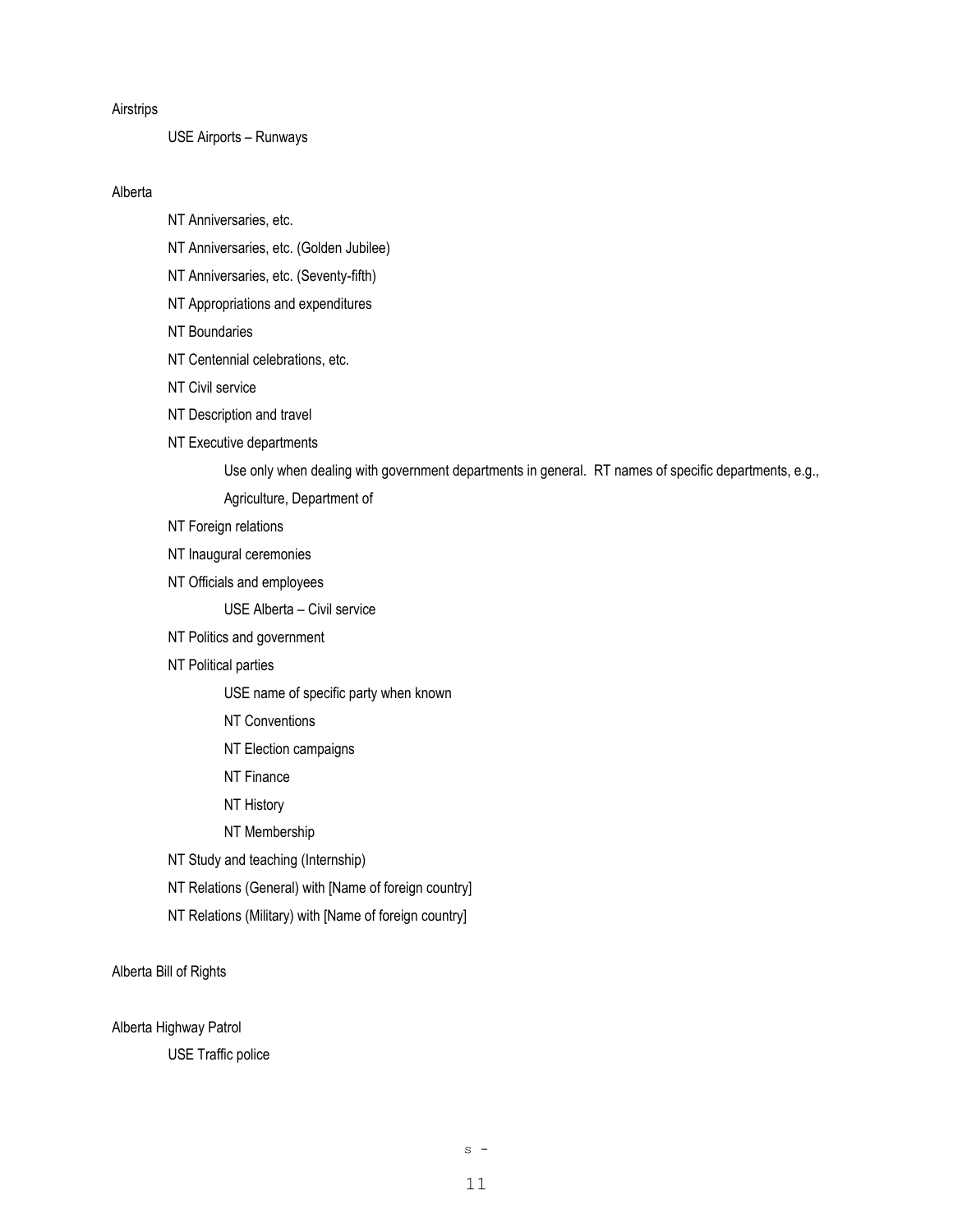Alberta, Northern

Alberta Provincial Police

NT Appointments, promotions, salaries, etc.

NT Buildings

NT Charts, diagrams, etc.

NT Complaints against

NT Dogs

NT Equipment and supplies

NT Finance

NT Firearms

NT Handbooks, manuals, etc.

NT Insignia

NT Officers

NT Pensions

NT Personnel records

USE Alberta Provincial Police–Appointments, promotions, salaries, etc.

NT Portraits

NT Prisoners

Refers to the transportation and disposition of prisoners

NT Reports

Use for annual reports, criminal investigation case reports, strike reports, etc.

NT Statistics

NT Transportation

NT Uniforms

NT Veterans

#### Alberta Advantage Party

See NT under Alberta – Political parties

#### Alberta Alliance

See NT under Alberta – Political parties

#### Alberta First

See NT under Alberta – Political parties

RT Canada, Western – Autonomy and independence movement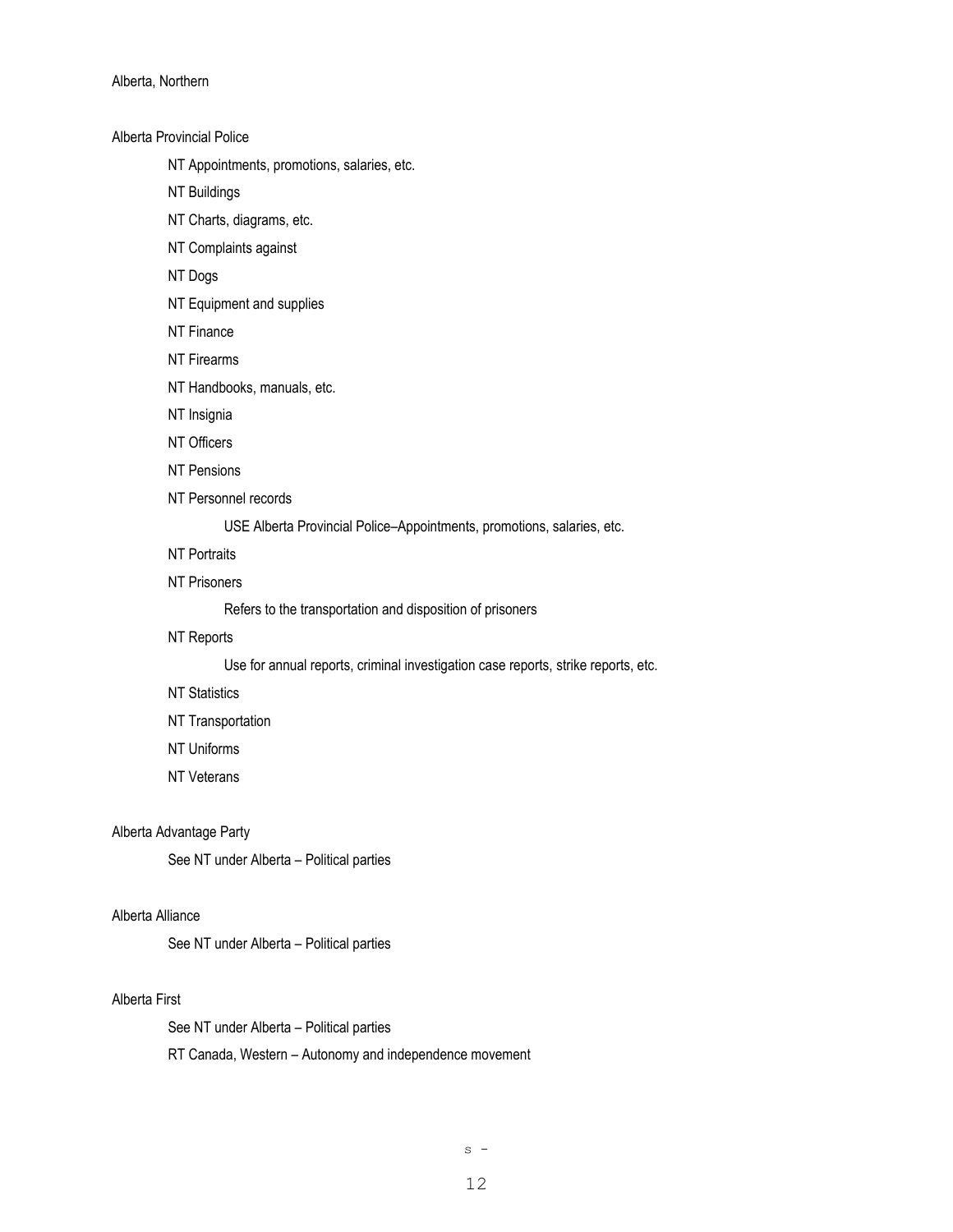#### Alberta Independence Party

See NT under Alberta – Political parties

RT Canada, Western – Autonomy and independence movement

#### Alberta Party

See NT under Alberta – Political parties

#### Alberta Reform Movement

See NT under Alberta – Political parties

## Alberta Liberal Party

See NT under Alberta – Political parties

#### Alberta New Democratic Party

See NT under Alberta – Political parties

#### Alberta Social Credit Party

See NT under Alberta – Political parties

#### Alcohol

NT Law and legislation NT Taxation RT Liquor traffic for general works on the liquor industry

#### Alcoholism

USE Substance Use Disorder

#### Aldermen

USE City Councillors under names of cities

#### Alfalfa

#### Aliens, Illegal

USE Undocumented immigrants

#### Alimony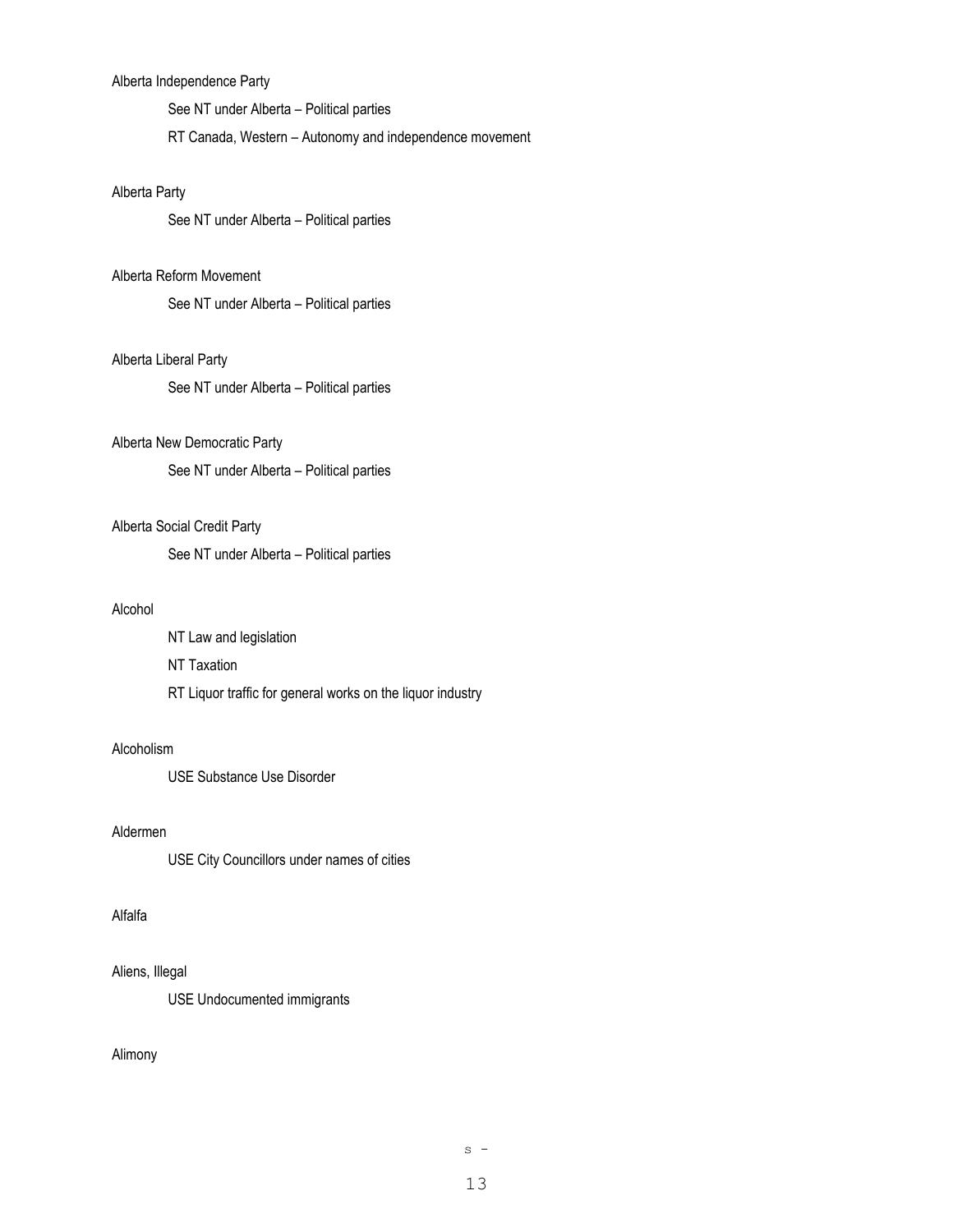### Alkali soil

#### All-terrain vehicles

#### Almanacs

#### Altars

```
USE Name of religion – Buildings – Altars
```
## Alternative religious movements

UF Cults

#### Amateur radio stations

UF Ham radio

USE Radio – Amateur radio stations

#### Ambrotype

USE Photography – Ambrotype

#### Ambulance attendants

USE Emergency medical personnel

## Ambulances

RT Aircraft ambulances

#### American Canadians

## Americans

#### Ammonia

UF Anhydrous ammonia

#### Ammonia industry

## Ammunition

#### Amusement parks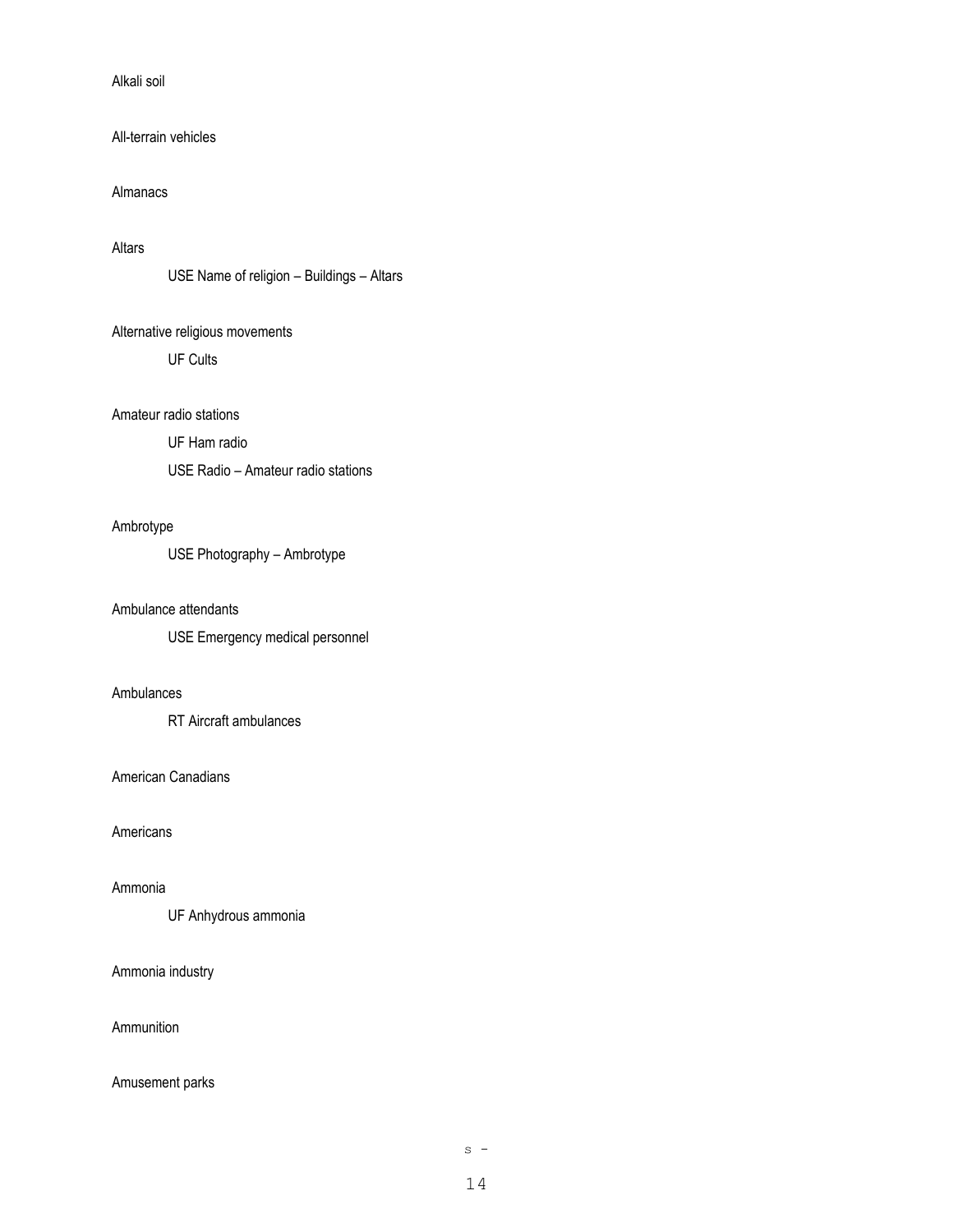Anarchism

Androgyny

#### Androphilia

RT Gynephilia

#### Anesthesiology

Anglican Church of Canada

NT Baptism

NT Buildings

NT Clergy

NT Conventions

NT Customs and practices

NT Dioceses

RT names of dioceses, e.g., Athabasca (Diocese)

NT Finance

NT History

RT subdivision History under names of Dioceses

NT Members

NT Missions and missionaries

NT Residences

NT Residential schools

RT Residential schools

RT Truth and Reconciliation Commission

NT Sermons

NT Societies, etc.

NT Sunday schools

NT Synods

USE Anglican Church of Canada – Conventions

NT Theology

NT Universities and colleges

Anhydrous ammonia

USE Ammonia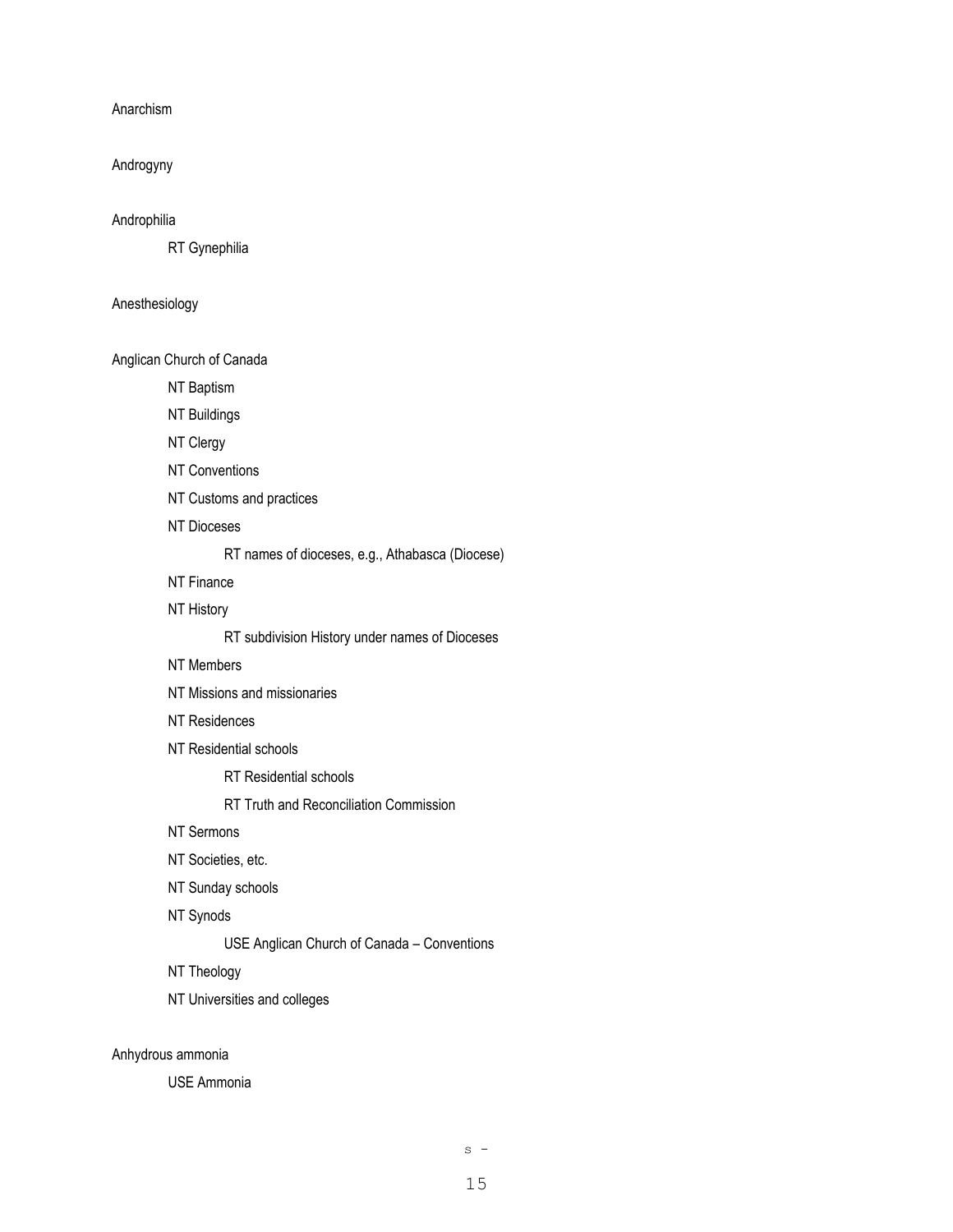#### Animal diseases

USE Animals – Diseases

RT Veterinary medicine

#### Animal shelters

UF Dog pounds

UF Pounds

#### Animal traps

USE Trapping and trappers

#### Animals

#### NT Diseases

RT Veterinary medicine

RT subdivision Diseases under individual animals and groups of animals

#### Animals, Domestic

USE Domestic animals

Animism and Animists

Annexation (Municipal Government)

Anniversaries

Antelopes

Antennas (Electronics)

Anthropology, Cultural

Anthropology, Physical

Antique and classic cars

USE Automobiles – Antique and classic cars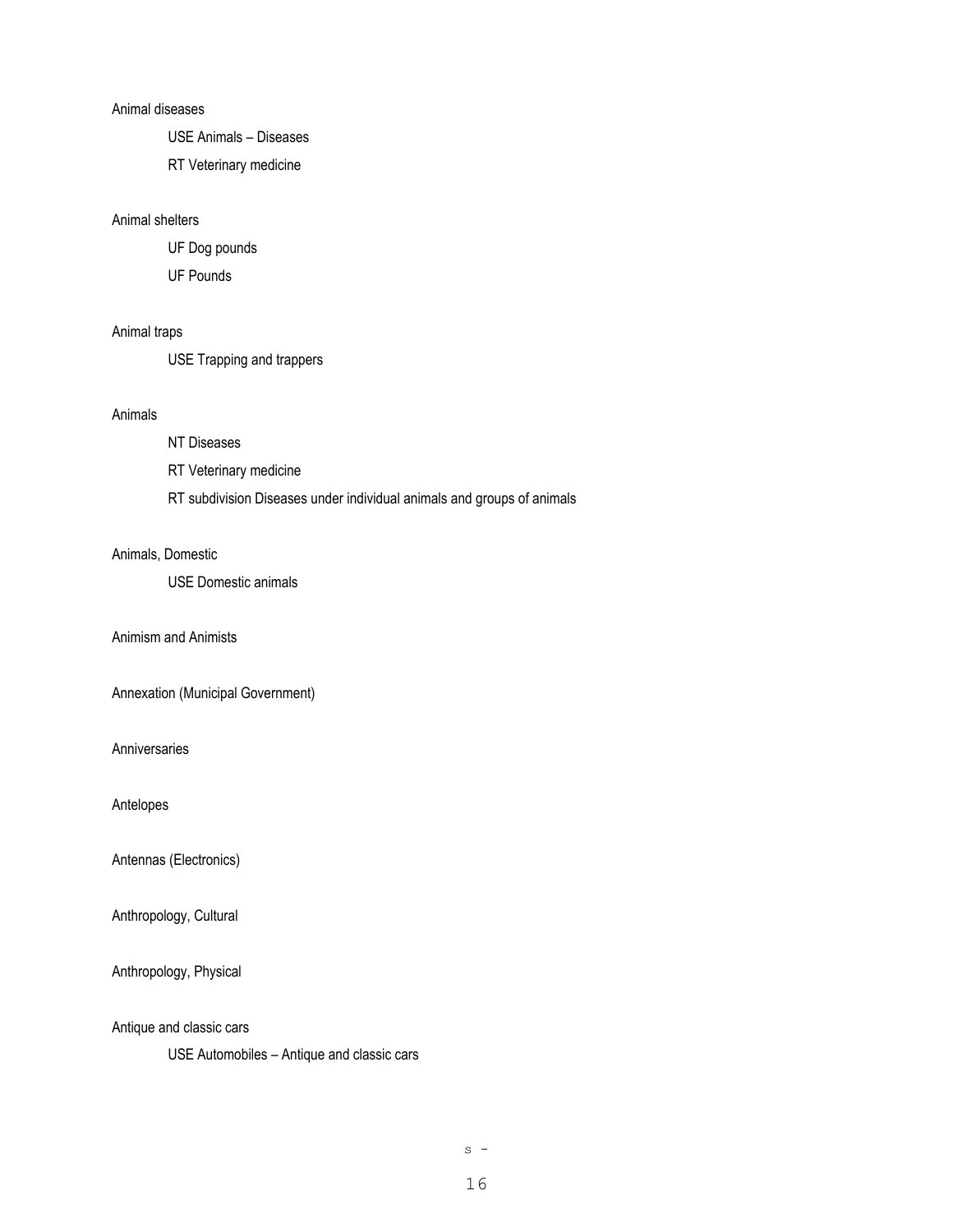#### Antique dealers

#### Antisemitism

RT Racism

RT White supremacy

#### Antiwar movements

USE Peace movements

#### Apartments

RT subdivision Apartments under names of communities

#### Apiculture

UF Bee culture

RT Bees

RT Honey

#### Appeals in forma pauperis

USE Legal proceedings – Appellate procedure

#### Appliance stores

USE Stores, Retail – Electric apparatus and appliances

#### Appliances

USE Electric apparatus and appliances

#### Appraisers

Apprentices

#### Aquatic herbicides

RT Herbicides

#### Aqueducts

#### Arab Canadians

Use specific nationality when possible, e.g. Syrian Canadians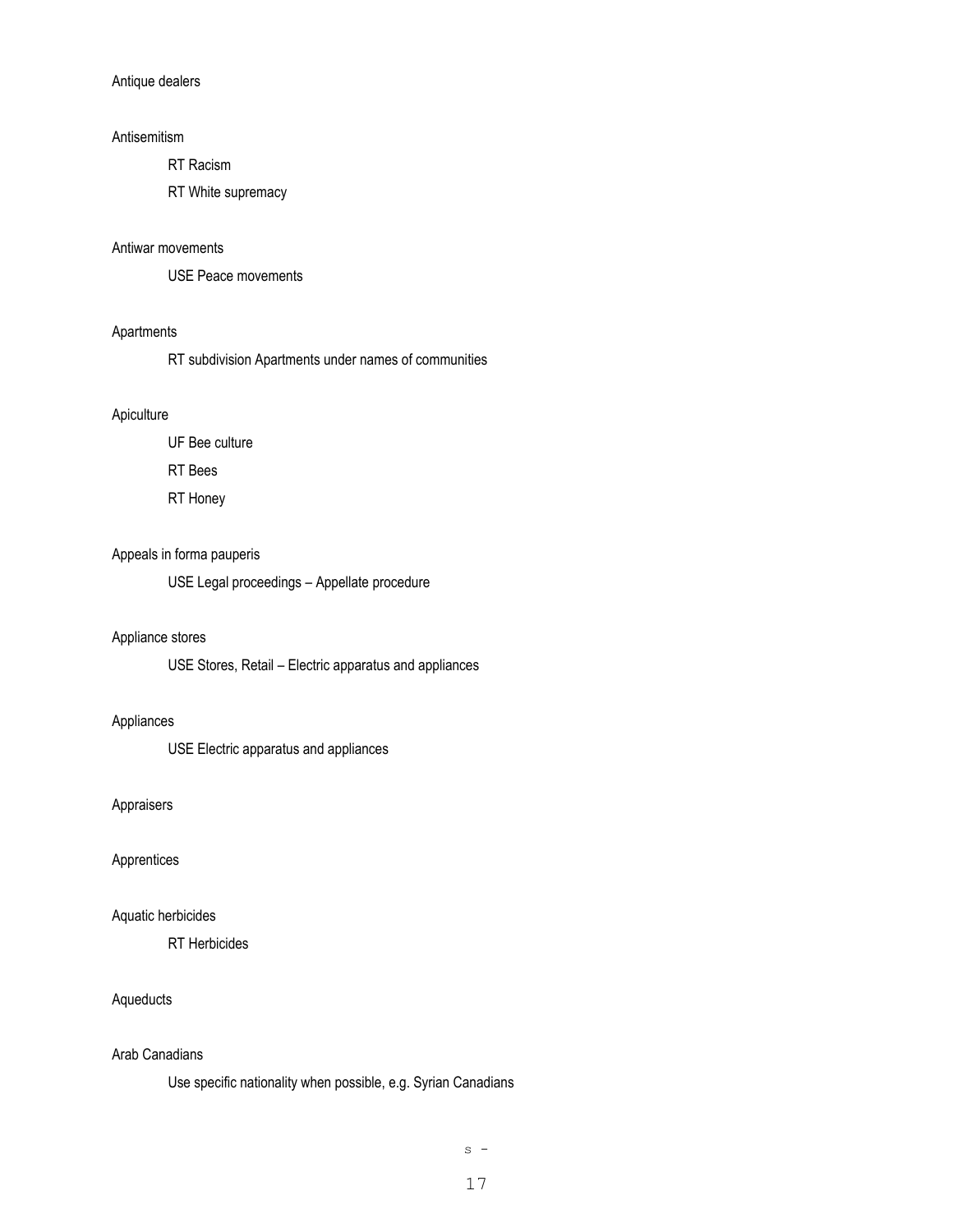## Arabs

Use specific nationality when possible, e.g. Syrians

## Arbitration, Labour

USE Labour relations – Arbitration

#### Arcades

#### Archaeological excavations

USE Archaeology – Excavations

#### Archaeology

NT Excavations

## Archery

#### Arches

#### **Architects**

RT Architectural firms

## Architectural firms

#### Architectural models

#### Architecture

#### Archives

RT subdivision Archives under subjects, e.g., Universities and colleges – Archives

## Archivists

#### Arctic regions

#### Arenas

USE Sports facilities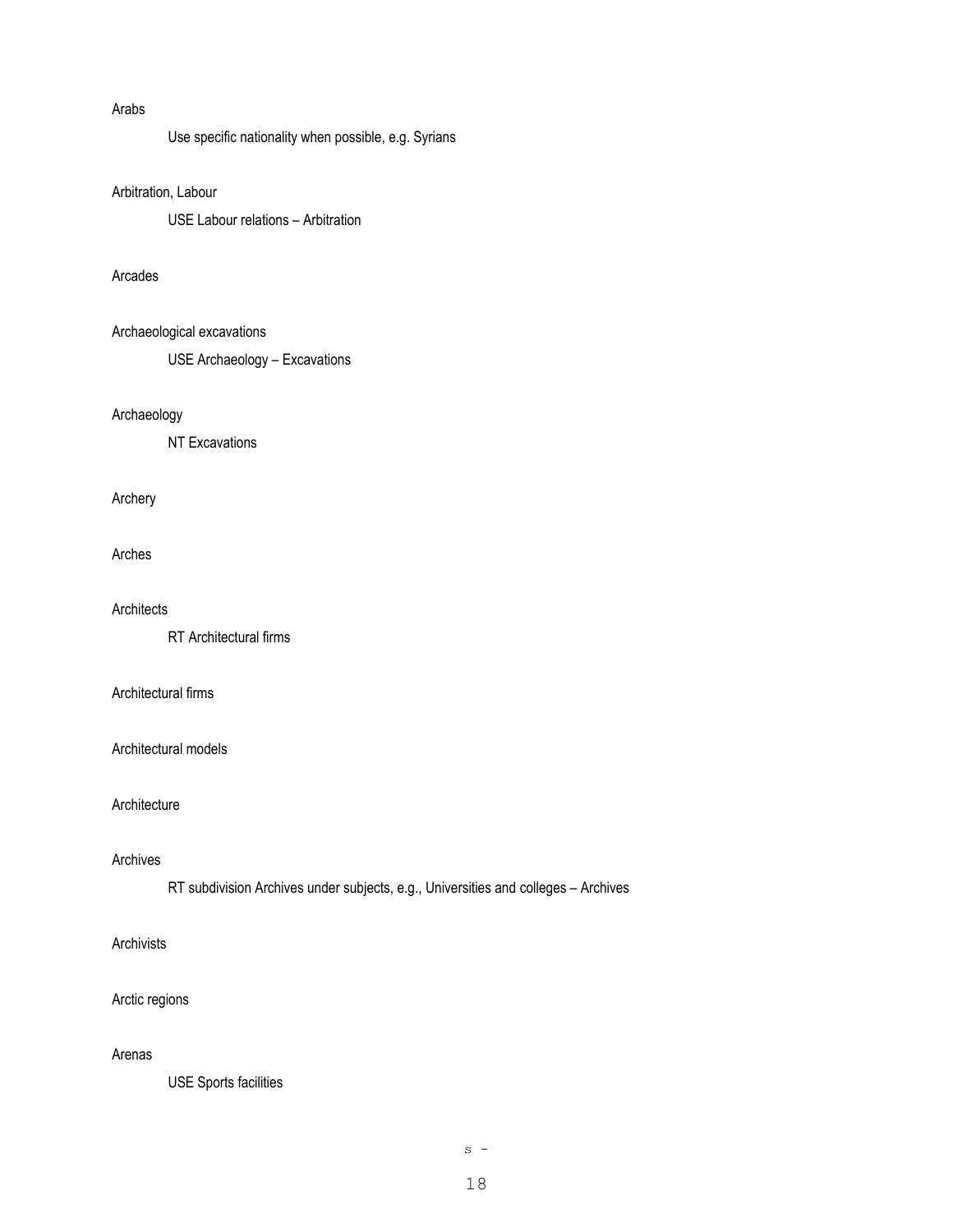#### Armistice Day

Use for commemoration of the end of the First World War on 11 November from 1918 to 1930.

RT Remembrance Day

Armour

Armoured vehicles

Armouries

Arms and armour

USE Armour

USE Firearms

USE Weapons

Arms of Alberta

Arms control

Army Cadets

RT Air Cadets

RT Sea Cadets

#### Armyworms

Arrowheads

Arson

## Art

Specify when possible, e.g. Graphic arts, Performing arts, Literary arts, Sculpture, etc.

NT Catalogues

NT Education

NT Galleries

NT Private collections

NT Studios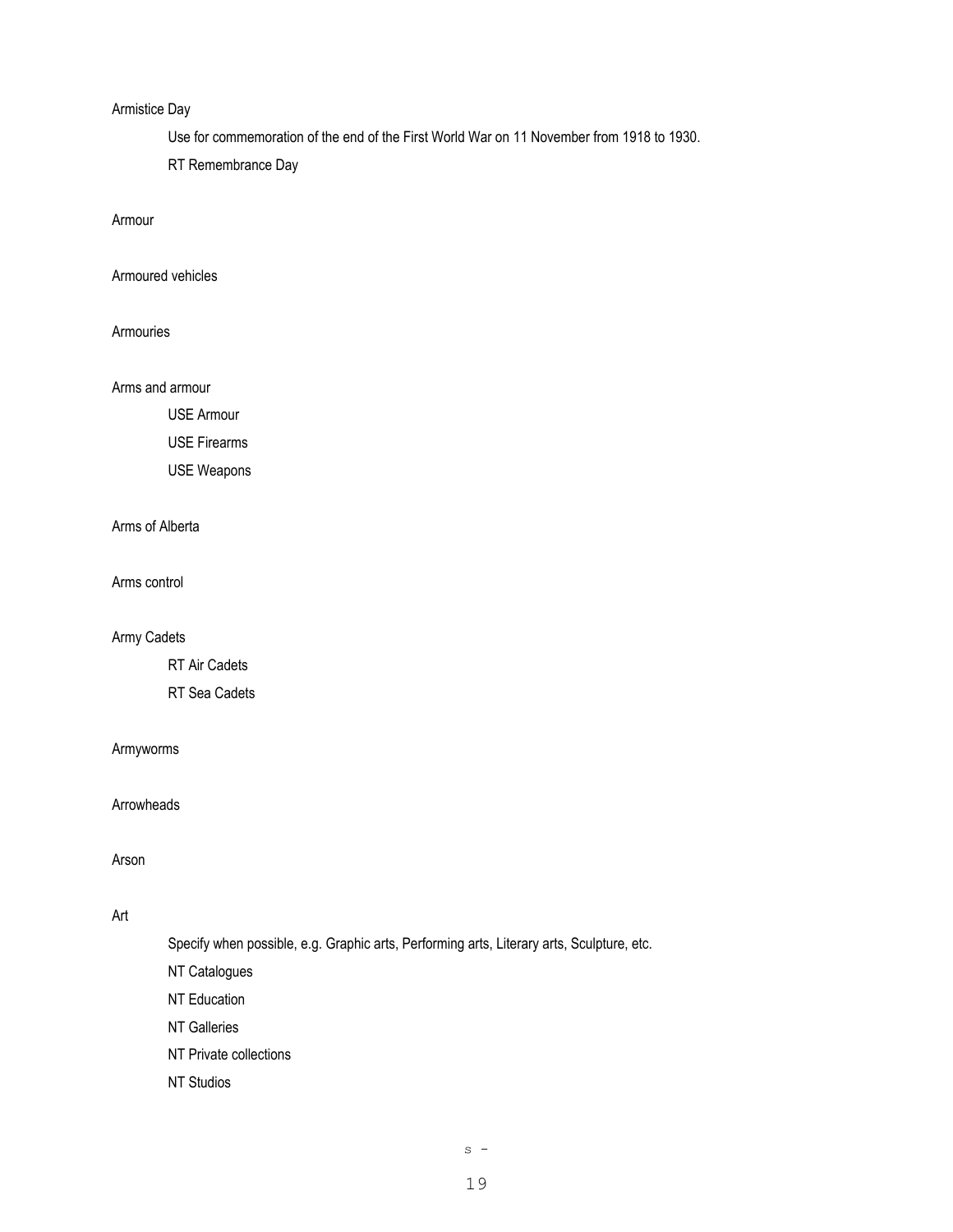Art centres

Art schools

Artesian wells

Artifacts

Artificial limbs

Artillery

Artists

## Artistic Swimming

UF Synchronised Swimming

Asbestos

#### Asexuality

#### Asian Canadians

Use specific country when possible, e.g. Japanese Canadians

#### Asians

Use specific country when possible, e.g. Japanese

#### Assault and battery

#### Asses

USE Donkeys

#### Assessment

USE Taxes and taxation – Assessment

#### Assessors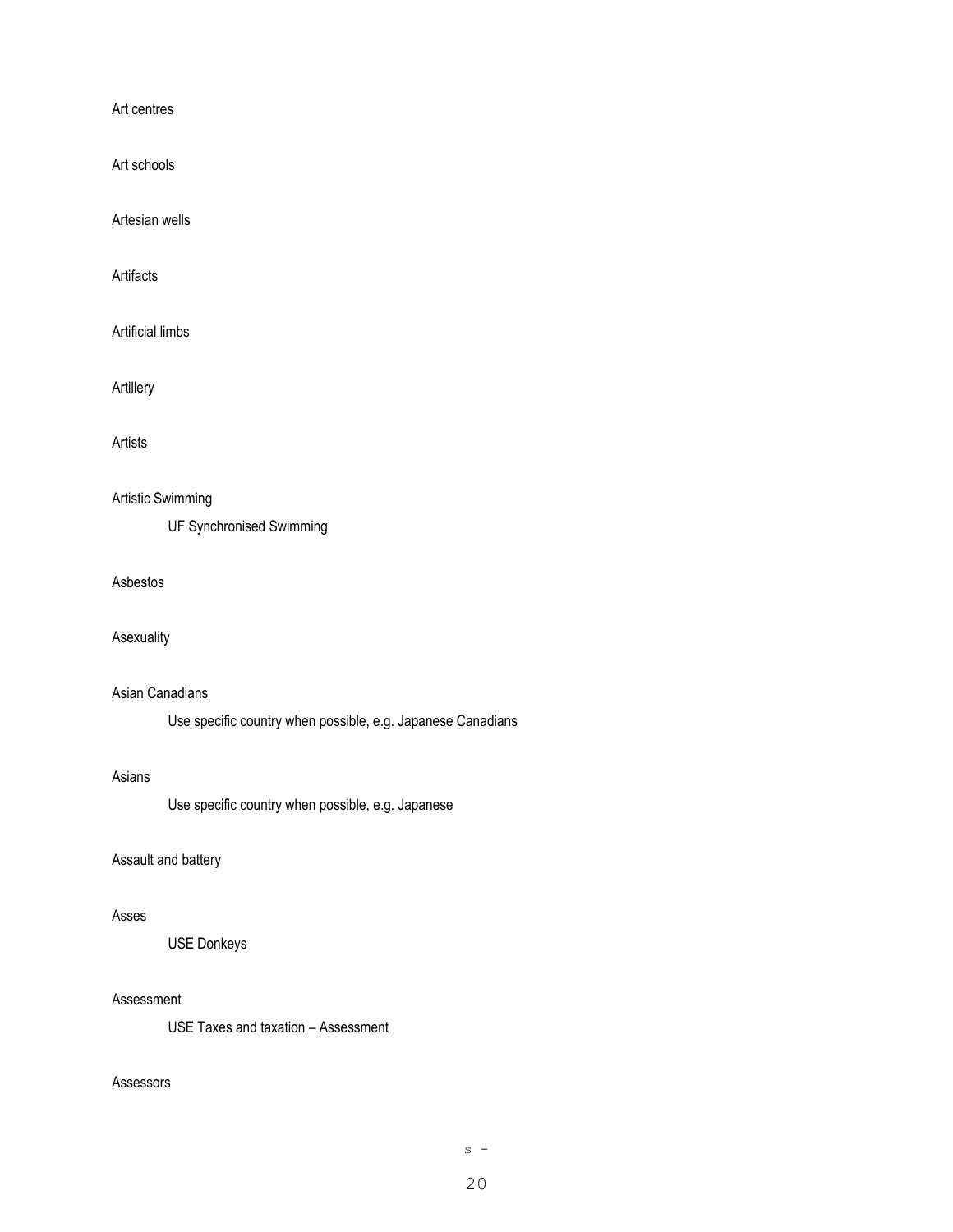#### USE Appraisers

#### **Assignments**

## Assiniboine Nation

For NT use pattern under Indigenous peoples

#### Associations, institutions, etc.

RT specific names of associations.

RT Clubs

#### **Astronauts**

Astrology

Astronomy

Athabasca Tar Sands

USE Oil sands

#### Athabasca Tribal Council

#### Athabasca University

- NT [Academic department names]
- NT Administration
- NT Admission
- NT Affiliations
- NT Alumni
- NT Board of Governors
- NT Buildings
- NT Ceremonies, honours and salutes
- NT Convocations
- NT Curricula
- NT Degrees
- NT Degrees (Honourary)
- NT Departmental chair
- NT Employees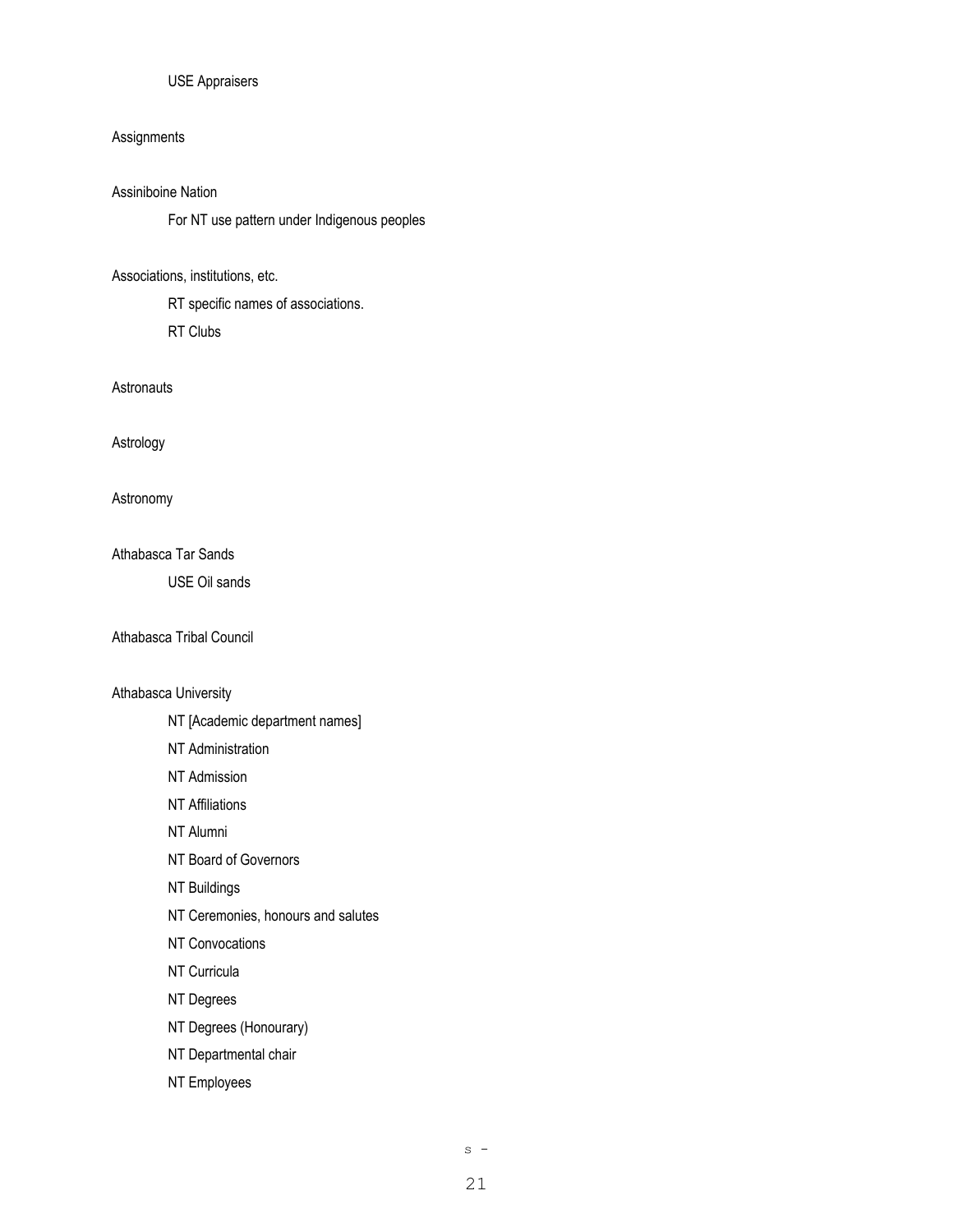NT Faculty NT Finance NT Funds and scholarships NT Libraries NT Sports NT Students NT Student unions

NT Taxation

#### Athletes

#### Athletics

USE Sports

#### Atmospheric pollution

USE Air – Pollution

#### Atomic bomb

USE Nuclear warfare and weaponry

#### Atomic bomb shelters

USE Nuclear warfare and weaponry – Shelters

#### Atomic energy

USE Nuclear energy

#### Atomic warfare

USE Nuclear warfare and weaponry

#### Attachment and garnishment

Auctions and auctioneers

#### Audiometry

#### Audiovisual media

 $s -$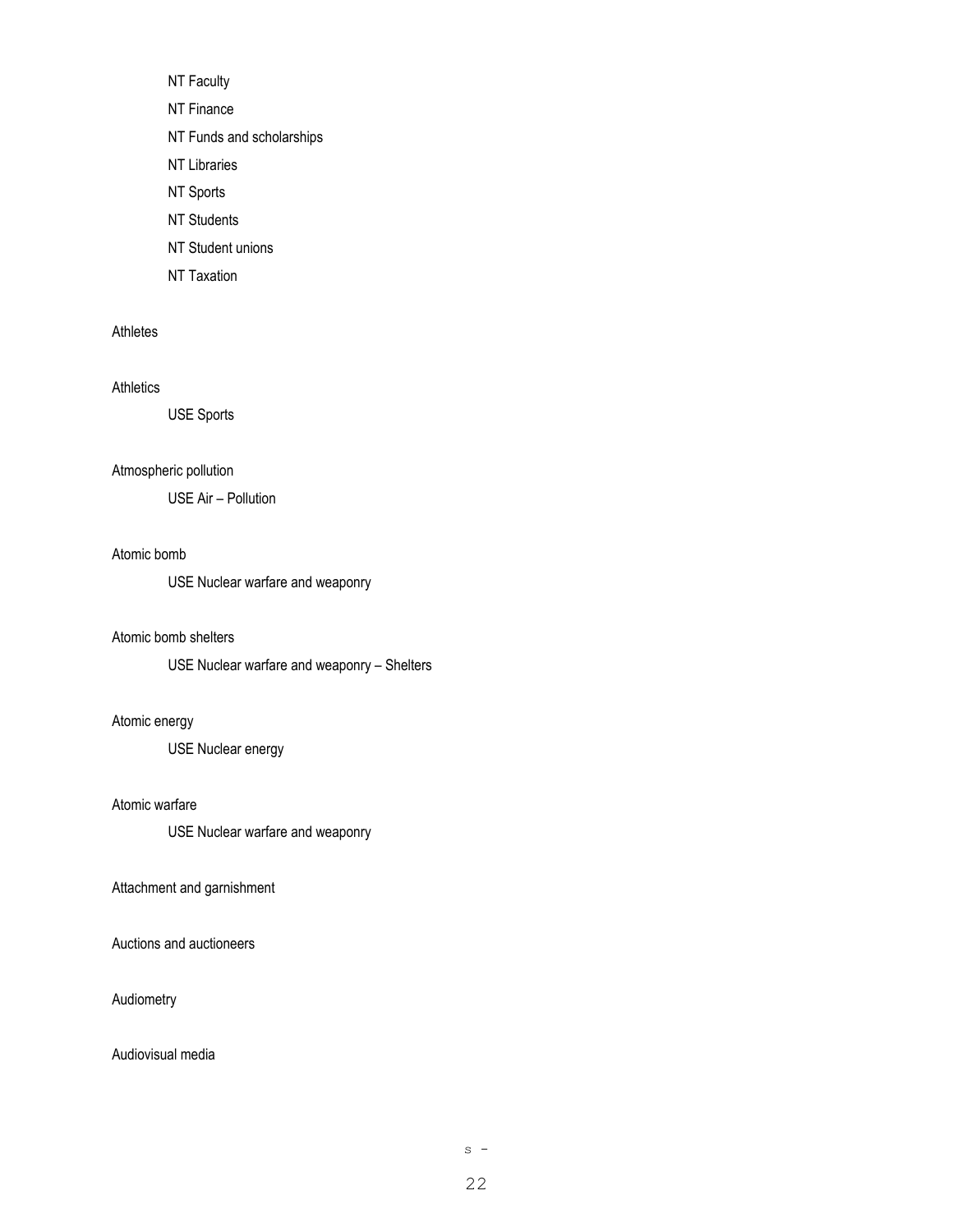#### Auditing and auditors

#### Auditoriums

Augustana Lutheran Church USE Lutheran Church

#### Aurora borealis

#### Austerity

RT Deregulation

RT Neoliberalism

Austrian Canadians

Austrians

Authors

Autism spectrum

Autographs

### Automation

#### Automobiles

- NT Antique and classic cars
- NT Conservation and restoration
- NT Dealers
- NT Decoration
- NT Driving and drivers
- NT Driving education
- NT Environmental aspects
- NT Industry and trade
- NT Inspection
- NT Insurance

USE Insurance – Automobile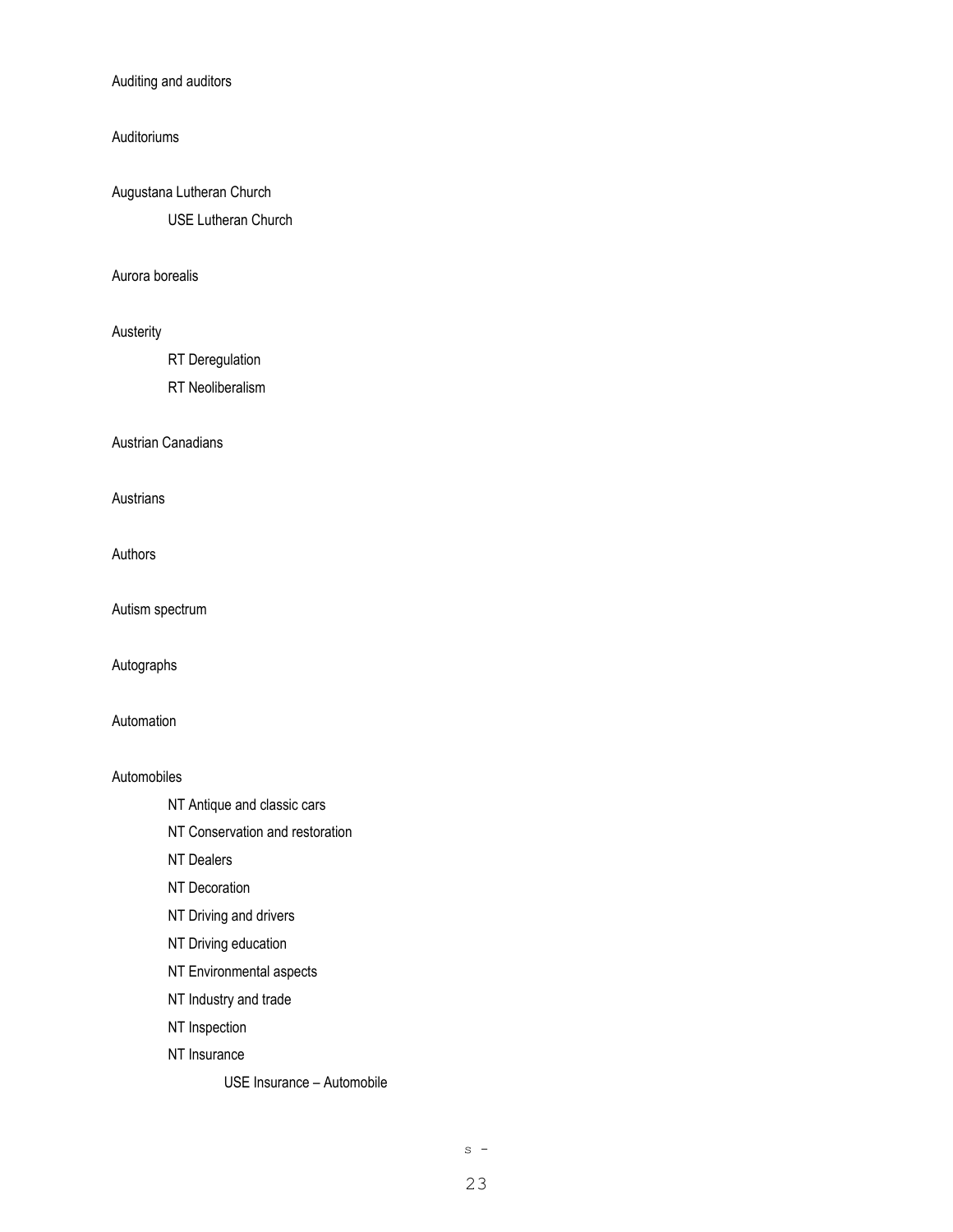- NT Law and legislation
- NT Licensing
- NT License plates
- NT Lighting
- NT Maintenance and repair
- NT Mechanics
- NT Parts
- NT Racing
- NT Registration and transfer
- NT Rental
- NT Safety
- NT Service stations

USE Service stations

- NT Social aspects
- NT Societies, etc.
- NT Taxation
- NT Tires
- NT Repairing
- NT Used parts industry

#### Autopsy

## Avalanches

#### Aviation

- UF Aeronautics
- NT Hijacking of aircraft
- NT History
- NT Mechanics
- NT Pilots

## Aviation insurance

USE Insurance, Aviation

#### Axes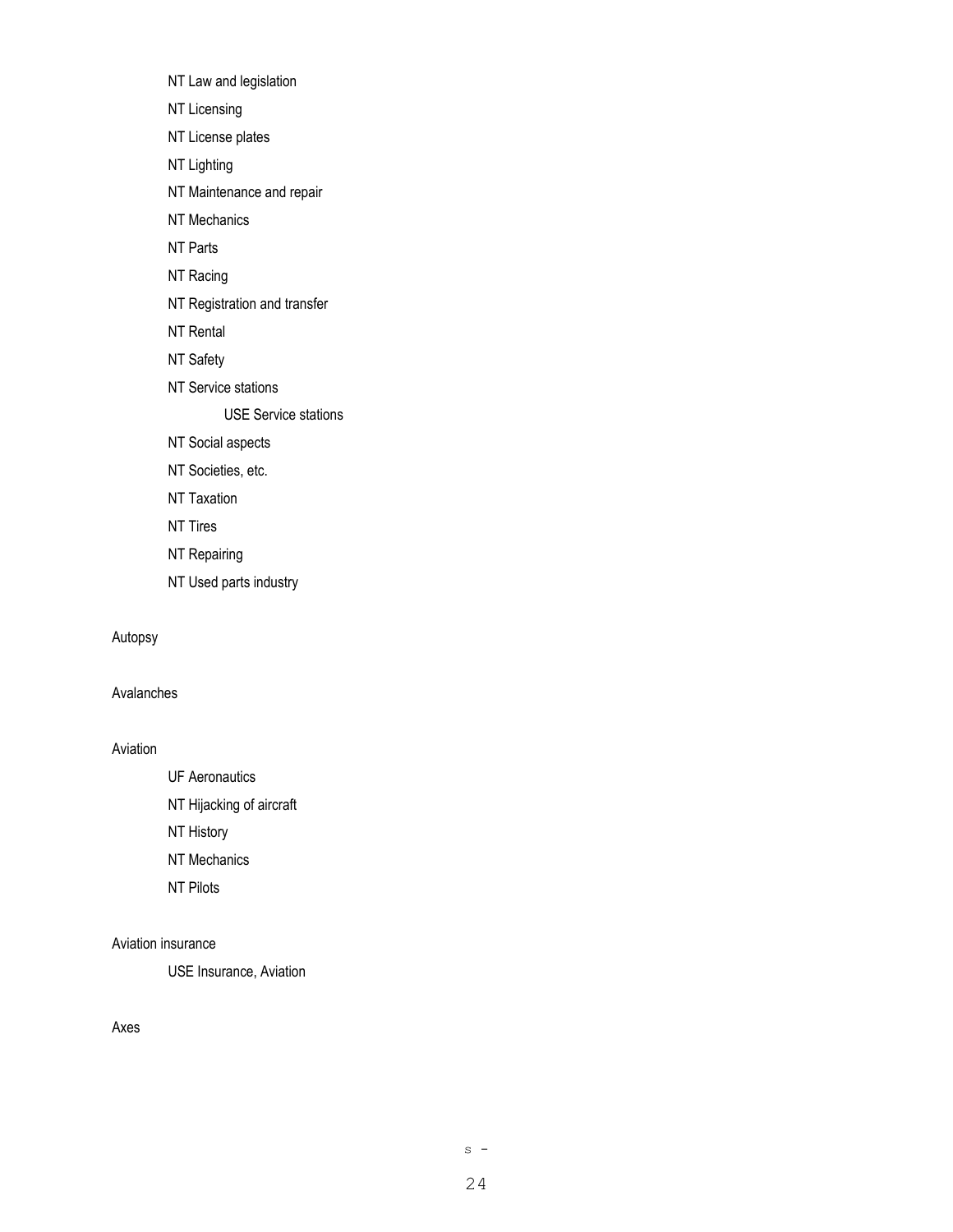## **Babysitters**

USE Childcare

Badges

Badminton

Bagpipes

## Baha'i

NT Buildings

NT Ceremonies

NT Education

NT Theology

## Bailiffs

Baked goods

Bakers and bakeries

## Ball hockey

UF Floor hockey RT Field hockey RT Hockey

## Ballet

USE Dance – Ballet

#### Ballet companies

#### Balloons

RT Hot air balloons

## Ballot

Ballroom dancing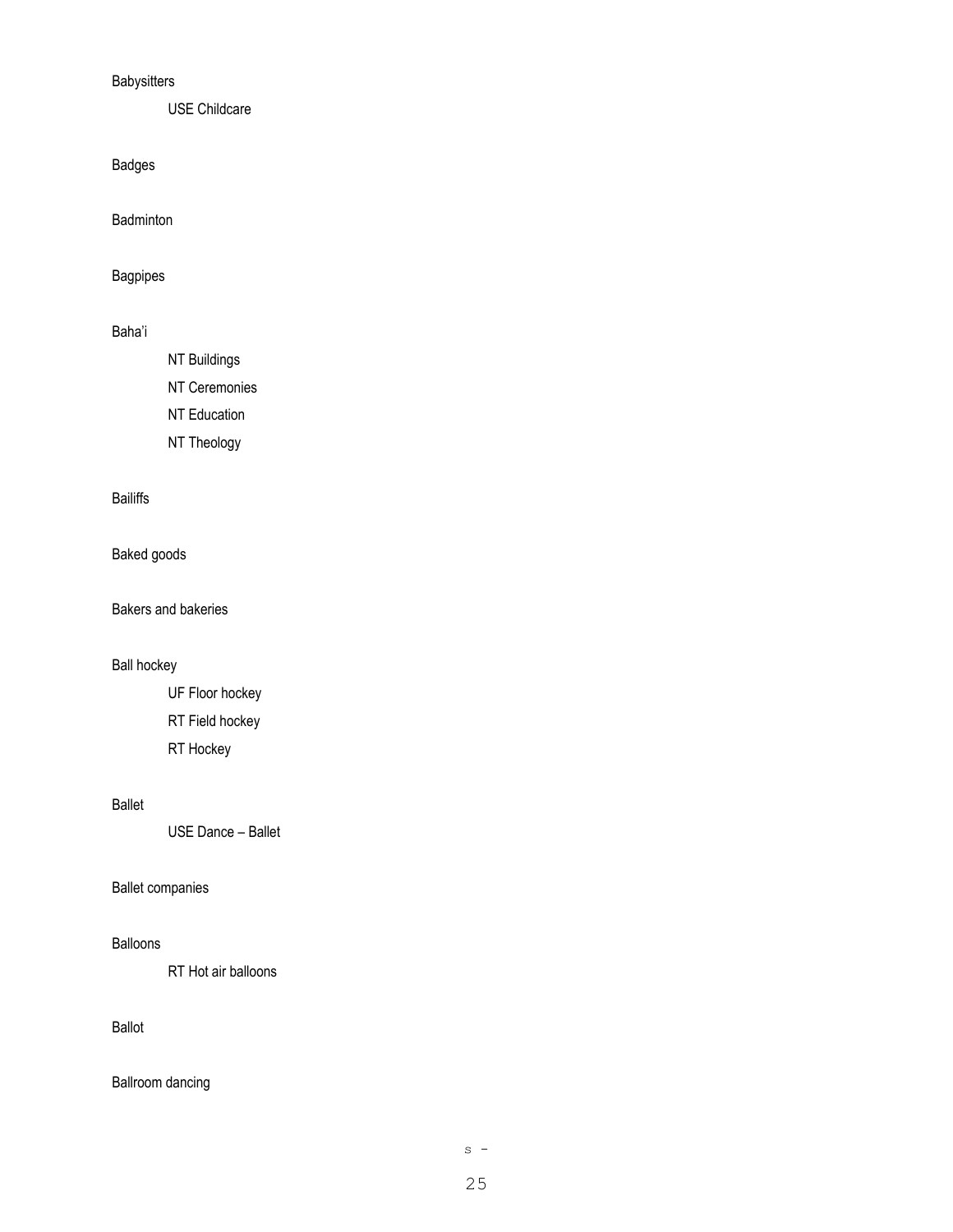## USE Dance – Ballroom

#### Baltic Canadians

When possible specify the nation, e.g. Lithuanian Canadian.

### Balts

When possible specify the nation, e.g. Lithuanian Canadian.

#### Bands (Music)

#### Bank loans

## **Bankruptcy**

#### Banks and banking

RT Credit Unions

RT Treasury Department. Treasury Branches

#### **Banquets**

USE Dinners and dining

#### Baptism

USE as NT under specific religion

#### Baptist Church

NT Baptism

NT Buildings

NT Clergy

NT Conventions

NT Customs and practices

NT Finance

NT History

NT Members

NT Missions and missionaries

NT Residences

NT Sermons

NT Societies, etc.

 $s -$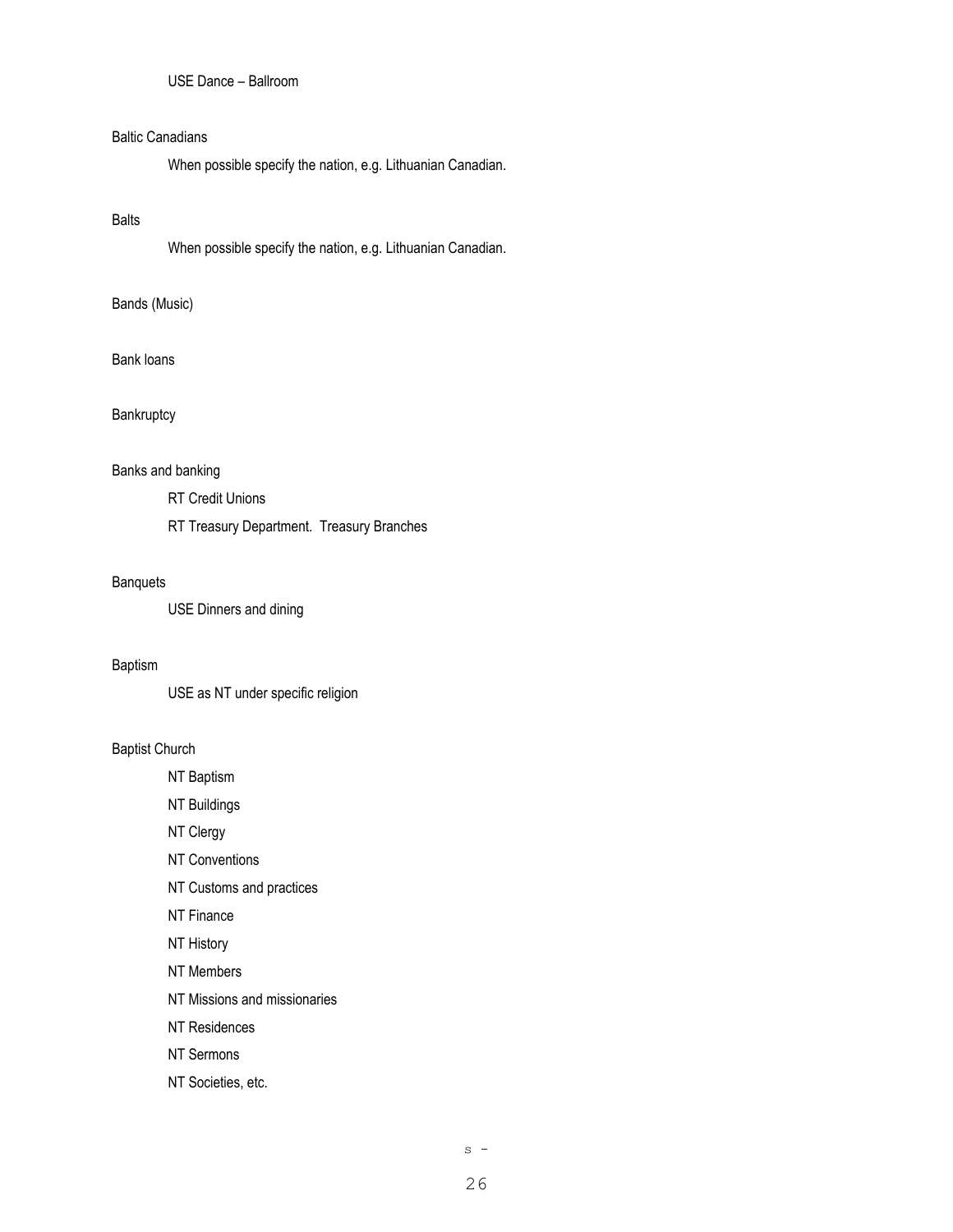NT Sunday schools

NT Theology

NT Universities and colleges

Barbecues

Barbers

Barbershop quartets

Barbershops

Barges

Barley

Barns

#### Barracks

RT subdivision Barracks and quarters under armies, etc.

Barrels

Bars (Drinking establishments)

**Bartenders** 

Barter

Baseball

Basketball

Bathing suits

Baths

Batik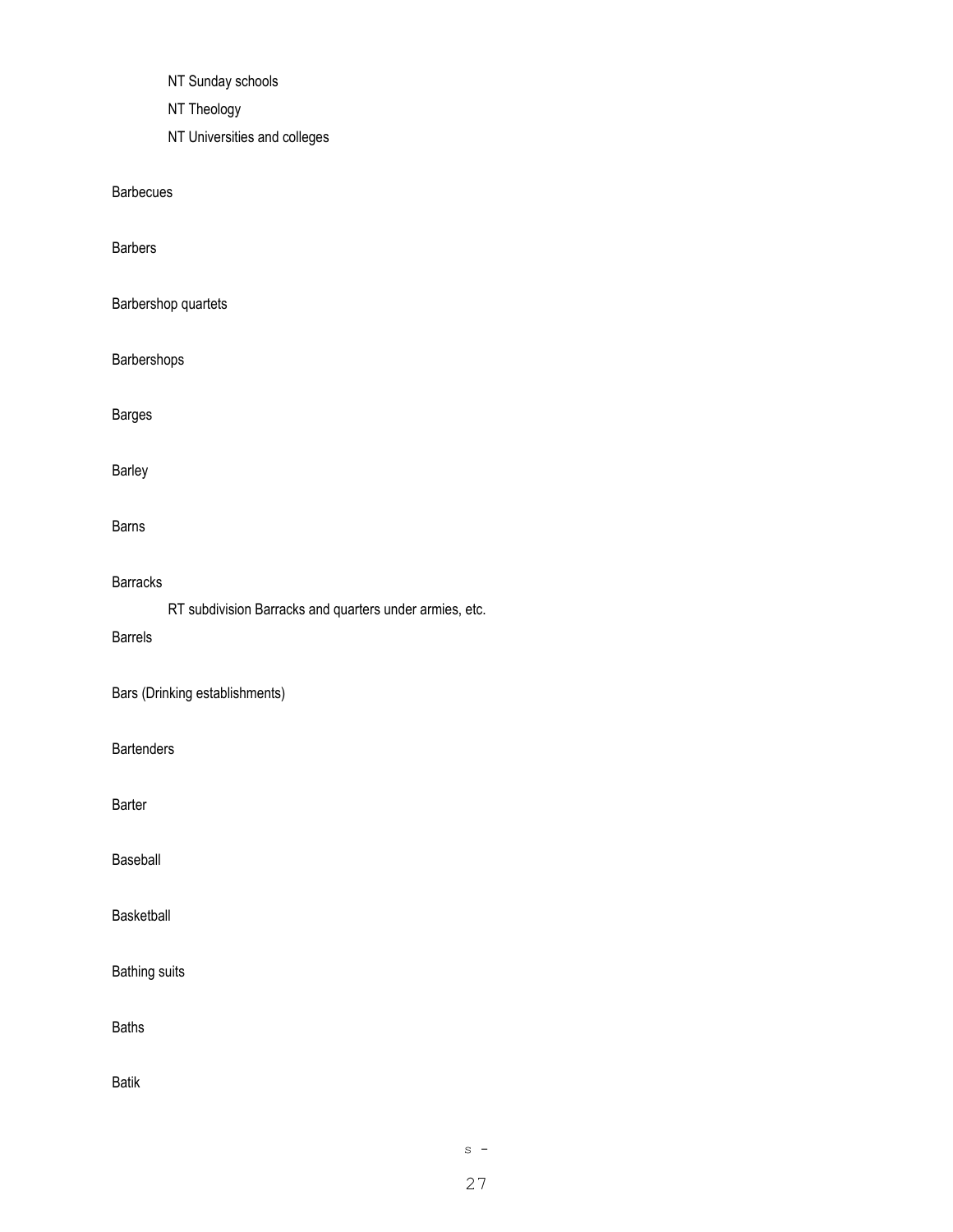#### Baton twirling

#### Battered women

USE Domestic violence – Women

#### Battles

RT names of individual battles

#### Bazaars

Beaches

Beadwork

Beans

#### Bears

Beauty contests

Beauty culture

USE Beauty industry USE Fashion industry

## Beauty industry

Beauty shops

USE Salons

#### **Beauticians**

#### Beaver Nation

USE Dane-zaa Nation

## Beavers

## Bedding industry

 $s -$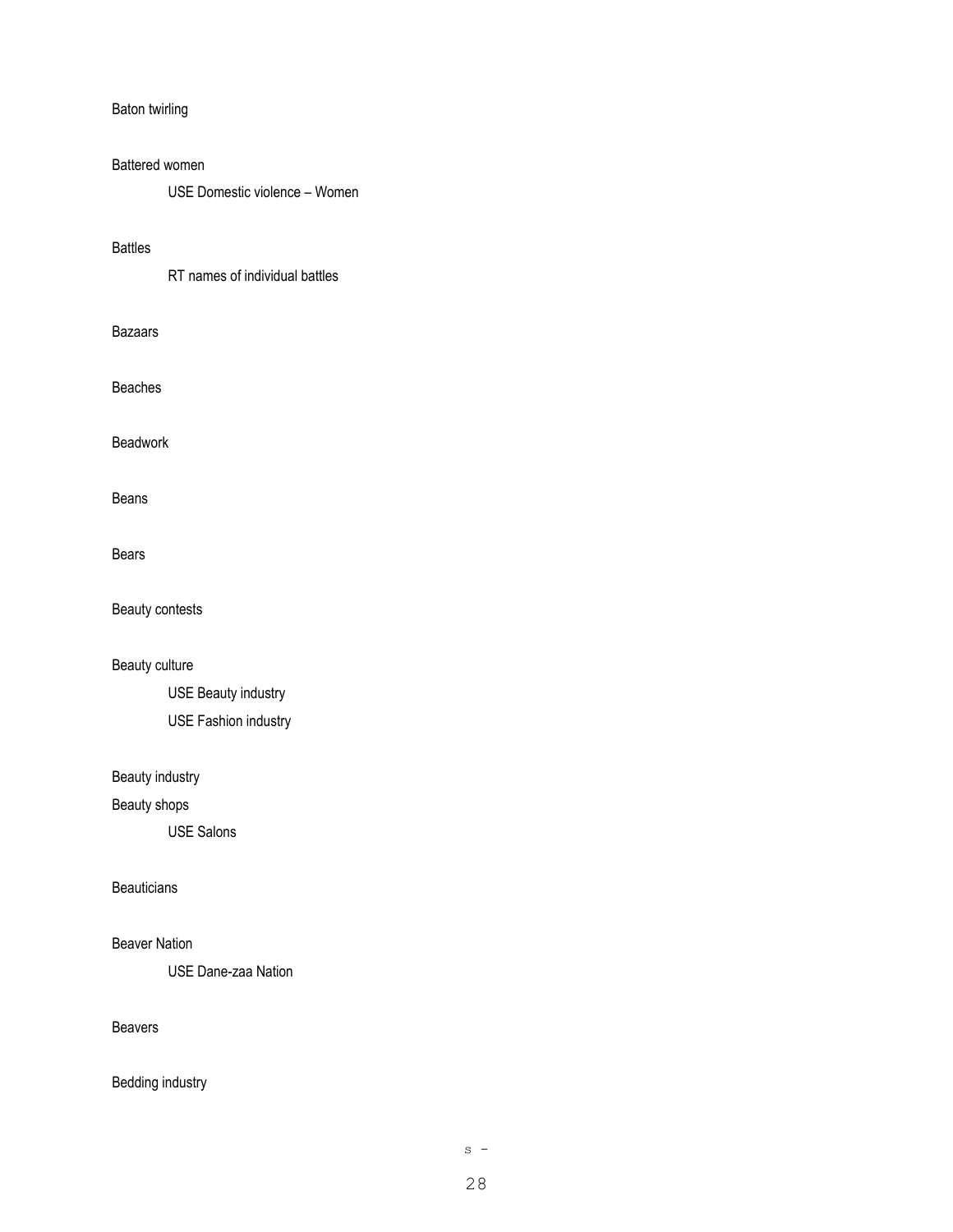#### Bedroom furniture

## Beds

#### Bee culture

USE Apiculture

## Beef industry

## Beefalo

#### Beer

NT Social aspects

NT Taxation

#### Bees

Beet sugar

Beet sugar industry

## Beets

## Beggars

USE Panhandling and panhandlers

Belgian Canadians

#### Belgians

#### Bells

Belt conveyors

## Berries

RT names of particular berries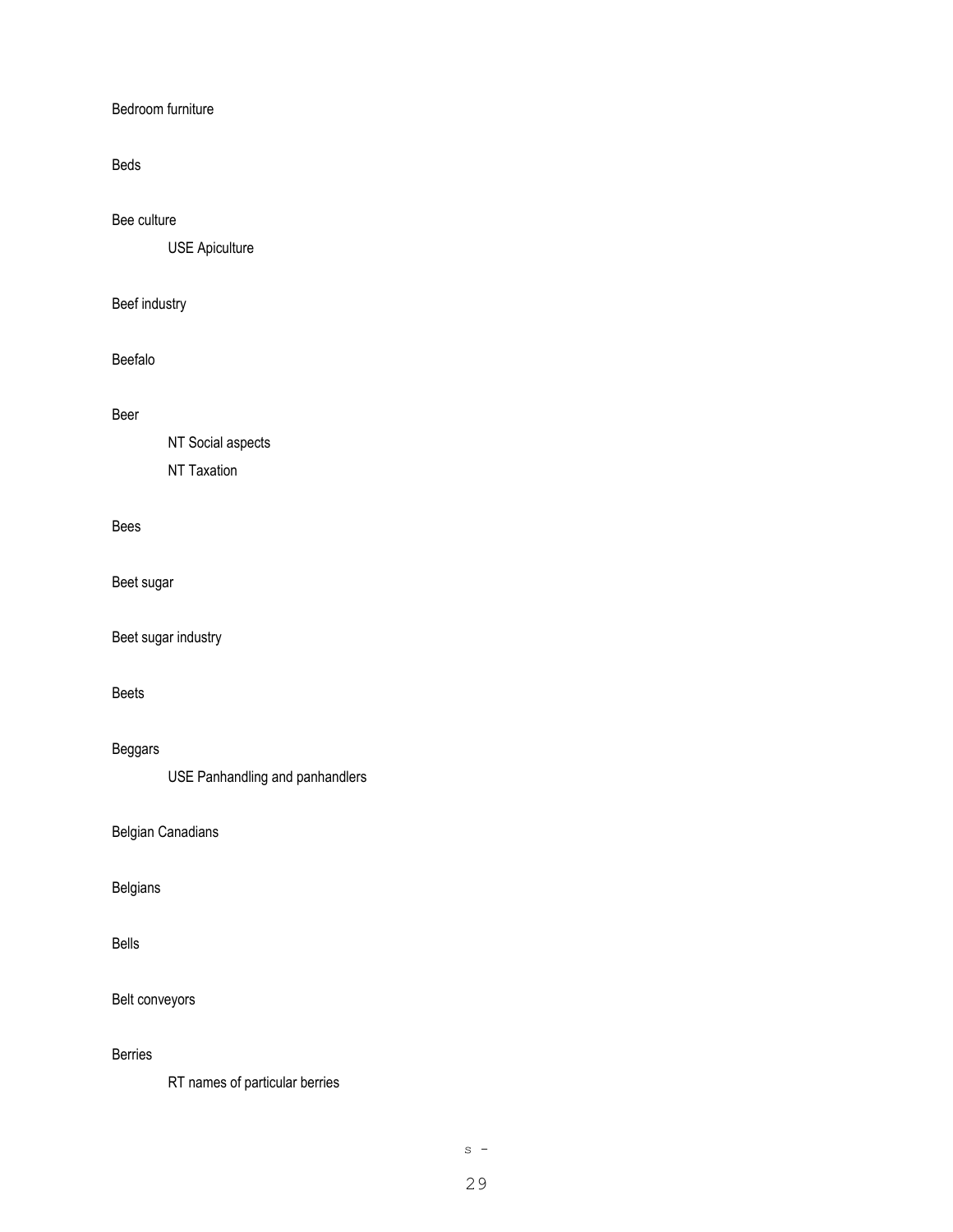#### NT Harvesting

#### Bertha armyworm

USE Army-worms

#### Beverage processing plants

- RT Breweries
- RT Distilleries
- RT Wine and wine making
- RT Wineries

#### Beverages

#### Bible

USE Christianity – Bible

#### Bibliography

#### Biculturalism

RT Polyculturalism

## Bicycles

## Bigamy

RT Polygamy

## Bilingualism

Billiard halls

## Billiards

#### Bills, Legislative

USE Legislative Assembly – Bills

## Bills, Private

USE Legislative Assembly – Private bills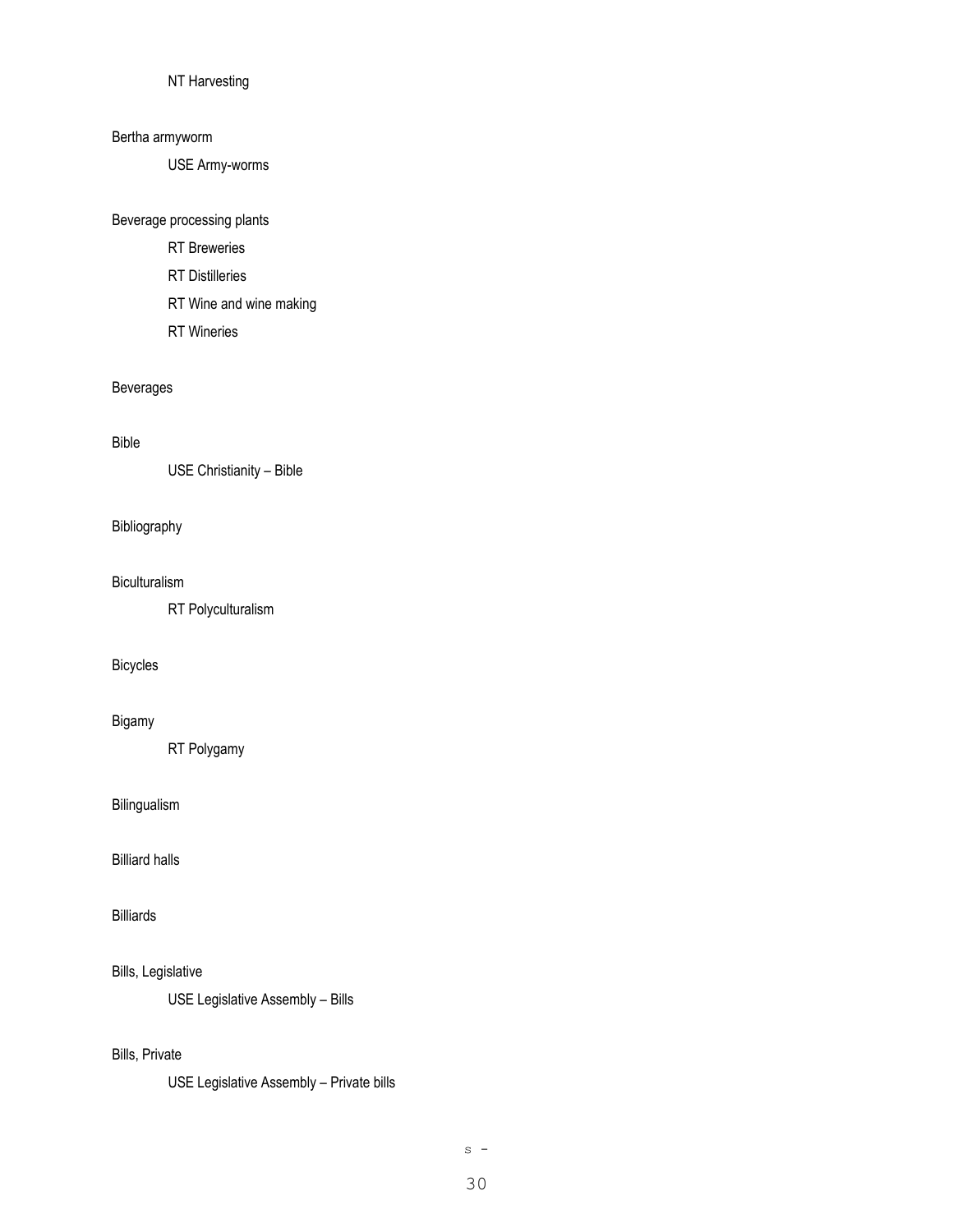#### Binder twine

USE Twine

Binders

Bingo

Biography

Biologists

Biology

#### Biplanes

USE Airplanes – Biplanes

## Birds

NT Banding

NT Birdwatching

NT Conservation

NT Migration

NT Sanctuaries

## Birth certificates

#### Birth control

NT Religious aspects [Baptist Church, Catholic Church, etc.]

RT Contraception

## Birth defects

USE Congenital defects

#### Birthdays

## **Biscuits**

NT Trade and manufacture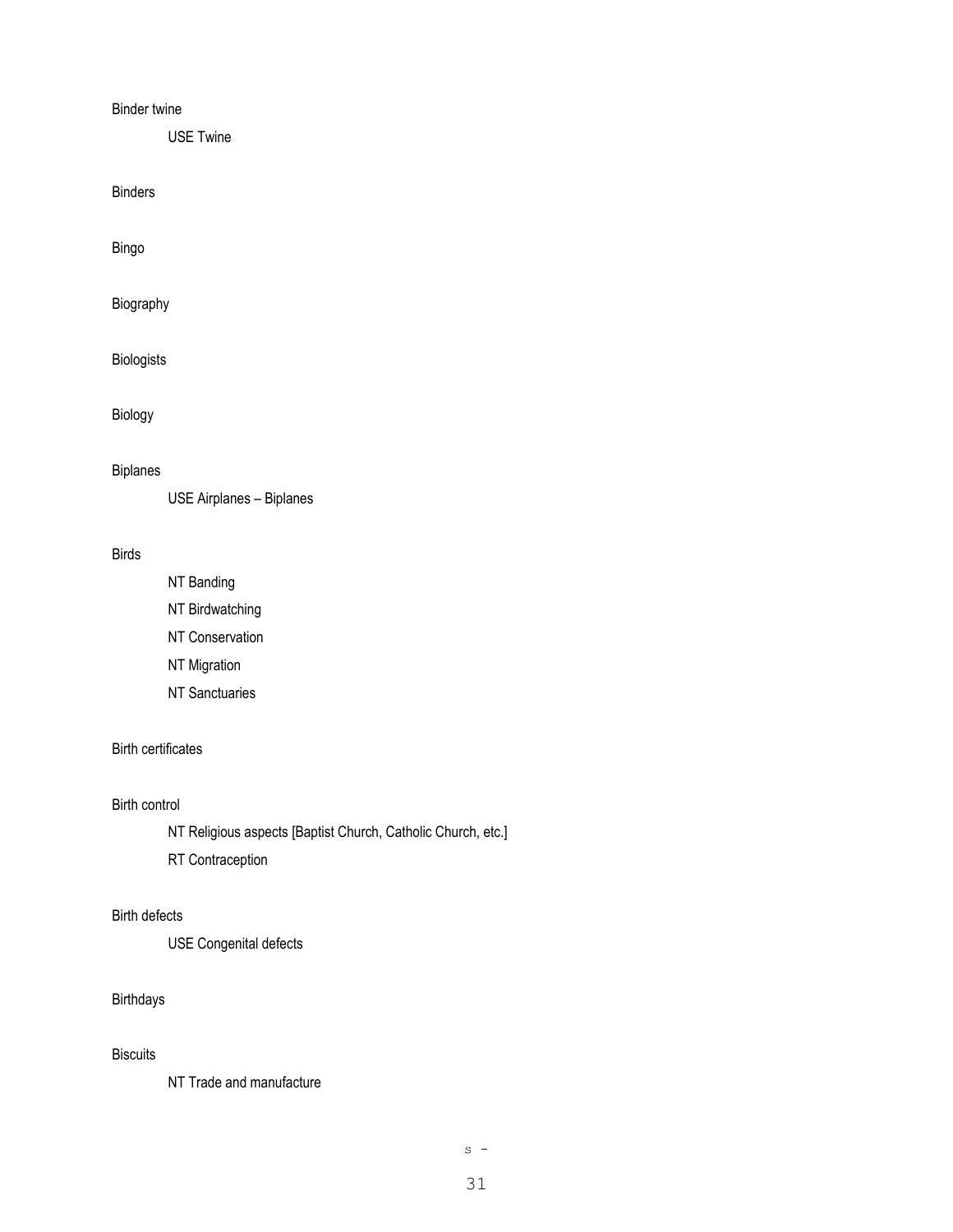#### Bishops

Where possible use the subdivision Bishops under the specific denomination.

## Bisexuality

#### Bison

UF Buffalo NT American NT Conservation NT Hunting NT Plains NT Wood

#### Bituminous sand

USE Oil sands

## Black Canadians

Blackflies

#### Blackfoot Confederacy

- USE Niitsitapi
- RT Kainai Nation
- RT Piikani Nation
- RT Siksika Nation

#### Blackfoot Nation

USE Siksika Nation RT Niitsitapi

#### Blacksmiths

#### Blind

USE Visually impaired

#### Blindness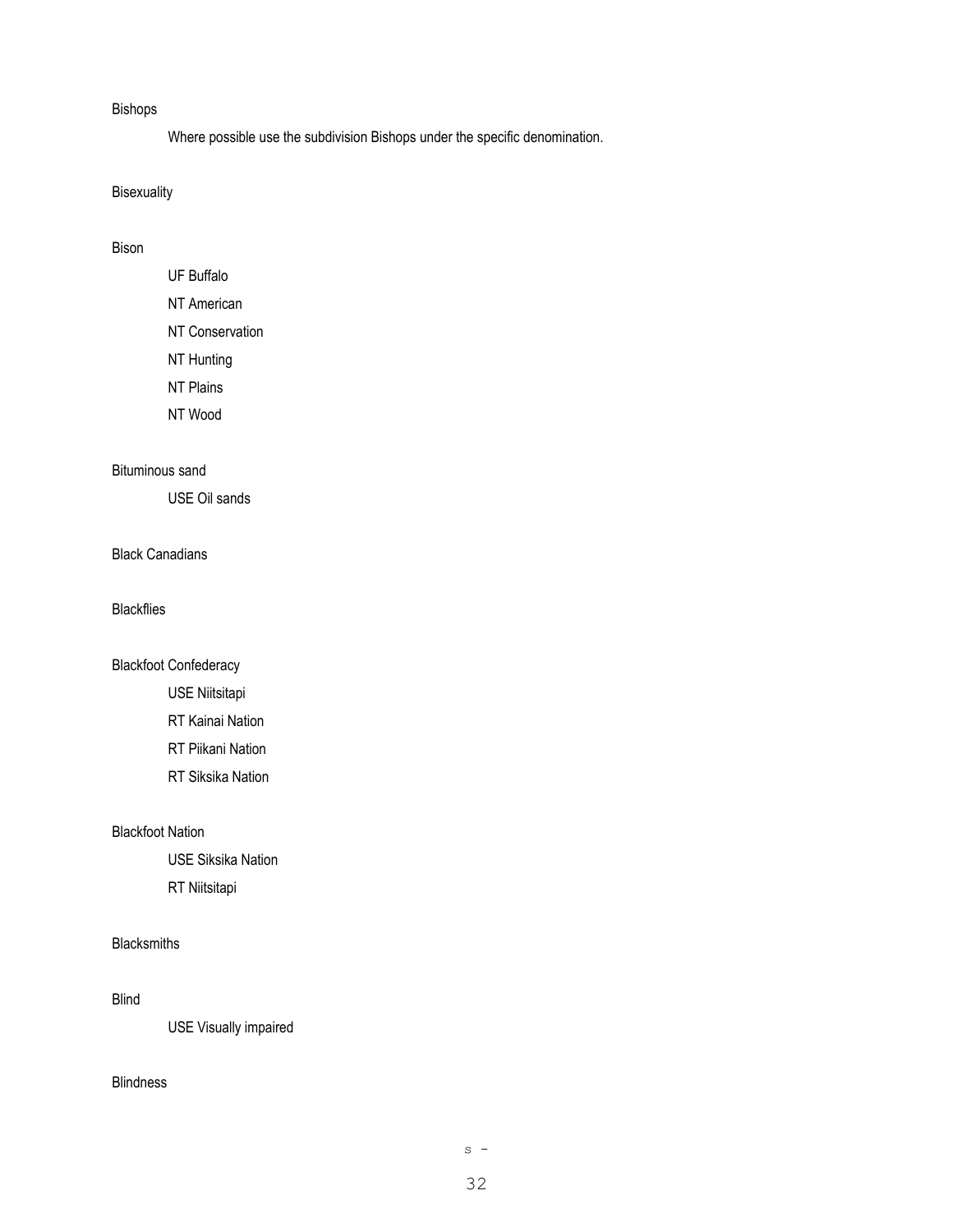#### USE Visual impairment

#### Blizzards

## Blood

NT Donation

NT Examination

## Blood Nation

USE Kainai Nation

#### Boarding houses

## Boards of trade

When possible use name of Board, e.g., Edmonton Chamber of commerce, Calgary Board of Trade

#### Boatbuilding

#### Boathouses

#### Boats and boating

For names of individual boats use [Name of Boat] (Ship), e.g., Nonesuch (Ship).

## Bobcats

#### Bobsledding

Bodybuilding

#### Boer War, 1899-1902

USE South African War, 1899-1902

#### Boilers

RT Steam-boilers

## Bomb shelters

USE Air raid shelters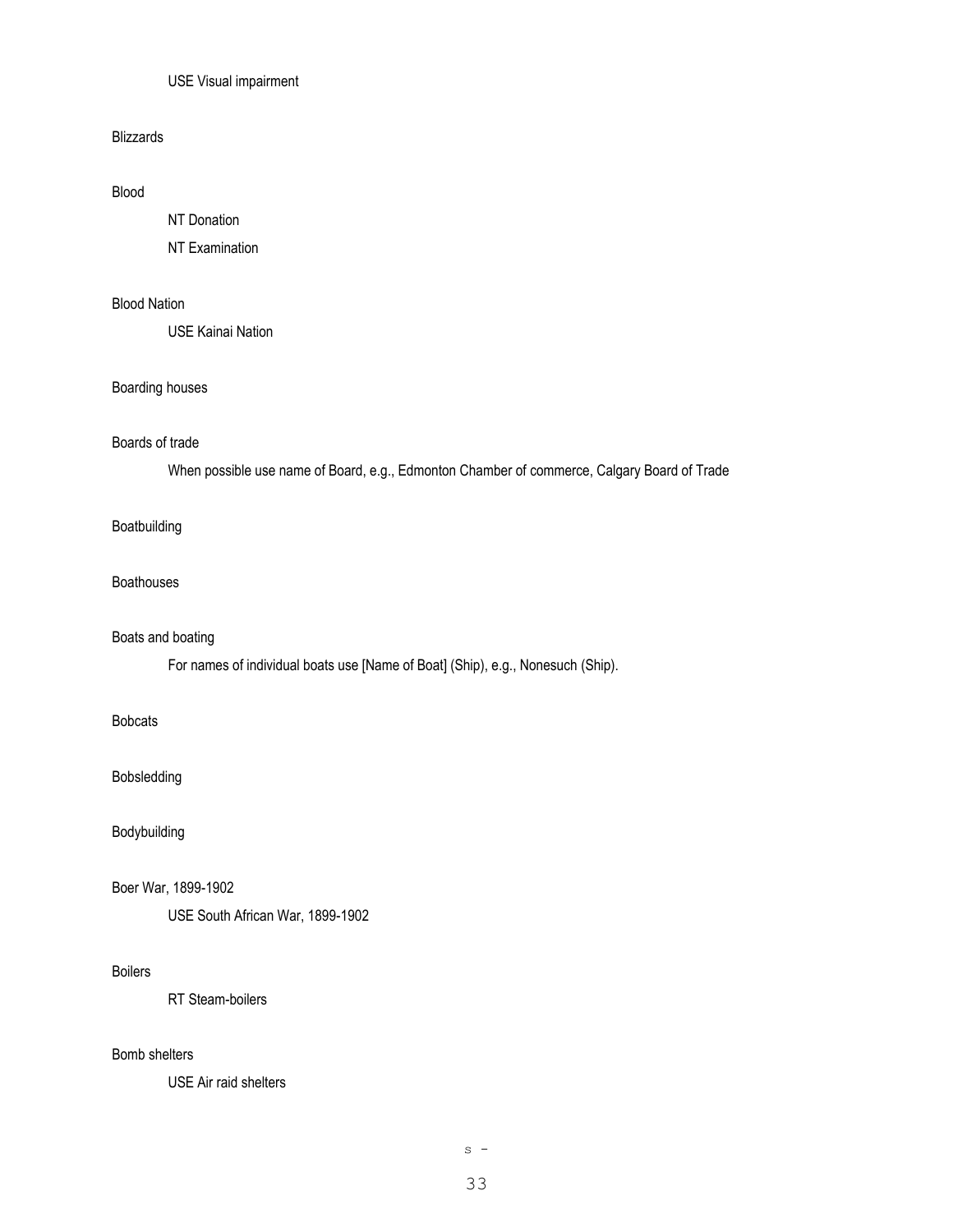## Bombings

Bonding of employees USE Insurance – Surety and fidelity

#### Bonds

Bones

Bookbinding

Book plates

Books

#### Bookstores

USE Stores, Retail – Bookstores

#### Boots

USE Footwear

## Boring

Botany

Bottles

Boulders

## Boundaries

USE NT Boundaries under place names.

Bounties

## Bowling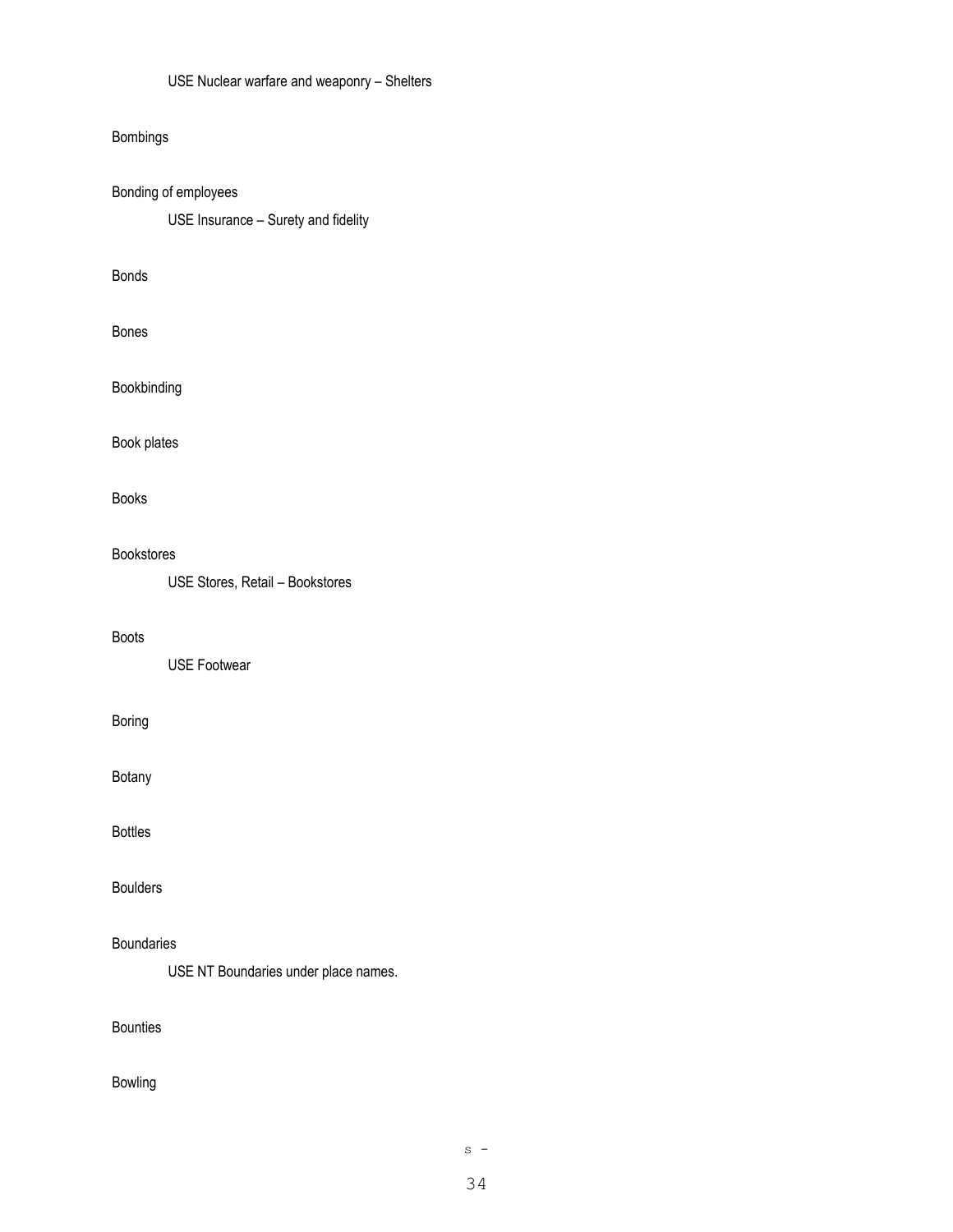#### Bowling alleys

## Bowling on the green

USE Lawn Bowling

#### Box making

#### Boxing

NT Injuries

## Boys

NT Education NT Societies and clubs

## Branding of cattle

USE Livestock – Brands and branding

#### Brands

USE Livestock – Brands and branding

## Bread

### Breath tests

USE Law enforcement – Field sobriety tests

#### Breathing apparatus

USE Respirators

#### Breeding

USE as NT under BT, e.g. Livestock – Breeding

## **Breweries**

NT Workers

RT Beverage processing plants

## Brewing industry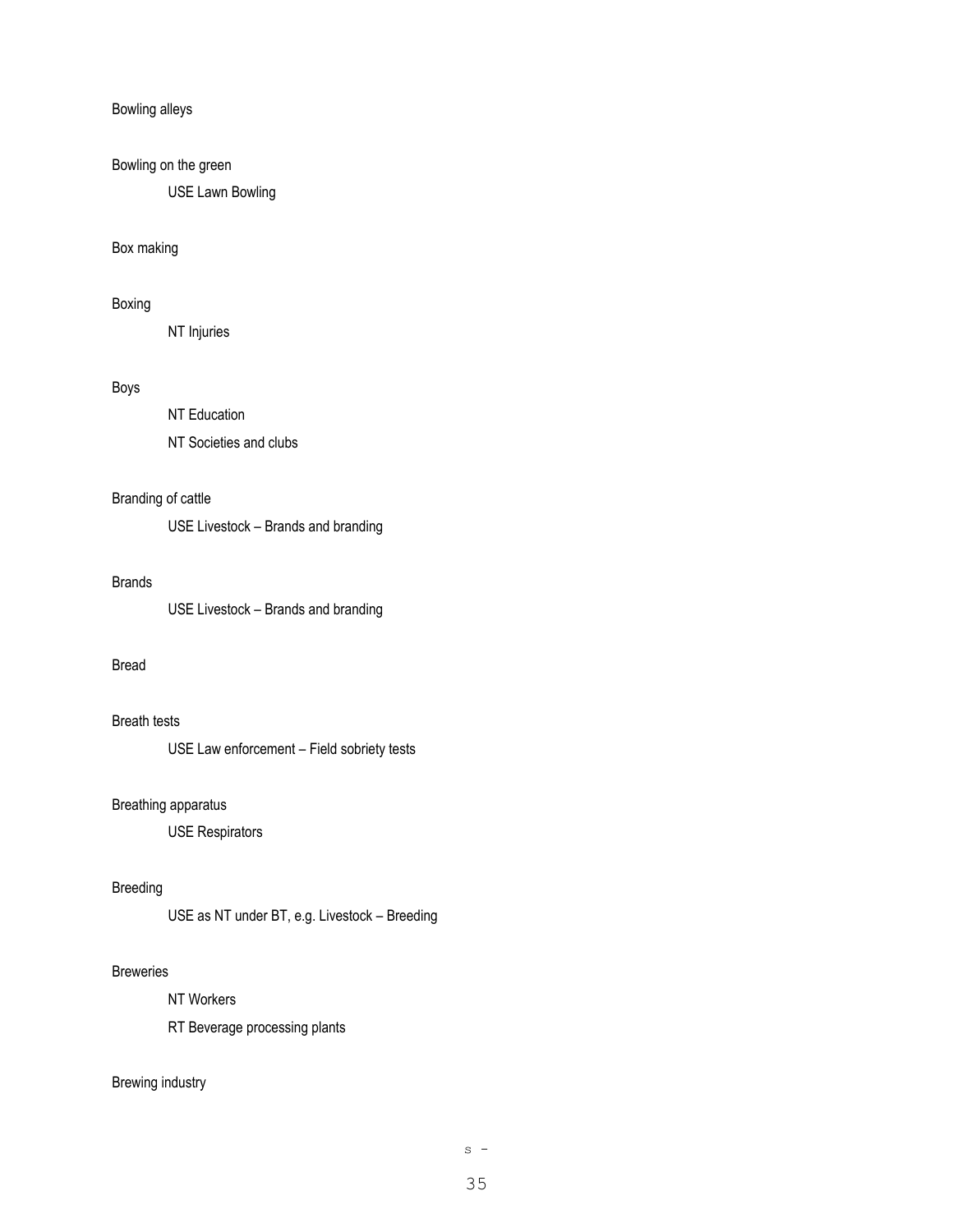NT Law and legislation

RT Beer – Taxation

Bribery

Brick trade

**Bricklayers** 

Brickmaking

Bricks

Bridge construction

USE Bridges–Design and construction

#### Bridges

NT Cantilever NT Concrete NT Design and construction NT Iron and steel NT Stone NT Wooden RT subdivision Bridges under names of rivers, communities, etc. RT names of individual bridges

## British

When possible use English, Scottish, Welsh, or Northern Irish.

#### British Canadians

When possible use English Canadians, Scottish Canadians, Welsh Canadians, or Northern Irish Canadians.

## British Commonwealth counties/nations

USE Commonwealth of Nations

## Broad jump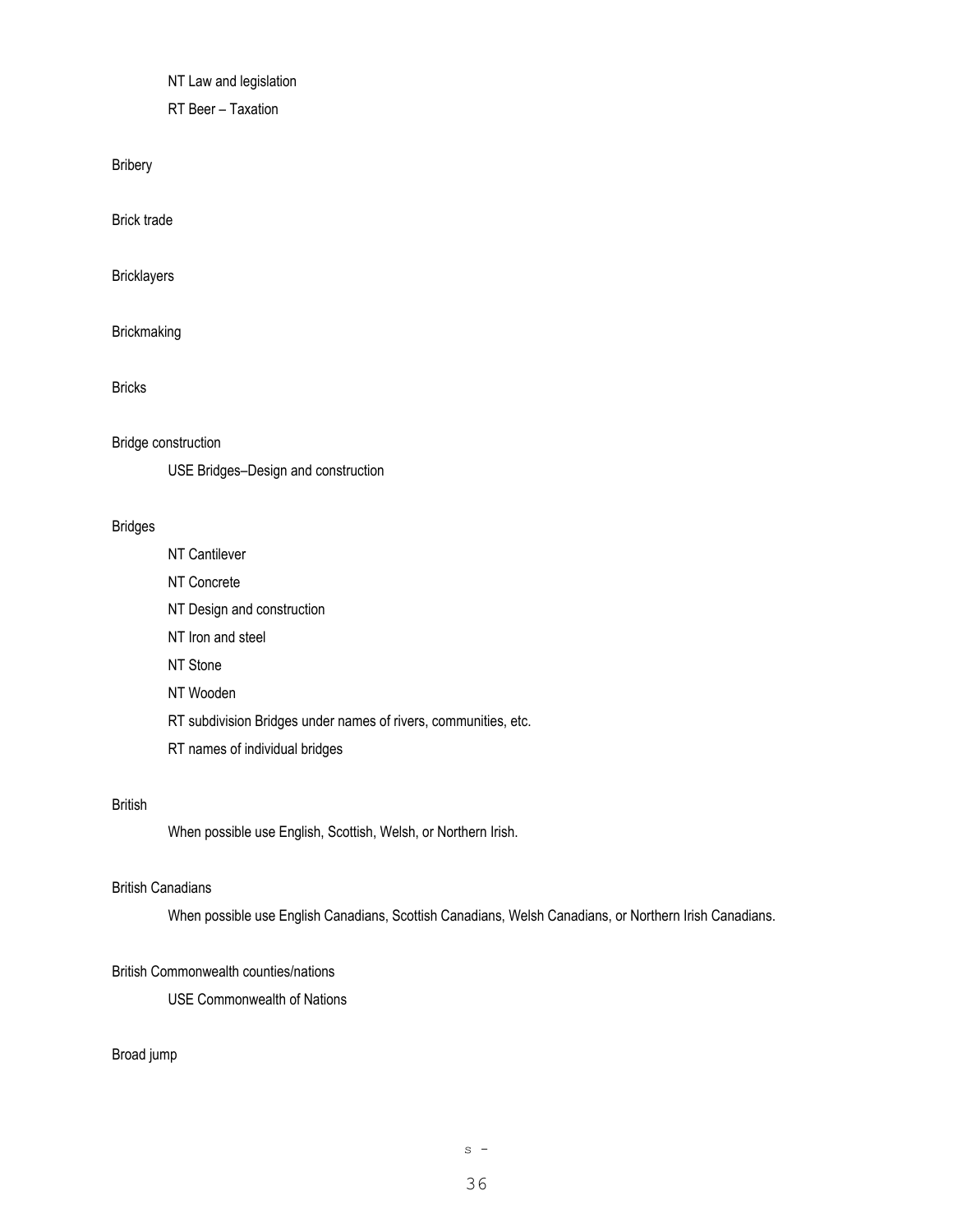# Broadcast journalism

USE Journalists and journalism – Broadcast

Brokers

Broom and brush industry

Broomball

## Brothels

USE Prostitution

## Buddhism

- NT Buildings
- NT Ceremonies
- NT Clergy
- NT Theology

# Buddhists

## Budget

RT Appropriations and expenditures under names of governmental jurisdictions, associations, etc.

# Budget speech

## Buffalo

USE Bison

## Buffalo, American

USE Bison – American

# Buffalo, Wood

USE Bison – Wood

# Buffalo bones

USE Bones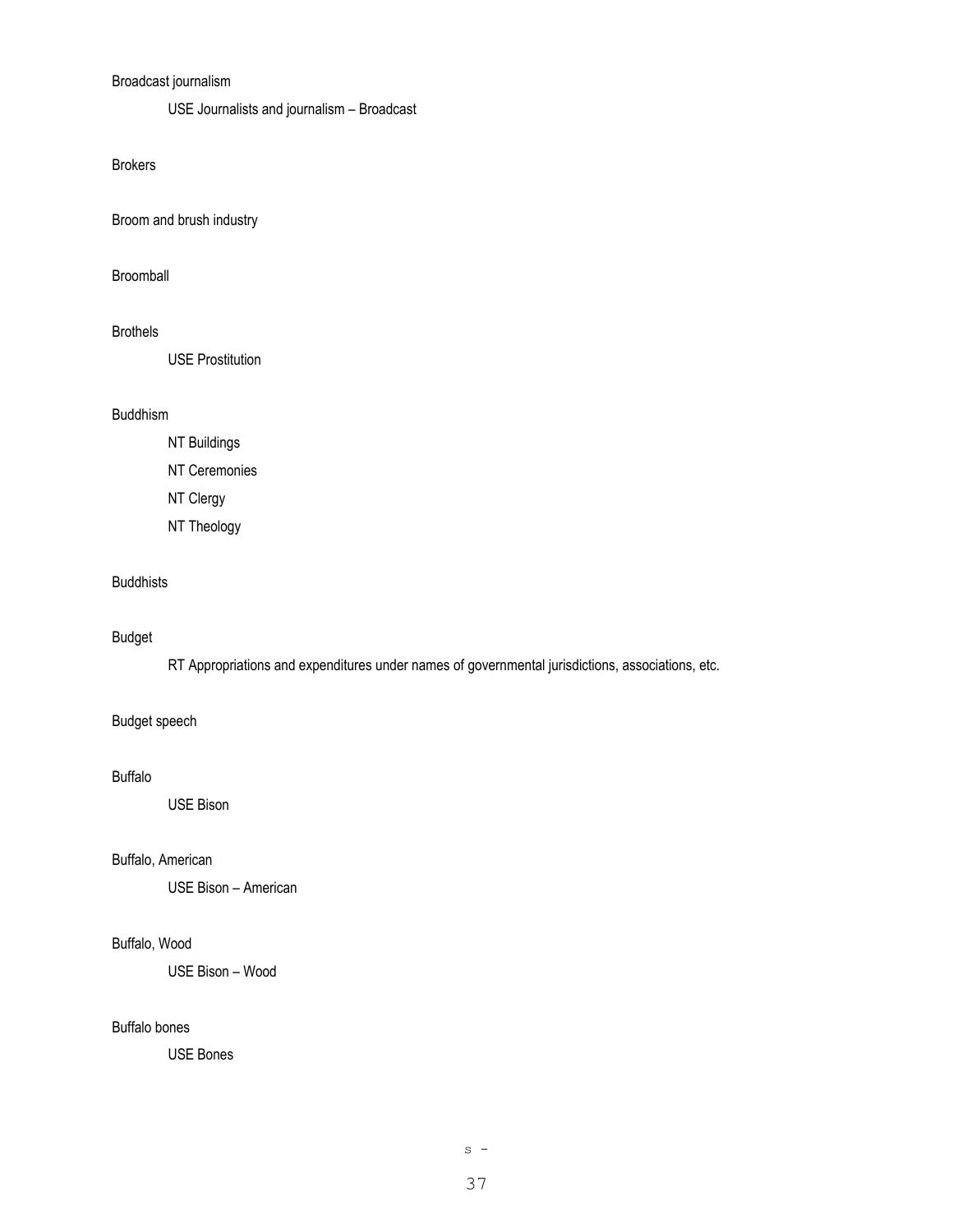Buffalo jump

# Buggies

USE Carriages and carts

# Building

USE Construction industry

# Buildings

NT Prefabricated

NT Wooden

RT names of particular types of buildings, e.g., Archive buildings

RT subdivision Buildings under names of communities and institutions.

# Bulldozers

### Bulletin boards

#### Bulls

USE Cattle

# Burial

RT Funeral rites and ceremonies

# Burns and scalds

# Bus terminals

## Buses

RT Transit systems

# Bush flying

### Bush pilots

#### Business

NT Education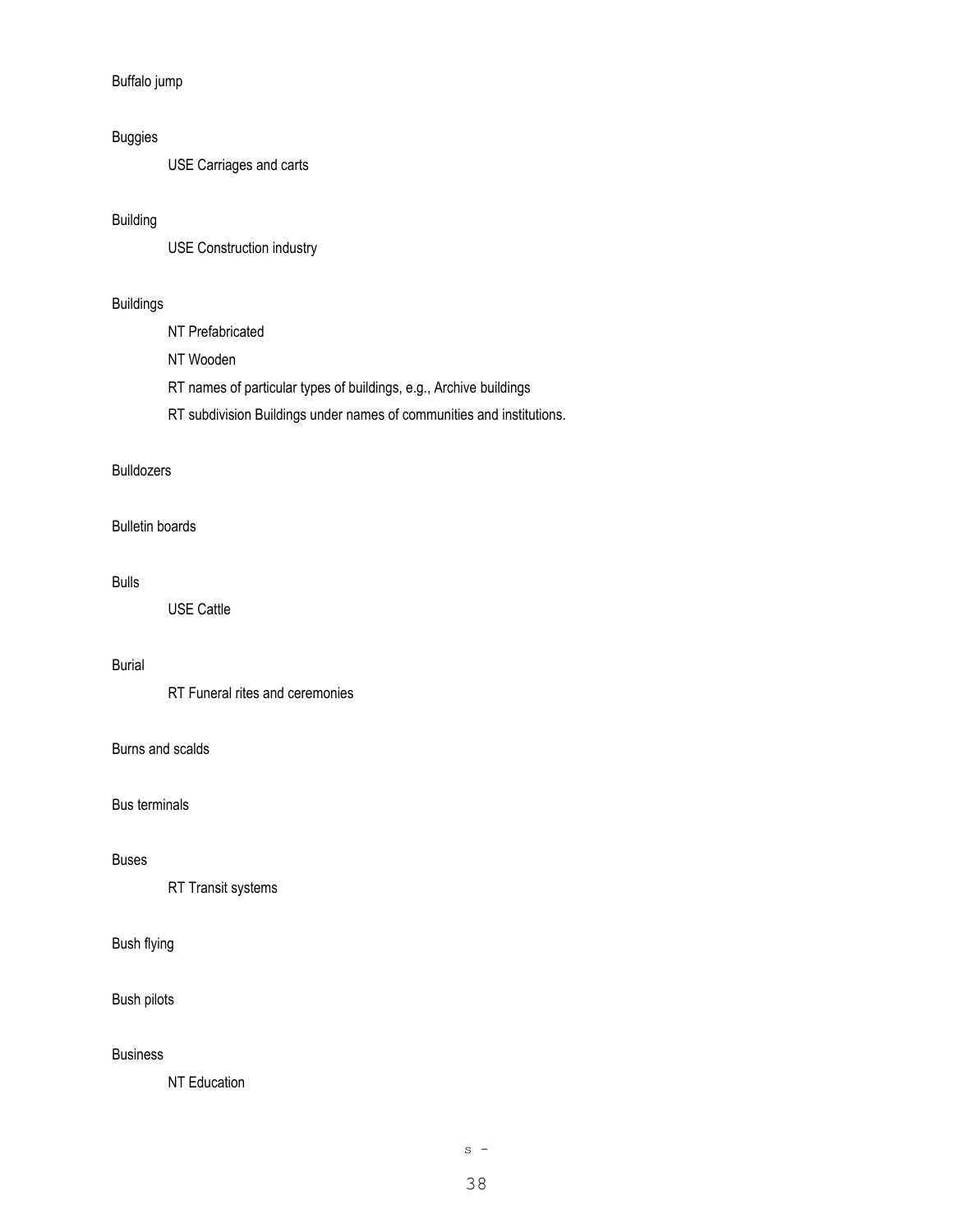# NT Enterprises

### Butchery and butchers

RT Slaughtering and slaughter-houses

## Butter

# Butter, Artificial

USE Margarine

# By-elections

Use Elections [jurisdiction, date]

# By-laws

RT subdivision By-laws under types of corporate bodies and names of individual corporate bodies.

## By-Laws, Municipals

USE Ordinances, Municipal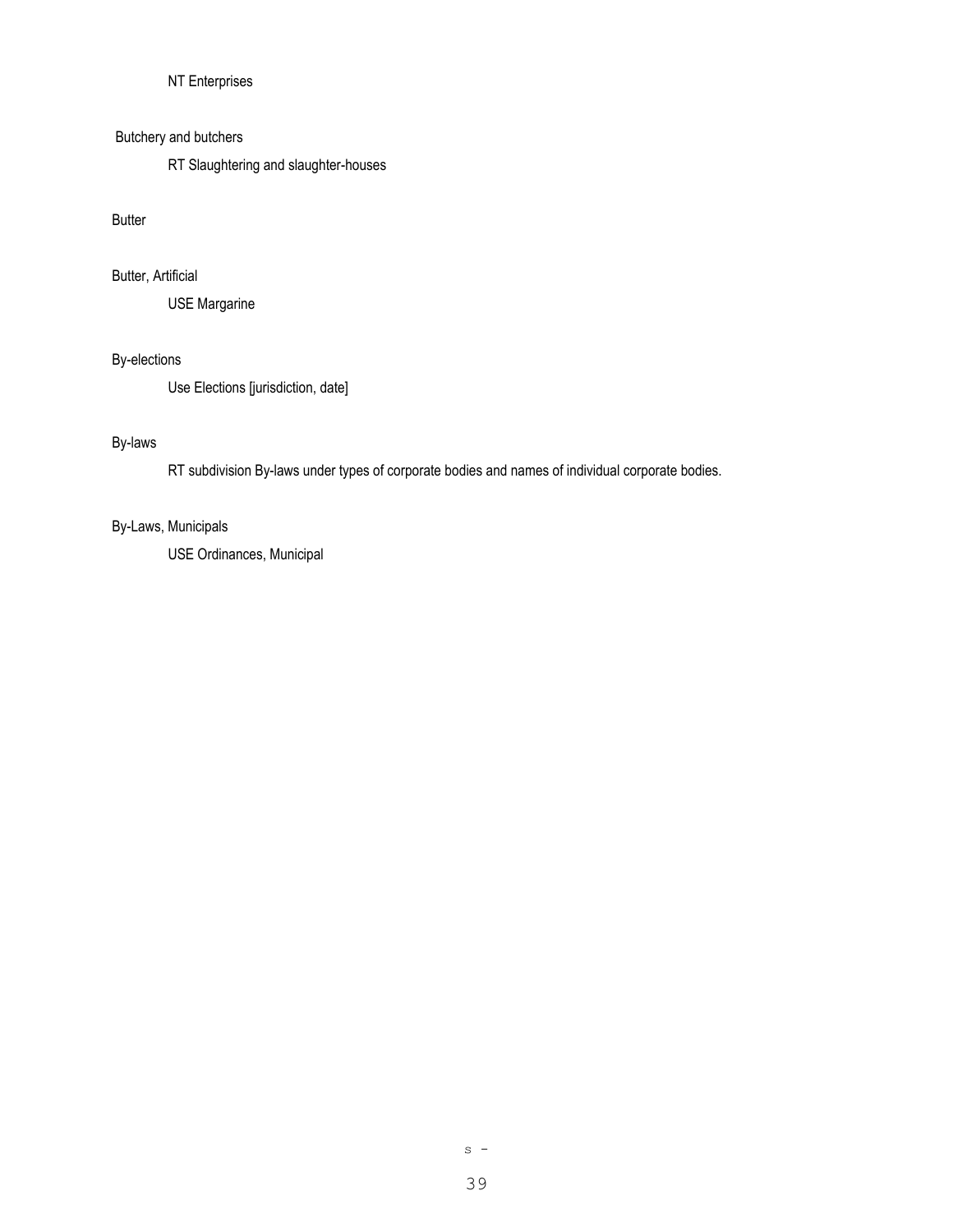Cabbage

## Cabinet

USE Executive Council

#### Cabinet ministers

NT Canada [Alberta, etc.]

# Cabins

USE Log cabins USE Vacation homes

# Cable cars

Cabooses (Railroads)

### **Cadavers**

UF Corpses

## Cadets, Military

USE Air Cadets USE Army Cadets USE Sea Cadets

# Cafes

USE Bars (Drinking establishments) USE Restaurants, coffeehouses

# **Cafeterias**

## Cairns

RT Historical markers

#### Cake

**Calendars**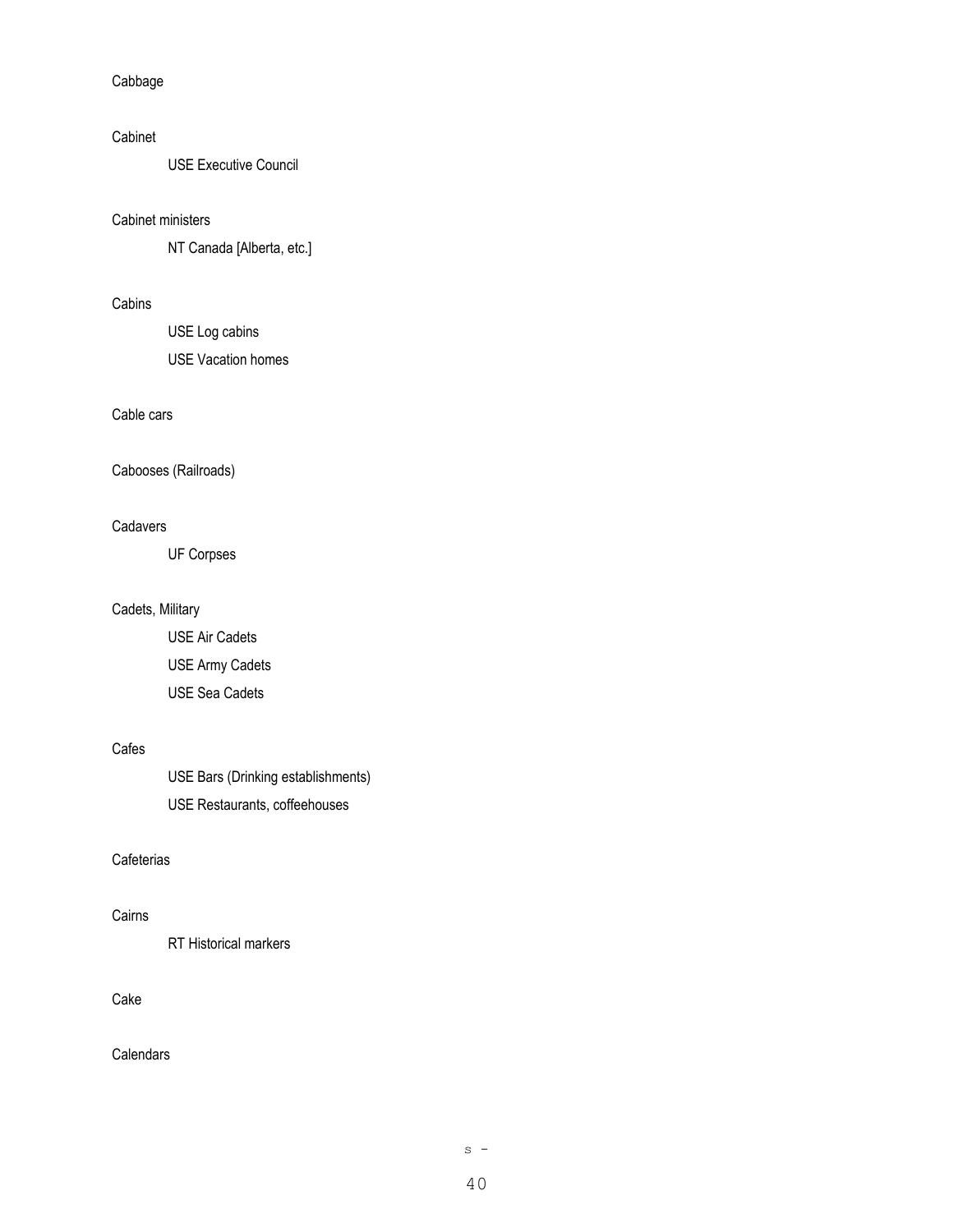#### **Calgary**

NT Airports

NT Ambulance service

NT Animal shelters

NT Annexation

NT Appropriations and expenditures

NT Archive buildings

NT Armouries

NT Art galleries, Commercial

NT Art museums

NT Auditoriums, convention facilities, etc.

NT Bakers and bakeries

NT Banks and banking

NT Barbershops

NT Bars, saloons, etc.

NT Bath houses

NT Blizzard, [date]

NT Boards of Trade

NT Boats and boating

NT Boundaries

NT Breweries

NT Bridges

NT Buildings

NT Buildings – Conservation and restoration

NT Bus terminals

NT By-laws

NT Carnival

NT Census

NT Census, [date]

NT Cemeteries

NT Centennial celebrations, etc.

NT Ceremonies

NT Charities

NT Charters, grants, privileges

NT Choirs (Music)

NT Churches

NT City Hall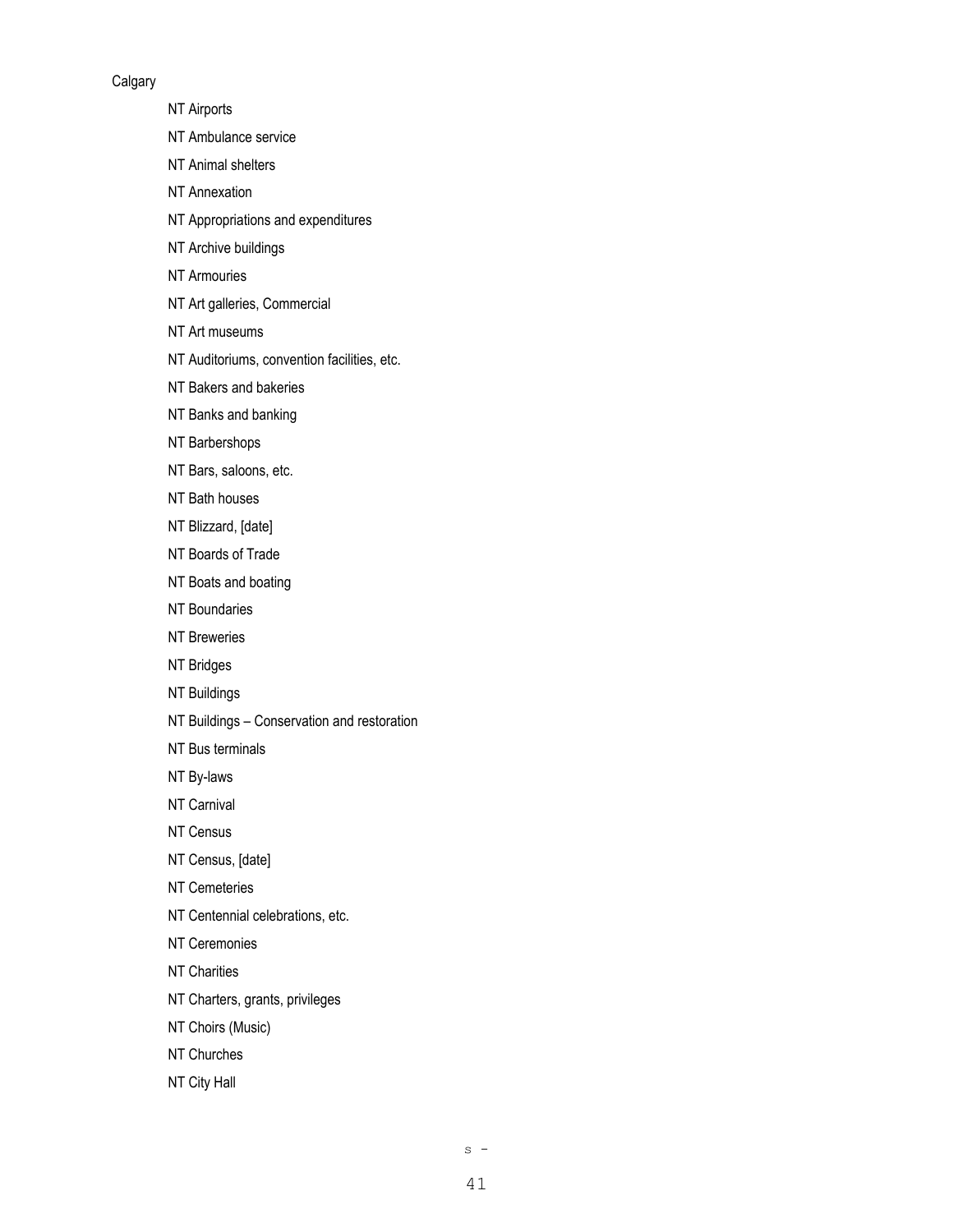NT City Council

NT City Councillors

NT City planning

NT Civic improvement

NT Civil defence

NT Climate

NT Commerce

NT Conservatories of music

NT Construction industry

NT Convention centres

NT Conventions

NT Convents

NT Correctional institutions

NT Court houses

NT Crime and criminals

NT Dairy plants

NT Demonstrations

NT Description

NT Directories

NT Docks, wharves, etc.

NT Drama

NT Earthquake, [date]

NT Economic conditions

NT Elections

NT Grain elevators

NT Entertaining and entertainment

NT Executive departments

NT Exhibitions

NT Explosion, [date]

NT Ferries

NT Festivals

NT Fire, [date]

NT Fire stations

NT Fires and fire prevention

NT Flood, [date]

NT Floods

NT Fortifications, military installations, etc.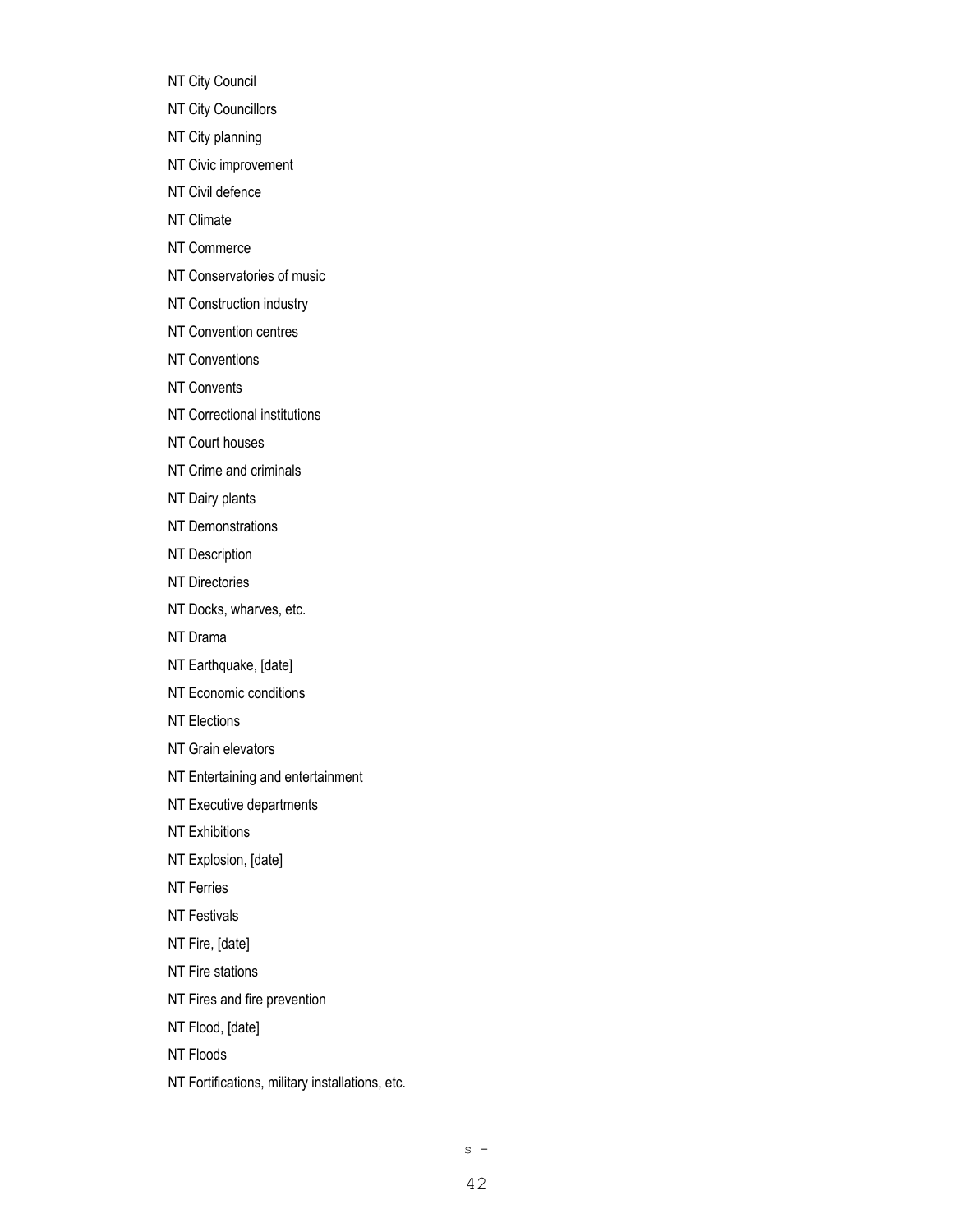NT Fountains

NT Funeral rites and ceremonies

NT Gardens

NT General strike, [date]

NT Greenhouses

NT Historical geography

NT History

NT Memoirs

NT Oral

NT Hospitals

NT Hotels, motels, etc.

NT Housing

NT Humane societies

NT Ice industry

NT Images

NT Industries

NT Intellectual life

NT Landslide, [date]

NT Landslides

NT Law firms

NT Libraries

NT Lighting

NT Lumber-yards

NT Machine shops

NT Manufactures

NT Markets

NT Mayors

NT Meat industry and trade

NT Mills and millwork

NT Monasteries

NT Monuments

NT Morgues

NT Mosques

NT Museums

NT Nightclubs, dance halls, etc.

NT Long-term care facilities

NT Office buildings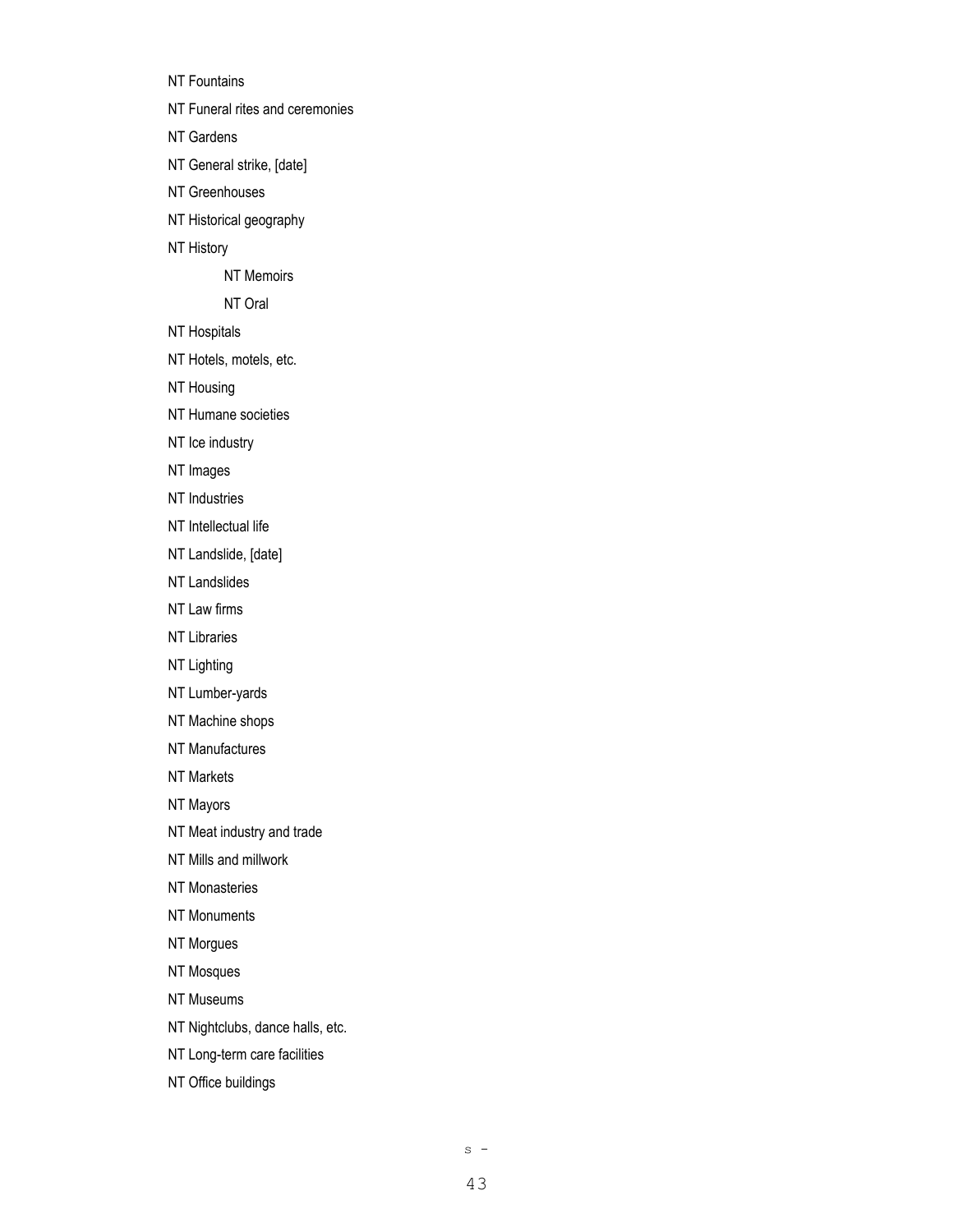NT Officials and employees

NT Orchestras and bands

NT Packing houses

NT Parades

NT Parks

NT Periodicals

NT Personalities

NT Petroleum industry

NT Physicians

NT Playgrounds

NT Poetry

NT Police

NT Population

NT Poultry industry

NT Poverty

NT Power supply

NT Public buildings

NT Public restrooms

NT Railways

NT Real estate business

NT Recreational facilities

NT Restaurants

NT Riot, [date]

NT Riots

NT Sanitation

NT Schools

NT Seal

NT Service stations

NT Sewer system

NT Sexual behaviour

NT Shrines

NT Slaughterhouses

NT Societies, etc.

NT Sports

NT Sports facilities

NT Stables

NT Statues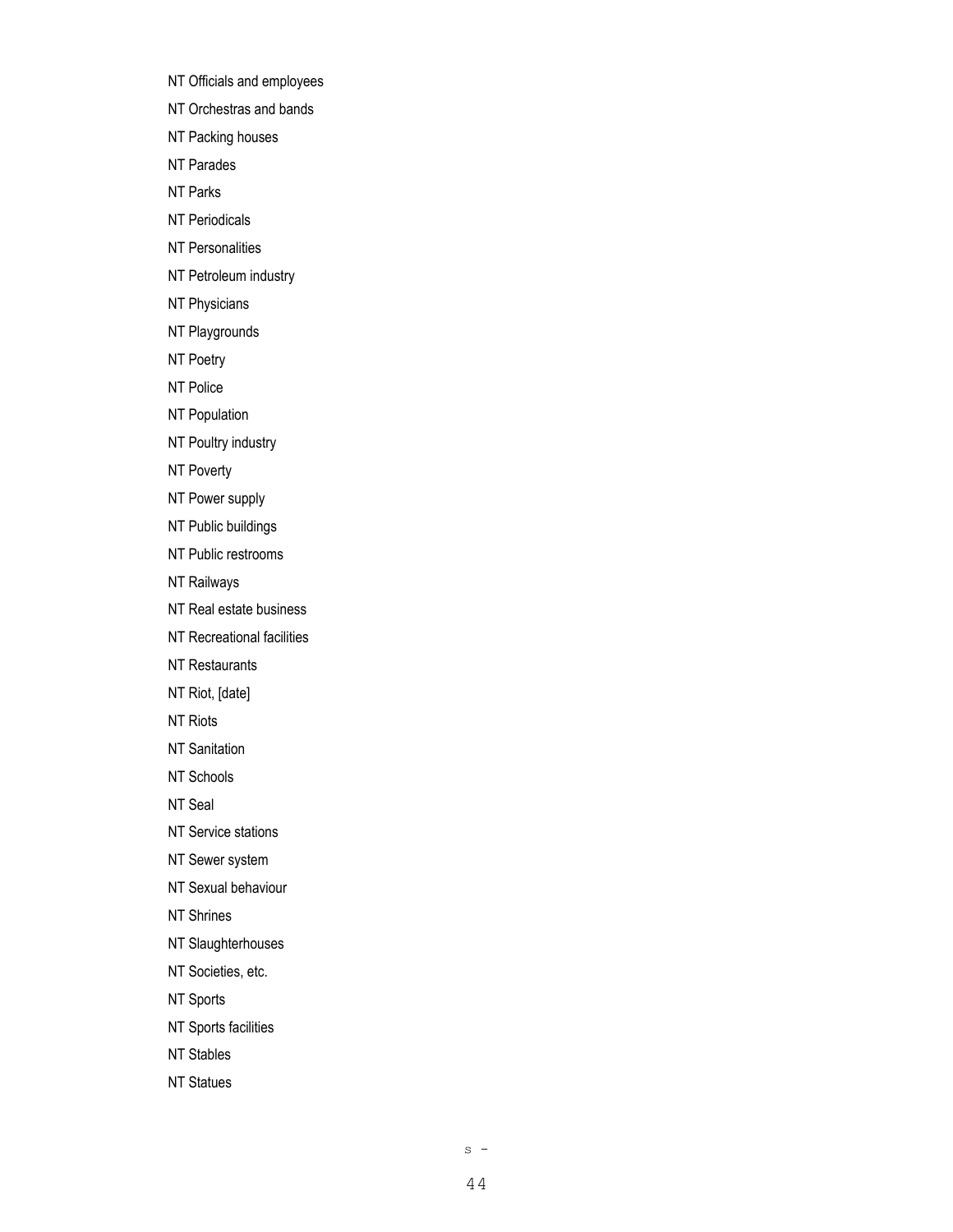NT Stockyards

NT Storage and moving trade

- NT Stores, shopping centres, etc.
- NT Storm, [date]
- NT Storms
- NT Street-cleaning
- NT Streets
- NT Synagogues
- NT Taxation
- NT Telephone companies
- NT Temples
- NT Theatres
- NT Tornado, [date]
- NT Tornadoes
- NT Tourist information centres
- NT Transit systems
- NT Wards
- NT Water
- NT Zoos

#### Camels

Camera stores

USE Stores, Retail – Photographic equipment

#### Cameras

Camp sites, facilities, etc.

#### Camping

# Camps

NT Outfits, supplies, etc.

### Camps (Military)

USE Canada. Armed Forces – Installations USE Military bases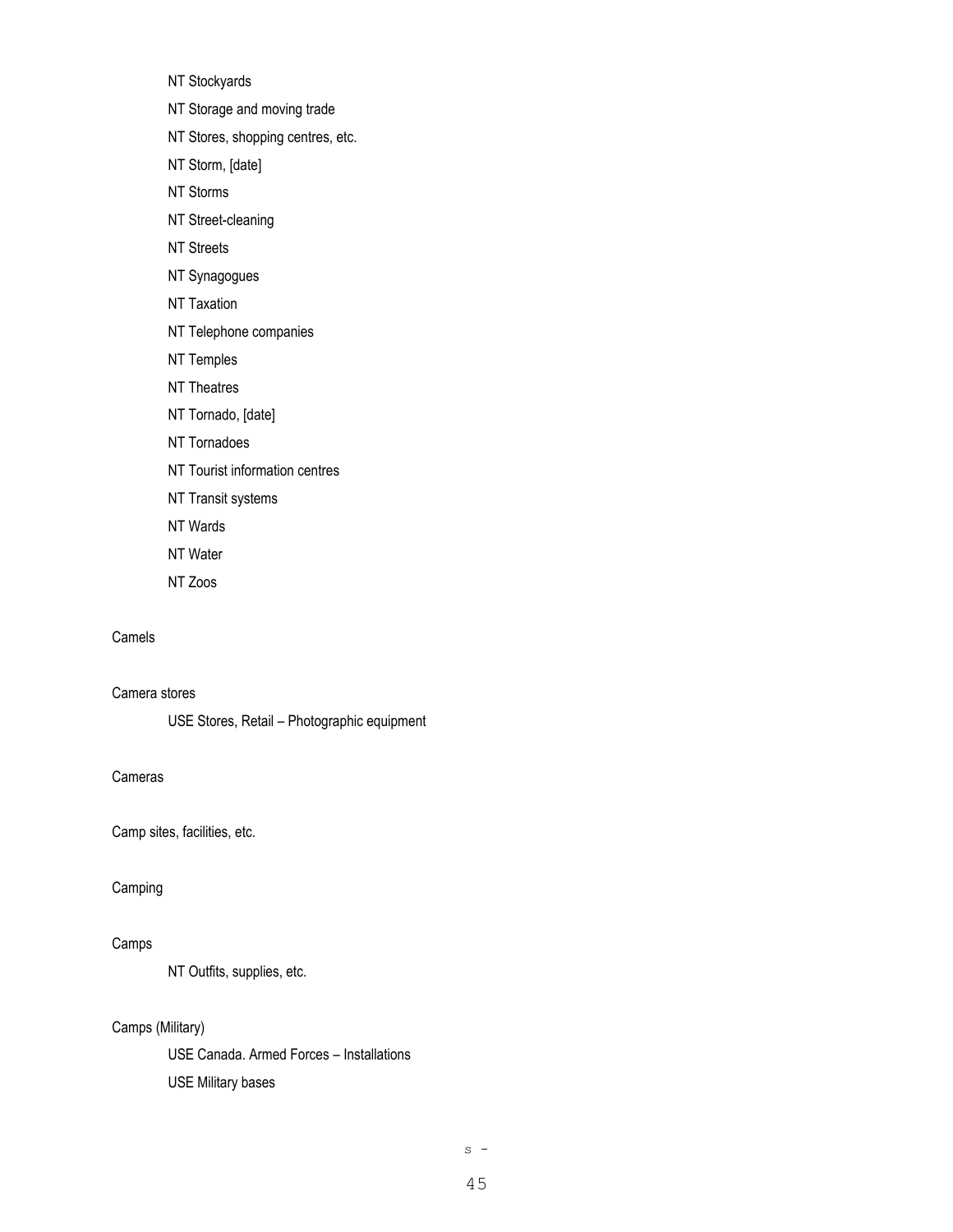## Campus police

USE Universities and colleges – Security

#### Canada

- NT Anniversaries, etc.
- NT Boundaries
- NT Centennial celebrations, etc.
- NT Climate
- NT Commerce–[United States, etc.]
- NT Constitutional law
- NT Amendments
- NT Departments

#### USE Canada. Department of [the Interior, etc.]

- NT Description and travel
- NT Economic conditions
- NT Government publications
- NT History
- NT Confederation, 1867
- NT Militia

USE Canada. Canadian Armed Forces – Reserves (after 1968) USE Canada. Army – Reserves (up to 1968) USE Canada. Royal Canadian Air Force – Reserves (up to 1968) USE Canada. Royal Canadian Navy – Reserves (up to 1968)

#### NT Population

Canada. Canadian Armed Forces

Use for all the services from 1968 to the present.

- NT Appointments and retirements
- NT Barracks and quarters
- NT Biography
- NT Demobilization
- NT Deployment
- NT Discharge certificates

USE Military discharges

#### NT Enlisted men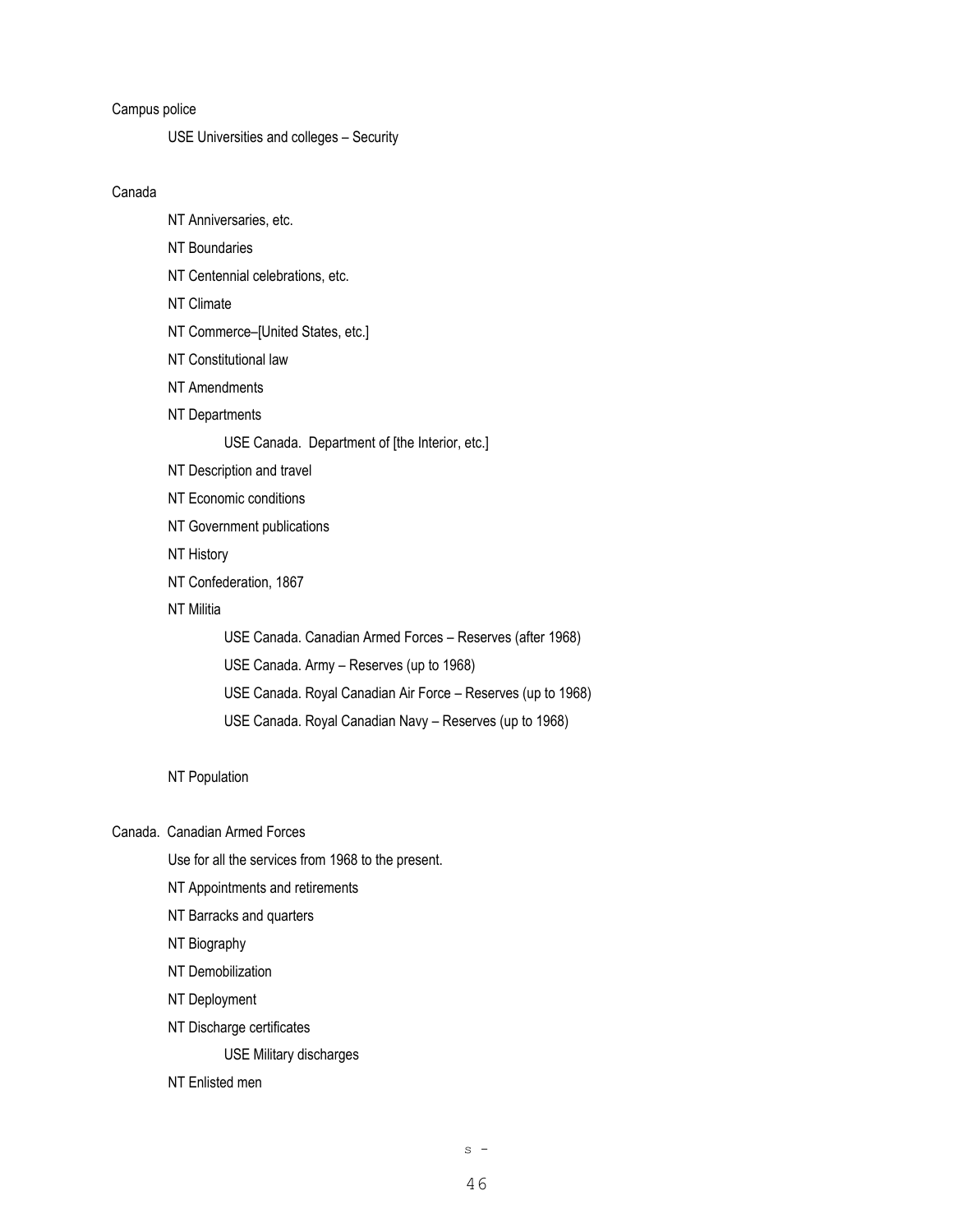- NT History
- NT Inspection
- NT Installations
- NT Manoeuvres
- NT Medals, badges, decorations, etc.
- NT Military life
- NT Officers
- NT Orchestras and bands
- NT Pay, allowances, etc.
- NT Parades
- NT Peacekeeping missions
- NT Recruiting, enlistment, etc.
- NT Reserves
- NT Songs and music
- NT Sports
- NT Transportation
- NT Uniforms
- NT Women

Canada. Armed Forces. [Name of unit, regiment, etc.] (use after 1968)

#### Canada. Army (use up to 1968)

For subdivisions use NT under Canada. Canadian Armed Forces

#### Canada. Army. Canadian Expeditionary Force

Established Aug. 1914 and ceased to exist November, 1918 For subdivisions use NT under Canada. Canadian Armed Forces

- Canada. Army. [Name of unit, regiment, etc.] (use up to 1968) For subdivisions use NT under Canada. Canadian Armed Forces
- Canada. Canadian Forces Base, Namao, [Wainwright, Penhold, etc.] Alberta

#### Canada. Constitution Act 1982

RT Canada – Constitutional law – Amendments

NT Constitutional conventions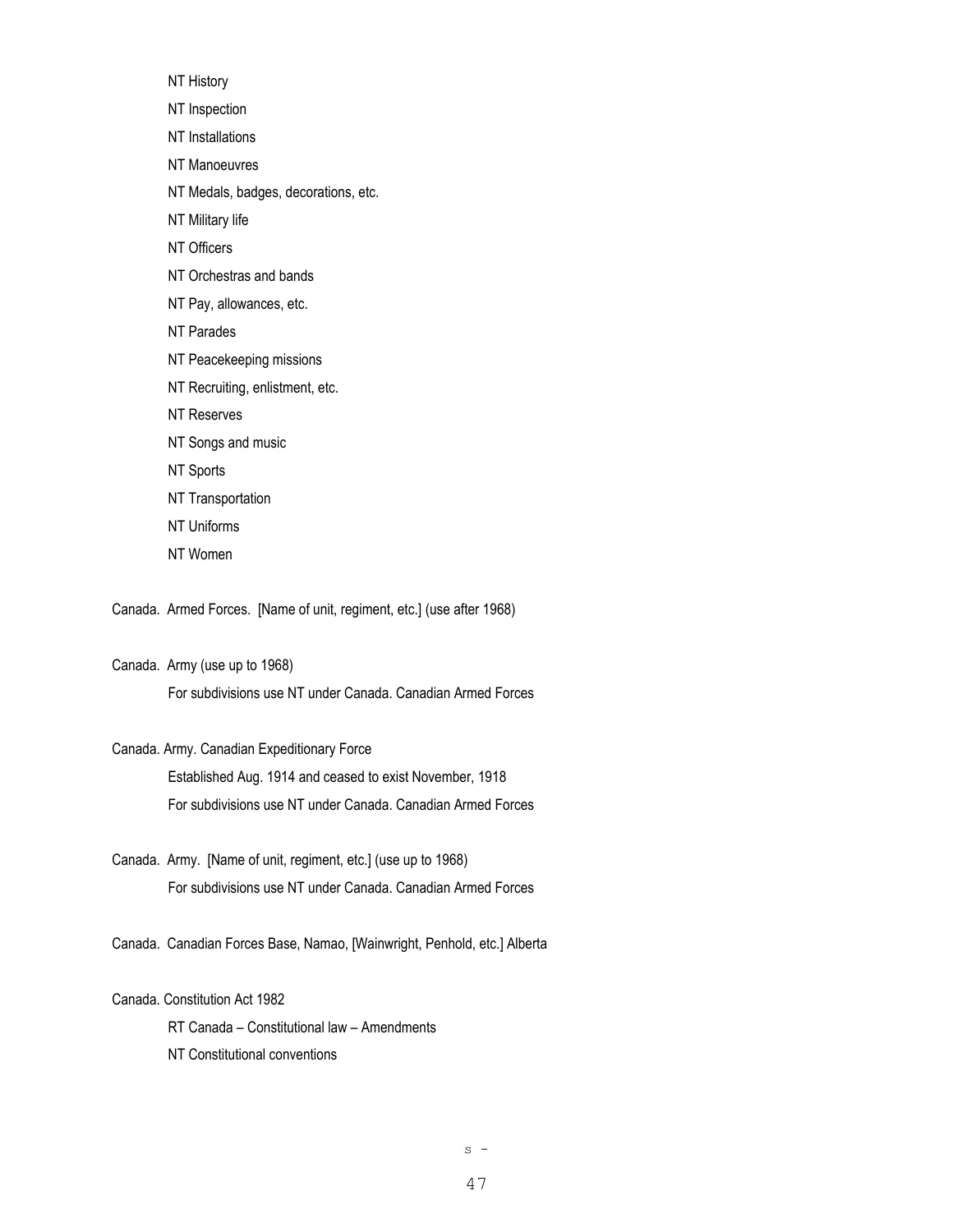Canada. Department of [the Interior, etc.]

## Canada. Laws

USE Canada. [Short title of the Act], e.g., Canada. Veterans Land Act

#### Canada. Navy

USE Canada. Royal Canadian Navy.

## Canada. Northern

## Canada. Parliament

NT Committees

#### Canada. Parliament. House of Commons

NT Membership

NT Television broadcasting of proceedings

# Canada. Parliament. Senate

NT Members

# Canada. Royal Canadian Air Force (use up to 1968) For subdivisions use NT under Canada. Canadian Armed Forces

Canada. Royal Canadian Air Force. [Name of squadron, etc.] (use up to 1968) For subdivisions use NT under Canada. Canadian Armed Forces

# Canada. Royal Canadian Navy. (use up to 1968) For subdivisions use NT under Canada. Canadian Armed Forces

#### Canada, Western

NT Autonomy and independence movement NT History

#### Canada Day

Canadian Forces Base, Namao [Penhold, Wainwright, etc.] USE Canada. Canadian Forces Base, Namao, [Penhold, Wainwright, etc.]

48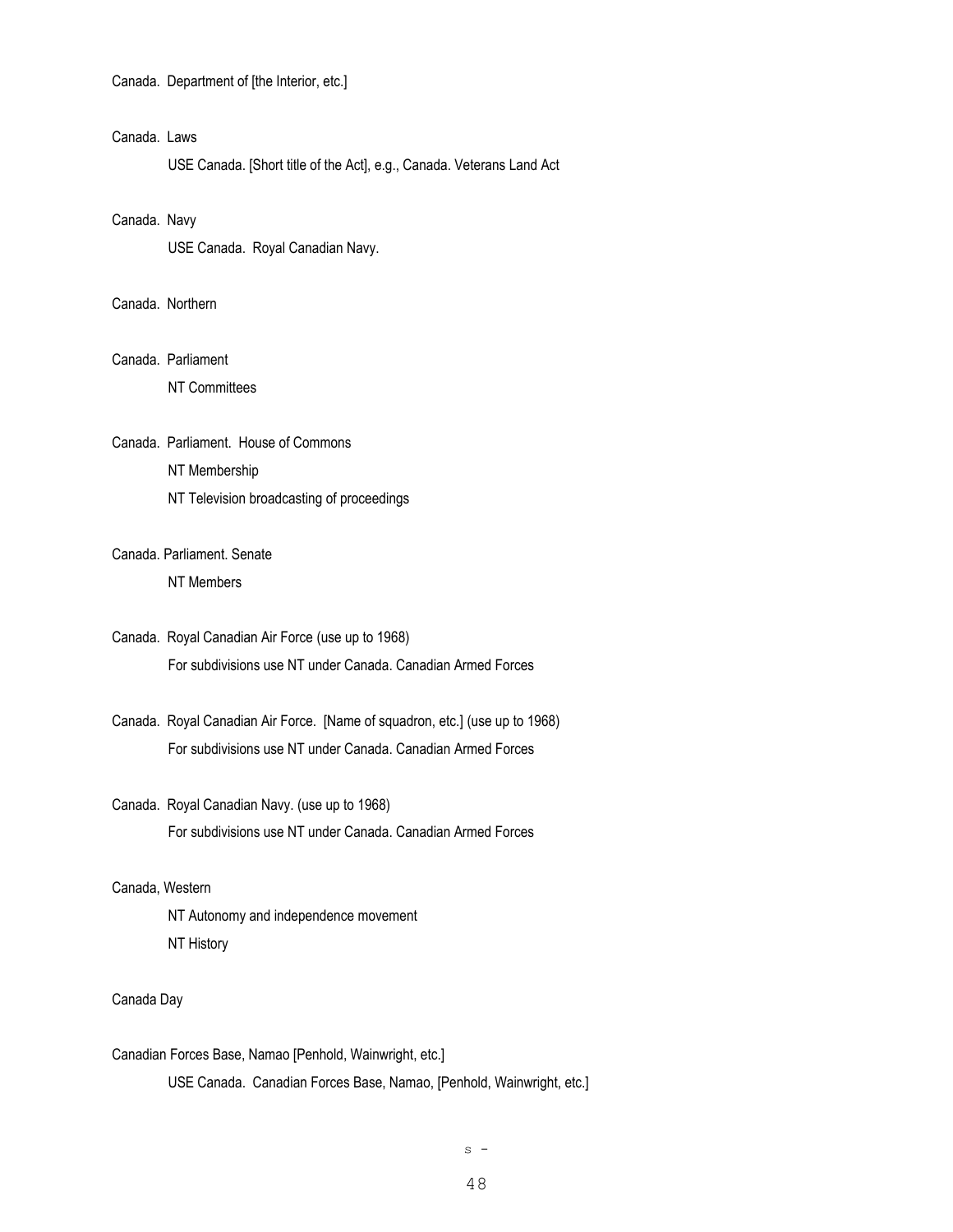#### Canals

# USE Irrigation canals and flumes

Cancer

- NT Complications
- NT Diagnosis
- NT Hospitals
- NT Law and legislation
- NT Mortality
- NT Nursing
- NT Prevention
- NT Reporting
- NT Research
- NT Social aspects
- NT Surgery
- NT Treatment

#### Cancer clinics

USE Cancer – Hospitals

# Candles

## **Candlesticks**

Candy

# Candy industry

### Candy stores

USE Stores, Retail – Confectionary

# Cannabis

UF Marijuana

# **Canneries**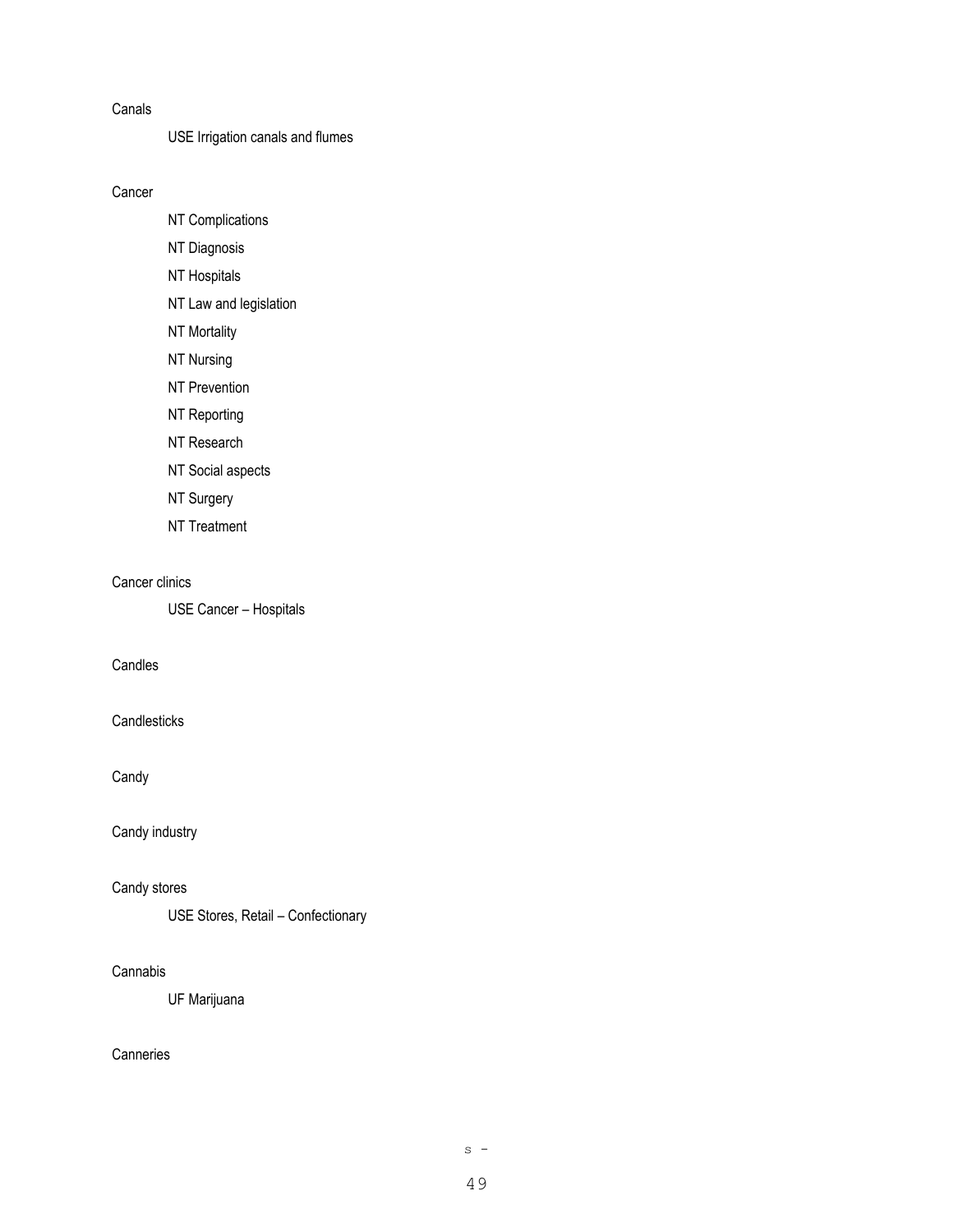### Cannery workers

# Canning and preserving

## Canoes and canoeing

## Canola

RT Rape (Plant)

# Canyons

Capital punishment

NT Abolition

## **Capitalism**

Car washes

Carbon, Activated

### **Cardiology**

RT Heart Diseases

## Cards

USE Playing cards USE Greeting cards

# Career education

RT Vocational guidance

# Cargo ships

USE Ships – Cargo

#### Caribbean Canadians

UF West Indian Canadians

USE specific nation when possible.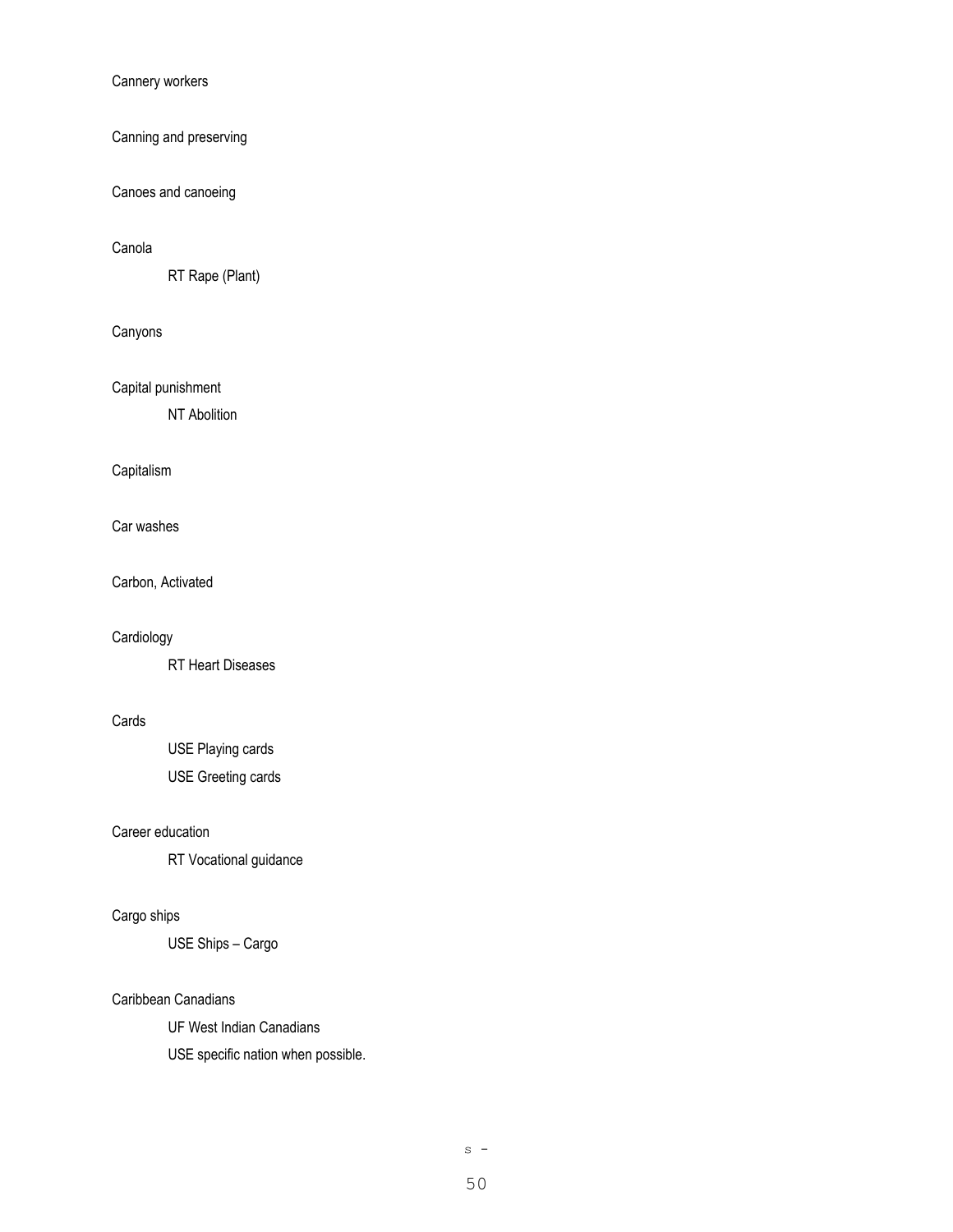## **Caribbeans**

UF West Indians

USE specific nation when possible.

# Caribou

Caricatures and cartoons

UF Cartoons

**Carillons** 

**Carnival** 

**Carpenters** 

**Carpentry** 

# Carpets

Carriages and carts

# Cars

USE Automobiles

# Cartography

**Cartoonists** 

#### **Cartoons**

USE Caricatures and cartoons

#### Casinos

RT Gambling

# Cast-iron pipe

# Catalogues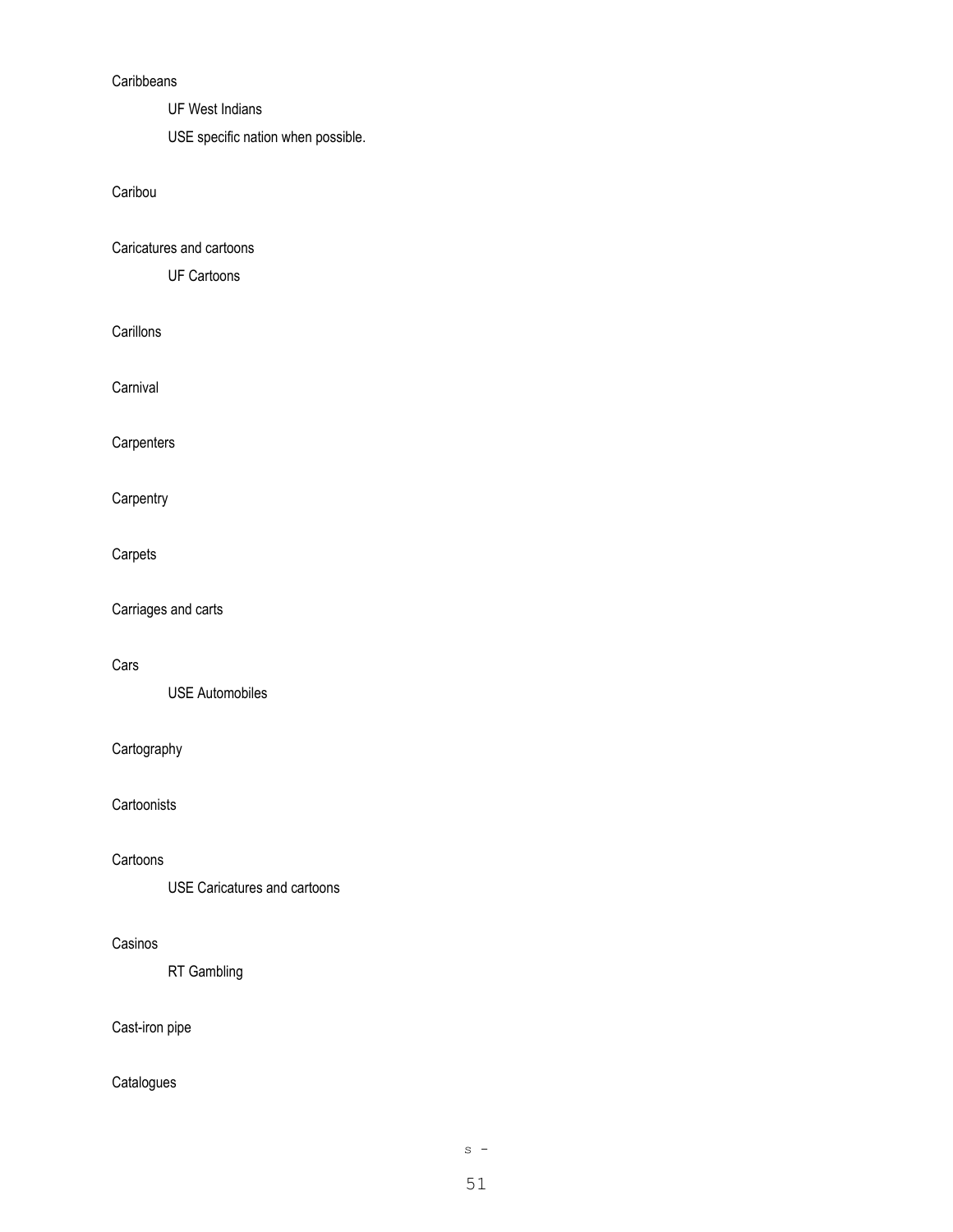Catering and caterers

**Caterpillars** 

Catholic Church

NT Buildings

NT Clergy

NT Congregations and Orders

NT Customs and practices

NT Dioceses

NT Education

NT Finance

NT History

NT Missions

NT Residential schools

NT Sermons

NT Societies, etc.

# **Cats**

## **Cattle**

NT Brands

USE Cattle brands

NT Breeding

NT Breeds

NT Diseases

NT Feeding and feeds

NT Grading

NT Marketing

NT Rustling

NT Transportation

## Cavalry

Caves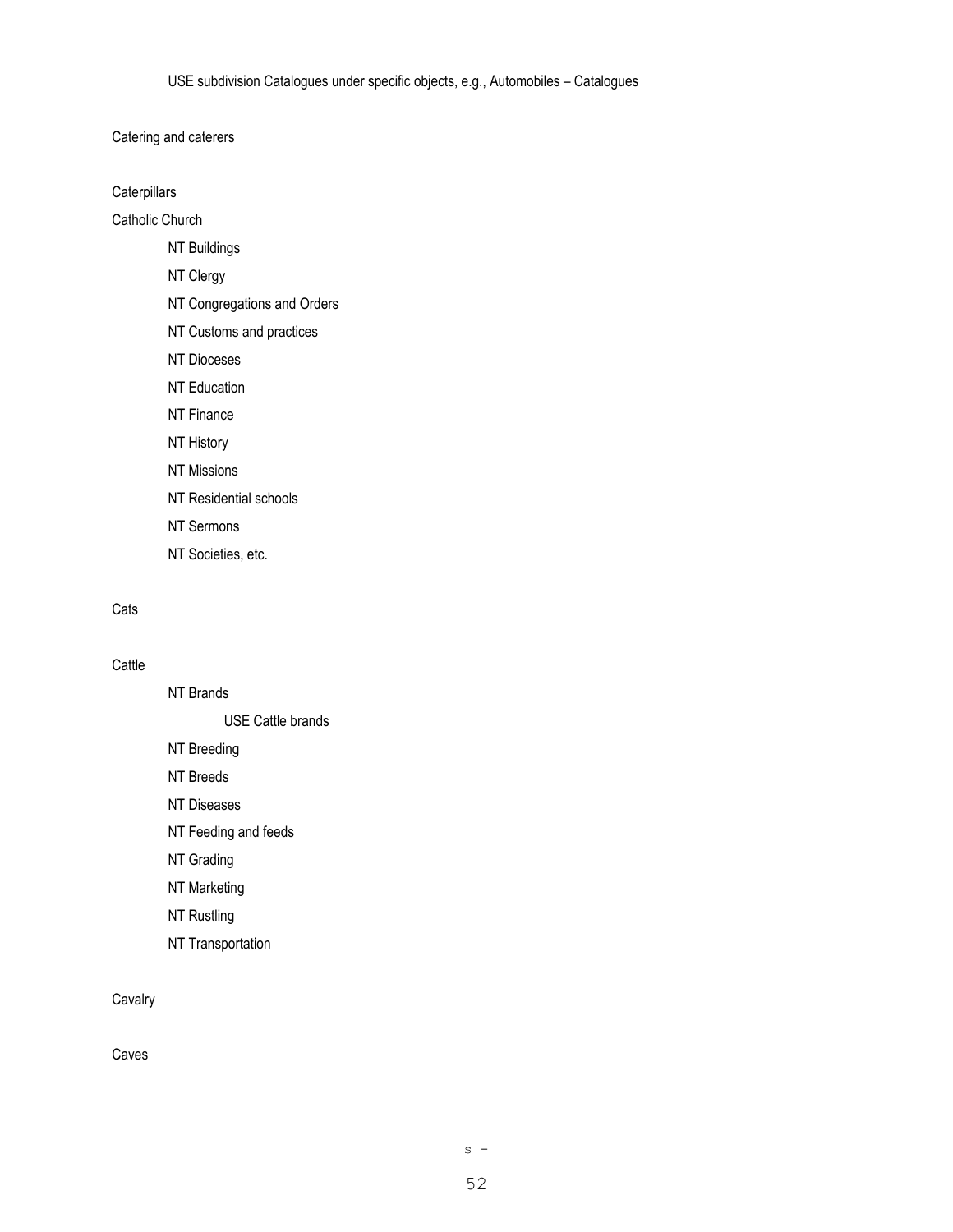#### Celebrations, anniversaries, etc.

USE Anniversaries

#### **Celebrities**

Cement industries

Cement kilns

#### Cement mixers

USE Concrete mixers

#### **Cemeteries**

RT names of individual cemeteries

#### **Cenotaphs**

USE War memorials

#### Censorship

RT subdivision Censorship under specific topics

#### **Census**

### Centennial celebrations

USE Alberta – Centennial celebrations, etc. USE Canada – Centennial celebrations, etc.

Ceramic industries

#### Cerebral palsy

Cerebrovascular disease

#### Ceremonial maces

RT Provincial Mace

#### **Ceremonies**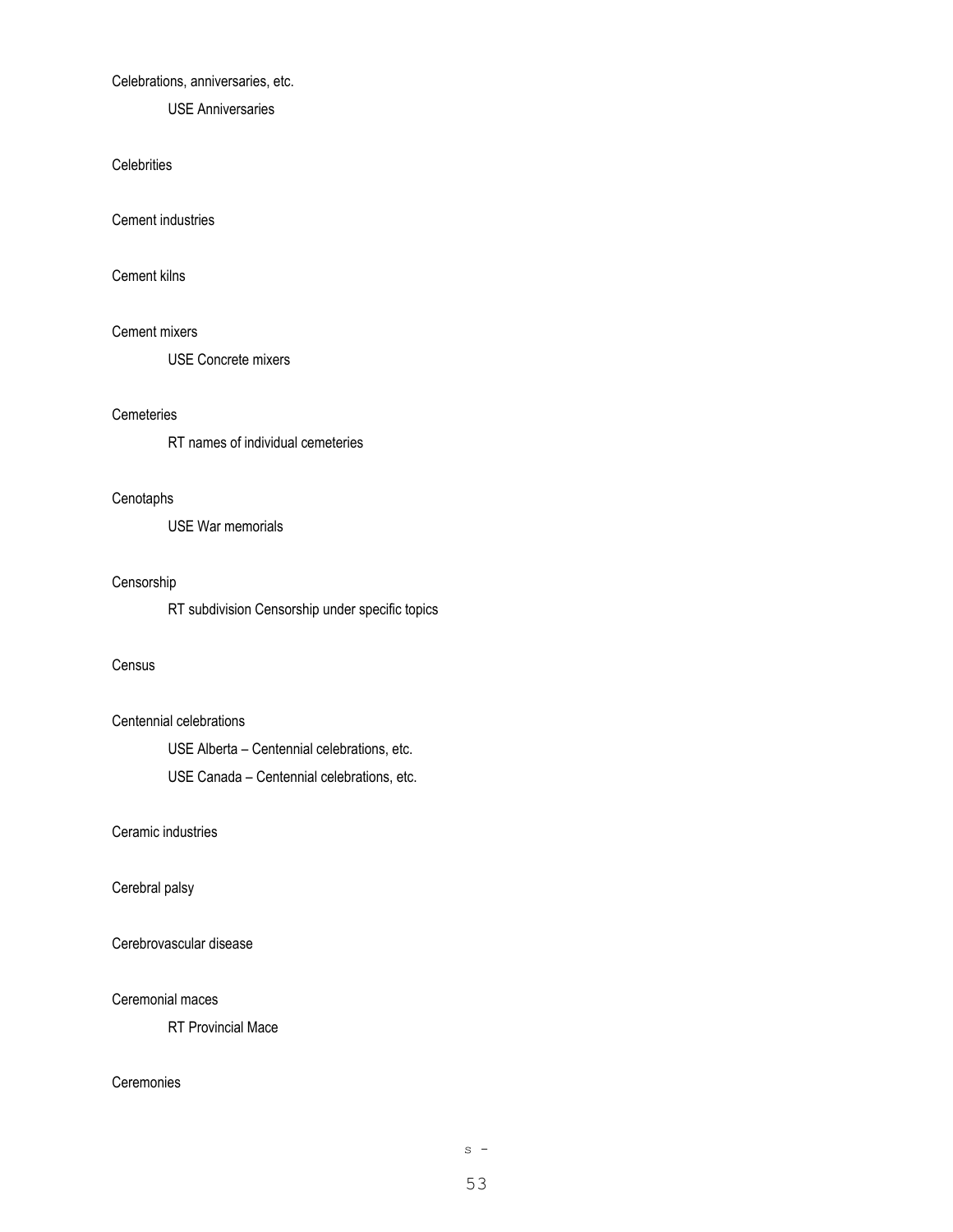## USE Rites and ceremonies

#### Chairs

## Chalices

USE Liturgical objects

#### Chamber orchestra

## Chambers of Commerce

USE Boards of Trade

USE name of individual Chamber of Commerce

# Chapels

Chaplains

**Charities** 

**Charters** 

Chattel mortgages

Chautauquas

Cheerleading

Cheers

Cheese

Cheese factories

Chefs

Chemical apparatus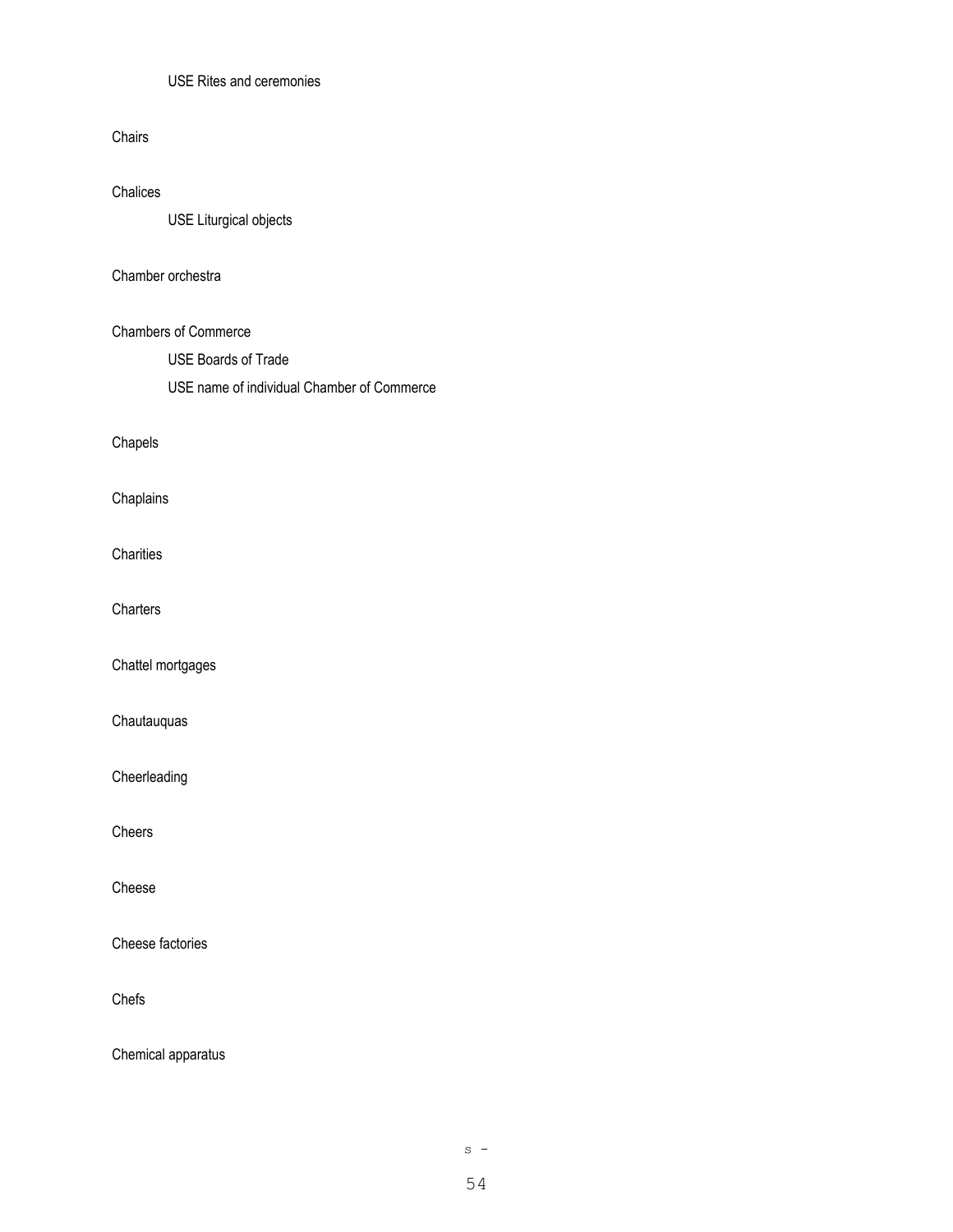Chemical industry

**Chemistry** 

Chess

Chests

**Chickens** 

NT Eggs

NT Hatcheries

NT Housing

### Child abuse

Child care workers

Child welfare

RT Children–Legal status, laws, etc.

## **Childbirth**

NT Home birth NT Midwifery and midwives

NT Study and teaching

#### Childcare

UF Babysitting

## Children

NT Art NT Biography NT Clothing

NT Diseases

NT Employment

NT Health

NT Hospitals

NT Institutional care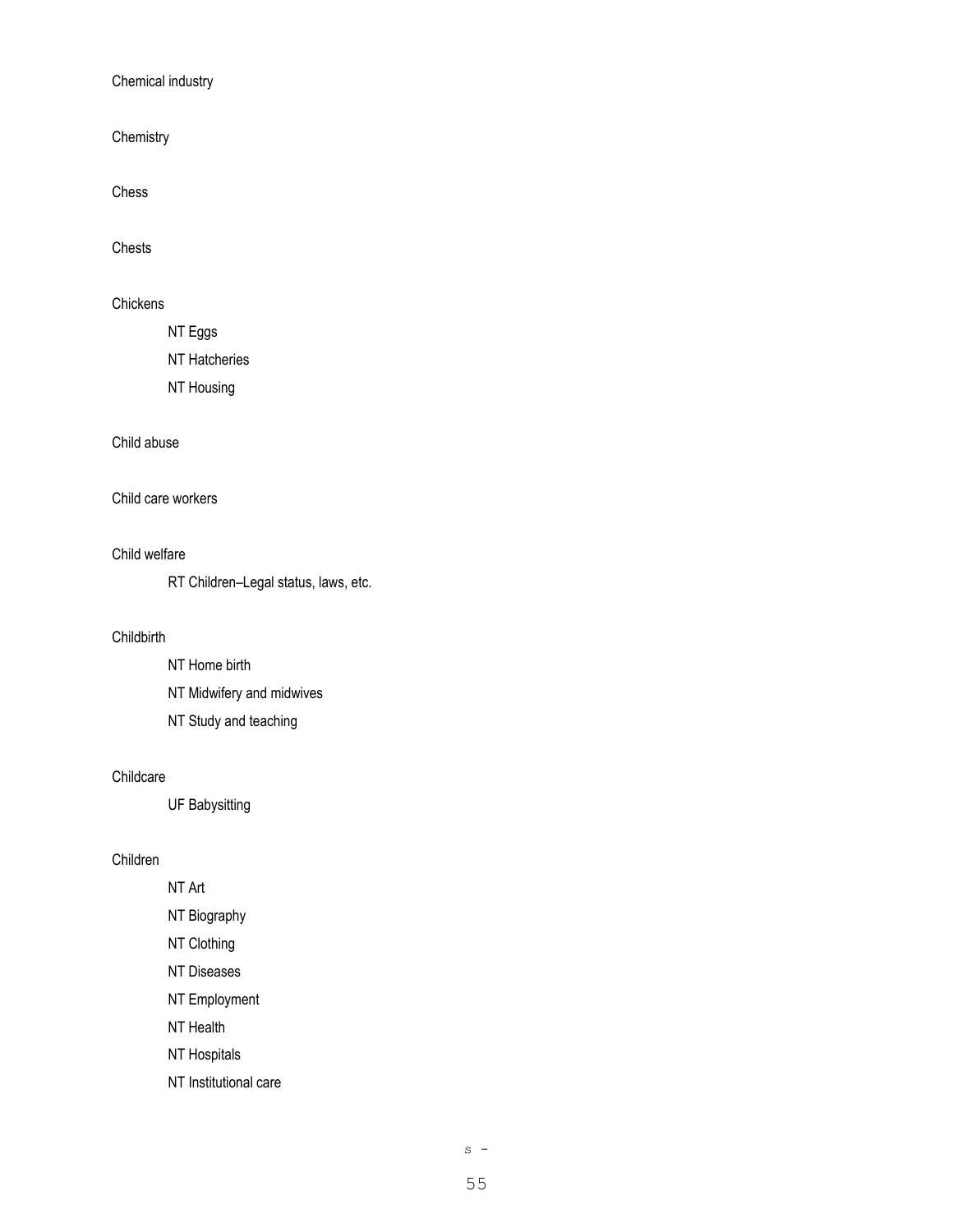NT Legal status, laws, etc.

NT Music

NT Nutrition

NT Societies and clubs

Children's literature

Chilean Canadians

Chileans

Chimneys

**Chinaware** 

USE Porcelain

USE Pottery

### Chinese

Chinese Canadians

Chinese languages

NT Cantonese

NT Mandarin

# Chipewyan Nation

USE Dene Suline Nation

Chipmunks

**Chiropractors** 

Choirs

Chopping wood

USE Firewood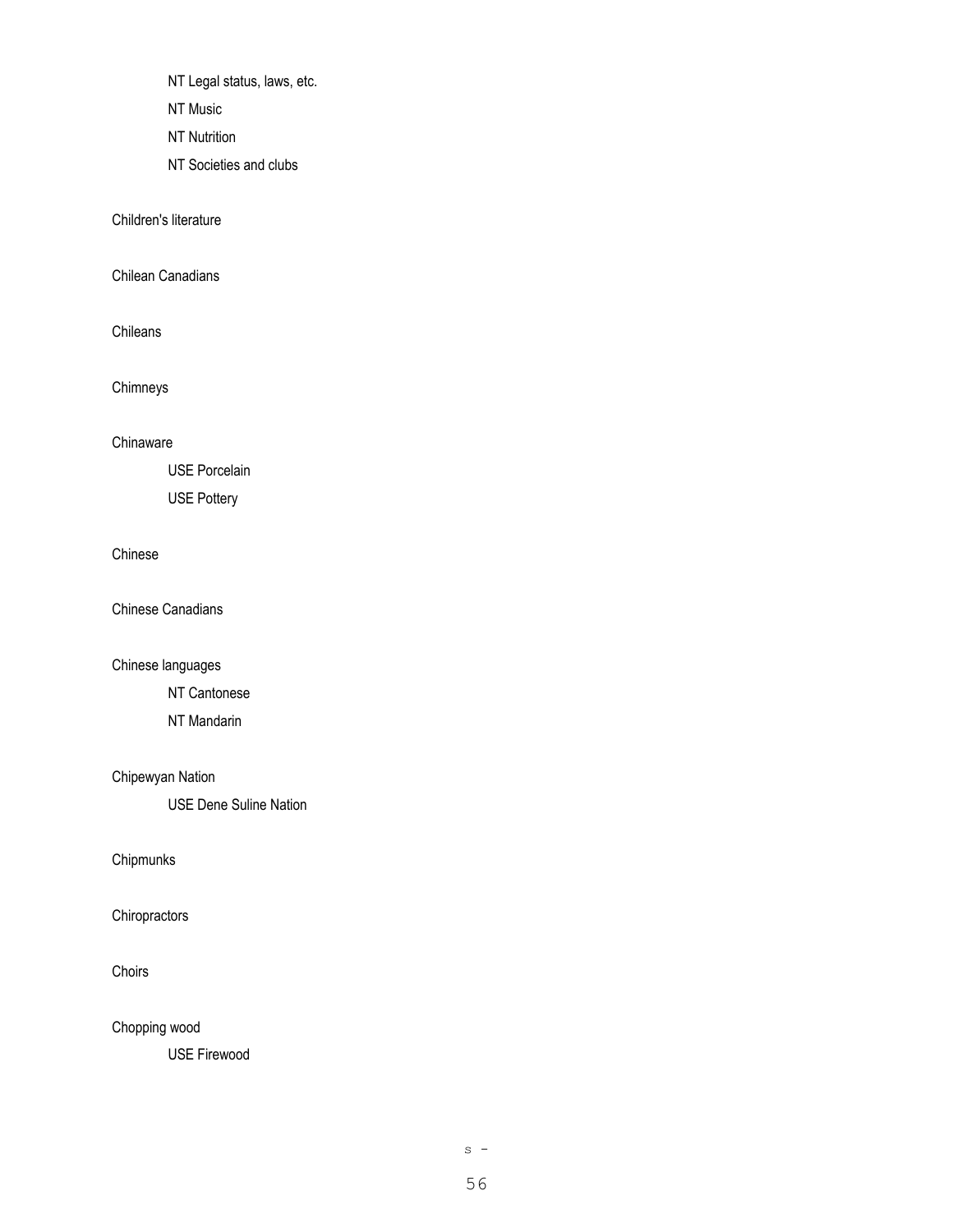# Christian colleges

USE Universities and colleges – Religious

### **Christianity**

NT Bible

NT Ceremonies NT Holidays NT Missions and missionaries

NT Pilgrims and pilgrimages

NT Sects

NT Theology

# **Christians**

### **Christmas**

NT Decorations, etc.

NT Greeting cards

## Chuckwagon racing

Church buildings

# Church lands

# Church of Jesus Christ of the Latter Day Saints

UF Mormons

NT Buildings

NT Clergy

NT Missions and missionaries

NT Theology

# Cigar industry

Cinematography

**Circus**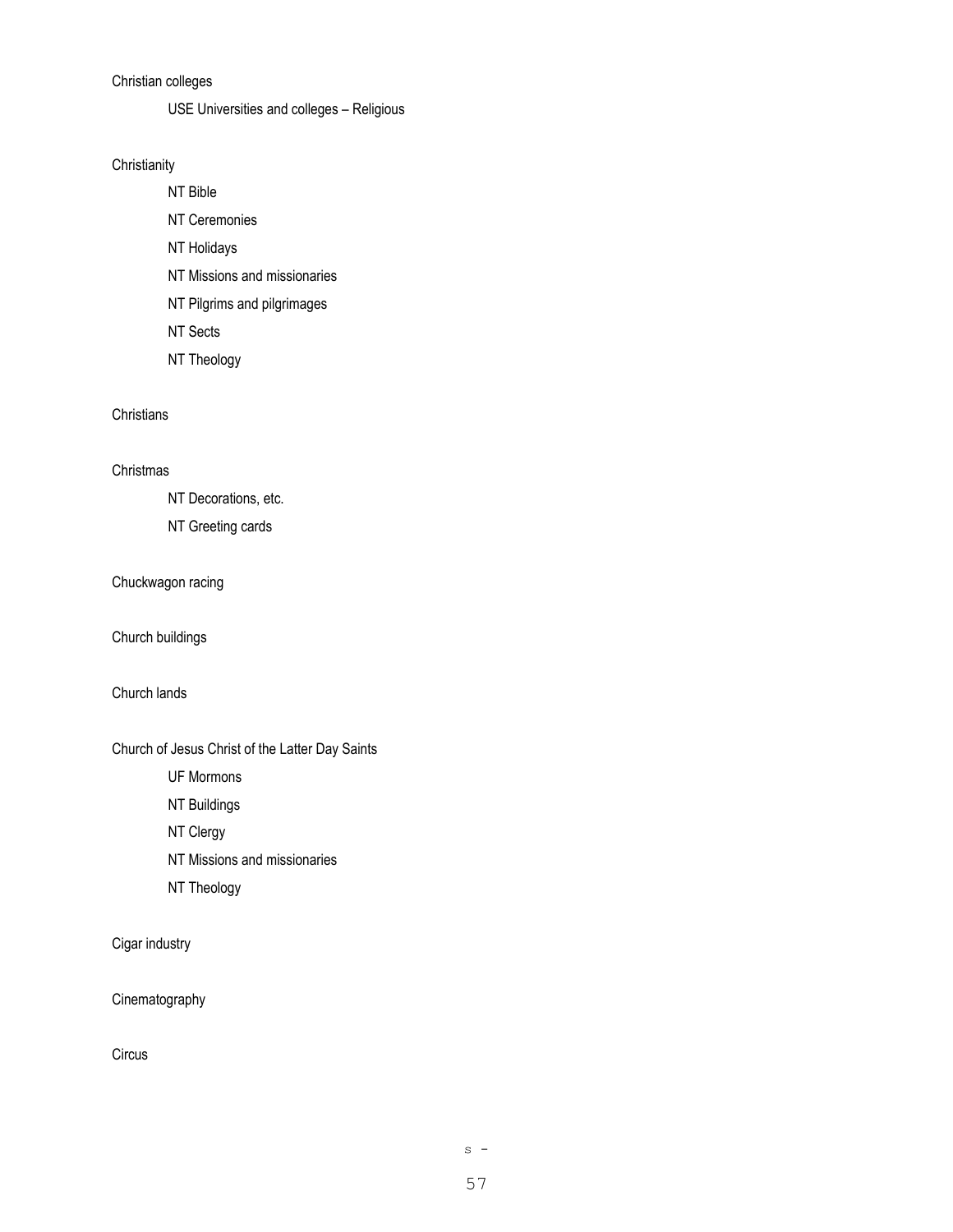## Circus animals

Cisgender

Cisnormativity

Cities and towns

RT Municipal government

Cities and towns, Ruined, extinct, etc. USE Ghost towns

**Citizenship** 

Citizens' protection organizations USE Crime prevention – Citizen participation

## City Council members

## City councils

USE names of specific City councils, e.g., Edmonton. City Council RT specific names of town and village councils, e.g., Airdrie. Town Council Vilna. Village Council

#### City planning

## Civil court cases

USE Civil law – Cases

### Civil defence

NT Distant Early Warning Line

## Civil law

NT Cases

### Civil rights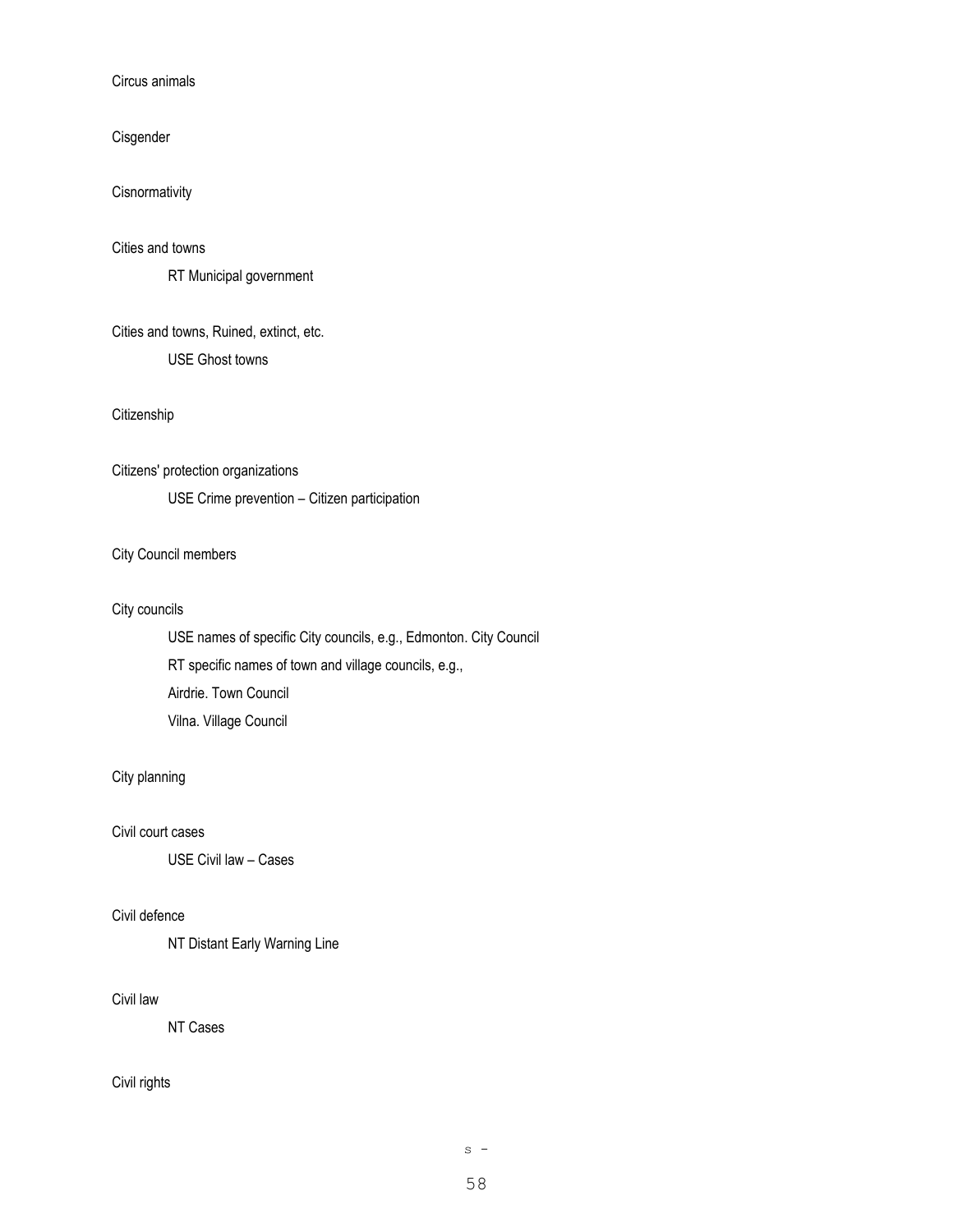# RT Human Rights

### Civil service

For specific departments USE [Name of department] – Officials and employees

NT Alberta

NT Canada

# Class and classism

Clay industries

# Cleaning

### Clearing of land

## Clergy

When possible use specific sect, e.g. Catholic Church – Clergy

#### Clerks

Clerks of court

# Climate

### Climate change

## Clinics

USE Medical clinics

### Clocks and watch making

#### Clocks and watches

### Clothing and dress

RT Children's clothing

RT Men's clothing

RT Women's clothing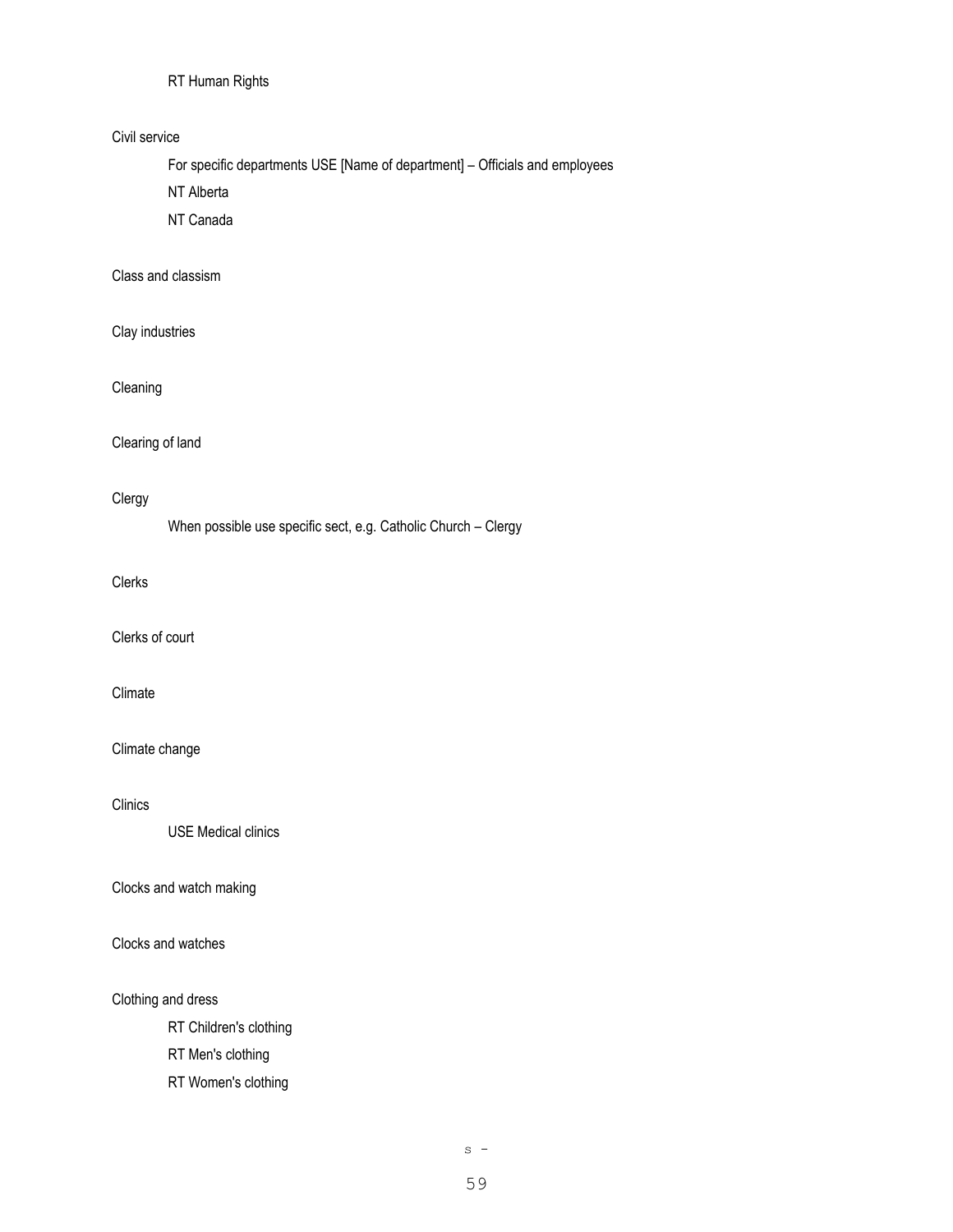## Clothing stores

USE Stores, Retail – Clothing

# Clothing trade

USE Garment industry

# Clothing workers

USE Garment industry – Workers

Clouds

Clowns

#### Clubs

Coaches

USE Carriages and carts

Coaches (Athletics)

## Coal

- NT Carbonization
- NT Gasification
- NT Industry
- NT Liquefaction
- NT Miners
- NT Mines and mining
	- NT Accidents
	- NT Machinery
	- NT Rescue
- NT Power
- NT Slurry
- NT Storage
- NT Transportation

Coal companies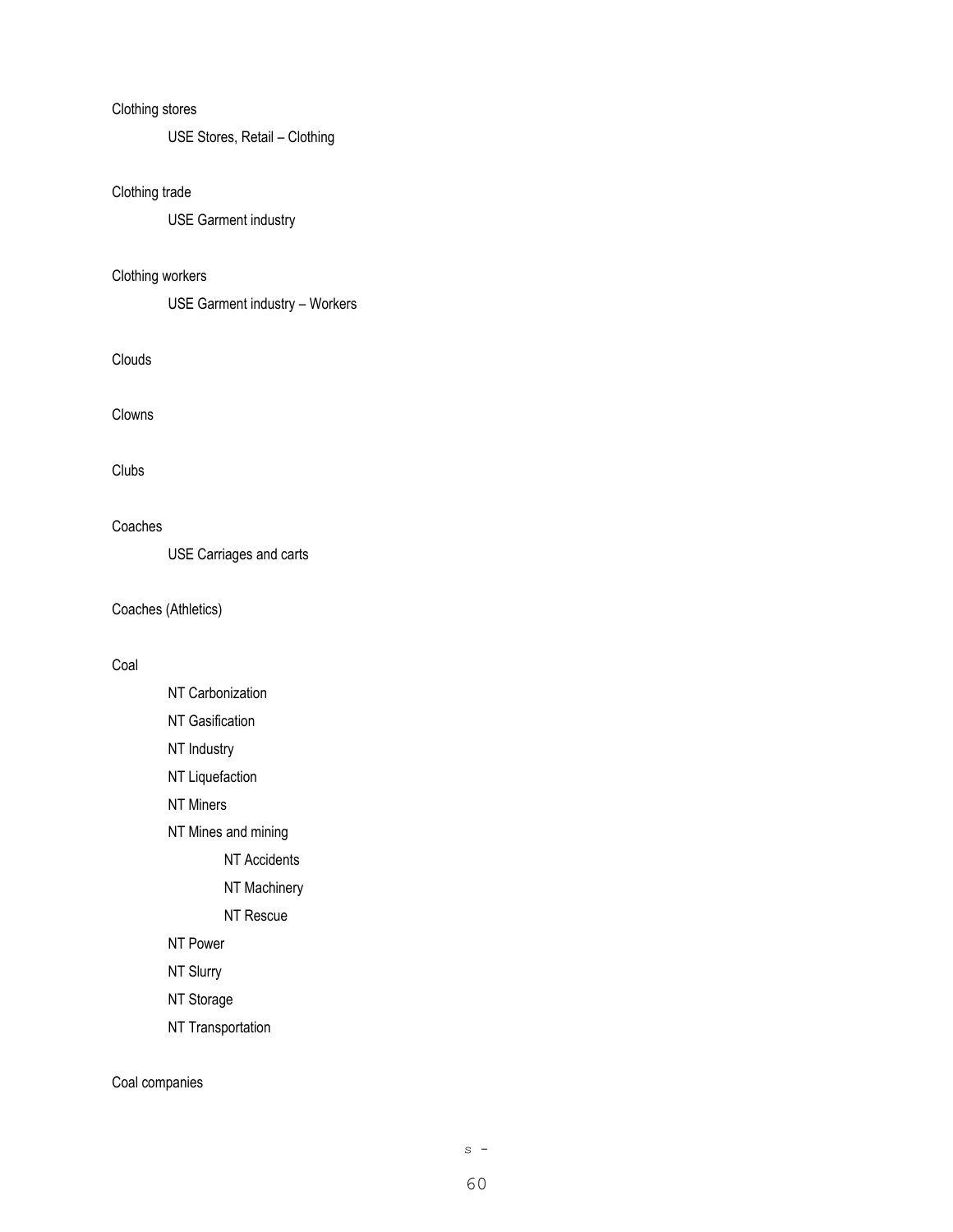#### Coal leases

RT Mining leases

## Coats of arms

USE Heraldry

USE Arms of Alberta

# Coffee

Coffee houses

**Coffins** 

## Coinage

USE Money USE Numismatics

# Coke industry

Cold storage

Cold War, 1945-1991

### Collection agencies

#### Collective agreements

USE Labour relations – Collective bargaining agreements

### Collective bargaining

USE Labour Relations – Collective bargaining agreements

### College buildings

USE Universities and colleges – Buildings

## College sports

USE Universities and colleges – Sports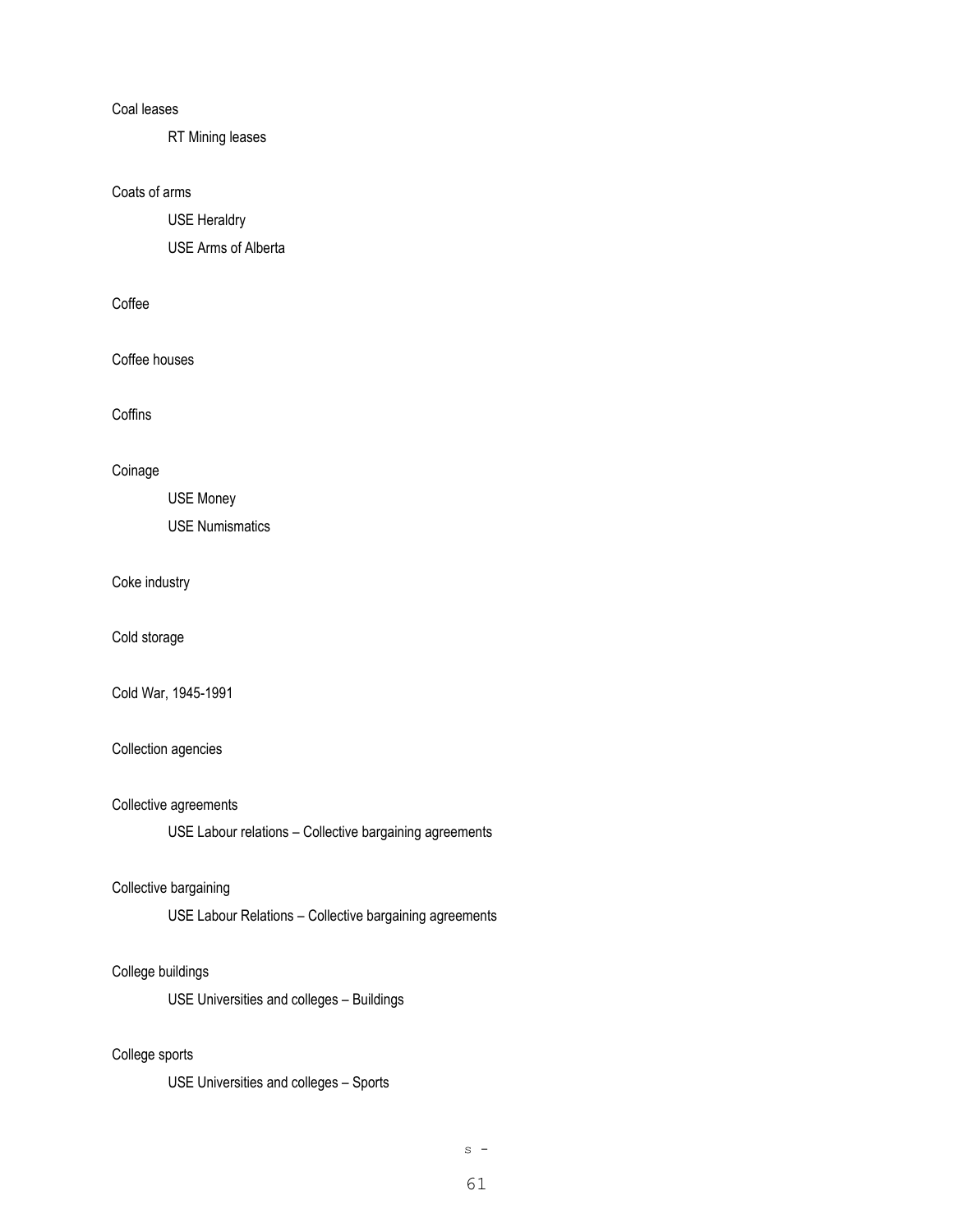### College students

USE Universities and colleges – Students

### College teachers

USE Universities and colleges – Faculty

#### Colleges

USE Universities and colleges RT Names of specific colleges, universities

## Colon (Anatomy)

Colonialism

Combines (Agricultural machinery)

#### Comedy programs

Comic books, strips, etc.

### Commercial catalogues

## Commercial credit

Commercial travellers

USE Travelling sales personnel

Commissionaires

Commissioners for Oaths

Commissions (of inquiry)

USE Governmental investigations

USE Names of specific commissions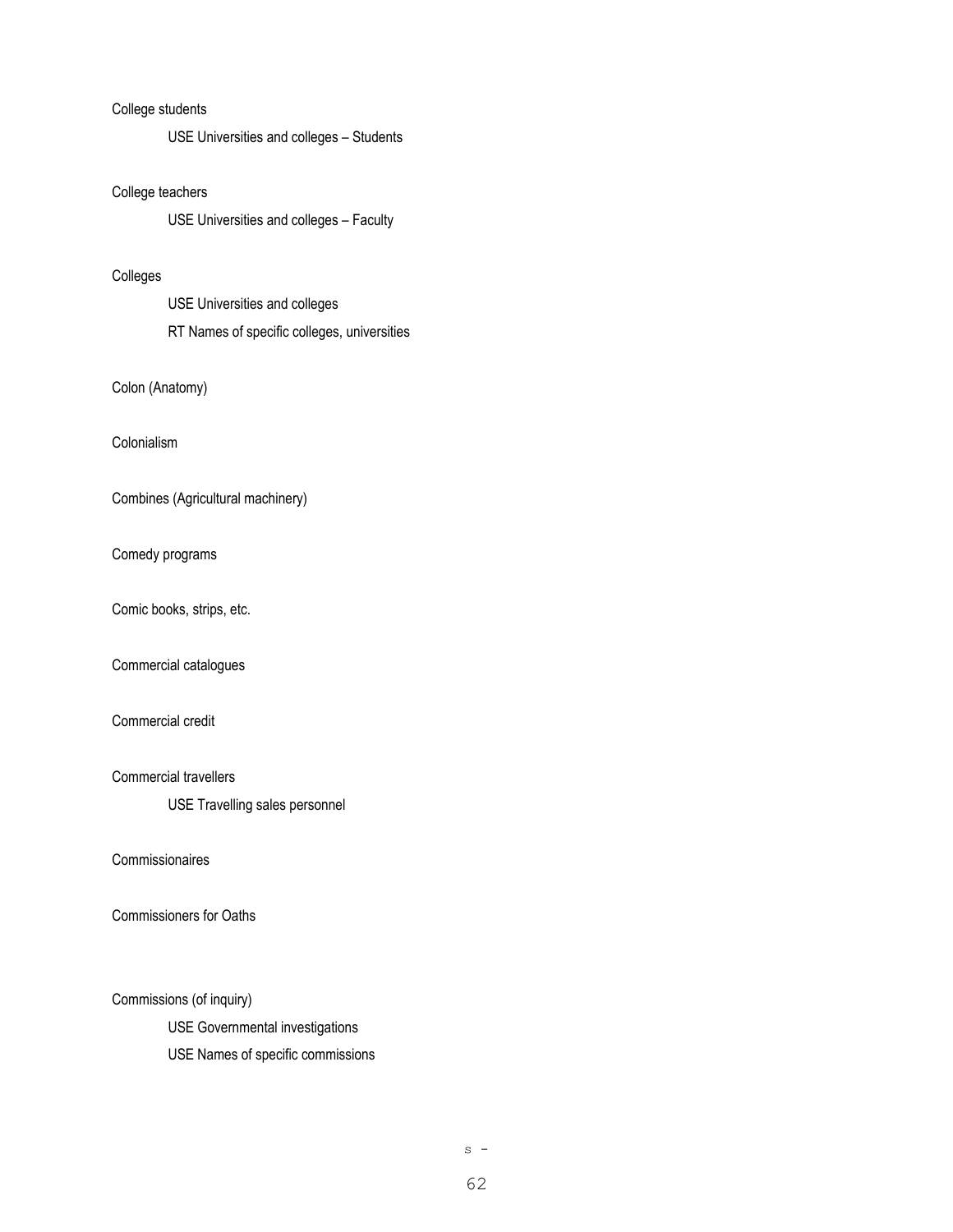# **Committees**

Use only for collections containing material on several committees.

For individual committees USE name of committee.

# Committees of the Legislature

USE Legislative Assembly–Committees

#### Commonwealth Games (11th : 1978 : Edmonton, Alberta)

NT Closing ceremonies NT Cultural events NT Opening ceremonies NT Sports USE specific name of sport

### Commonwealth of Nations

UF British Commonwealth counties/nations

## Communal living

#### **Communes**

USE Communal living

# Communicable diseases

#### **Communication**

Communication in education

## Communism

#### Communist parties

### Communist Party – Alberta

See NT under Alberta – Political parties

## Community art centres

#### USE Art centres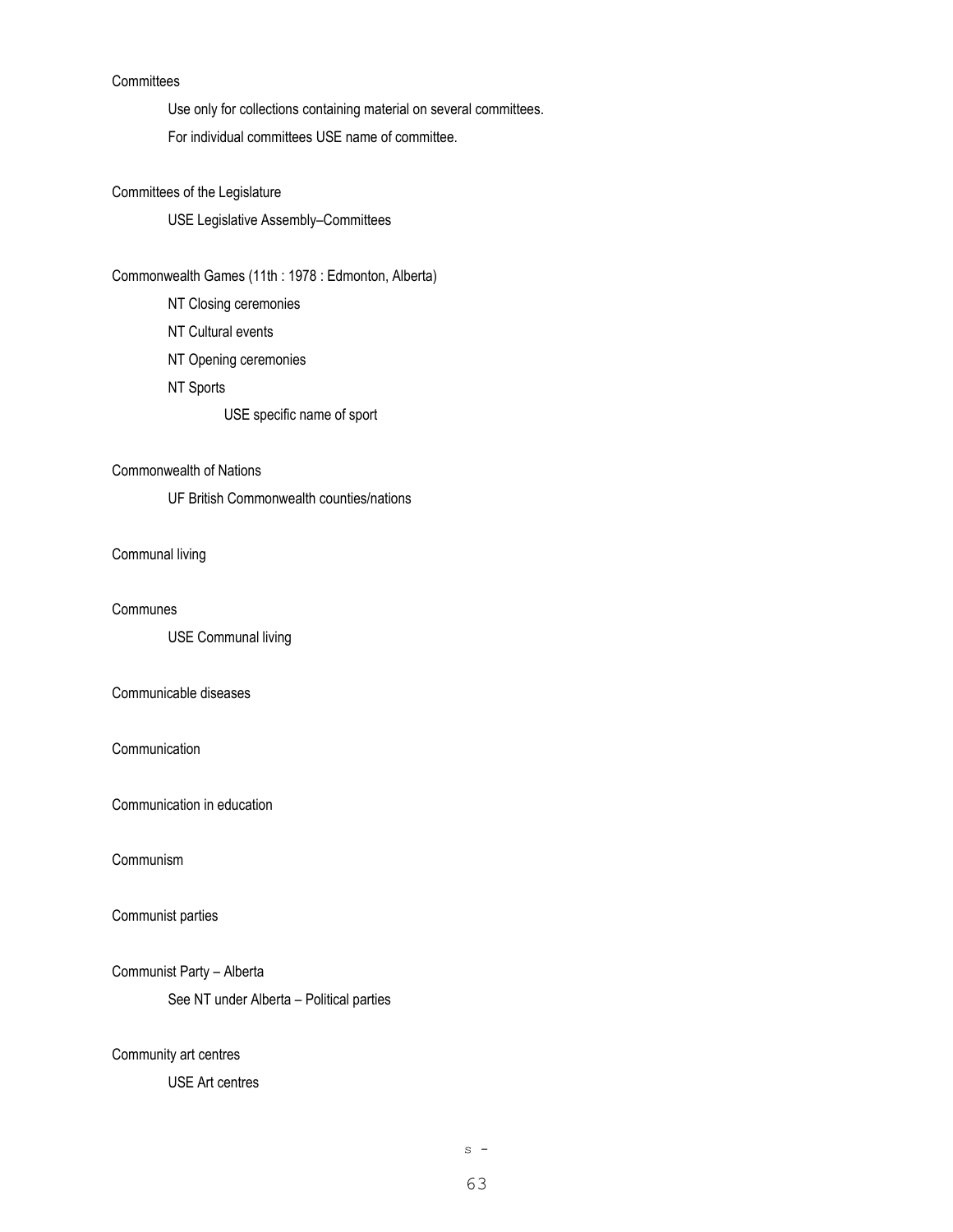Community centres

#### Community correctional centres

USE Correctional institutions

### Community development

# Community halls

USE Community centres

#### Community leagues

#### Community pastures

USE Pastures

### Companies

USE Business enterprises

## Compensation for victims of crime

USE Reparation

# Compensation (Law)

#### Composers

#### **Computers**

- NT Programs
- NT Security measures
- RT Electronic data processing
- RT Information storage and retrieval systems

### Concert programs

## **Concerts**

RT Music – Performance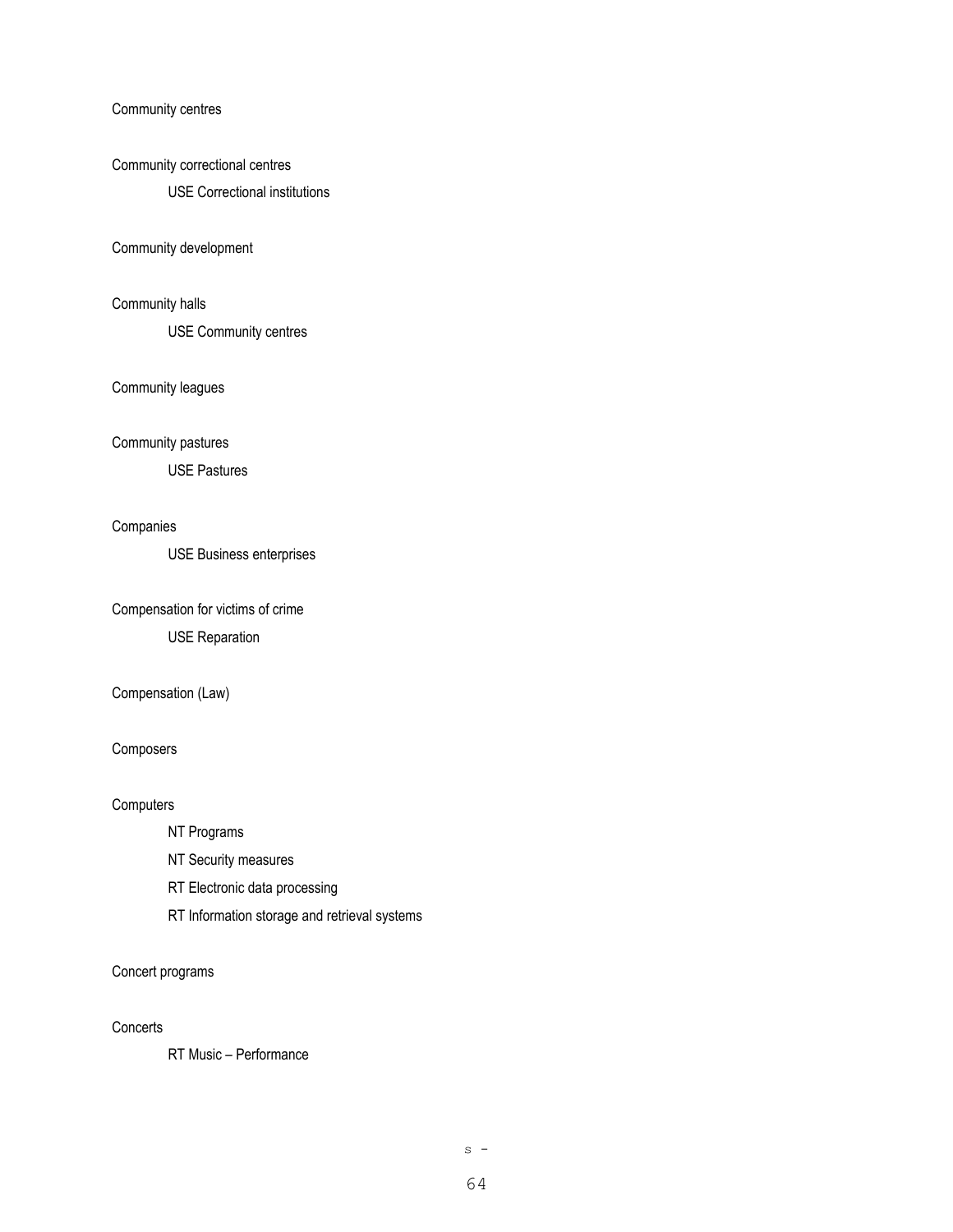Concrete

## Concrete mixers

#### Conditional sales

USE Sales, conditional

## Condominiums

Confederacy of Treaty Six First Nations

#### Confederation 1867

USE Canada – History – Confederation, 1867

### Confederation Day

USE Canada Day

#### Conferences and conventions

#### Congenital defects

UF Abnormalities, Human UF Birth defects

Congregationalists, Finnish [German, etc.]

#### Congress

USE Conferences and conventions

### Conscription, Military

USE Military service, Compulsory

## Conservation

USE Energy conservation USE Water conservation USE Wildlife conservation

## **Conservatories**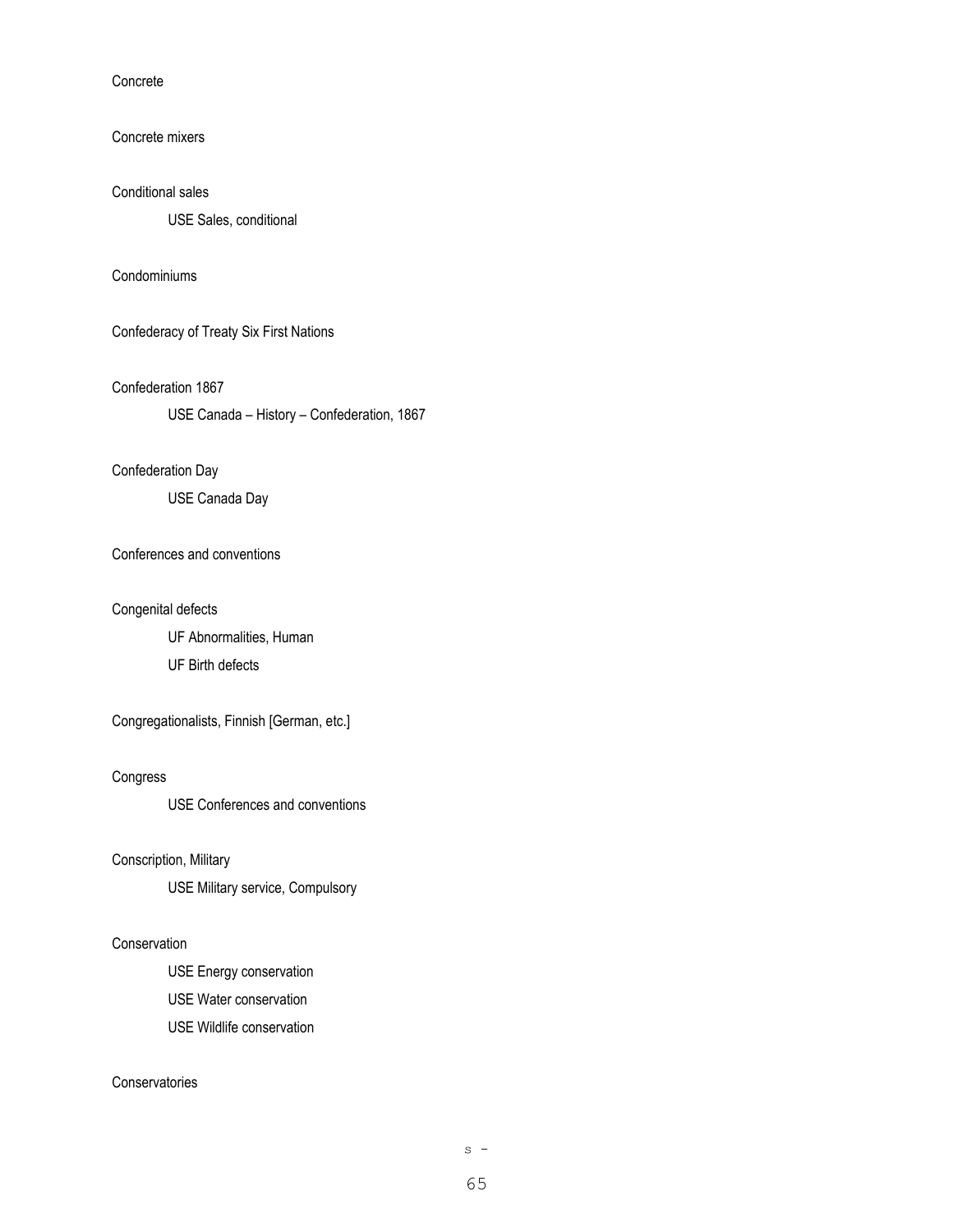# USE Greenhouses

## Conservatories of music

RT Music – Instruction and study

#### **Constituencies**

USE Election districts (Federal)

# Constitutional conventions

RT Canada. Constitution Act 1982

#### Construction equipment

Construction equipment industry

### Construction industry

NT Codes

NT Materials

NT Permits

#### Construction workers

# **Consulates**

USE Diplomatic and consular service

USE [Name of Country]. Consulate (name of city where consulate is located), e.g., Germany. Consulate (Edmonton, Alta.)

# **Consultants**

Consumer associations

## Consumer credit

#### Consumer protection

## **Containerization**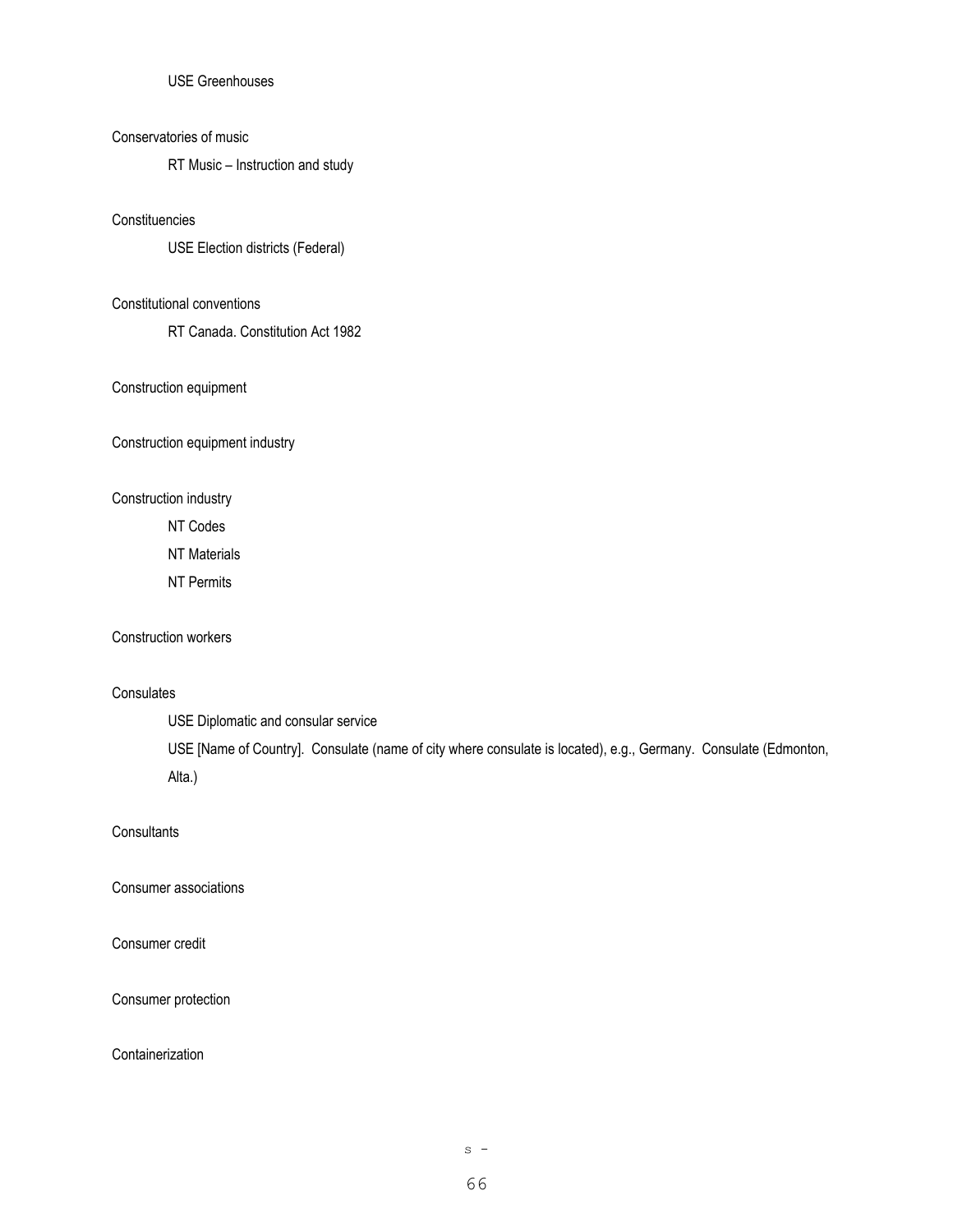# Contested elections

USE Elections – Contested

#### Continuing education

#### **Contraception**

RT Birth Control

# **Contractors**

## **Conventions**

USE Conferences and conventions

#### **Convents**

USE as NT under specific sect or religion.

# Conveyor belts

RT Belt conveyors

## Cookery

Cookies

# Cooks

Coolie labour

USE Railroads – Construction workers

## Cooperative Commonwealth Federation

See NT under Alberta – Political parties

# Cooperative societies

### Cooperatives

USE Cooperative societies

## Co-ops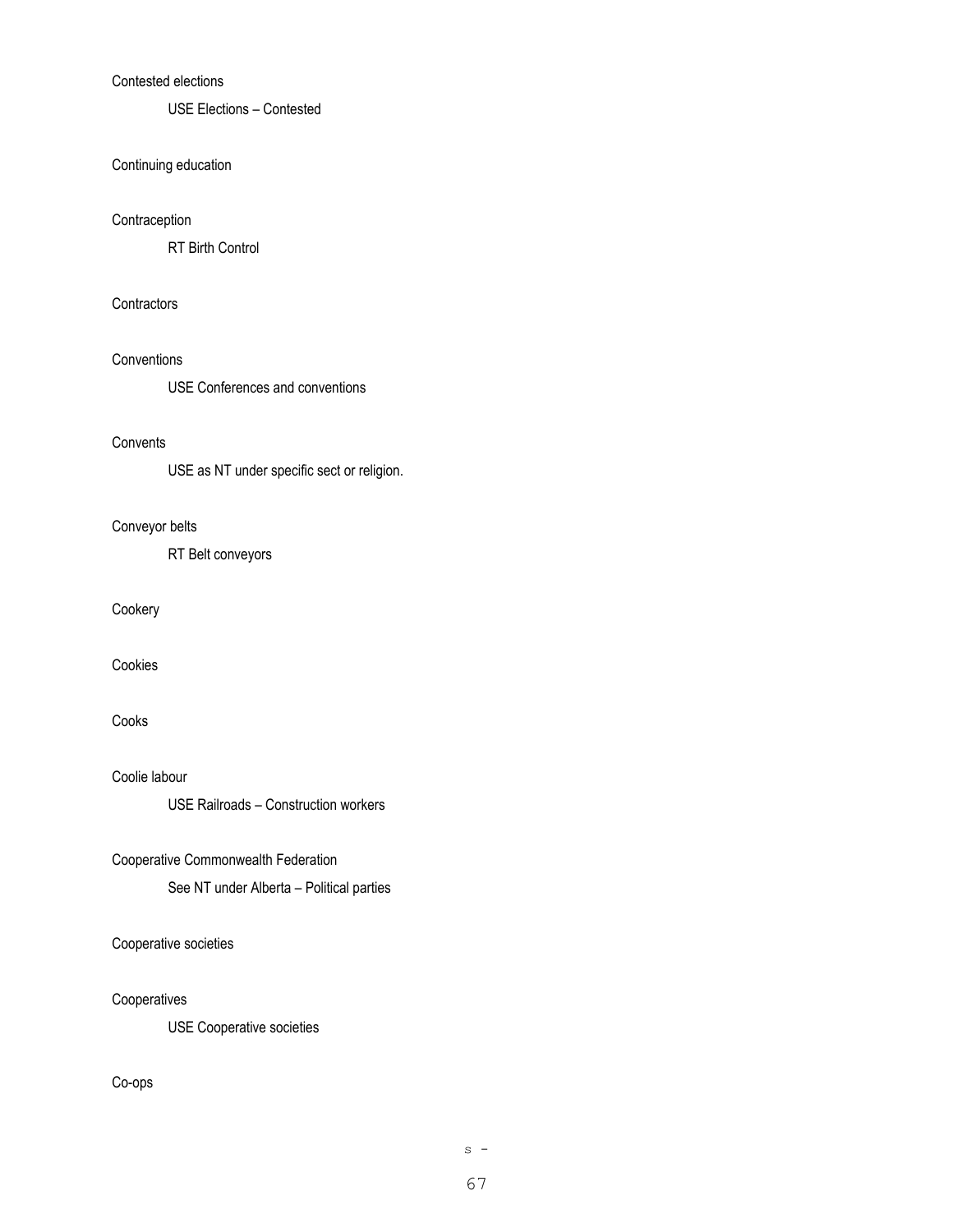## USE Cooperative societies

Copper mines and mining

Copyright

Corn

### Cornerstone laying

RT subdivision Laying of cornerstone under names of specific buildings

**Coronations** 

#### Coroners

# Corporation law

USE Law – Corporate

### Corporations

NT Finance

NT Taxation

# Corporations, Foreign

Corporations, Government

#### Corpses

USE Cadavers

#### Corrals

USE Stockyards

#### Correctional institutions

NT Halfway houses

NT Inmates

- NT Juvenile detention homes
- NT Reformatories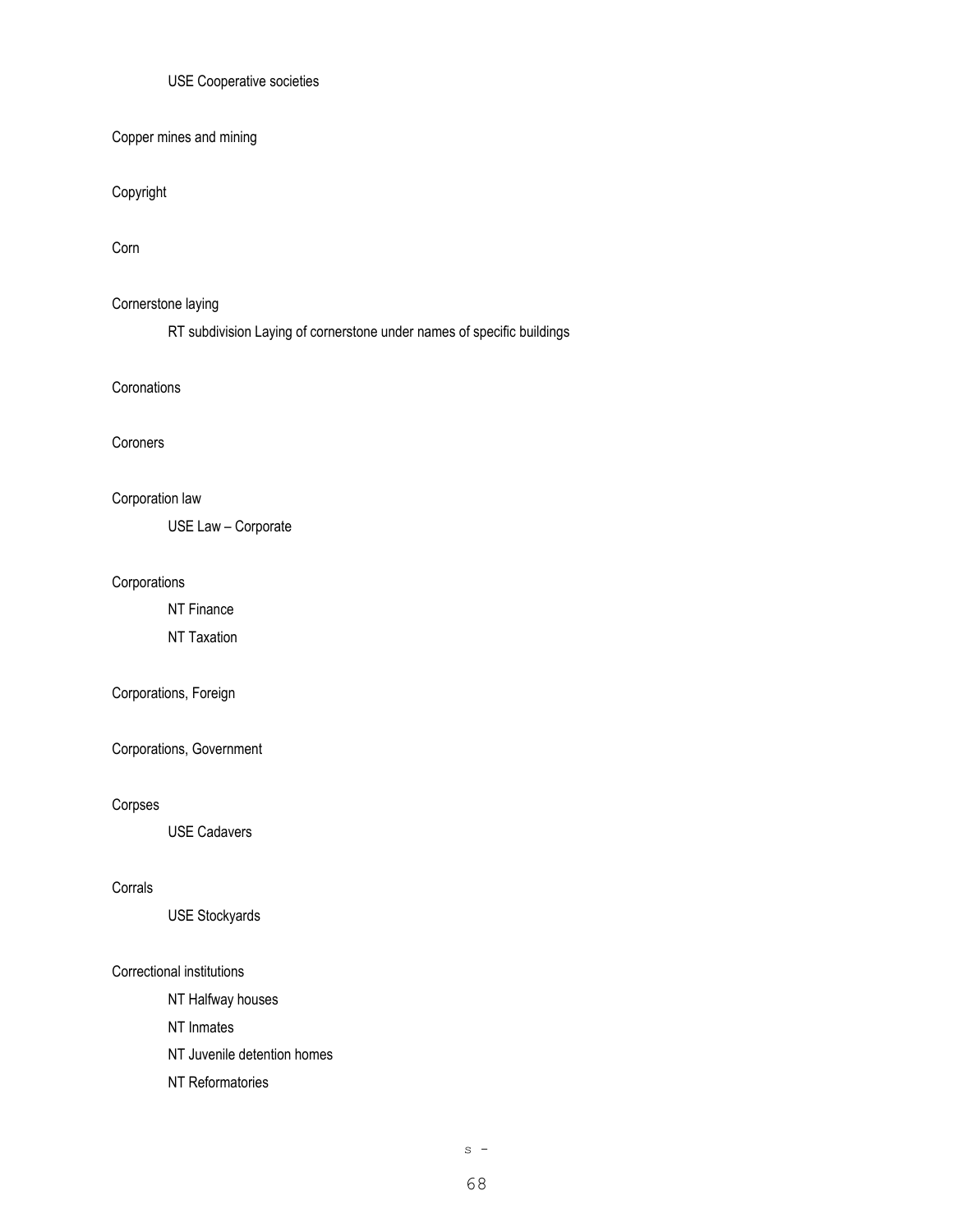# NT Remand centres

## Correctional personnel

# **Cosmetics**

#### Costume

RT Traditional dress

# **Cottages**

Cotton fabrics

#### Cougars

USE Mountain Lions

## Counterfeits and counterfeiting

#### **Counties**

RT Local government Municipal Affairs, Department of For names of particular counties use the following format: Parkland, County of

## Country clubs

Country music

Courier service

USE Express service

## **Courthouses**

Court reporters

**Courts** 

Covered wagons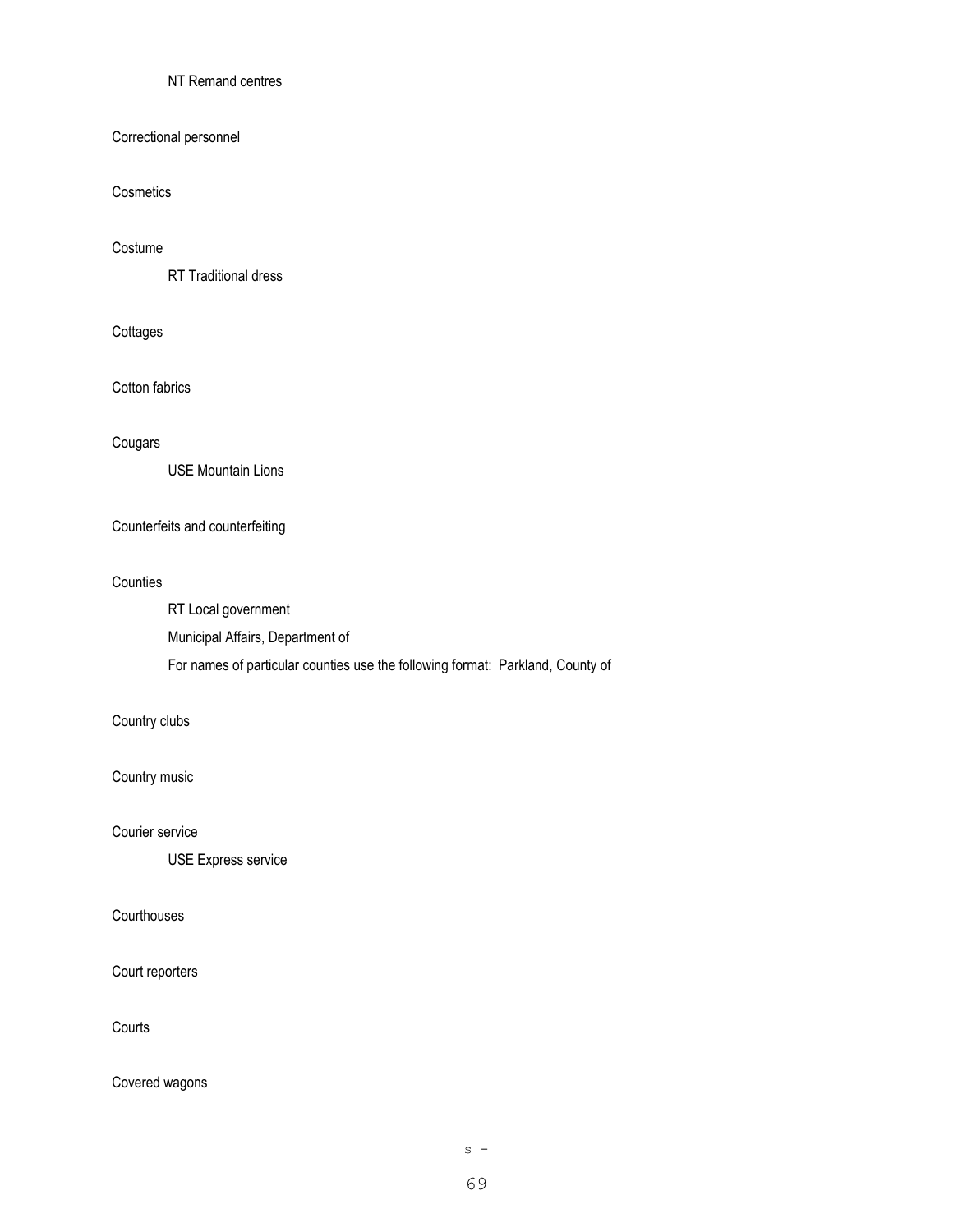### USE Wagons

Cowboys

Cowgirls

Coyotes

Cranes (Birds)

Cranes, derricks, etc.

RT Construction equipment

#### **Creameries**

RT Dairying

RT Dairy plants

### **Creationism**

Creative writing

Creches (Nativity scenes)

## Credit cards

#### Credit unions

RT Banks and banking

RT Cooperative societies

#### Cree Nation

When possible use name of specific nation For subdivisions USE pattern under Indigenous peoples

## Cree Nation, Plains

For subdivisions USE pattern under Indigenous peoples

Cree Nation, Woodlands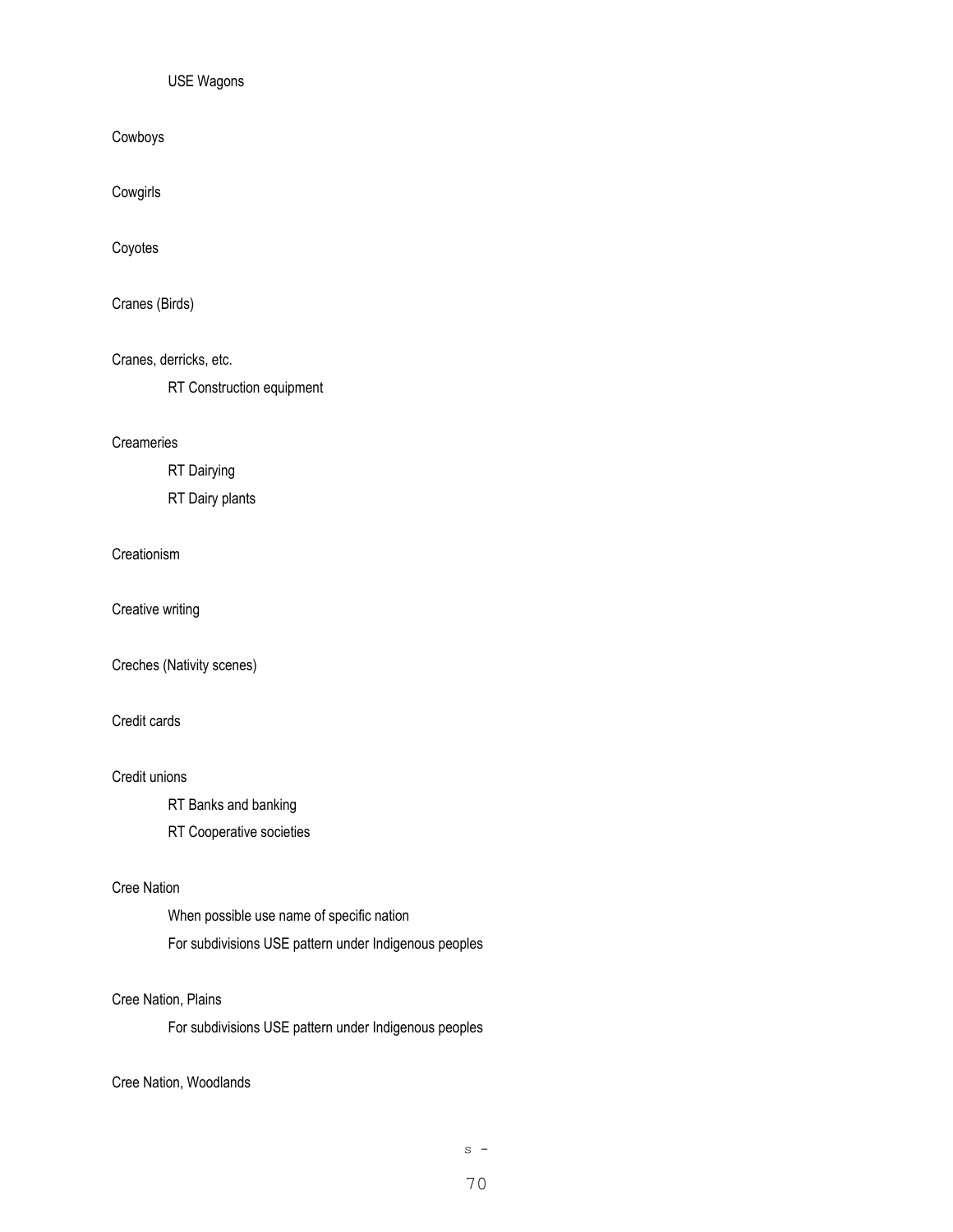## Creeks

USE name of creek USE Rivers

# **Cremation**

RT Funeral rites and ceremonies

RT Undertakers and undertaking

#### **Crematoriums**

RT Funeral rites and ceremonies RT Undertakers and undertaking

### Cribs (Children's furniture)

RT Children's furniture

## Cricket

Crime and criminals

NT Victims

### Crime, Compensation for

USE Reparation

# Crime prevention

NT Citizen participation

### Criminal investigation

#### Criminal law

USE Law – Criminal

# Crippled

USE Physically disabled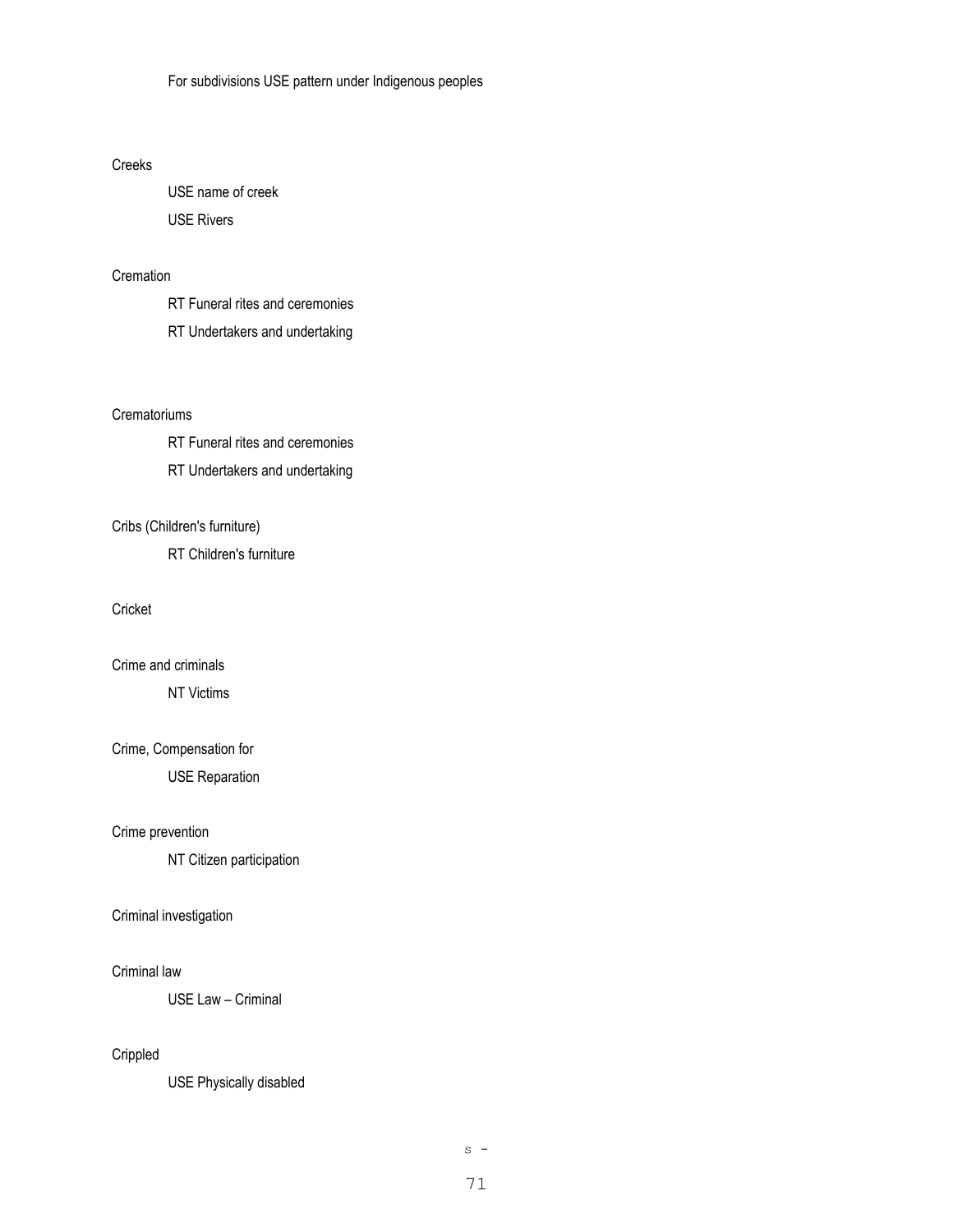## Crisis centres

USE Crisis intervention (Psychiatry)

Crisis intervention (Psychiatry)

## Crisis lines

USE Crisis intervention (Psychiatry)

# Crops

USE Field crops

# Croquet

## Crosses

USE Liturgical objects

## Crown lands

USE Public lands

# Crown Prosecutors

# Crows

## **Crucifixes**

USE Liturgical objects

# Crude oil

USE Petroleum

## Cruise missiles

Crushing machinery

# Cuban Canadians

# Cubans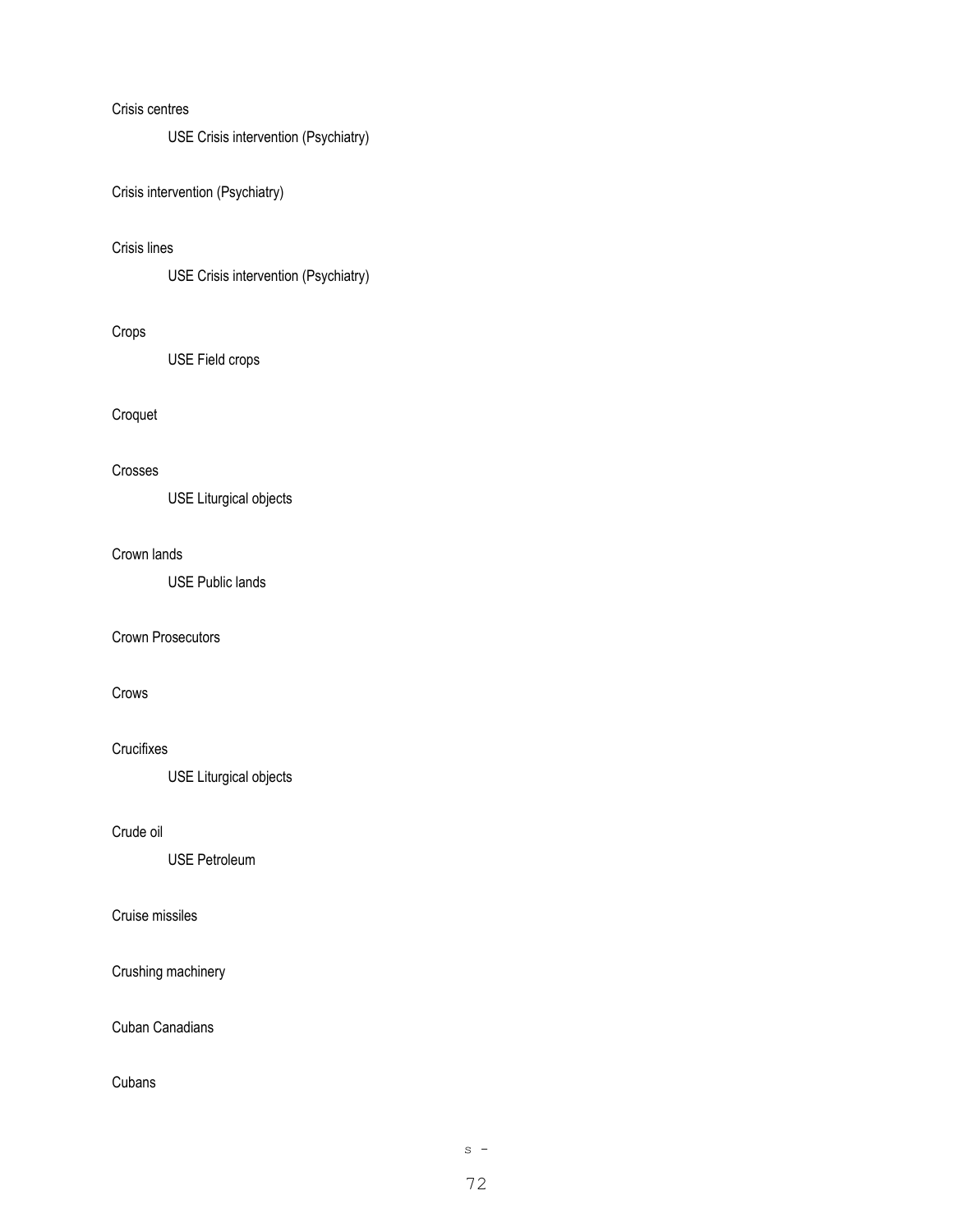# **Cultivators**

RT Agricultural machinery

# **Cults**

USE Alternative religious movements USE Fanaticism

# **Culverts**

# Cupboards

Cups (Trophies)

USE Sports – Awards

# **Curling**

Curling rinks

## **Currency**

USE Money

# Custody of children

# Customs (Tariff)

USE Tariffs

## Customs administration

**Cutlery** 

# Cutting machines

Cycling

Cyclones

USE Tornadoes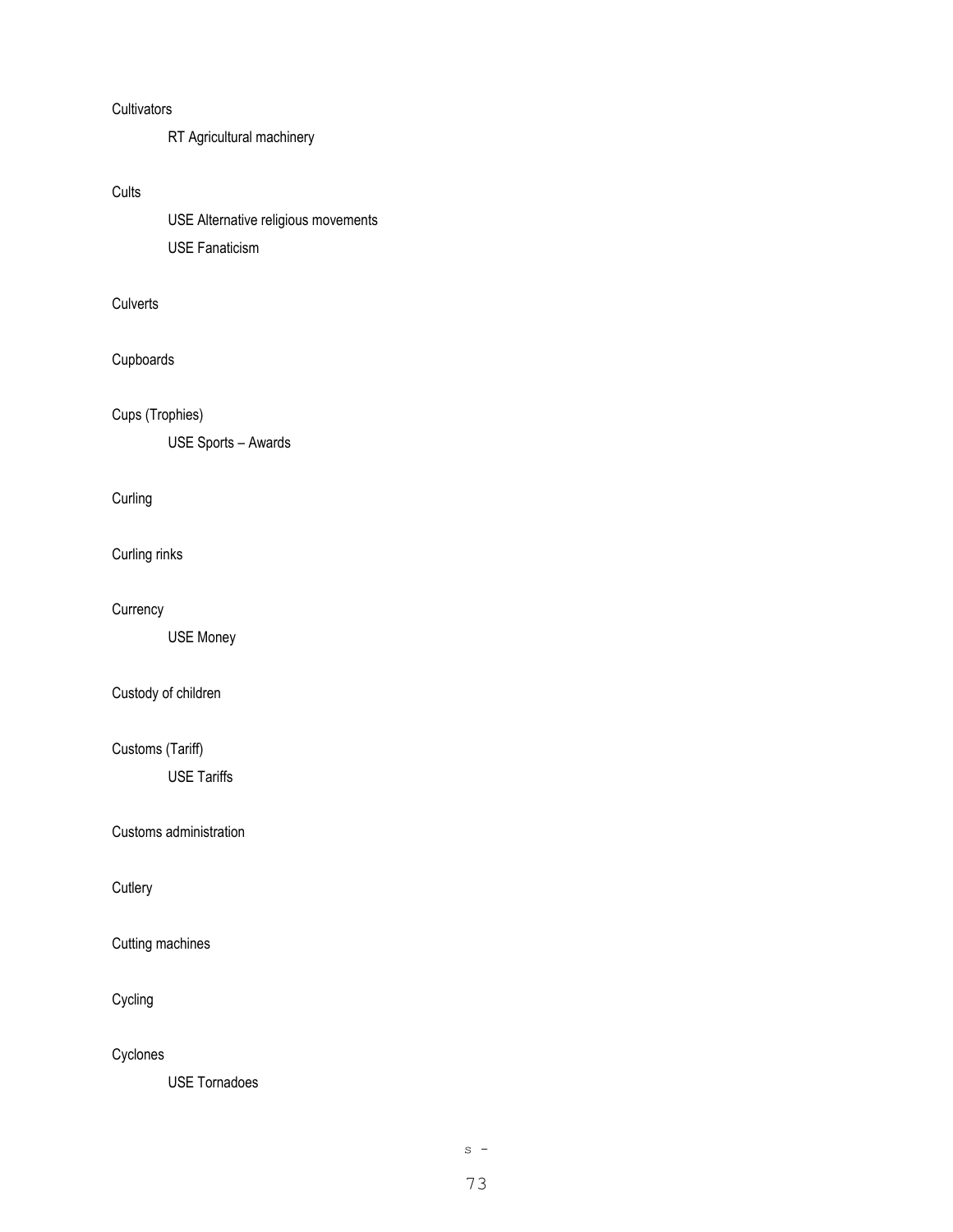Cystic fibrosis

Czech Canadians

Czechs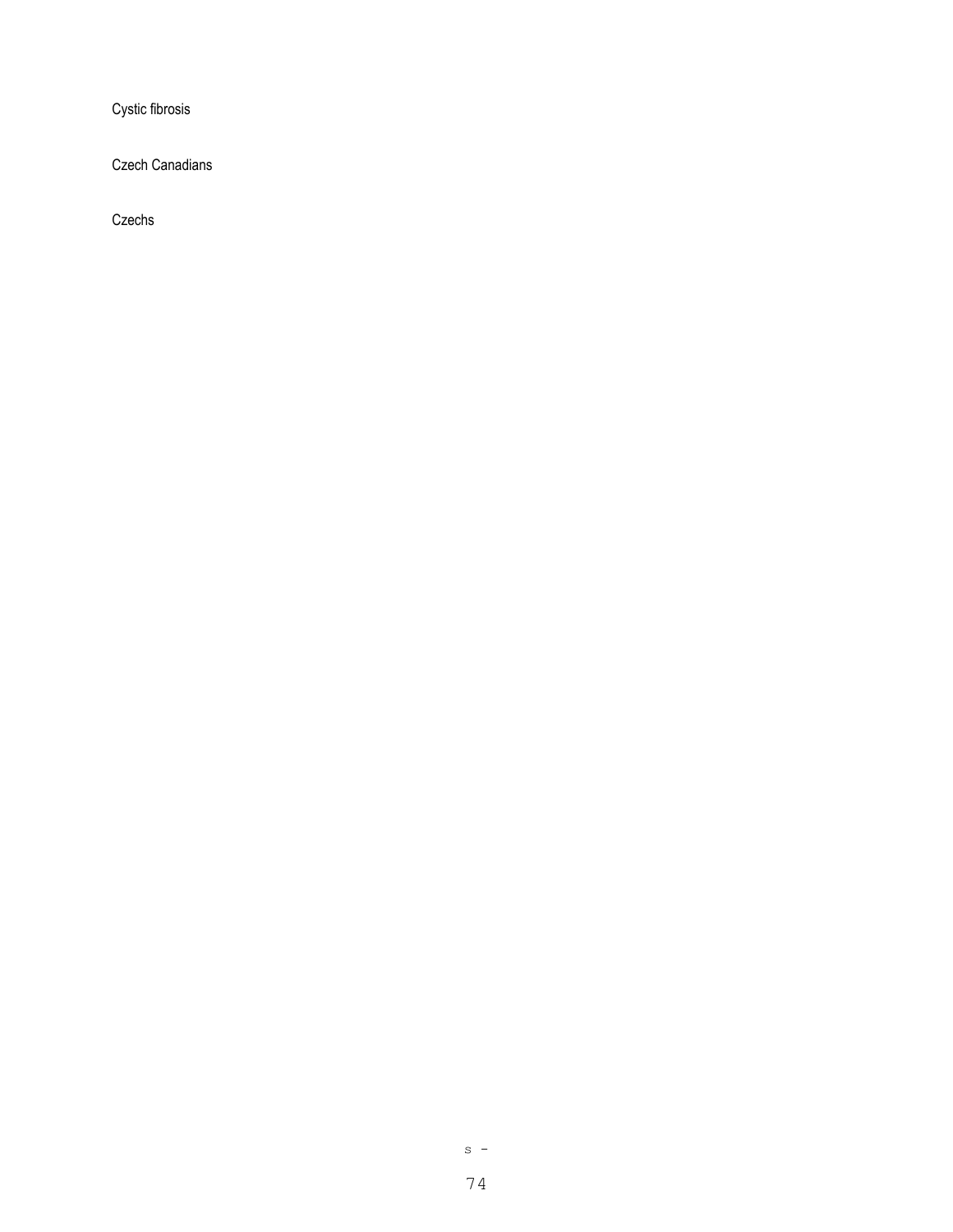# Daguerreotype

USE Photography – Daguerreotype

# Dairies

USE Dairy plants RT Dairy farming

# Dairy farming

NT Cooperative

NT Equipment and supplies

NT Exhibitions

# Dairy plants

# Dairy products

NT Marketing

RT Cheese products

# Dams

# Dance

NT Ballet

NT BallroomNT Folk NT Hip hop

NT Jazz

NT Modern

NT Square

NT Swing

NT Tap

NT Urban

# Dance parties

## Dancing

USE Dance

## Dane-zaa Nation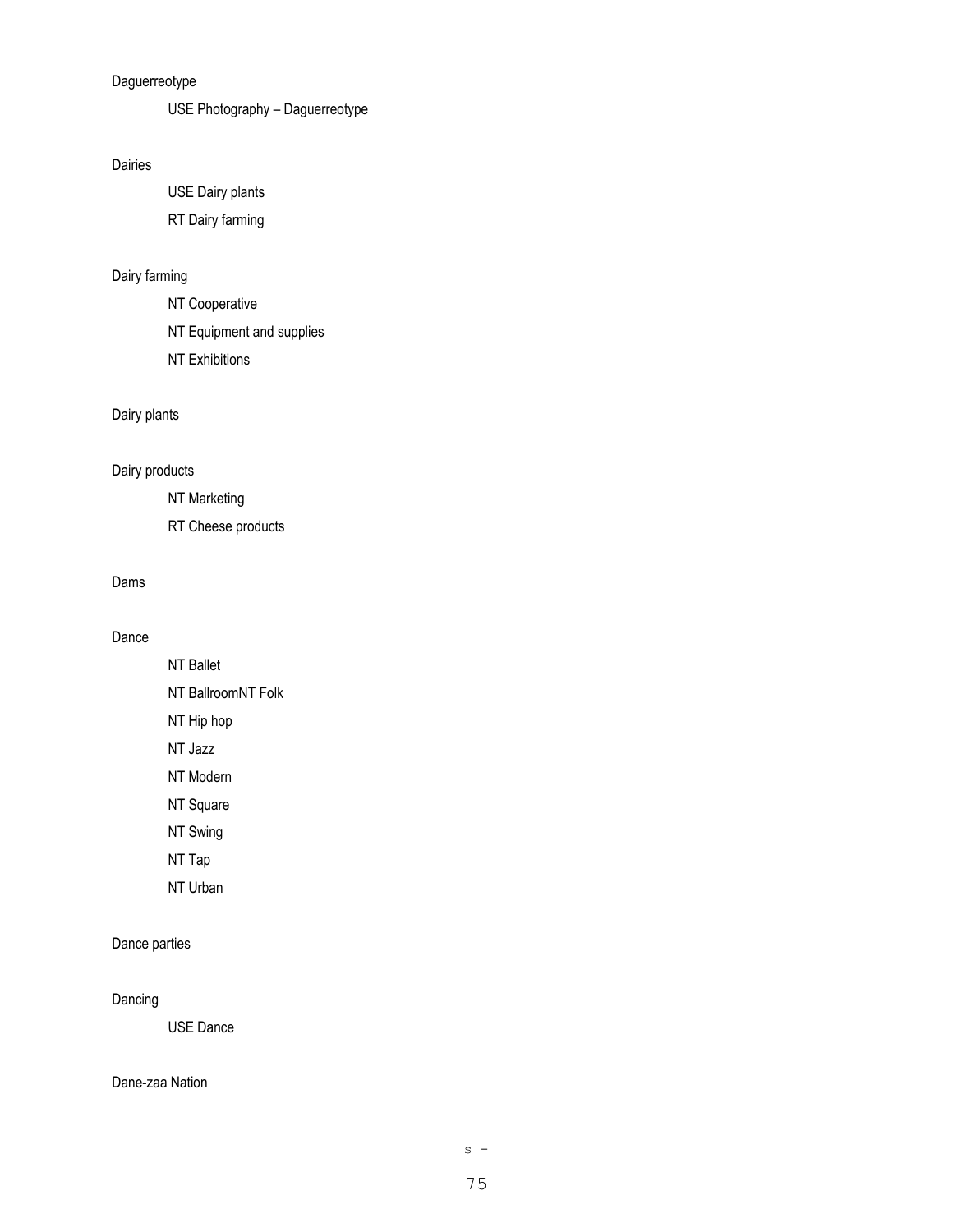UF Beaver Nation

For NT see subdivisions under Indigenous peoples

### Danes

Dangerous goods routes

USE Hazardous substances – Transportation

# Danish Canadians

Darts (Game)

## Data processing

USE Electronic data processing

USE Information storage and retrieval systems

## Data protection

Dating (Social customs)

### Day care centres

USE Child care

# Day nurseries

USE Child care

# Daylight saving

#### Deaf

USE Hearing impaired

### Death

NT Causes

# **Debentures**

USE Bonds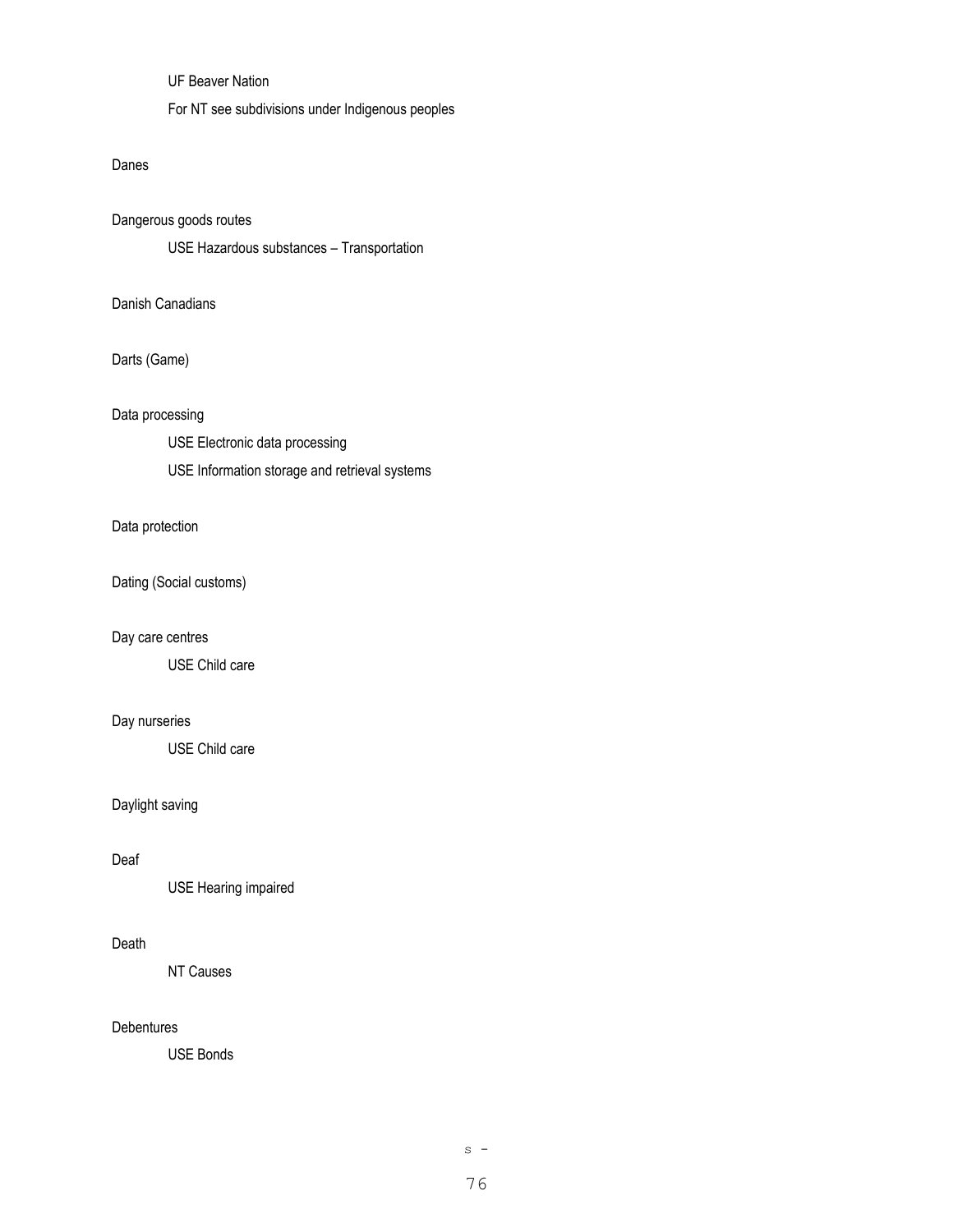Debt

# **Decentralization**

# Decorations of honour

RT Canada. Armed Forces – Medals, badges, decorations, etc.

## Deeds

Deer

**Defectors** 

Degrees, Academic

Dehorning

# Delivery wagons

USE Wagons

Demographic surveys

# **Demolition**

USE Wrecking

# **Demonstrations**

Demurrage

### Dene Suline Nation

UF Chipewyan Nation

For NT see subdivisions under Indigenous peoples

# Dene Tha' Nation

UF Slavey Nation

For NT see subdivisions under Indigenous peoples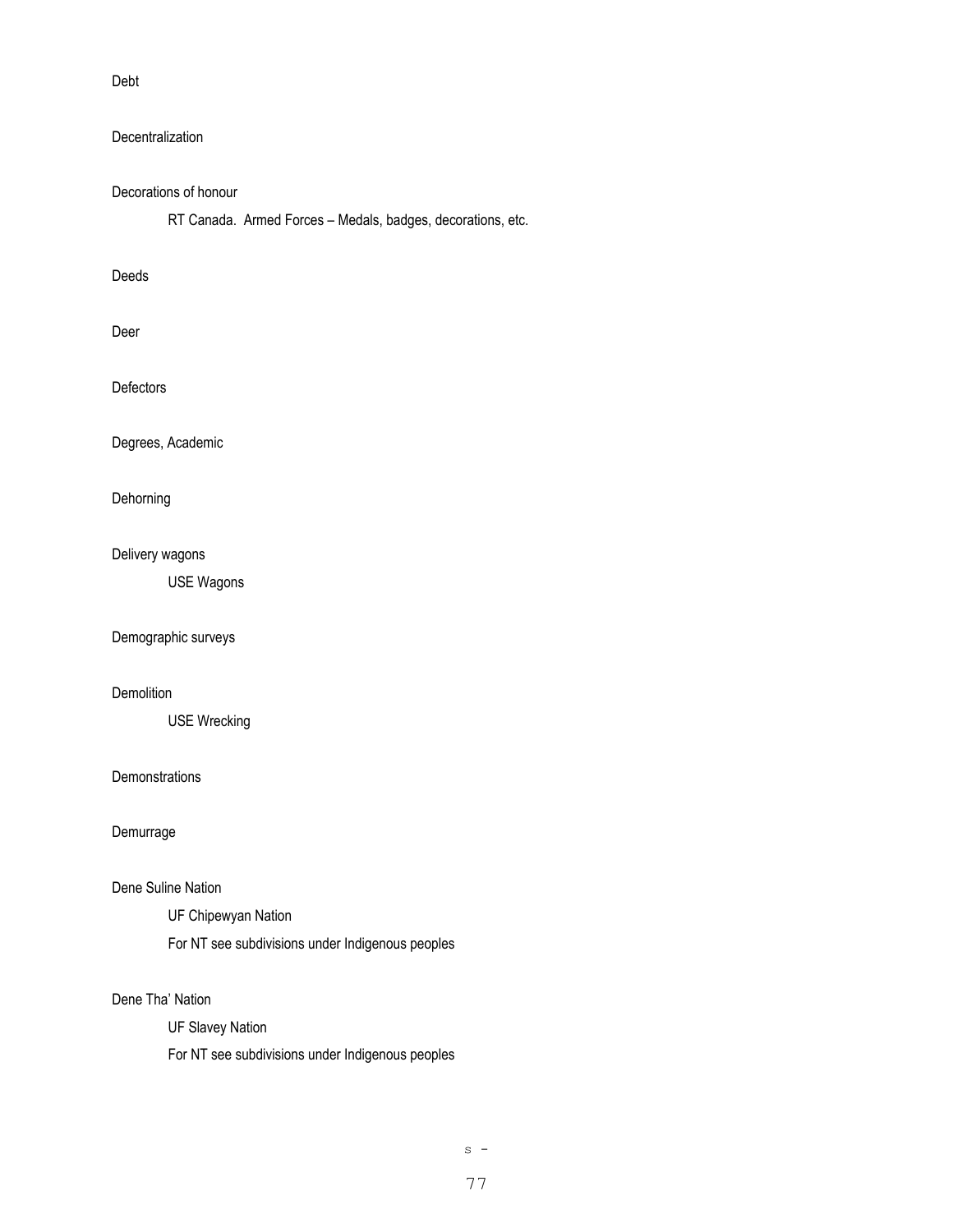# **Dentistry**

NT Clinics

NT Fees

NT Instruments and apparatus

NT Technicians

## **Dentists**

Department stores

USE Stores, Retail – Department stores

# Deportation

## Depression

USE Mental health – Depression

## Depressions (economic)

RT Great Depression, 1929-1939

# Deregulation

RT Austerity RT Neoliberalism

# Derricks

USE Cranes, derricks, etc. USE Oil well drilling rigs

Design, Industrial

## Desks

Detectives

Developing countries

# DEW Line

USE Civil defence – Distant Early Warning Line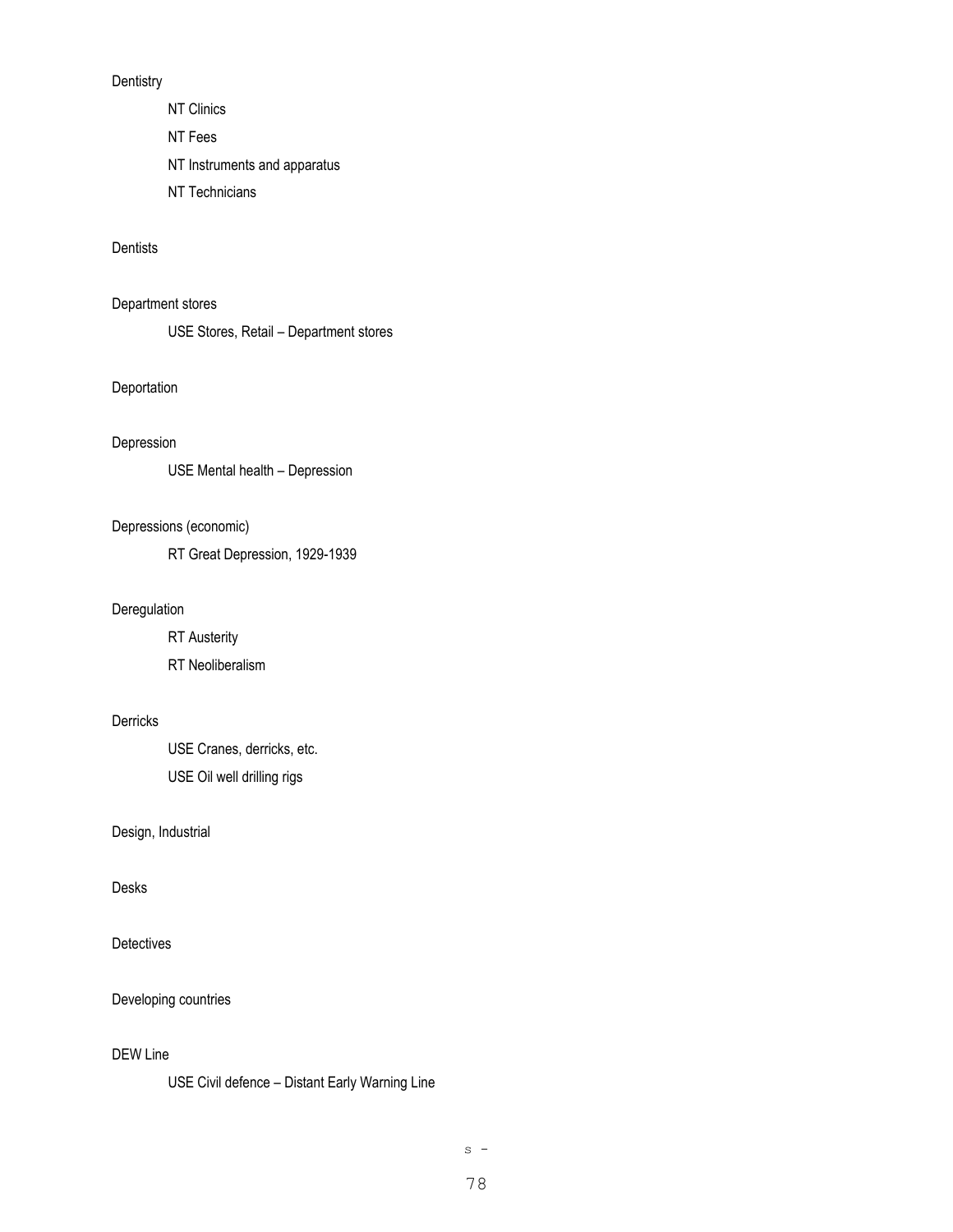Diabetes

Diesel fuels

Dining rooms

Dinners and dining

**Dinosaurs** 

**Diphtheria** 

Diplomatic and consular service

# Direct broadcast satellite television

USE Television – Satellite

## Dirigible balloons

USE Airships

# Disabled

USE Mentally disabled USE Physically disabled RT Ableism

#### Disallowance of legislation

USE Legislation – Repeal

## Disaster planning

USE Emergency management

#### **Disasters**

RT specific types of disasters, e.g., Floods, Fires RT names of specific disasters

Discer (Agricultural implement)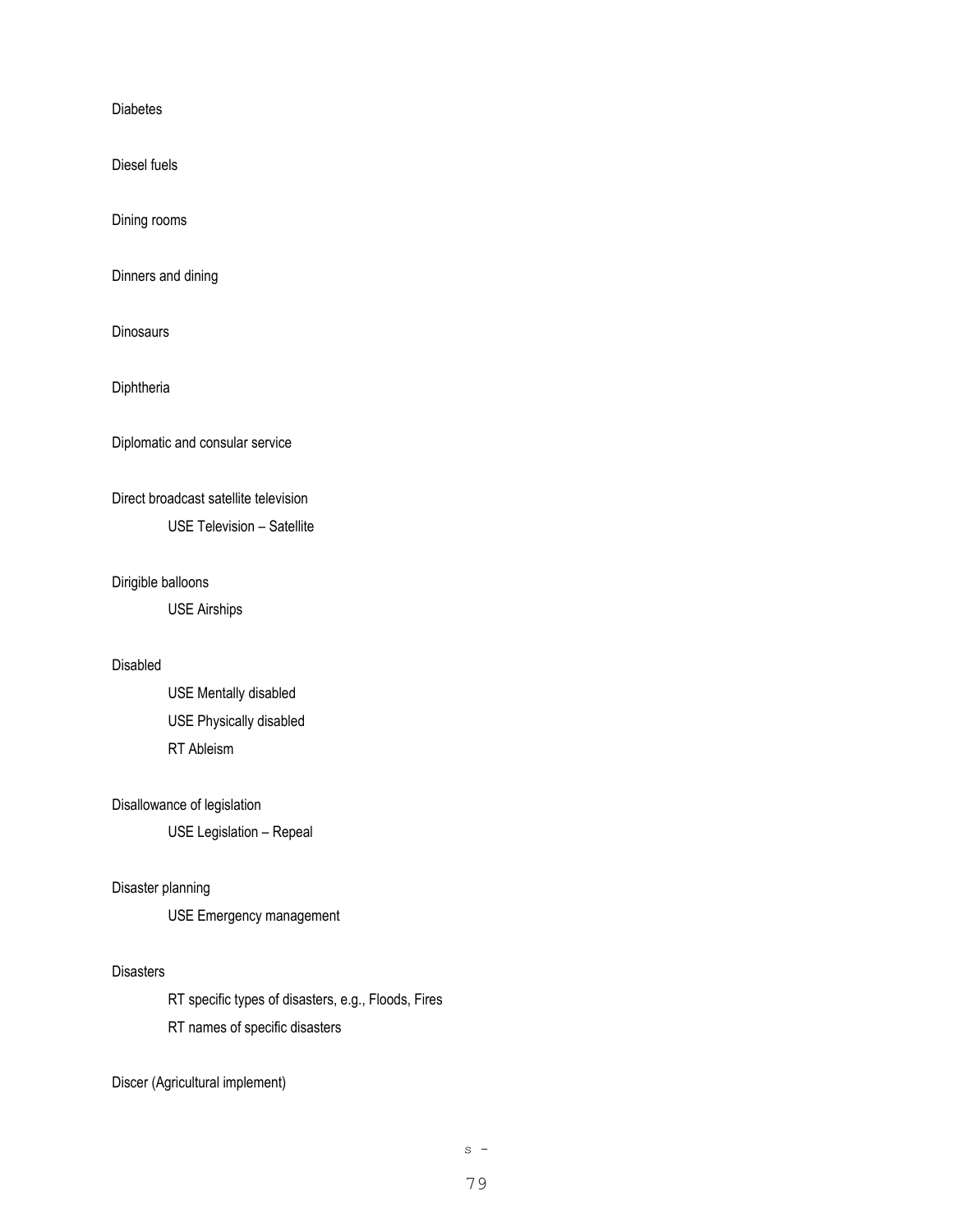## Discount, Cash (Income tax)

## Discretionary trusts

### **Discrimination**

RT subdivision Discrimination under specific racial or ethnic groups.

#### Diseases

USE specific disease when possible.

#### Dispensaries

RT Stores, Retail – Drugstores

## Displays

USE Exhibitions

### Dissection

Distance education

#### Distant early warning system

USE Civil Defence – Distant Early Warning Line

# Distilleries

RT Beverage processing plants

# Distress (Law)

#### Distress warrants

USE Distress (Law)

#### District Agriculturalists

USE Agriculturalists

## **Districts**

USE Election districts (Federal)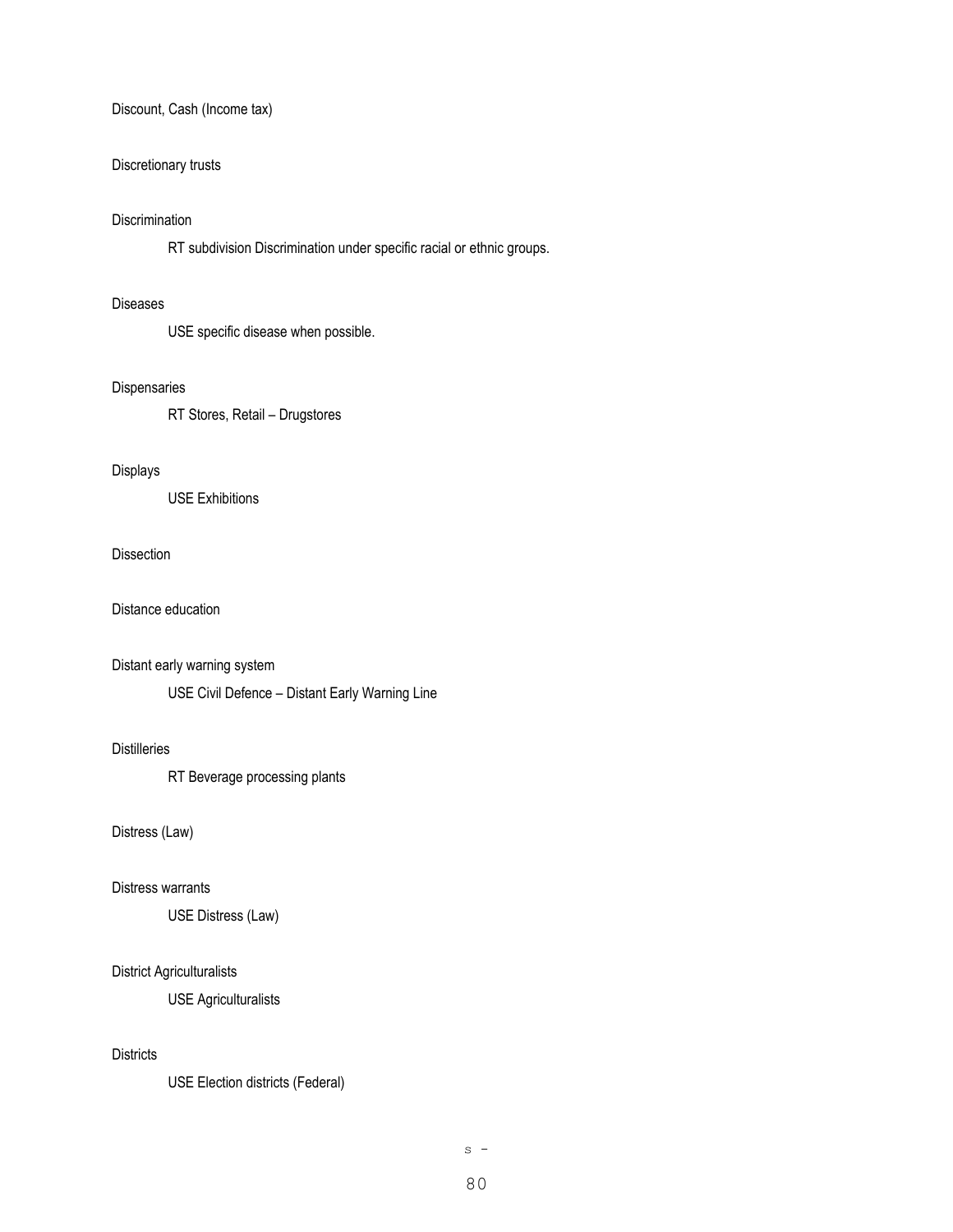USE Election districts (Local)

- USE Election districts (Provincial)
- USE Health districts
- USE Health units
- USE Hospitals Districts
- USE Improvement Districts
- USE Industrial districts
- USE Irrigation districts
- USE Judicial districts
- USE Local government
- USE Local Improvement Districts
- USE Municipal Districts
- USE Municipal government
- USE Municipal Nursing Services Districts
- USE Registration Districts
- USE School Districts
- USE School Divisions
- USE Special areas

#### Ditches

Diversification in Industry

### Diving

Divorce

Docks

#### Doctors

USE Physicians

## Dog pounds

USE Animal shelters

# Dog racing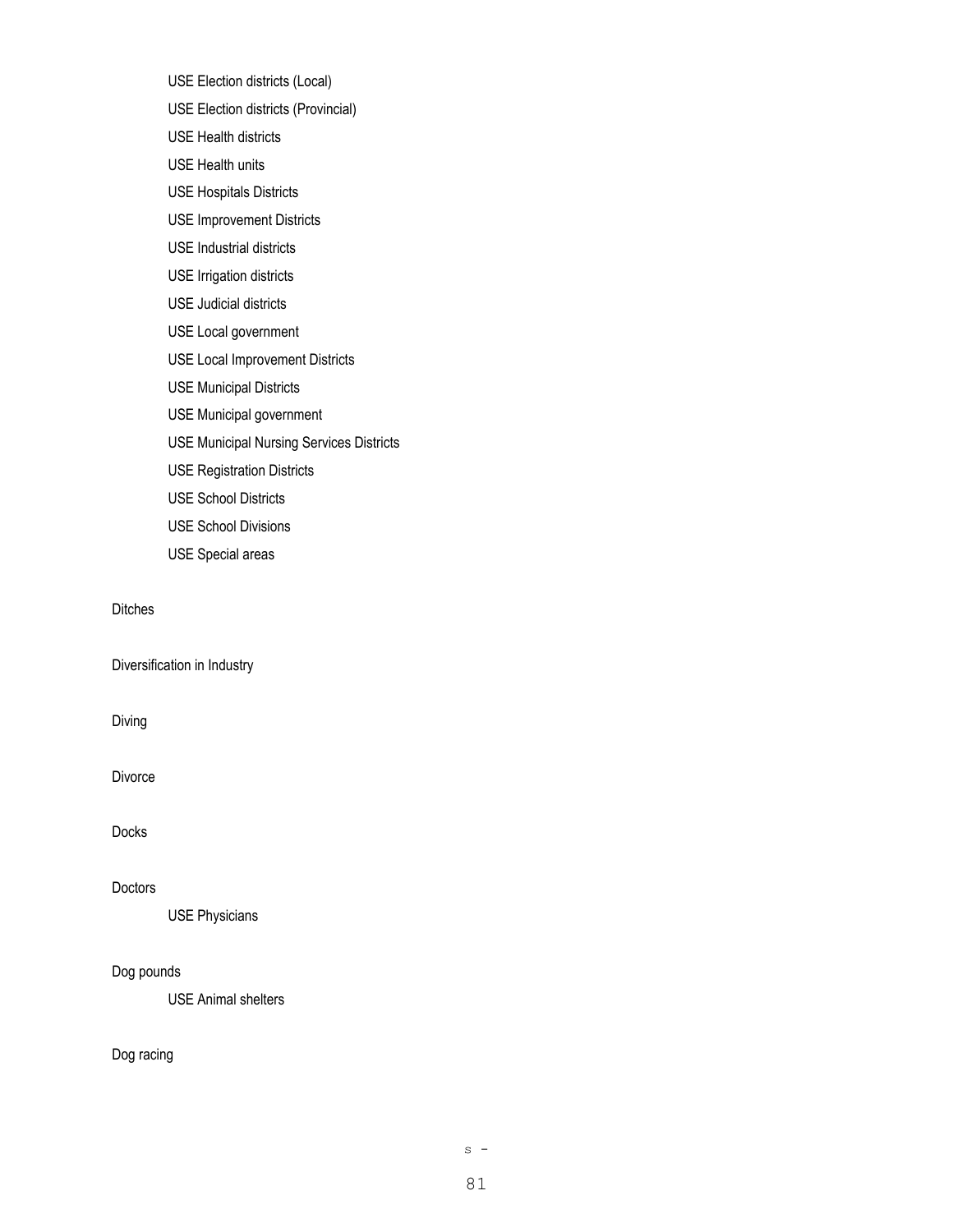Dog shows

# Dogs

NT Breeding

NT Training

NT Transportation

# Dogsledding

# Dolls

# Domestic animals

UF Animals, Domestic

### Domestic relations

## Domestic violence

NT Children

NT Men

# NT Women

UF Abused women

UF Battered women

# Dominion Day

USE Canada Day

# Dominion Labor Party

See NT under Alberta – Political parties

## Donkeys

RT Mules

# Dormitories

# Doukhobors

RT Agriculture – Colonies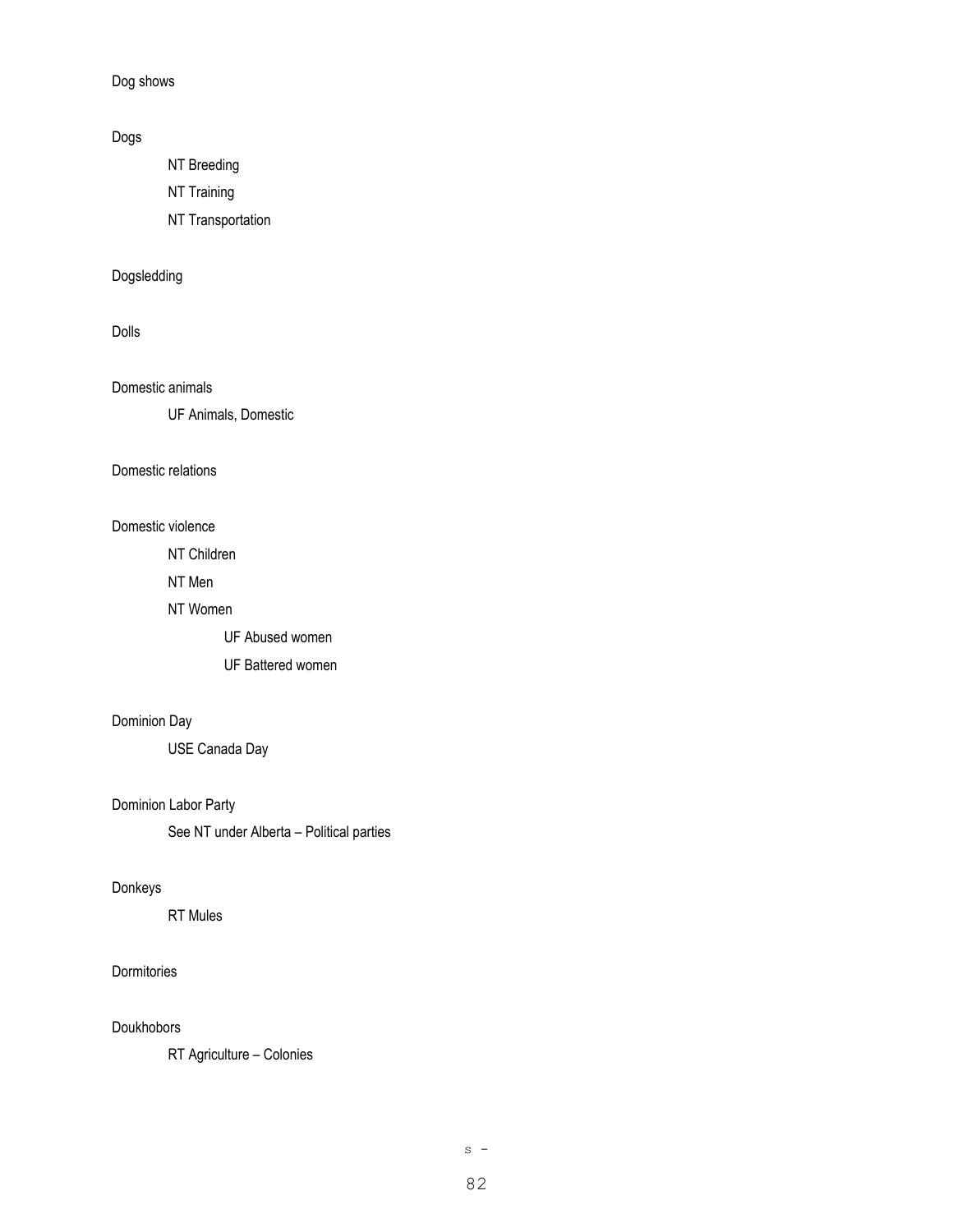# Doulas

RT Death

RT Midwifery

# Doves

RT Pigeons

# Draft

NT Resistance

# Drainage

RT Ditches

Drainage districts

Drama

Drama festivals

**Dramatists** 

# Drays

USE Wagons

Dreams

Dredges

Dredging

Dried Meat

UF Meat, dried

Drill (Agricultural implement)

Drinking and traffic accidents

USE Driving under the influence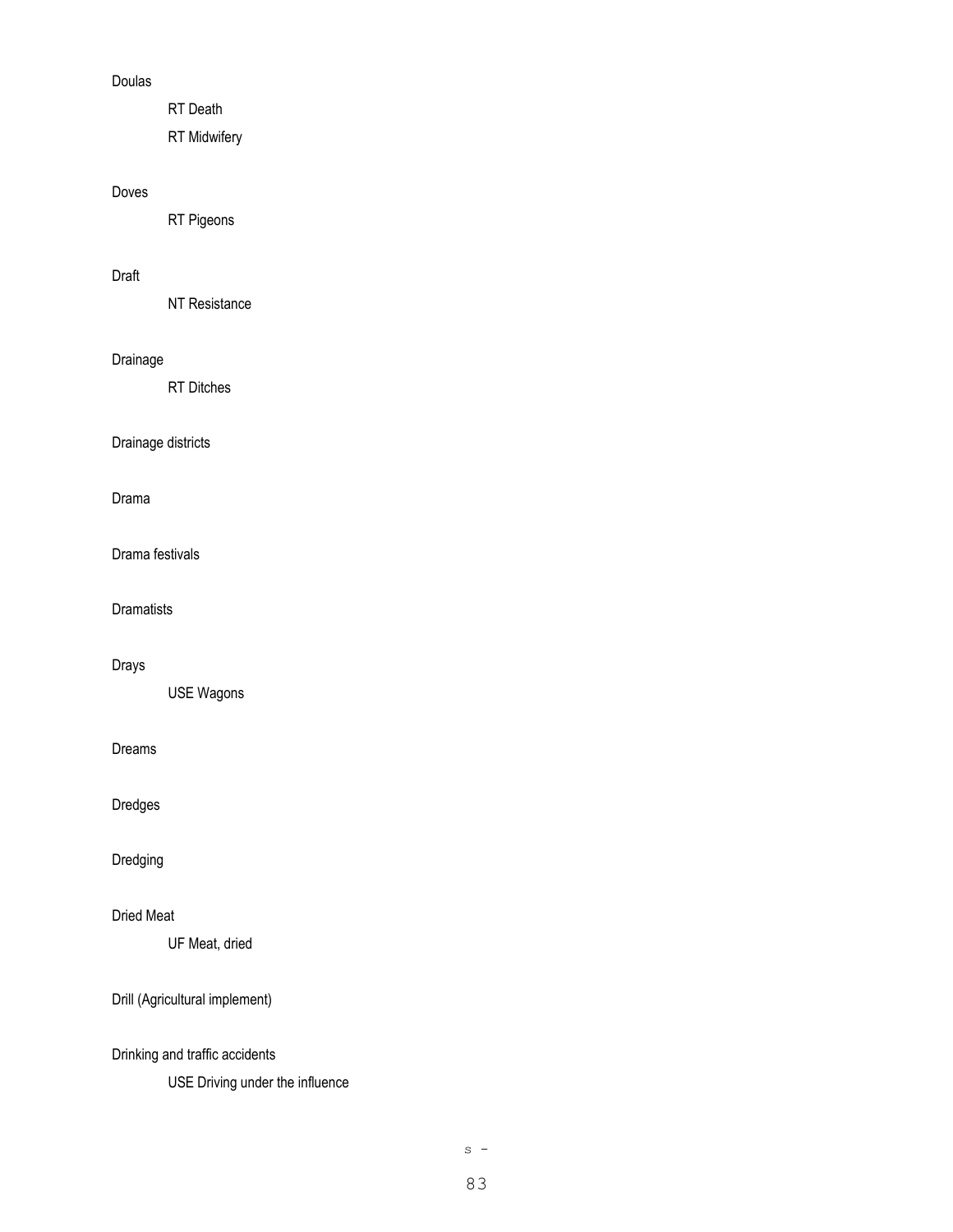Drinking customs

## Drive-in theatres

Driving under the influence

# Drop-in centres

USE Community centres

# Droughts

Drowning

### Drug abuse

RT Alcoholism

RT Narcotics

# Drug trade

USE Illegal drug trade USE Pharmaceutical industry

# Druggists

USE Pharmacists

# Drugs

Drugstores

USE stores, Retail – Drugstores

# Drum

# Drunk driving

USE Driving under the influence

Drunkenness (Criminal law)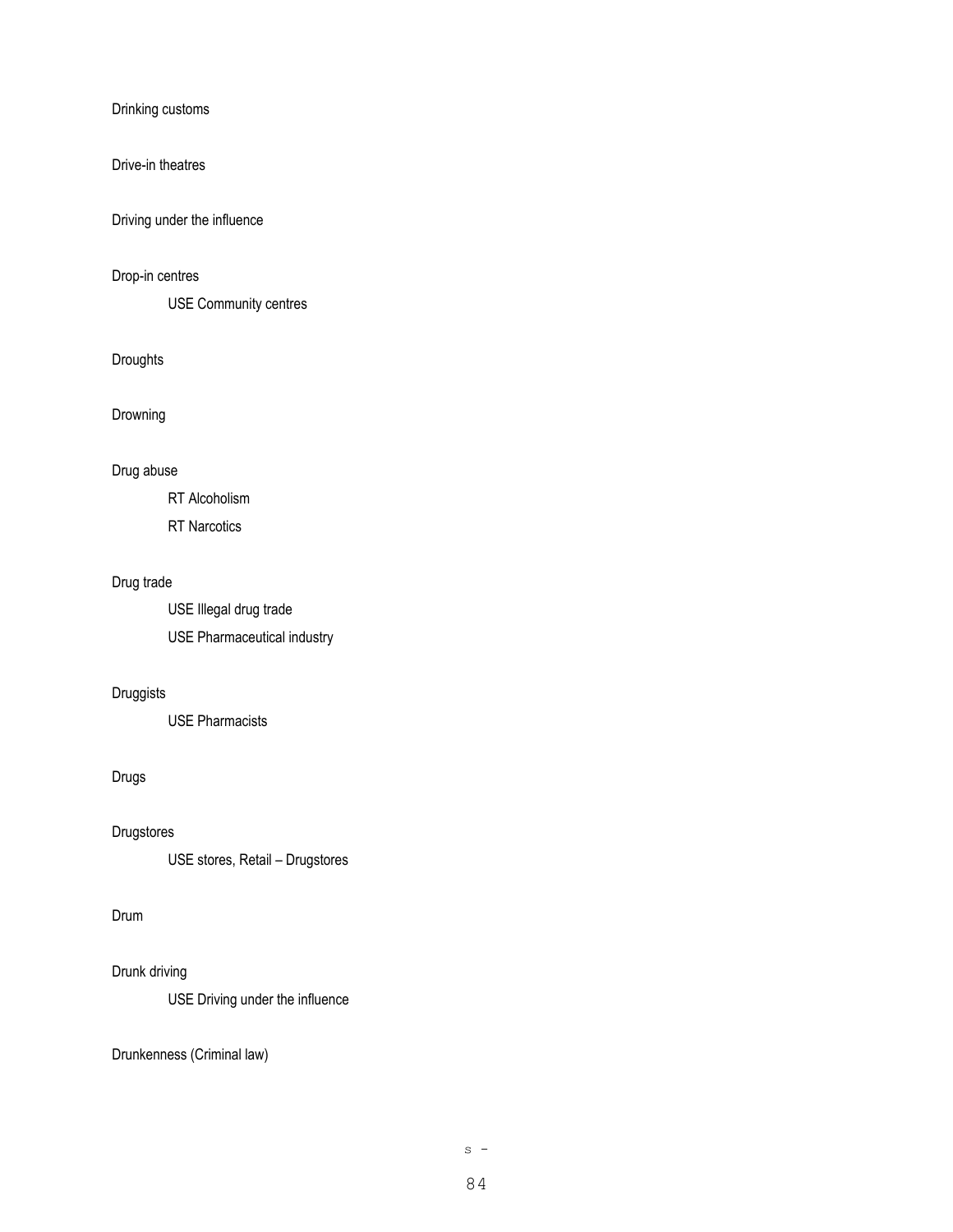Dry cleaning

Dry farming

Dry-goods

RT Textile fabrics

# Drying apparatus

Ducks

Dumps

USE Refuse and refuse disposal

# Dust Bowl

Dust storms

Dutch

Dutch Canadians

# Dwarfs

USE Little People

# Dwellings

Dyes and dyeing

# Dynamite

RT Explosives

# Dynamos

USE Generators, Electric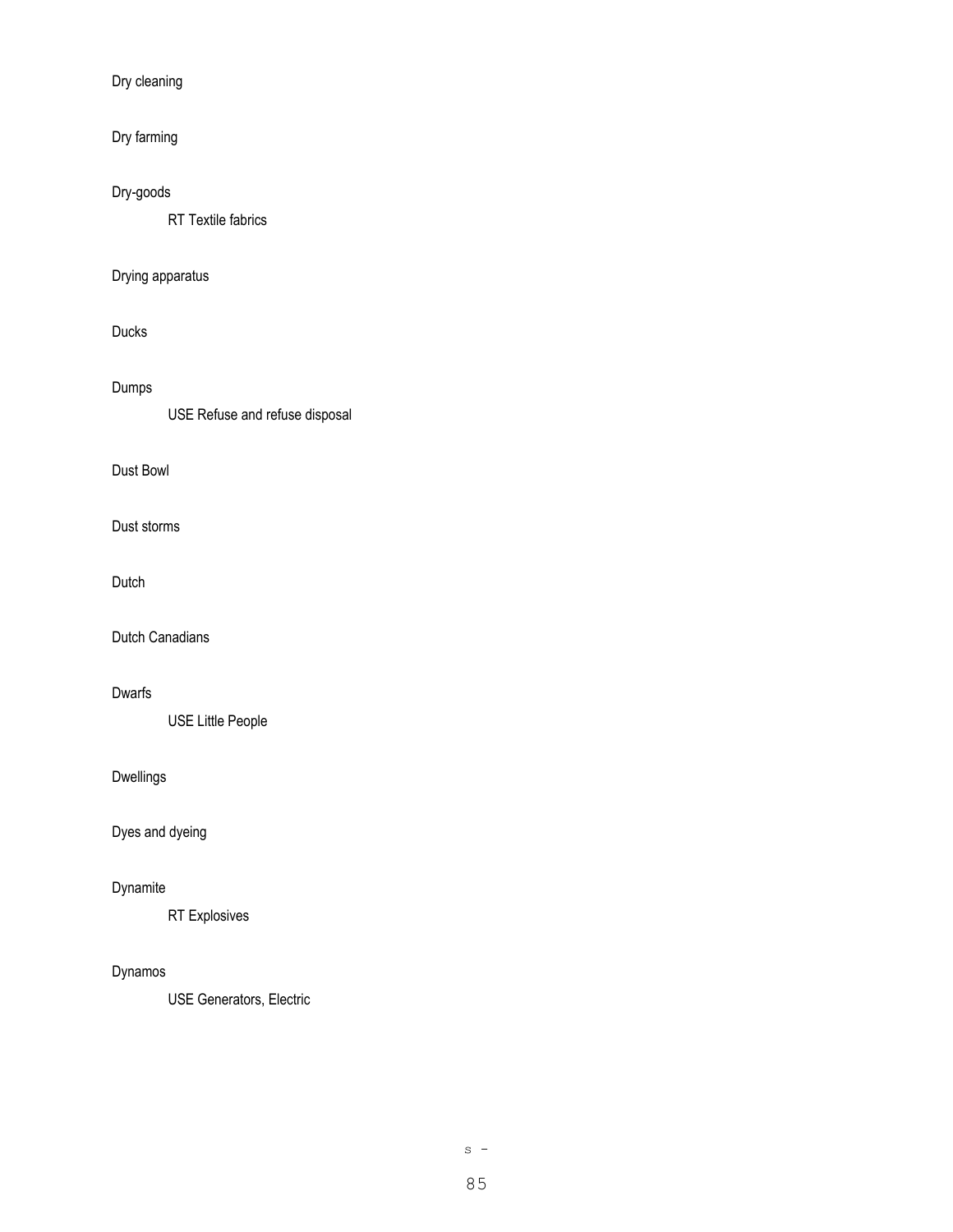### Eagles

Early childhood education

- RT Education, Preschool
- RT Kindergarten

## Earthmoving machinery

- RT Bulldozers
- RT Construction equipment
- RT Excavating machinery
- RT Graders (Earthmoving machinery)
- RT Road machinery

# **Earthquakes**

RT Fracking

### **Easements**

USE Servitudes

# East Indian Canadians

USE Indian Canadians

# East Indians

USE Indians

# Easter

Eastern Orthodox Church

USE Orthodox Catholic Church

## Eclipses, Lunar

Eclipses, Solar

# Ecology

RT Environmental policy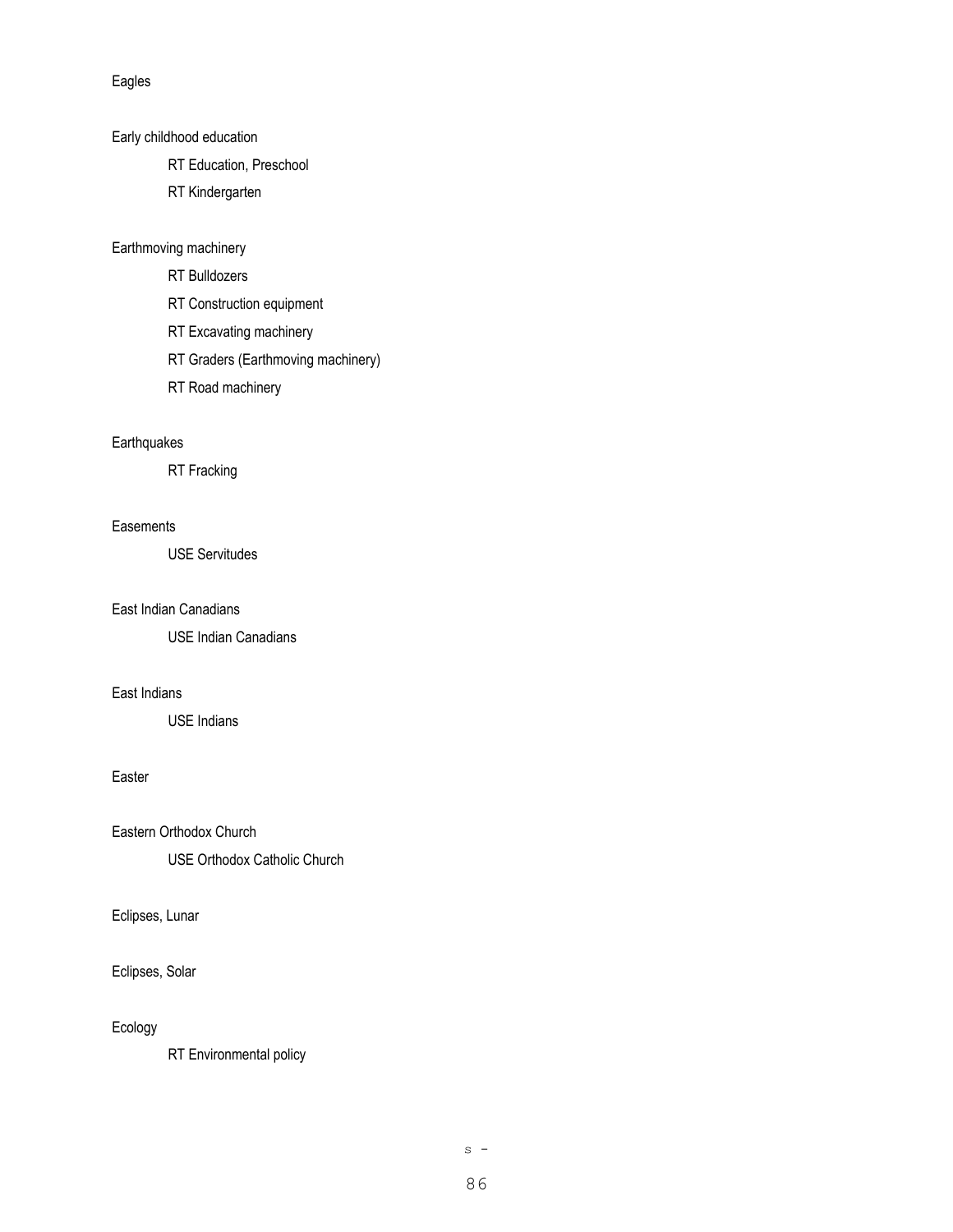Economic conditions

## **Economics**

- NT Development
- NT Diversification
- NT Indicators
- NT Policy
- NT Research

### **Edmonton**

- NT Airports
- NT Ambulance service
- NT Animal shelters
- NT Annexation
- NT Appropriations and expenditures
- NT Archive buildings
- NT Armouries
- NT Art galleries, Commercial
- NT Art museums
- NT Auditoriums, convention facilities, etc.
- NT Bakers and bakeries
- NT Banks and banking
- NT Barbershops
- NT Bars, saloons, etc.
- NT Bath houses
- NT Blizzard, [date]
- NT Boards of Trade
- NT Boats and boating
- NT Boundaries
- NT Breweries
- NT Bridges
- NT Buildings
- NT Buildings Conservation and restoration
- NT Bus terminals
- NT By-laws
- NT Carnival
- NT Census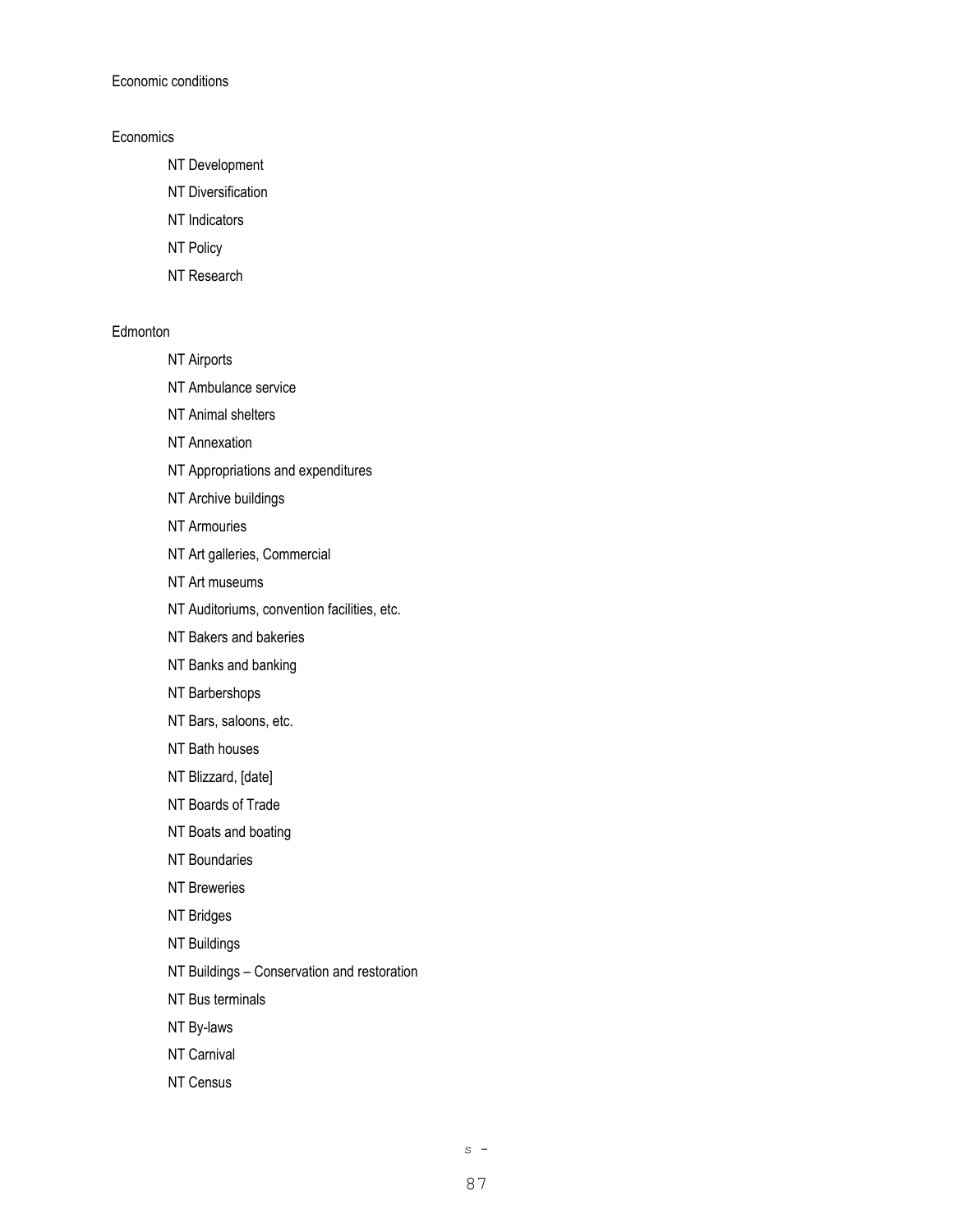NT Census, [date]

NT Cemeteries

NT Centennial celebrations, etc.

NT Ceremonies

- NT Charities
- NT Charters, grants, privileges
- NT Choirs (Music)
- NT Churches
- NT City Hall
- NT City Council
- NT City Councillors
- NT City planning
- NT Civic improvement
- NT Civil defence
- NT Climate
- NT Commerce
- NT Conservatories of music
- NT Construction industry
- NT Convention centres
- NT Conventions
- NT Convents
- NT Correctional institutions
- NT Court houses
- NT Crime and criminals
- NT Dairy plants
- NT Demonstrations
- NT Description
- NT Directories
- NT Docks, wharves, etc.
- NT Drama
- NT Earthquake, [date]
- NT Economic conditions
- NT Elections
- NT Grain elevators
- NT Entertaining and entertainment
- NT Executive departments
- NT Exhibitions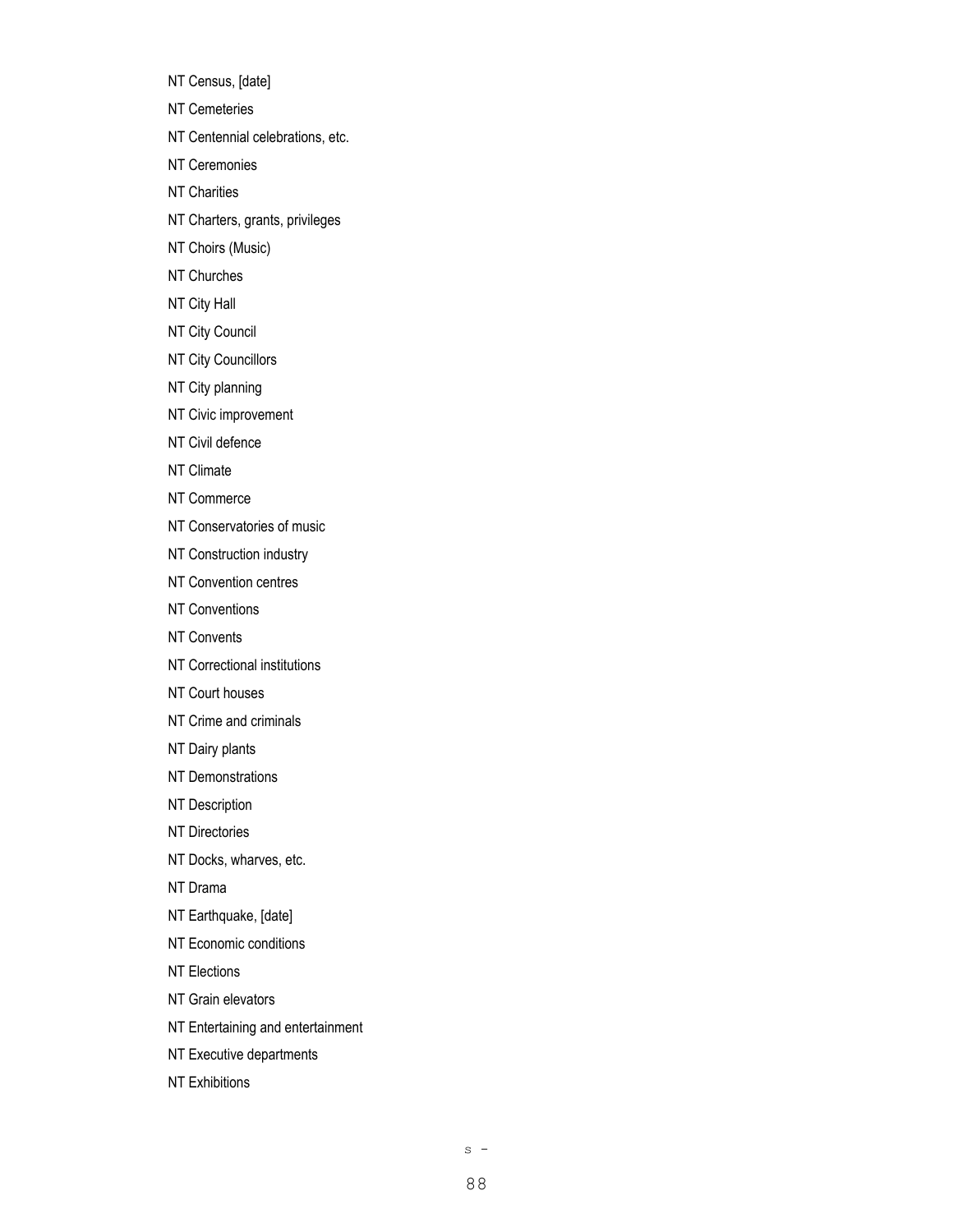NT Explosion, [date] NT Ferries NT Festivals NT Fire, [date] NT Fire stations NT Fires and fire prevention

NT Flood, [date]

NT Floods

NT Fortifications, military installations, etc.

NT Fountains

NT Funeral rites and ceremonies

NT Gardens

NT General strike, [date]

NT Greenhouses

NT Historical geography

NT History

NT Memoirs

NT Oral

NT Hospitals

NT Hotels, motels, etc.

NT Housing

NT Humane societies

NT Ice industry

NT Images

NT Industries

NT Intellectual life

NT Landslide, [date]

NT Landslides

NT Law firms

NT Libraries

NT Lighting

NT Lumber-yards

NT Machine shops

NT Manufactures

NT Markets

NT Mayors

NT Meat industry and trade

 $s -$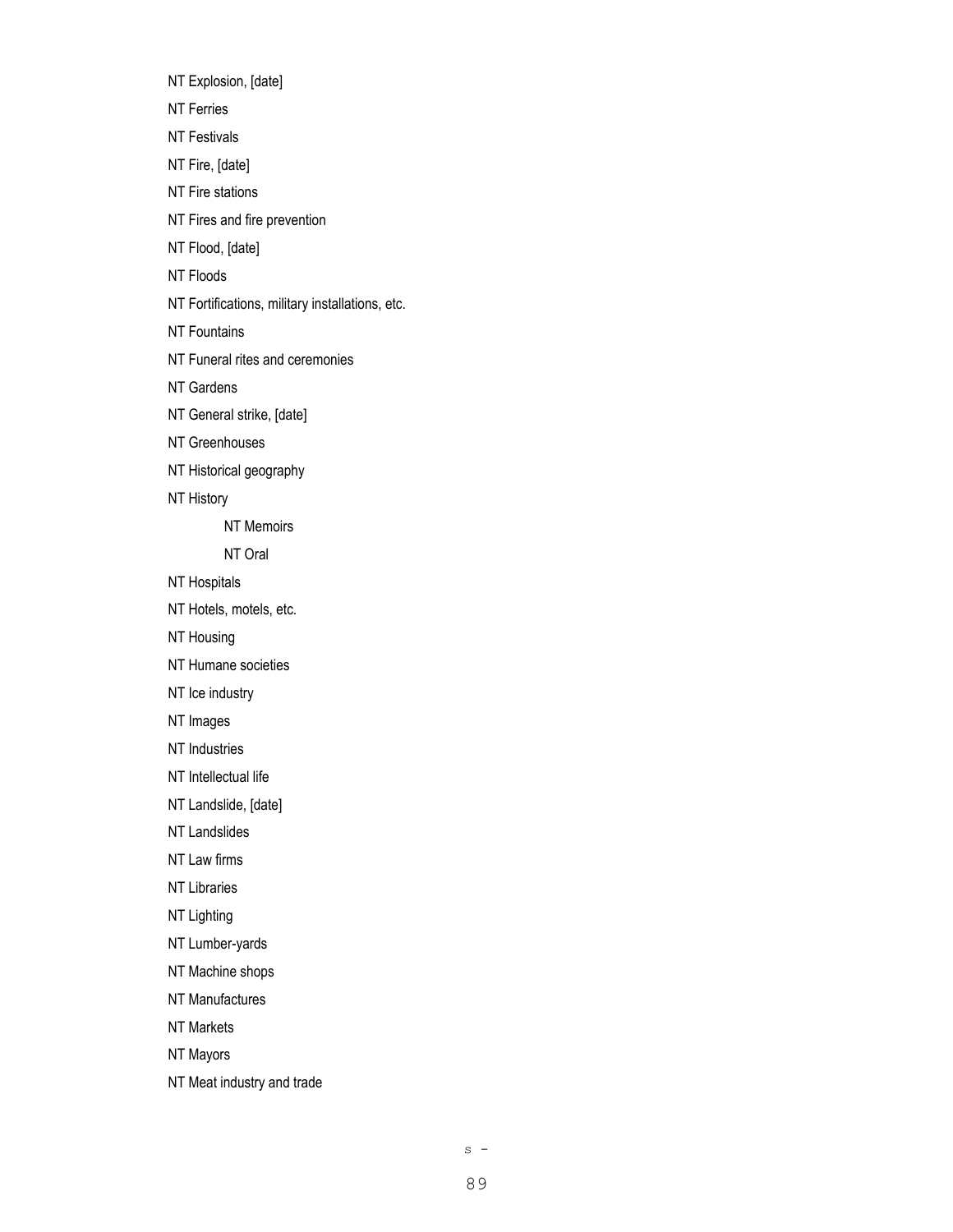NT Mills and millwork

NT Monasteries

NT Monuments

NT Morgues

NT Mosques

NT Museums

NT Nightclubs, dance halls, etc.

NT Long-term care facilities

NT Office buildings

NT Officials and employees

NT Orchestras and bands

NT Packing houses

NT Parades

NT Parks

NT Periodicals

NT Personalities

NT Petroleum industry

NT Physicians

NT Playgrounds

NT Poetry

NT Police

NT Population

NT Poultry industry

NT Poverty

NT Power supply

NT Public buildings

NT Public restrooms

NT Railways

NT Real estate business

NT Recreational facilities

NT Restaurants

NT Riot, [date]

NT Riots

NT Sanitation

NT Schools

NT Seal

NT Service stations

 $s -$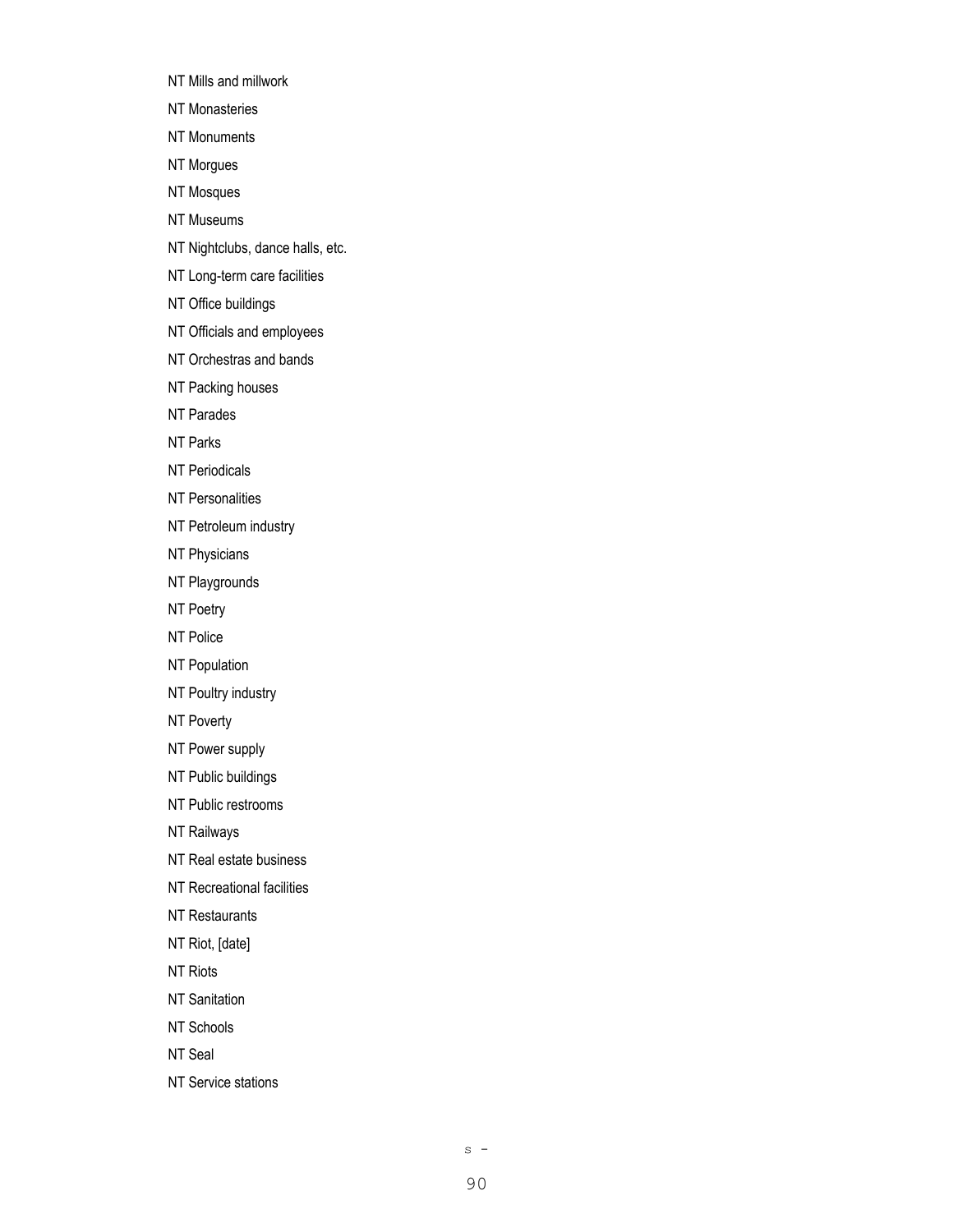- NT Sewer system
- NT Sexual behaviour
- NT Shrines
- NT Slaughterhouses
- NT Societies, etc.
- NT Sports
- NT Sports facilities
- NT Stables
- NT Statues
- NT Stockyards
- NT Storage and moving trade
- NT Stores, shopping centres, etc.
- NT Storm, [date]
- NT Storms
- NT Street-cleaning
- NT Streets
- NT Synagogues
- NT Taxation
- NT Telephone companies
- NT Temples
- NT Theatres
- NT Tornado, [date]
- NT Tornadoes
- NT Tourist information centres
- NT Transit systems
- NT Wards
- NT Water
- NT Zoos

#### Edmonton Incline Railroad

USE Funicular railways

#### Education

- NT Curricula
- NT Finance
- NT Research
- RT Continuing education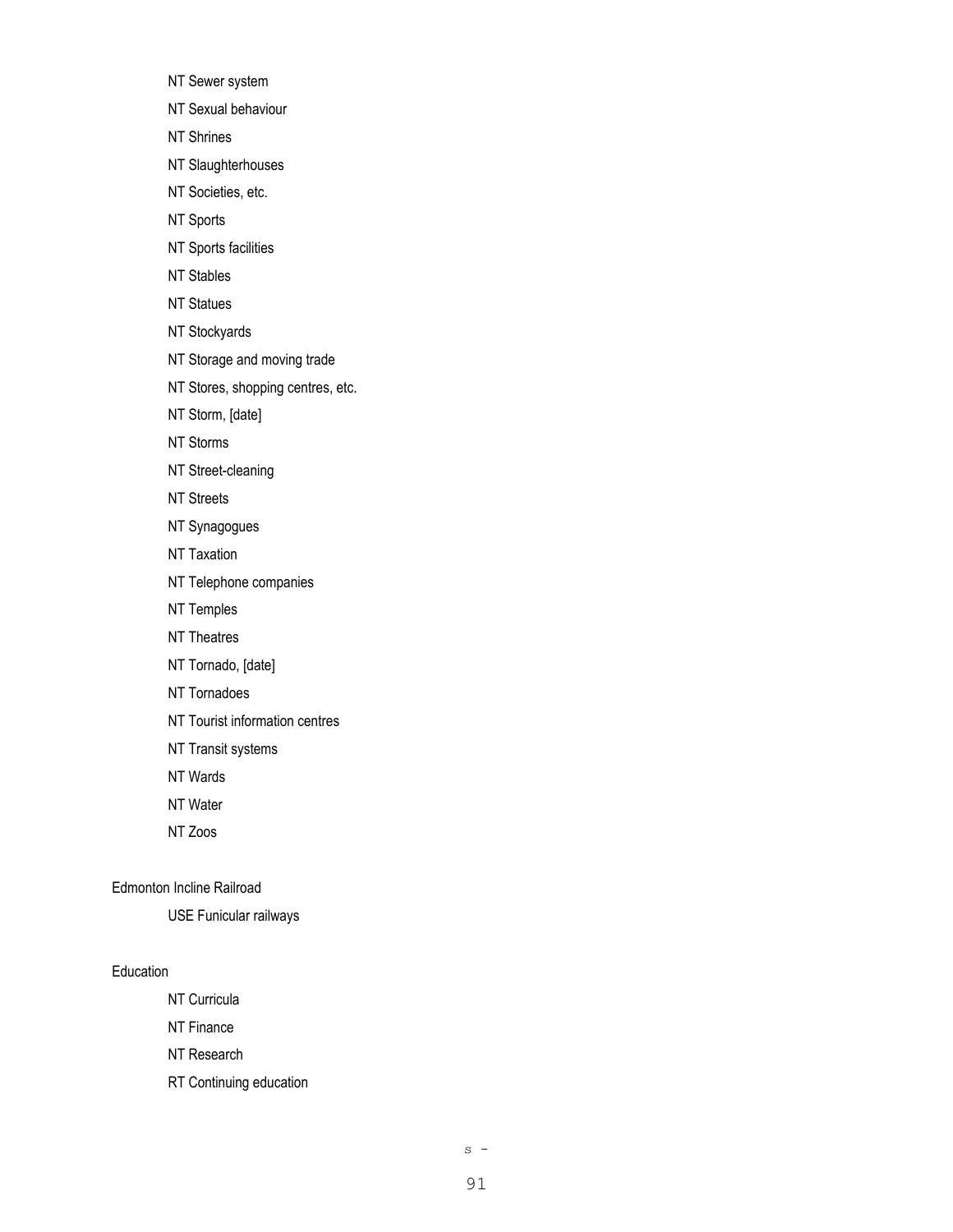## RT Vocational education

## Education, Elementary

#### Education, Postsecondary

#### Education, Preschool

RT Early childhood education

RT Kindergartens

# Education, Rural

Education, Secondary

#### Educational broadcasting

RT Distance education

#### Educational exchanges

# Eggs

#### Election districts (Cities)

USE subdivisions Wards under names of cities

## Election districts (Federal)

For proper names of federal electoral districts use, e.g., Edmonton East Electoral District (Federal)

# Election districts (Provincial)

For names of provincial electoral districts, use, e.g., Olds-Didsbury Electoral District (Provincial)

## Elections (Federal, [date])

NT Contested NT Finance

# Elections (Local, [date])

NT Contested NT Finance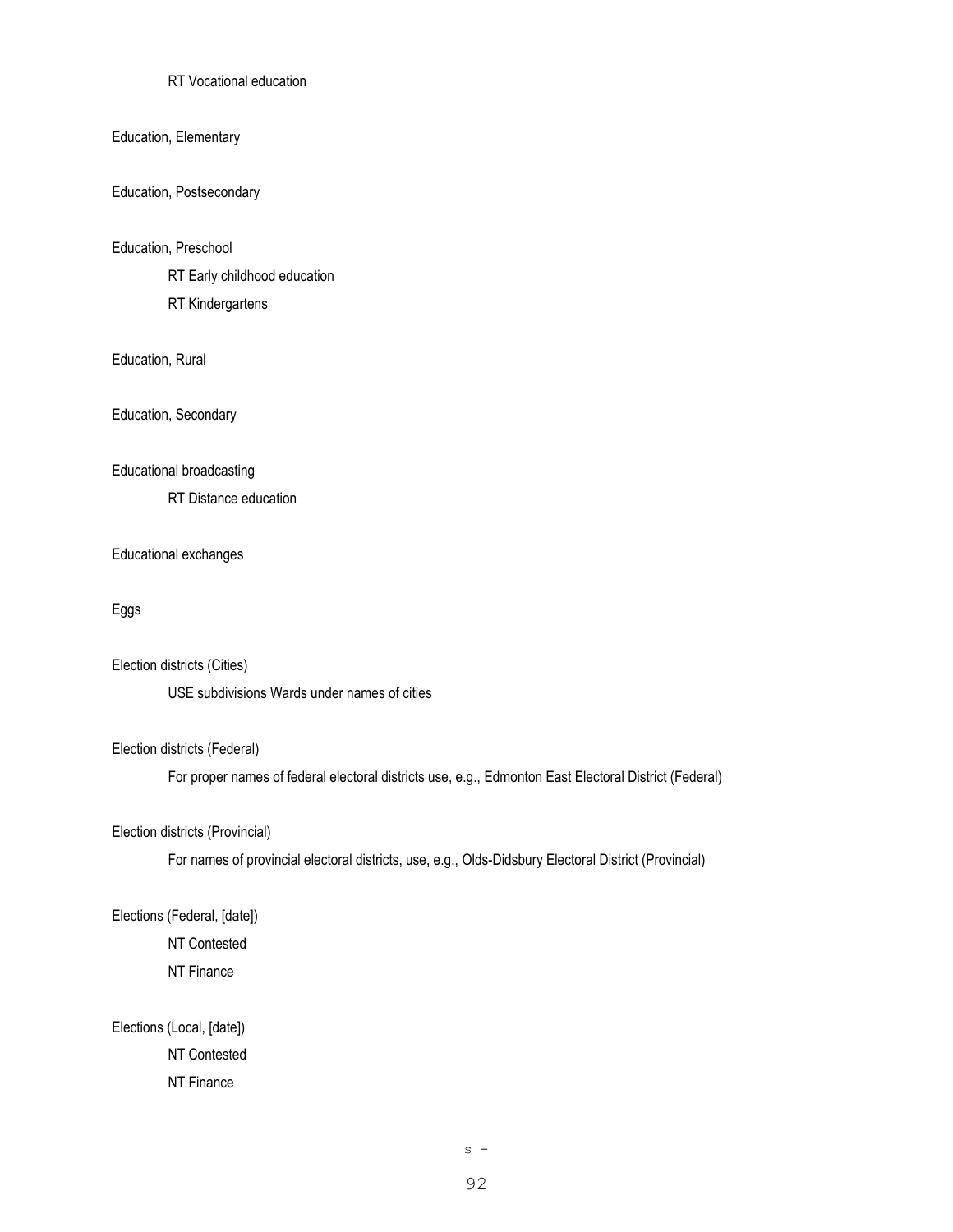Elections (Provincial, [date]) NT Contested NT Finance

Electric apparatus and appliances

Electric contracting

Electric fuses

Electric industries

Electric lighting

# Electric lines

RT Telephone lines

Electric motors

Electric power

Electric power failures

## Electric power plants

Electrical supply stores

USE Stores, Retail – Electric apparatus and appliances

### Electric transformers

# **Electricians**

# **Electricity**

Electrification, Rural

USE Rural electrification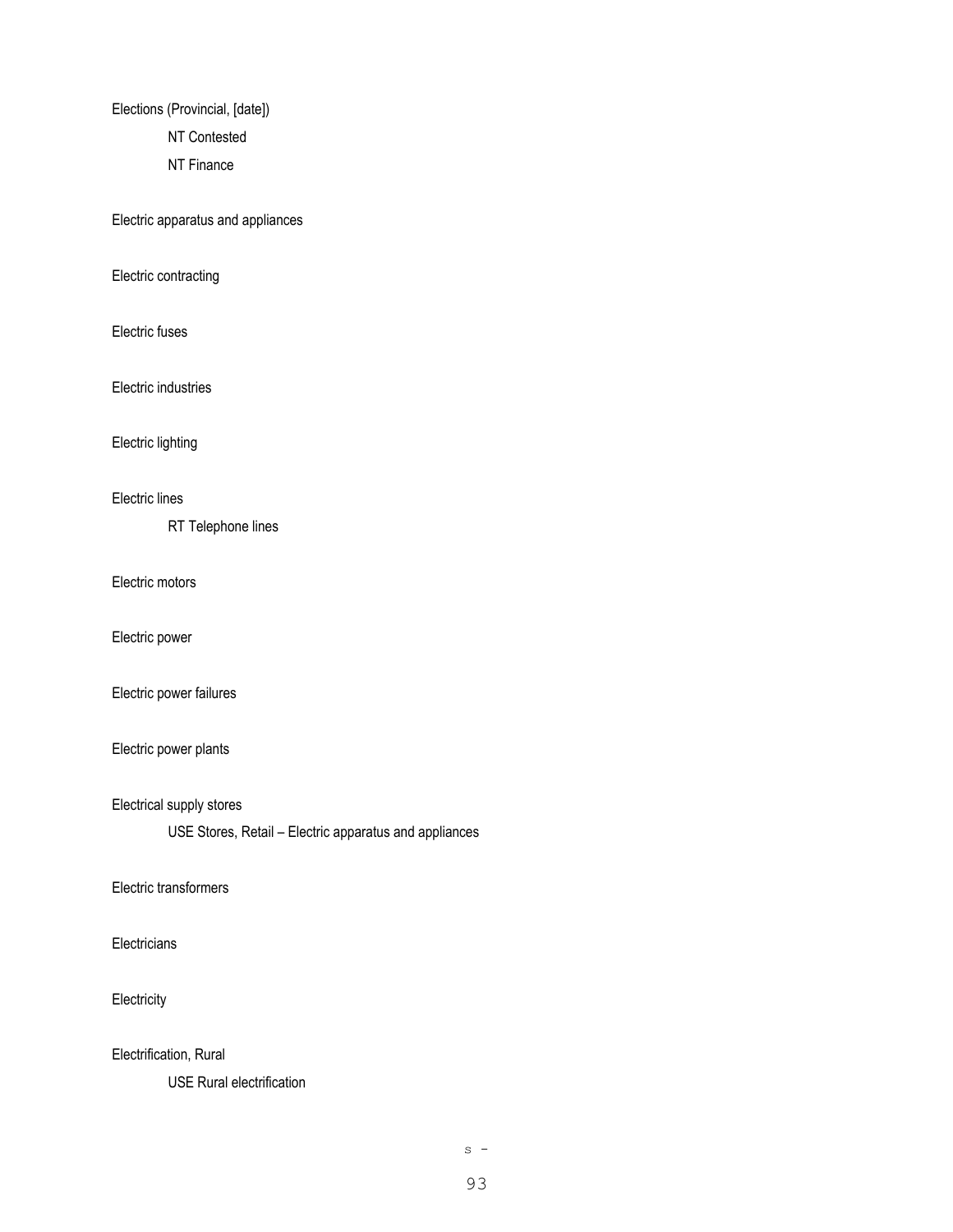Electronic apparatus and appliances

Electronic data processing

RT Computers

RT Information storage and retrieval systems

## Electronic industries

**Electronics** 

**Elevators** 

Elevators, Grain

USE Grain elevators

## Elk

**Embankments** 

Embargo

Embezzlement

## Emblems

RT Arms of Alberta

Emblems, Provincial

Embroidery

# Emergency measures

USE Emergency planning

Emergency medical personnel

Emergency medical services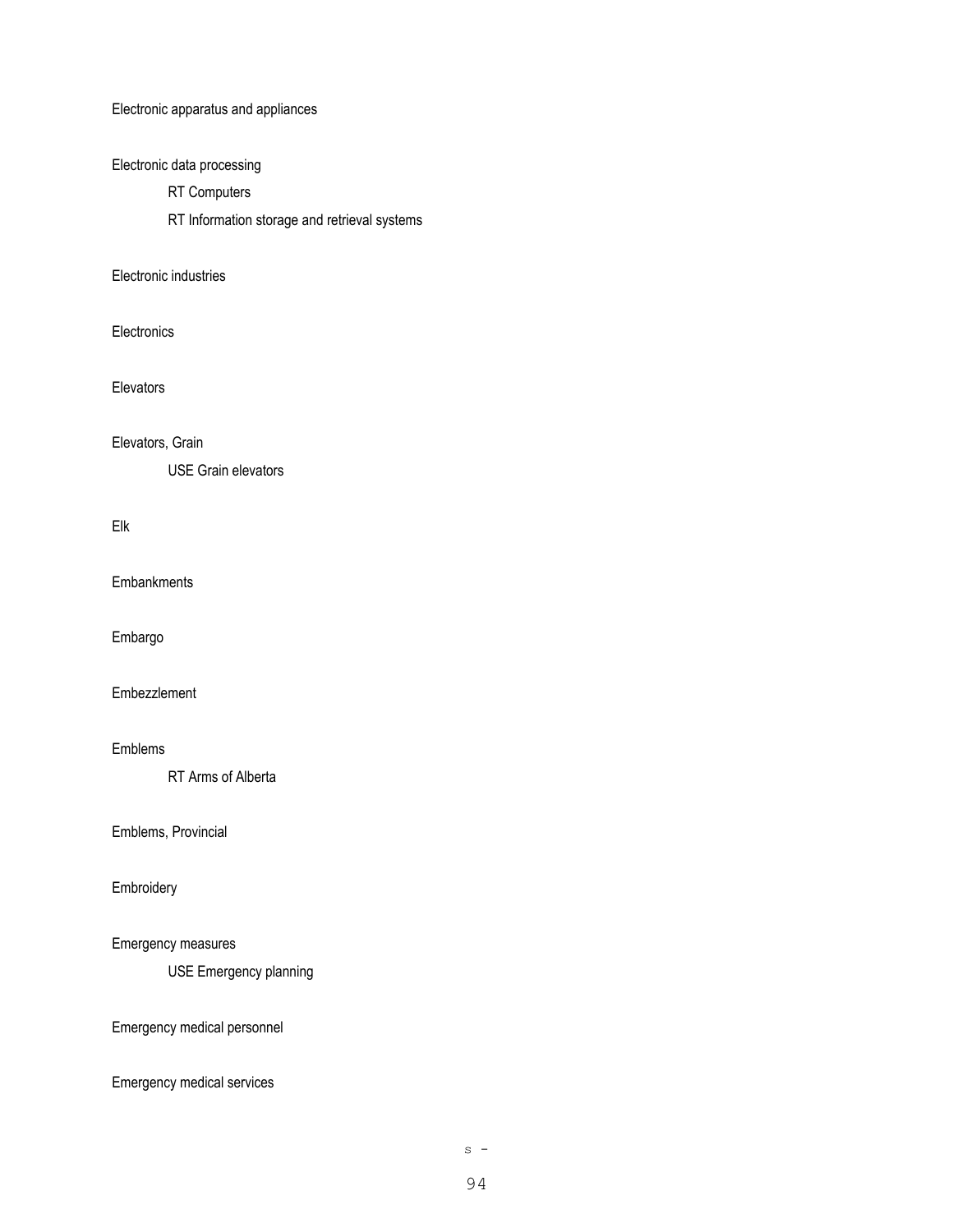Emergency planning

## Emigration and emigrants

RT Immigration and immigrants

Eminent domain

Employees

Employment

Employment agencies

### Employment equity

UF Affirmative action programmes

#### Employment references

Employment stabilization

## Energy conservation

RT Gas, Natural – Conservation

## Energy industries

Energy policy

# Engineering

## Engineers

For railway engineers USE Locomotive engineers RT Steam engineers

# Engines

English as a second language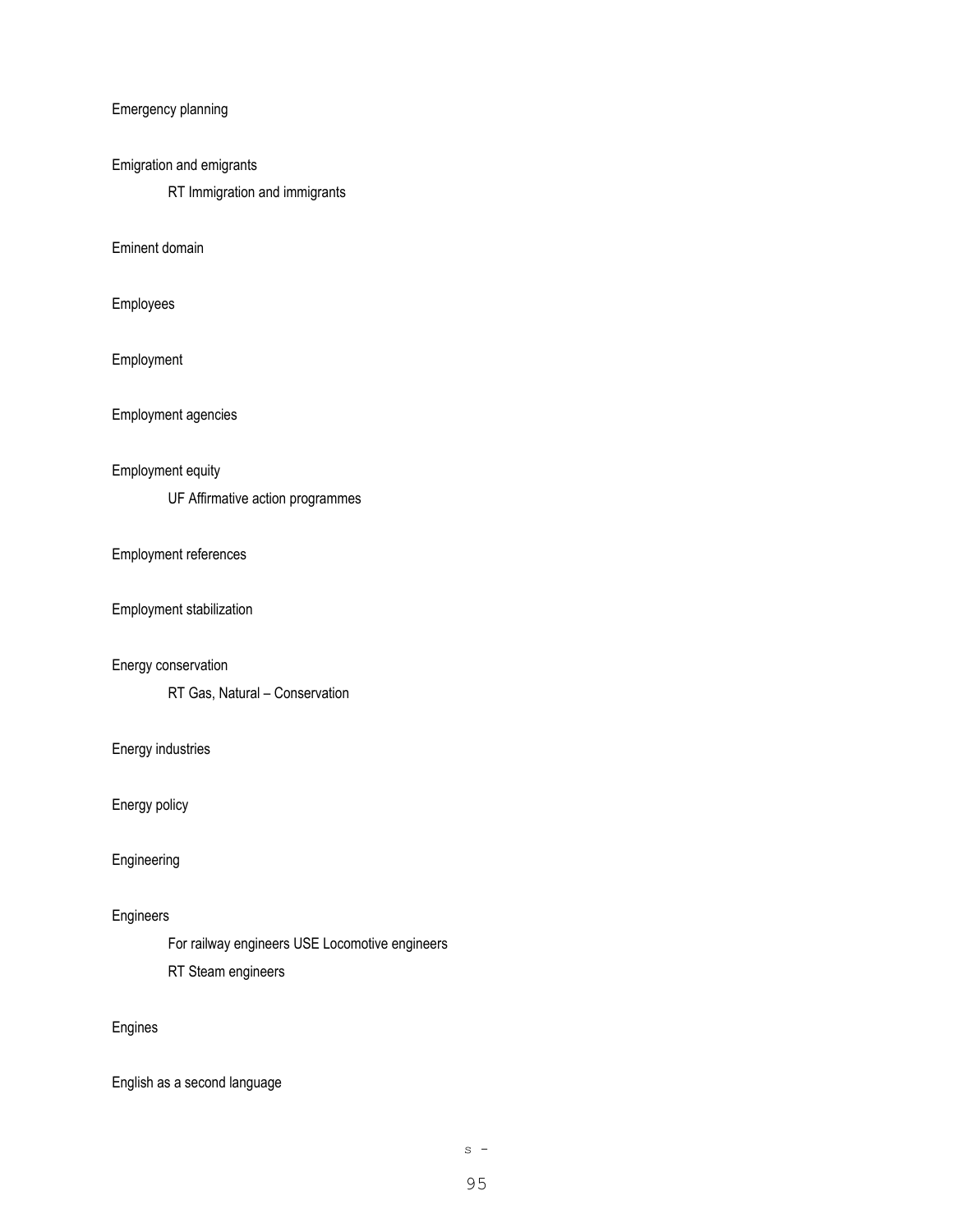USE English language – Study and teaching

## English language

NT Study and teaching

Engraving

**Entertainers** 

## **Entertaining**

### Entertainment

USE specific form of entertainment

USE Amusements subdivision under names of communities

### Entrepreneurship

### Environment

USE Ecology

## Environmental engineers

Environmental impact analysis

#### Environmental law

## Environmental policy

NT Research

#### Environmental research

USE Environmental policy – Research

# Epidemics

RT names of specific diseases, e.g. Diphtheria

## Epidemiology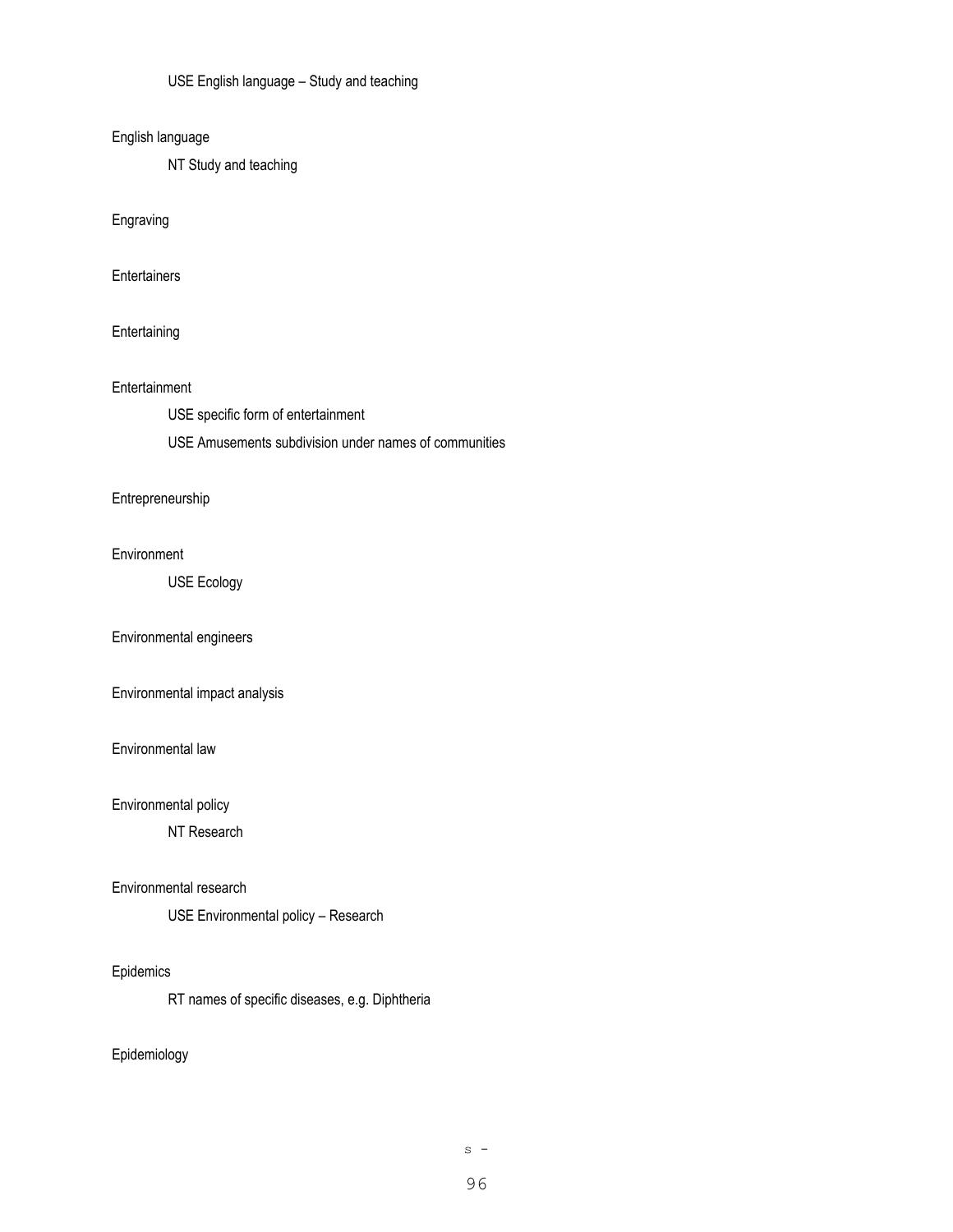## Epilepsy

Erosion

# Escheat

#### Eskimos

USE Inuit

### Estate administration

USE Administration of estates

RT Probate law and practise

### **Estheticians**

Ethnic cleansing

### Ethnic minorities

USE Minorities

## Ethylene industry

Etiquette

## Eugenics

# Eurasian water milfoil

## European Canadians

When possible use specific country, e.g. German Canadians

# Europeans

When possible use specific country, e.g. Germans

# Euthanasia

# Evangelists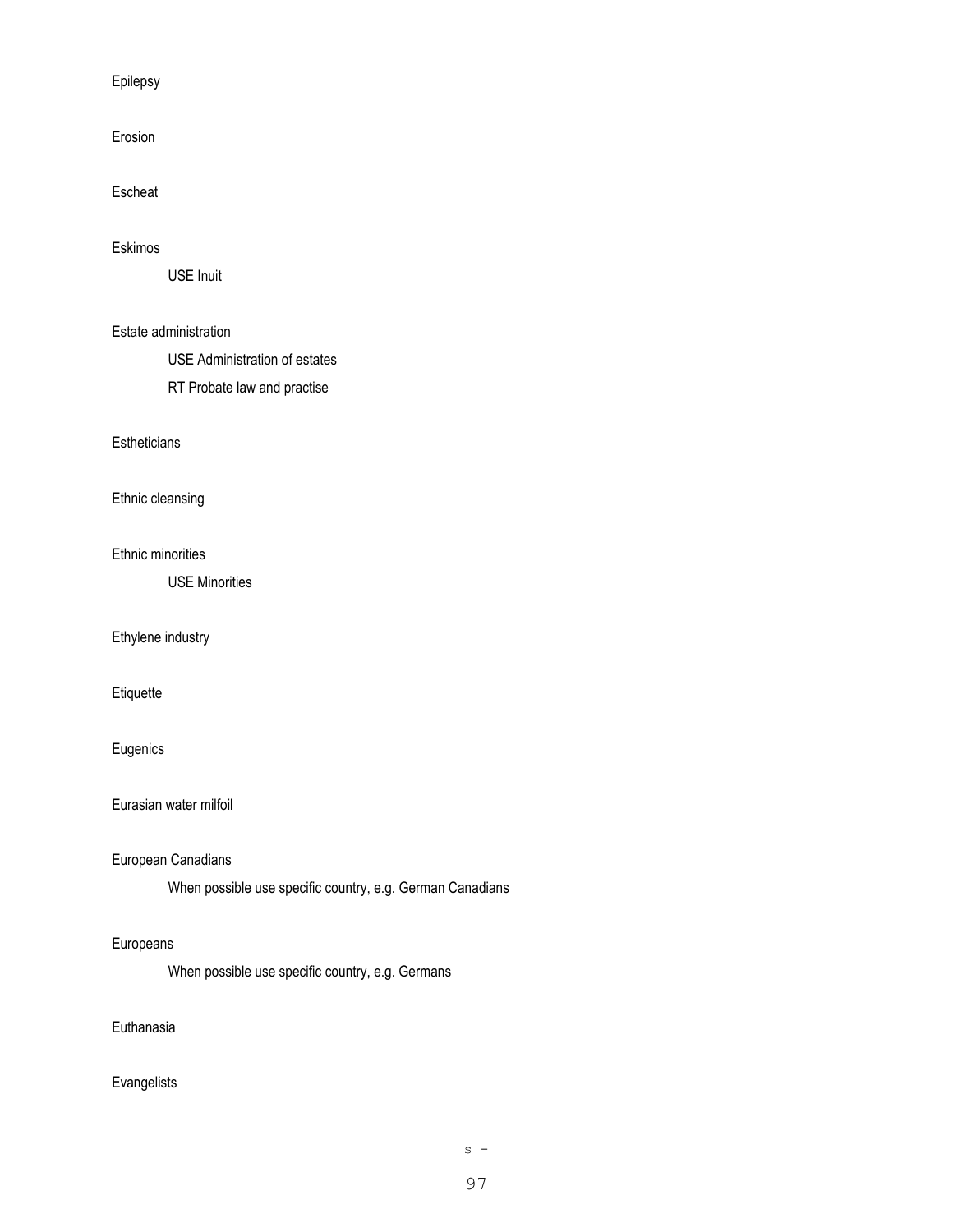# USE Missionaries

USE Missionaries subdivision under specific religion or sect

# Excavating machinery

# Excavation

RT Archaeology – Excavations

### Excise stamps

USE Revenue stamps

## Executive advisory bodies

#### Executors and administrators

RT Administration of estates

#### Exercise

USE Physical fitness

## Exhibition buildings

#### Exhibition grounds

### **Exhibitions**

RT names of exhibitions

RT subdivisions Exhibitions under names of countries, communities, etc.

### Exhibits

USE Exhibitions

# Expenditures, Public

RT subdivision Appropriations and expenditures under names of communities.

### Experimental farms

USE Agricultural experimental stations

# Explorers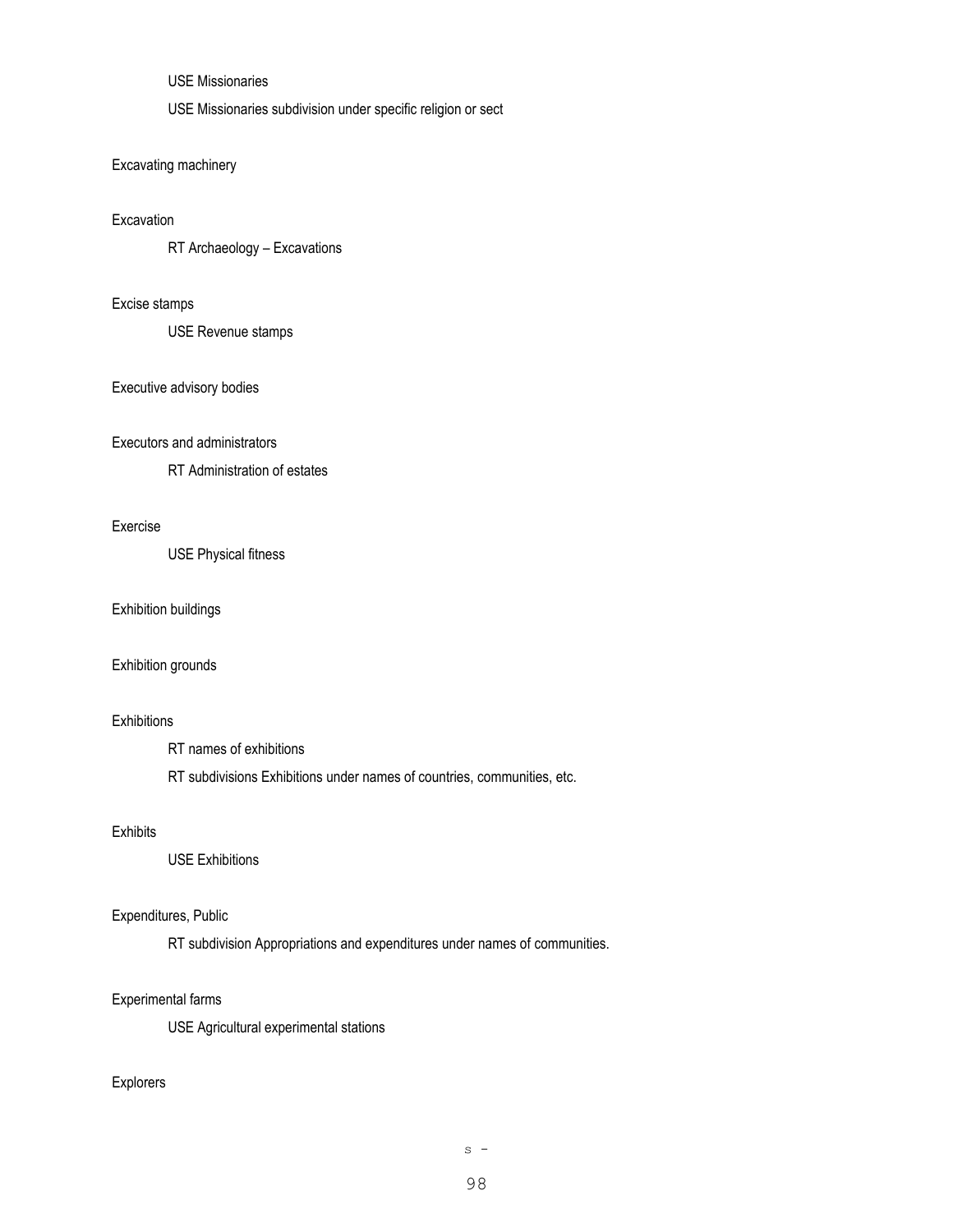## Explosions

## Explosives

RT Coal mines and mining–Explosives

RT Dynamite

# Export marketing

RT Marketing

RT Marketing subdivision under types of commodities or products

# Exports

## Express service

## Expropriation

USE Eminent domain

#### Extended care facilities

USE Hospitals – Extended care units USE Long-term care facilities

# Extinct Cities

USE Ghost towns

**Extortion** 

**Extradition** 

Extrasensory perception

Eyeglasses

 $s -$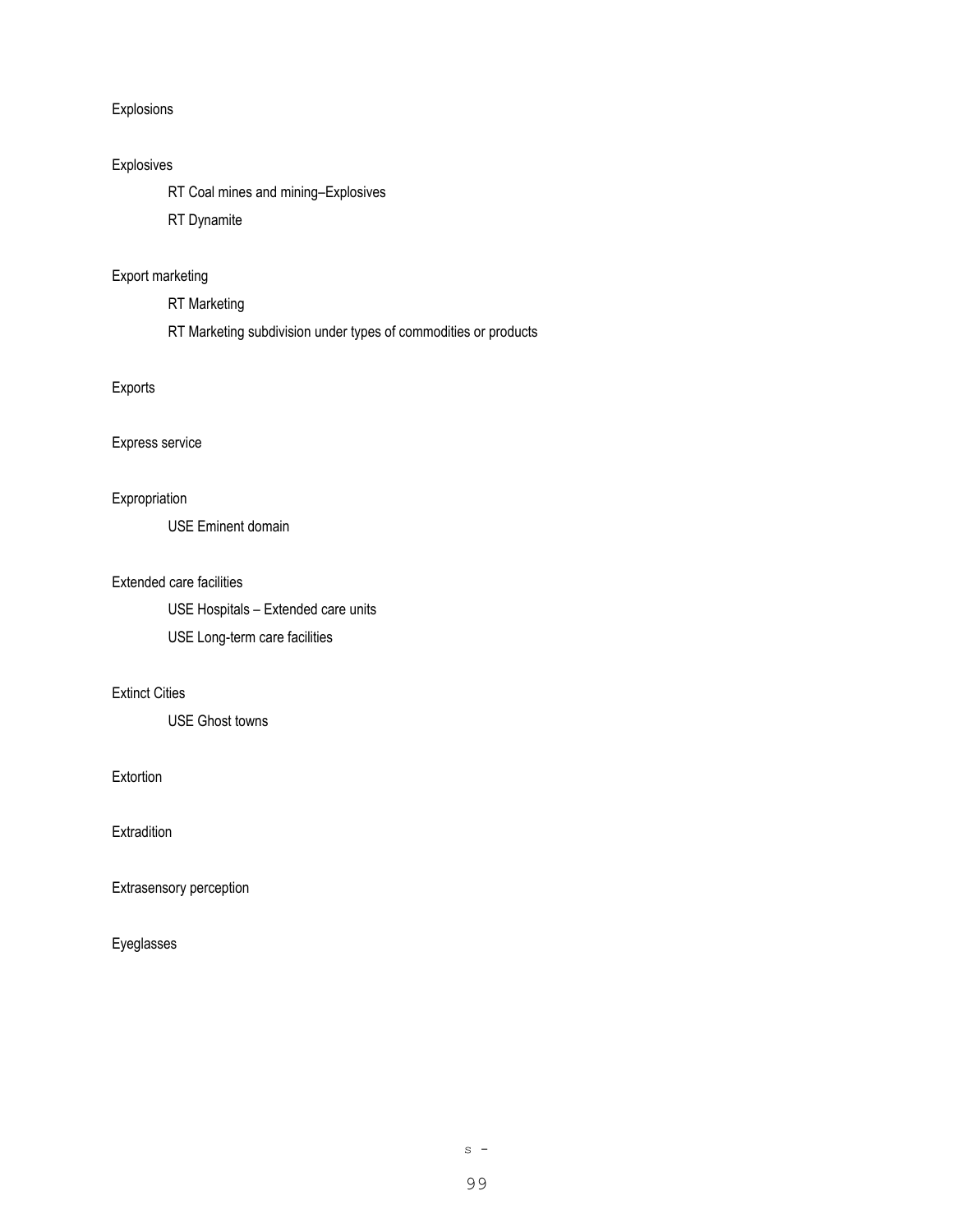# Fabric shops

USE Stores, Retail – Fabric

# Fabrics

USE Textile fabrics

### Factories

NT Equipment and supplies NT Laws and legislation

# Factory and trade waste

USE Industrial waste

# Fairs

USE Exhibitions

# Falcons

#### Fall

USE Autumn

## Fallout shelters

USE Nuclear warfare and weaponry – Shelters

# Fallowing

## Families

USE Family

## Family

Family allowances

## Family planning

USE Birth control

# Family violence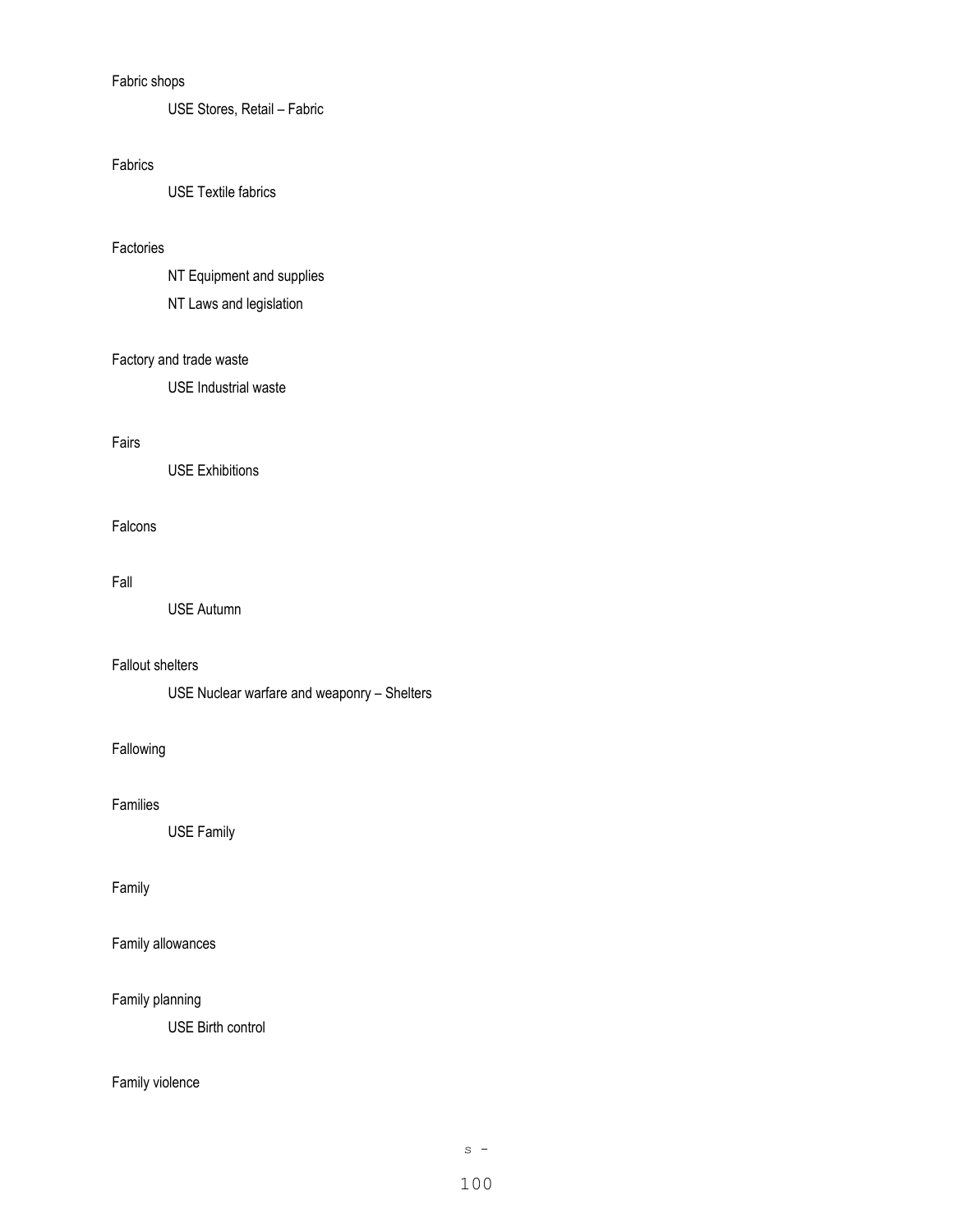# USE Domestic violence

#### Famines

### Fanaticism

UF Cults

# Farm buildings

# Farm equipment

RT Agricultural machinery

### Farm loans

USE Agricultural credit

# Farm machinery

USE Agricultural machinery

#### Farm management

Farm mechanization

# Farm produce

## Farm tenancy

### Farmers

RT Agricultural labourers

# Farmers markets

## Farmhouses

#### Farms

NT Safety measures

## Farms, Abandoned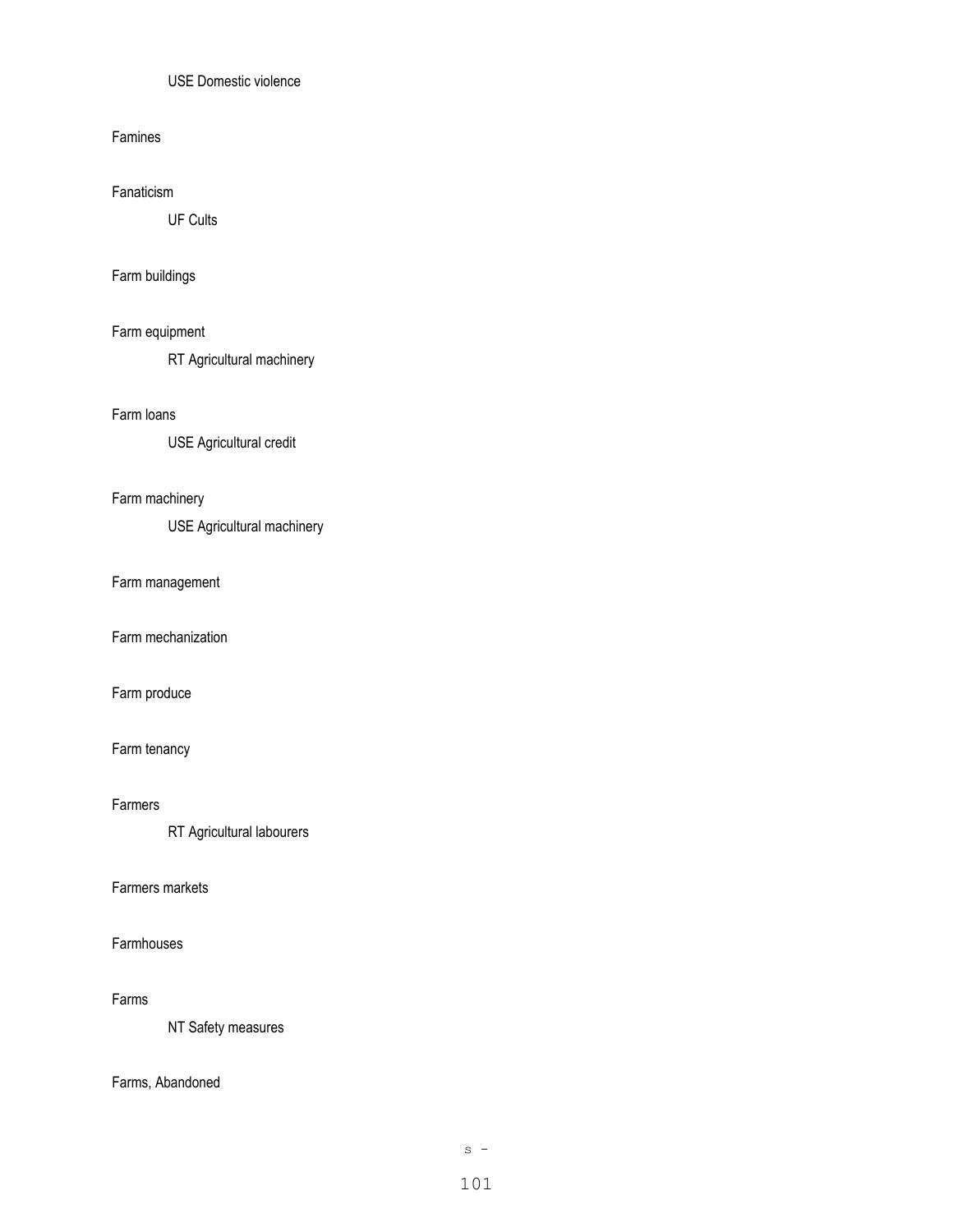Fascism

Fashion industry

UF Beauty culture

Fast food restaurants

Faults (Geology)

Federal-local relations

Federal-provincial conferences

RT Constitutional conventions

## Federal-provincial fiscal relations

USE Transfer payments

Federal-provincial relations

Federal-provincial tax relations

USE Intergovernmental tax relations

Feed additives

Feedlots

Feeds

**Femininity** 

Feminism

Fences

Fencing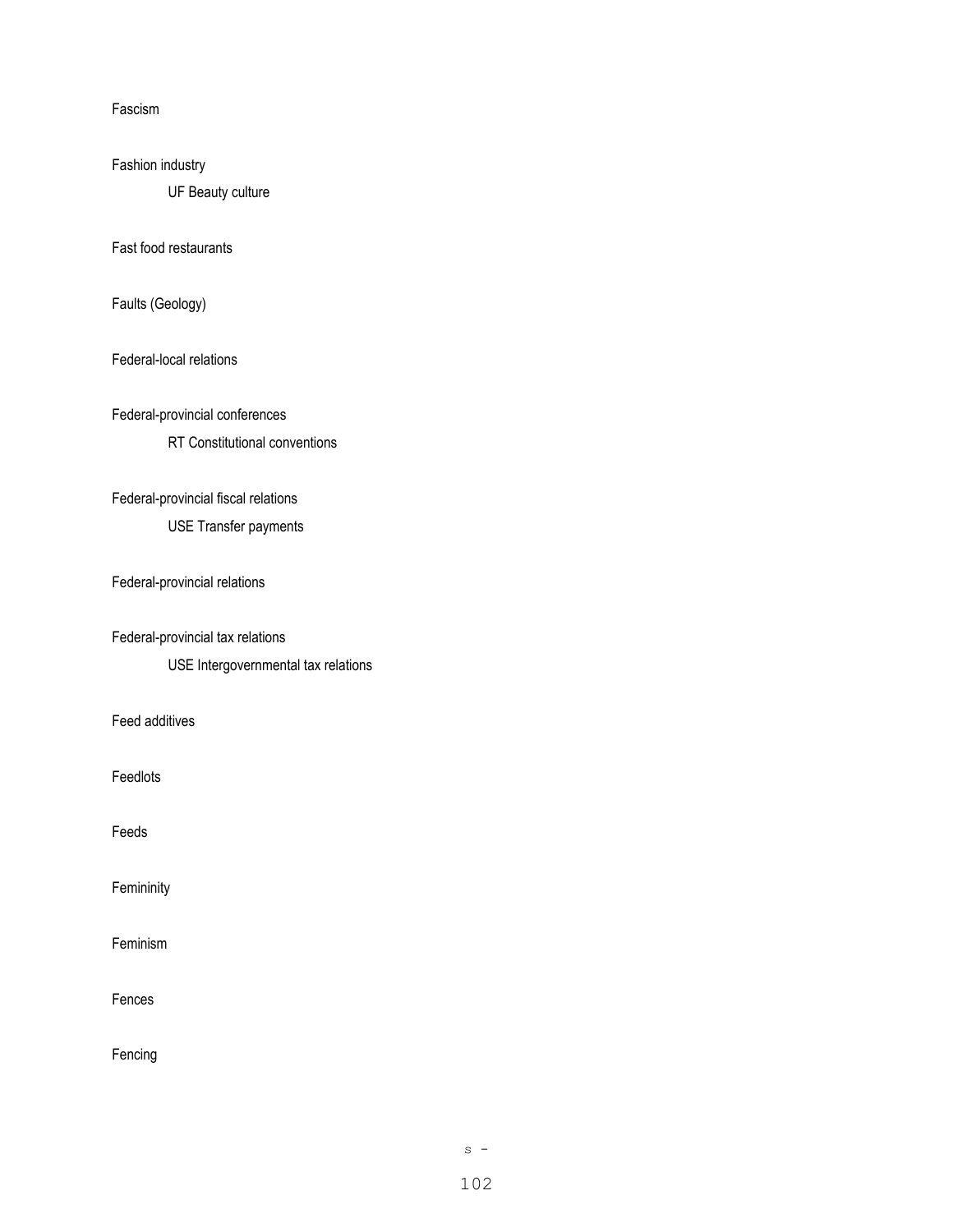# Ferries

- NT Employees
- RT subdivision Ferries under names of communities

# Ferrotype

USE Photography – Tintype

# Ferry operators

USE Ferries – Employees

# Fertilizer industry

Fertilizers

# Festivals

Fibreglass industry

# Fiddle

USE Violin

## Field crops

# Field days

Field hockey

RT Ball hockey

RT Hockey

# Figure skating

Filipino Canadians

# Filipinos

Film industry

USE Motion picture industry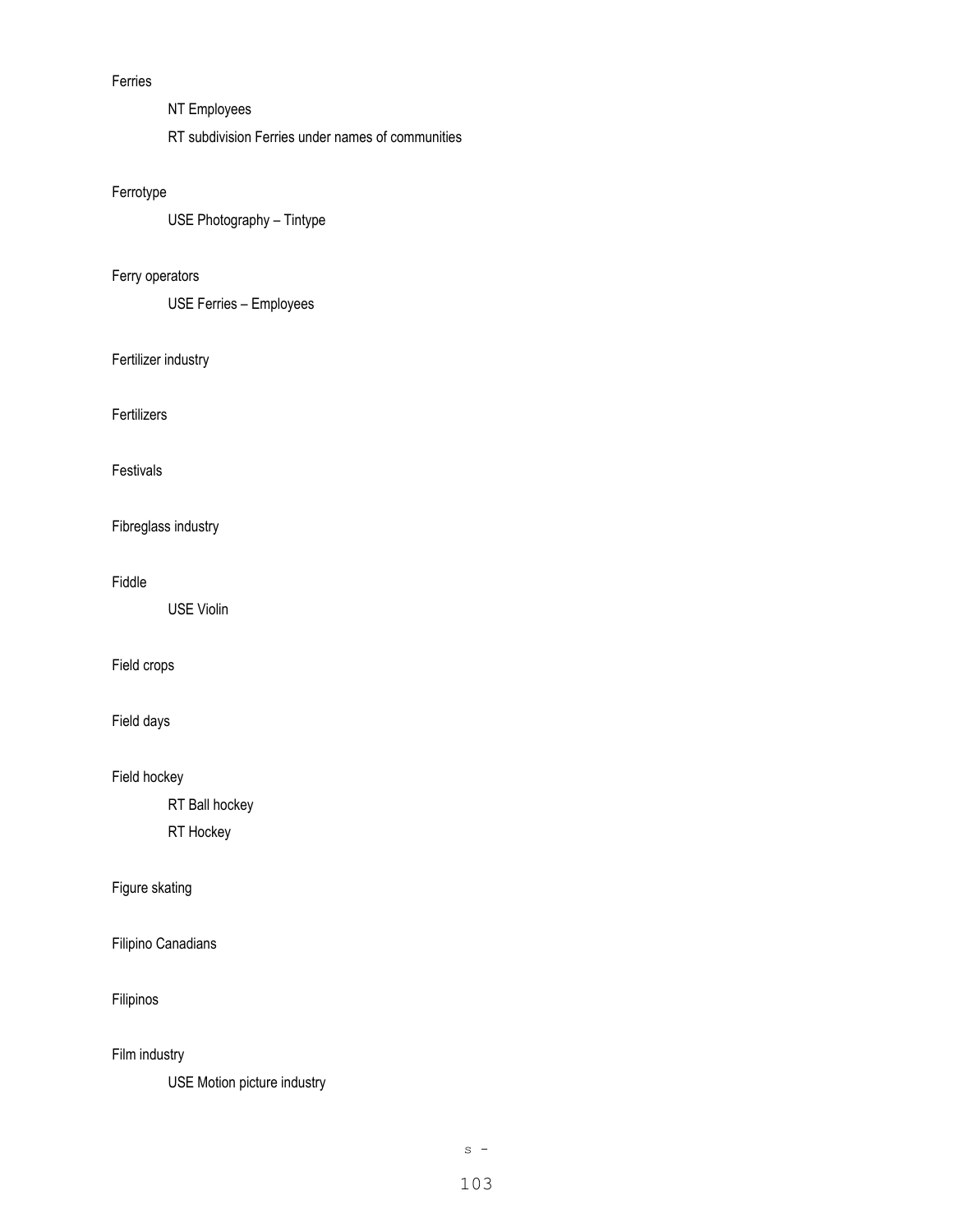#### Finance

Finance, Personal

Finance, Public

Fines and recoveries

Fingerprints

Finnish Canadians

Finns

Fire alarms

#### Firearms

NT Law and legislation

# Fire engines

Fire escapes

Firefighters and firefighting

UF Firemen

## Fire insurance

USE Insurance, Fire

# Fire prevention

RT subdivision Fires and fire prevention under communities

### Fire stations

# Firemen

USE Firefighters and firefighting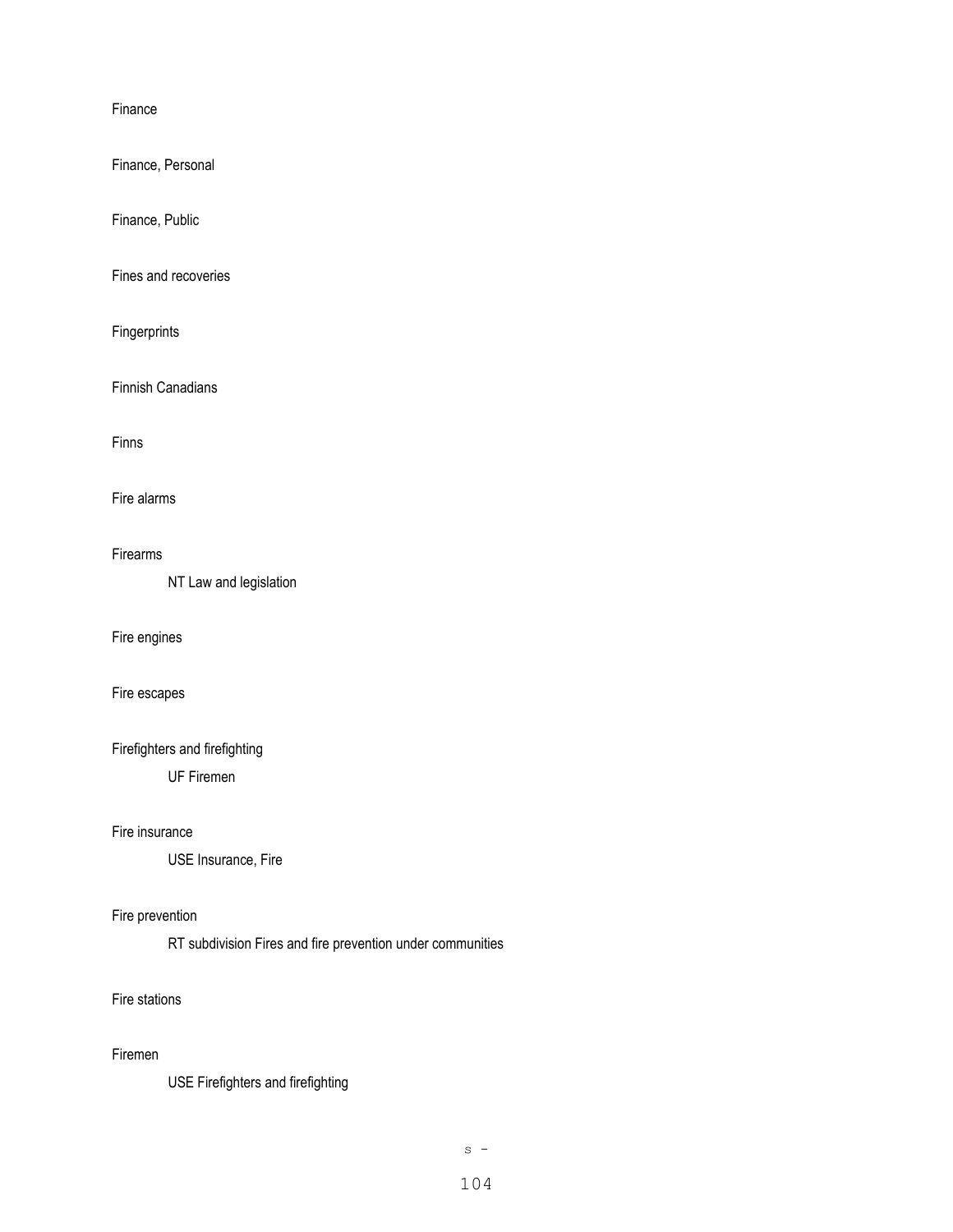## Fireplaces

# Fires

RT Grassland fires

## Fire towers

USE Forest fires – Prevention and control

## Firewood

## Fireworks

### First aid

# First aid training

USE Safety education

### First Nations

For NT see subdivisions under Indigenous peoples

# Fish

Fish and game licenses

Fish hatcheries

# Fish, Dried

Fish, Smoked

# Fish stores

USE Stores, Retail – Fish

# Fisheries

# Fishers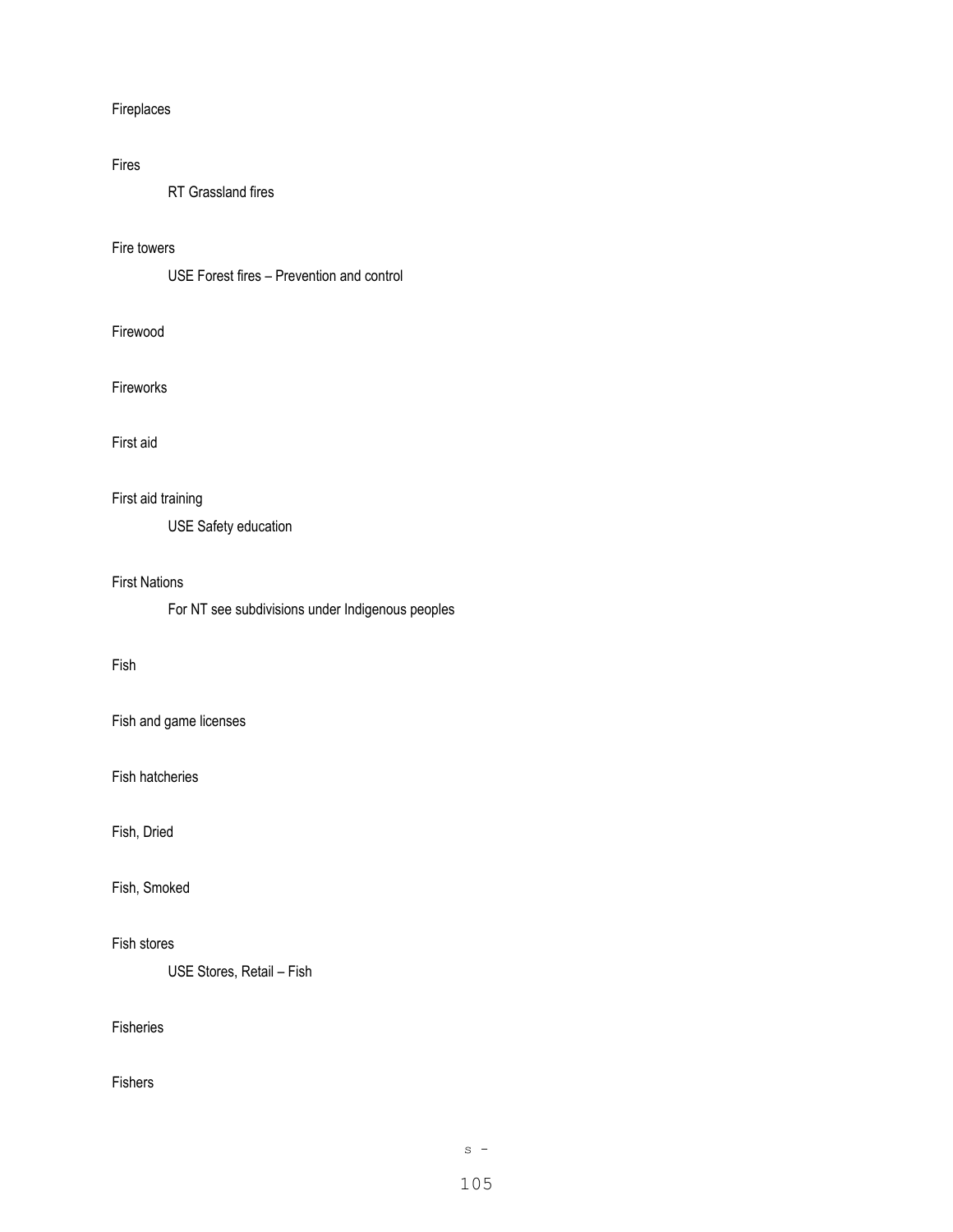## Fishing

# Fishing guides

RT Hunting guides

## Fishing licenses

USE Fish and game licenses

Fishing nets

Flags

#### Flax

Flight attendants

## Flint implements

USE Stone implements

## Floats (Parades)

USE Parade floats

# Flood control

## Floodgates

USE Sluice gates

#### Floods

RT subdivision Floods under names of rivers, communities, etc., e.g., North Saskatchewan River–Floods

## Floor hockey

USE Ball hockey

# Florists

USE Stores, Retail – Florists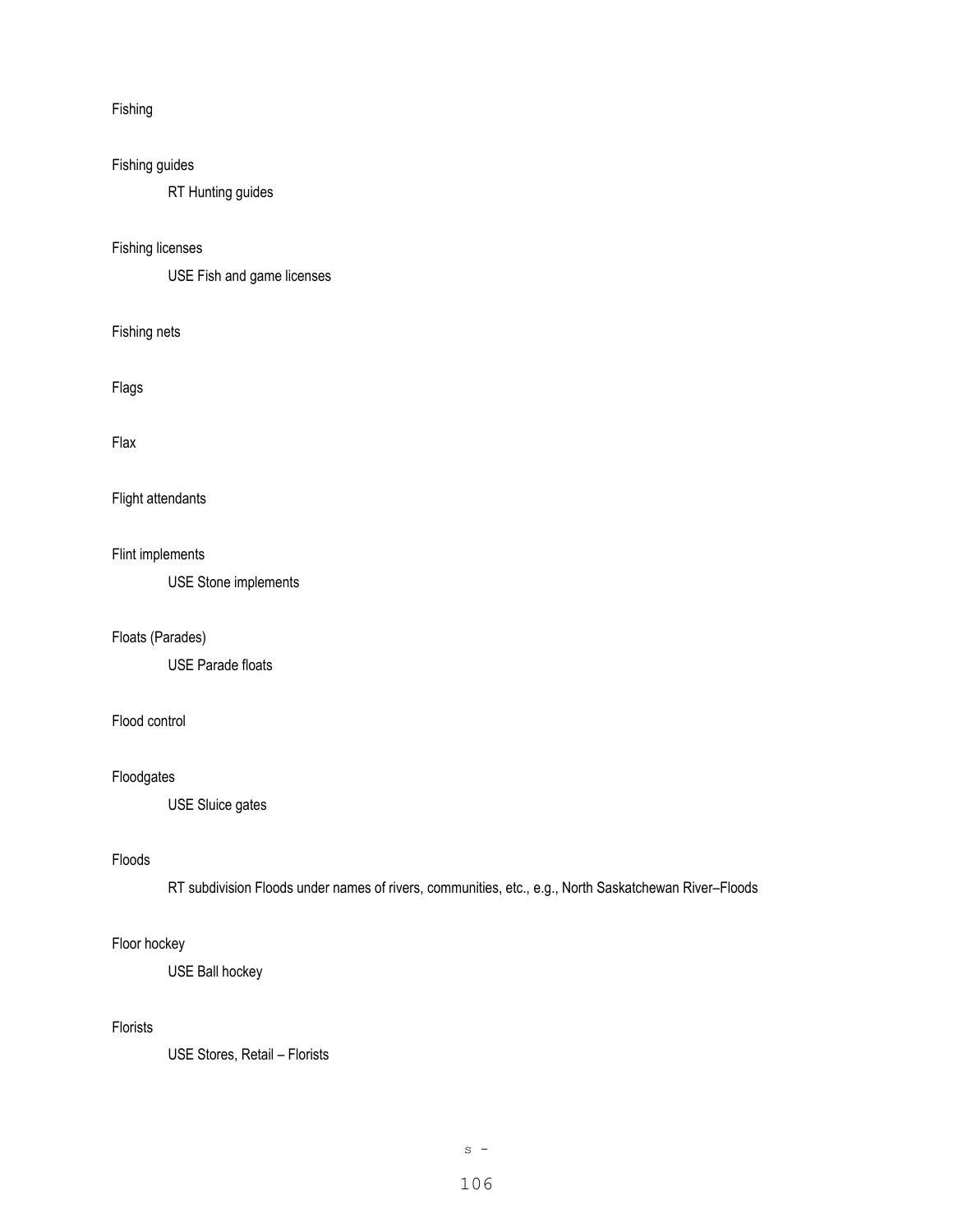Flour

# Flour and feed trade

Flour mills

## Flower shops

USE Stores, Retail – Florists

# Flower shows

Flowers

# Fluoridation of water

USE Water – Fluoridation

## Flying saucers

USE Unidentified flying objects

# Folk art

Folk dancing

Folk dancing, [Ukrainian, French, German, etc.]

Folk festivals

Folk medicine

USE Traditional medicine

# Folk music

# Folklore

Food

NT Law and legislation NT Safety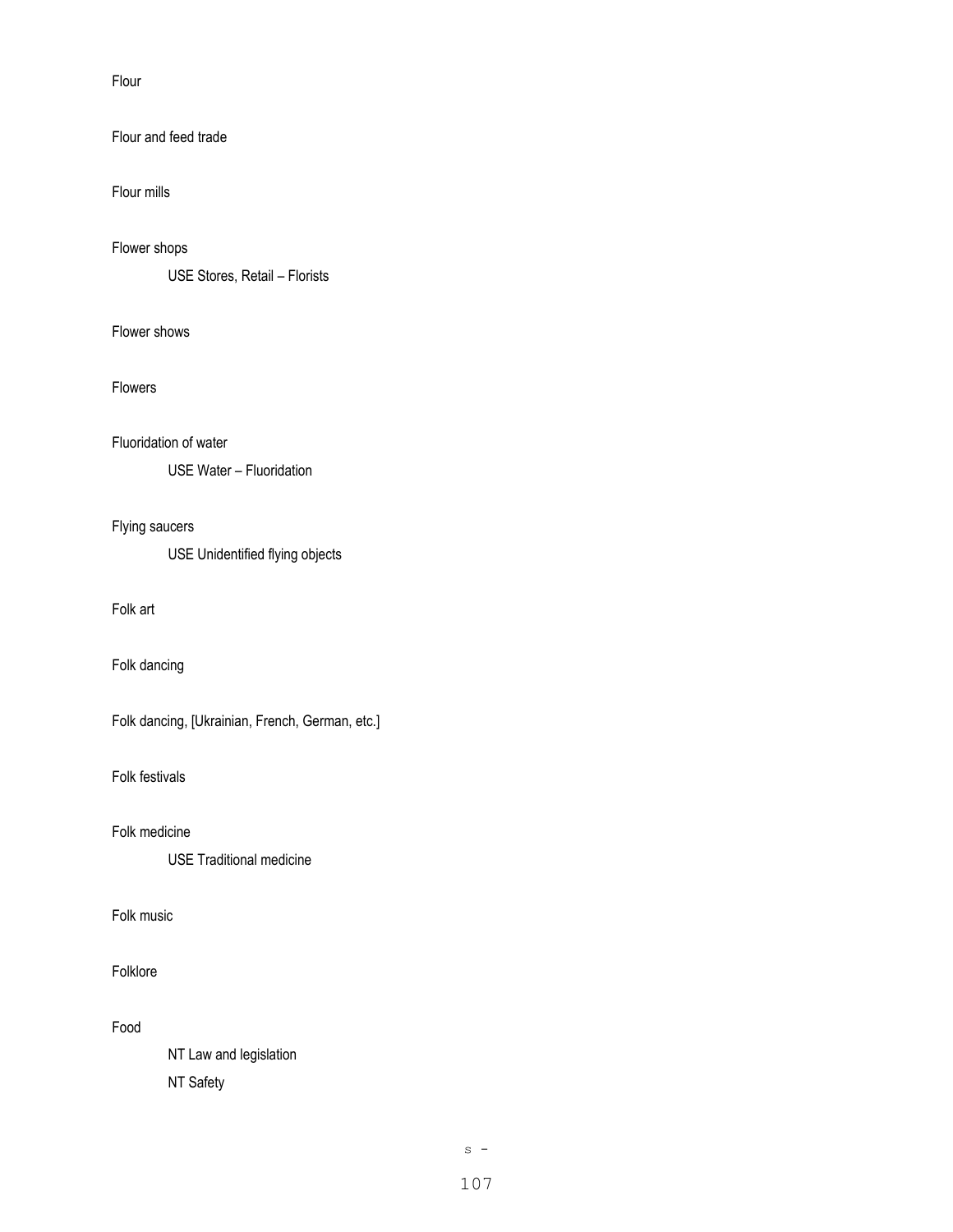RT subdivision Food under subjects, e.g., Birds – Foods,

### Food banks

Food industry and trade

### Football

- RT Football, American
- RT Rugby football
- RT names of leagues and teams
- RT subdivision Football under names of schools, colleges, etc.

### Football, American

### Footwear

## Footwear industry

Forage plants

## Foreclosure

# Foreign aid program

USE Economic Assistance, Foreign USE Military Assistance, Foreign USE Technical Assistance, Foreign

## Foreign corporations

USE Corporations, Foreign

## Foreign ownership of land

USE Real estate – Foreign ownership

### Foreign relations

USE International relations

#### Foreign trade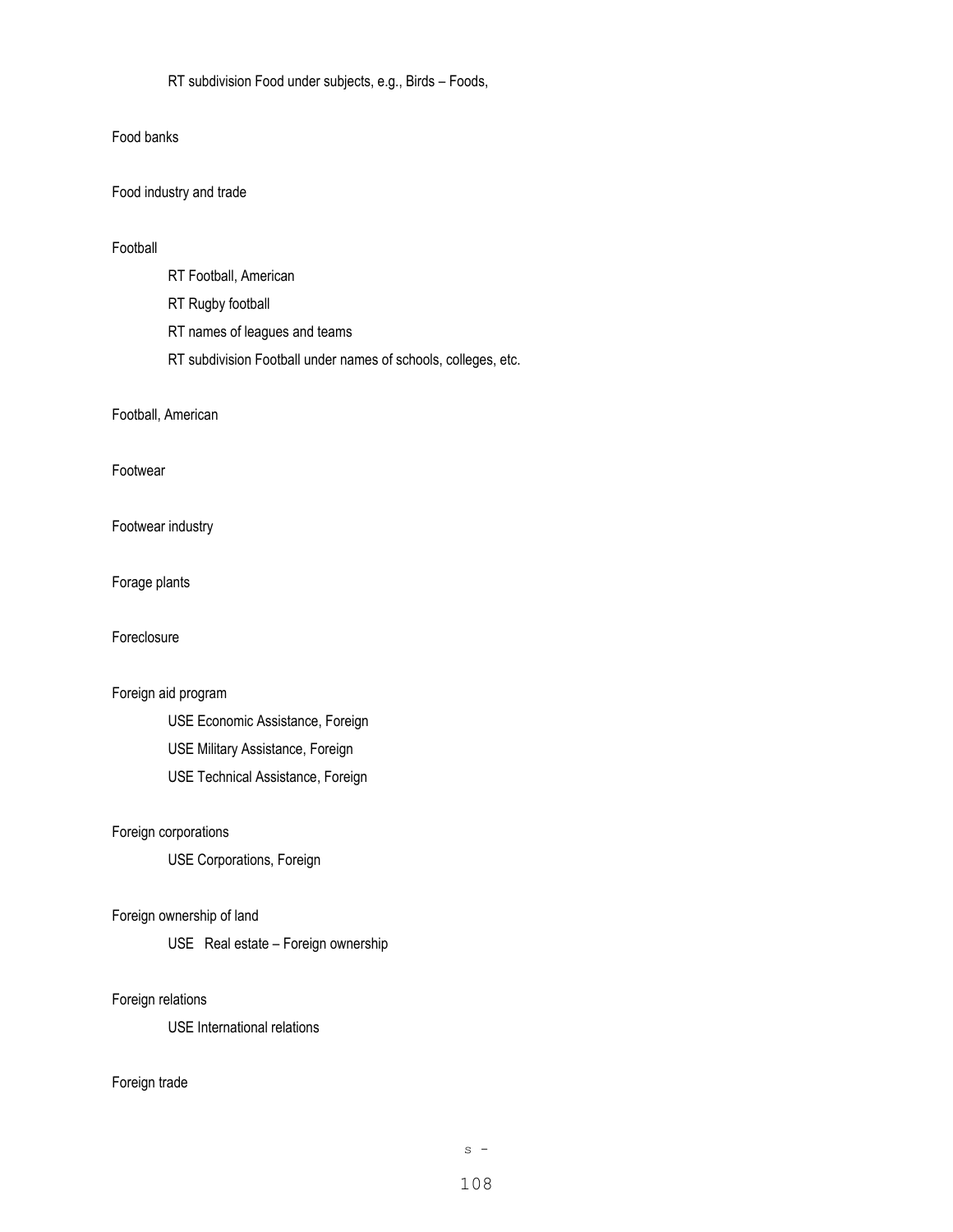## USE International trade

#### Foreign trade promotion

# Forensic pathology

NT Laboratories

# Forest fires

NT Prevention and control

## Forest nurseries

Forest products

#### Forest products industry

#### Forest rangers

NT Housing

NT Training

RT Park rangers

#### Forest reserves

RT National parks and reserves

RT Provincial parks and reserves

#### Forest spraying

USE Spraying and dusting in forests

#### Forests and forestry

NT Law and legislation

# Forge shops

#### Forges

USE Forge shops

# Forgery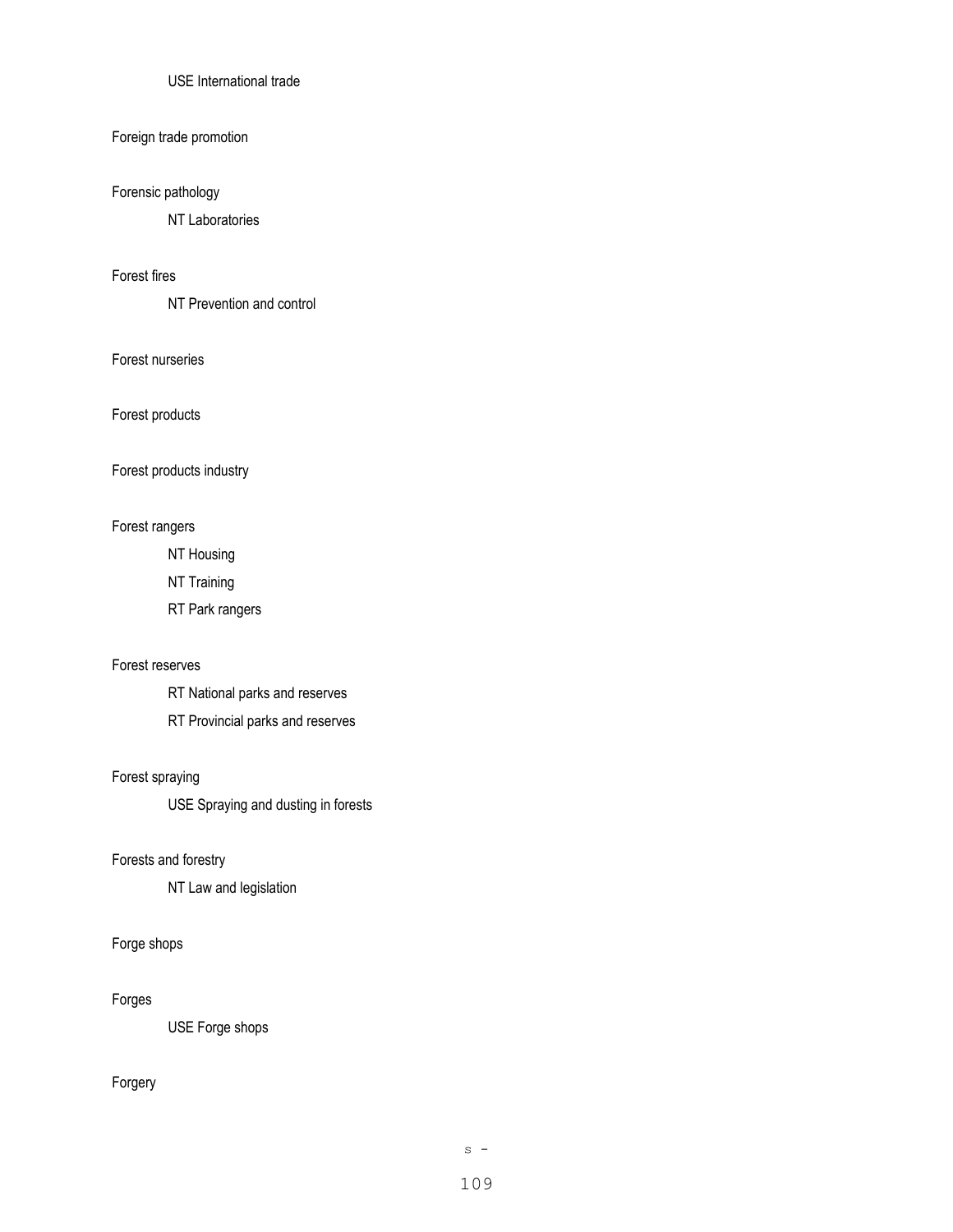Forms (Law)

# Forts and trading posts

RT subdivision Forts under Royal Canadian Mounted Police

## Fossils

## Foster home care

### Foundries

Fountains

#### Fowl

USE Poultry

## Fowl, Game

Foxes

## Fracking

RT Earthquakes RT Petroleum

# Franchises (Retail trade)

## Franco-Albertans

RT French-Canadians

## Fraternal benefit societies

USE Men – Societies and clubs

- USE Names of particular clubs
- USE Friendly Societies

## **Fraternities**

RT Sororities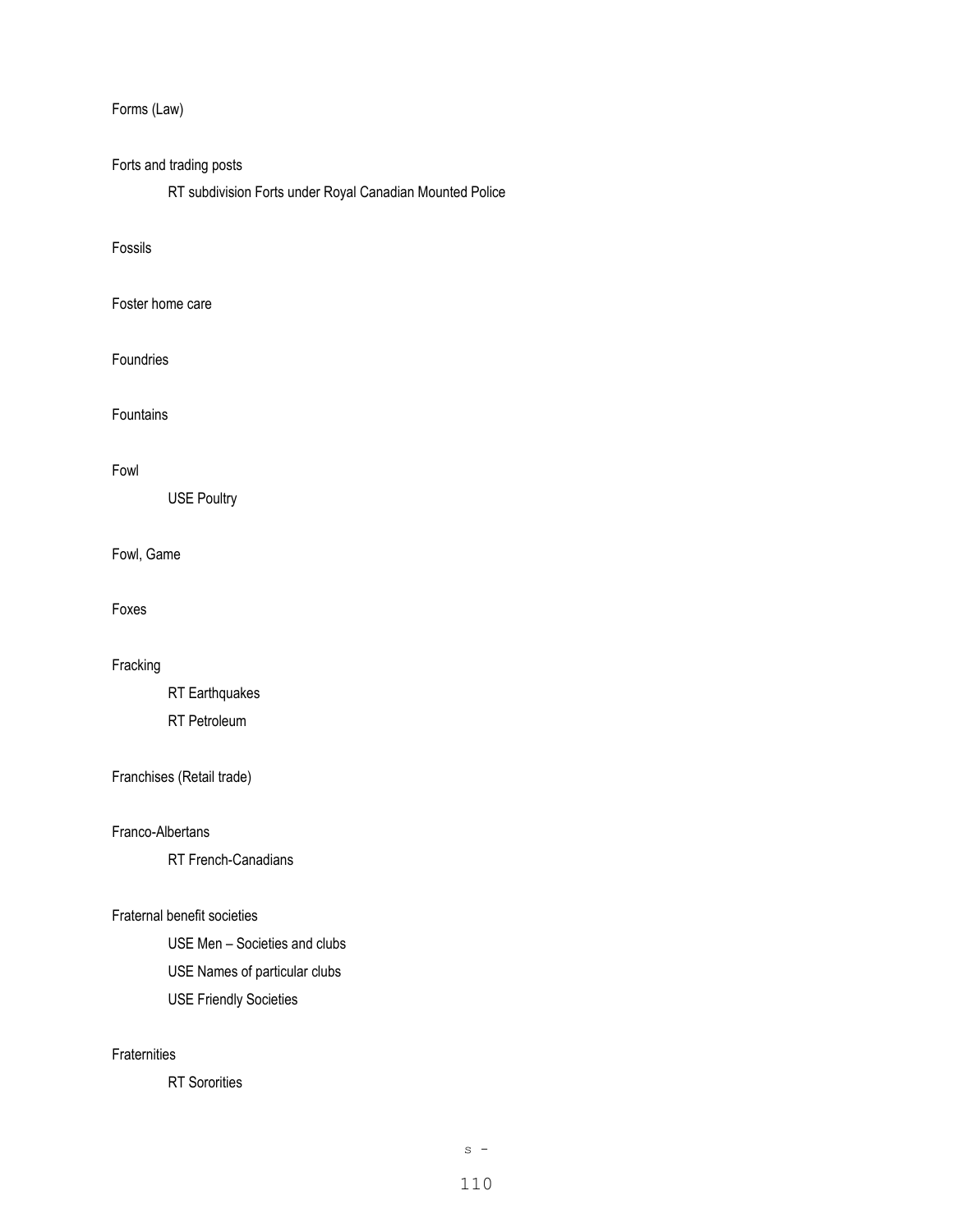#### Fraud

#### Free trade

RT Neoliberalism

Freedom Conservative Party of Alberta

See NT under Alberta – Political parties

Freedom of information

Freemasonry

Freemen-on-the-land

# Freight and freightage

#### Freight cars

USE Railroads–Freight cars

#### Freighters

USE Cargo ships

#### French

French Canadians

Use for recent immigrants to Canada from France.

## French-Canadians

Use for Canadians descended from French colonial settlers.

RT Franco-Albertans

## French language

Frogs

Fruit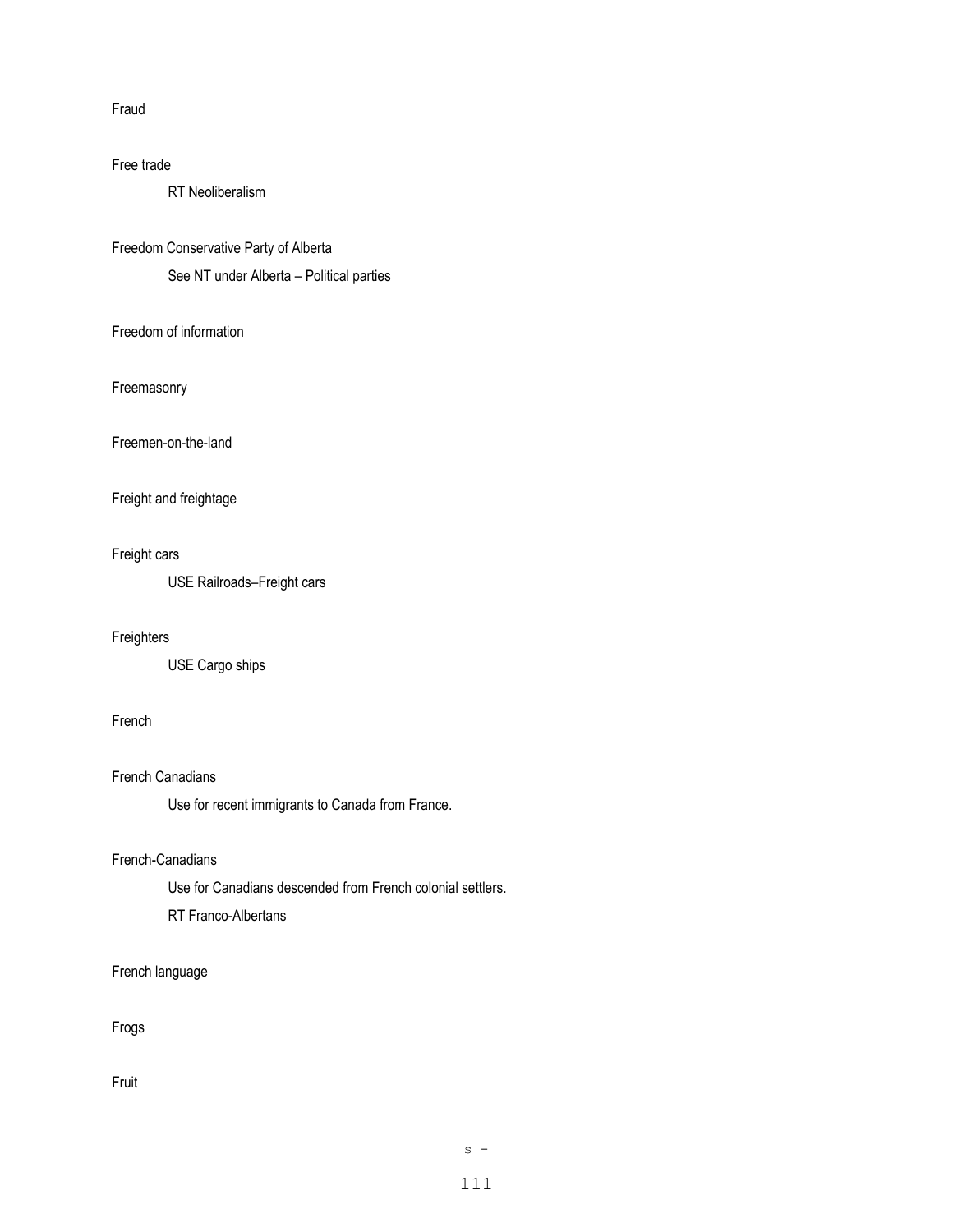Fruit trade

# Fund raising

## Funeral homes

USE Undertakers and undertaking

Funeral rites and ceremonies

Funeral rites and ceremonies, [Class of persons or Ethnic group]

#### Funerals

USE Funeral rites and ceremonies

# Fungiculture

UF Mushroom culture

#### Funicular railways

## Fur

RT Hides and skins

# Fur farming

Fur garments

Fur presses

## Fur trade

RT Trapping and trappers

## Fur traders

RT Voyageurs

## Furnaces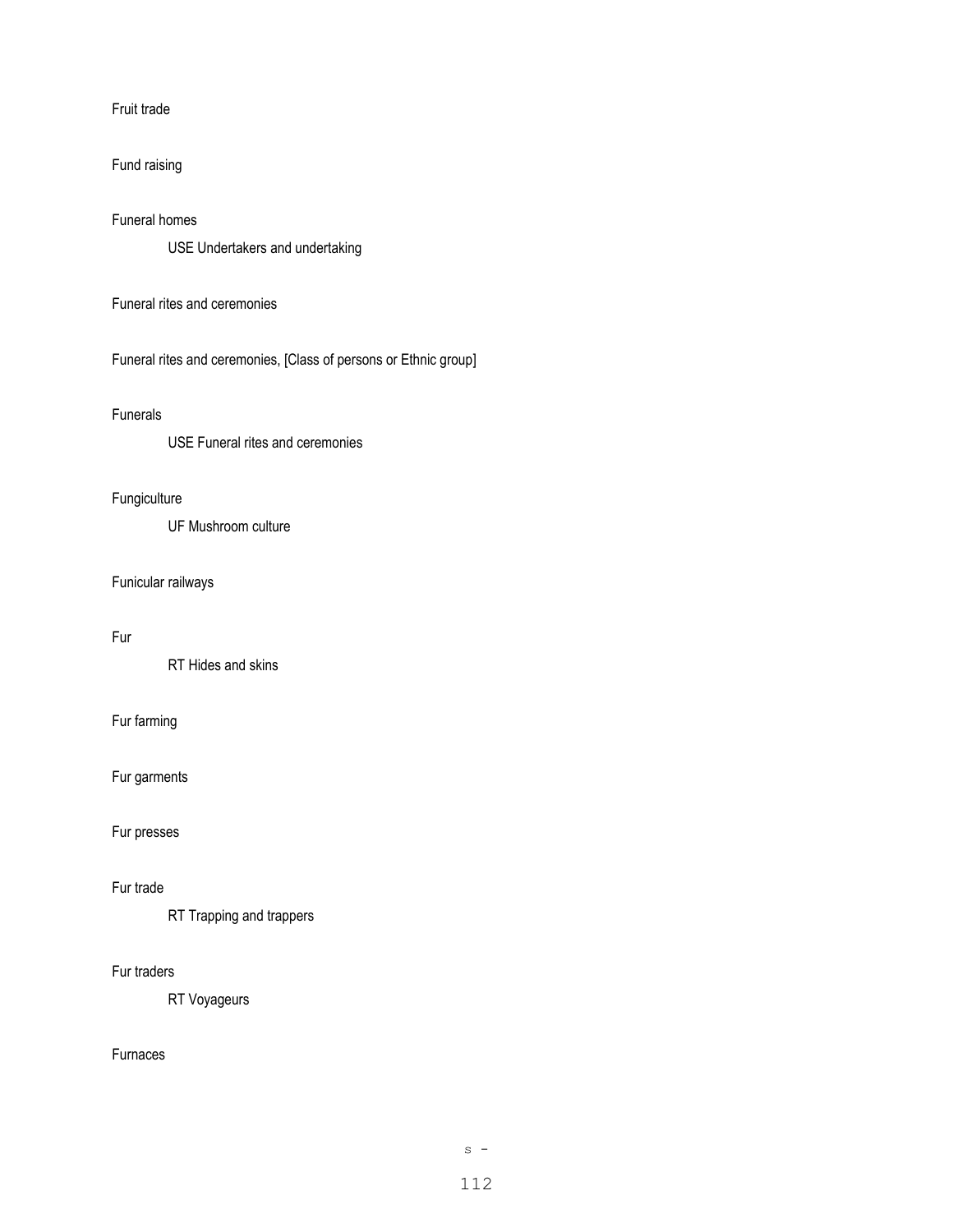Furniture

# Furniture industry and trade

## Furniture stores

USE Stores, Retail – Furniture

# Furriers

USE Stores, Retail – Furriers

# Fuses, Electric

USE Electric fuses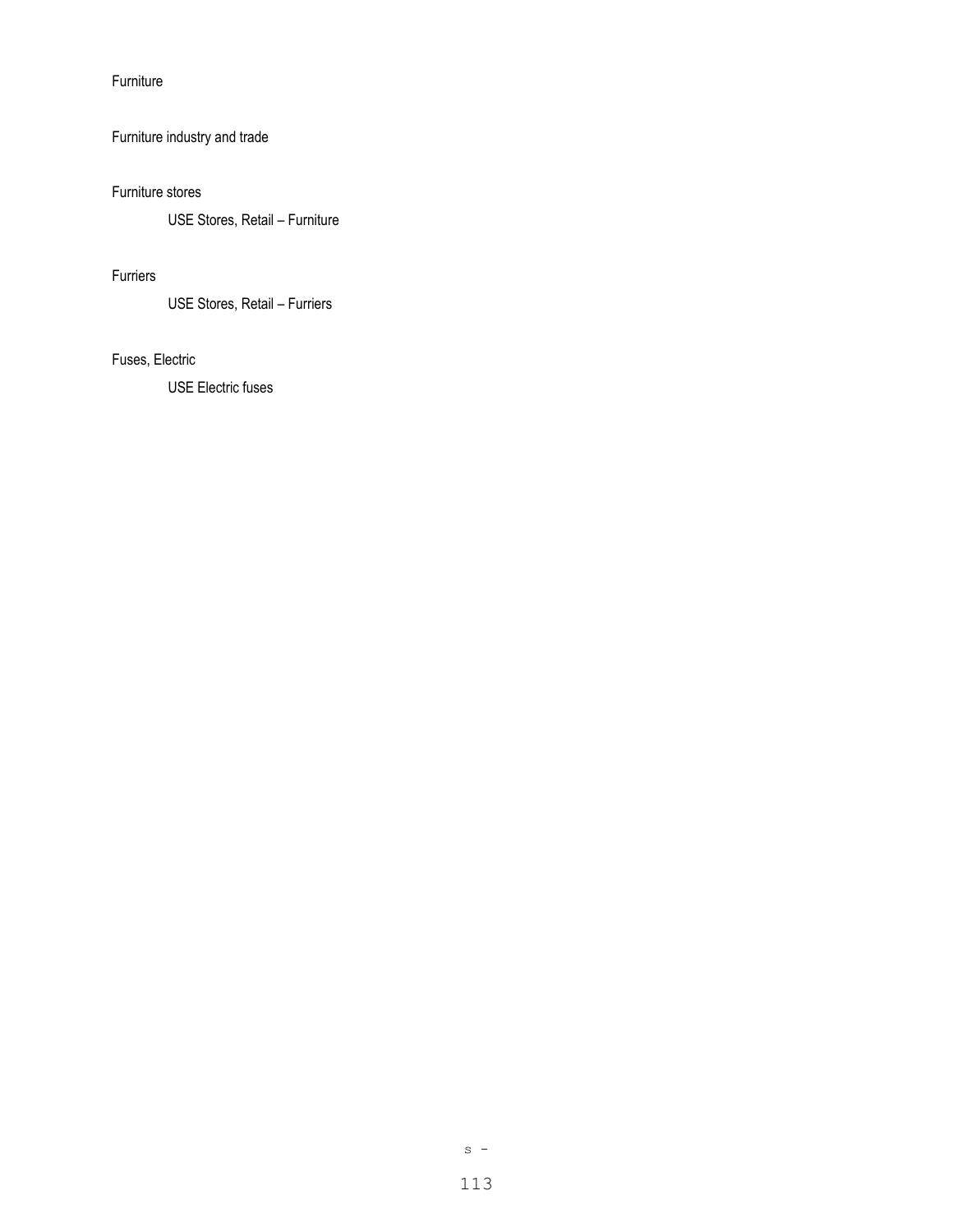#### Galicia

**Galicians** 

# Gambling

RT Casinos

# Game and game birds

RT under names of specific animals and birds, e.g., Deer, Grouse, Rabbits, etc.

Game farms

## Game fowl

#### Game laws

#### Game preserves

Use Game reserves

## Game wardens

## Games

## Gaols

USE Correctional institutions USE Remand Centres

# Garage sales

### Garages

Garden ornaments and furniture

#### Garden tools

#### **Gardening**

RT Horticulture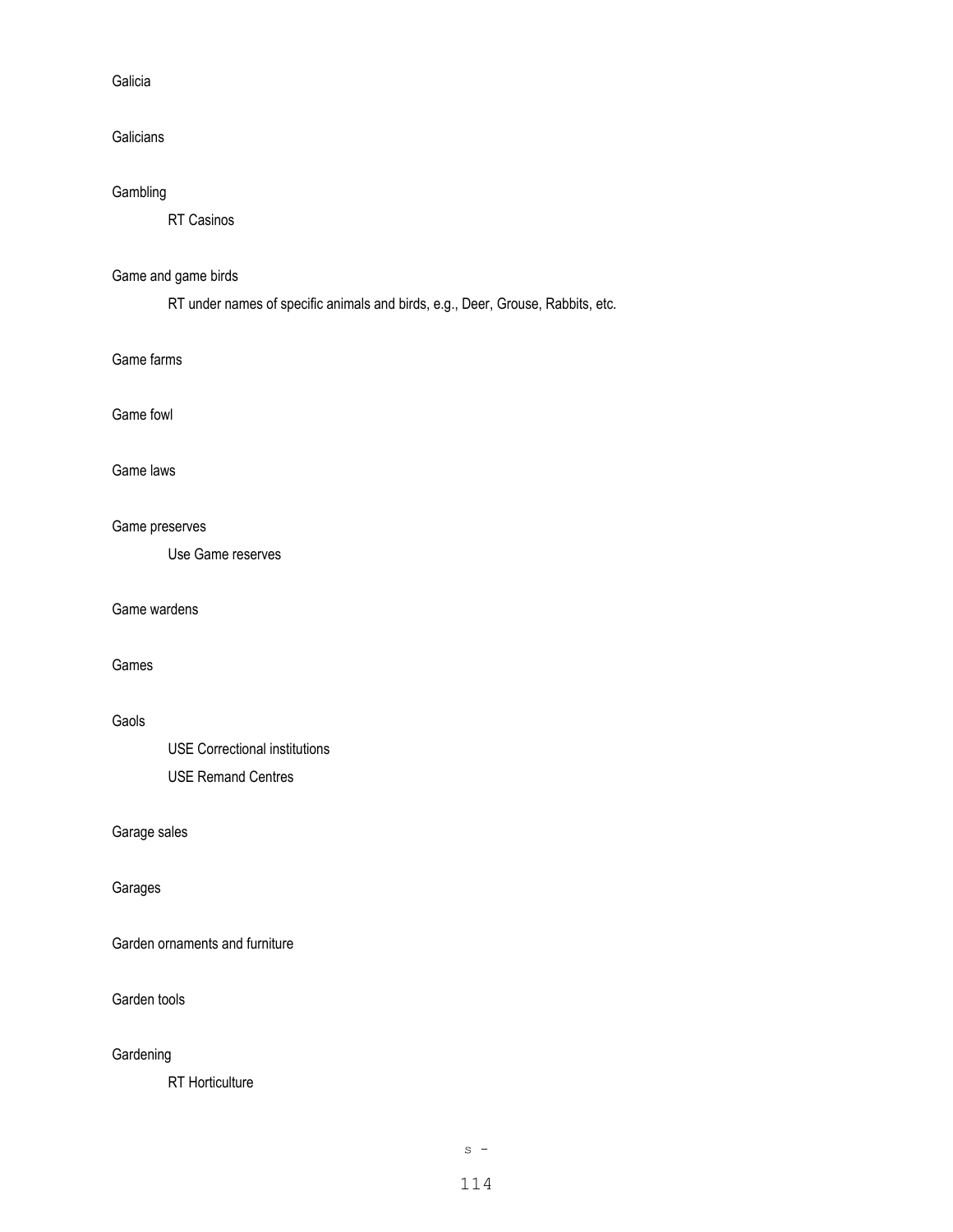#### **Gardens**

# Garment industry

UF Clothing trade

NT Workers

## Garnishees

USE Attachment and garnishment

## Gas companies

## Gas distribution

#### Gas, Natural

USE Natural gas

#### Gas conservation

USE Gas, Natural – Conservation

#### Gas wells

USE Natural gas – Conservation NT Taxation

#### Gasoline

NT Law and legislation

NT Prices

NT Storage

NT Taxation

## Geese

Gender

Gender constructs

### Gender variance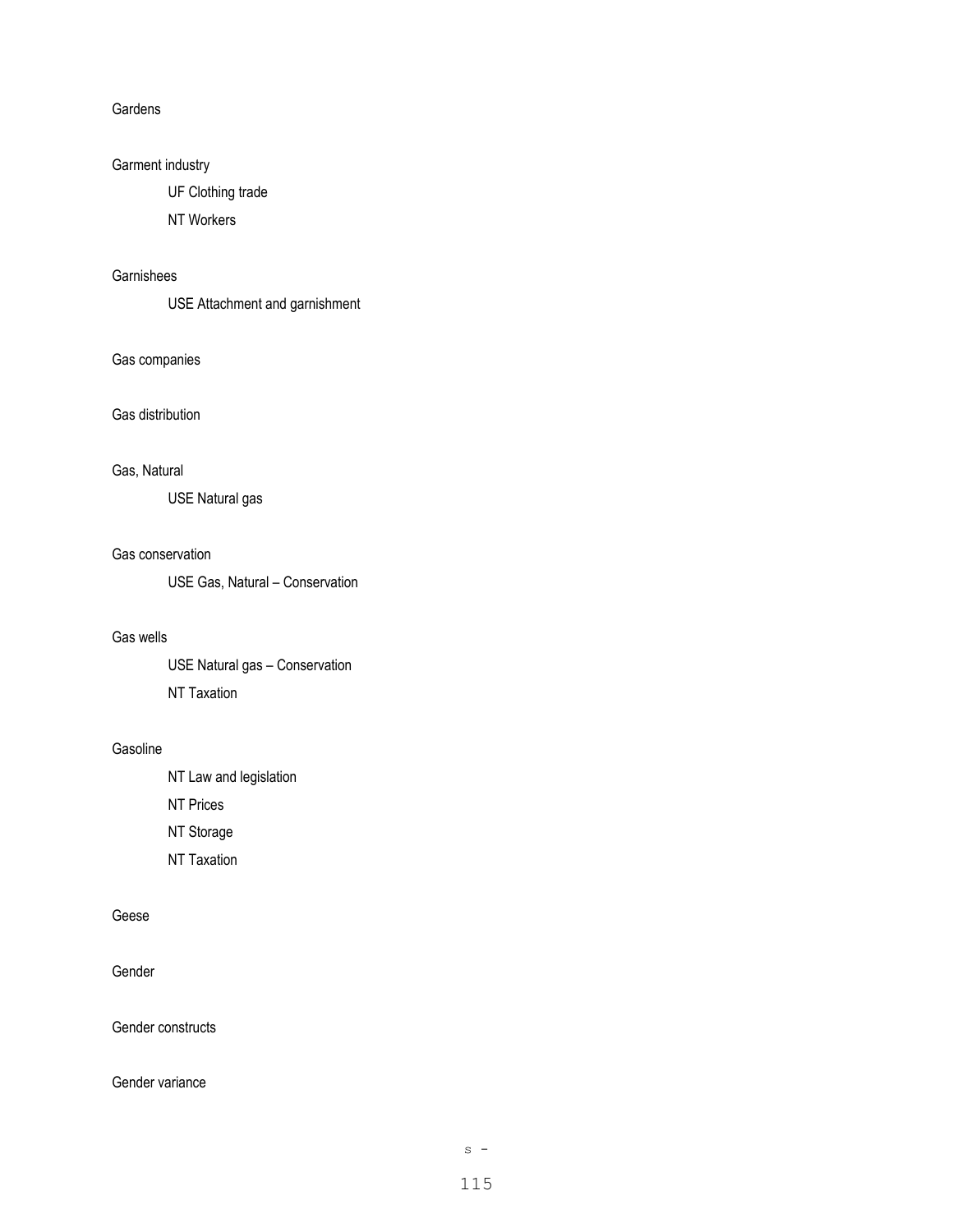Gender dysphoria

Gender binarism

Genealogy

General stores

USE Stores, Retail – General stores

Generators, Electric

Generators, Steam

Genocide

**Gentrification** 

Geography

Geological surveys

RT Surveys

RT Surveyors

Geologists

Geology

Geophysical exploration

Geophysicists

Geothermal resources

USE Renewable energy – Geothermal

**Geriatrics**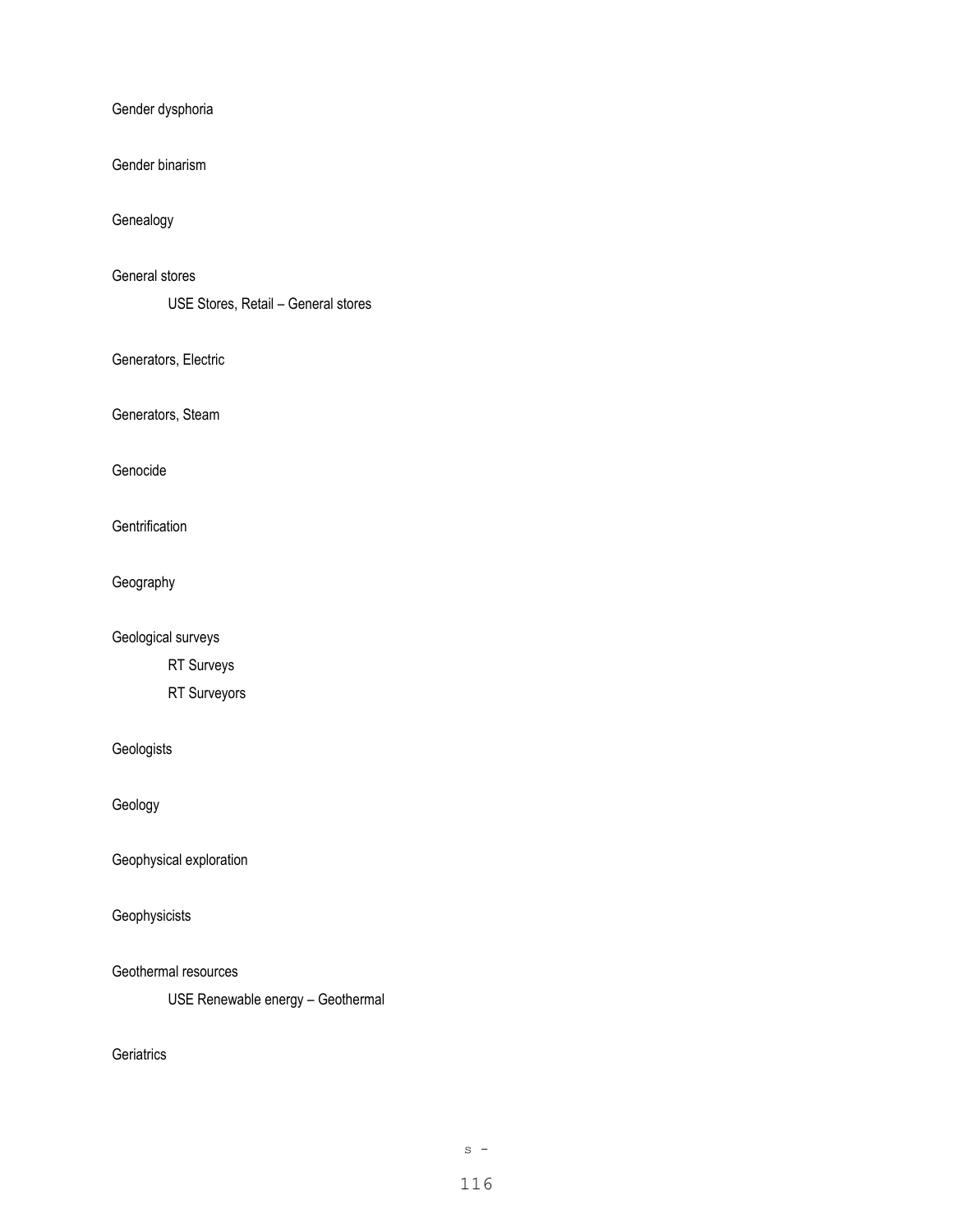#### German Canadians

# German language

#### German measles

USE Rubella

### Germans

#### Ghost towns

UF Cities and towns, Ruined, extinct, etc.

UF Extinct cities

## Girls

NT Societies and clubs

## Glacial landforms

#### **Glaciers**

Gladiolus

# Glass fibre industry

USE Fibreglass industry

### Glass manufacture

Glass stores

USE Stores, Retail – Glass

## Glass trade

#### Glassware

–Repairing

# Gliders (Aeronautics)

RT Hang-gliding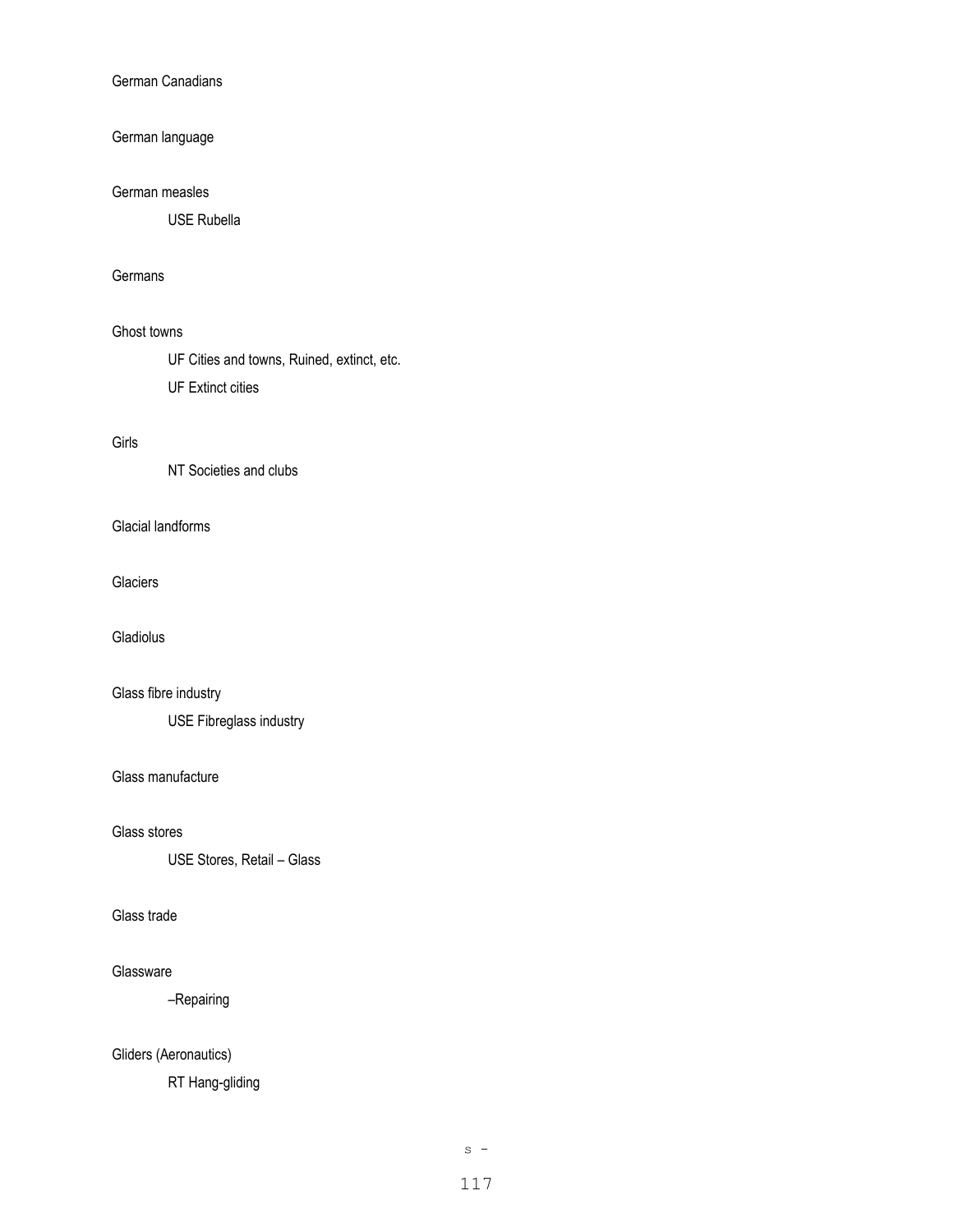Glue

Goats

Goat industry

Goitre

Gold

Gold dredging

Gold miners

Gold mines and mining

**Goldsmiths** 

Golf

Golf courses

#### Gondolas

USE Cable cars

# Gophers

USE Ground squirrels

#### Government, Resistance to

#### **Government**

NT Advertising

#### Government and business

USE Industry and state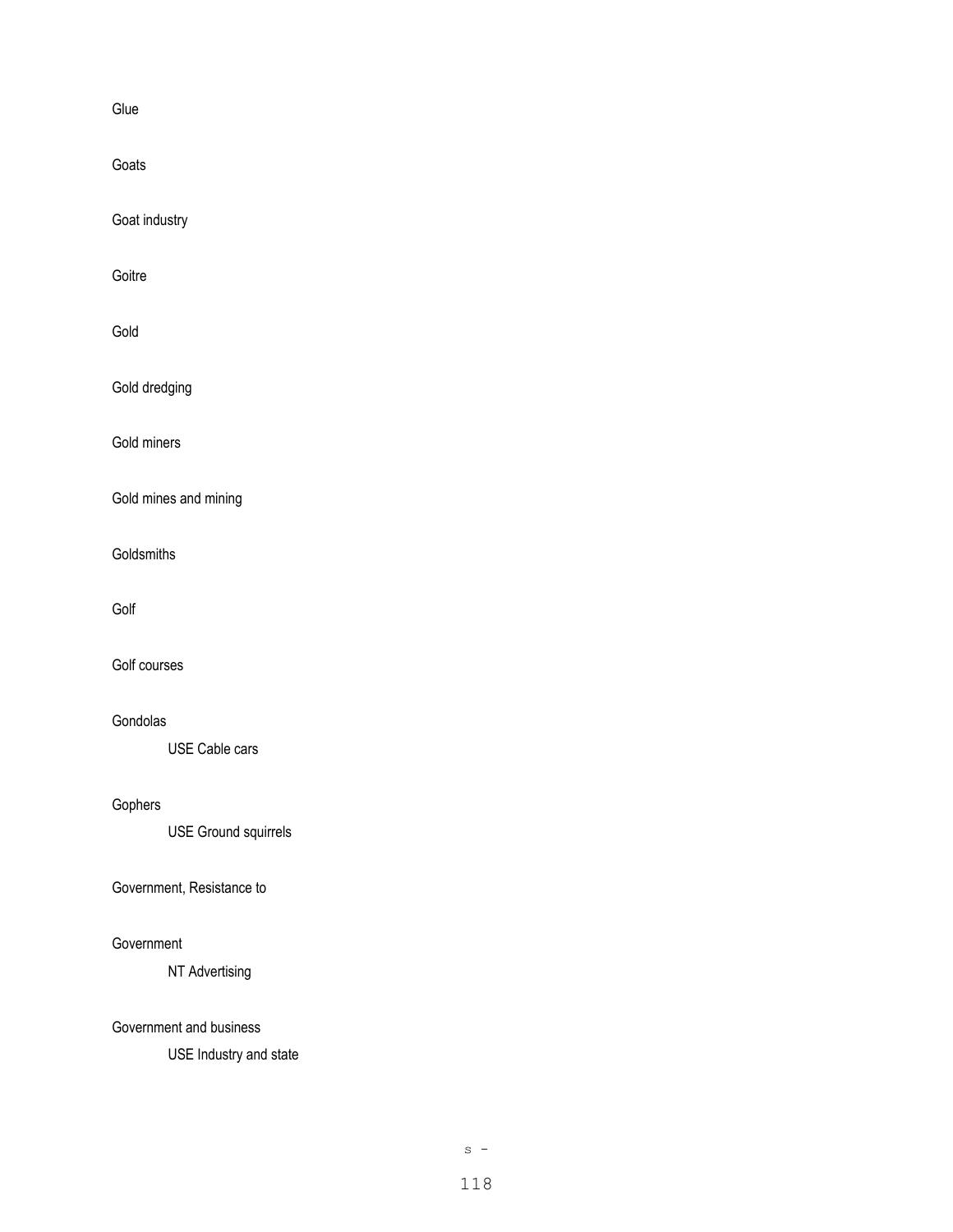#### Government buildings

USE Public buildings

#### Government departments

USE Alberta – Executive departments

USE [name of department], Department of (e.g., Agriculture, Department of)

#### Government departments (Federal)

USE Canada. Department of [ ]

# Government departments (Other provinces)

USE e.g., Saskatchewan. Department of [ ]

#### Government employees

USE Civil service

RT subdivision Government employees under specific subjects, e.g., Collective bargaining – Government employees

#### Government expenditures

USE Expenditures, Public

#### Government grants

USE Grants, Government

#### Government information

#### Government investments

USE Public investments

#### Government lending

#### Government liability

#### Government loans

USE Government lending

#### Government property

USE Public property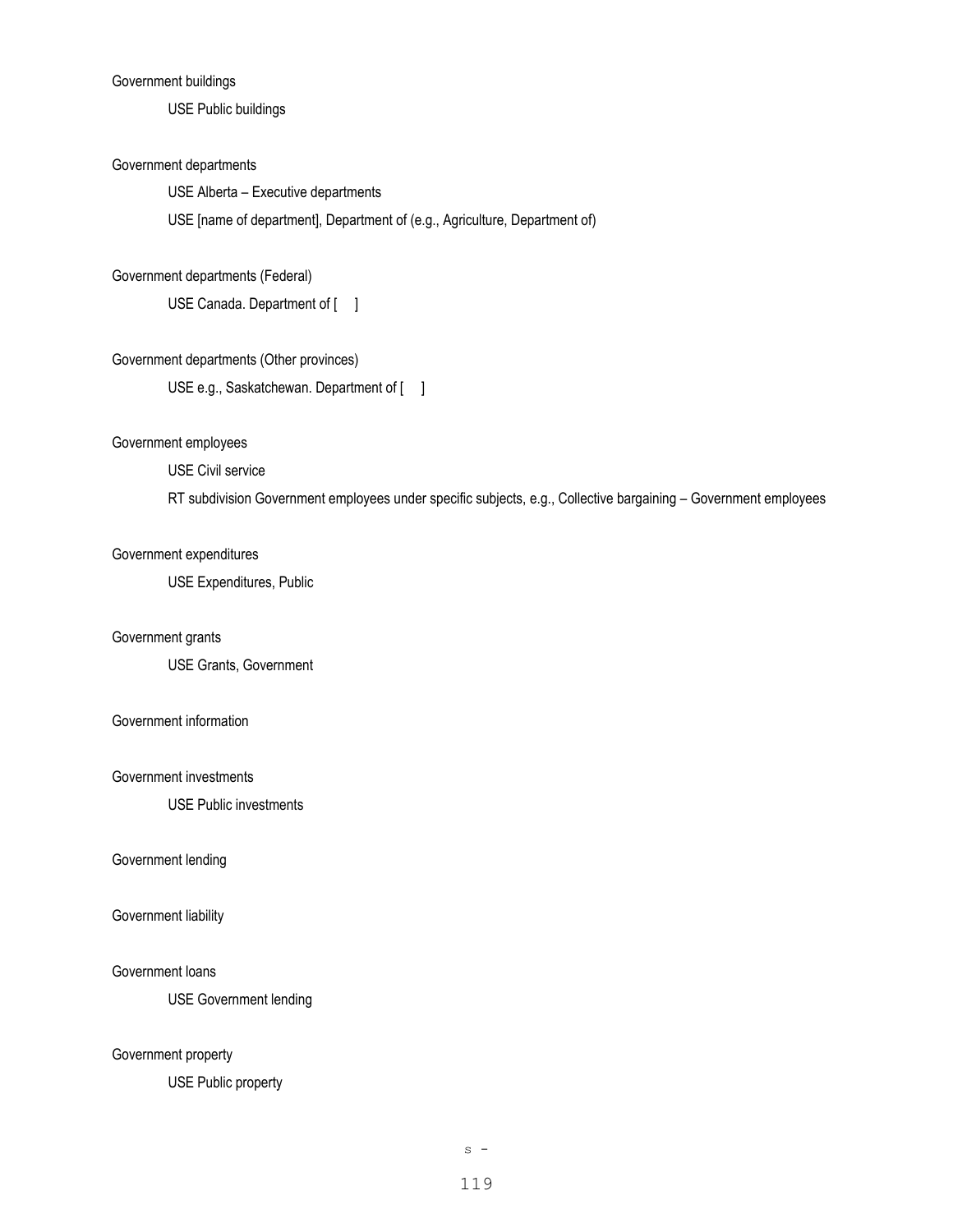Government publications

#### Government publicity

USE Government advertising

#### Government records

Government reorganization

Government spending policy

RT Budget

RT Expenditures, Public

## Government surplus

USE Surplus government property

#### Government trust funds

USE Discretionary trusts

#### Governmental investigations

USE Royal Commission title when appropriate.

## Governors General

Graders (Earthmoving machinery)

Grading and marking (Students)

#### Graffiti

# Grain

NT Cleaning NT Cooperative marketing NT Diseases and pests NT Drying NT Exhibitions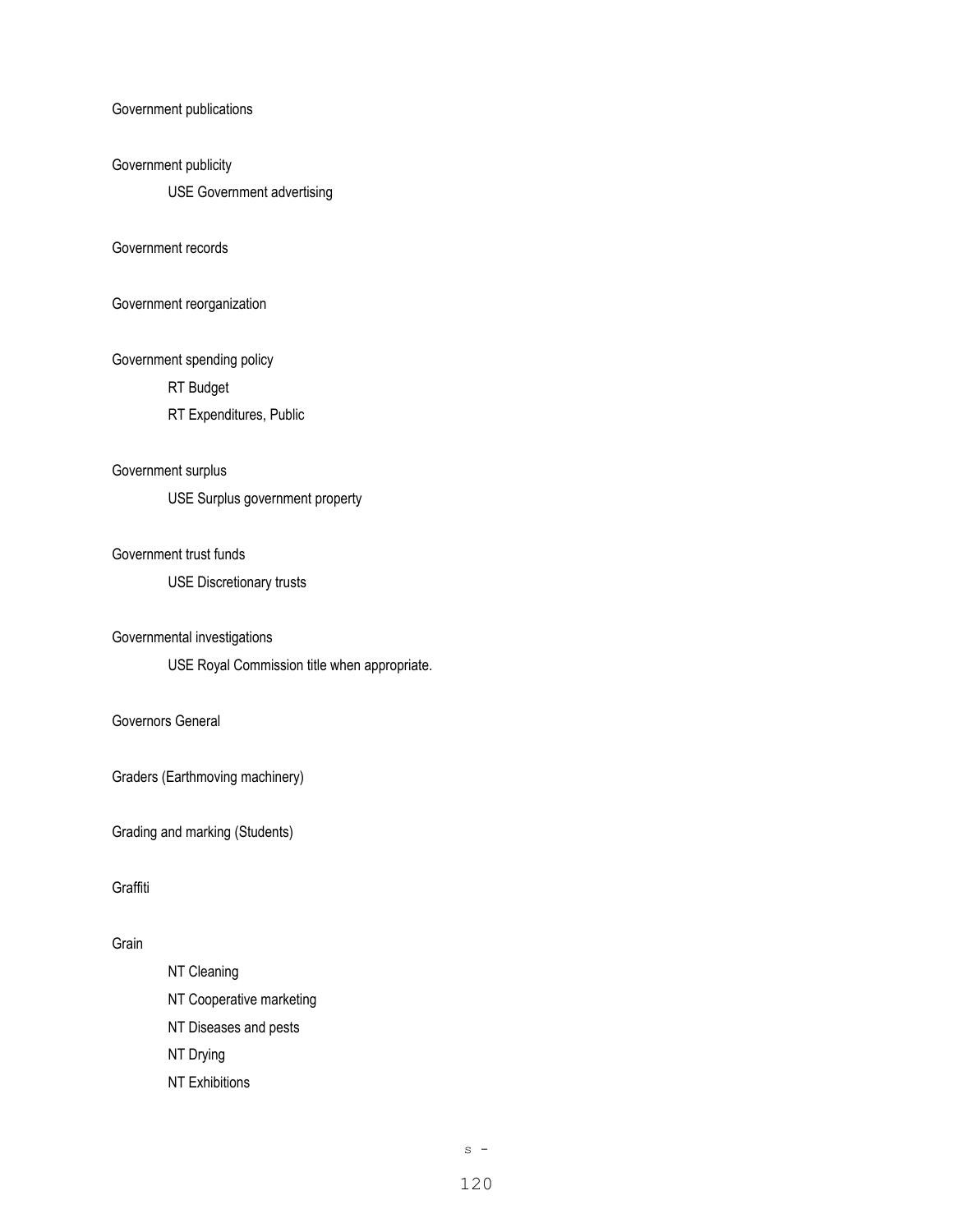NT Grading

NT Marketing

NT Storage

NT Tariffs

NT Taxation

NT Transportation

NT Varieties

Grain as feed

Grain elevators

Grain trade

Gramophone records

USE Sound recordings – Phonograph records

**Granaries** 

Grants, Federal

Grants, Government

Grants, Land

Grants, Provincial

USE Grants, Government

Graphic arts

Grasses

**Grasshoppers** 

Grassland fires

RT Fires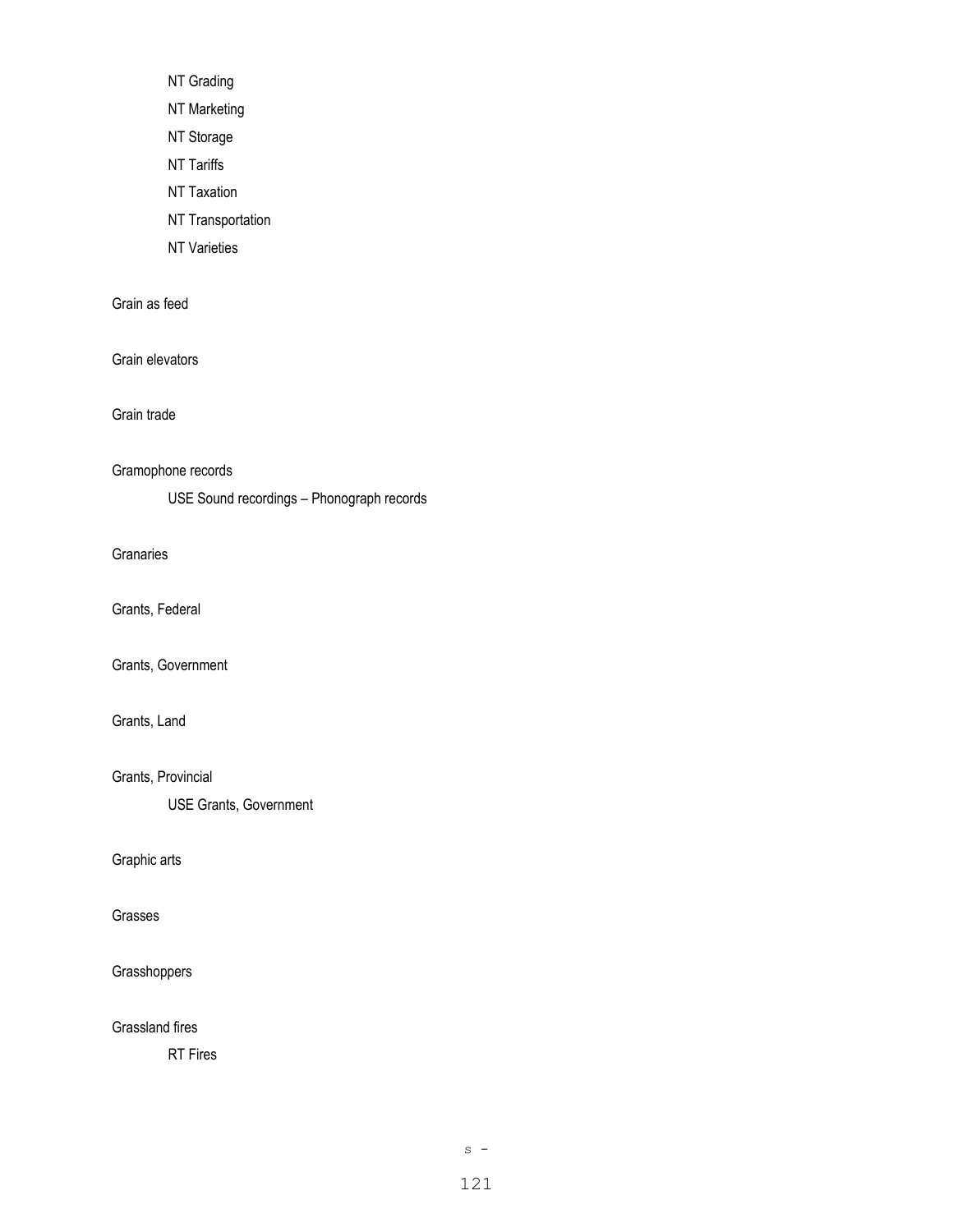Gravel

#### Gravel crushers

USE Crushing machinery

#### Gravel industry

USE Sand and gravel industry

## Gravel roads

USE Roads, Gravel

## Graves

USE Cemeteries

## Grazing

RT Rangelands

#### Grazing lands

Great Depression, 1929-1939

## Greek Canadians

Greek Orthodox Church

USE Orthodox Catholic Church, Greece

# Greeks

Green Party of Alberta

See NT under Alberta – Political parties

## **Greenhouses**

#### Greeting cards

RT Christmas cards

RT Valentine cards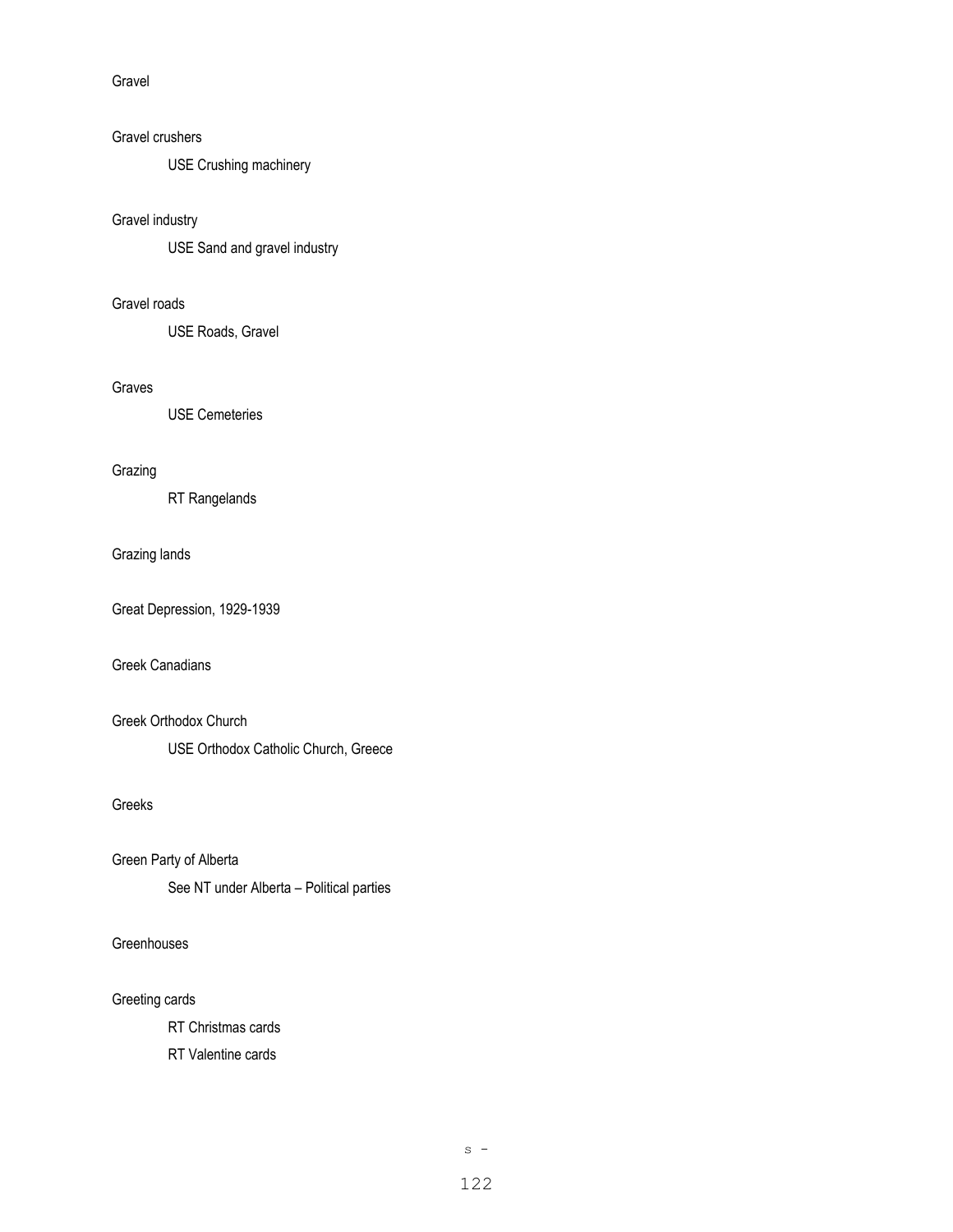# Greeting card stores

USE Stores, Retail – Greeting cards

#### Groceries

Grocers

# Grocery stores

USE Stores, Retail – Grocery

## Grocery trade

#### Grottoes

USE Shrines

# Ground squirrels

#### Grounds maintenance

RT Landscape gardening

#### Group Insurance

USE Insurance, Group

## Grouse

Guardian and ward

### Guards

USE Correctional personnel USE Security personnel

# Guidance counselling

#### Guides

USE Fishing guides USE Hunting guides USE Scouts and scouting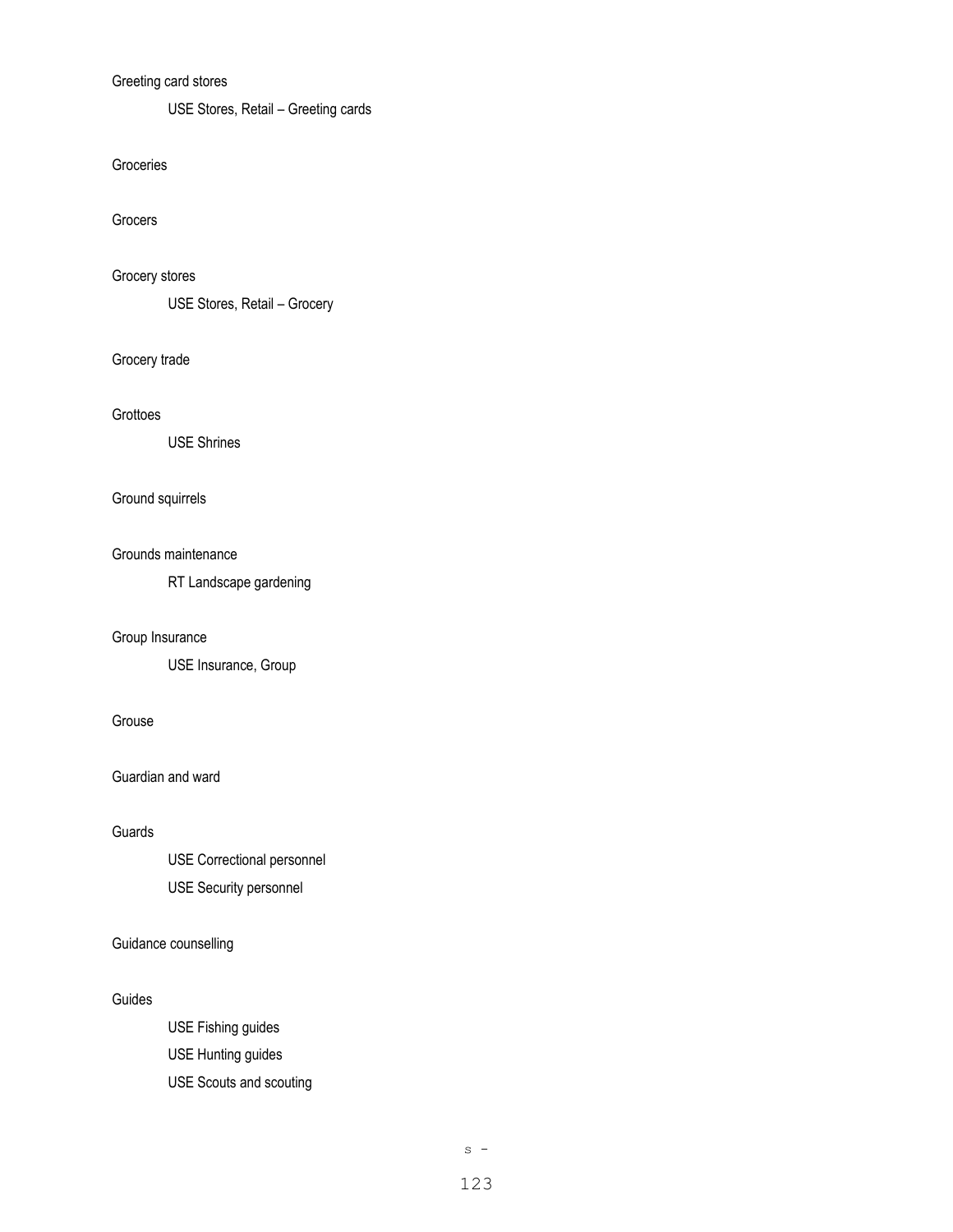# USE Tour guides (Persons)

# Gulls

# Gun clubs

USE Shooting

# Gun stores

USE Stores, Retail – Sporting goods

## Guns

USE Firearms

# Gymnasiums

RT Schools

# Gymnastics

# Gynephilia

RT Androphilia

# Gypsum

Gypsum industry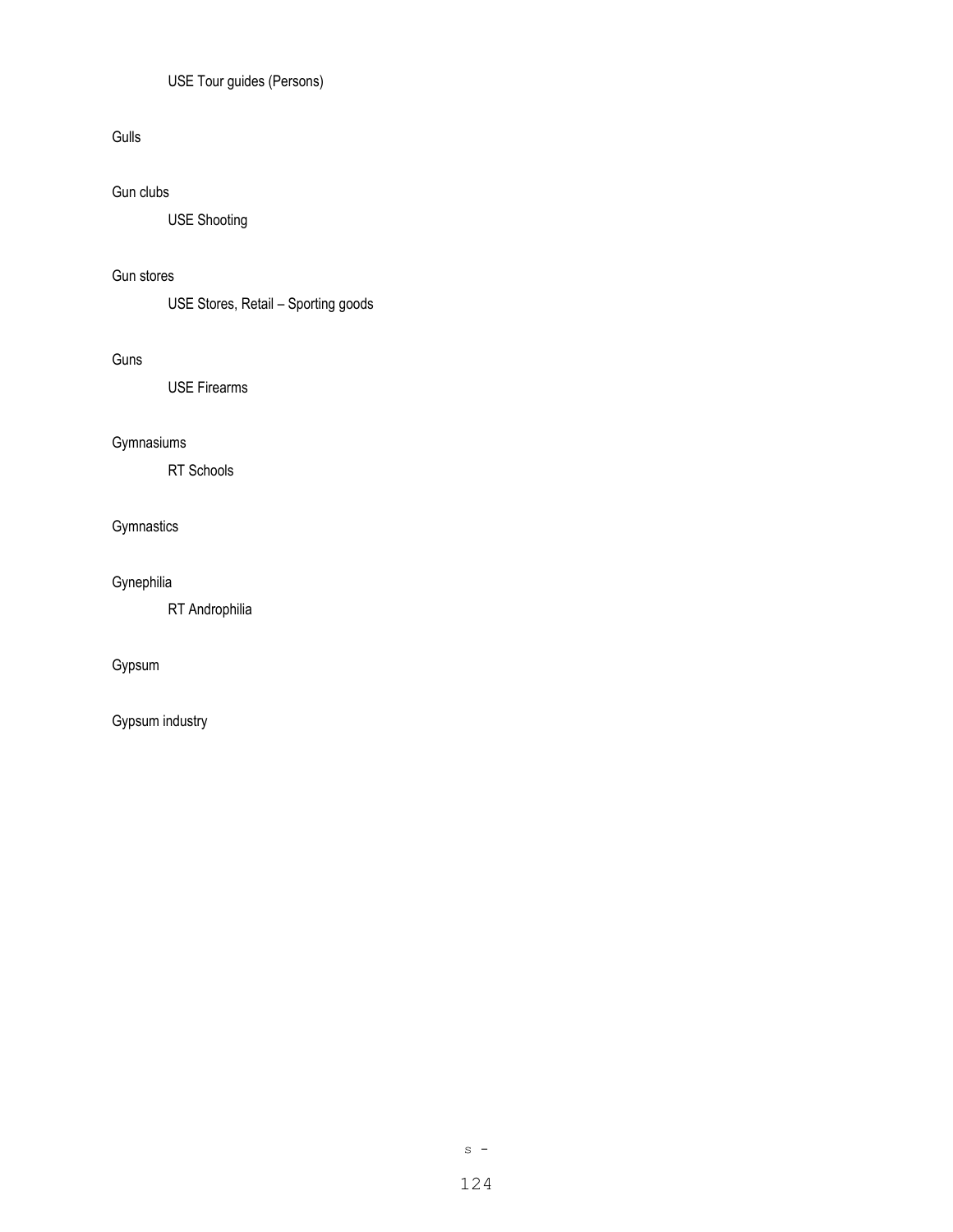Hail

#### Hail insurance

USE Insurance, Hail

#### **Hairdressers**

USE Beauticians

#### Hairdressing

#### Halfway houses

USE Correctional institutions – Halfway houses

#### Halloween

## Halls

RT subdivision Auditoriums, convention facilities, etc. under names of communities

#### Ham radio

USE Amateur radio stations

#### **Hamlets**

RT Municipal Affairs, Department of Municipal government

#### Hand pumps

USE Pumping machinery

### Handball

**Handcars** 

## Handicapped

USE Disabled

# Handicraft

#### **Handwriting**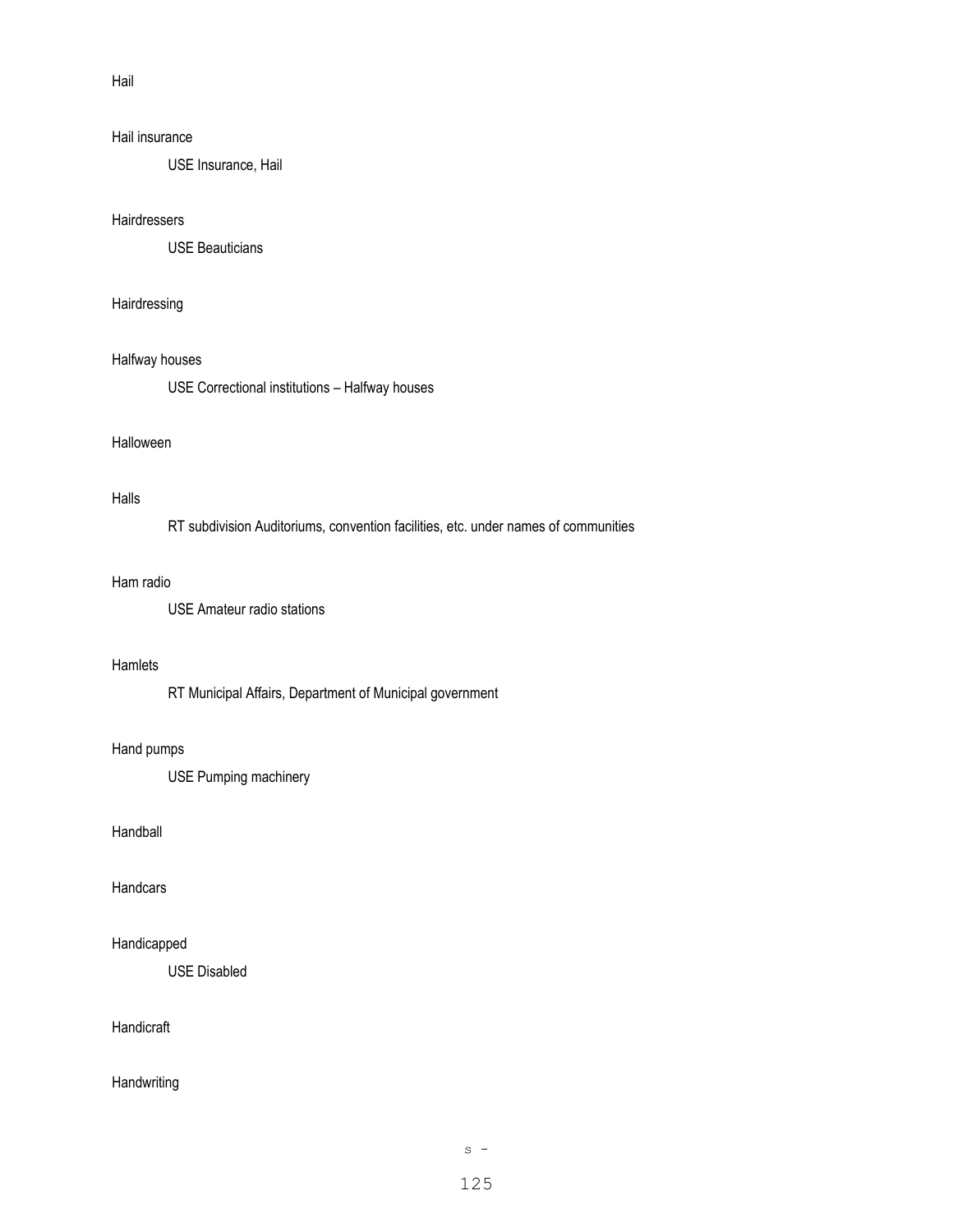# USE Penmanship

# Hang-gliding

## Hangars

#### Hanging

USE Capital punishment

#### Hansard

USE Legislative Assembly – Proceedings

#### **Harbours**

#### Hardware

#### Hardware stores

USE Stores, Retail – Hardware

## Harness

# Harness making and trade

#### Harness racing

RT Horse-racing

#### Harpsichord

Harrows

# Harvesting

Harvesting machinery

Hashish

USE Cannabis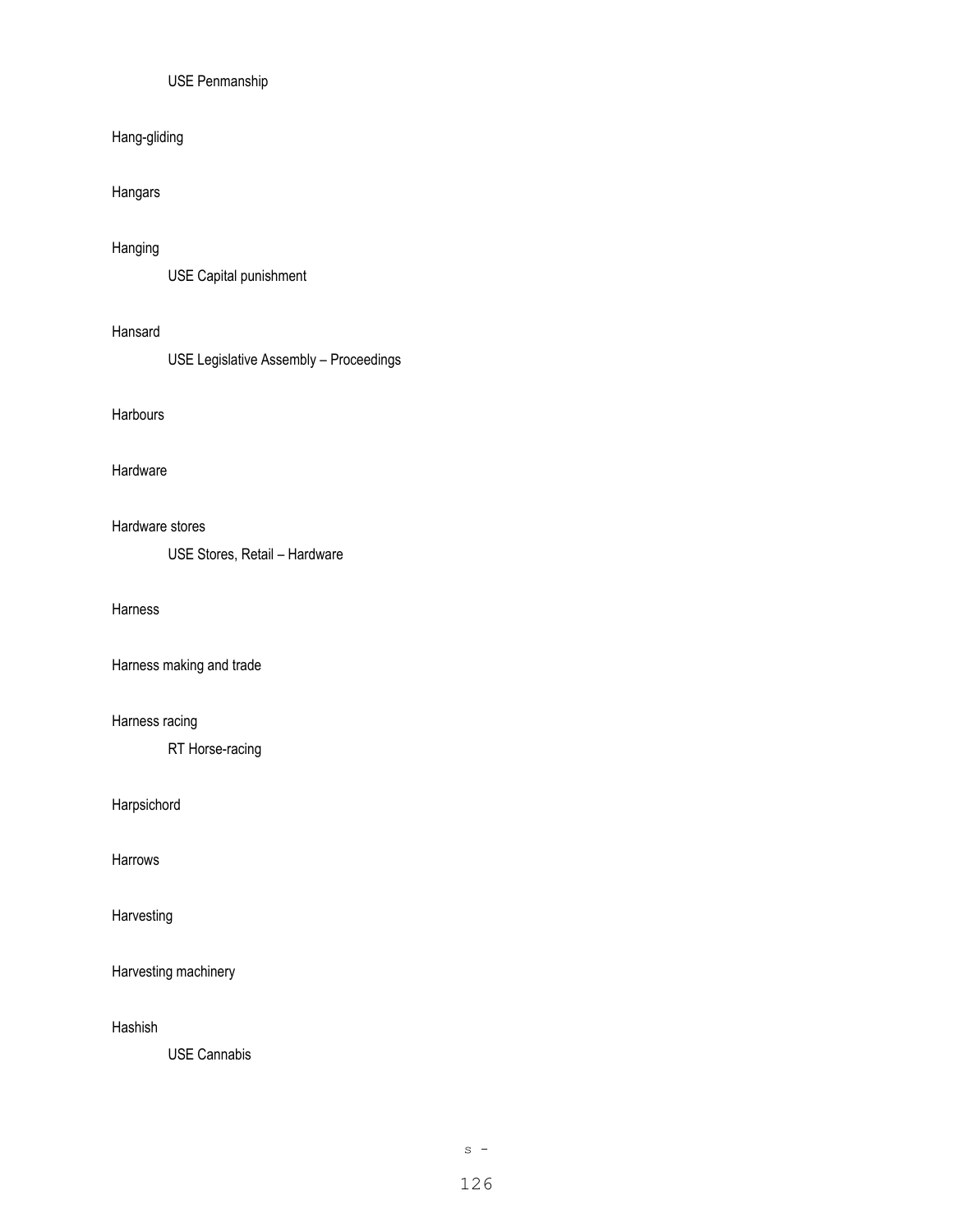Hate mail

Hay

NT Harvesting

NT Marketing

Hay lands

Haystacks

Hazardous substances

Hazardous waste treatment facilities

Health care

Health Care Insurance Plan

Health districts

Health education

Health foods

USE Natural foods industry

Health Insurance

USE Insurance, Health

USE Health Care Insurance Plan

#### Health occupations

#### Health resorts

RT Hot springs

## Health spas

USE Health resorts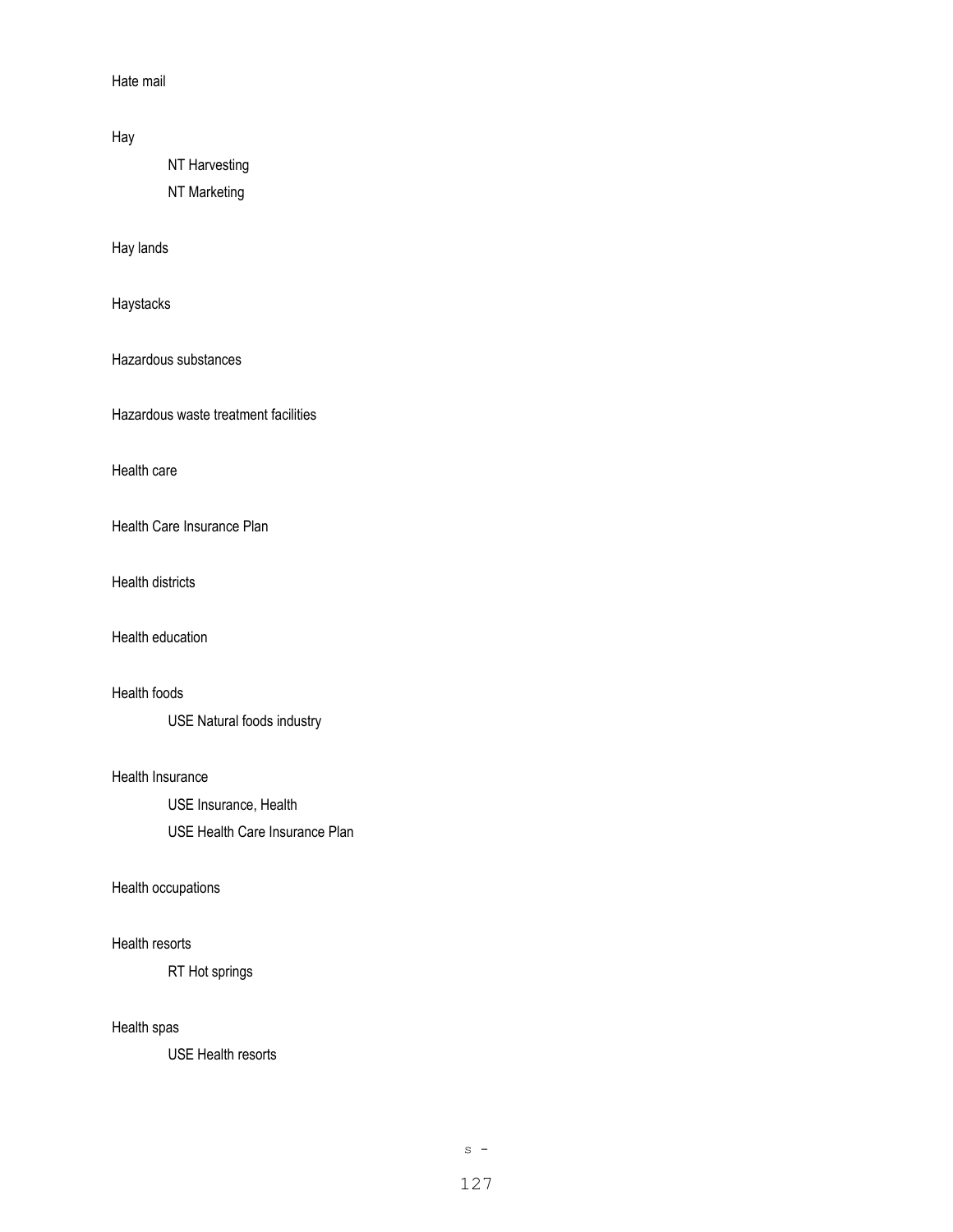## Health units

RT Health districts

#### Hearing

NT Ability testing

NT Testing

USE Audiometry

# Hearing disorders

NT Diagnosis

# Hearing impaired

UF Deaf

NT Education

NT Employment

NT Institutional care

#### Hearses

Heart diseases

RT Cardiology

## Heating

RT Furnaces

# Hebrew language

NT Study and teaching

Hedges

Helicopters

Helium industry

#### Hemodialysis

Hemophilia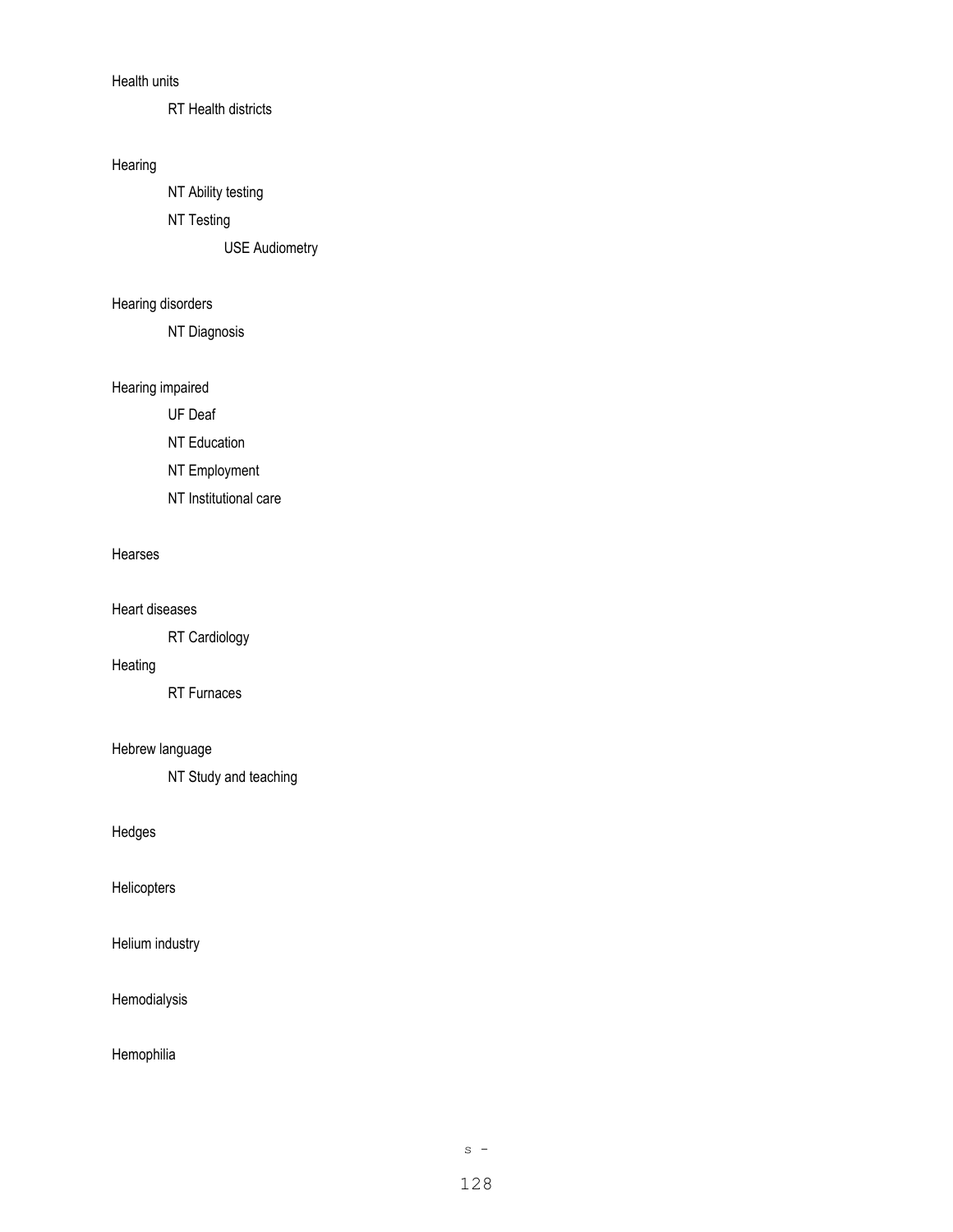#### Hens

USE Chickens RT Poultry

# Heraldry

RT Arms of Alberta

# Herbs

NT Culinary use

NT Therapeutic use

## Herbicides

RT Aquatic herbicides

## Heritage Day

Heteronormativity

Heterosexuality

Hides and skins

# High jumping

USE Jumping

High schools, private

RT subdivision Schools under names of communities.

High schools, public

RT subdivision Schools under names of communities.

High technology industries

## Highway patrol

#### Highways

NT Construction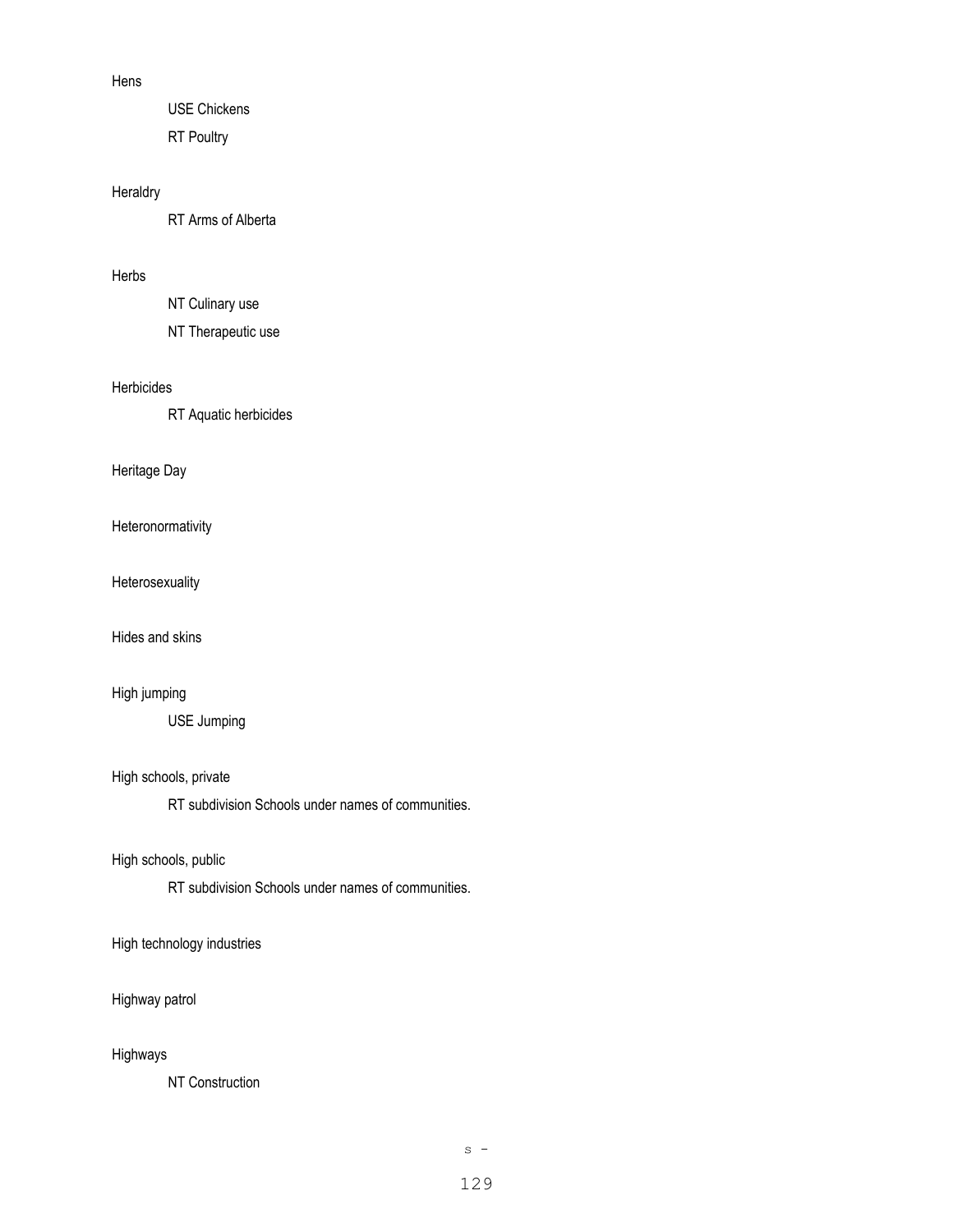NT Safety

NT Signs and signals

# Hijacking of aircraft

USE Aviation – Hijacking of aircraft

## Hiking

# Hinduism

NT Buildings NT Clergy NT Customs and practices NT Members NT Theology

# Hindus

Historic buildings

NT Preservation

#### Historic sites

NT Preservation

#### Historical markers

RT Cairns

# History

Hitchhiking

## Hobby stores

USE Stores, Retail – Hobbies

#### Hockey

NT Coaches NT Players RT Ball hockey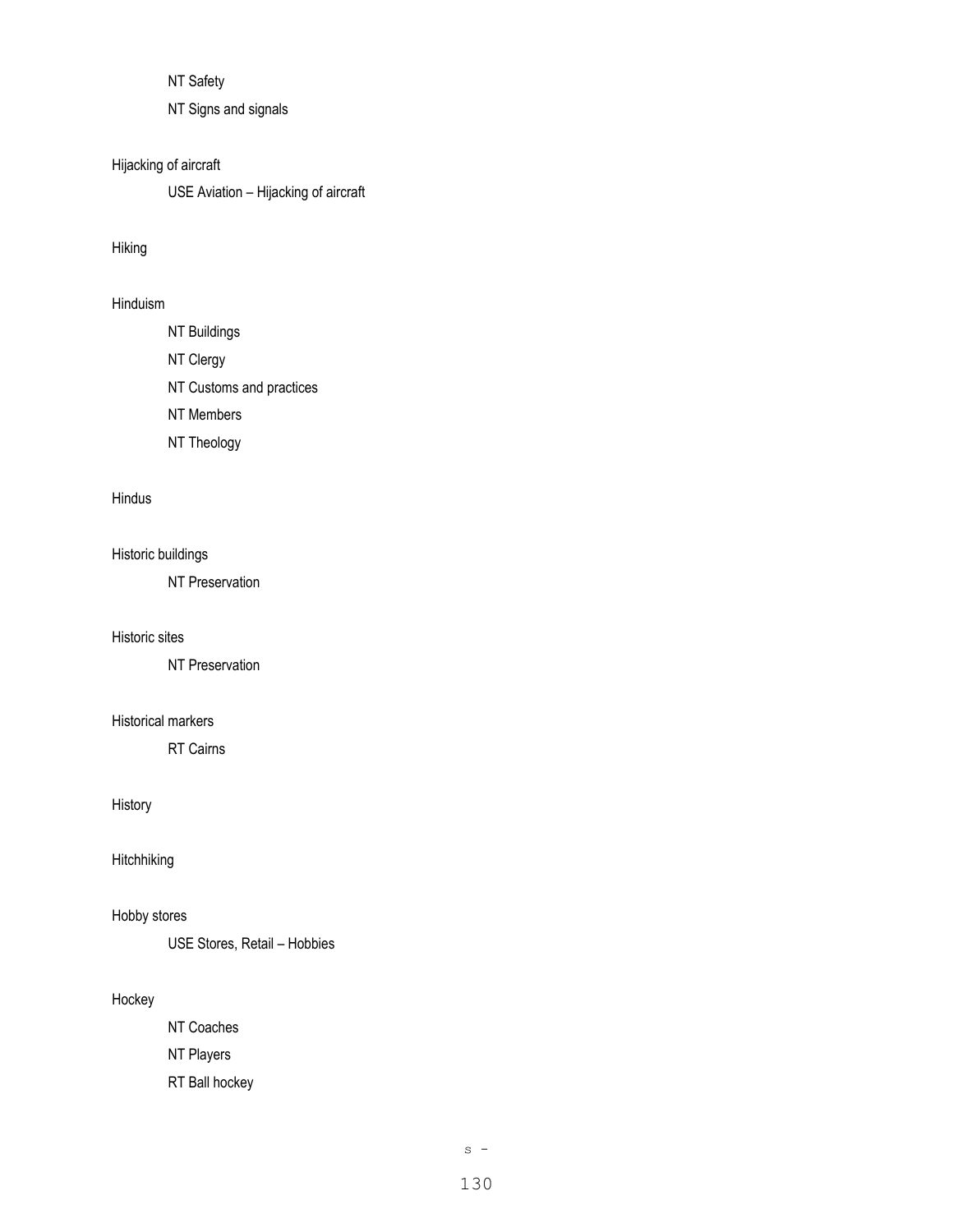## RT Field hockey

# Hogs

USE Swine

#### Holidays

Use specific headings whenever possible, e.g., Thanksgiving Day, Christmas, etc.

#### Holocaust, 1941-1945

NT Memorials NT Remembrance Day

NT Survivors

#### Holodomor, 1932-1933

NT Memorials

NT Survivors

# Holography

USE Laser recording

Home care services

## Home economics

Homeless and homelessness

UF Vagrancy

### Homes

USE Dwellings

#### Homesteads and homesteaders

## Homicide

UF Murder

# Homophobia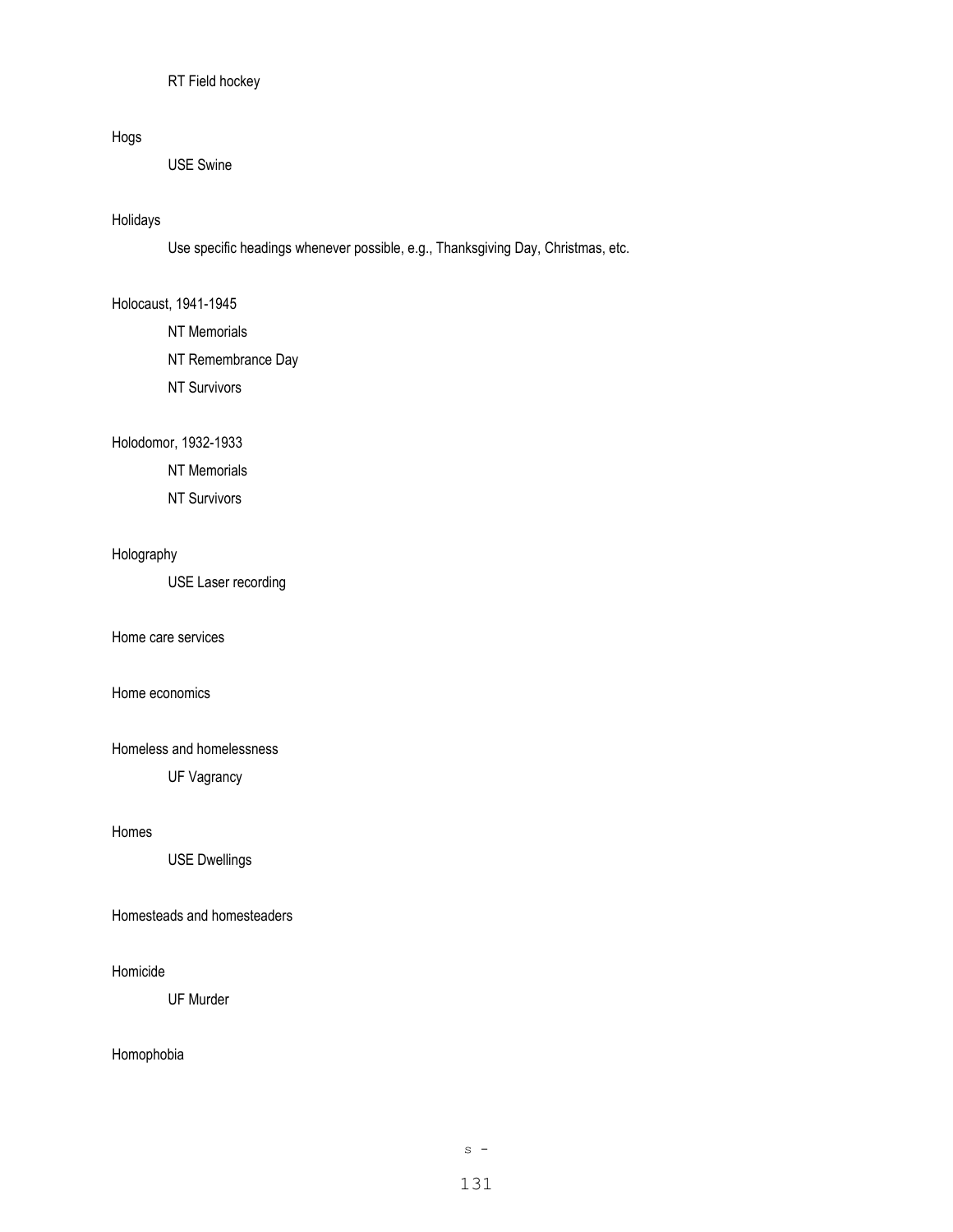#### Homosexuality

#### Honey

RT Apiculture

### Honourary degrees

USE [name of university] – Degrees (Honourary)

RT Degrees, Academic

### Hoodoos

#### Hops

Hormones in animal nutrition

USE Food – Additives

#### Horses

NT Breeding NT Diseases NT Feeding and feeds NT Racing NT Riding NT Riding clubs NT Training

NT Transportation

# Horseshoe pitching

## Horseshoeing

## **Horticulture**

NT Societies, etc.

RT Gardening

## Hospitalization insurance

USE Insurance, Hospitalization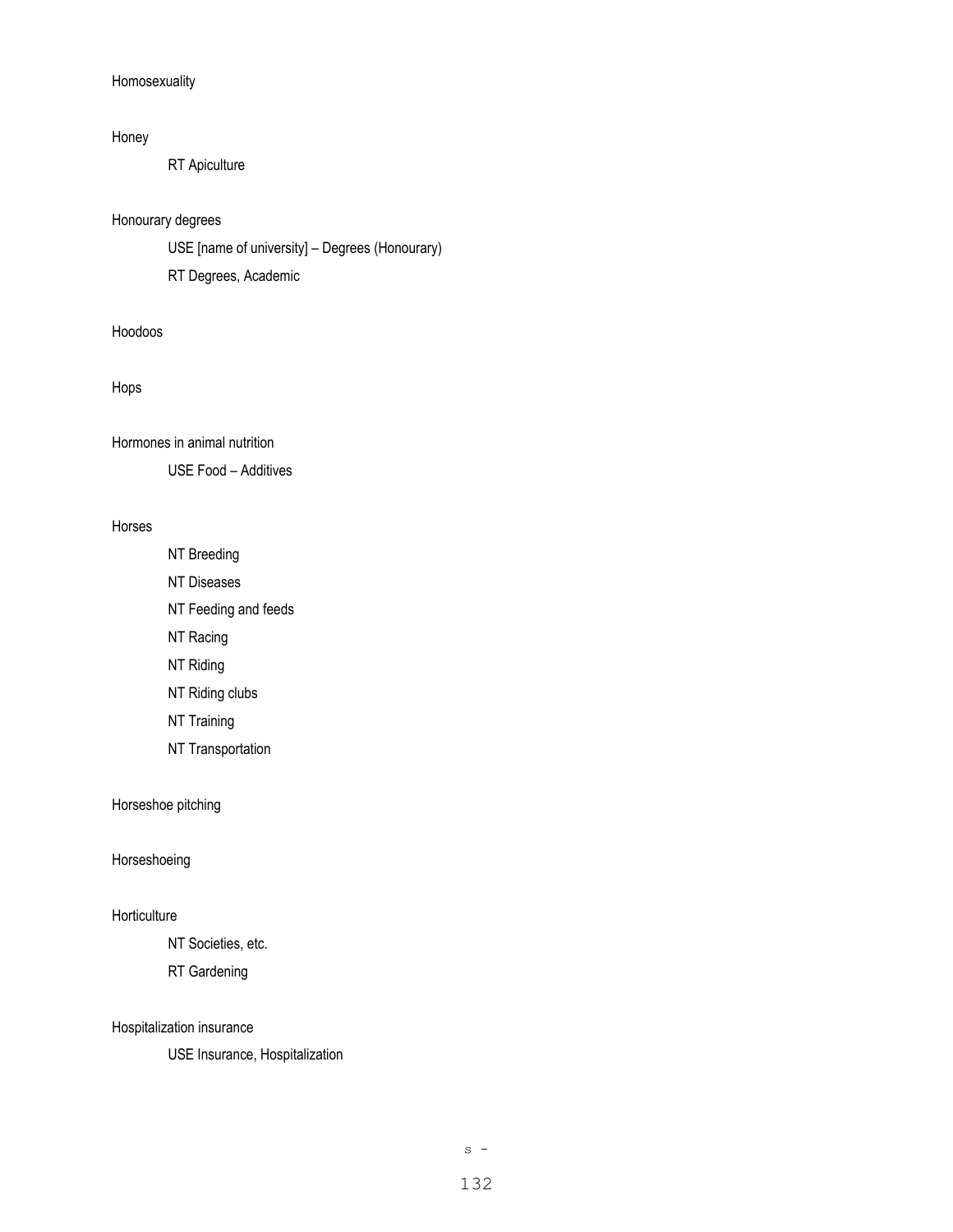#### Hospitals

NT Accounting

- NT Administration
- NT Children
- NT Disaster planning
- NT Districts
- NT Finance
- NT Food service
- NT Furniture, equipment, etc.
- NT Military
- NT Patients
- NT Psychiatric
- NT Radiological services
- NT Staff

## Hostages

#### Hostels

NT Youth

Hot air balloons

# Hot springs

RT Health resorts

#### Hotels

Houseboats

#### Household moving

USE Moving, Household

## Housekeeping

USE Home economics

#### Houses, Log

USE Log buildings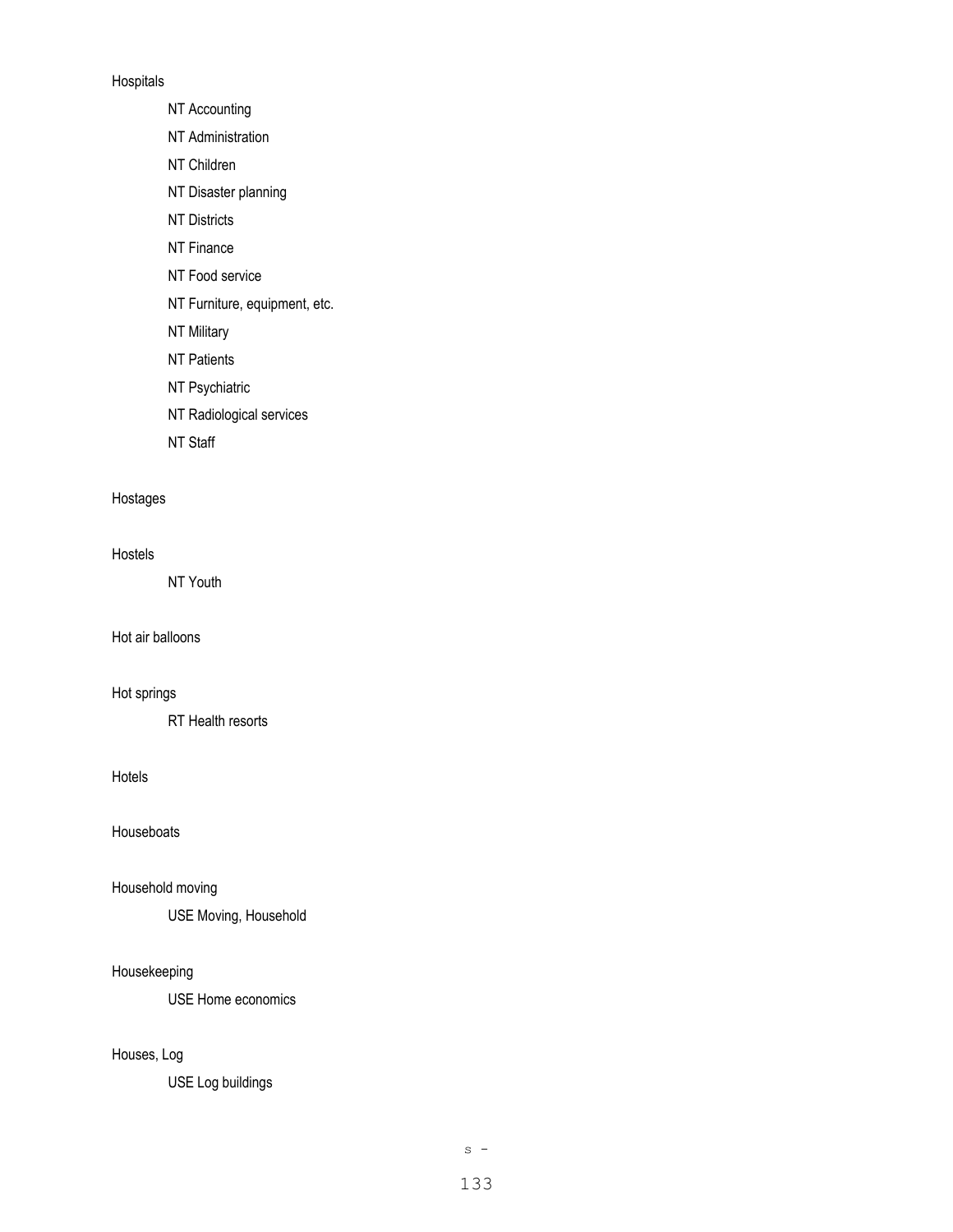USE Log cabins

## Houses, Sod

USE Sod houses

#### Houses, Thatched

USE Thatched roofs

#### Housing

- NT Development NT Policy NT Social aspects
- RT Homeless and homelessness
- 

# Hudson's Bay Company

- NT Employees
- NT Flags, insignia, etc.
- NT Forts and trading posts
- NT Records and correspondence
- NT Transportation

## Hudson's Bay Company stores

Human immunodeficiency virus

Human resources

USE Personnel management

#### Human rights

RT Civil rights

#### **Humanities**

Hungarian Canadians

#### Hungarians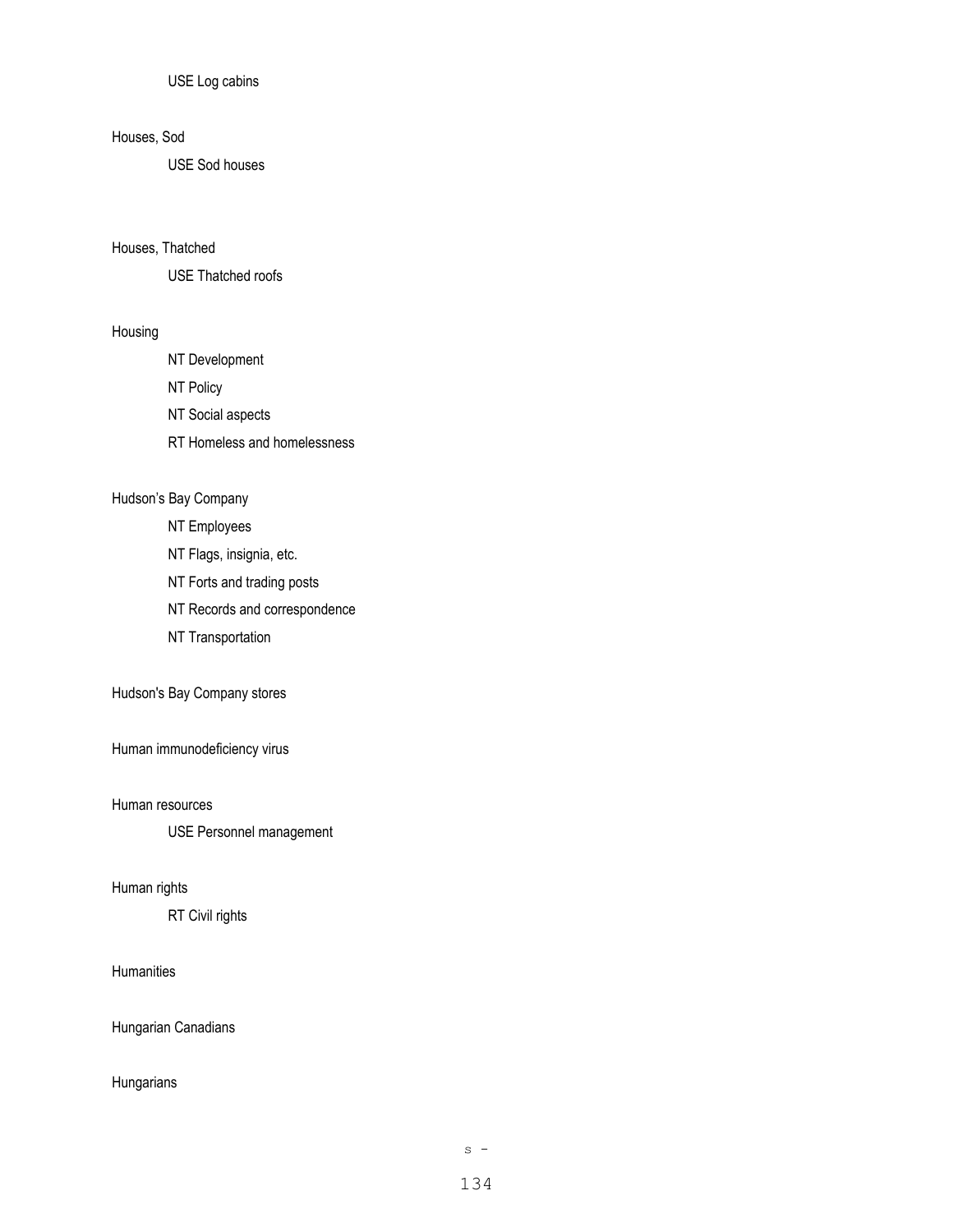#### Hunger strikes

# Hunting and hunters

NT Guides

#### NT Trophies

# Hunting licenses

USE Fish and game licenses

### Hurdle-racing

USE Track and field athletics and athletes

#### Hutterite Brethren

RT Agriculture – Colonies

#### Hydrants

Hydraulic mining

Hydraulic presses

## Hydroelectric power plants

RT Electric power plants

RT Renewable energy

# Hydrology

Hygiene, Public

USE Public health

# Hymns

USE as NT under specific denomination

# Hypnotism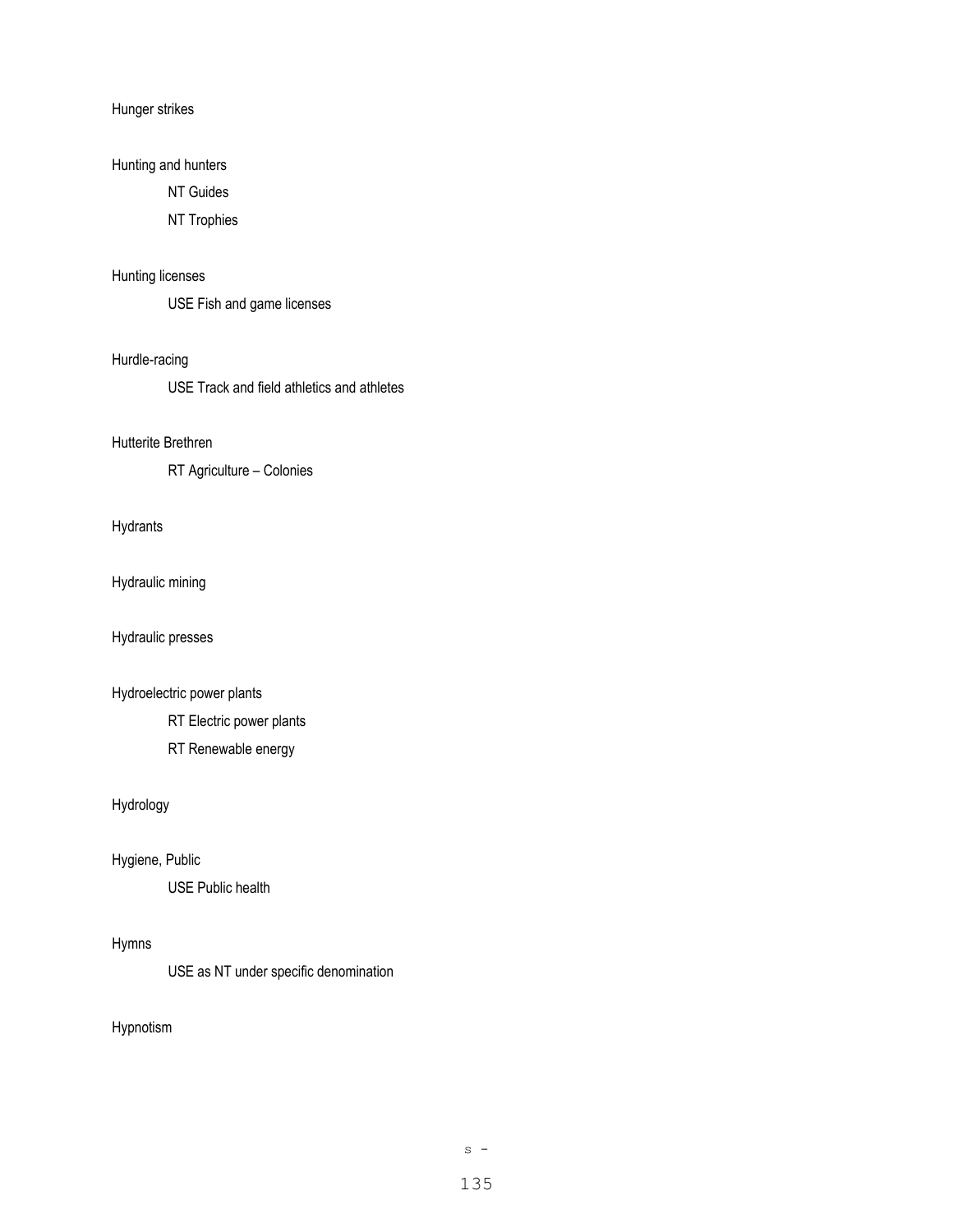Ice

NT Storms

Ice boats

Ice-breaking vessels

Ice carving

Ice cream, ices, etc.

Ice fishing

USE Fishing

Ice industry

Ice on rivers, lakes, etc.

Ice palaces

Ice sculpture

USE Ice carving

## Ice skating

USE Skating

# Icelanders

Icelandic Canadians

Identification cards

## Idle rich

RT Unemployment

# Igloos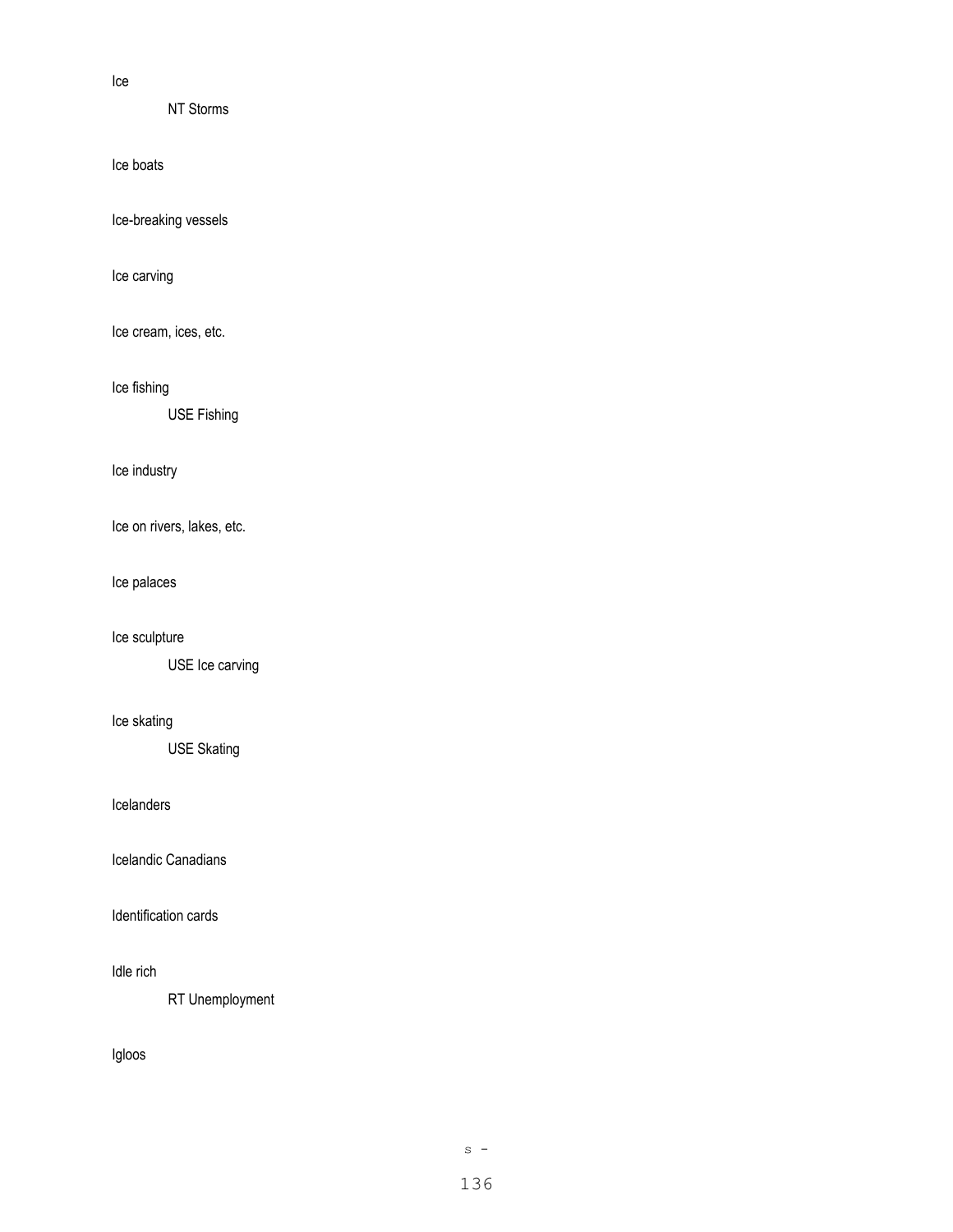# Illegal aliens

USE Undocumented immigrants

Illegal drug trade

UF Drug trade

Illiteracy

USE Literacy

### Imports

Immigration and immigrants

RT Emigration and emigrants

RT Refugees

## Immunization

Impaired driving

#### Improvement Districts

RT Local government

RT Municipal Affairs, Department of

Incest

Incinerators

Income

Income tax

# Indecent assault

USE Sexual assault

## Indentures

USE Deeds

USE Trust indentures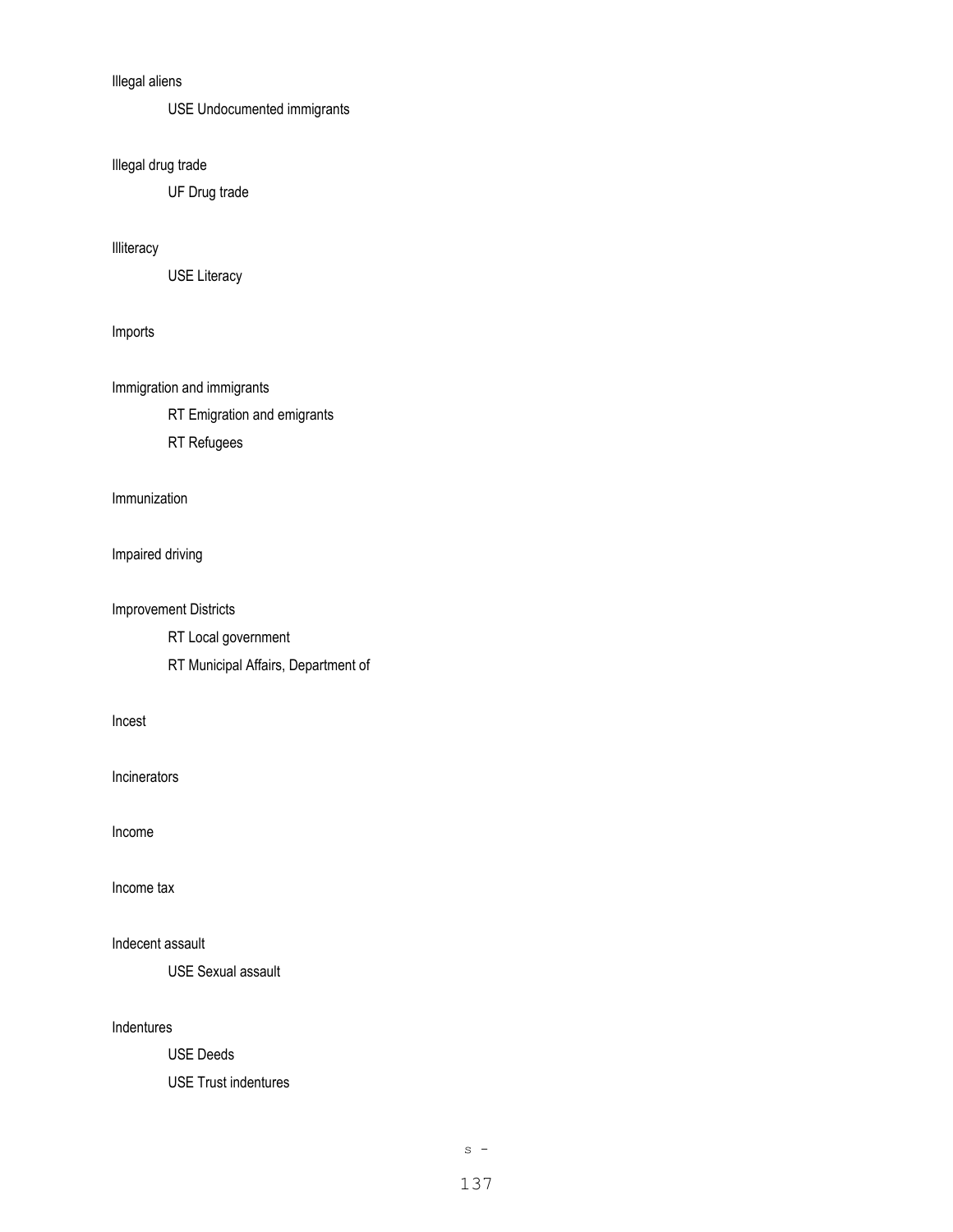#### Indian Canadians

UF East Indian Canadians

#### Indians

UF East Indians

#### Indian agents

#### Indian passes

#### Indigenous peoples

Use specific nation where possible. The following subdivisions can be added to specific nation names.

NT Agriculture

NT Architecture

NT Arms and armour

NT Art

NT Basket making

NT Beadwork

NT Biography

NT Blankets

NT Boats

NT Camps

NT Chiefs

NT Children

NT Clothing

NT Costume

NT Councils

NT Customs

NT Dances

NT Day schools

NT Drama

NT Dwellings

NT Economic conditions

NT Education

NT Embroidery

NT Employment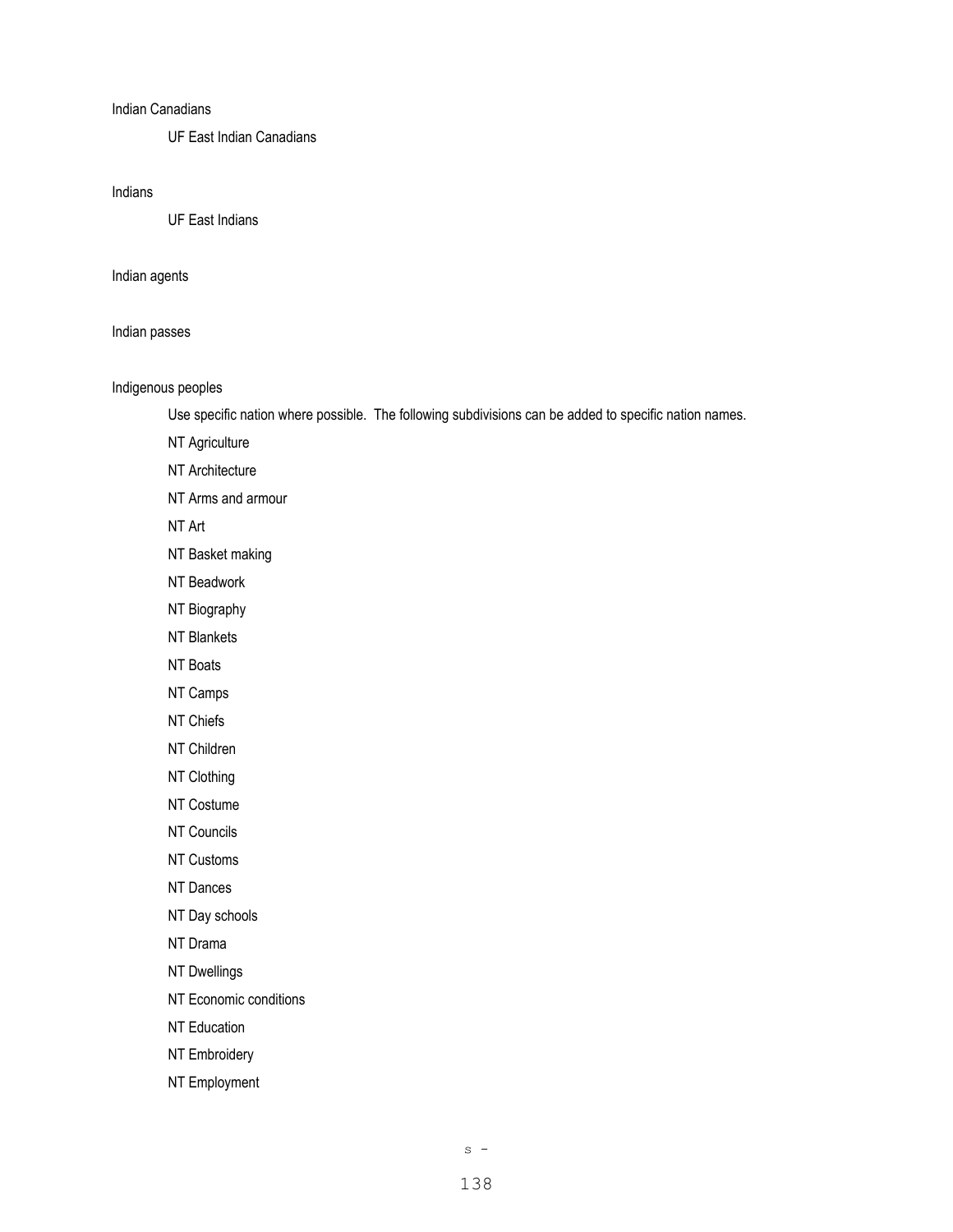NT Fishing NT Folklore NT Food NT Friendship centres USE Native friendship centres NT Funeral customs and rites NT Games NT Gifts NT Government relations NT Health and hygiene NT History NT Hospitals NT Housing NT Hunting RT Buffalo jump

- NT Implements
- NT Industries
- NT Land claims
- NT Land tenure
- NT Land transfers
- NT Languages

RT name of language, e.g., Cree language

- NT Legal status, laws, etc.
- NT Legends

USE NT Folklore

USE NT Mythology

NT Medicine

NT Military service

- NT Missions
- NT Museums
- NT Music
- NT Mythology
- NT Picture-writing
- NT Portraits
- NT Pottery
- NT Property
- NT Quarries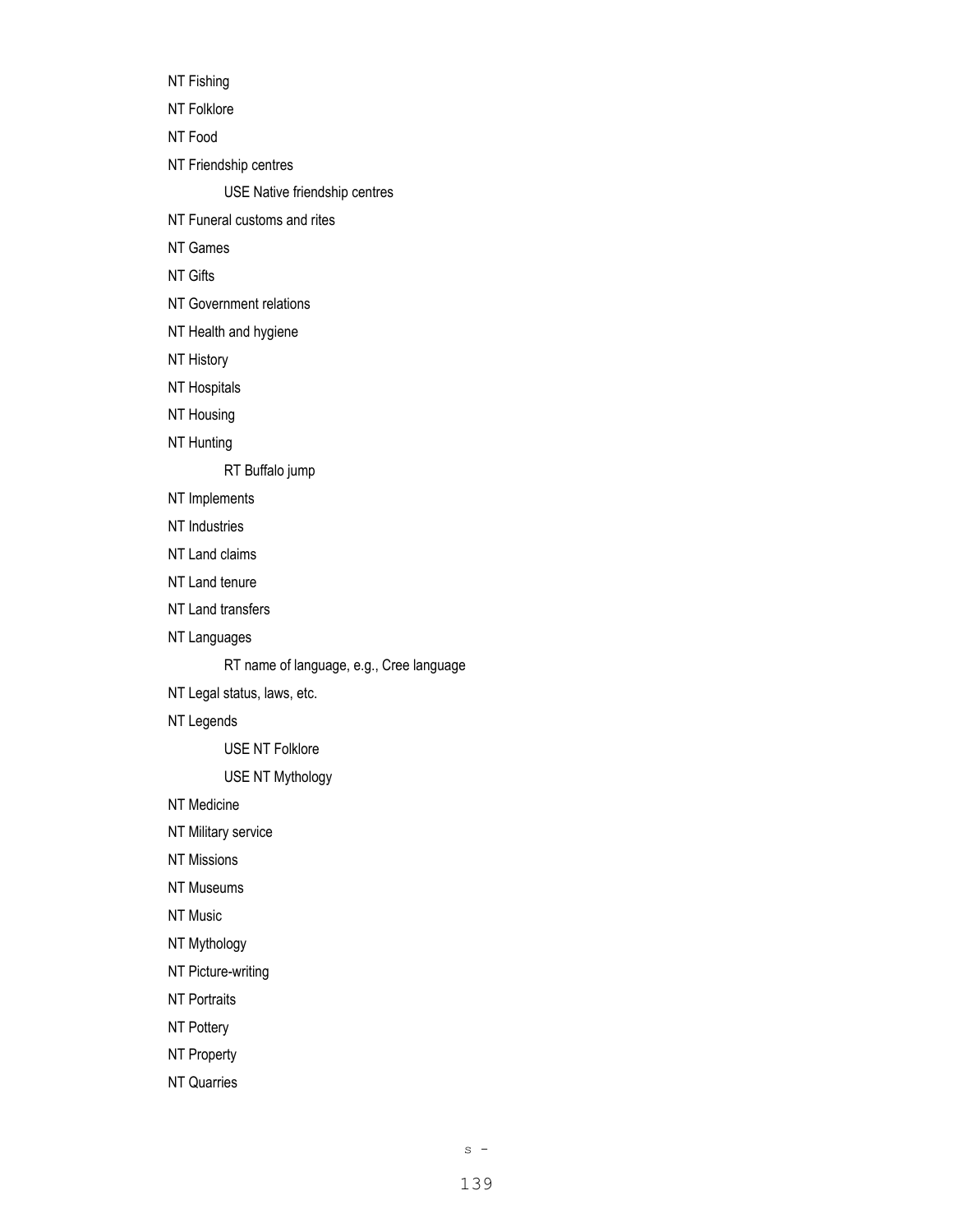NT Religion

- NT Reservations
- NT Residential schools
- NT Rites and ceremonies
- NT Sanatoriums
- NT Schools
- NT Social conditions
- NT Social life and customs
- NT Societies, etc. [Names of specific secret, fraternal, tribal societies]
- NT Study and teaching
- NT Teepees

USE Dwellings

- NT Tobacco pipes
- NT Transportation
- NT Trapping and traplines
- NT Treaties
- NT Warfare
- NT Weaving
- NT Women
- NT Wood-carving
- NT Writing
- NT Youth

## Indonesian Canadians

#### Indonesians

Industrial accidents

#### Industrial arts

NT Study and teaching

#### Industrial design

USE Design, Industrial

#### Industrial diseases

USE Occupational diseases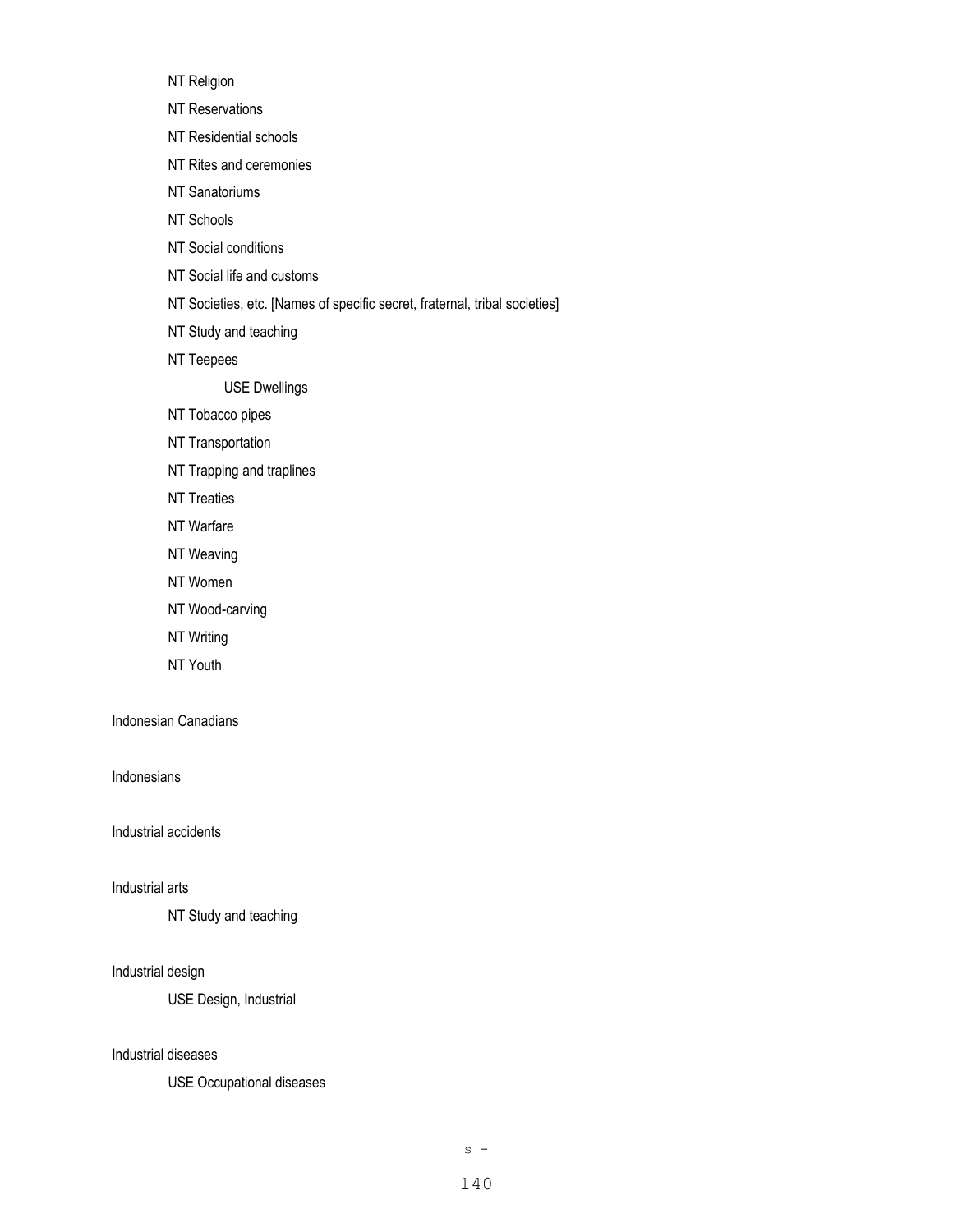#### Industrial districts

Industrial laws and legislation

#### Industrial parks

USE Industrial districts

#### Industrial policy

Industrial promotion

Industrial relations

USE Labour relations

#### Industrial safety

Industrial waste

Industries

#### Industry

USE Industries

# Industry and state

USE Industrial policy

Inflation (Finance)

#### Influenza

NT Vaccines

## Influenza, 1918-1919

Information services

Information storage and retrieval systems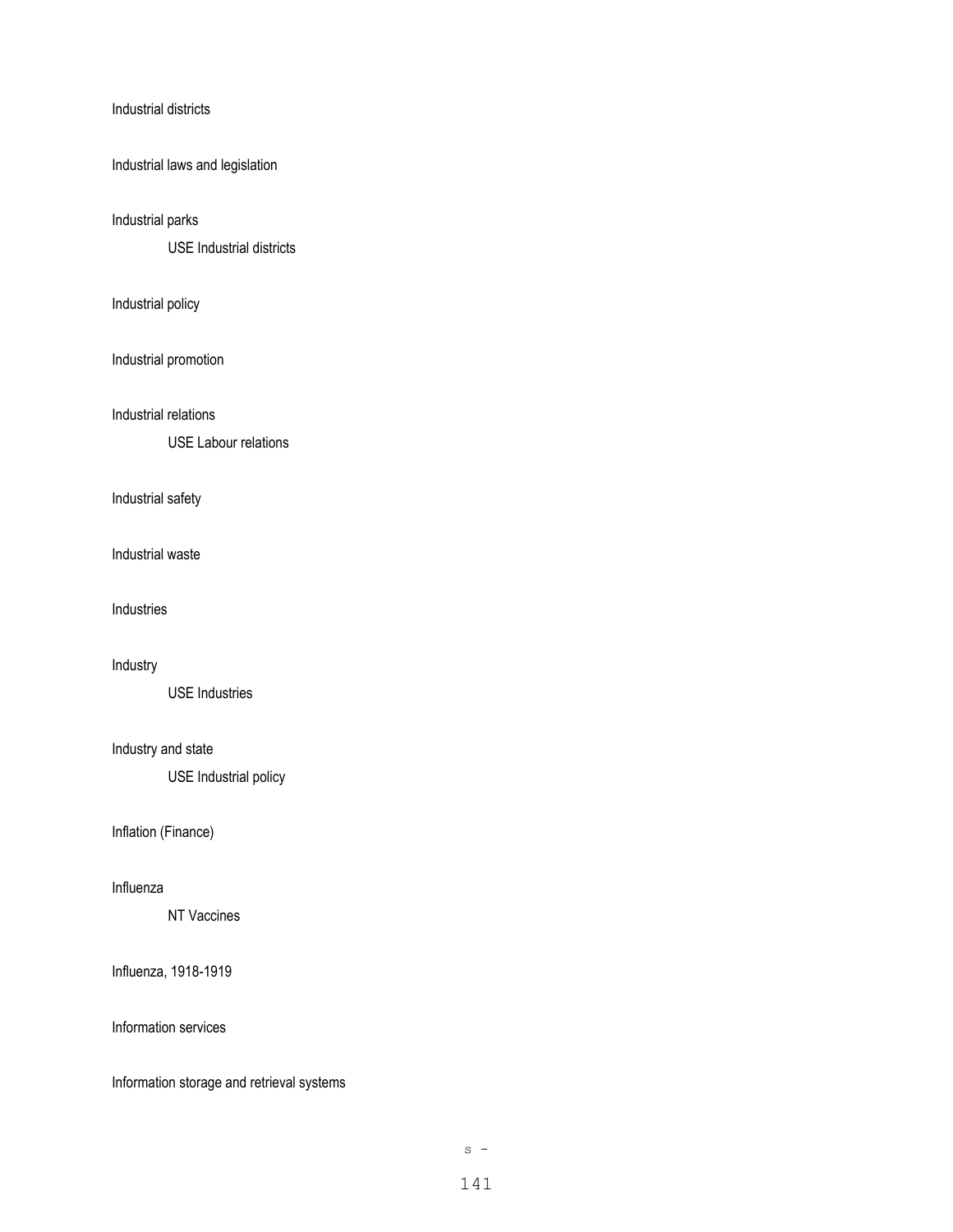- NT Security measures
- RT Computers
- RT Electronic data processing

Inheritance and succession

Inheritance and transfer tax

# Inquests

RT Coroners

Inquiries

USE Governmental investigations

Insects

NT Control

Institutional care

Insulating materials industry

Insulin

#### Insurance

- NT Accounting
- NT Adjustment of claims
- NT Agents
- NT Agriculture
- NT Policies
- NT Rates and tables
- NT Statistics
- NT Surety and fidelity

Insurance, Accident

Insurance, Agricultural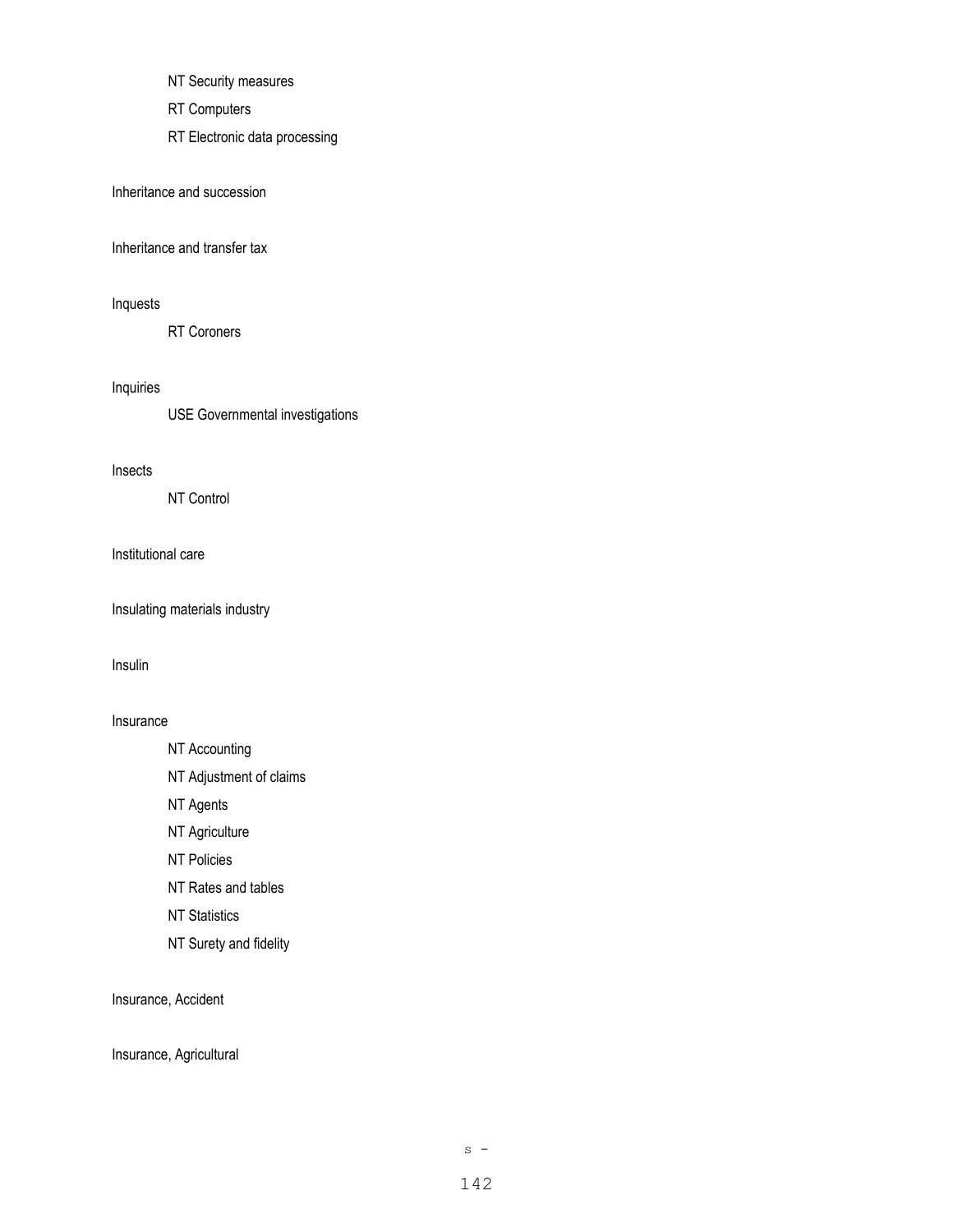Insurance, Automobile

Insurance, Aviation

Insurance, Business

Insurance, Fire

Insurance, Government risks

Insurance, Group

Insurance, Hail

Insurance, Health

Insurance, Hospitalization

Insurance, Liability

Insurance, Life

Insurance, Nuclear hazards

Insurance, Property

Insurance, Unemployment

Insurance, Uninsured motorist

Insurance companies

Interest

International law

International relations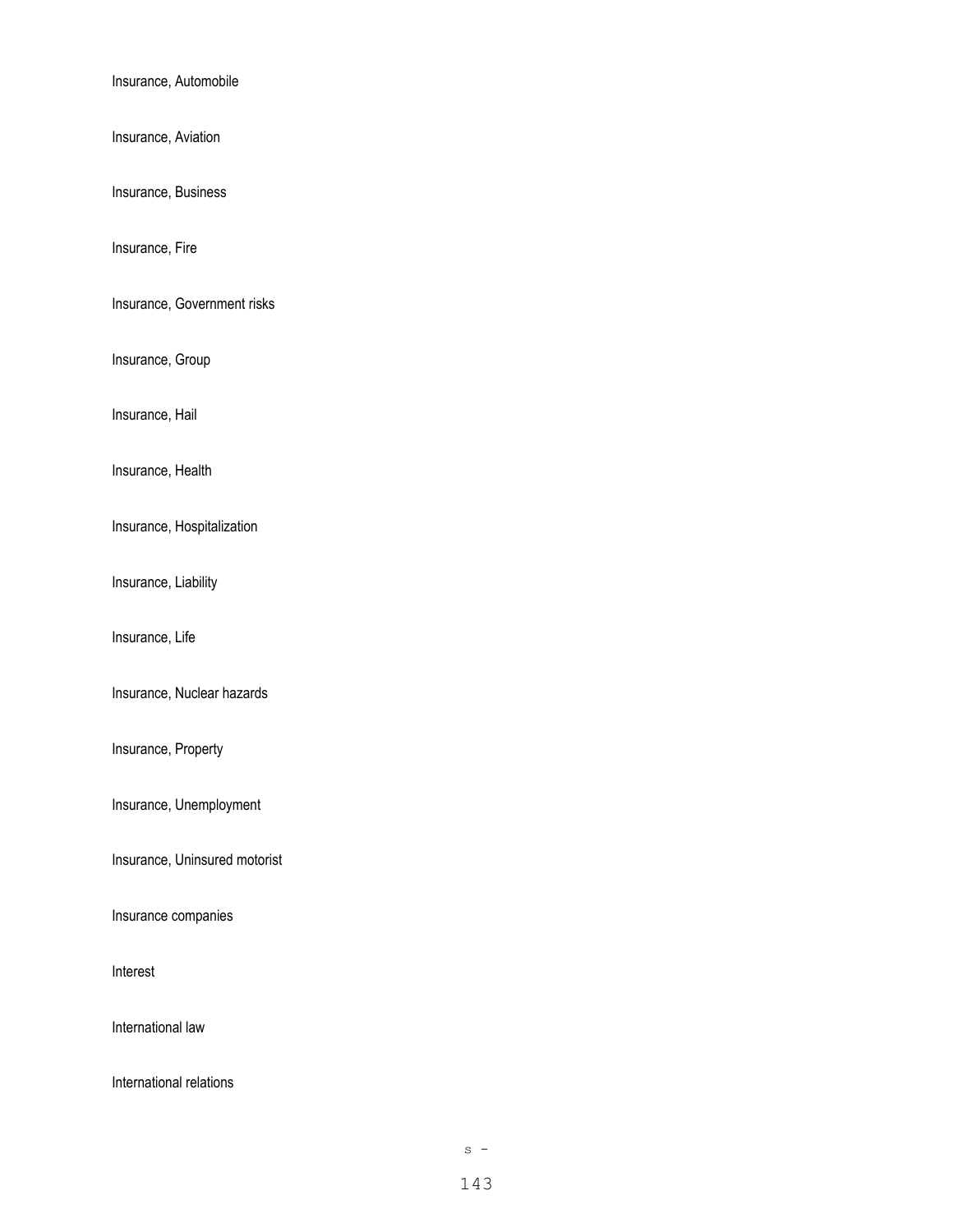International relief

International trade

Internet

Internment camps

Interns

Internship programmes

Interpleader

USE Actions and defenses

Interprovincial conferences

Interprovincial relations

Intersex and intersexuality

Inuit

For NT use subdivisions under Indigenous peoples

Inventions

Inventors

Investigations

Investment of public funds

USE Public investments

Investments

Investments, Foreign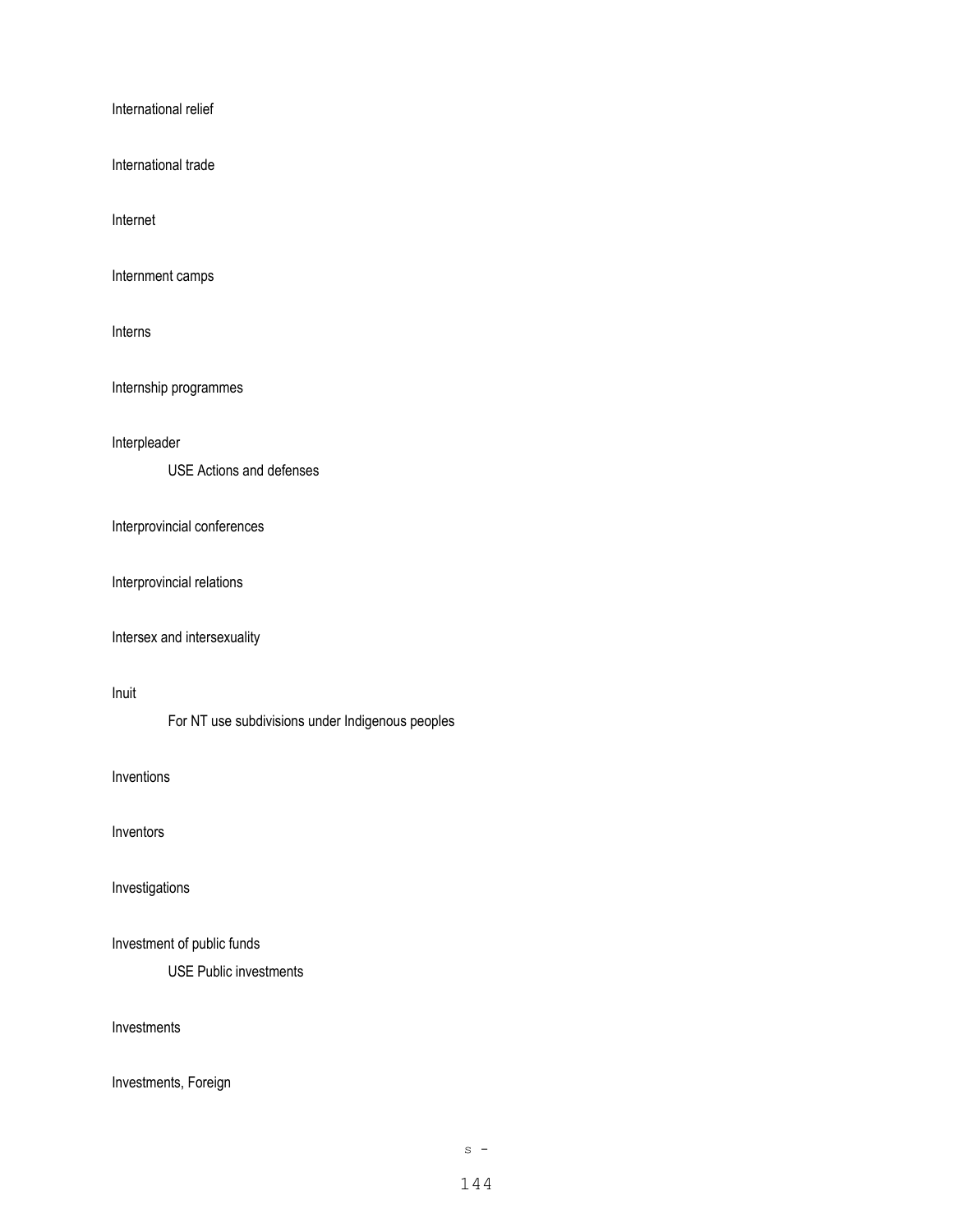Use specific name of country where possible.

Iranian Canadians

Iranians

Iraqi Canadians

Iraqis

Irish

Irish Canadians

Iron

Iron and steel workers

Iron industry and trade

Iron lung

RT Poliomitis

# Iron mines and mining

USE Mines and mining, Iron

### Ironing

USE Laundry

### Ironwork

# Irrigation

NT Canals and flumes NT Districts NT Engineering NT Farming NT Laws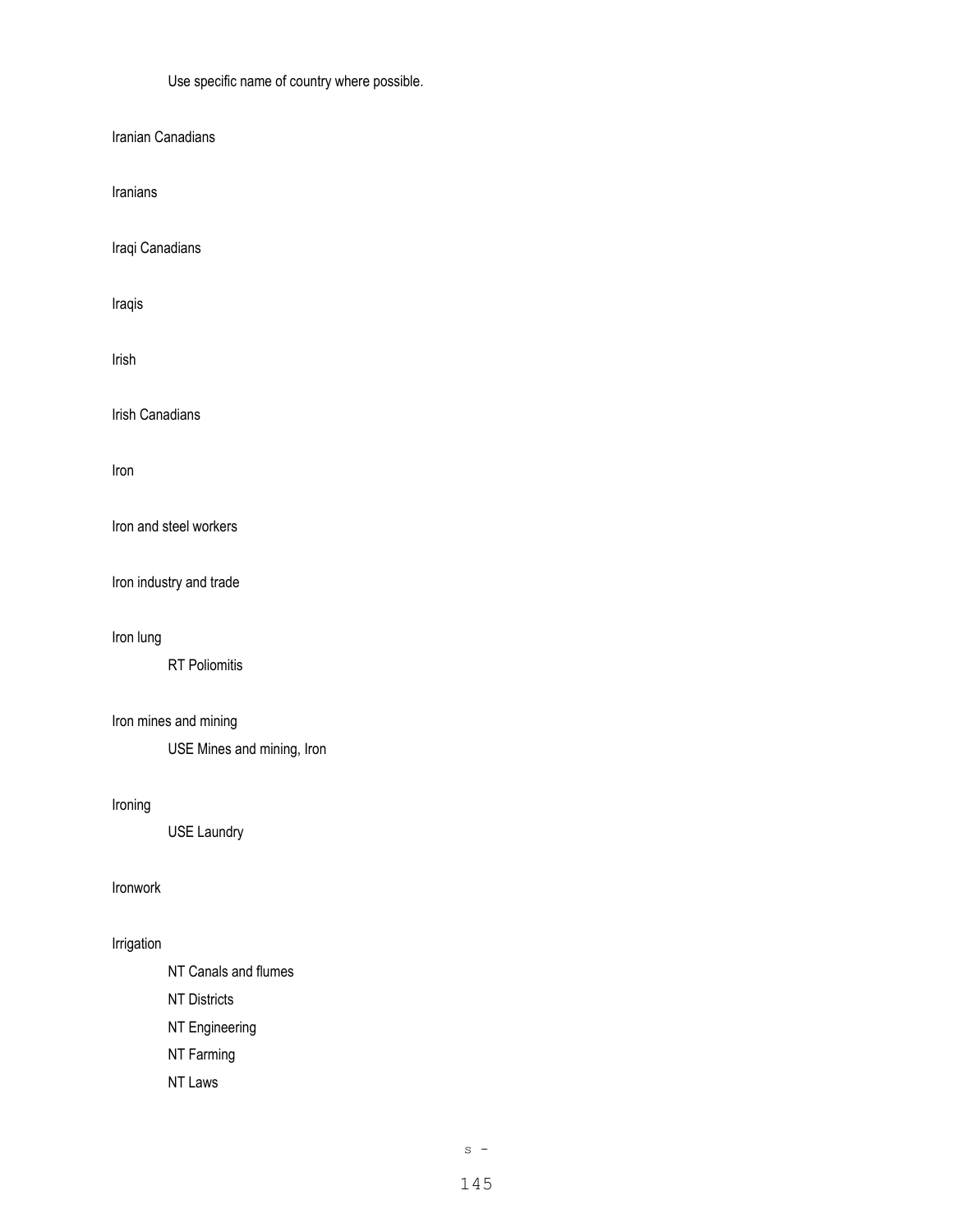# NT Research

## Islam

NT Adherents

NT Buildings

NT Clergy

NT Education

NT Rites and Ceremonies

Islam, Shia

Islam, Sunni

Israelis

Israeli Canadians

Israel-Arab conflicts

Italian Canadians

Italians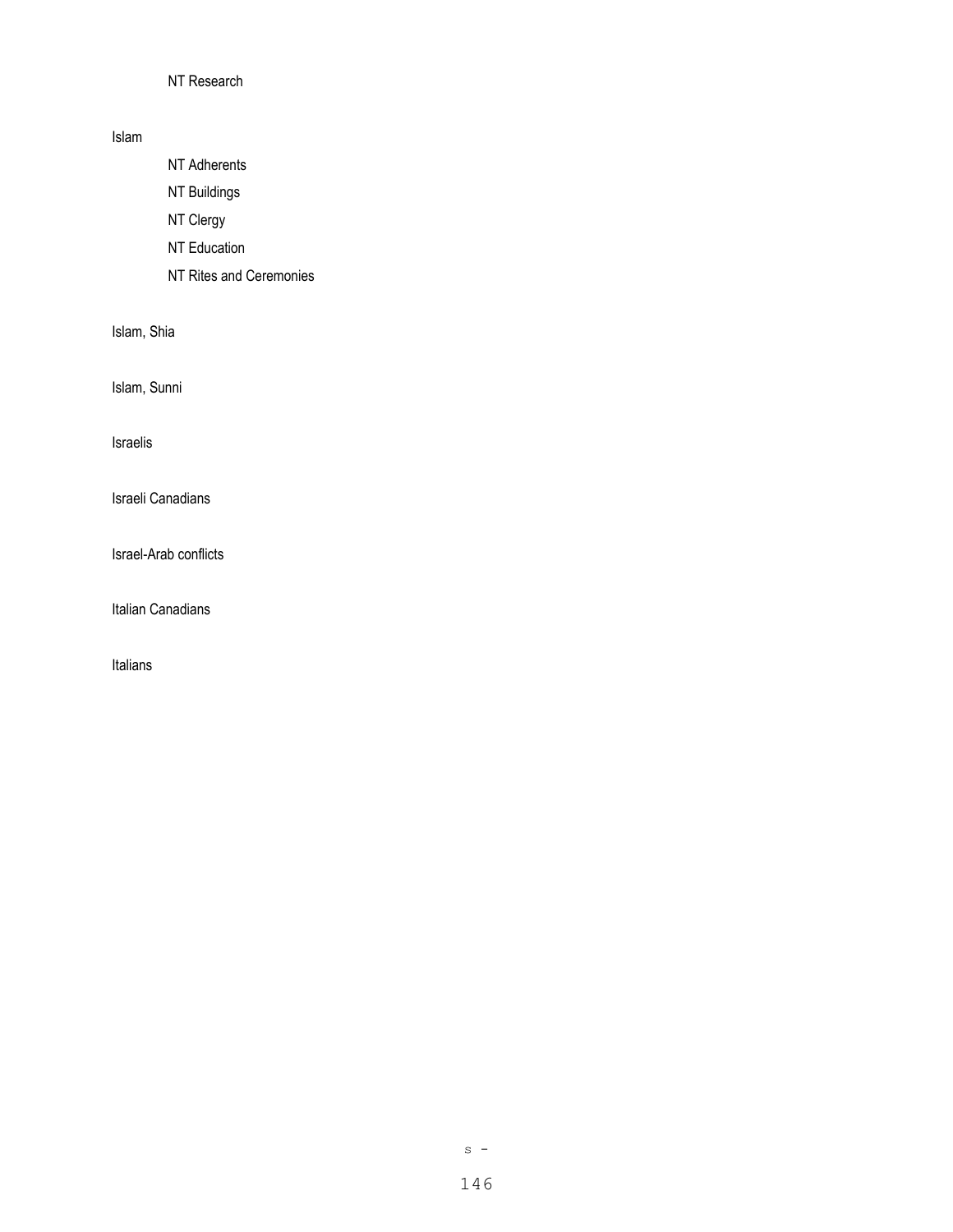## Jails

USE Correctional institutions

Jainism

Janitors

Japanese

Japanese Canadians

NT Internment, 1942-45

Jazz

Jehovah's Witnesses

NT Buildings

NT Ceremonies and practices

NT Clergy

NT Missions and missionaries

NT Theology

Jewellers

# Jewellery

Jewellery stores

USE Stores, Retail – Jewellery

Jewellery trade

Job sharing

Jogging

RT Running

Journalists and journalism

NT Broadcast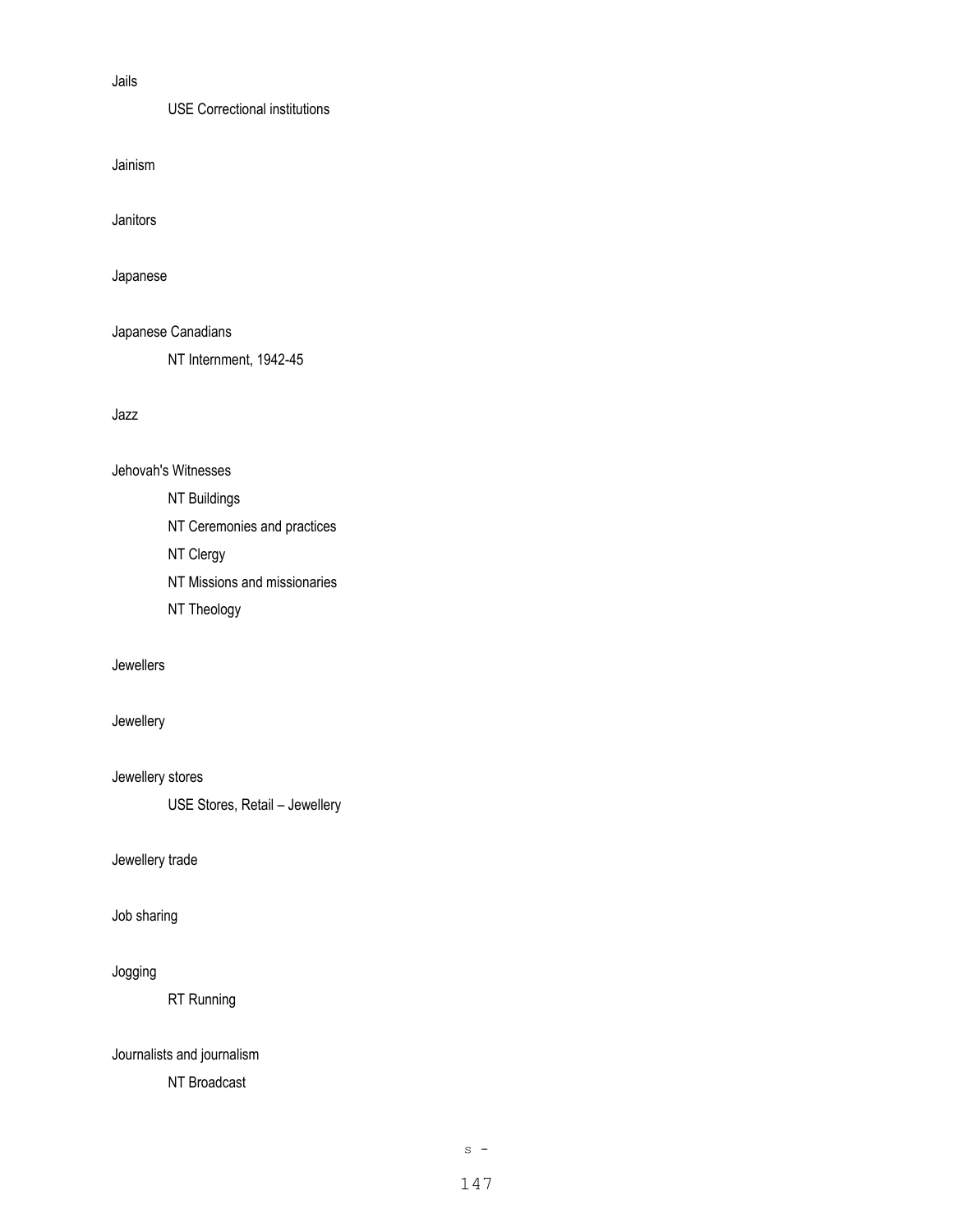NT Internet

NT Print

## Judaism

NT Buildings NT Ceremonies and practices NT Clergy NT Education

NT Theology

# Judges

## Judicial districts

For names of particular districts use the following format: Lethbridge, Judicial District of

## Judicial statistics

Jumping

Justice, Administration of

## Justices of the peace

## Juvenile courts

Juvenile delinquency

USE Young Offenders

## Juvenile delinquents

USE Young Offenders

Juvenile detention homes

 $s -$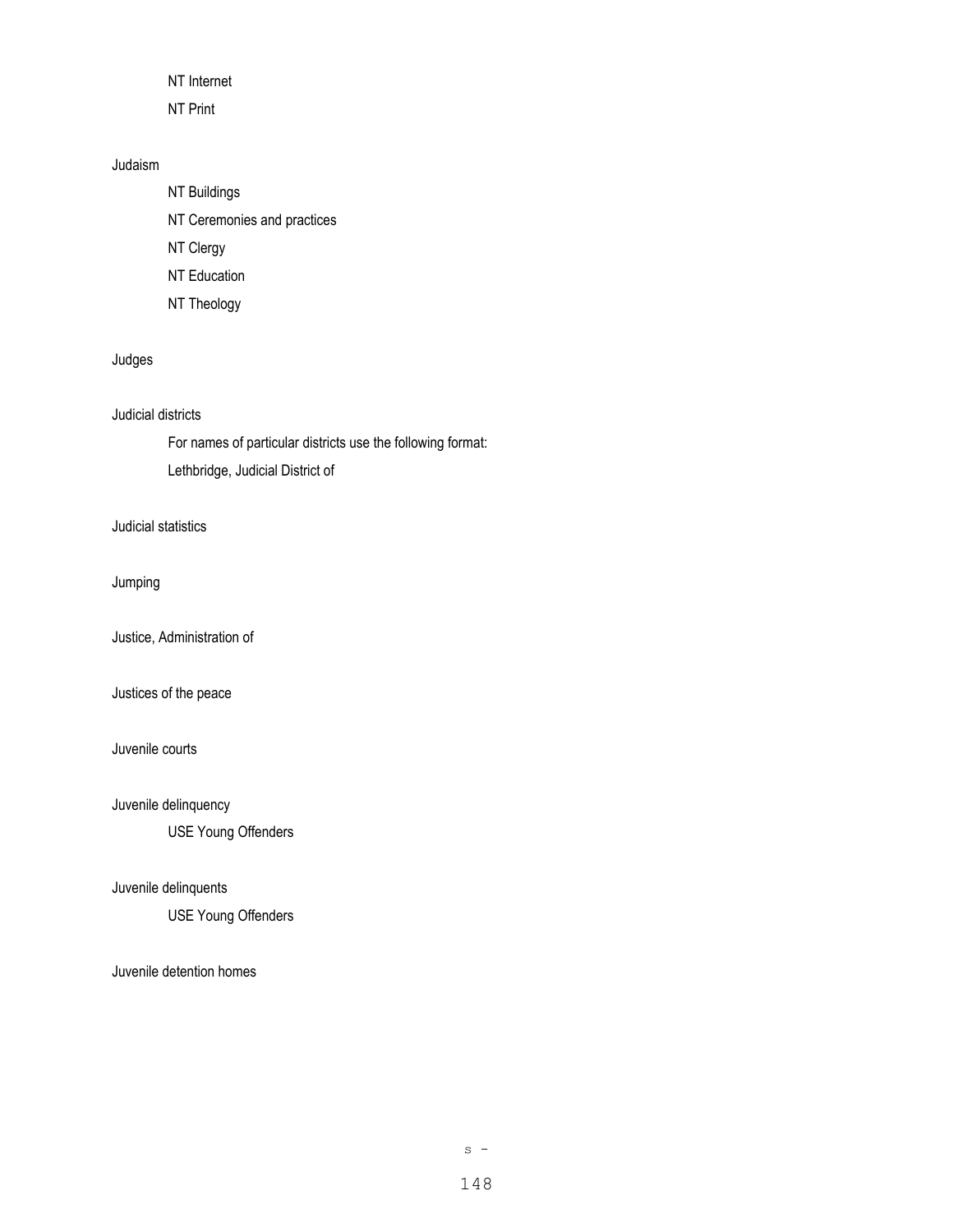## Kainai Nation

UF Blood Nation

RT Niitsitapi

For subdivisions, use format under Indigenous peoples.

Kangaroos

Karate

Kayaks and kayaking

Kee Tas Kee Now Tribal Council

Kennels

## Keys

USE Locks and keys

## Kidnapping

USE Abduction

# Kidney dialysis

USE Hemodialysis

## Kilns

Kindergartens

King's Counsellors

RT Queen's Counsellors

Kitchen utensils

### Kitchens

Kites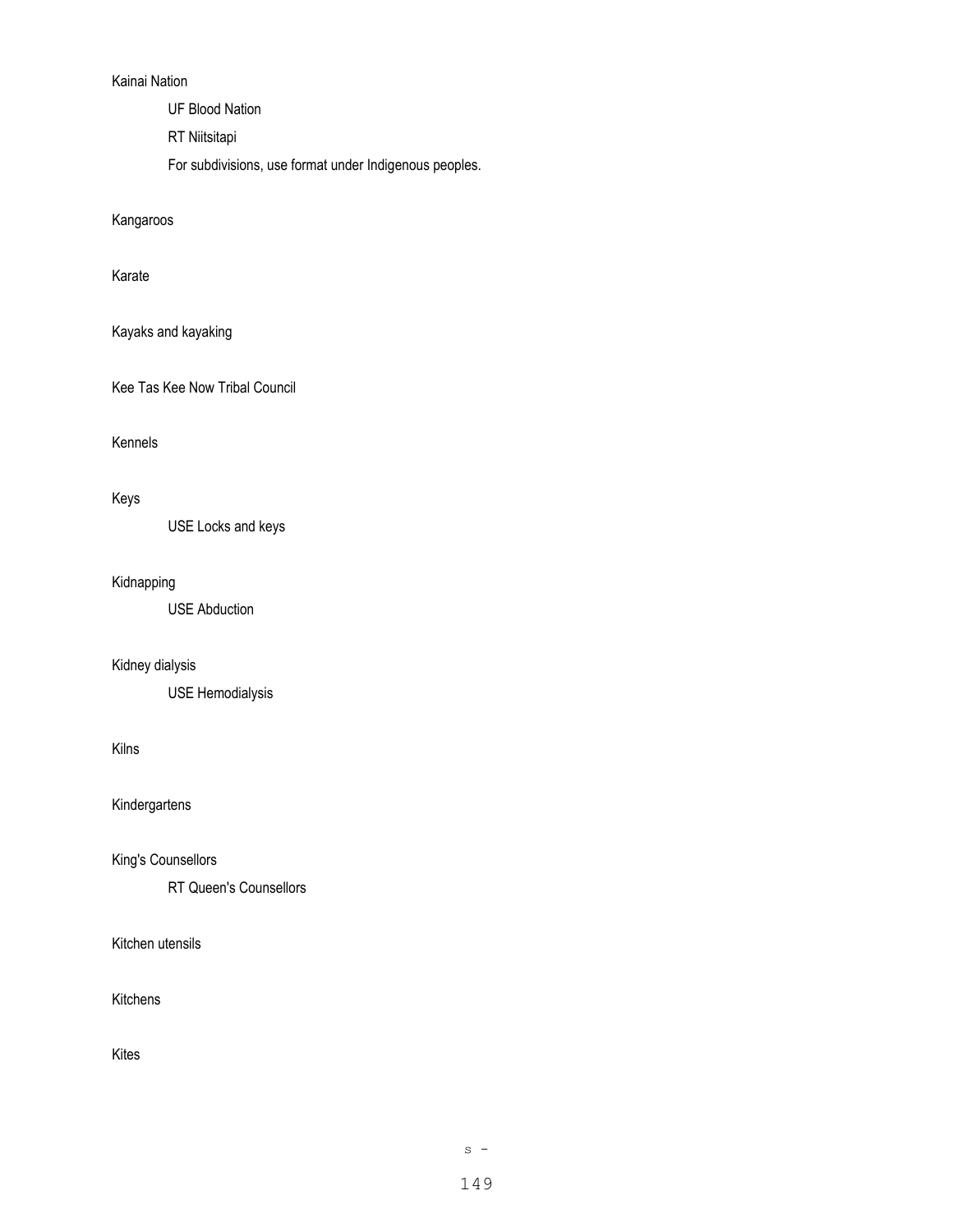# Klondike Days

USE Edmonton - Exhibitions

Klondike gold rush

NT Klondike Trail

Knitting

Knives

Kootenay Nation

USE Kutenai Nation

Korean Canadians

Korean War, 1950-1953

Koreans

Ku Klux Klan

Kurdish Canadians

Kurds

Kutenai Nation

UF Kootenay Nation

For subdivisions, use format under Indigenous peoples.

 $s -$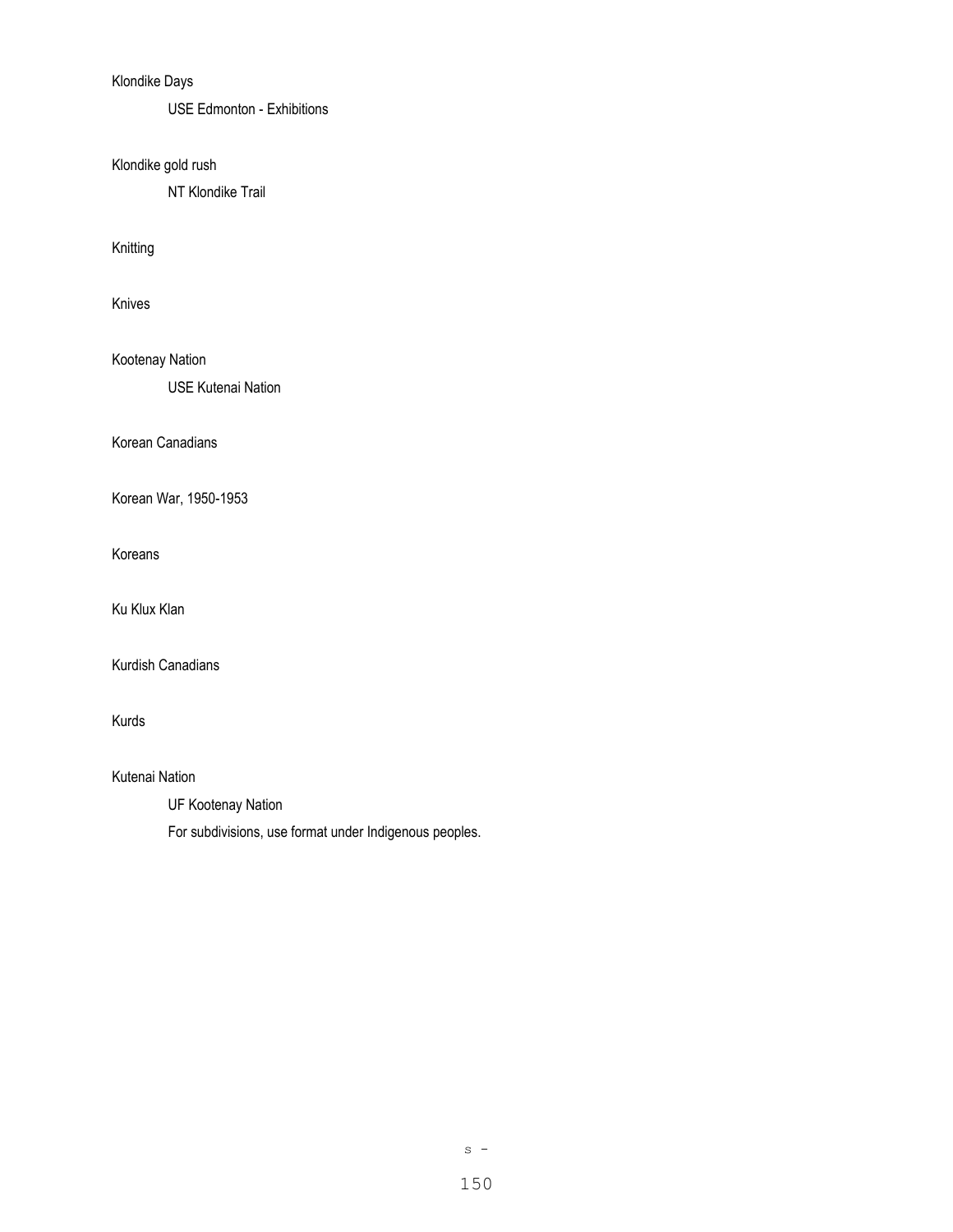### Laboratories

RT subdivision Laboratories under names of communities and RT types of laboratories, e.g., Chemical laboratories, Medical laboratories, etc.

## Laboratory animals

## Laboratory technicians

## Labour agreements

USE Labour relations – Collective bargaining agreements

### Labour camps

USE Internment camp

USE Relief camp

USE Work camp

## Labour Day

### Labour disputes

RT Strikes and lockouts

#### Labour laws and legislation

## Labour organizations

USE Labour unions

#### Labour relations

NT Arbitration

NT Collective bargaining agreements

## Labour unions

Labour supply

Lacrosse

## Lakes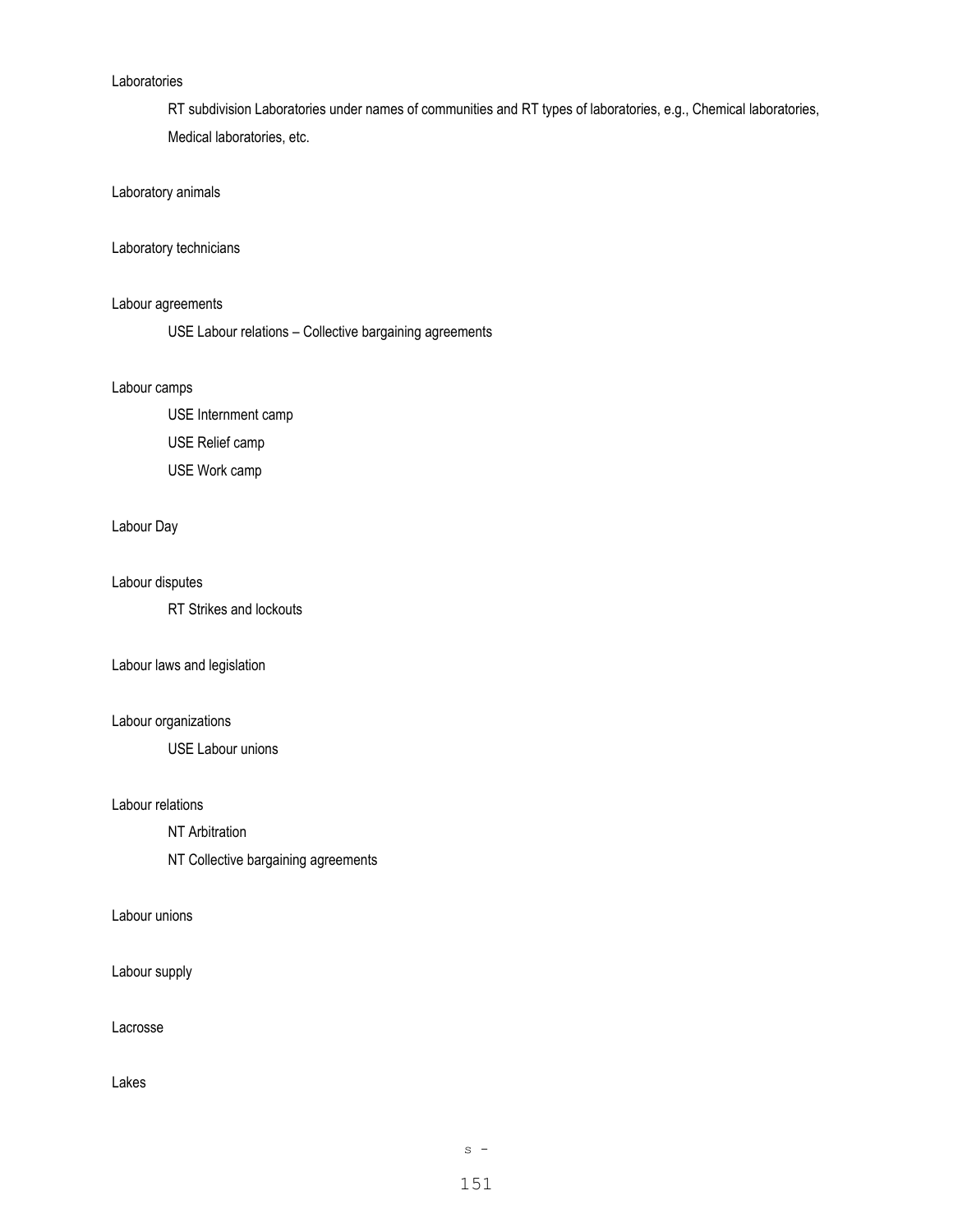Lamb

Lamps

Land clearing

Land companies

Land grants

Land reclamation

Land sales

USE Real estate business

Land settlement

 $s -$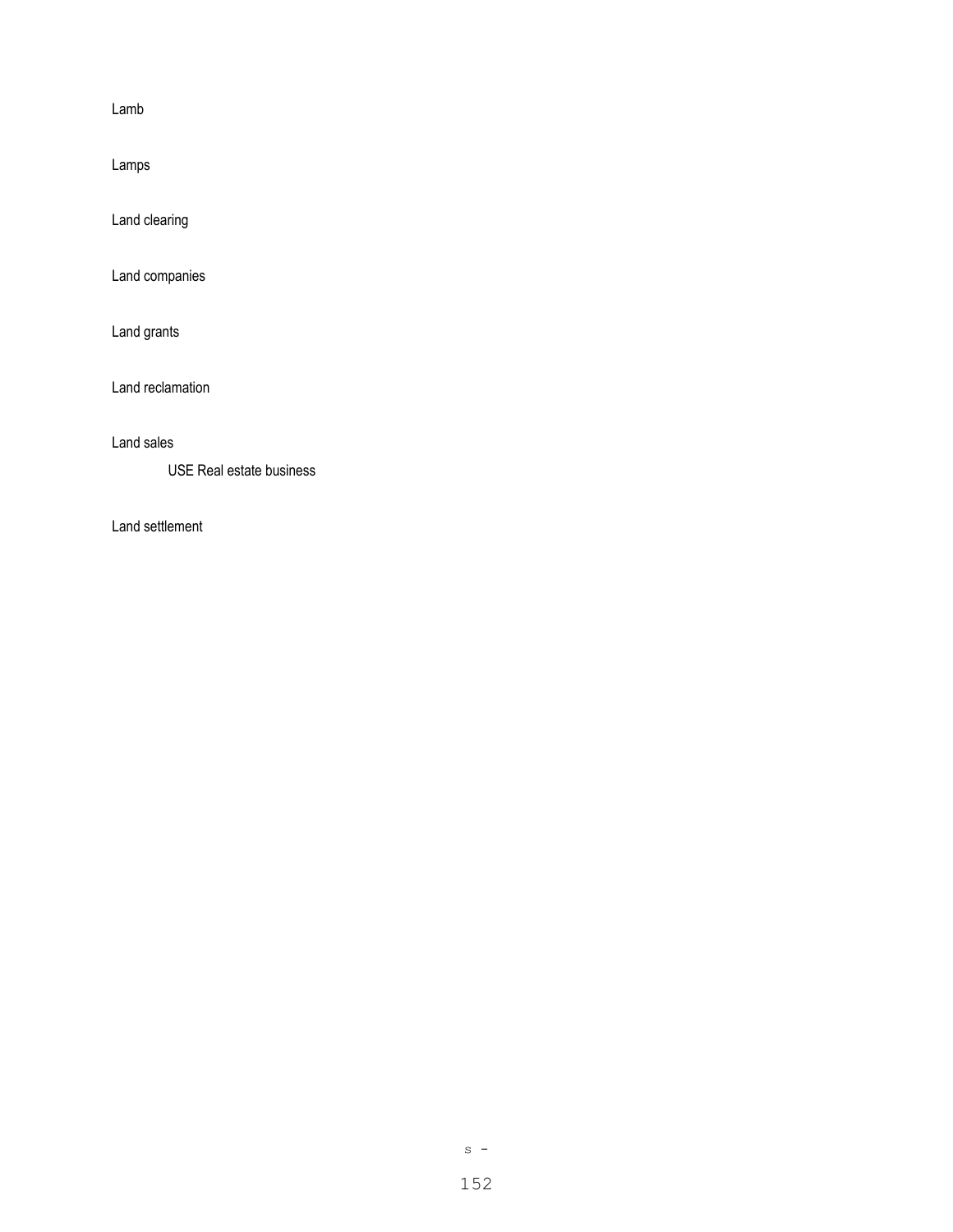# Land surveys

USE Surveying

## Land tax

USE Land value taxation

Land tenure

Land titles

Land use

Land value taxation

Landlord and tenant

Landscape architecture

Landscape gardening

RT Grounds maintenance

## Landslides

RT Avalanches

RT Rockslides

# Language and languages

NT Study and teaching

### Lanterns

USE Lamps

## Lantern slides

Laotian Canadians

Laotians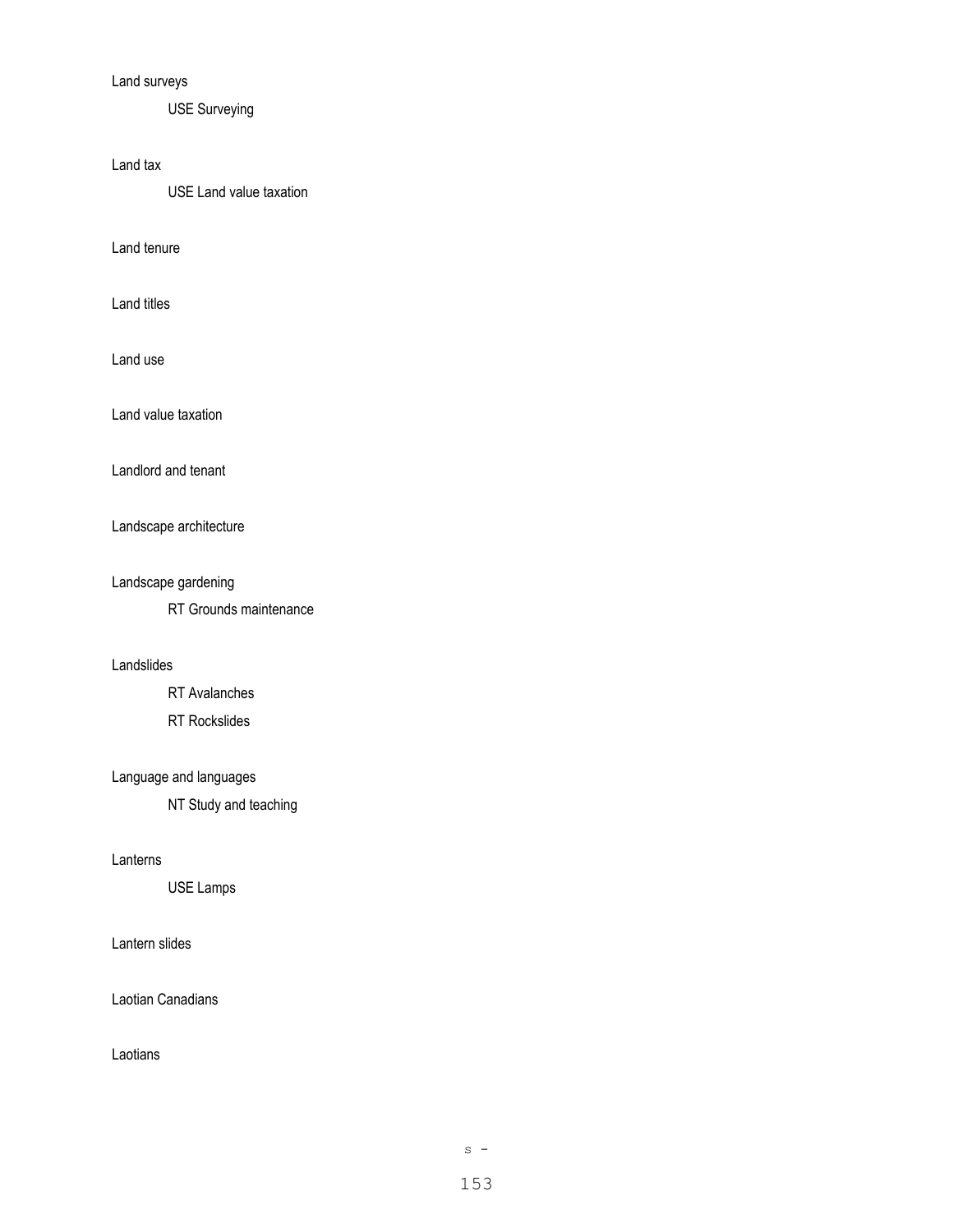## Laser recording

## Lasers

# Latin language

## Latter-Day Saints

USE Church of Jesus Christ of Latter-Day Saints

### Laundries

- NT Machinery
- NT Self-service laundries
- NT Workers

## Law

- NT Cases NT Civil
- NT Corporate
- NT Criminal
- RT Actions and defenses

## Law enforcement

NT Field sobriety tests

Law firms

Law offices

Law reports

Law schools

## Law stamps

USE Revenue stamps

## Law students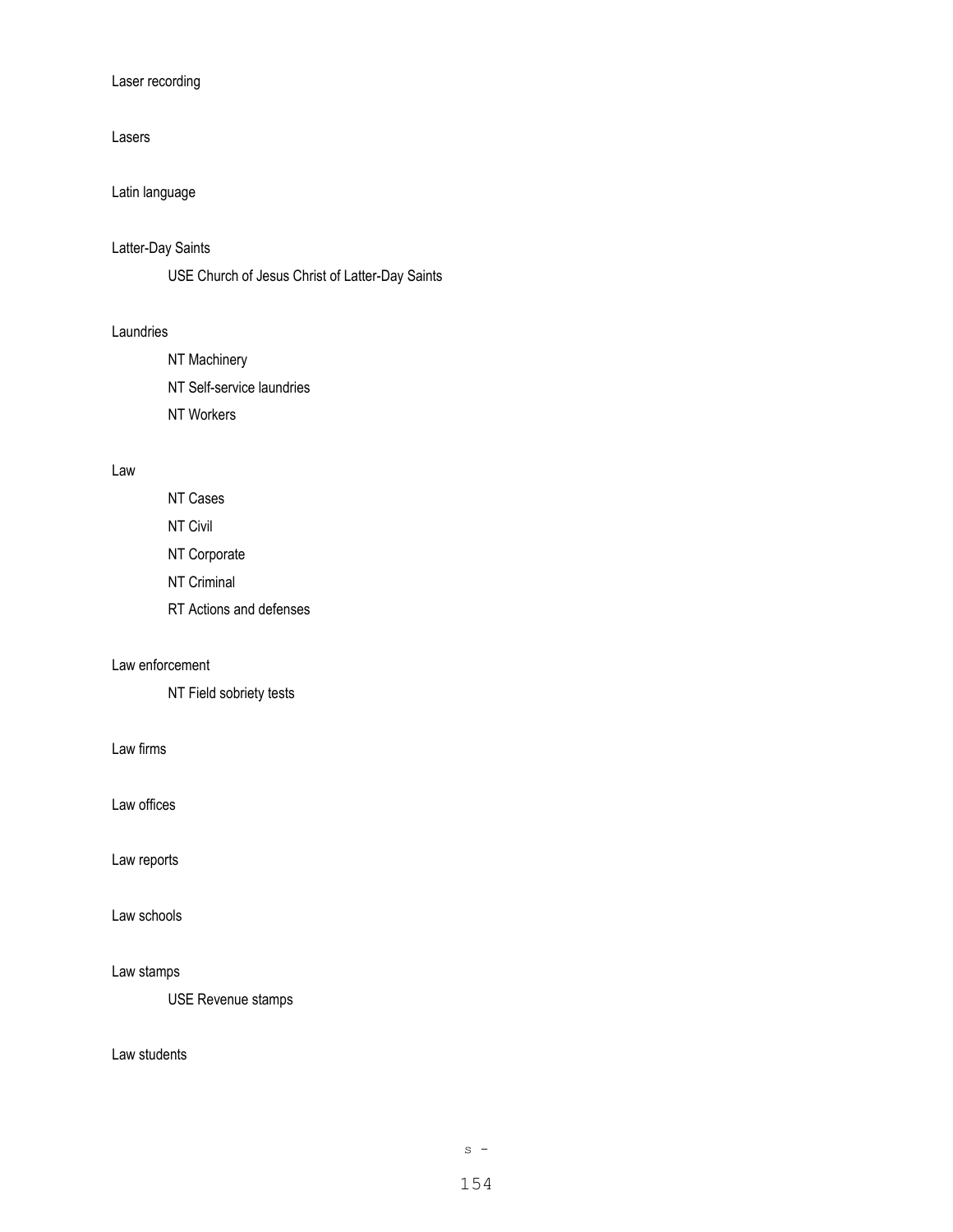## Lawn bowling

## Lawn mowers

## Lawsuits

USE Law – Actions and defenses USE Civil law

## Lawyers

NT Ethics

## Leader of the Opposition

USE Legislative Assembly. Official Opposition

## Learning disabilities

Lease and rental services

Leather

Leather industry and trade

Legal aid

## Legal opinions

Legal proceedings

NT Appellate procedure

#### Legal services

## Legends

## Legislation

NT Repeal

RT Legislation (Name of Act as titled in the Statutes of Alberta)

RT Legislative Assembly – Bills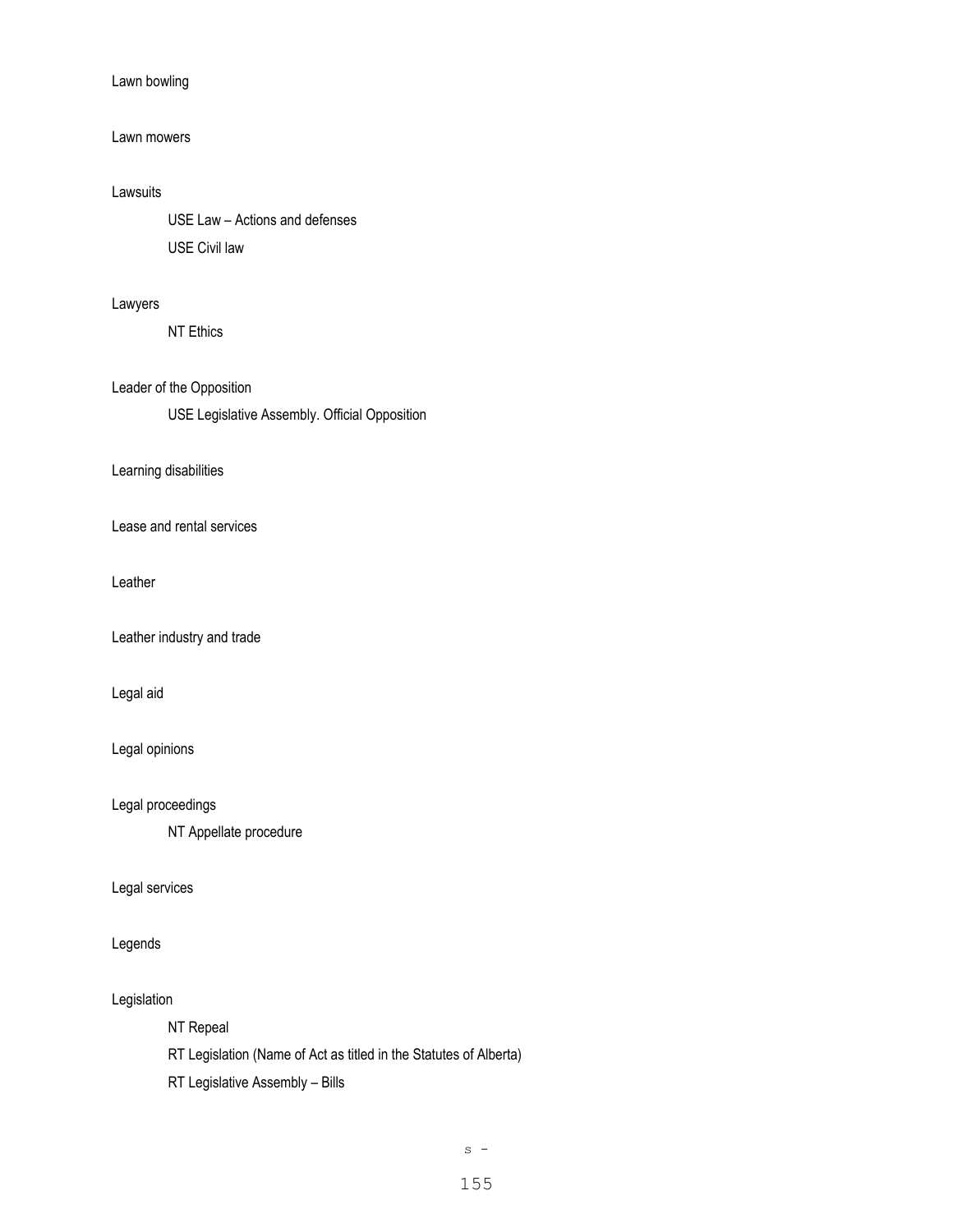Legislation (Name of Act as titled in the Statutes of Alberta)

NT Repeal

RT Legislation

Legislative Assembly

NT Bills

NT Committees

#### RT Name of specific committee (AACRII rule 24.21B)

NT Membership

- NT Opening ceremonies
- NT Private bills
- NT Proceedings
- NT Rules and practice
- NT Television broadcasting of proceedings

Legislative Assembly. Official Opposition

Legislative bodies

NT Reform

### Legislative buildings

NT Design and construction

NT Grounds

NT Interiors

NT Laying of cornerstone

Legislative Chamber

USE Legislative buildings – Interiors

### Legislative interns

USE Alberta – Politics and government – Study and teaching (Internship)

#### Lesbians

Lesser Slave Lake Indian Regional Council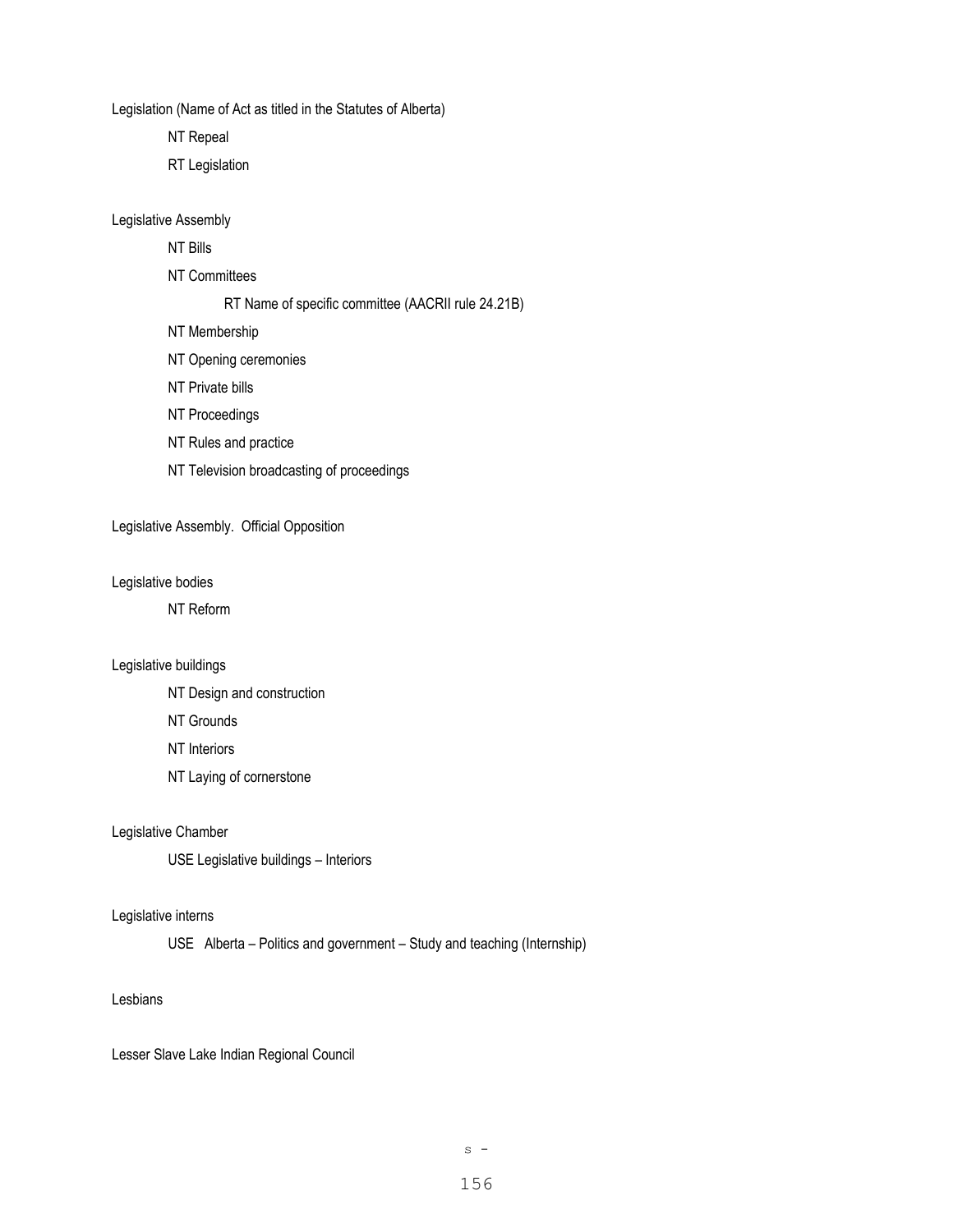# Liability insurance

USE Insurance, Liability

Libel and slander

Librarians

Libraries

Library science

## Licenses

NT Driving

NT Liquor

NT Marriage

## Liens

Lieutenant-Governors

NT Alberta [Saskatchewan, Ontario, etc.]

## Life Insurance

USE Insurance, Life

## Life-saving

Light rapid transit

Lighthouses

# Lighting

Lightning

Lime industry

Lime kilns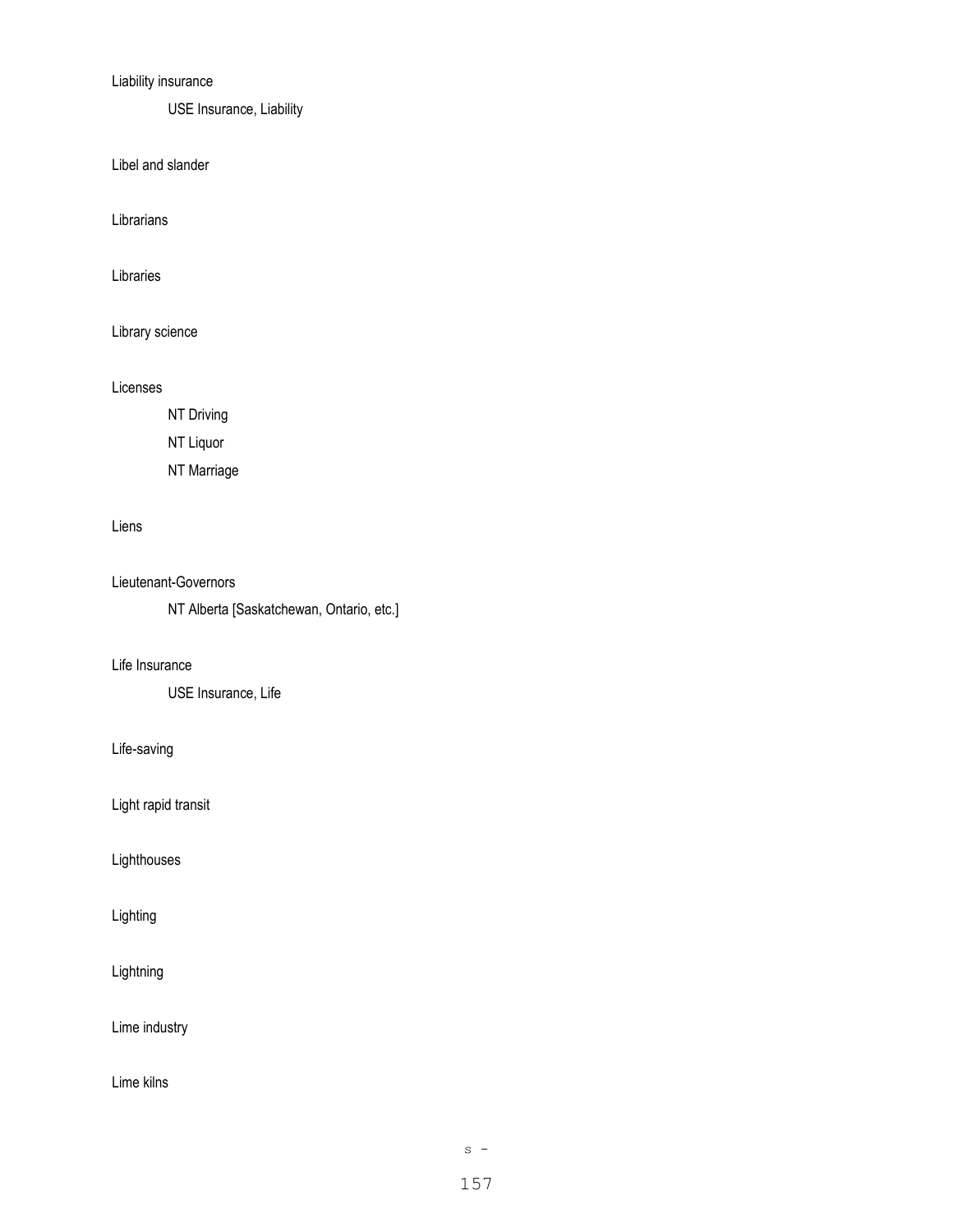## USE Lime industry

### Limestone

Liquid air industry

## Liquor

USE Alcohol

## Liquor duties

USE Alcohol – Taxation

## Liquor industry

USE Alcohol – Industry

## Liquor laws

USE Alcohol – Laws and legislation

### Liquor licenses

USE Licenses – Liquor

## Liquor problem

USE Substance Use Disorder

## Liquor stores

USE Stores, Retail – Alcohol

## Liquor traffic

USE Alcohol – Industry

## Liquor trafficking

USE Alcohol – Laws and legislation

## Literature

Literature, Comparative

## Litigation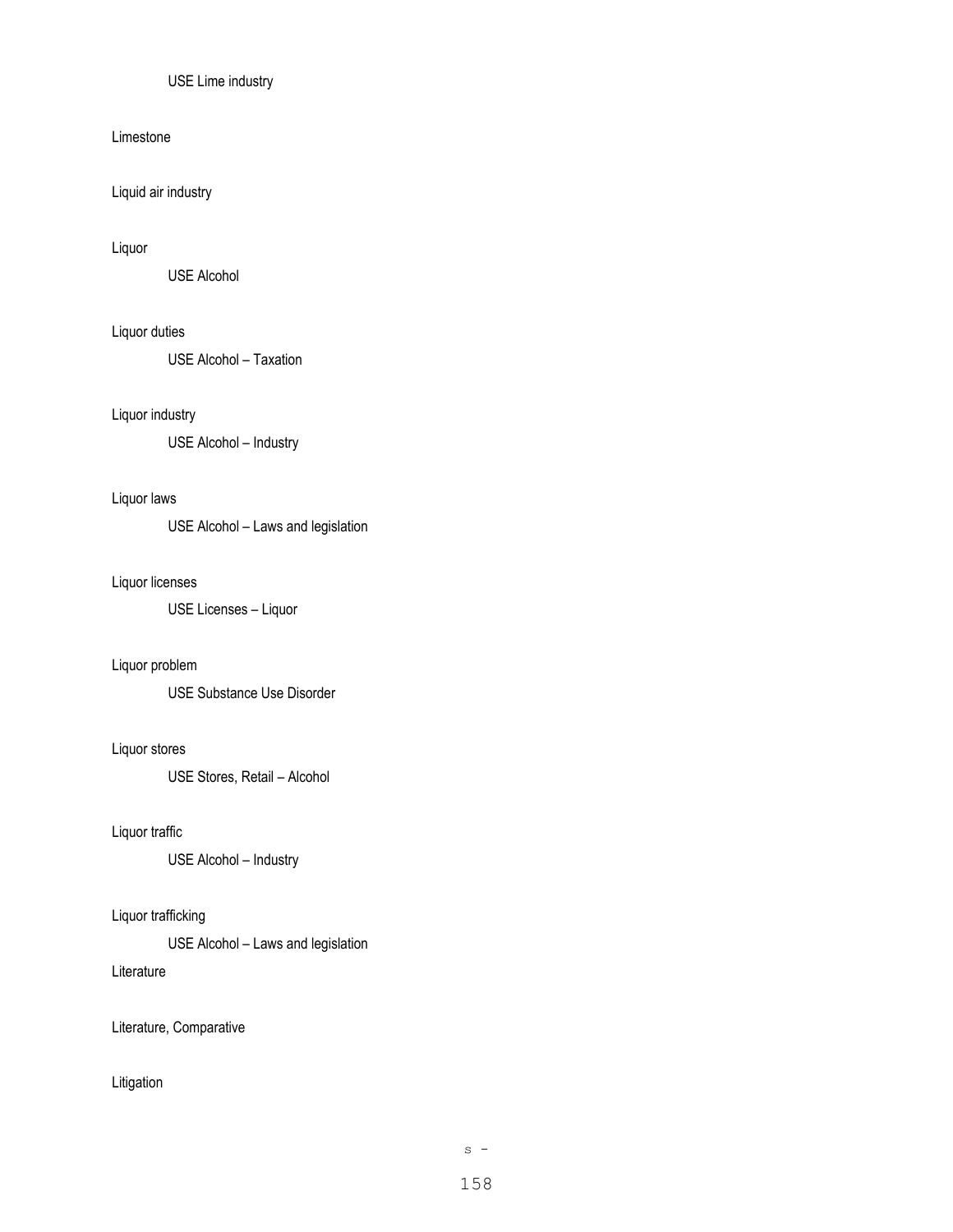USE Law – Actions and defenses USE Law – Civil

### Litter

Little People

UF Dwarfs

## Liturgical objects

NT Crosses

NT Crucifixes

### Livestock

NT Brands and branding

NT Breeding

NT Judging

NT Marketing

NT Societies, etc.

#### Livestock associations

USE Livestock – Societies, etc.

## Livestock brands

USE Livestock – Brands and branding

#### Livestock breeds

RT under names of specific types of livestock, e.g., Cattle breeds, Horse breeds, etc.

## Livestock exhibitions

## Loans

## Loans, Farm

USE Agricultural credit

## Lobsters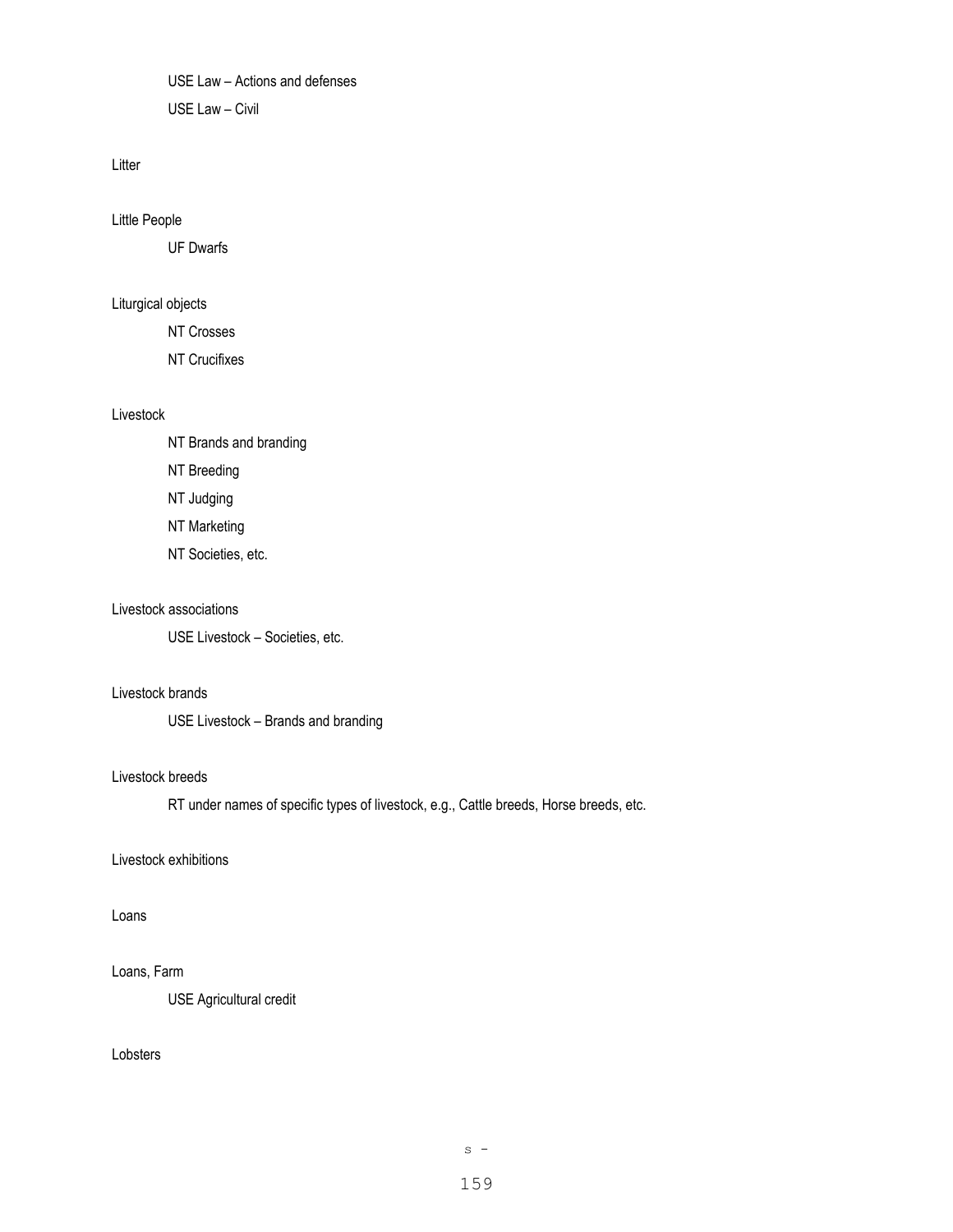Lobbying

## Local finance

Local government

NT Law and legislation

NT Taxation

RT Municipal Affairs, Department of

## Local Improvement Districts

RT Local government

RT Municipal Affairs, Department of

For names of particular L.I.D.s, use the following format:

Local Improvement District No. 1

## Local taxation

USE Local government – Taxation

Local transit

Locks and keys

Locomotive engineers

**Locomotives** 

Locusts

Log buildings

Log transportation

Logging and loggers

Long-term care facilities

NT Residents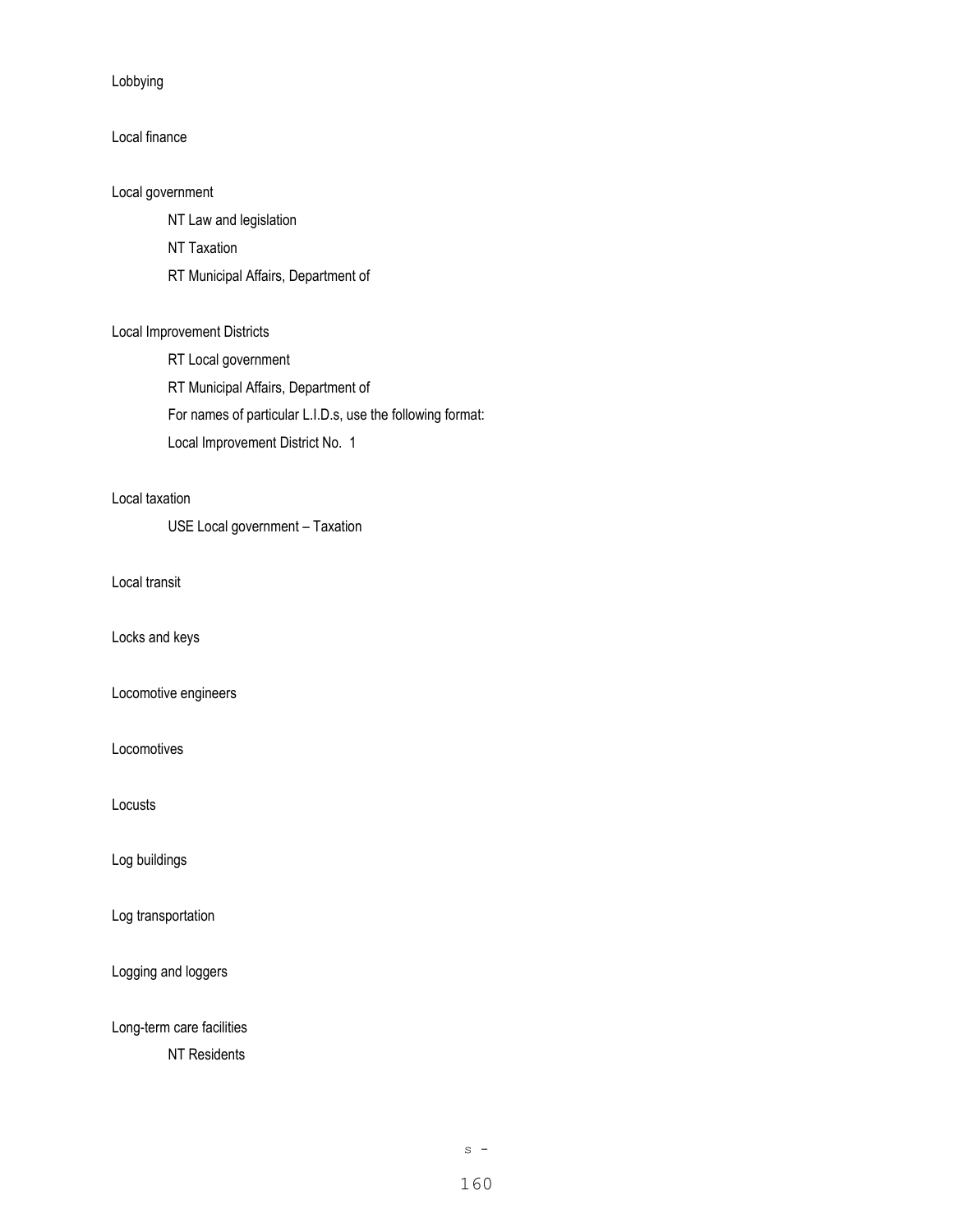Lotteries

Loyal Orange Institution

UF Orange Order

Lubricating oils

Luge

## Lumber

NT Grading

NT Storage

NT Transportation

## Lumber camps

Lumber industry and trade

#### Lumber mills

USE Sawmills

## Lumberjacks

USE Logging and loggers

## Lumber yards

Lunar Eclipses

Subdivided by date, e.g. Lunar Eclipses – 1866

## Lunatic asylums

USE Psychiatric hospitals

## Lunatics

USE Mentally ill

## Lunch rooms

USE Restaurants, lunch rooms, etc.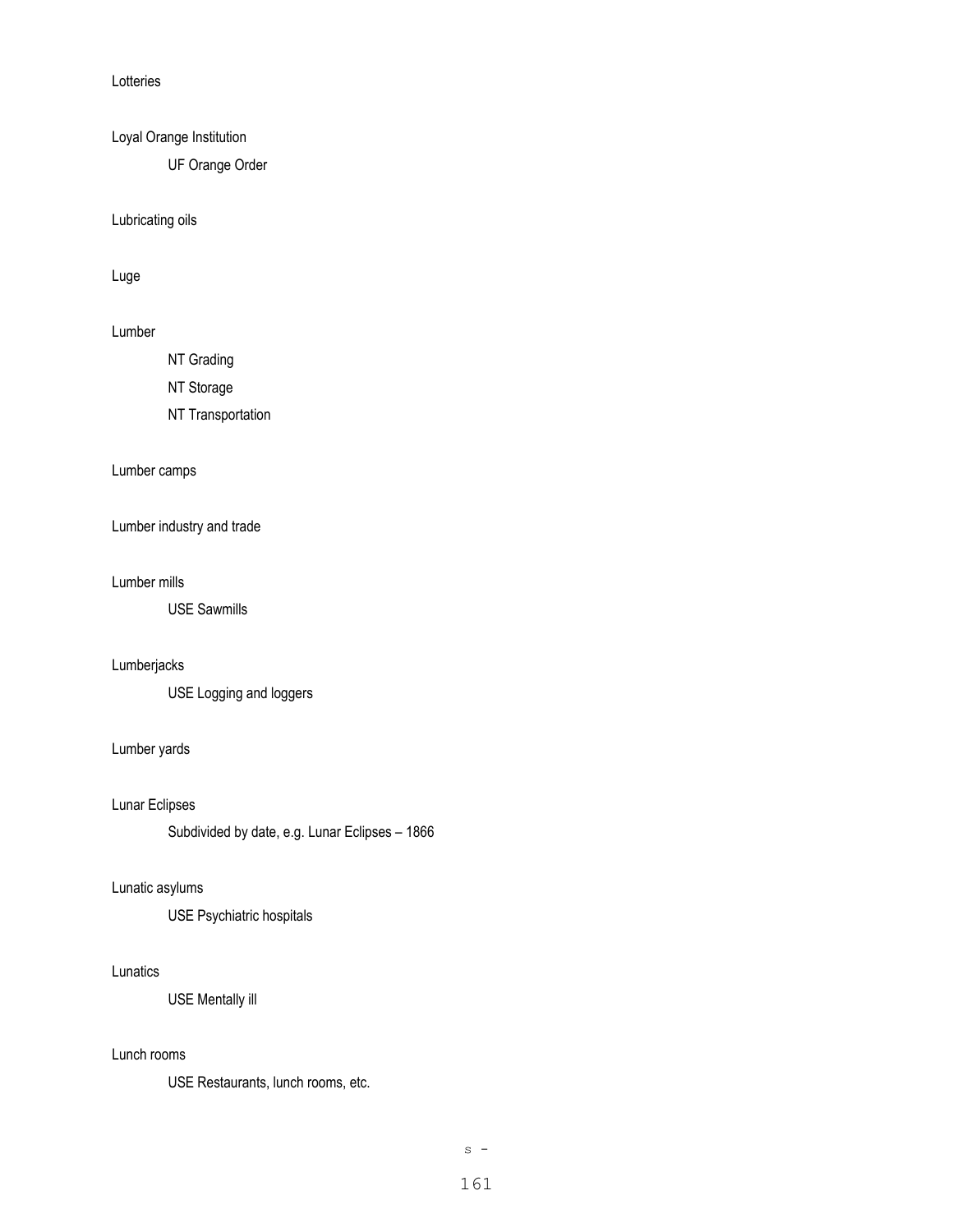Lungs

NT Diseases

RT Pulmonary fibrosis

Lutheran Church

NT Buildings

NT Ceremonies and practices

NT Clergy

NT Education

NT Finance

NT Government

NT History

NT Membership

NT Missions and missionaries

NT Sermons

NT Societies, etc.

NT Sunday schools

NT Synod

Lutherans, Danish [Swedish, etc.]

Lynx

Macaroni products USE Pasta products

Maces, Ceremonial

USE Ceremonial maces USE Provincial mace

Machine shops

**Machinery** 

Machine tools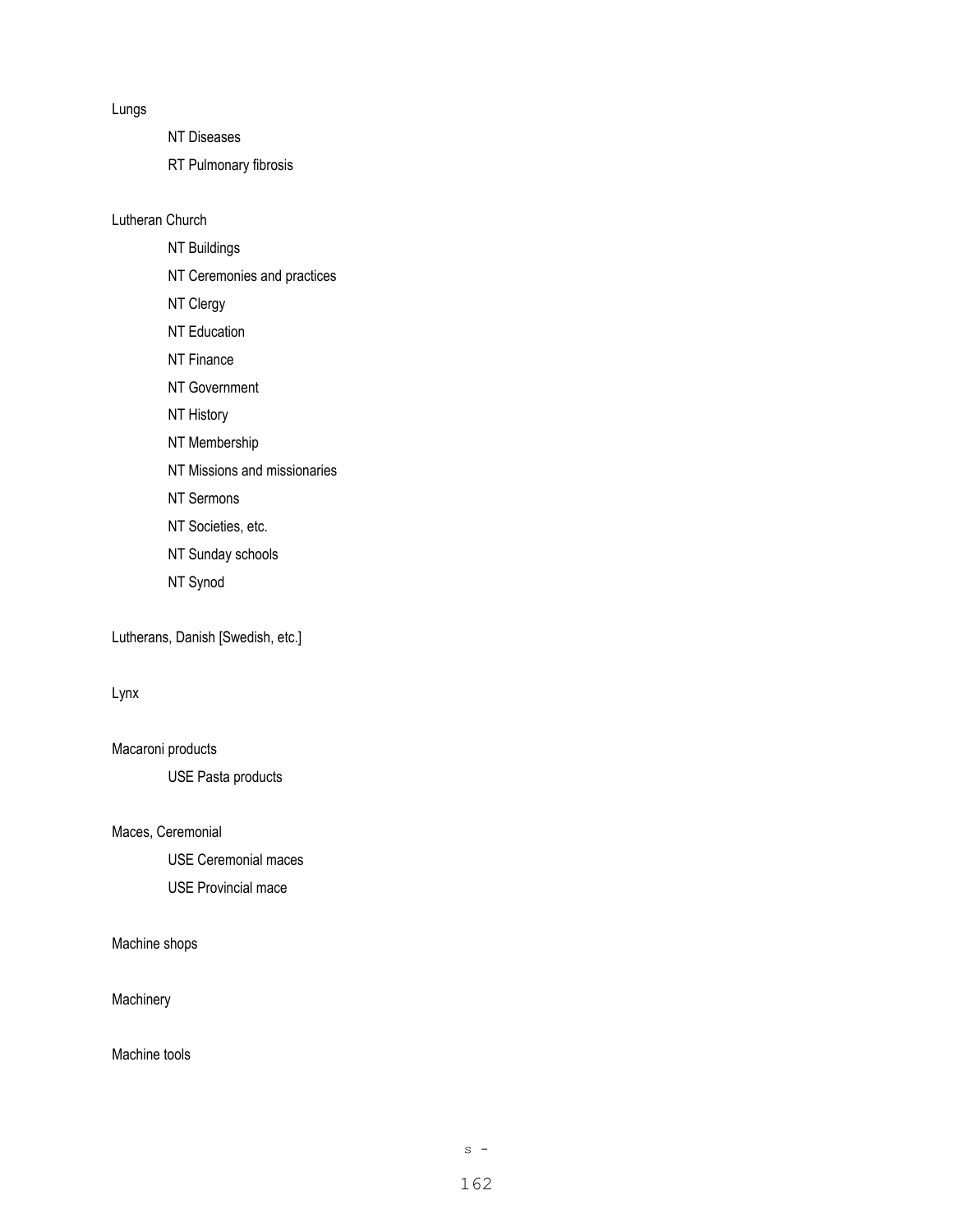Magicians

## Magistrates

USE Judges

USE Justices of the peace

USE Police magistrates

# Magnetic recorders and recording

Magpies

Mail service

USE Postal service

## Malaysian Canadians

Malaysians

**Malnutrition** 

Manpower

USE Labour supply

# Manpower policy

USE Labour policy

### **Manufacturers**

Manufactures

Manure

## Maps

Marbles (Game)

# Margarine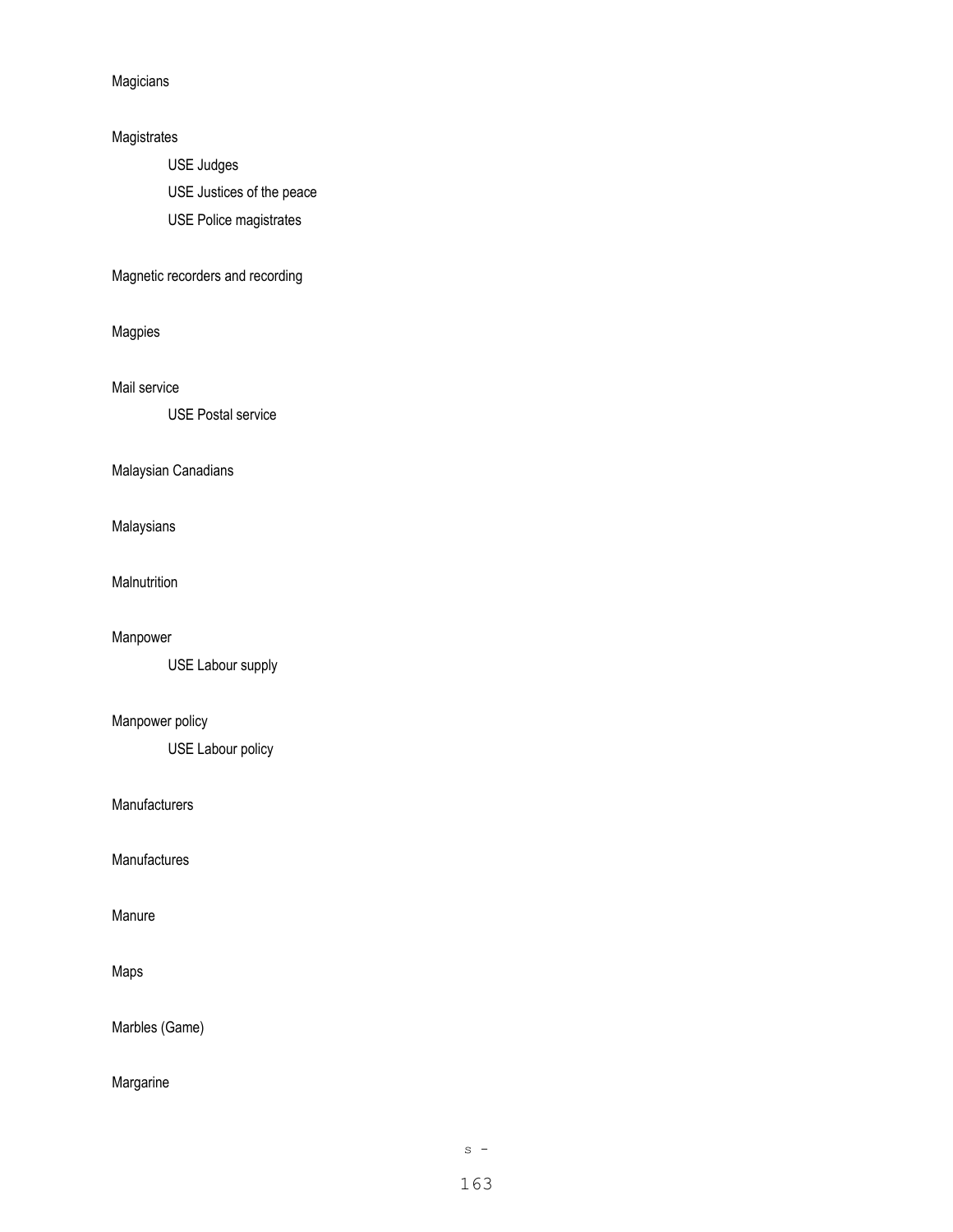## Marijuana

USE Cannabis

Marine biology

Marketing

Marketing research

Markets

Marriage

Marriage counselling

# Marriage licenses

USE Licences – Marriage

## Marshes

USE Wetlands

## Martial arts

**Masculinity** 

Masonry

Masons (Fraternal Order)

USE Freemasonry

# Masons (Trade)

USE Bricklayers USE Stonemasons

#### Mass media

USE Media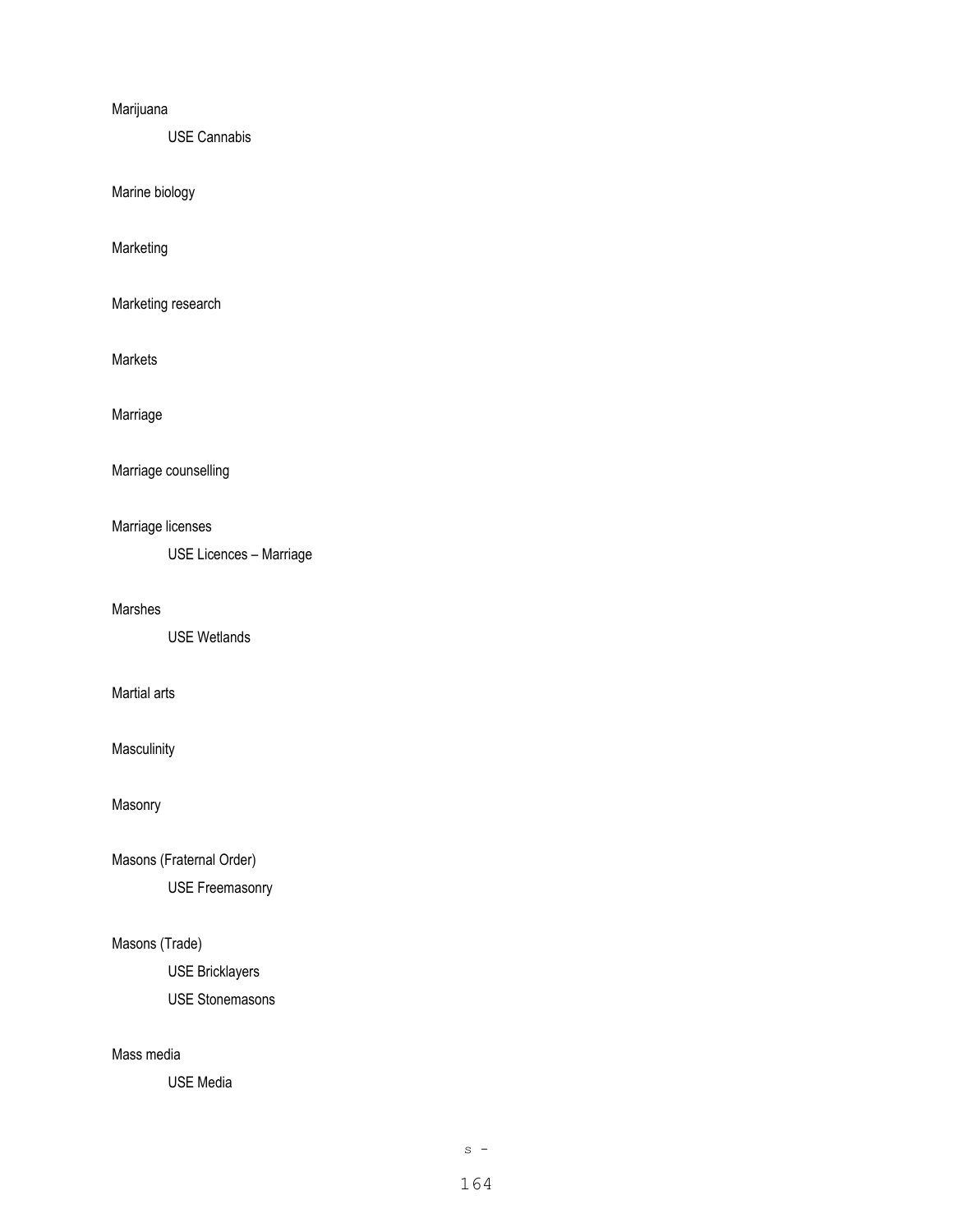### **Mathematicians**

### **Mathematics**

# Mayors

RT subdivision Mayors under names of communities

#### Measles

RT Rubella

## Meat

NT Preparation

## Meat industry and trade

#### **Mechanics**

NT Automobiles

NT Aviation

NT Machinery

## Medals

#### Media

UF Mass media

## Medical care

### Medical clinics

UF Clinics

# Medical colleges

USE Medical schools

## Medical education

### Medical electronics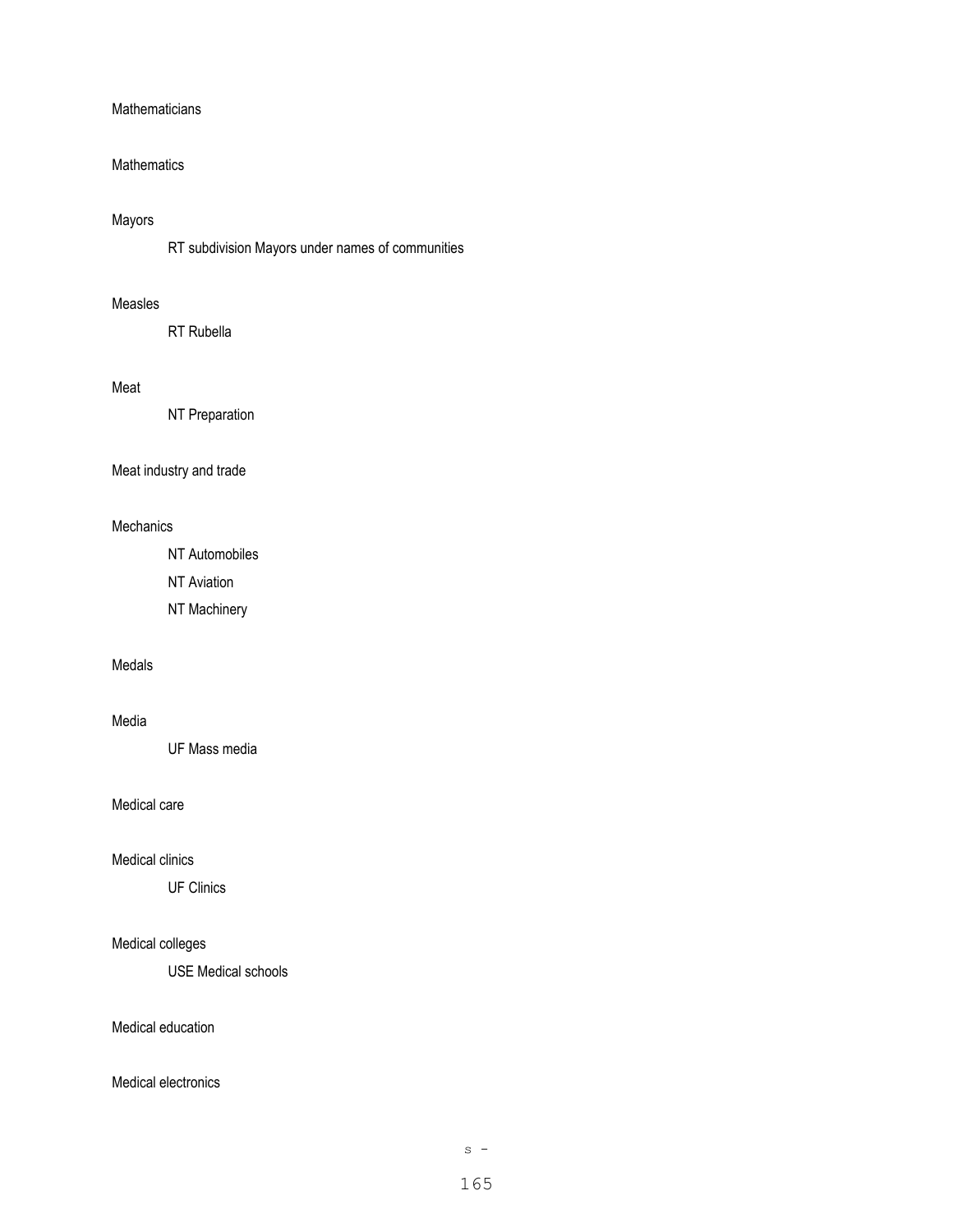Medical examiners

Medical laboratories

Medical laws and legislation

Medical records

Medical research

Medical schools

Medicare

## Medicine

# Meetings

USE Conventions USE Congresses and conventions

### Melons

#### Memoirs

USE Biography

## Men

- NT Education NT Employment NT Health
- NT Societies and clubs

#### Mental illness

USE Mental health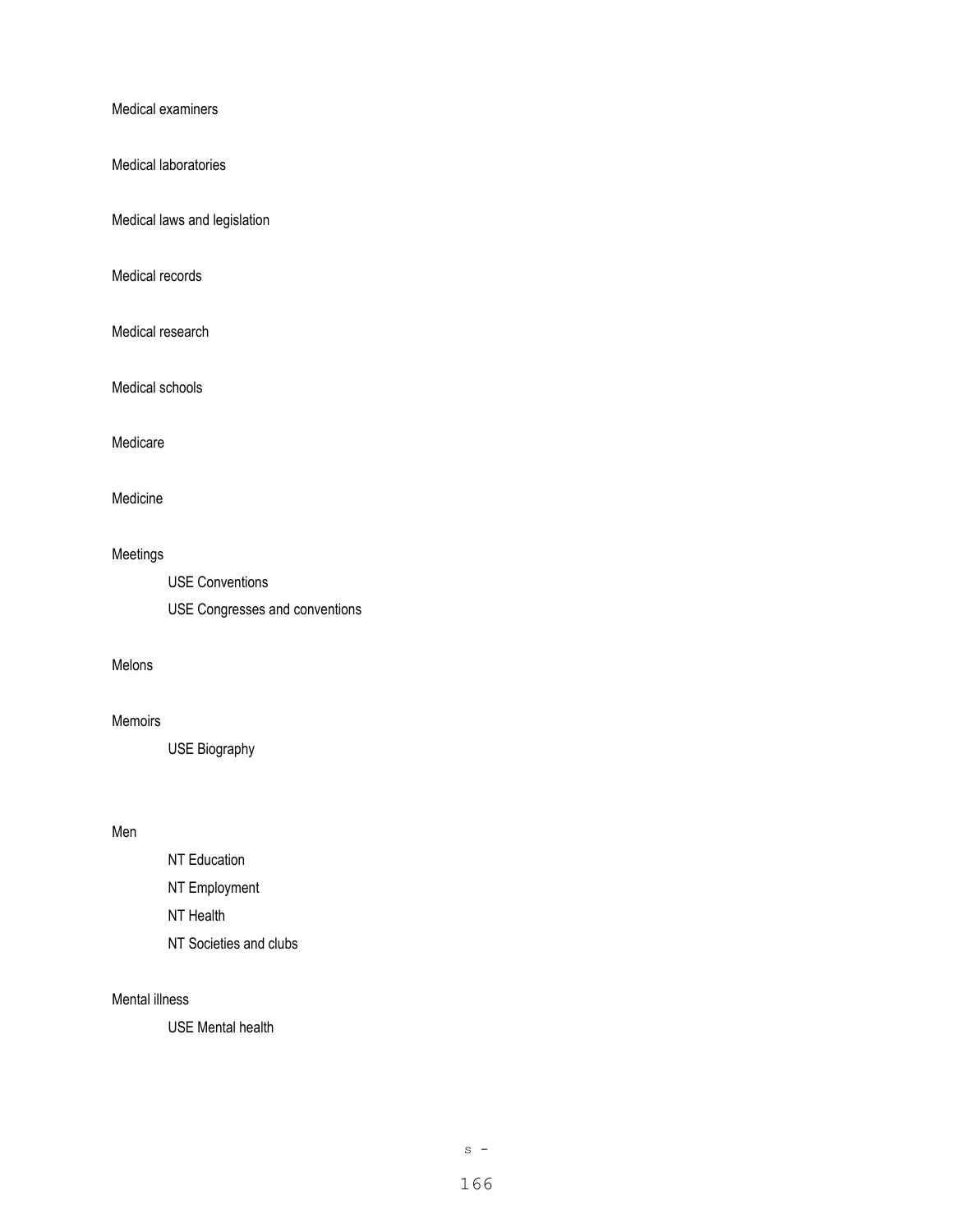### **Mennonites**

RT Agriculture – Colonies

Men's clothing

Mental health

- NT Anxiety
- NT Depression
- NT Phobias
- NT Policy
- NT Treatment

# Mental hospitals

USE Psychiatric hospitals

## Mentally disabled

RT Physically disabled

## Mentally ill

USE Mental health

## Menus

## **Merchants**

Metal trade

Metalworkers and metalworking

**Meteorites** 

Meteorology

Methanol fuel industry

Methodist Church

RT United Church of Canada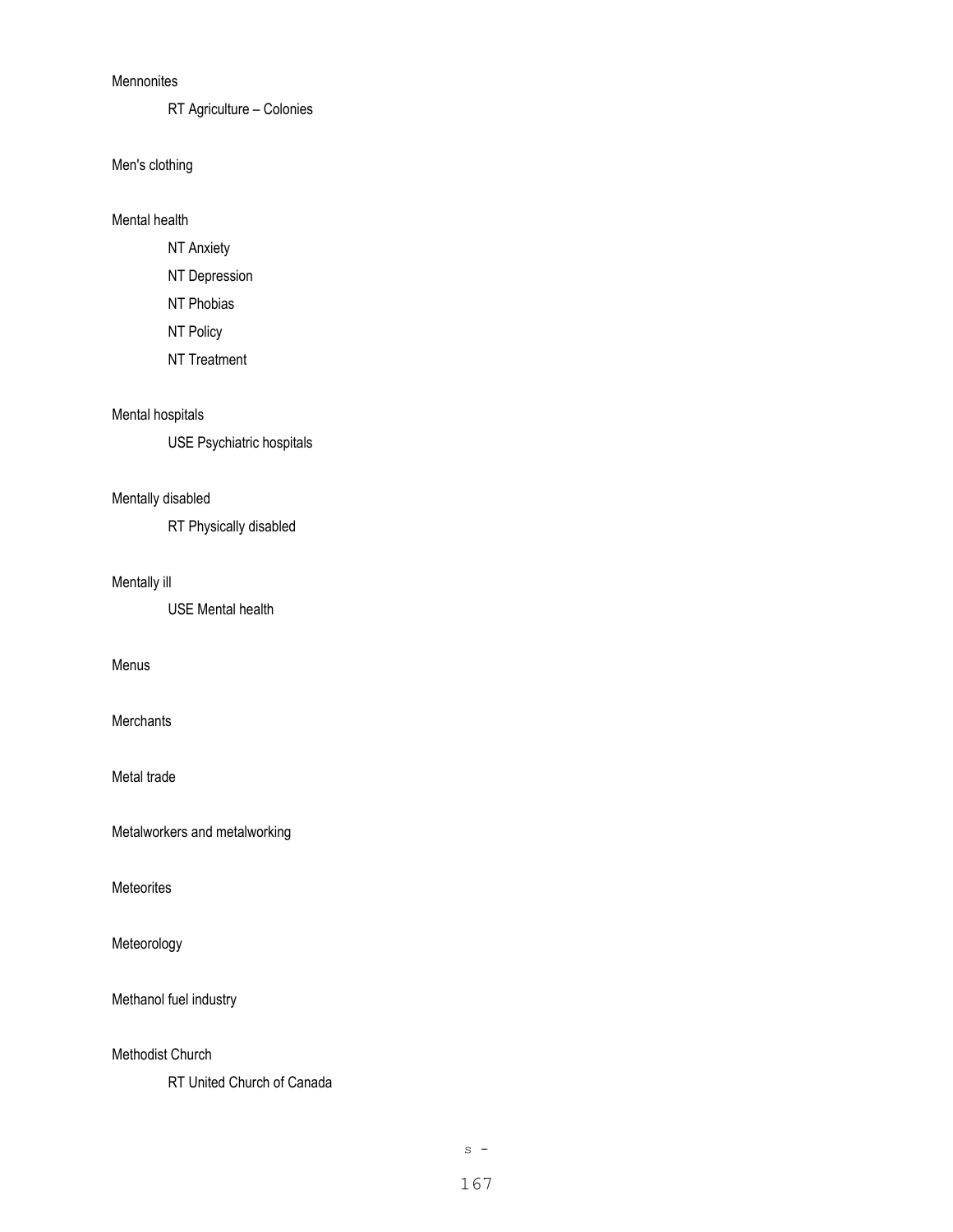NT Anniversaries, etc.

- NT Buildings
- NT Clergy
- NT Conferences
- NT Conventions
- NT Education
- NT Missions
- NT Rites and ceremonies
- NT Sermons
- NT Societies, etc.
- NT Sunday schools

## Métis Nation

For subdivisions, use pattern under Indigenous peoples.

RT Red River Colony

## Métis Settlements

Métis Settlements General Council

Metric system

## Micrographics

Microwave ovens

Midwives and midwifery

## Migrant labour

RT Temporary foreign workers

## Migration, Internal

## Military

NT Bases NT Ceremonies, honours, and salutes NT Discharge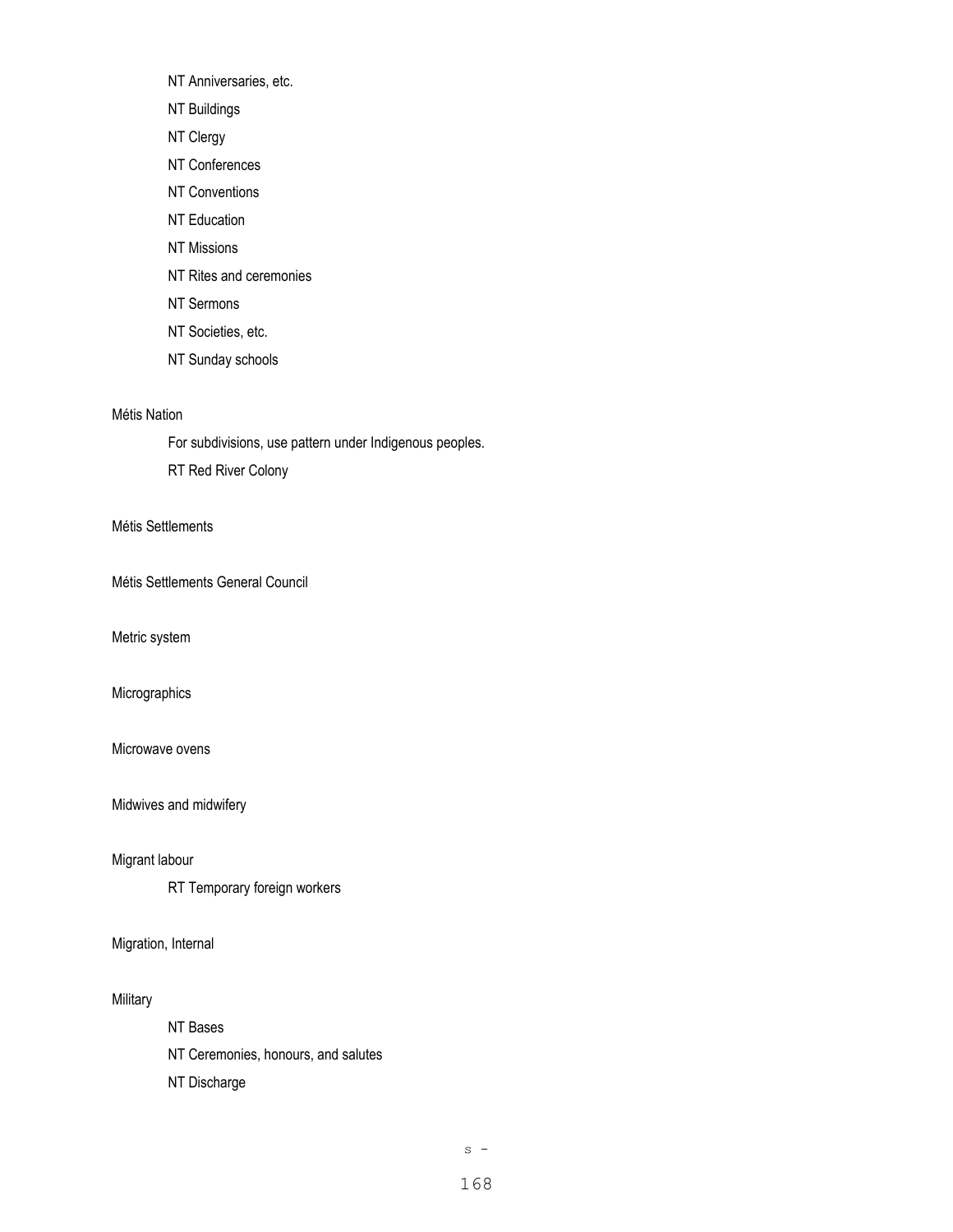NT Hospitals NT Pensions NT Service NT Uniforms

## Milk

RT Dairy

## Milk industry

USE Dairy industry

#### Millinery

Millinery stores

USE Stores, Retail – Millinery

Milling machinery

Mills and millwork

Millwrights

## Mineral exploration

USE Prospecting

#### Mineral resources

Mineral rights

## Mineral water

## Miners

RT Mines and mining – Employees

Mines and mining

NT Accidents NT Dust

 $s -$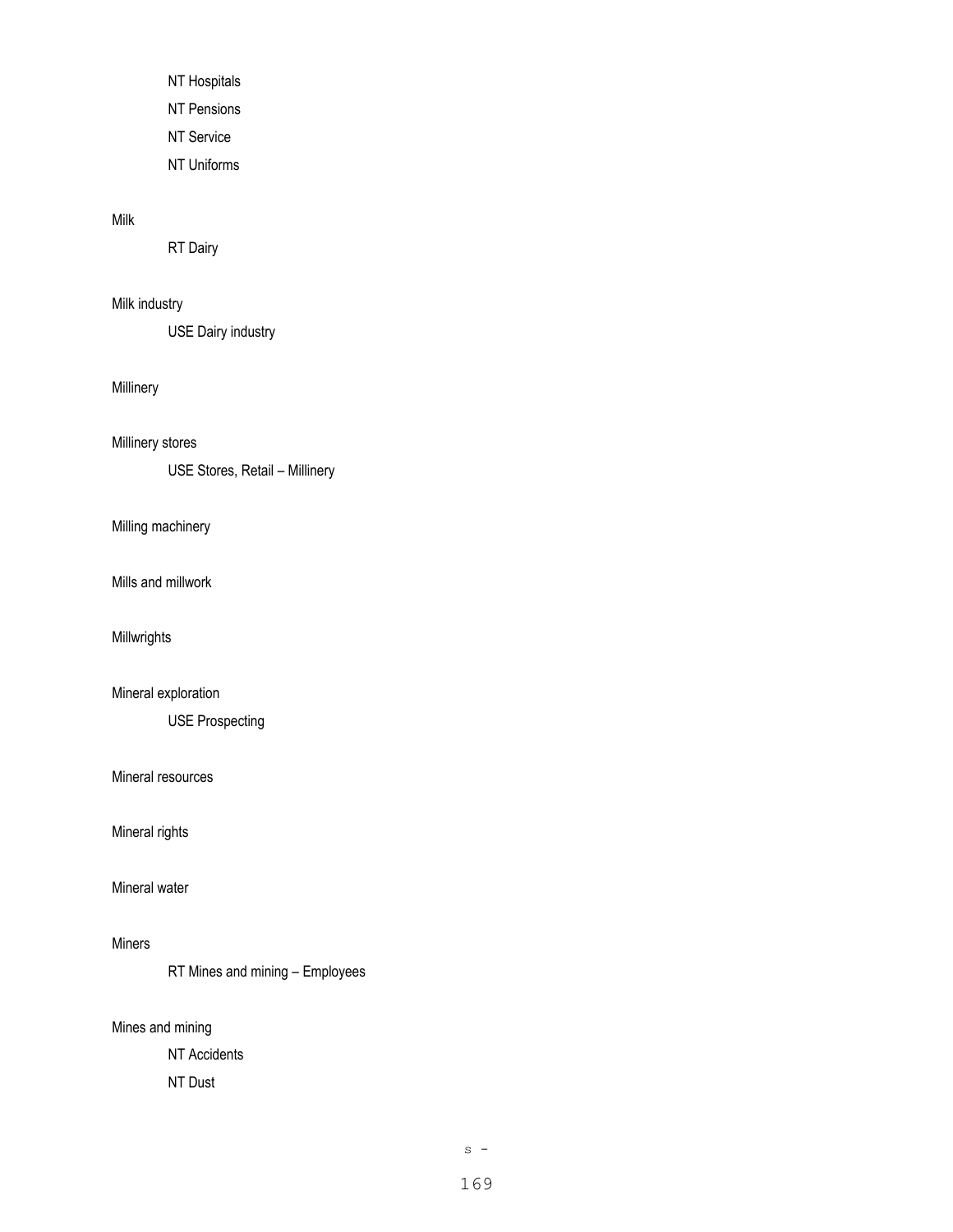NT Employees NT Equipment and supplies NT Explosions NT Fires and fire prevention NT Horses NT Inspections NT Leases NT Laws and legislation NT Railroads NT Rescue work NT Safety NT Sanitation NT Taxation NT Transportation

NT Ventilation

## Ministerial Orders

May be subdivided by department, e.g., Ministerial Orders – Agriculture, Department of

### Ministerial papers

USE [Name of Department], Minister of, e.g., Agriculture, Minister of

### Ministers of Religion

USE Clergy subdivision under specific denomination

#### Mink farming

### **Minorities**

#### Mints

Use for coin-making enterprises

## Missing persons

#### Missions and missionaries

When possible, use specific denomination.

 $s -$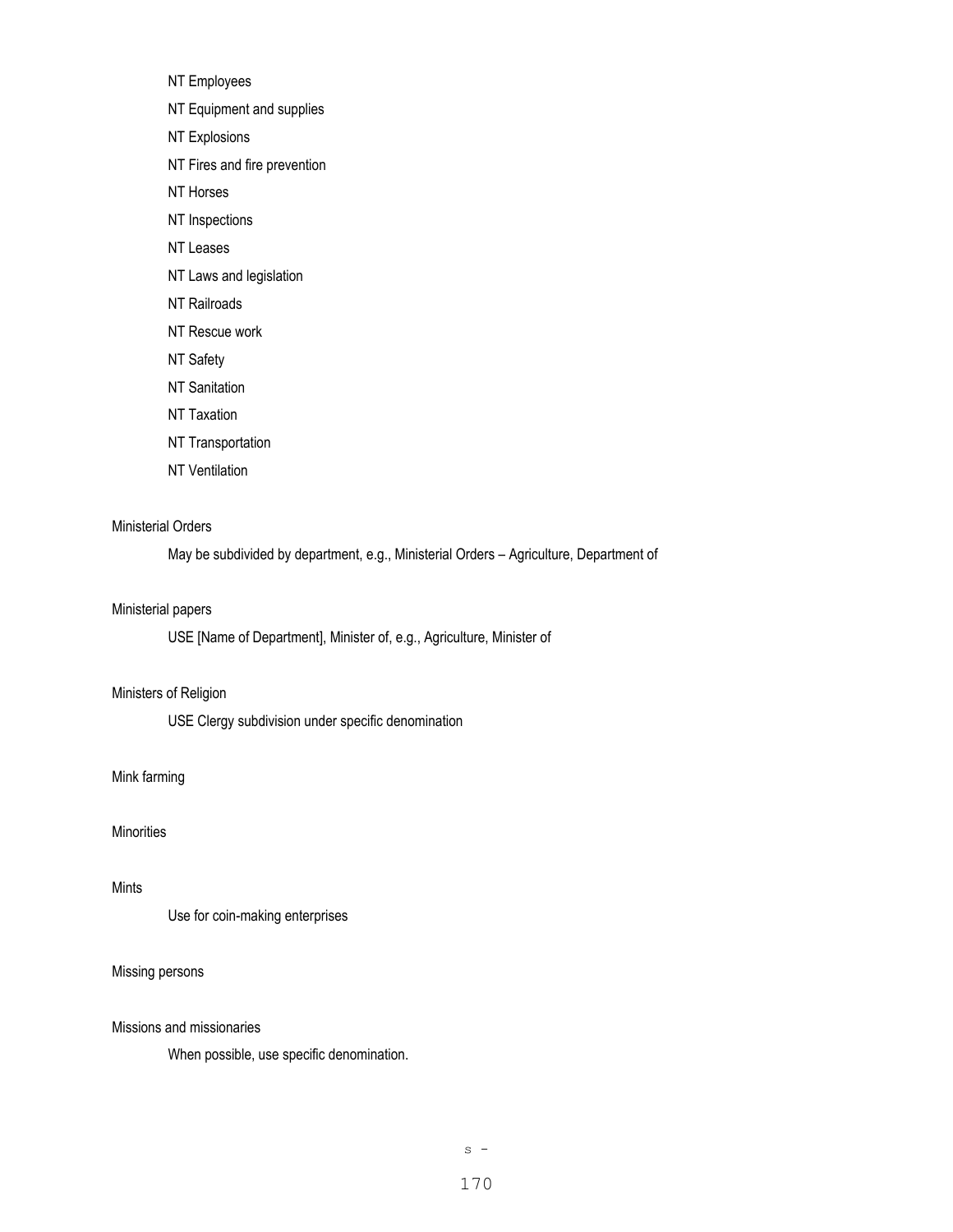Mobile home industry

Mobile home parks

Moccasins

Models, Fashion

Models and modelmaking

Monasteries

Monetary policy

Monetary reform

Money

Monuments

Moon

Moose

Moose hunting

Moravian Church

NT Buildings

NT Clergy

NT Rites and ceremonies

Moravians

Morgues

Mormons

USE Church of Jesus Christ of Latter-Day Saints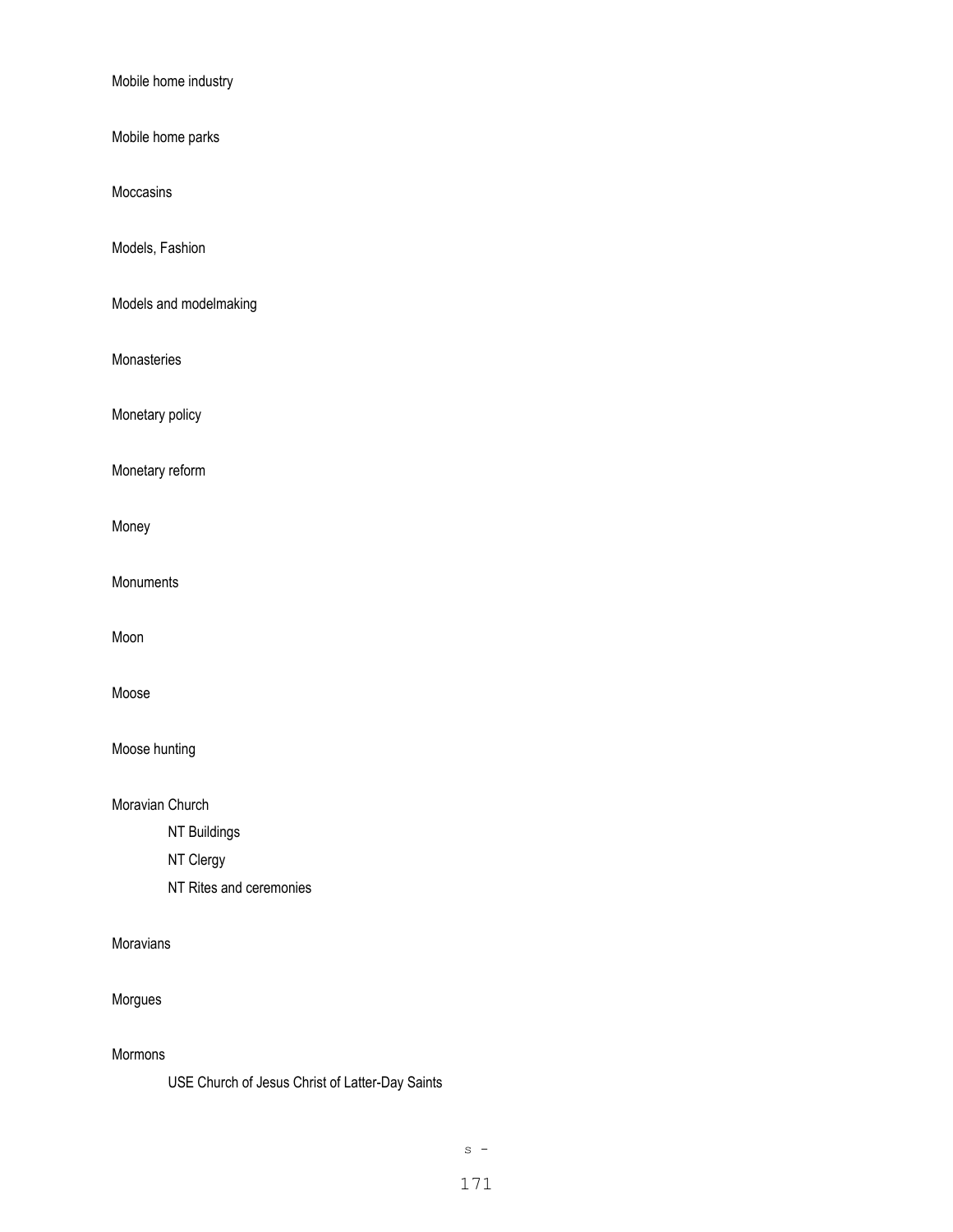Mortgage brokers

## Mortgages

## Mosques

RT Islam – Buildings

# Mosquitoes

NT Control

NT Disease

## Motels

## Motion pictures

NT Industry

NT Production and direction

NT Projection and projectionists

NT Theatres

### Motor scooters

## Motorboats

NT Safety regulations

NT Racing

# Motorcycle gangs

## Motorcycles

NT Racing

## Mountain lions

UF Cougars

UF Pumas

## Mountain passes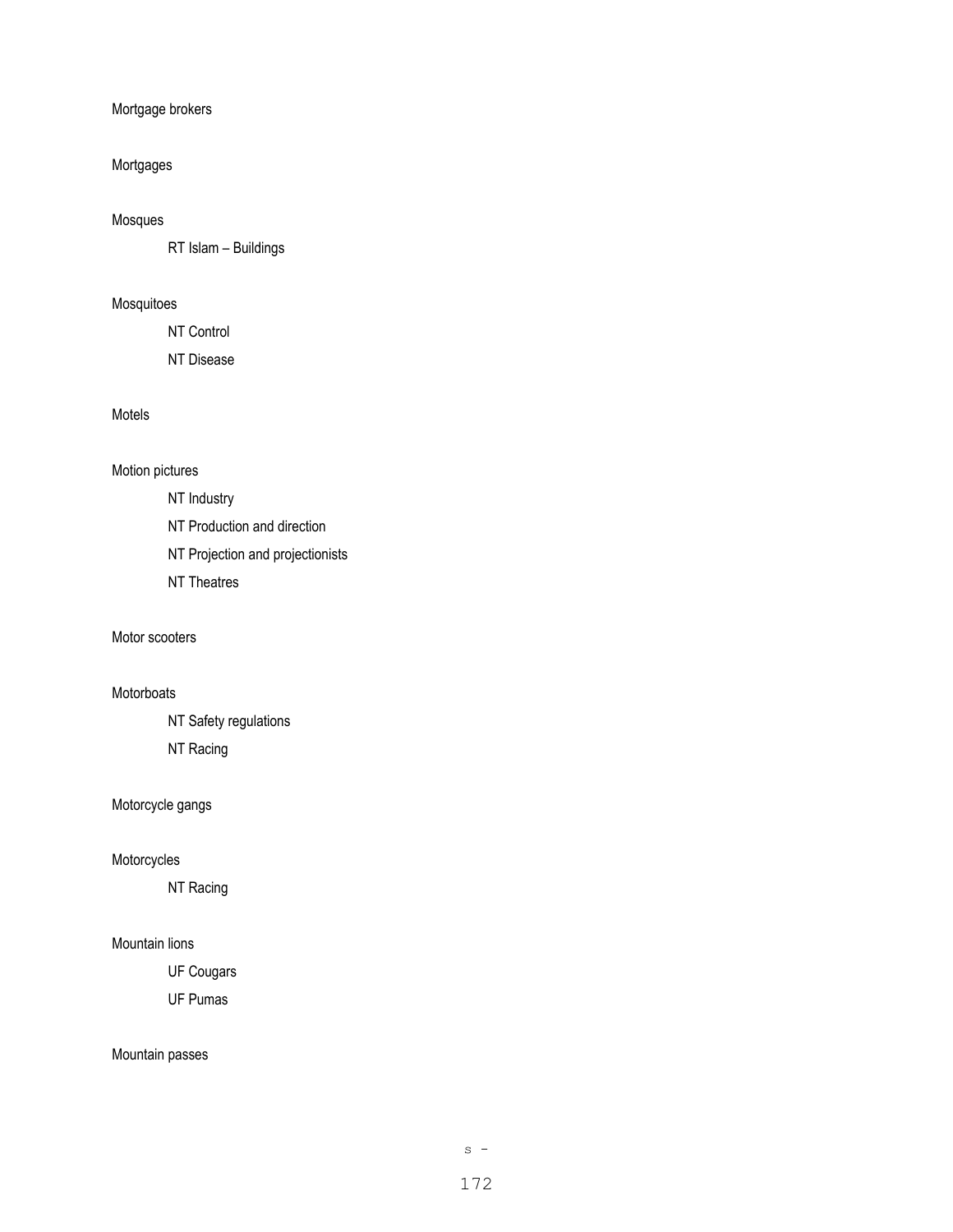Mountain roads

### Mountain sheep

Mountaineering and mountaineers

### **Mountains**

## Moving, Household

RT Storage and moving trade

## Moving and storage

USE Storage and moving trade Moving, Household Moving of buildings, bridges, etc.

### Mules

RT Donkeys

Multiculturalism

Multiple sclerosis

## Mumps

Municipal buildings

Municipal charters

## Municipal Districts

RT Local government

RT Municipal Affairs, Department of

For proper names of Municipal Districts use the following format: Eagle, Municipal District of, No. 81

Municipal finance

## Municipal government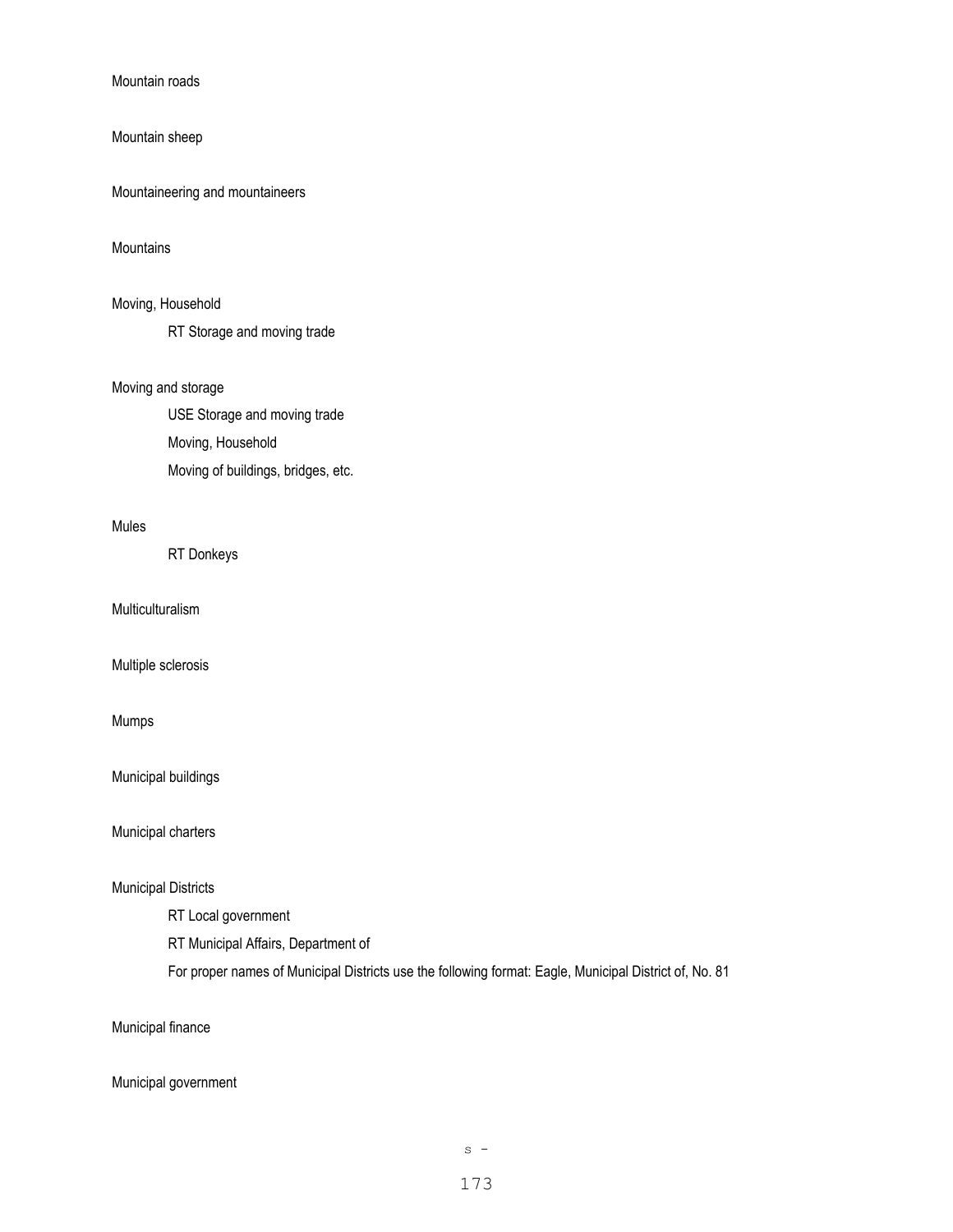## Municipal incorporation

Municipal Nursing Services Districts

Mural painting and decoration

#### Murder

USE Homicide

### Museums

Mushroom culture

USE Fungiculture

#### Mushrooms

#### Music

- NT Handbooks, manuals, etc. NT Instruction and study NT Instruments NT Performance NT Teachers
- 
- NT Text books

## Music halls

## Music in education

## Music schools

USE Conservatories of music

#### Music stores

USE Stores, Retail – Music

## Musical groups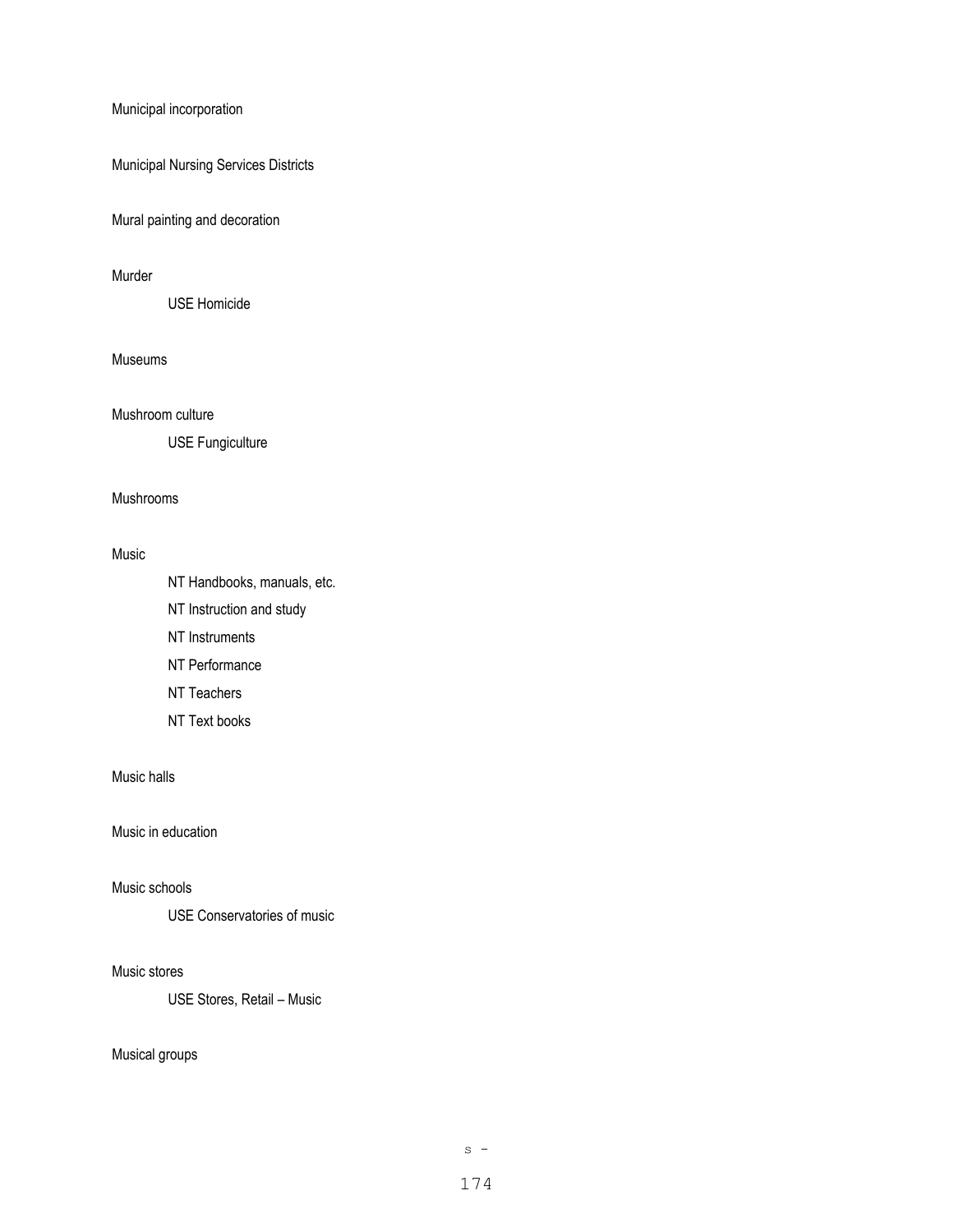## Musical theatre

Musical revues

RT Variety shows (Television programs)

Musicians

Muskeg

Muskox

Muslims

Mutual telephone companies

USE Telephone companies

 $s -$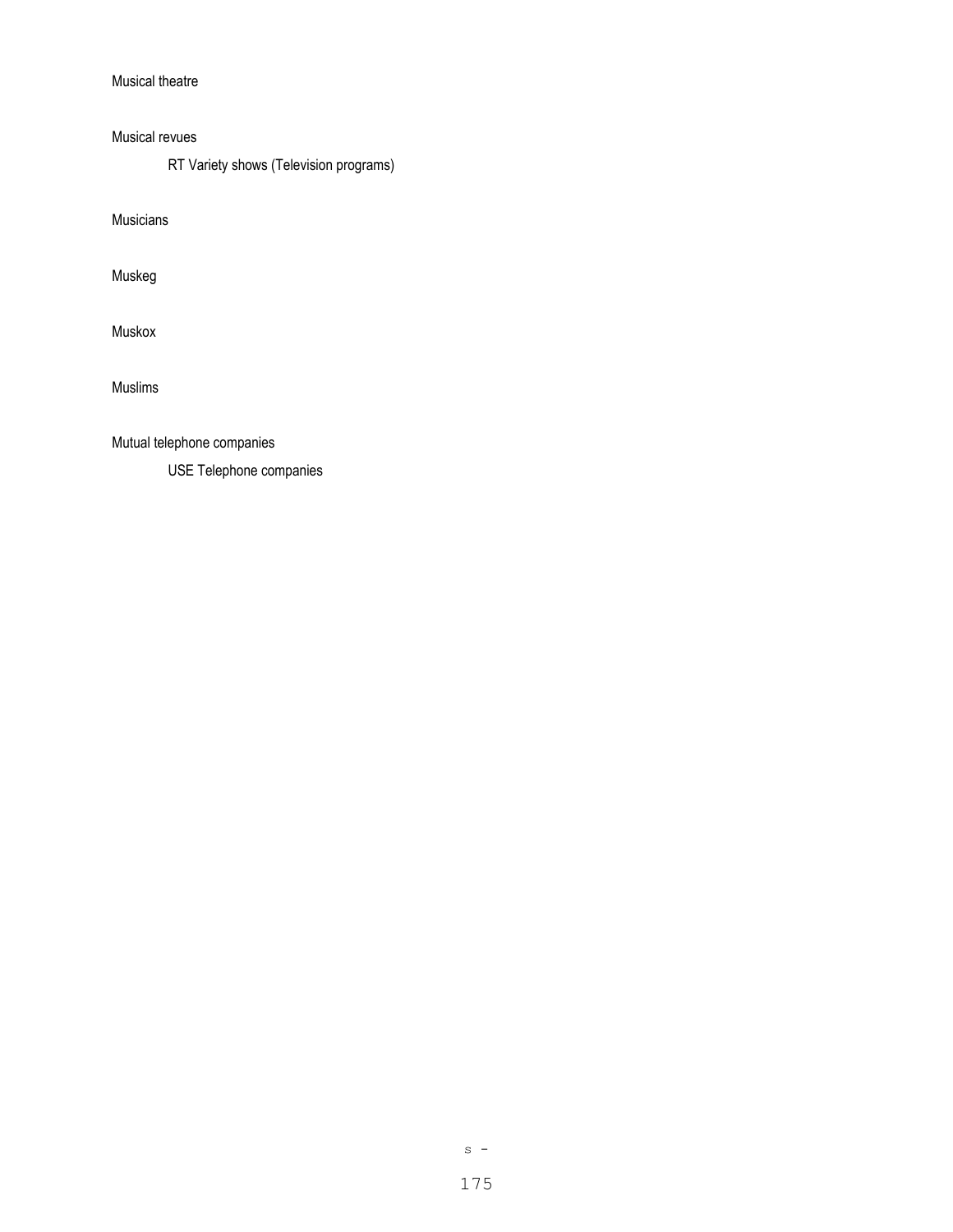# Nakawe Nation

UF Saulteaux Nation

For subdivisions, use pattern under Indigenous peoples

### Nakoda Nation

UF Stoney Nation

For subdivisions, use pattern under Indigenous peoples

# Names, Geographical

Names, Personal

Naphtha

**Narcotics** 

National parks and reserves

Nationalism

Native Friendship Centres

## Nativity scenes

USE Creches (Nativity scenes)

Natural foods industry

Natural gas

- NT Conservation
- NT Geology
- NT Law and legislation
- NT Leases
- NT Pipe lines
- NT Reserves
- NT Storage
- NT Taxation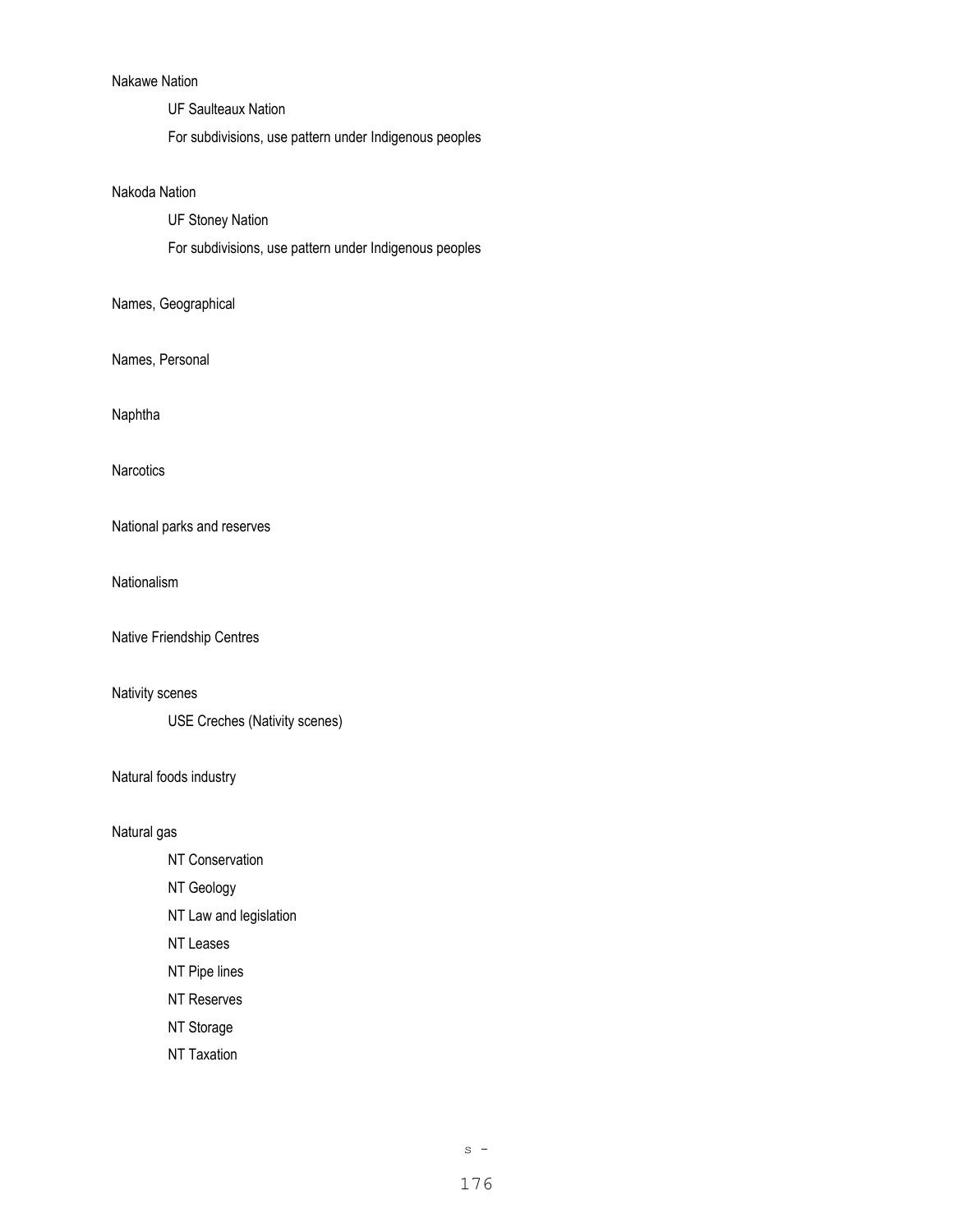Natural history

Natural resources

Naturalization

Nature

Naturopathy and naturopaths

UF Vitamin therapy

Naval Cadets

USE Sea Cadets

## Neoliberalism

RT Austerity

RT Deregulation

Neuroanatomy

New Year

News agencies

## Newspapers

NT Carriers

NT Employees

NT Publishing

NT Vendors

## Newsprint

Nickel industry

Nickel mines and mining

Niitsitapi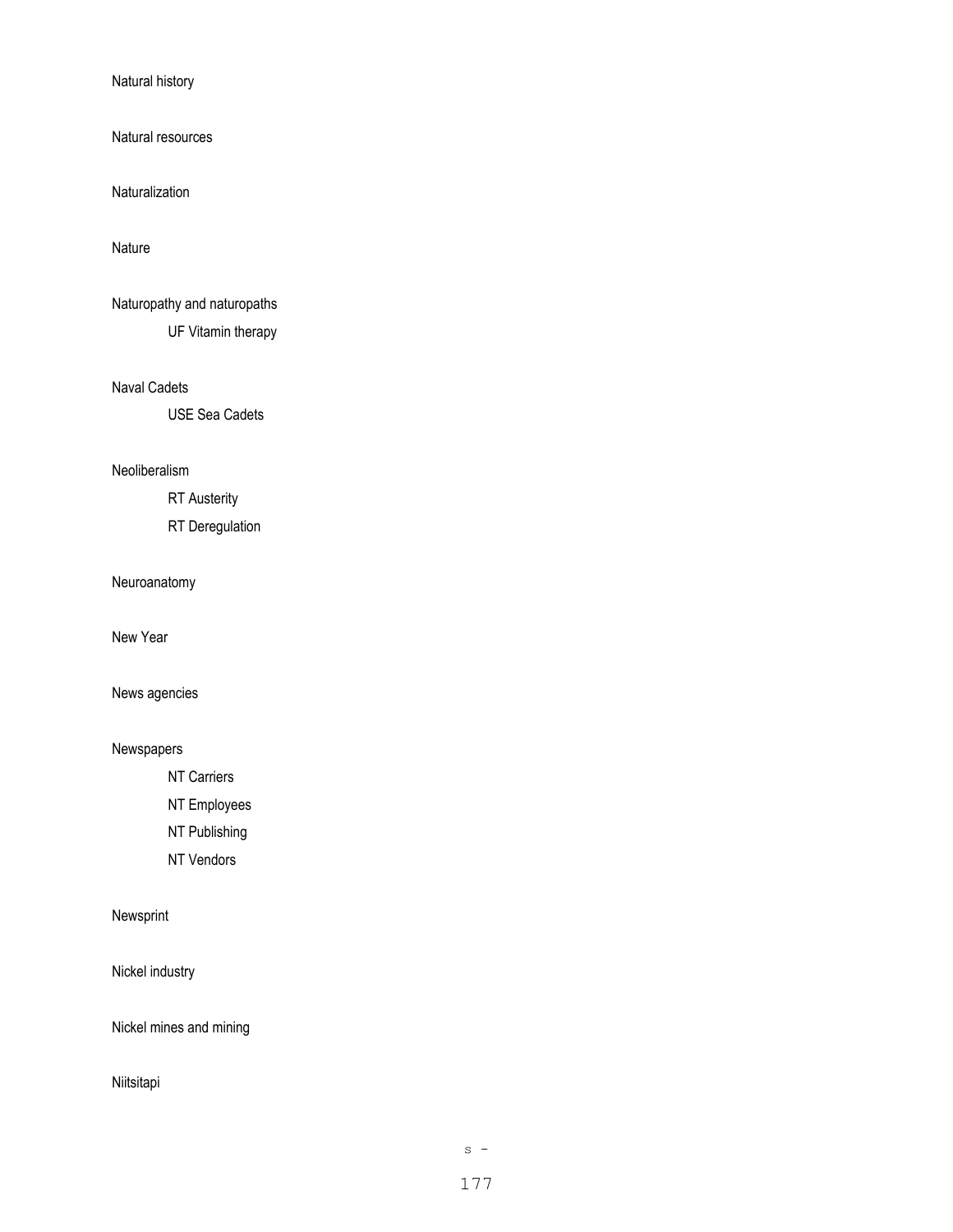UF Blackfoot Confederacy RT Kainai Nation RT Piikani Nation RT Siksika Nation

For subdivisions, use format under Indigenous peoples.

## Normal schools

USE Teachers colleges

### North Peace Tribal Council

### Northern Alberta

USE Alberta, Northern

#### North-West Mounted Police

NT Expedition, 1874

## RT Royal Canadian Mounted Police

#### North-West Rebellion, 1885

USE Northwest Resistance, 1885

#### Northwest Resistance, 1885

UF North-West Rebellion, 1885 NT Anniversaries, etc. NT Battles NT Camps NT Casualties (Statistics, etc.) NT Cree NT Historic Sites NT Leaders NT Métis NT Militia NT Prisoners and prisons NT Refugees NT Scrip NT Transportation NT Veterans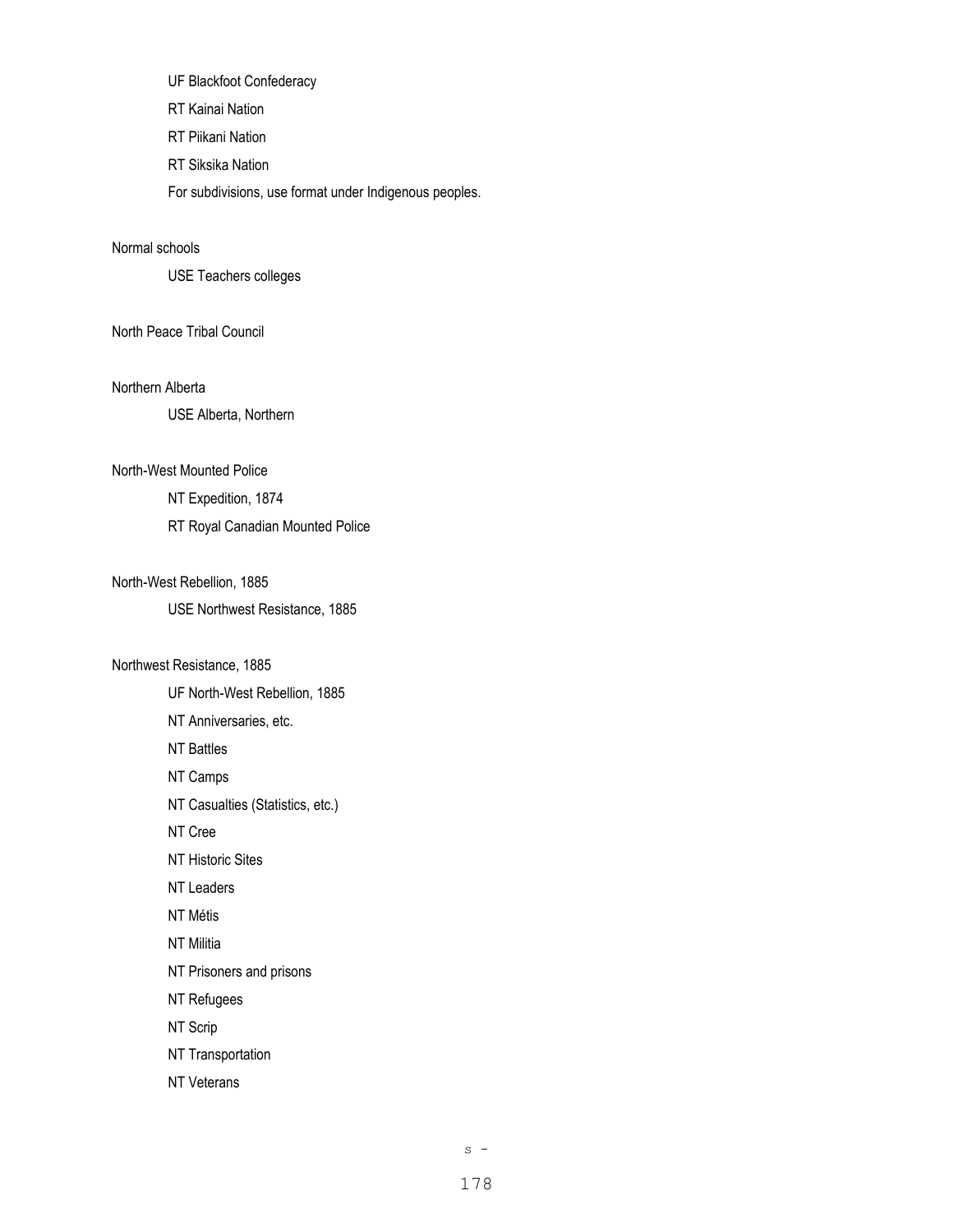# RT Red River Resistance

#### Northwest Territories

Use for the area remaining as the NWT after the creation of Alberta and Saskatchewan in 1905

North Saskatchewan River

Norwegian Canadians

Norwegians

Notaries

Nuclear bomb shelters

USE Nuclear warfare and weaponry – Shelters

Nuclear disarmament

Nuclear energy

Nuclear medicine

Nuclear physics

Nuclear reactors

Nuclear warfare and weaponry

NT Shelters

RT Civil defence

RT Nuclear disarmament

Nudity

Nuisance grounds

USE Refuse and refuse disposal

Numbered treaties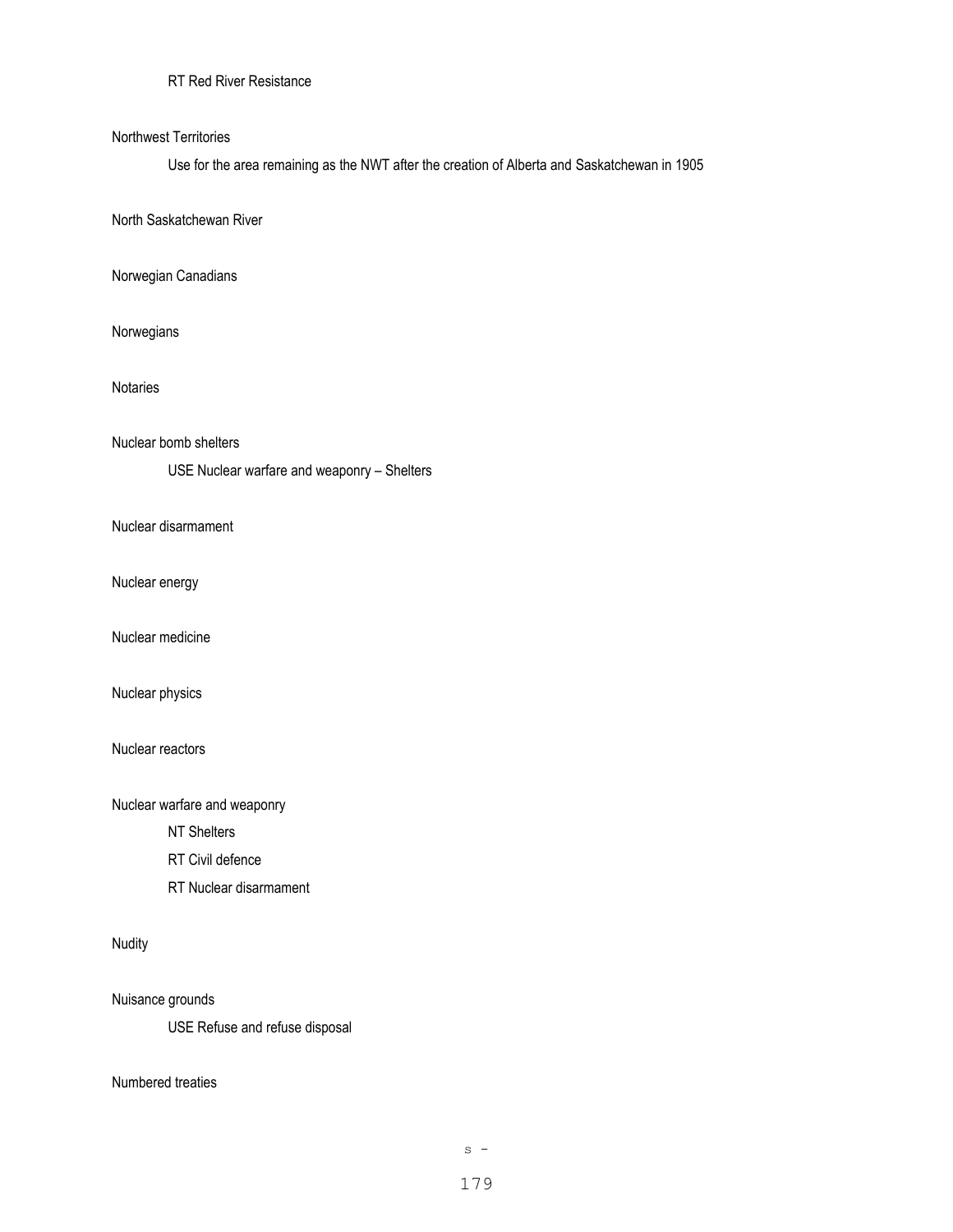# RT specific treaties

### Numismatics

UF Coins

RT Money

## Nuns

When possible use specific sect or religion, e.g. Catholic Church – Nuns

#### Nurseries

RT Day care centres

# Nurseries (Horticulture)

## Nurses

RT Public health nurses

## Nurses' aides

Nursing

Nursing homes

USE Long-term care facilities

# Nursing orderlies

Nursing schools

Nutrition

 $s -$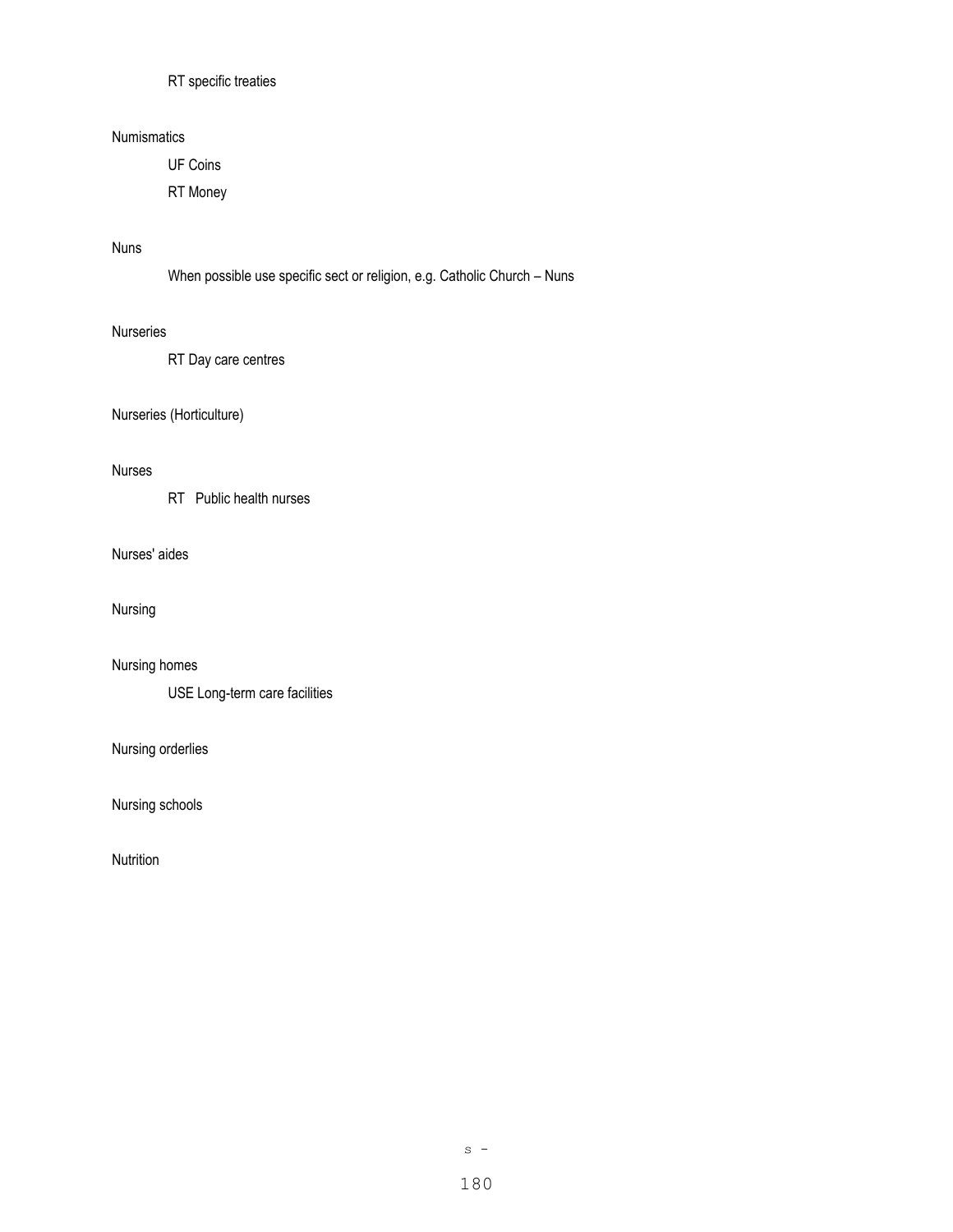**Oaths** 

**Oats** 

**Observatories** 

Occupational diseases

Occupational health and safety

RT Industrial safety

Occupational health services

Occupational therapists

Occupational therapy

Oceanography

Office buildings

## **Offices**

NT Equipment and supplies NT Procedures

Official Guardian

## Oil

RT Gas, Natural RT Petroleum

# Oil and gas leases

RT Mining leases

Oil burners

Oil derricks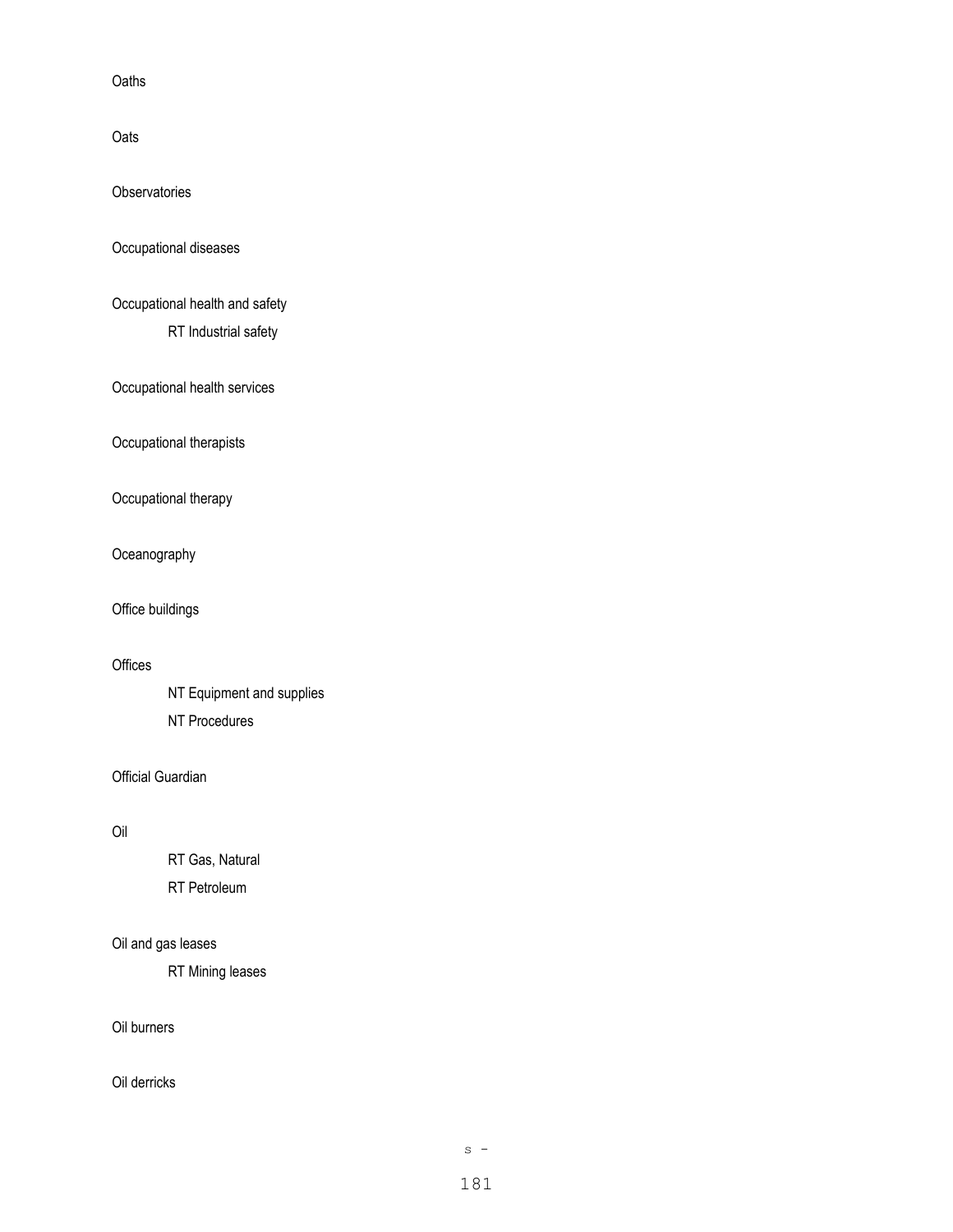USE Oil wells – Drilling rigs

### Oil drums

USE Drums (containers)

### Oil exploration

## Oil fields

NT Equipment and supplies NT Taxation NT Valuation

### Oil fires

USE Petroleum industry and trade – Fires and fire prevention

### Oil industry and trade

RT Petroleum industry and trade

### Oil pipe lines

RT Petroleum – Pipe lines

### Oil refineries

### Oil sands

UF Athabasca Tar Sands

UF Bituminous sands

UF Tar sands

### Oil sands extraction plants

### Oil sands industry

### Oil spills

NT Prevention

NT Remediation

### Oil storage tanks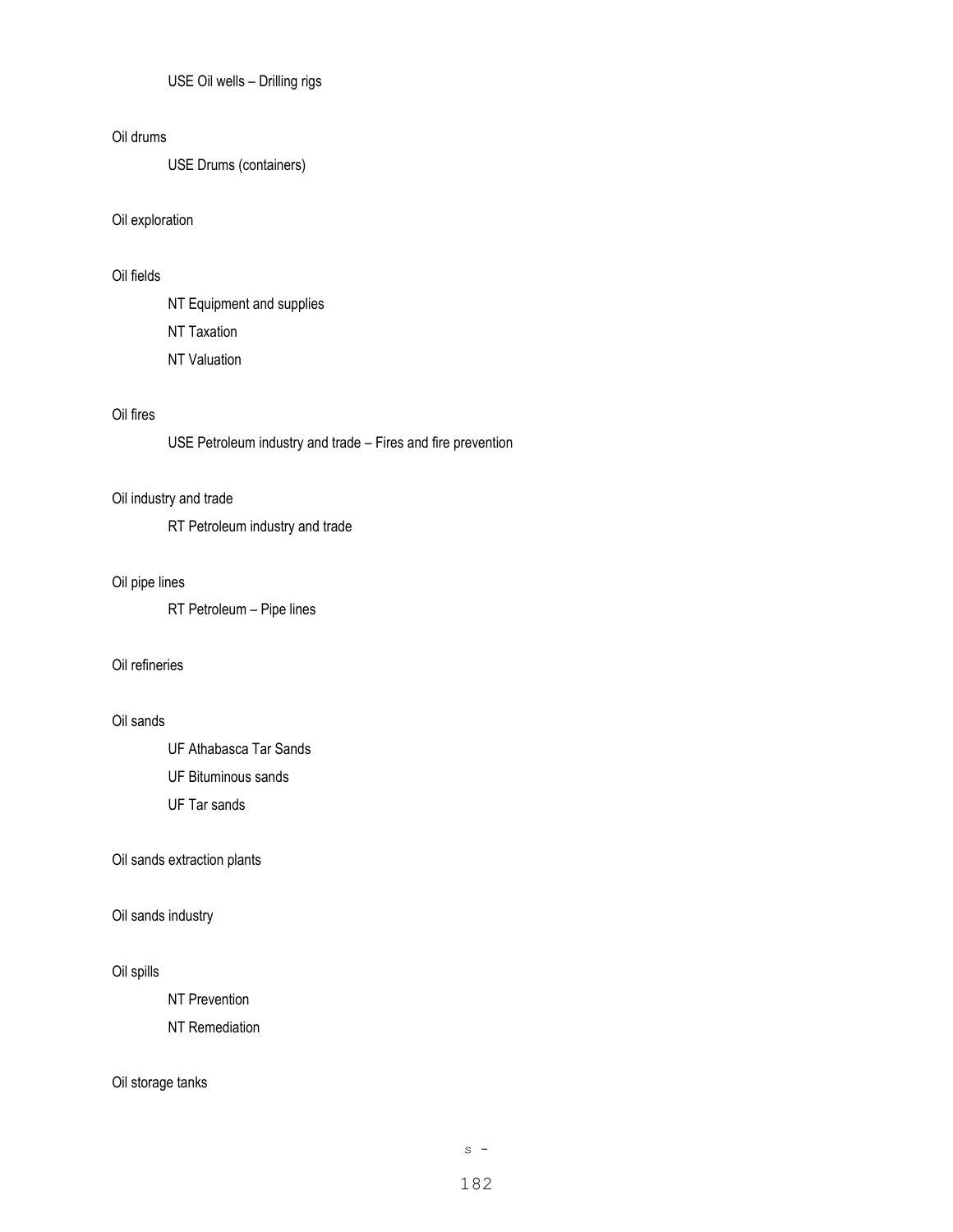Oil well drilling

Oil well drilling, Submarine

Oil well logging

## Oil wells

NT Drilling rigs

NT Equipment and supplies

NT Maintenance and repair

NT Taxation

NT Valuation

### Oil workers

RT Petroleum workers

#### Ojibwa Nation

For NT see subdivisions under Indigenous peoples

### Old age assistance

### Old-age homes

USE Retirement homes RT Assisted-living facilities

### Old age pensions

### **Olympics**

RT particular name of Olympic games, e.g., Olympic Games (21st : 1976 : Montreal, Quebec) and Winter Olympic Games (15th : 1988 : Calgary, Alberta)

### Ombudsman

# **Onions**

### Opening ceremonies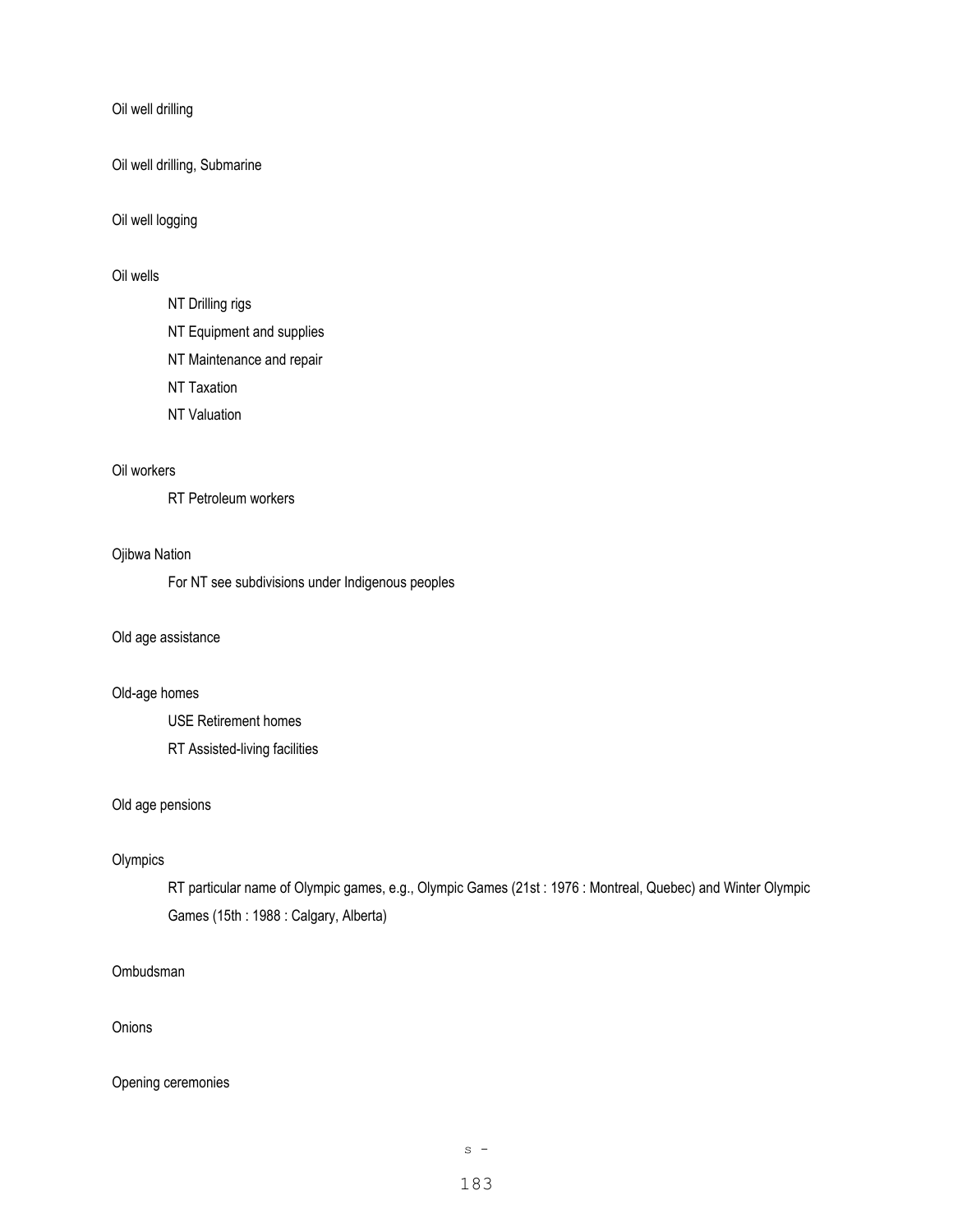Opera

Operating rooms

**Operetta** 

Ophthalmologists

Ophthalmology

Opposition

USE Legislative Assembly–Official Opposition

## Optometry and optometrists

NT Eyeglasses

NT Contact lenses

### Orange Order

USE Loyal Orange Institution

#### **Orchestra**

RT subdivision Orchestras and bands under names of colleges and universities, communities, etc.

### Orders in Council

Ordinances, Municipal

Ordinances, Territorial

### Ores

### Organ transplants

USE Transplantation of organs, tissues, etc.

Organization charts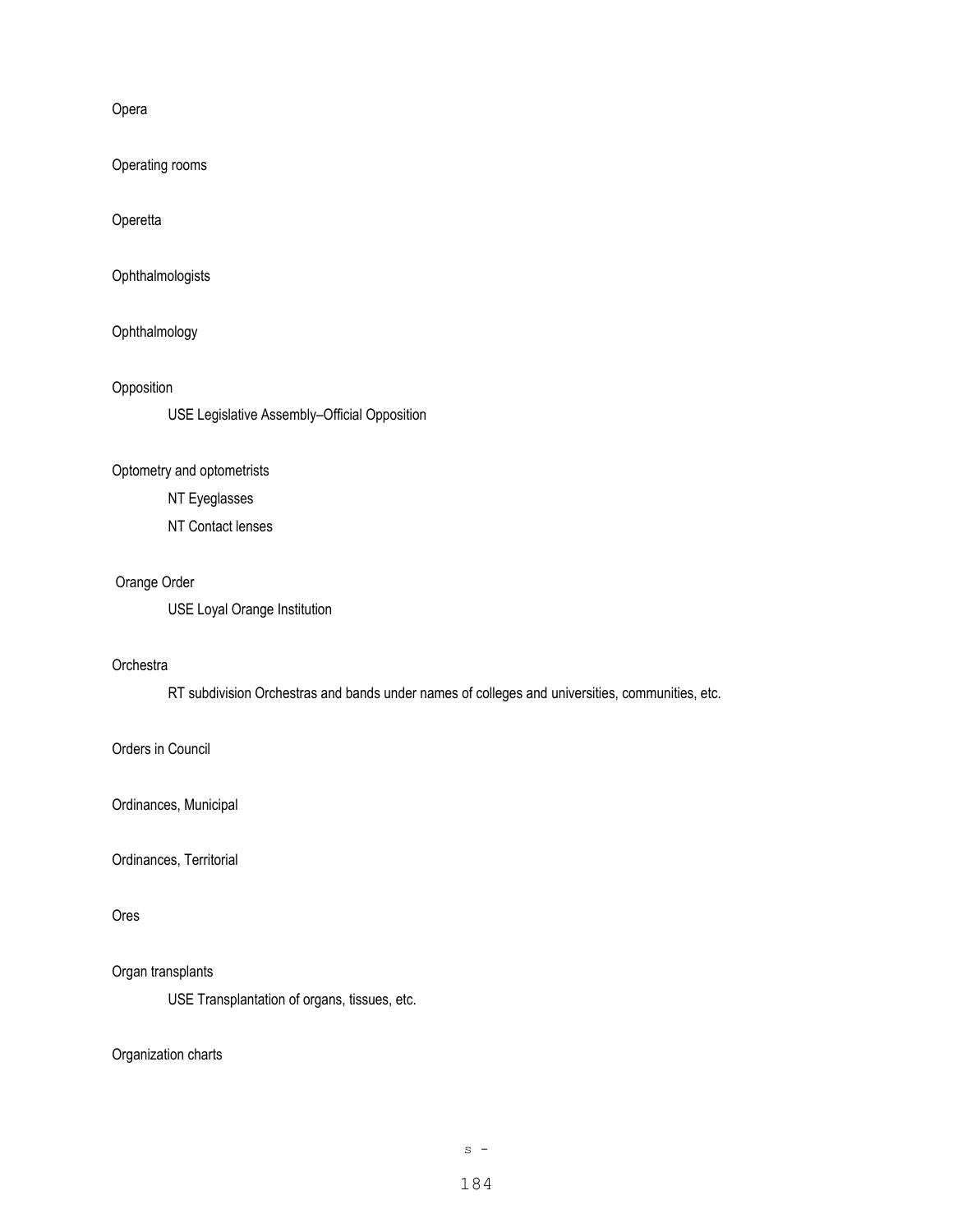Organs

# Ornithology

# Orphans

NT Law and legislation

RT Child welfare

### **Orphanages**

### Orthodox Catholic Church

UF Eastern Orthodox Church

USE Orthodox Catholic Church, [Russia, Ukraine, Greece, Serbia, etc.] for autocephalous churches

NT Buildings

NT Clergy

NT Education

NT Rites and ceremonies

### **Outfitters**

USE Fishing guides USE Hunting guides

## **Outhouses**

#### Ovens

RT Microwave ovens

RT Stoves

Oxen

 $s -$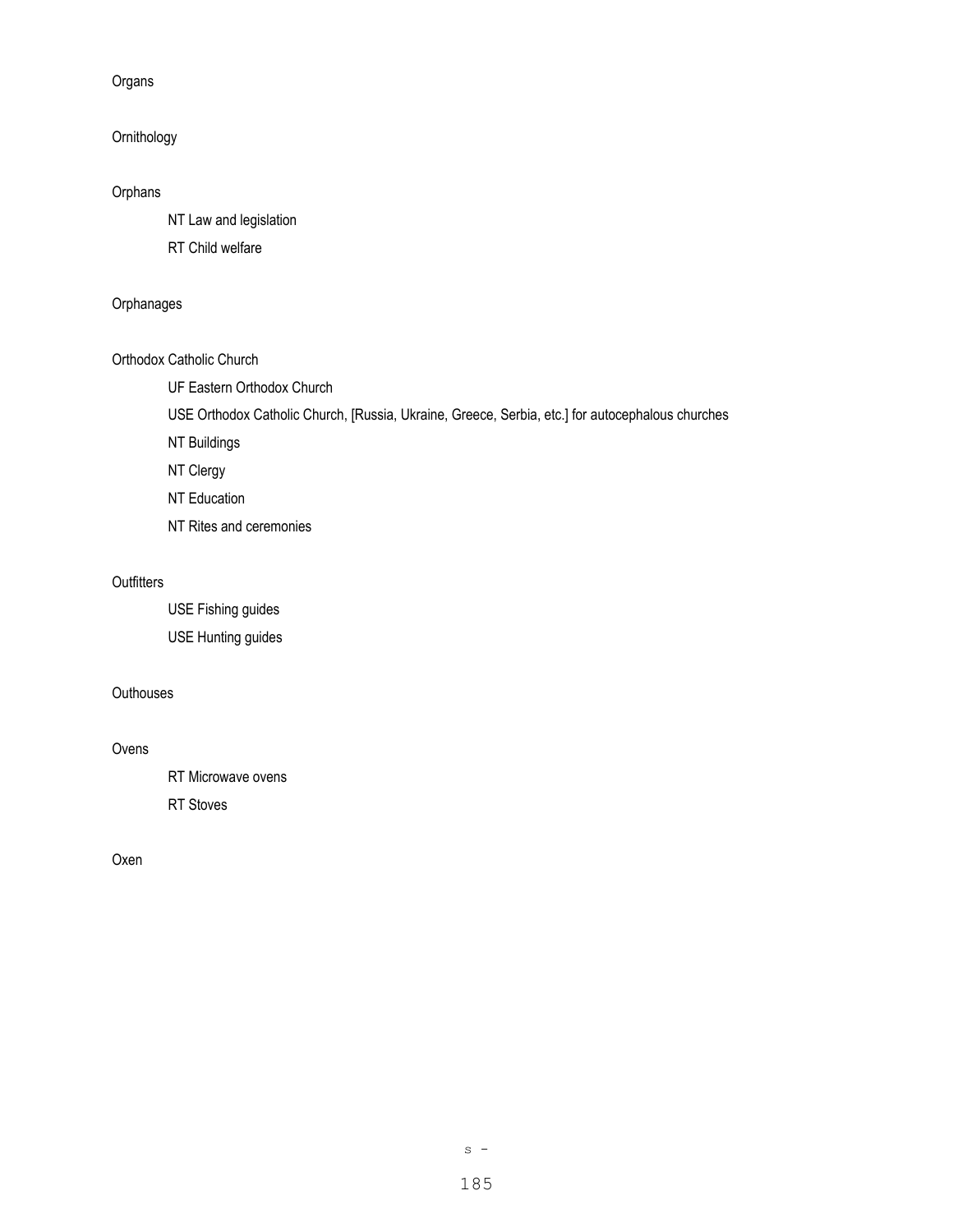#### Pack transportation

### Packaging

Packhorse camping

### Packing houses

RT Meat industry and trade

### Paddle steamers

Paint industry and trade

RT Stores, Retail – Paint

### Paint shops

#### Paint stores

USE Stores, Retail – Paint

## Painting and painters

Painting, Industrial and painters, industrial

# Paintings

USE Painting

### Pakistani Canadians

Pakistanis

## Paleontology

RT Fossils

### Pandas

**Pandemics** 

 $s -$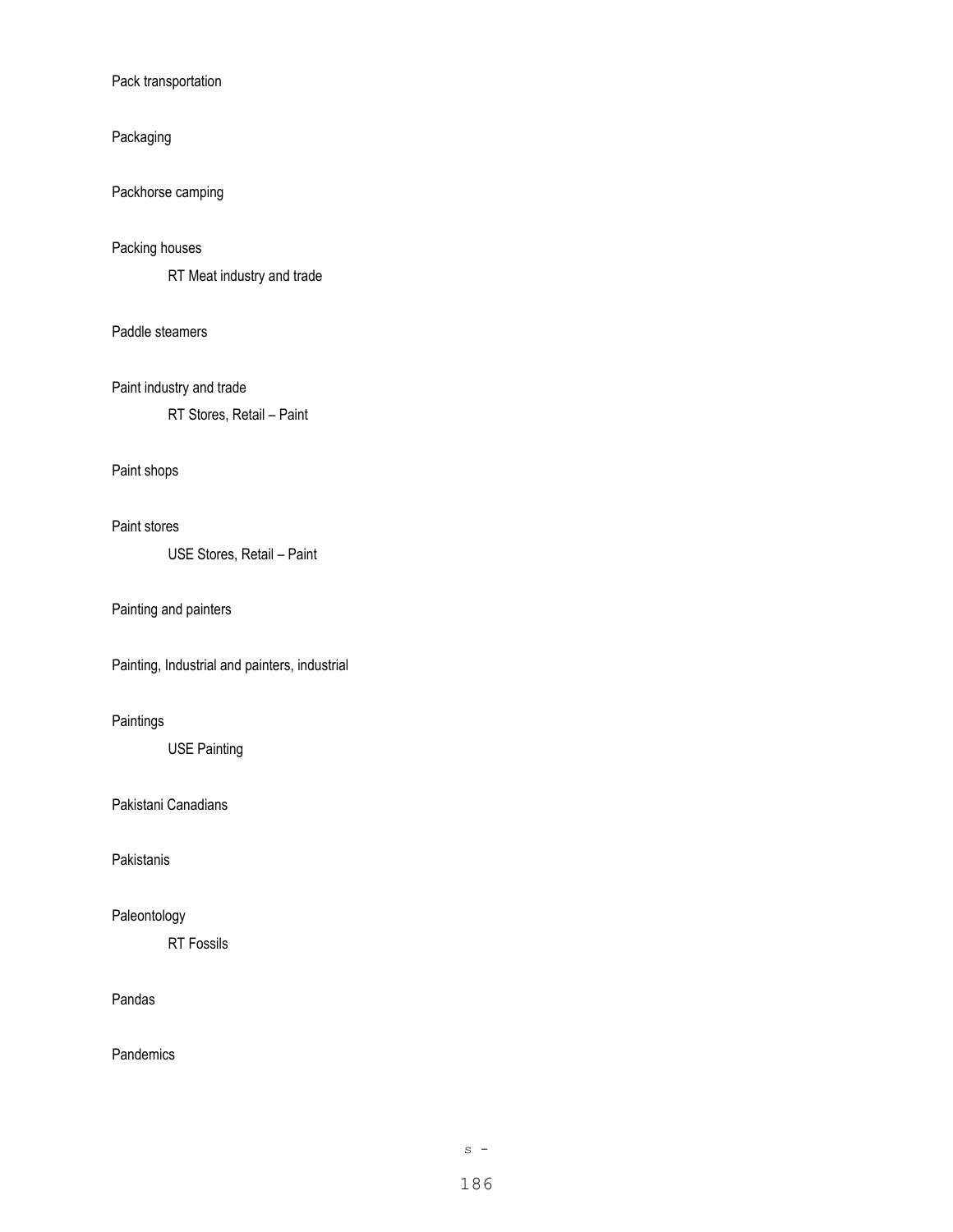# Panhandling and panhandlers

UF Beggars

# Pansexuality

Paper industry

RT Wood-pulp industry

# Paper recycling

USE Waste paper

USE Recycling

## **Parachutes**

**Parachuting** 

## Parades

NT Floats

Parcel post

Parenting

### Parkades

UF Parking garages

### Park rangers

NT Housing

NT Stations

RT Forest rangers

# Parking garages

USE Parkades

Parking lots

# Parking meters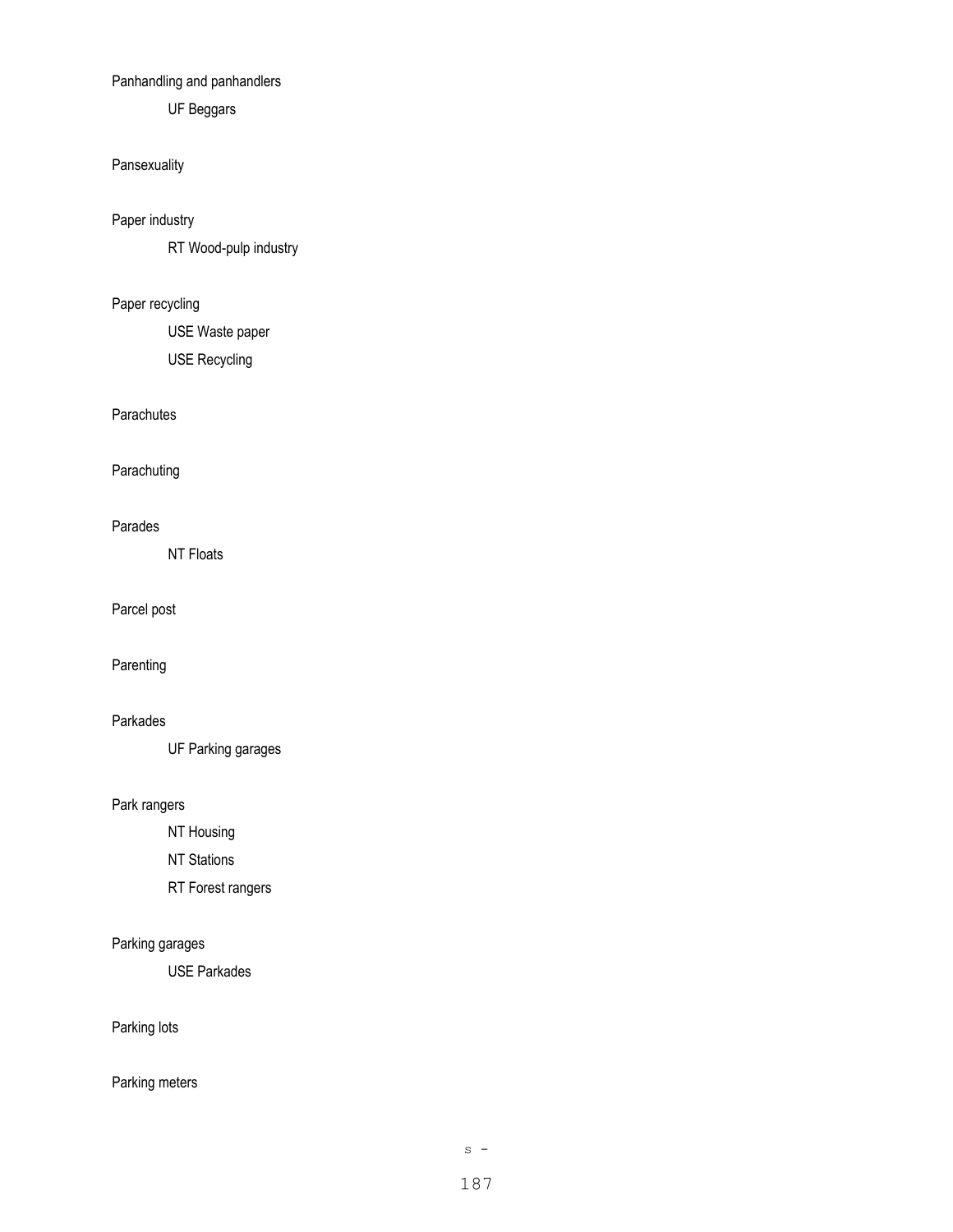#### Parks

RT National parks and reserves

RT Provincial parks and reserves

Parliament Buildings (Ottawa, Ont.)

### Parliamentary practice

### Parole

### Partition, Territorial

Use for division of the North-West Territories into provinces.

### Partnership

### Partridges

### Passenger lists

USE Railroads – Passenger lists USE Ships – Passenger lists

### Pasta

#### Pastures

Patents

Pathology, Experimental

## Patronage, Political

### Pavement

- NT Contracts and specifications
- NT Equipment and machinery
- NT Frost damage
- NT Maintenance and repair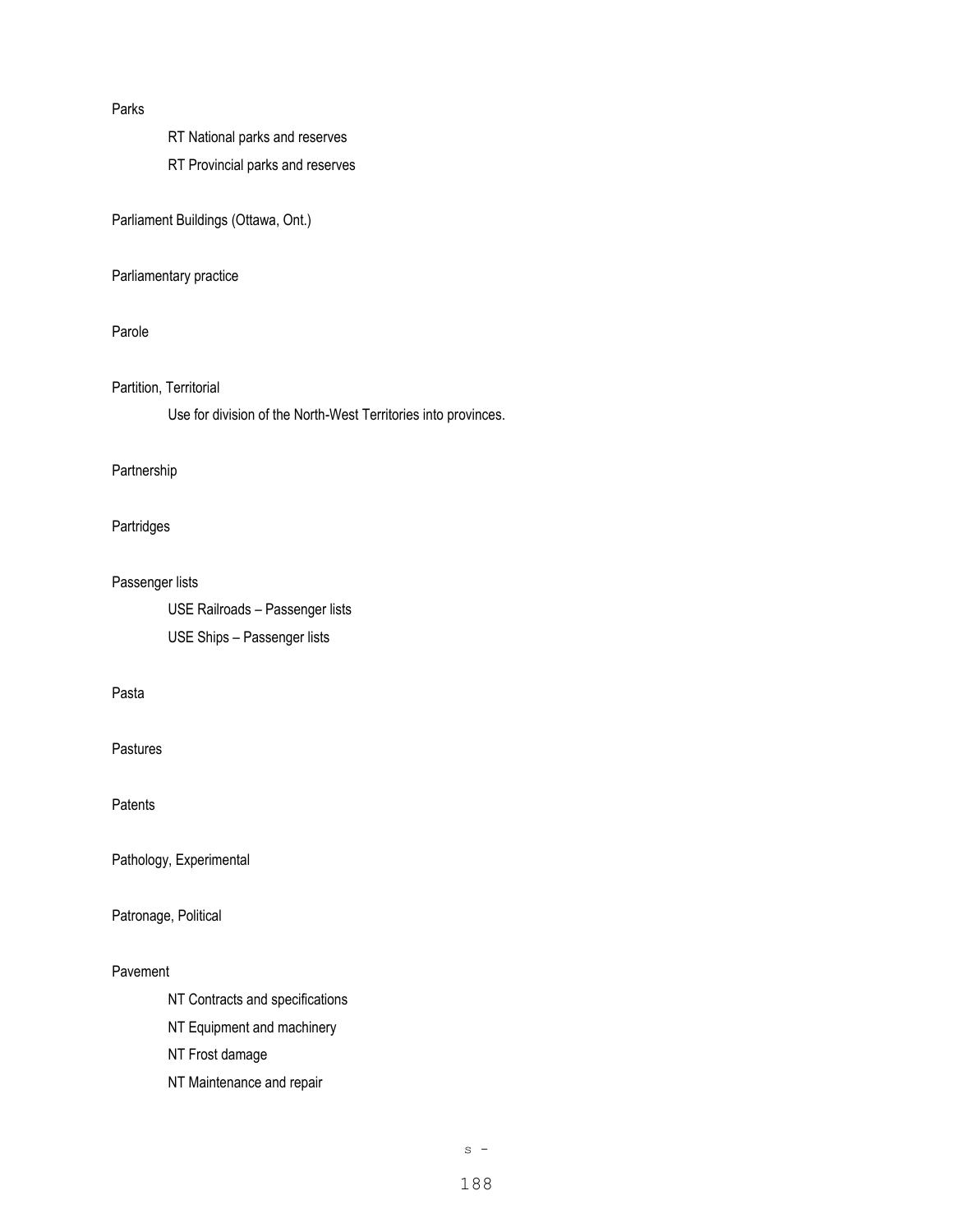## RT Concrete

## Paving

USE Pavement

### Pawnbroking and pawnbrokers

### Peace movements

UF Antiwar movements

RT Nuclear disarmament

### Peace treaties

Peacekeeping

# Peat industry

#### **Pedestrians**

### Pelts

USE Fur USE Hides and skins

### Pemmican

### **Penitentiaries**

USE Correctional institutions

### Penmanship

### Pensions

RT Seniors

### Pensions, Military

USE Military pensions

### Pentecostal Church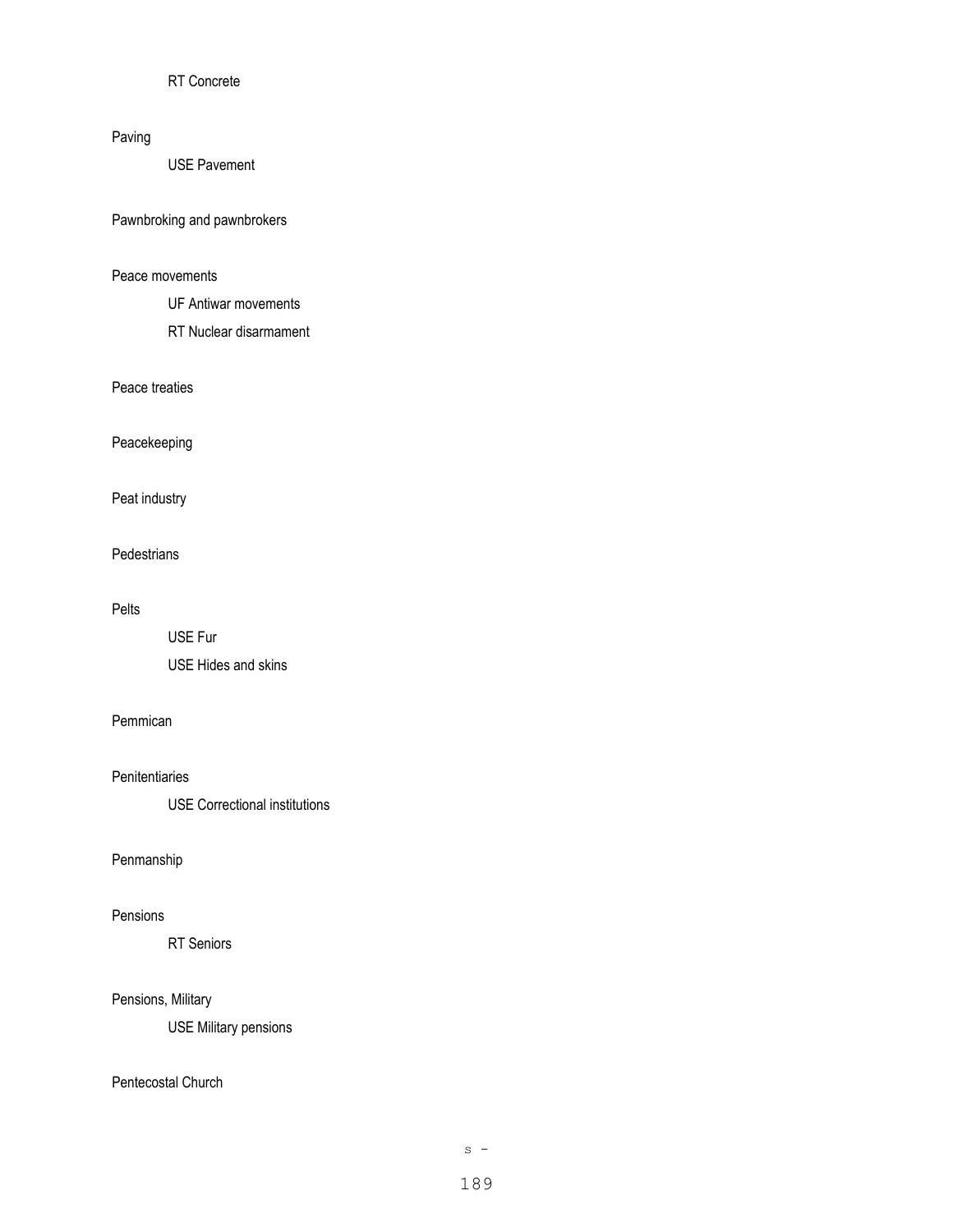NT Buildings

NT Clergy

NT Rites and Ceremonies

Performing arts

Performing arts festivals

Periodicals

Perjury

Personal growth and development

USE Self-help industry

## Personality disorders

USE Mental health

#### Personnel management

UF Human resources

## Pesticides

NT Environmental aspects RT Agriculture – Chemicals

### Pests

NT Control RT specific types of pests, e.g. Rats RT Insects–Control RT Pesticides

## Pet shops

USE Stores, Retail – Pet shops

Petition, Right of

Petrochemical industry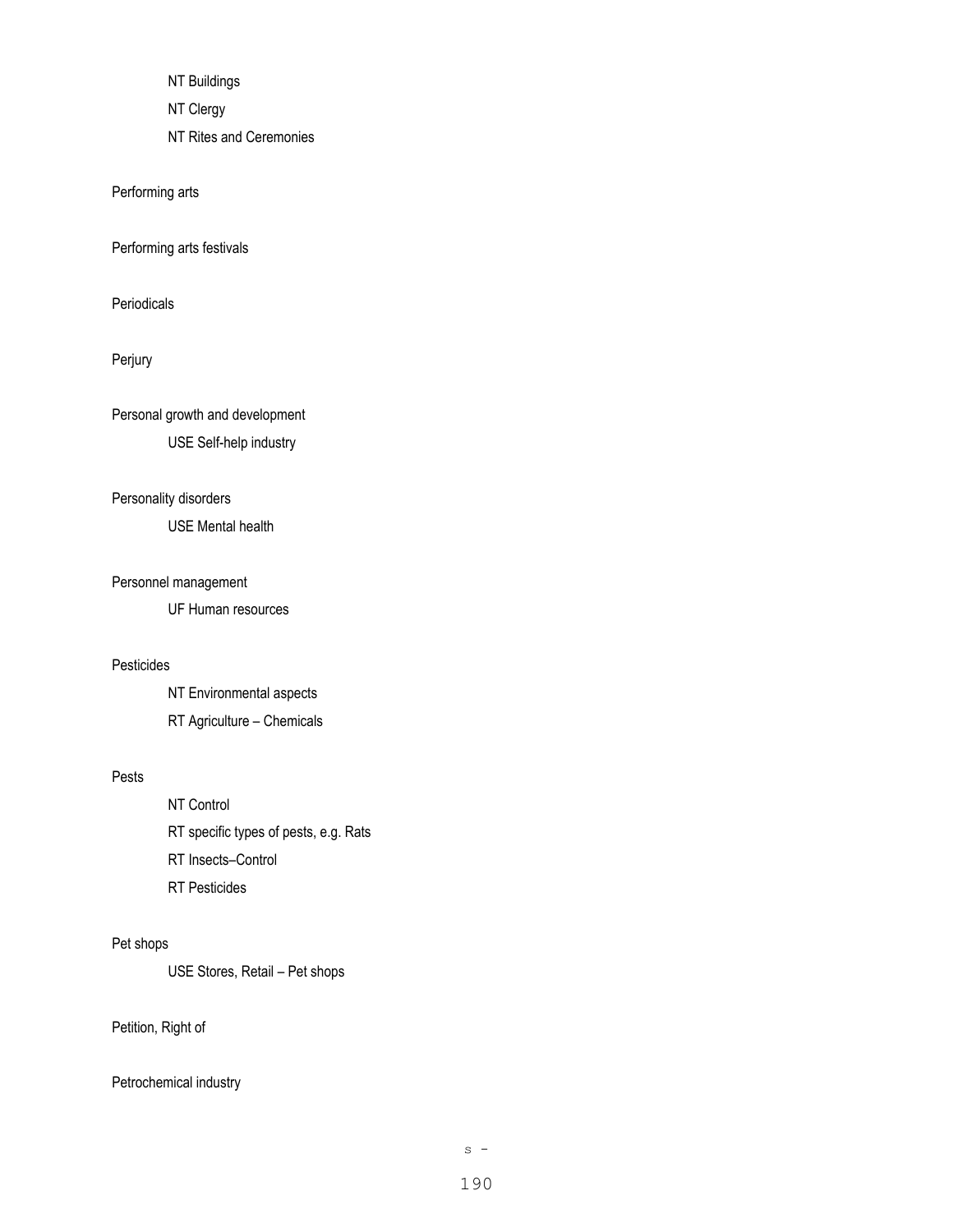### USE Petroleum chemicals industry

Petroglyphs

Petroleum

- NT Geology
- NT Law and legislation
- NT Leases
- NT Pipelines
- NT Products
- NT Pumping stations
- NT Refineries
- NT Reserves
- NT Royalties
- NT Storage
- NT Taxation

### Petroleum, Synthetic

RT Oil sands

#### Petroleum chemicals

Petroleum chemicals industry

#### Petroleum conservation

Petroleum industry and trade

NT Equipment and supplies

NT Fires and fire prevention

NT Workers

**Pharmaceuticals** 

Pharmaceutical industry

### Pharmacies

USE Stores, Retail – Pharmacies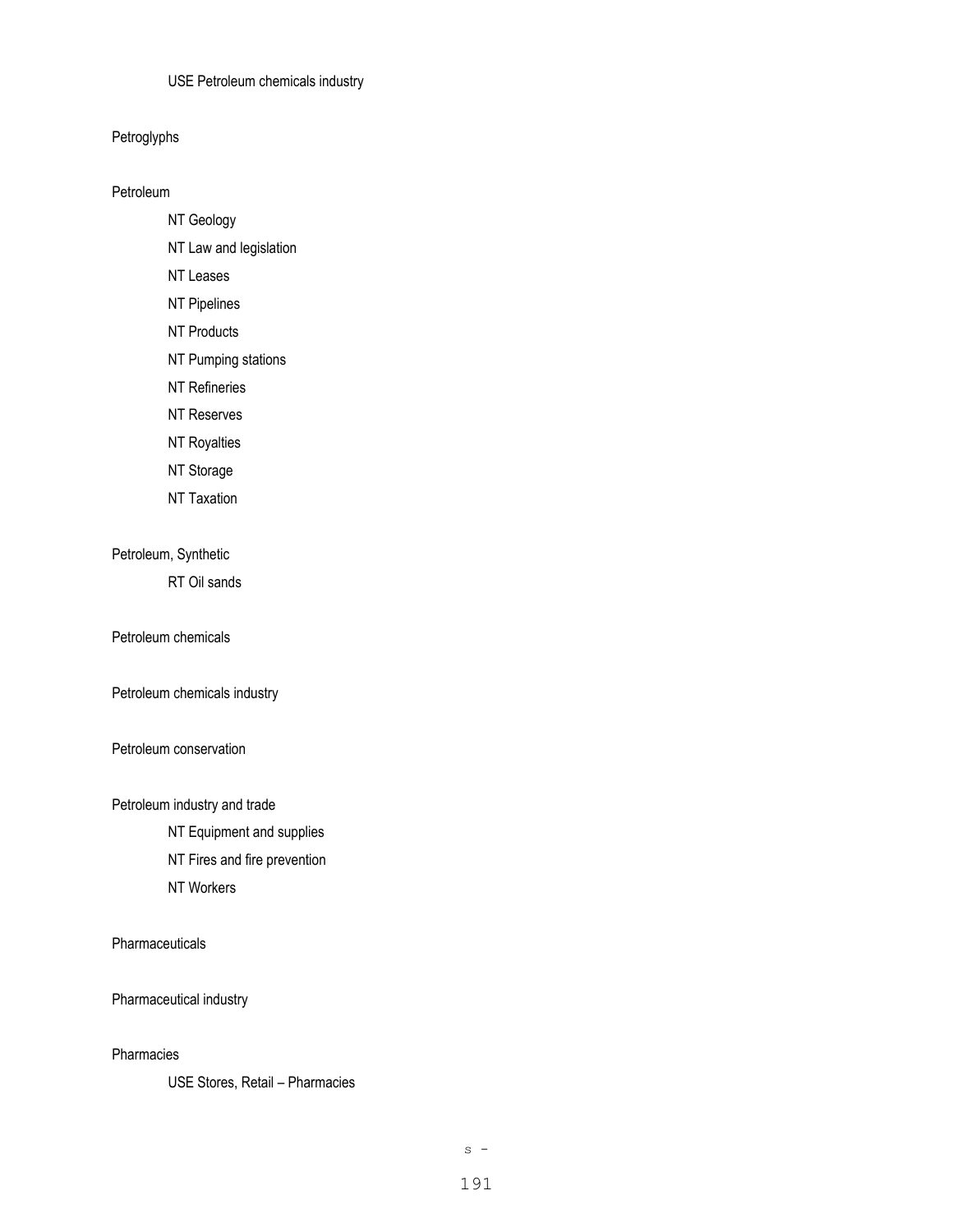Pharmacists

Pharmacy

#### Pheasants

### Philately

RT Postal service

### Phillipine Canadians

USE Filipino Canadians

### Philosophy

# Phonograph

USE Sound recordings – Players

### Phonograph records

USE Sound recordings

### Phono records

USE Sound recordings

#### Phonotapes

USE Sound recordings

### Phosphate rock

#### Photo radar

USE Radar, Photo

### Photocopying processes

Photogrammetry

# Photographers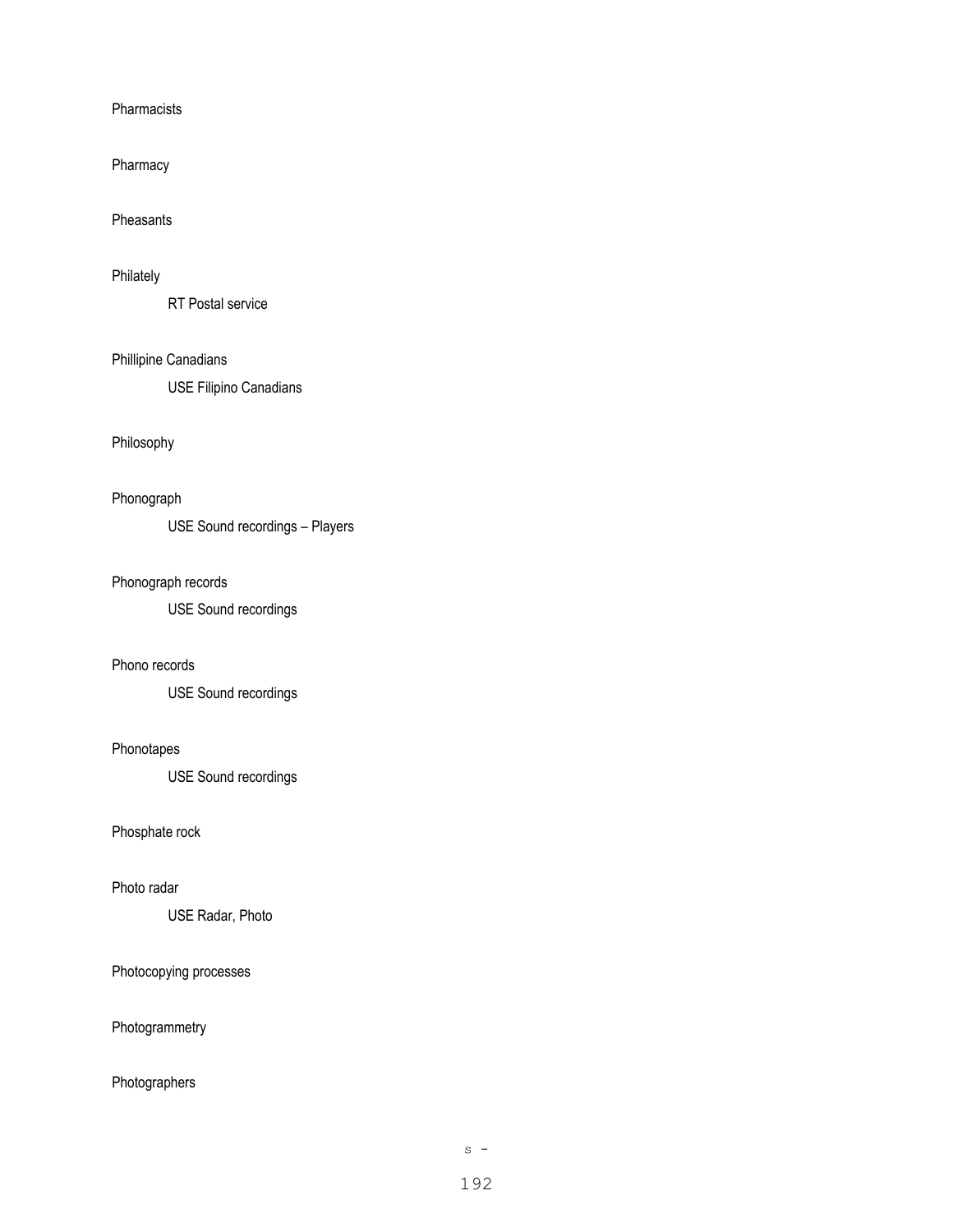## Photography

NT Ambrotype

NT Apparatus and supplies

NT Daguerreotype

NT Equipment

NT Studios and dark rooms

NT Tintype

### Photography, Aerial

USE Aerial Photography

### Photography, Legal

USE Legal Photography

#### Photography, Panoramic

### Photovoltaic panels

RT Renewable energy – Solar

Physical education and training

## Physical fitness

Physical fitness centres

Physical therapists

Physical therapy

### Physically disabled

UF Crippled

UF Handicapped

RT Mentally disabled

### Physicians

NT Accreditation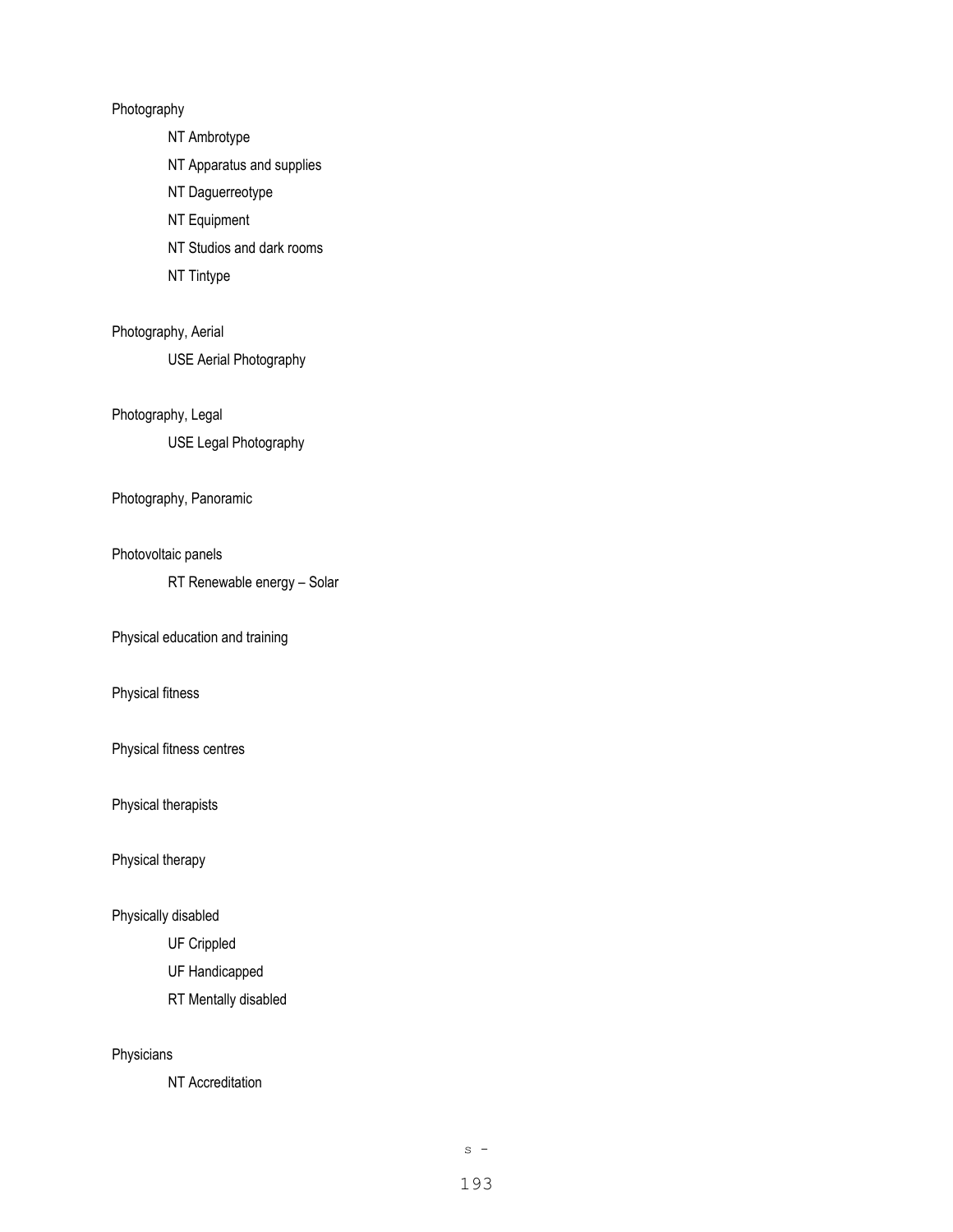NT Education

NT Regulation

# Physics

Use only for the discipline of physics as taught in schools and universities.

### Physiotherapists

USE Physical therapists

### Piano

Pickaxes

Picnic grounds

# Picnicking

### Piegan Nation

USE Piikani Nation

#### Piers

USE Docks

# Pigeons

Pigs

### Piikani Nation

UF Peigan Nation

For subdivisions USE pattern under Indigenous peoples

### Pile drivers

Pilgrims and pilgrimages

# Pilots (Aeronautics)

USE Aviation – Pilots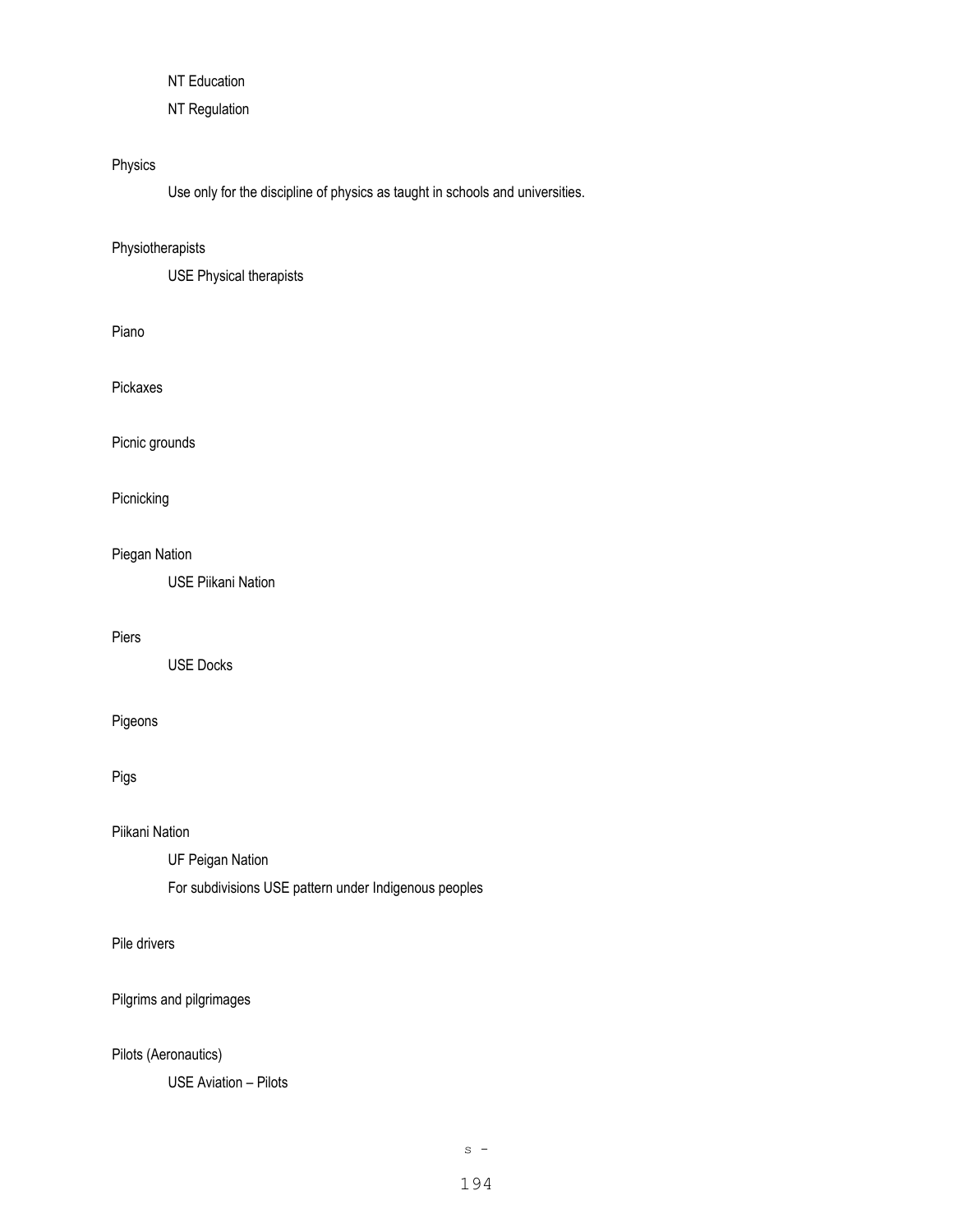### Pilots and pilotage

Refers only to navigation on water

## Pinball machines

#### Pioneers

RT Homesteading and homesteaders

# Pipe, Cast-iron

Pipe, Concrete

# Pipe, Plastic

Pipe, Steel

Pipe industry

Pipelines

### Pistols

### Pitch

### Place-names

USE Names, Geographical

## Planetariums

## Planning, City

USE City planning

#### Plants

RT Horticulture

# Plaques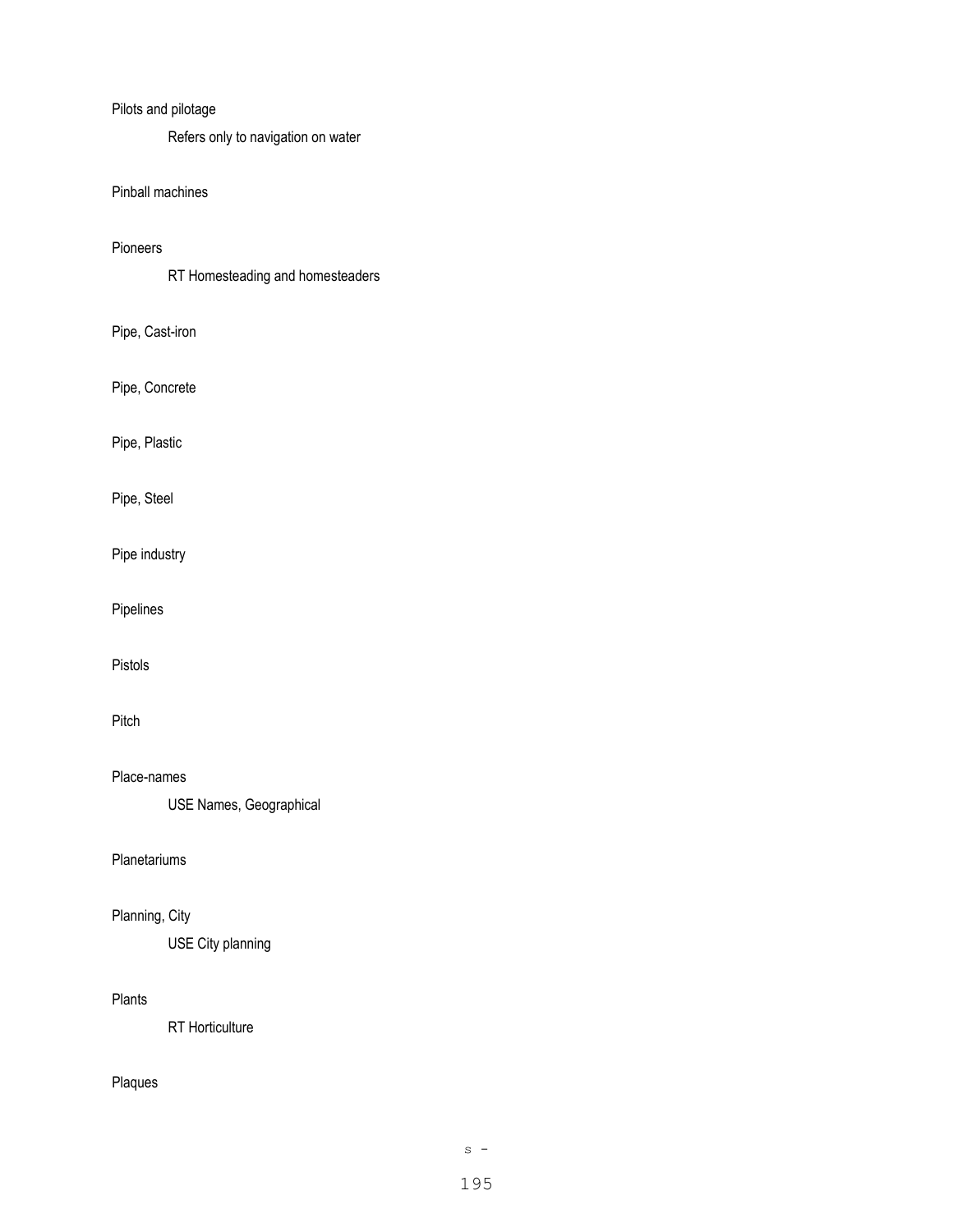Plastics industry and trade

# Playgrounds

Playhouses, Children's

USE Children's Playhouses

Playing Cards

## Plays

USE Theatre USE Drama

## Plebiscite

Plowing

Plows

Plumbers

Plumbing

Plumbing fixtures

Poaching

Podiatry

Poetry and poets

RT Literature

### Poisons

Pole-vaulting

USE Vaulting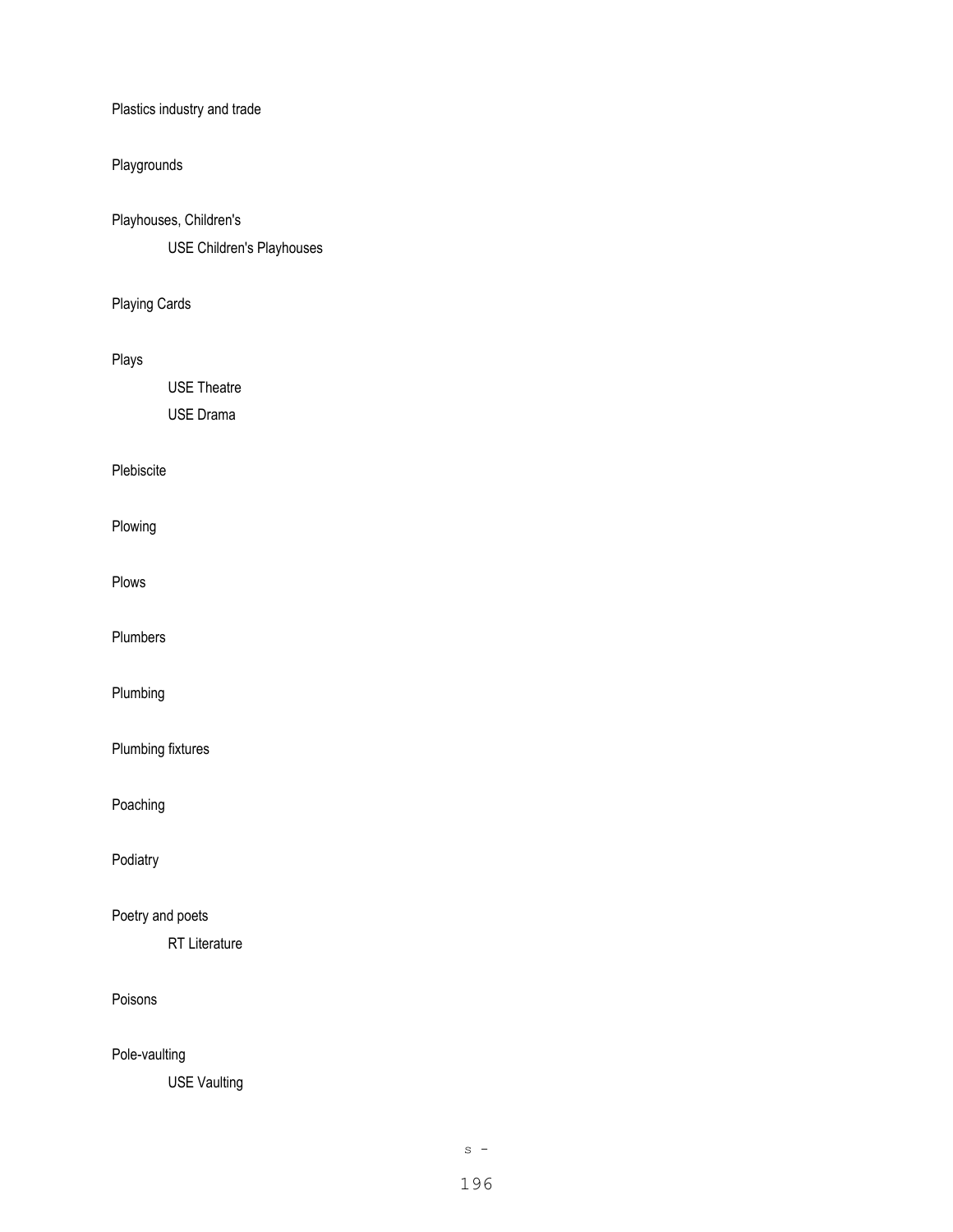#### Poles

RT Galicians

## Police

NT Complaints against

NT Magistrates

NT Stations

### Police photographers

USE Photography, Legal

#### Police, Provincial

USE Alberta Provincial Police

### Poliomyelitis

Polish Canadians

### Political parties

## **Politics**

USE Alberta – Politics and government USE Political parties

#### Polls

USE Elections (Federal) USE Elections (Local) USE Elections (Provincial) USE Voting

### **Pollutants**

RT Air – Pollution

## Pollution

RT Environmental policy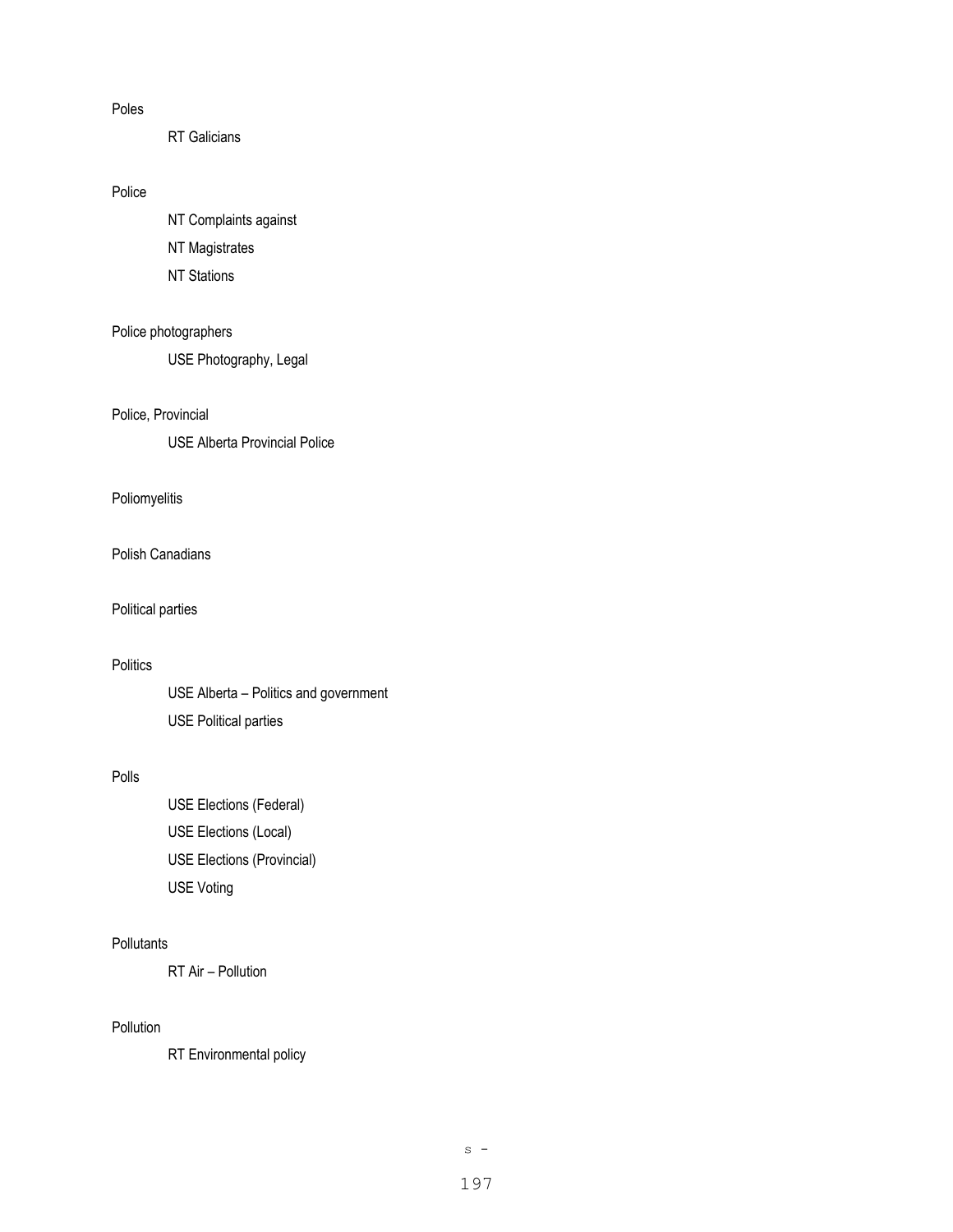### Pollution control

## Polyamory

# Polyandry

# Polyculturalism

RT Biculturalism

# Polygamy

RT Bigamy

## Polo

## Ponies

# Pool (Game)

USE Billiards

## Pool halls

USE Billiard halls

### Poor

USE Poverty

## Porcelain

Porcupines

### Pork

Pornography

# Portages

Ports

USE Harbours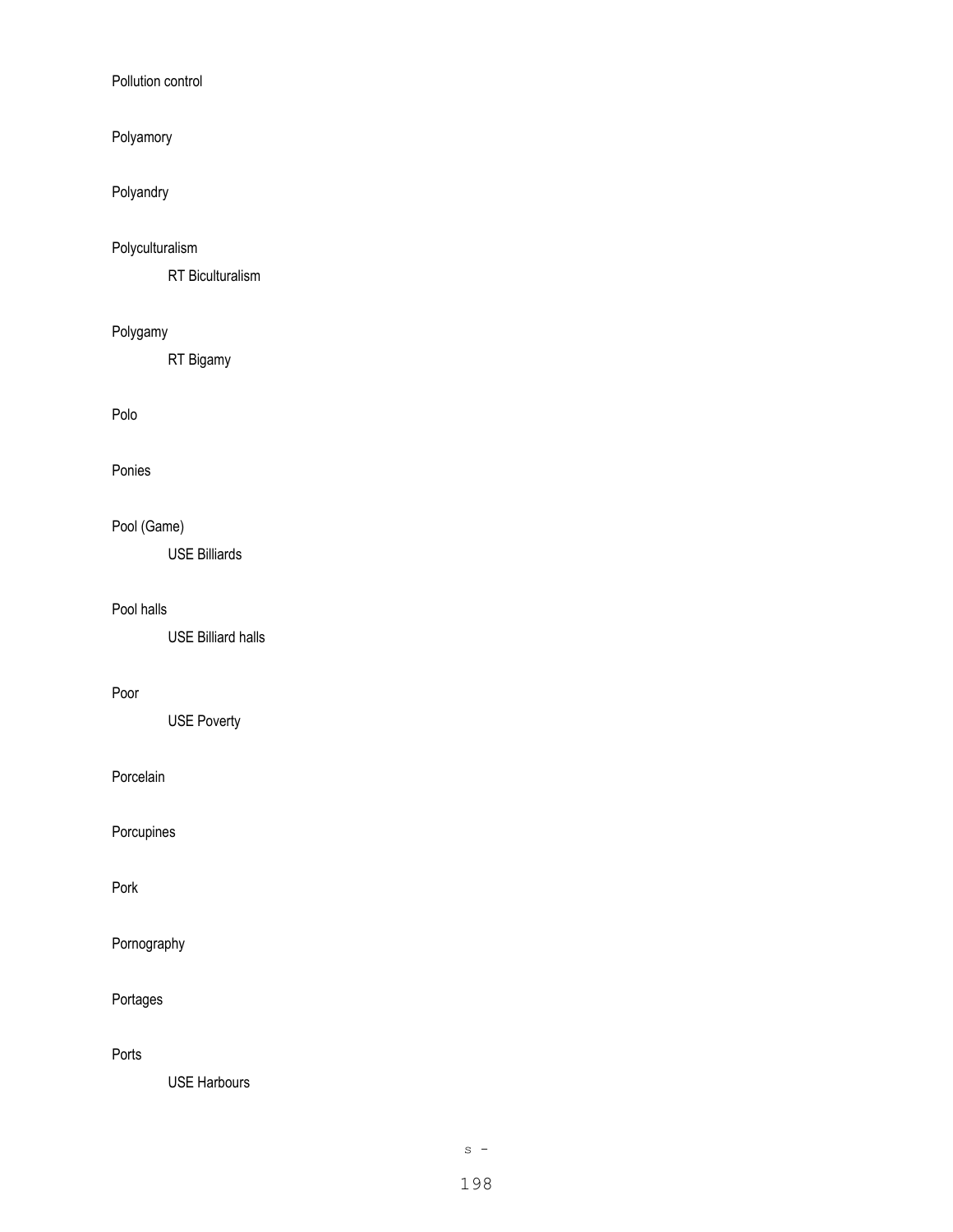#### Post offices

USE Postal service – Buildings

Postal service

- NT Buildings
- NT Employees
- NT Equipment and supplies
- NT International cooperation
- NT Letter carriers
- NT Postmasters
- NT Rates
- NT Stamps

### Posters

Post-secondary education

Potash industry and trade

#### Potatoes

- NT Cultivation
- NT Marketing
- NT Storage
- NT Transportation

### **Pottery**

### **Poultry**

- NT Breeding NT Diseases NT Feeding and feeds NT Hatcheries
- NT Housing
- NT Marketing
- NT Research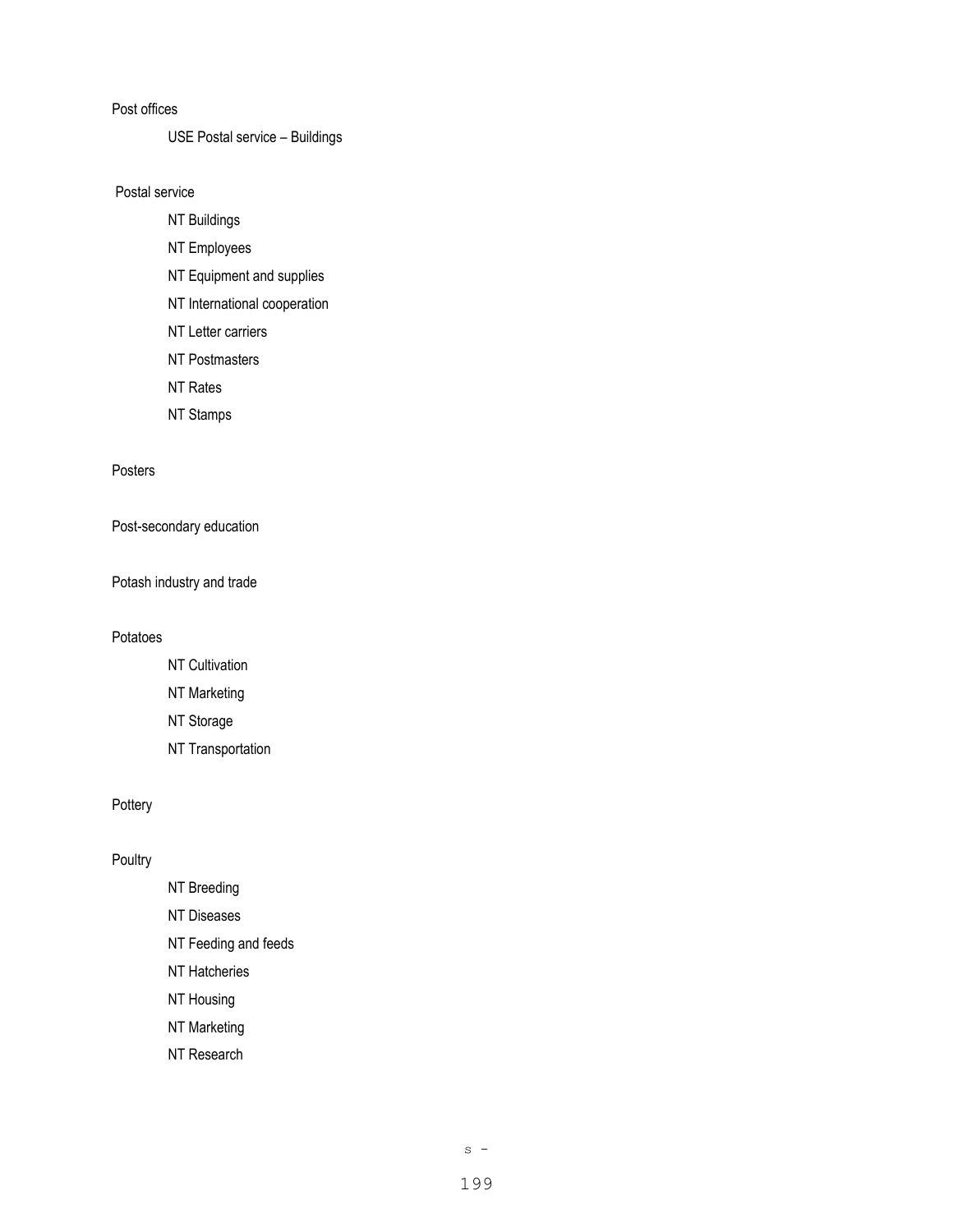Poultry industry

### Pounds

USE Animal shelters

### Poverty

UF Poor

# Power plants, Electric

Power plants, Hydraulic

# Power presses

#### Prairie chickens

### Prairie fires

USE Grassland fires

## Prairie Provinces

NT Description and travel NT Economic conditions NT History NT Politics and government

### Prairies

Prayer books

### Prayer breakfasts

# Prayers

Precious stones

Precipitation (Meteorology)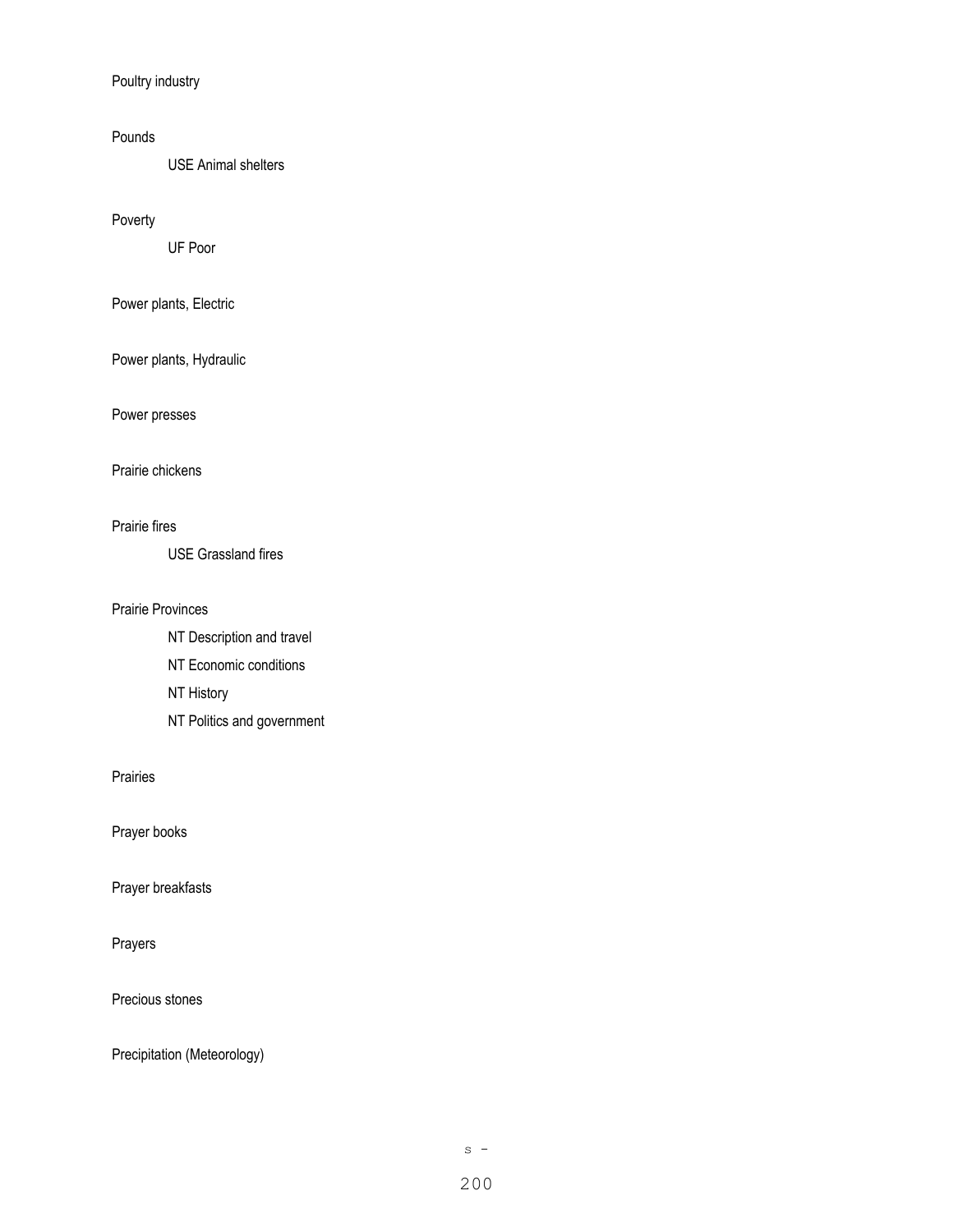Predatory animals

NT Control

RT Pests – Control

RT Insects – Control

Pregnancy

Premenstrual syndrome

Premiers

Premiums (Retail trade)

Presbyterian Church

- NT Buildings
- NT Clergy
- NT Education
- NT Finance
- NT Missions and missionaries
- NT Rites and ceremonies
- NT Societies, etc.
- NT Sunday schools

Press conferences

Press releases

Presses

Price cutting

Price regulation

Priests

Prime Ministers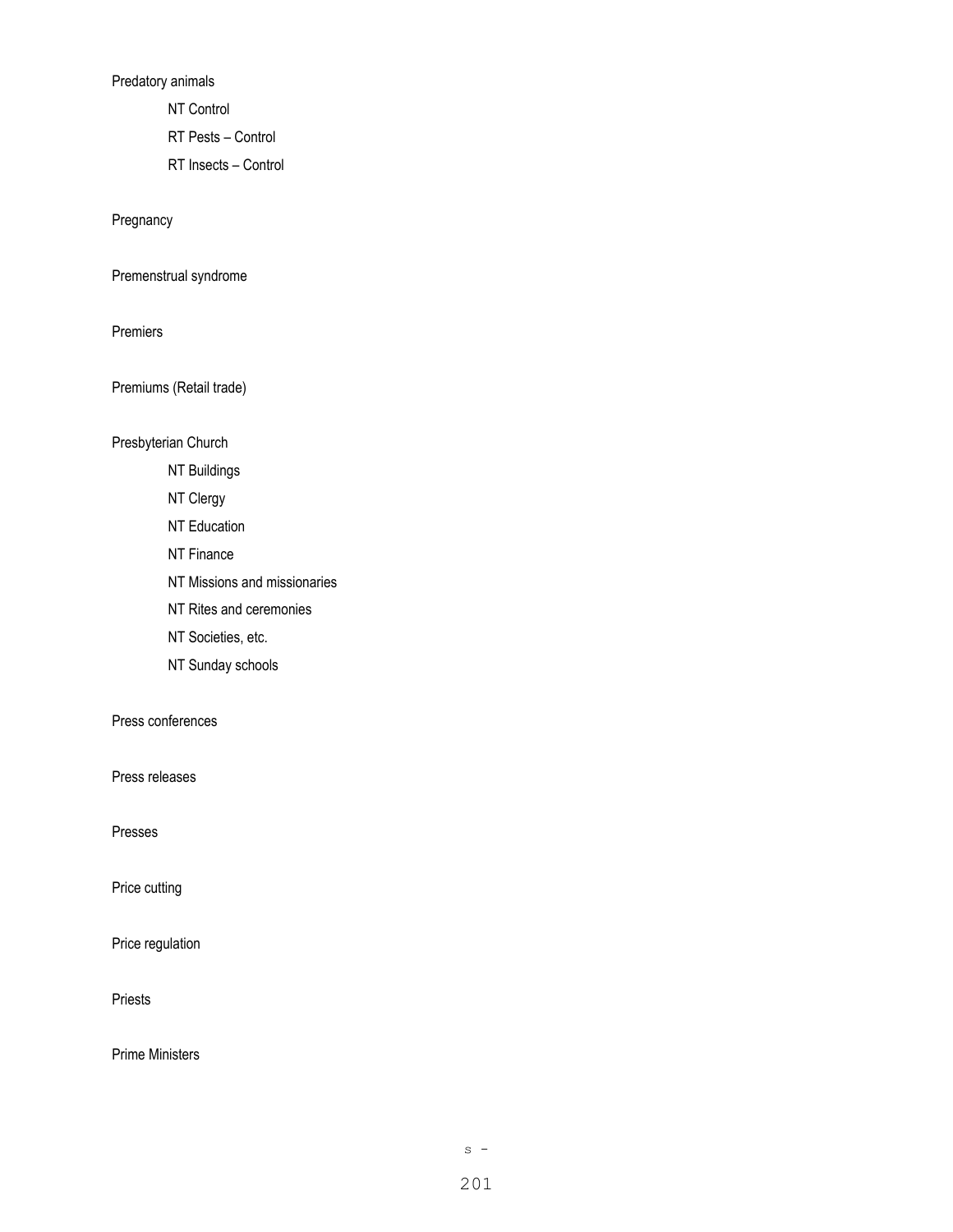Printing

Printing plants

Printing press

Printmaking

Prints

Priority Employment Program USE Employment stabilization

### Prisoners

USE Correctional institutions – Inmates

### Prisoners of war

NT Camps

### Prisons

USE Correctional institutions

## Privacy, Right of

Private investigators

### Private schools

#### Privies

USE Outhouses

### Prizes

Pro-Life Alberta Political Association

Probate law and practice

RT Administration of estates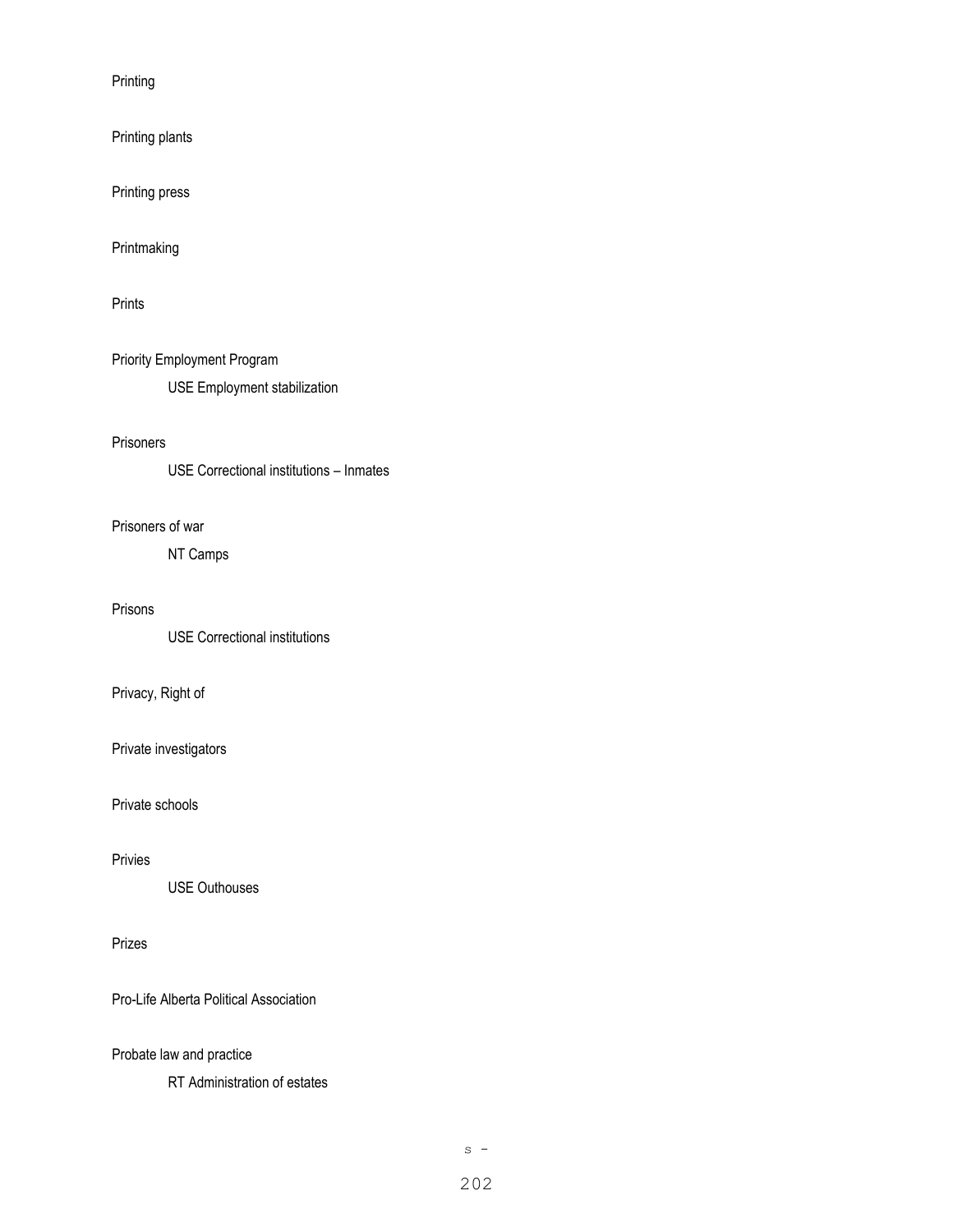Probation

Probation officers

Process issuers

### Processions

RT Parades

Prohibition (Alberta), 1916-1923

Prohibition (United States), 1920-1933

Progressive Conservative Association of Alberta

### Projection, Moving picture

USE Motion pictures – Projection and projectionists

### Propane

### Property

RT Public property

### Property insurance

USE Insurance, Property

Property management

Property tax

Prospecting

Prosperity Certificates

**Prostitution** 

Use for criminal charge.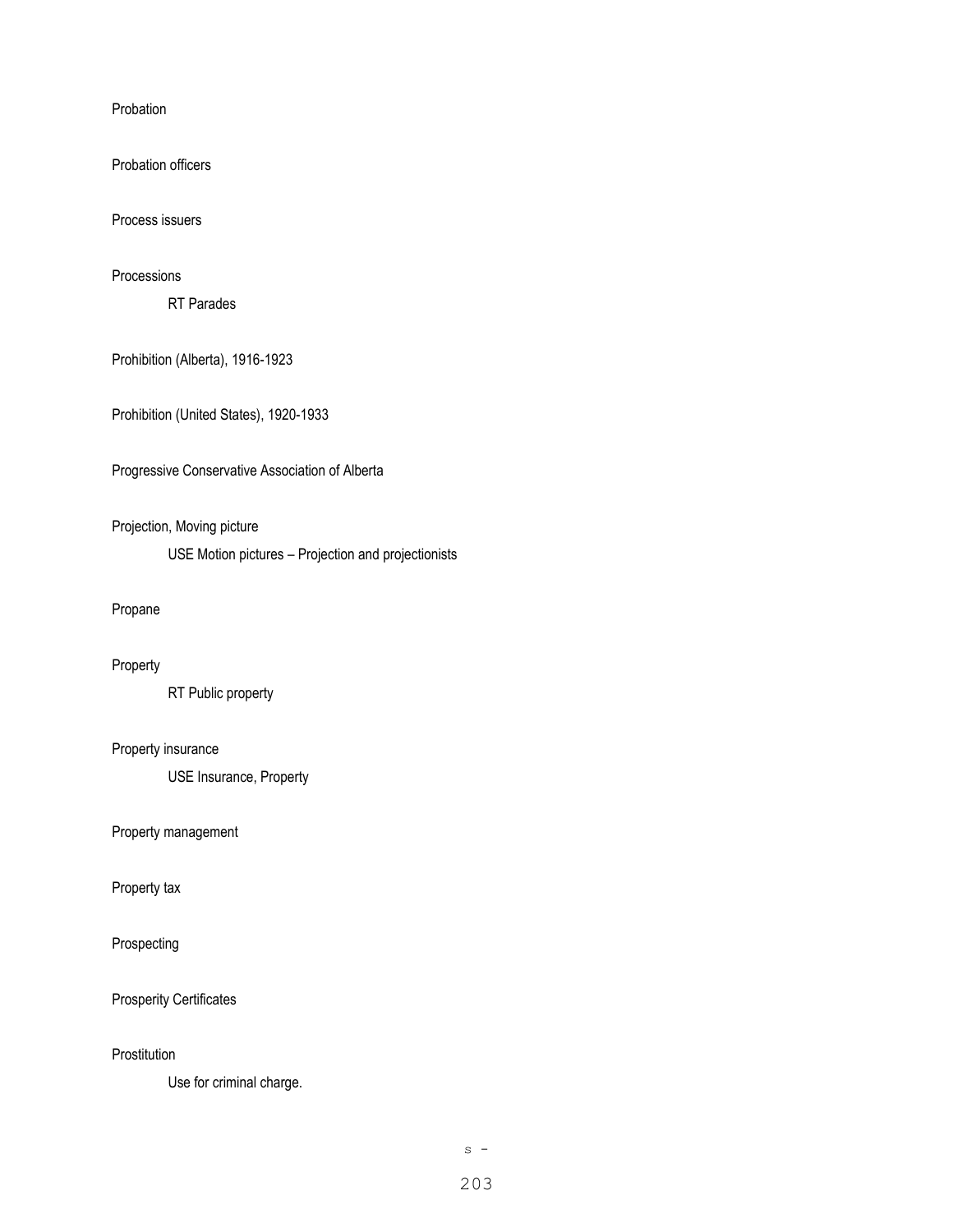RT Sex work and sex workers

#### Protestant Reformation

UF Reformation

NT Anniversaries, etc.

### Protestantism

### Protests

USE Demonstrations

### Provincial flags

USE Flags

#### Provincial Courts

#### Provincial flowers

### Provincial grants

USE Grants, Government

### Provincial-local fiscal relations

Provincial-local relations

Provincial-local tax relations

Provincial mace

Provincial parks and reserves

Psychiatric hospitals

Psychiatric nursing

# Psychiatric patients

RT Mentally ill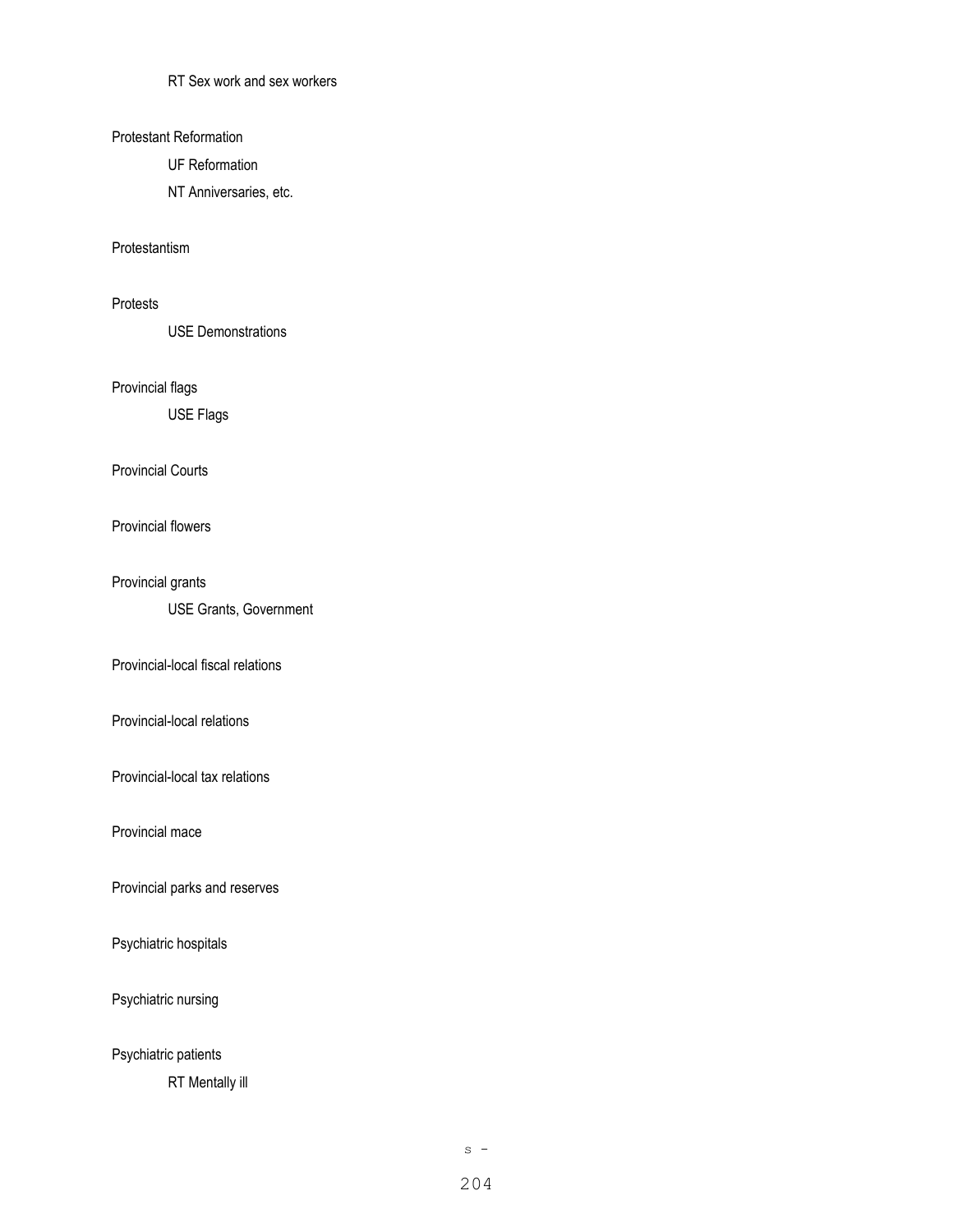Psychiatrists

Psychics

Psychologists

Psychology

Public Administration

Public buildings

Public expenditures

USE Expenditures, Public

Public finance

USE Finance, Public

Public health

Public health laws

Public health nursing and nurses

Public investments

Public lands

Public opinion polls

Public property

UF Government property

Public records

Public relations

 $s -$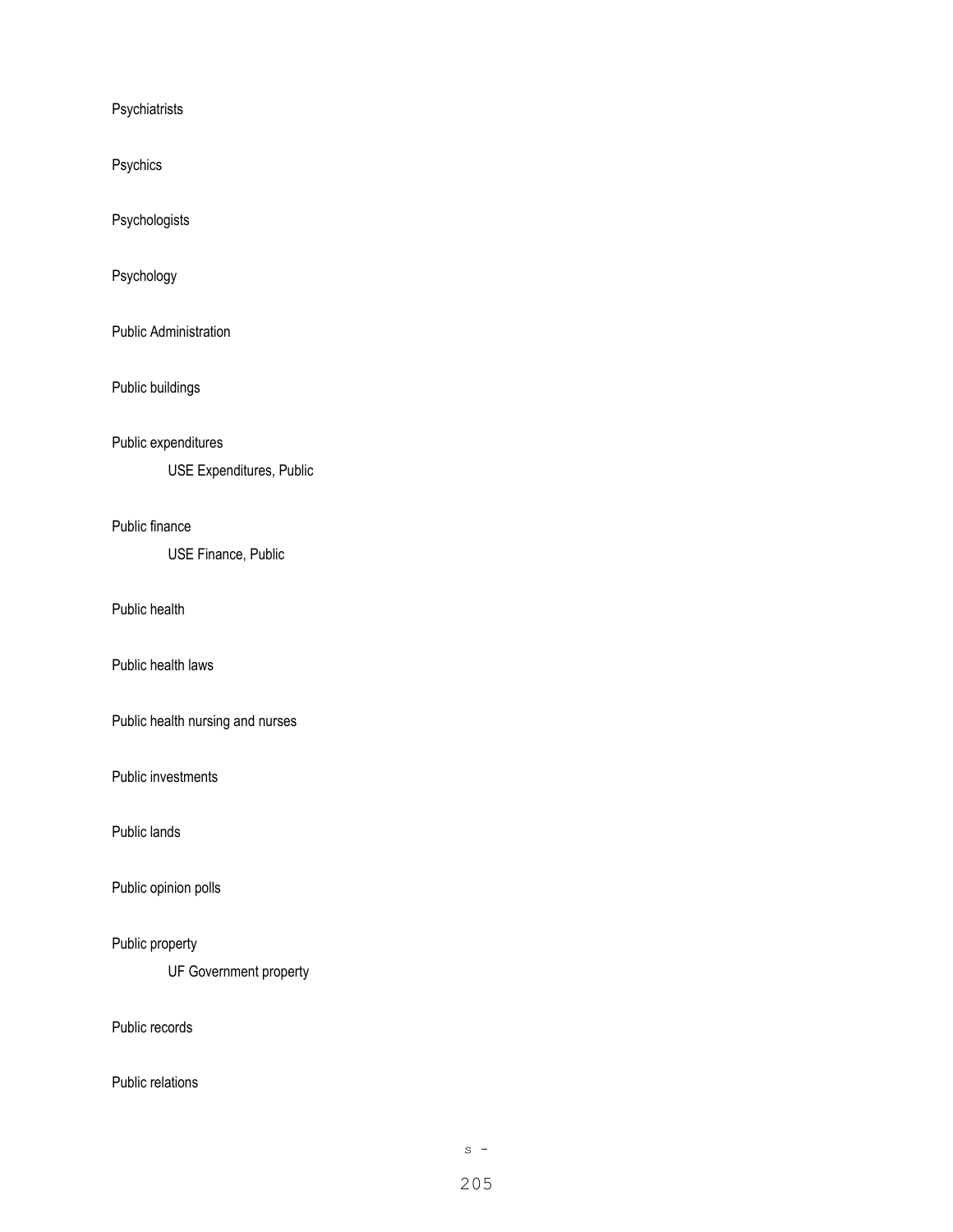Public utilities

## Public welfare

USE Social assistance

RT Child welfare

Public works

Publicity

Publishers and publishing

Pulleys

# Pulmonary fibrosis

RT Lungs–Diseases

# Pulp and paper industry

USE Paper industry USE Wood-pulp industry

## Pulpits

### Pumas

USE Mountain lions

Pumping machinery

Pumping stations

## Pumpkins

Pumps

USE Pumping machinery

# Punched card systems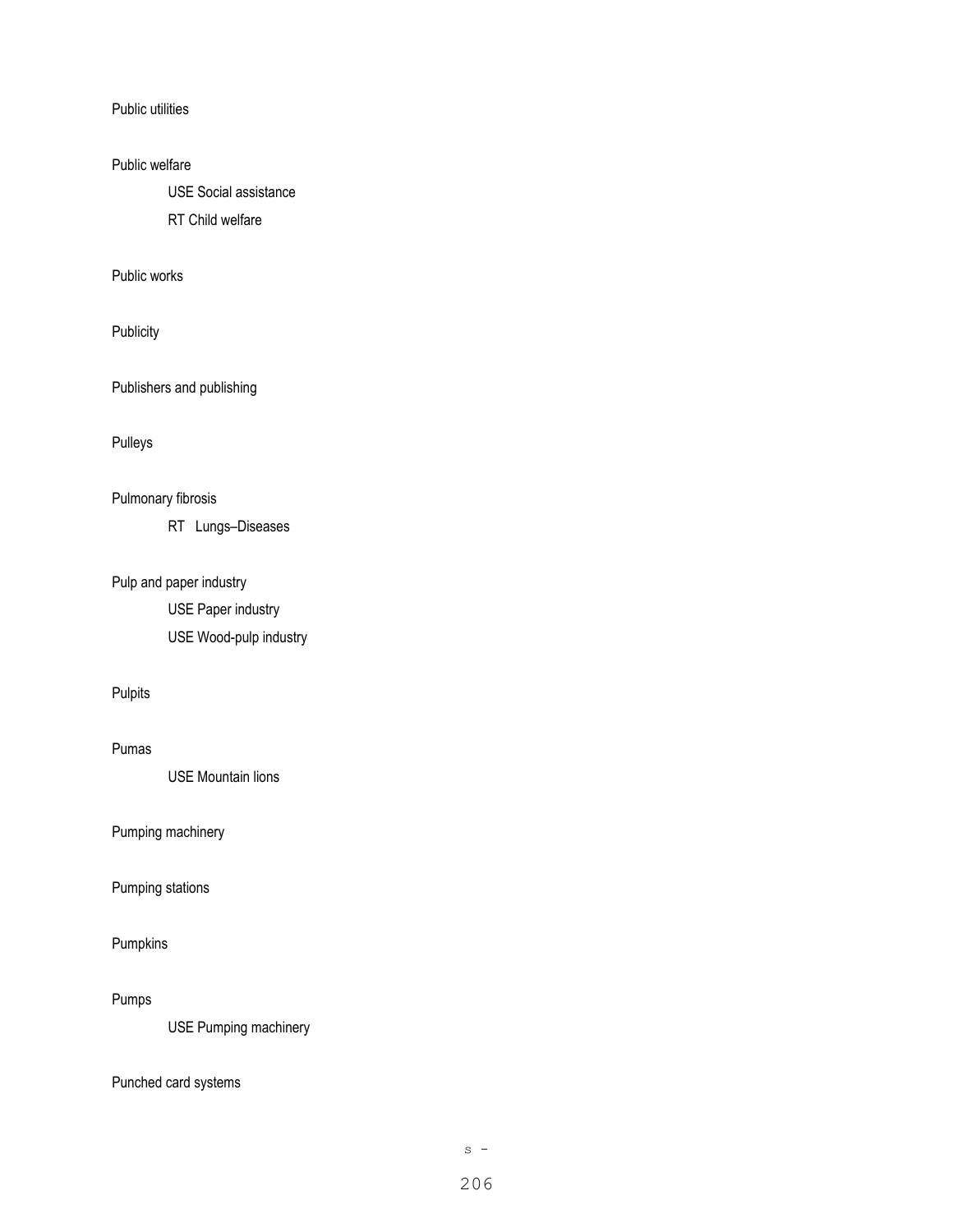Punk culture

Puppetry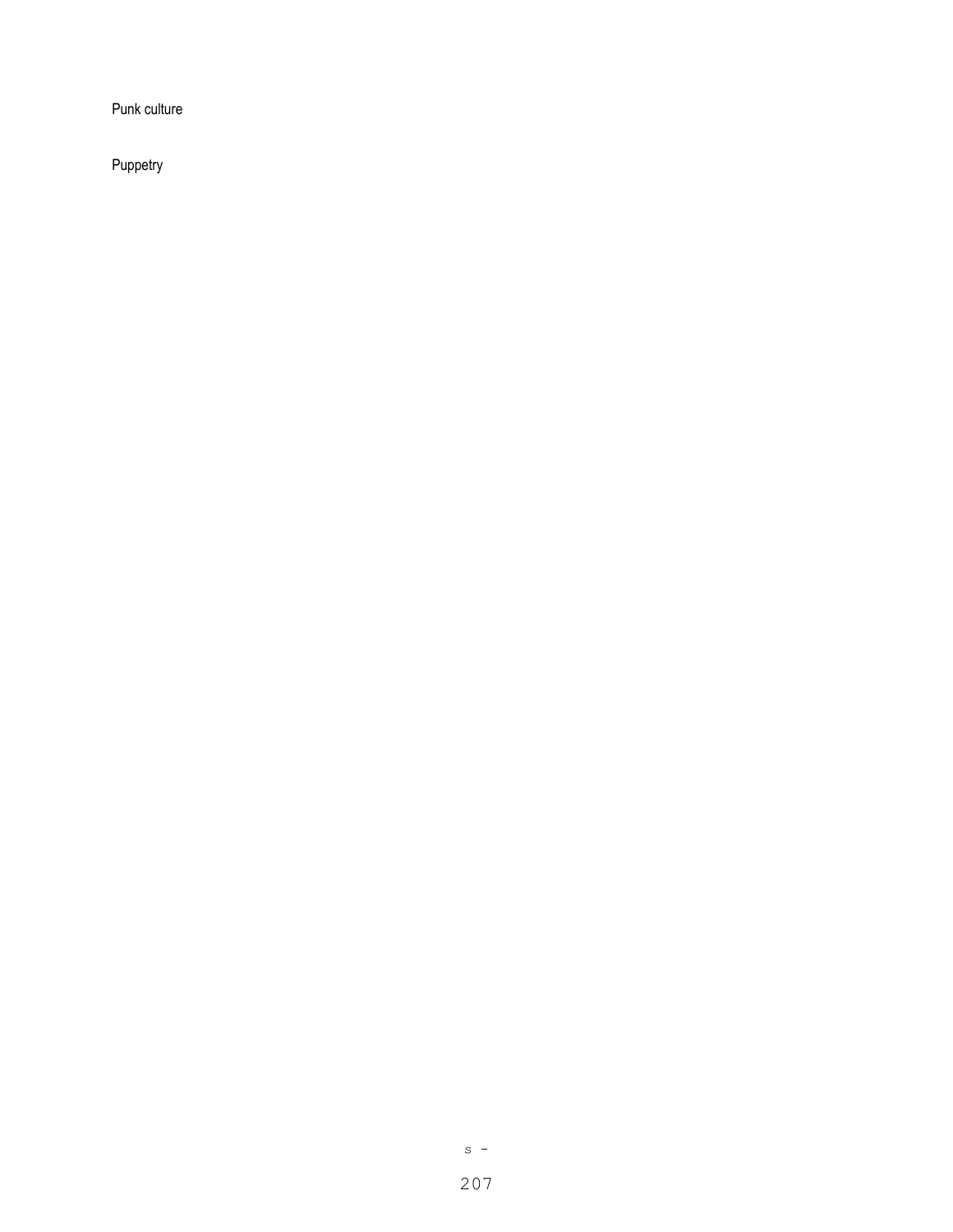### **Quakers**

USE Society of Friends

**Quarantine** 

Quarries and quarrying

Quartz

## Quebec

NT Autonomy and independence movements

NT Quebec-Alberta Student Exchange Program

### Queen's Counsellors

RT King's Counsellors

Queer

Quilting and quilts

Quoits

USE Horseshoe pitching

 $s -$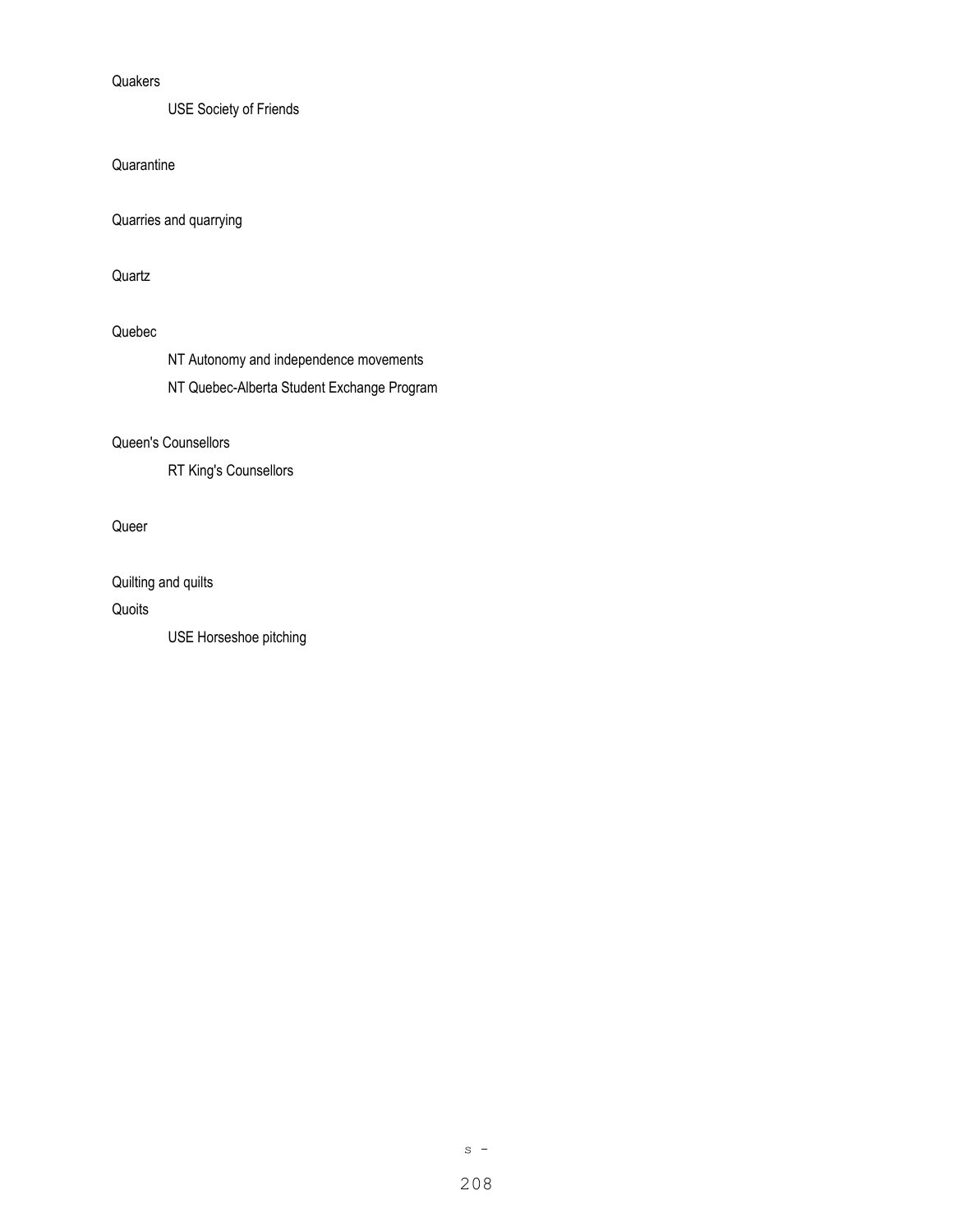## R.C.M.P.

USE Royal Canadian Mounted Police

### R.N.W.M.P.

USE North West Mounted Police

### Rabbis

Rabbits

### Rabies

Racetracks (Automobile racing)

## Racetracks (Horse-racing)

#### Racial minorities

USE Minorities

## Racing

USE Automobile racing USE Foot racing USE Horse racing USE Motor-boat racing

#### Racism

RT Antisemitism

RT White supremacy

### Racquetball

## Radar

#### Radar, Photo

UF Photo radar

## Radiation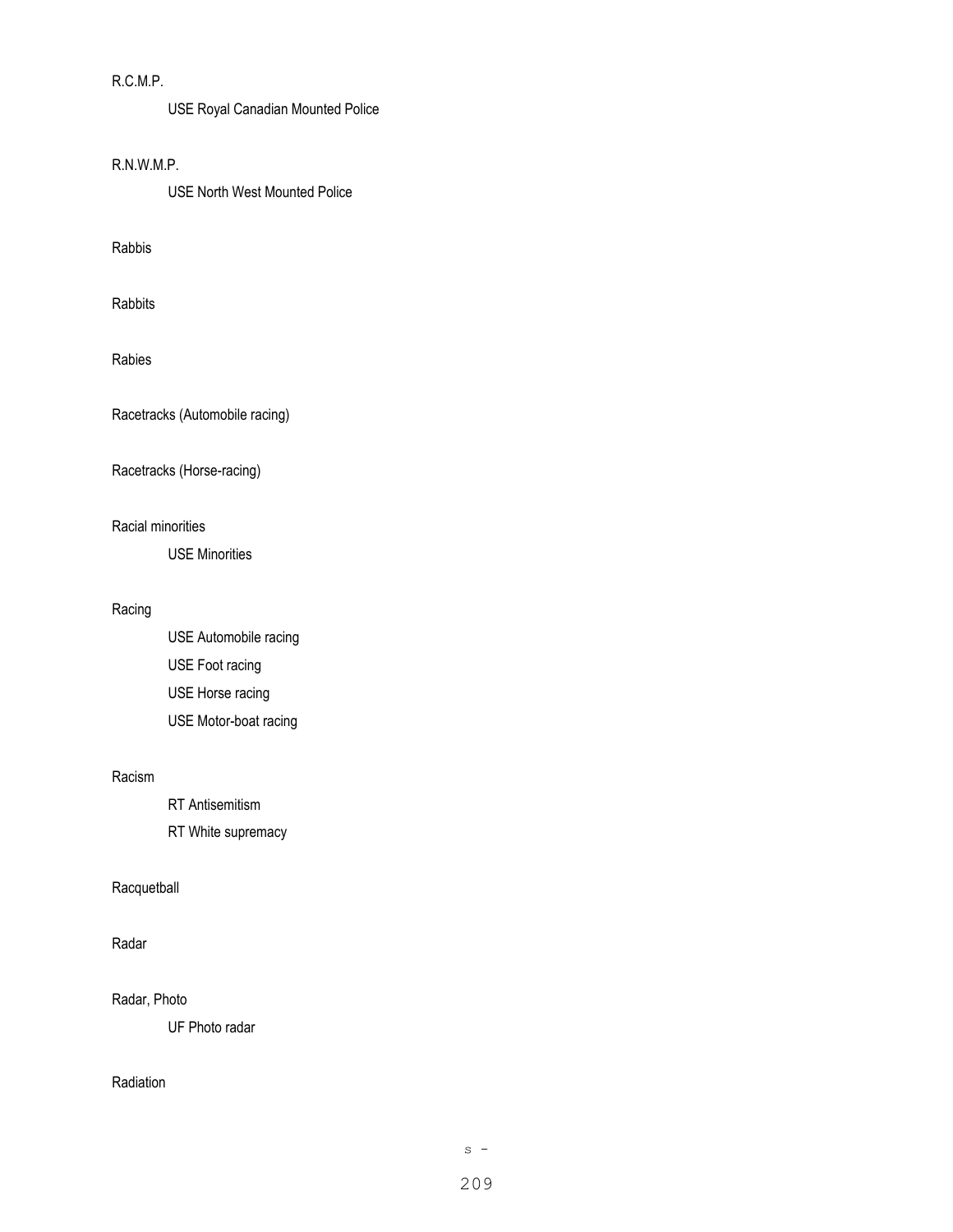### Radio

- NT Amateur radio stations
- NT Broadcasters
- NT Broadcasting
- NT Education
- NT Operators
- NT Programs
- NT Stations

Radiologic technologists

Radiologists

Radiology, Medical

Radium

Rafting (Sports)

**Railroads** 

USE Railways

#### Railways

- UF Railroads
- NT Abandonment
- NT Accidents
- NT Bridges
- NT Buildings and structures
- NT Cars
- NT Construction workers
- NT Crossings
- NT Design and construction
- NT Employees
- NT Equipment and supplies
- NT Fares
- NT Finance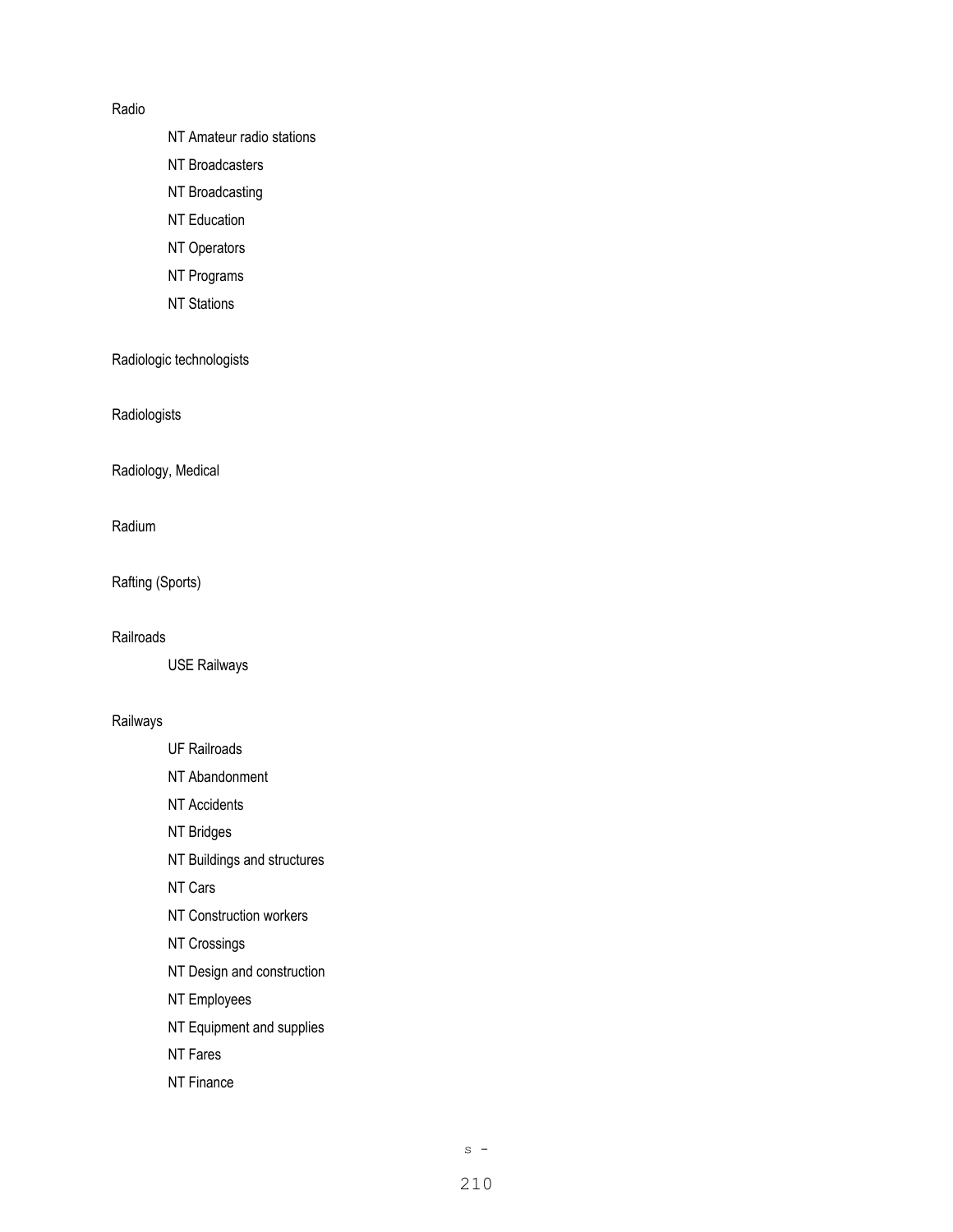NT Freight

NT Freight cars

NT Grades

NT Handcars

NT Livestock transportation

NT Locomotives

NT Maintenance and repair

NT Passenger lists

NT Passenger traffic

NT Passes

NT Pensions

NT Rates

NT Right of way

NT Roundhouses

NT Salaries, allowances, etc.

NT Snow protection and removal

NT Societies, etc.

NT Stations

**NT Statistics** 

NT Surveying

NT Switching

NT Taxation

NT Ties

NT Timetables

NT Track

NT Tracklaying machinery

NT Traffic

NT Trains

NT Turn-tables

NT Wage tables

NT Water supply

NT Yards

Rain and rainfall

Rakes

 $s -$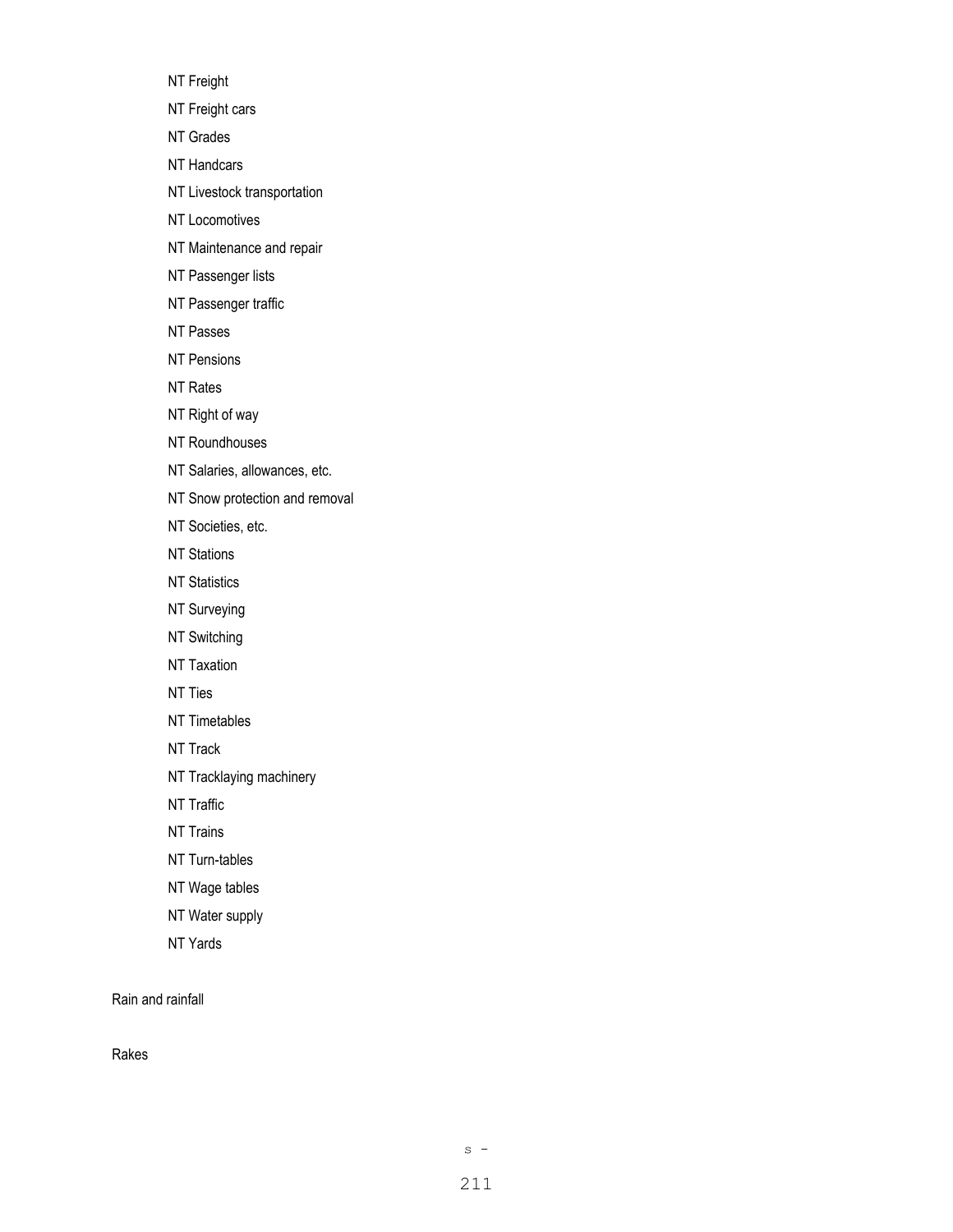### **Ranchers**

#### Ranches

# Rangelands

### Ranger stations

USE Forest rangers – Housing USE Park rangers – Housing

## Rape

USE Sexual assault

# Rape (Plant)

RT Canola

# Rapid transit

USE Light rapid transit USE Local transit

#### Rastafarianism

Rationing

#### Rats

NT Control

# Reading

Real estate agents

Real estate business

### Real property

### Reapers

USE Harvesting machinery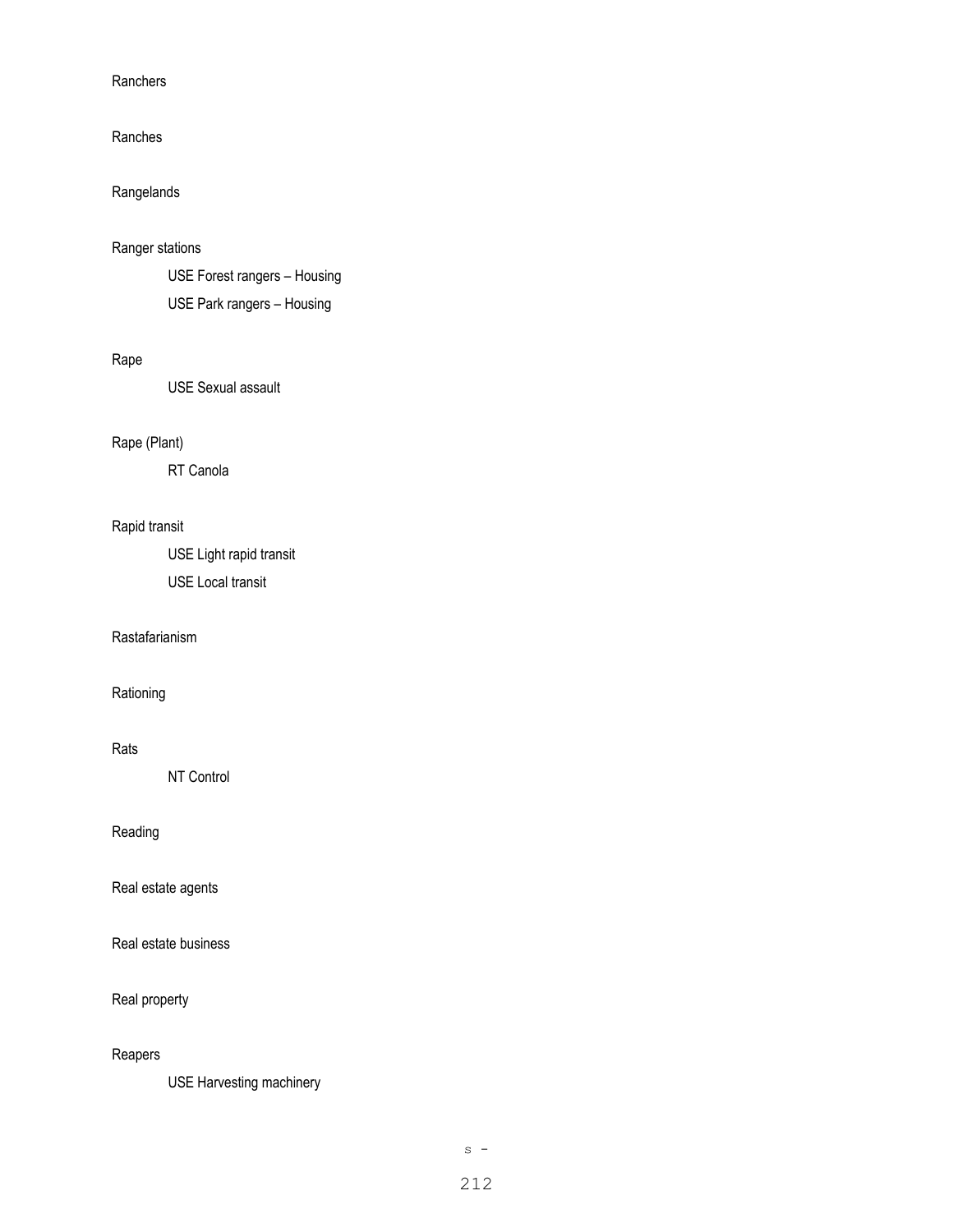#### Recessions

### Recipes

USE Cookery

### Reclamation of land

# Record players

USE Sound recordings – Players

## Record stores

USE Stores, Retail – Sound recordings

#### Records, Phonograph

USE Sound recordings

### Records management

USE Records – Management

#### **Recreation**

Recreation centres

Recycling (Waste, etc.)

Red River cart

RT Métis

## Red River Colony

RT Métis

## Red River Resistance, 1869-1870

RT Métis

#### Redemptorists

USE Catholic Church – Congregations and Orders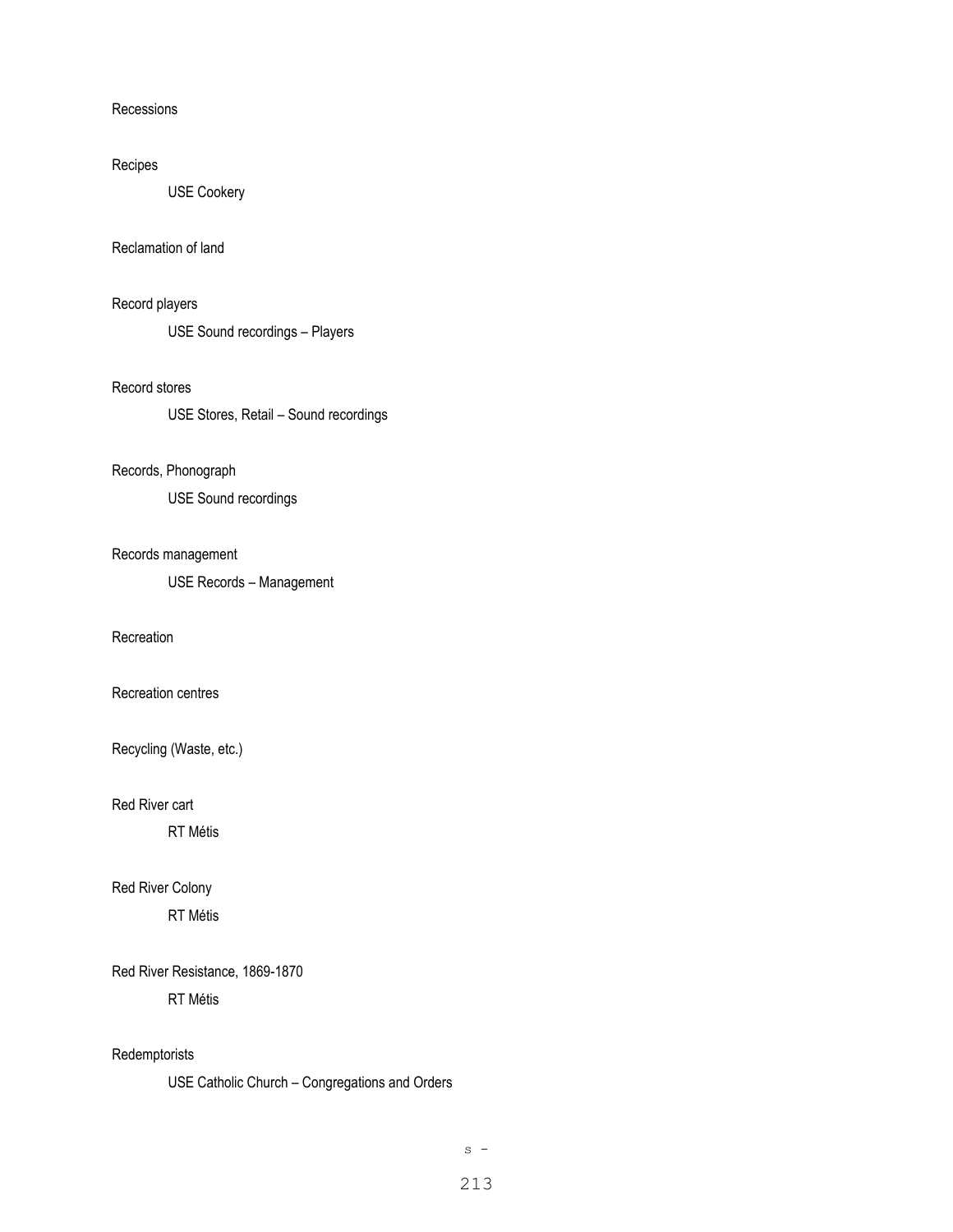#### Referendums

#### Refineries

USE Petroleum refineries

### Reform Party of Alberta

### **Reformation**

USE Protestant Reformation

#### Reformatories

USE Correctional institutions

Refrigeration and refrigerating machinery

### **Refrigerators**

### Refugees

RT Immigration and immigrants

### Refuse and refuse disposal

Regional planning commissions

### Registrar of deeds

Registration clerks

Registration districts

# **Regulations**

Rehabilitation centres

RT Halfway houses

### Rehabilitation counselling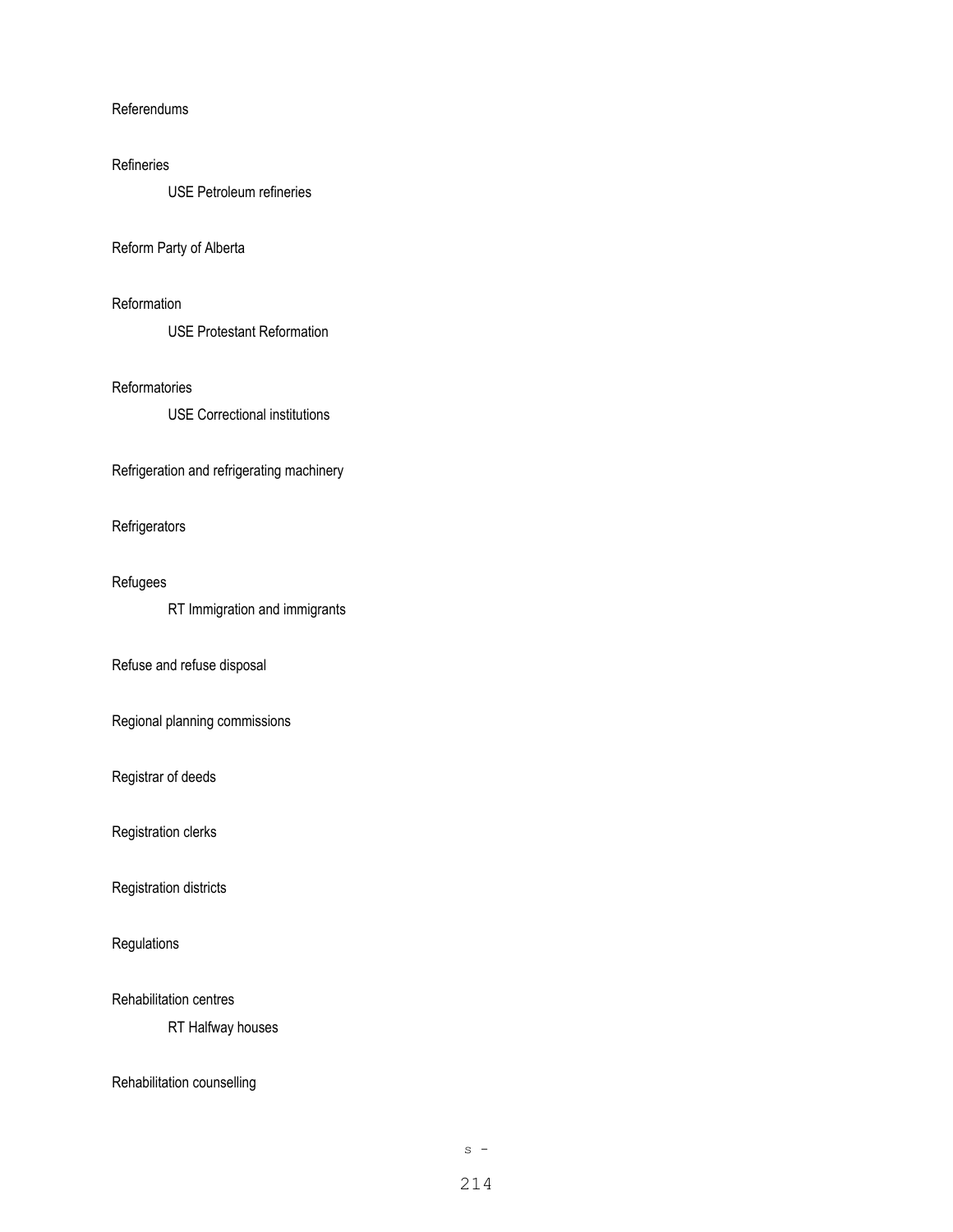### Reindeer

### Relief (Aid)

USE Social assistance

### Relief camps

### Religion

Use specific denominations when possible.

#### Religious ceremonies

USE Rites and ceremonies

### Religious education

### Remembrance Day

Use for commemoration of the end of the First World War on 11 November from 1931 to present. RT Armistice Day

### Rendering industry

## Renewable energy

- NT Bioenergy
- NT Geothermal
- NT Hydroelectricity
- NT Solar

RT Photovoltaic panels

#### NT Wind

RT Wind turbines

#### Repair shops

USE Stores, Retail – Repair shops

# Reparation

#### Report cards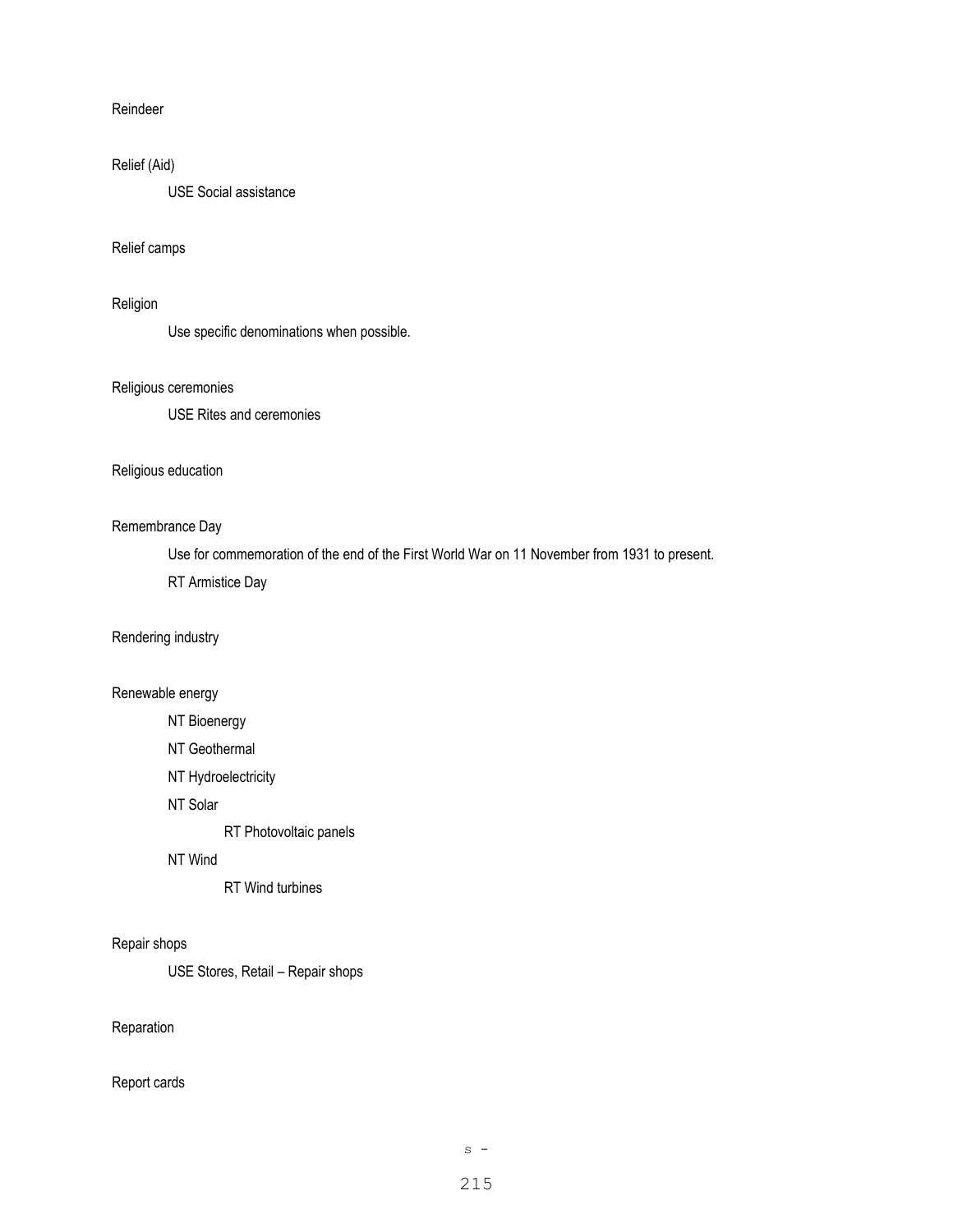USE Grading and marking (Students)

Reporters and reporting

USE Journalism

Representative government and representation

Reptiles

Rescue operations

USE Search and rescue operations

Research

Reservation systems

USE Indigenous peoples – Reservations

RT Numbered treaties

**Reservoirs** 

Residence halls

USE Dormitories

## Residential schools

RT Residential schools NT under administrating body, e.g. Catholic Church – Residential schools

RT Residential schools NT under Indigenous peoples

RT Truth and Reconciliation Commission

Resistance to government

USE Government, Resistance to

**Respirators** 

Respiratory organs

NT Diseases

**Restaurants**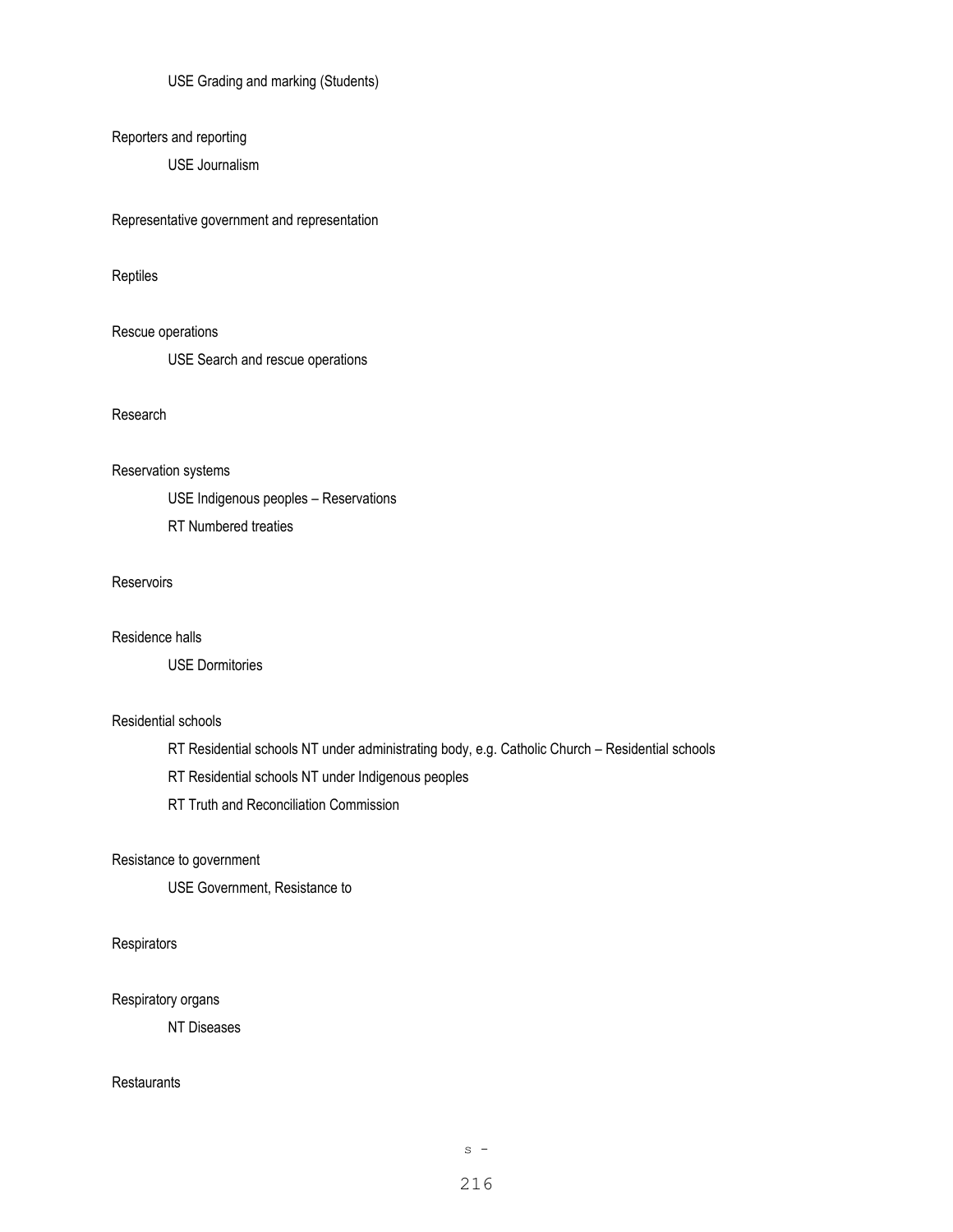#### Restitution for victims of crime

USE Reparation

#### Retirement

#### Retirement homes

RT Assisted living facilities

#### Retirement income

RT Pensions, Old age pensions

**Retreats** 

Revenue

Revenue stamps

Revolutions and revolutionaries

Reward (Law)

Rheumatic fever

## Rheumatoid arthritis

Riding

USE Horsemanship

#### Riding clubs

# Ridings

USE Election districts (Federal)

### Riel Rebellion, 1869-1870

USE Red River Resistance, 1869-1870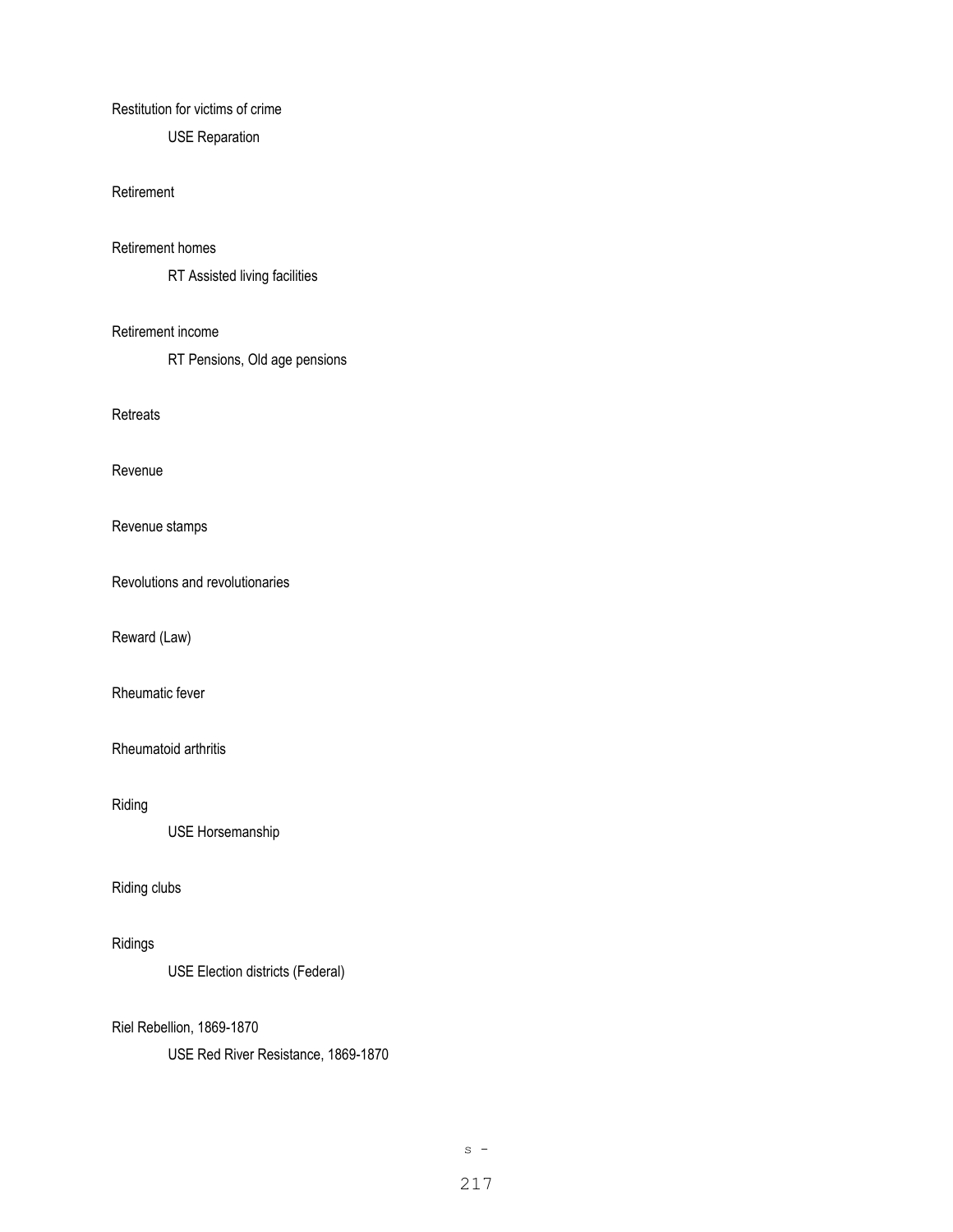## Riel Rebellion, 1885

USE Northwest Resistance, 1885

# Right of entry arbitration

RT Surface Rights Board

RT Land tenure – law and legislation

#### Ringette (game)

Riots

Rites and ceremonies

#### Rivers

### Road machinery

#### Roads

NT Design and construction NT Location NT Maintenance and repair NT Signs NT Surveying

## Roads, Concrete

Roads, Gravel

#### Roads, Mountain

USE Mountain roads

## Robotics

Rock-drills

Rockets (Aeronautics)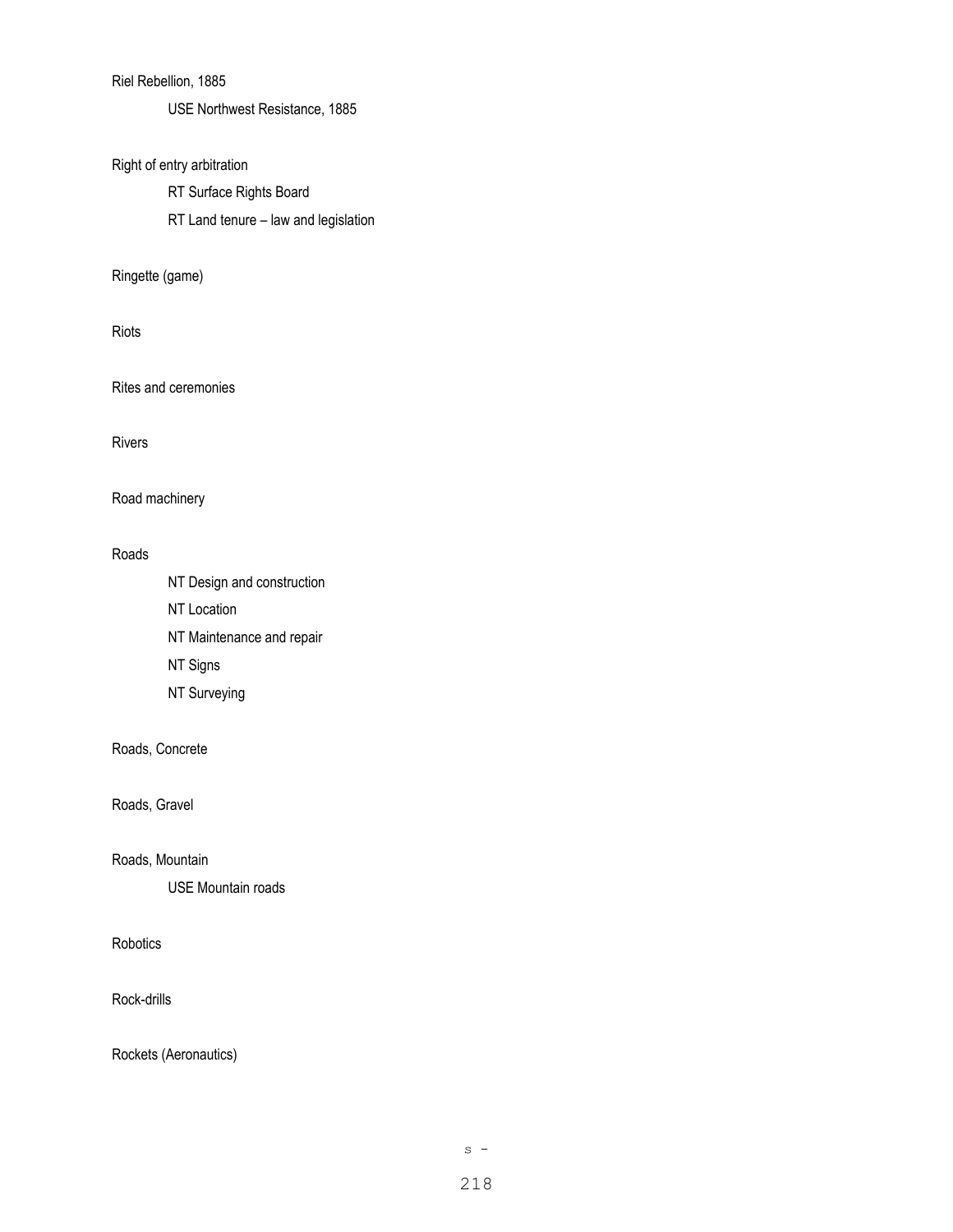Rocks

Rocks, Igneous

Rocks, Metamorphic

Rocks, Sedimentary

Rockslides

Rodeos

Roller-skating

Roman Catholic Church

USE Catholic Church

#### Romanians

Romanian Canadians

```
Romanian Orthodox Church
```
USE Orthodox Catholic Church, Romanian

Roofs and roofers

Rope

Round-ups

Roundhouses (railroads)

USE Railways – Roundhouses

## Rowing

Royal Canadian Mounted Police

NT Anniversaries, etc.

NT Barracks and quarters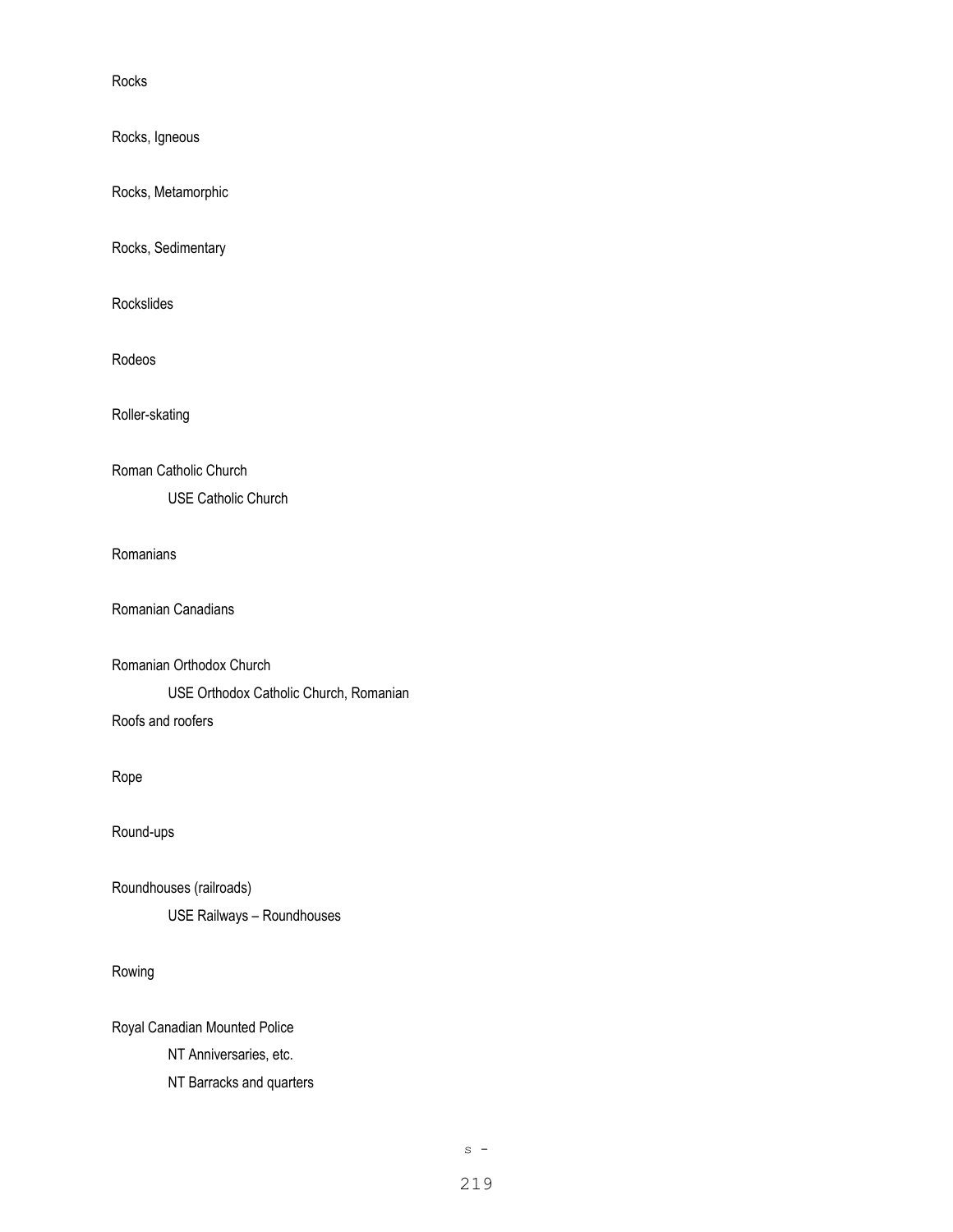NT Camps

NT Cemeteries

NT Ceremonies, honours, and salutes

NT Detachments

NT Dogs

NT Drills

- NT Equipment and supplies
- NT Expedition, 1874

#### USE North-West Mounted Police – Expedition, 1874

NT Families

NT Firearms

NT Forts

NT Funerals

NT Guard duty

NT History

- NT Horses
- NT Insignia
- NT Mess halls
- NT Monuments, etc.
- NT Musical Ride
- NT Officers
- NT Orchestras and bands
- NT Parades
- NT Portraits
- NT Prisons
- NT Sports
- NT Transportation
- NT Uniforms
- NT Veterans
- RT North-West Mounted Police

Royal Commissions

Royal family

Royal visits

USE Visits of state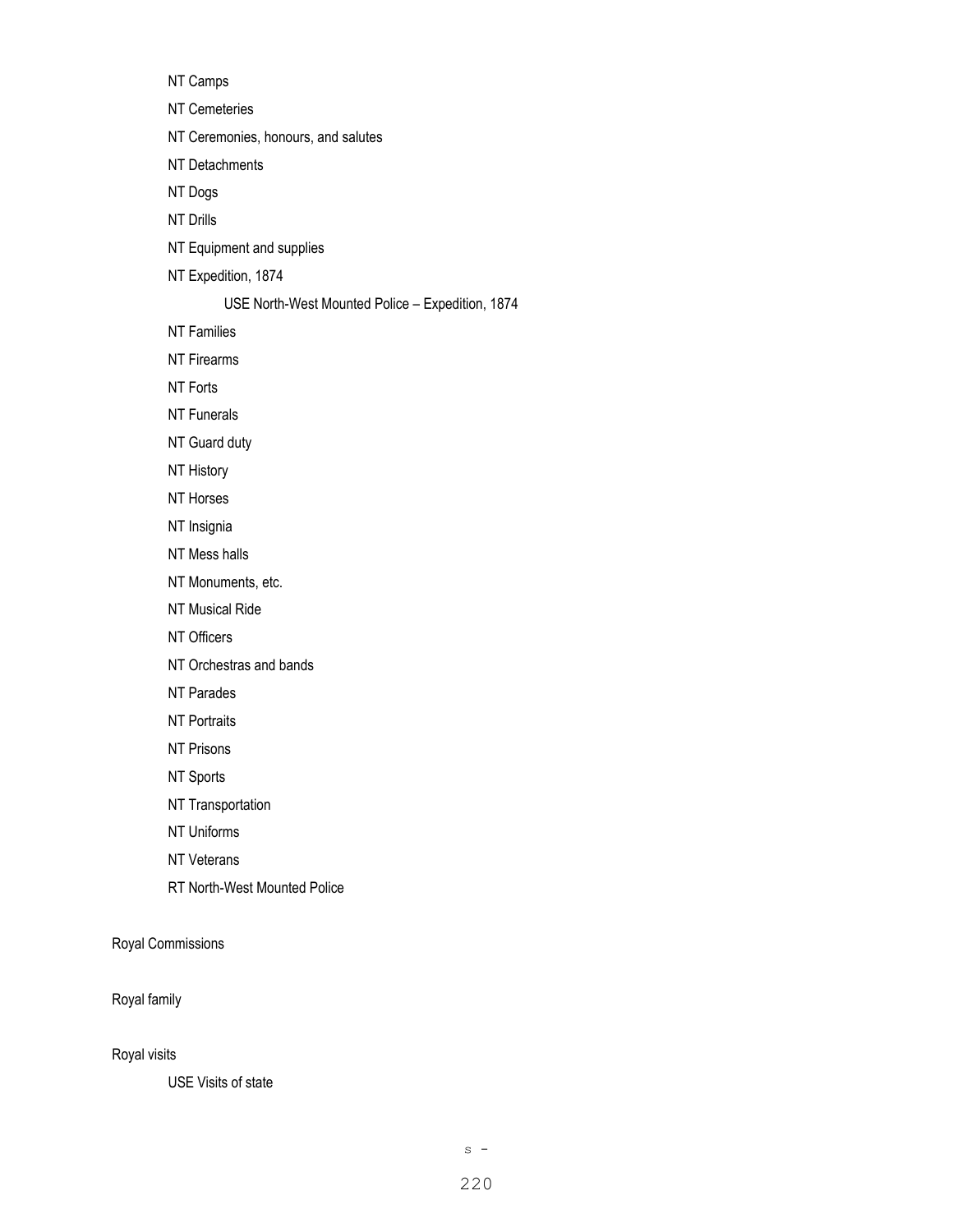#### Rubella

RT Measles

### Rugby football

#### Rummage sales

RT Thrift shops

#### Running

RT Jogging

Running races

Runways (Aviation)

Rural conditions

Rural development

Rural electrification

## Rural Municipalities

RT Local government RT Municipal Affairs, Department of

#### Russian Orthodox Church

USE Orthodox Catholic Church, Russia

#### Rustling

USE Cattle rustling USE Horse rustling

### **Ruthenians**

Ruthenian Canadians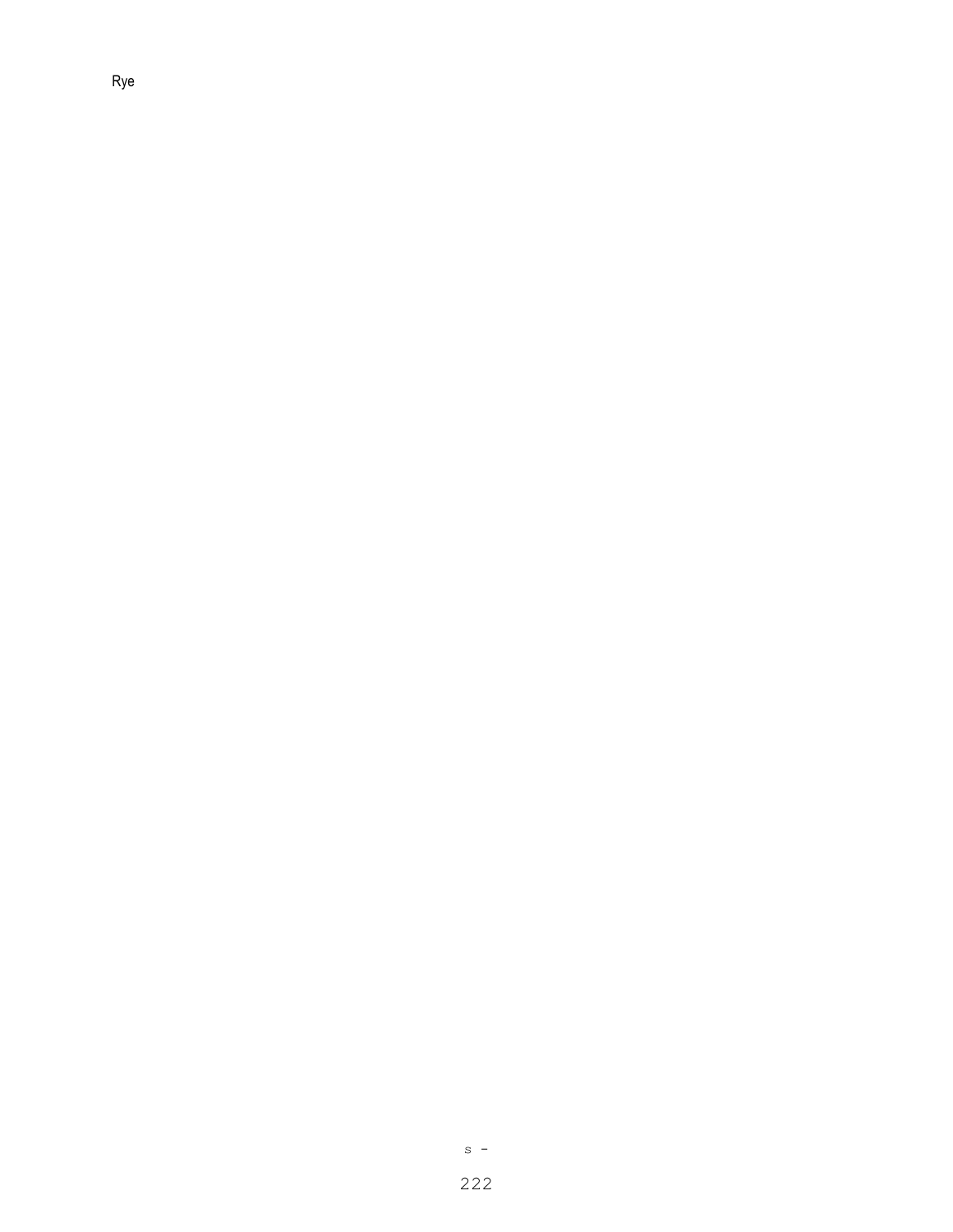### Saddlery

RT Harness making and trade

Safes

Safety education

Safety equipment

Sailboats

Sailors

Saint Patrick's Day

Salaries, allowances, etc.

#### Sales

Sales, Conditional

Sales personnel

### Sales tax

NT Rates and tables

#### Salesmen

USE Sales personnel

#### Salons

UF Beauty shop

#### Saloons

USE Bars (drinking establishments)

## Salt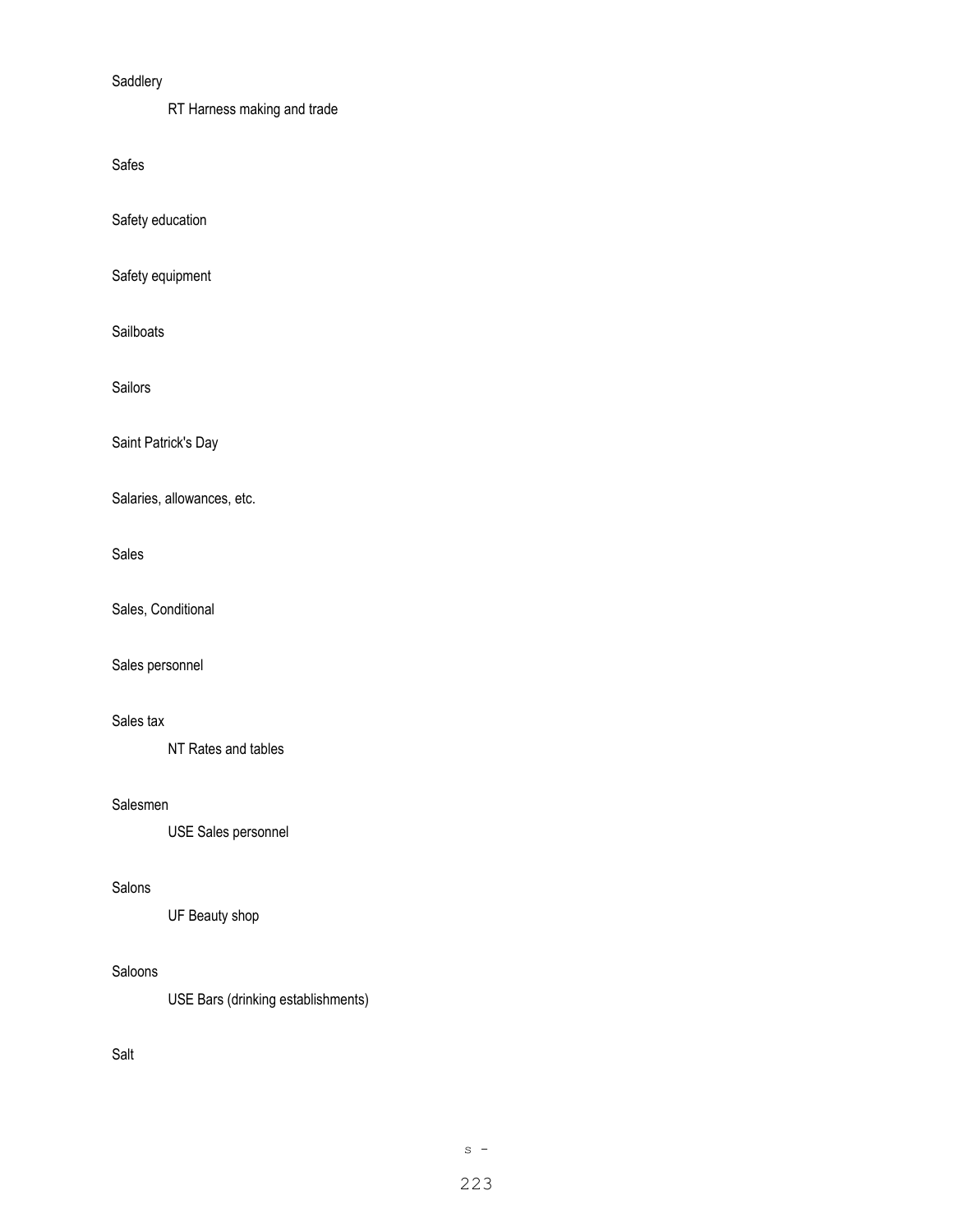Salt industry and trade

Salteaux Nation

USE Nakawe Nation

**Sanatoriums** 

Sand

Sand and gravel industry

**Sandstone** 

**Sanitation** 

## Sarcee Nation

USE Tsuu T'ina Nation

For subdivisions use pattern under Indigenous peoples

# Saskatoon berry

#### **Sasquatch**

USE Folklore

### Satellite television

USE Television – Satellite

### **Satellites**

Saunas

Saving and investment

#### **Sawflies**

Sawmills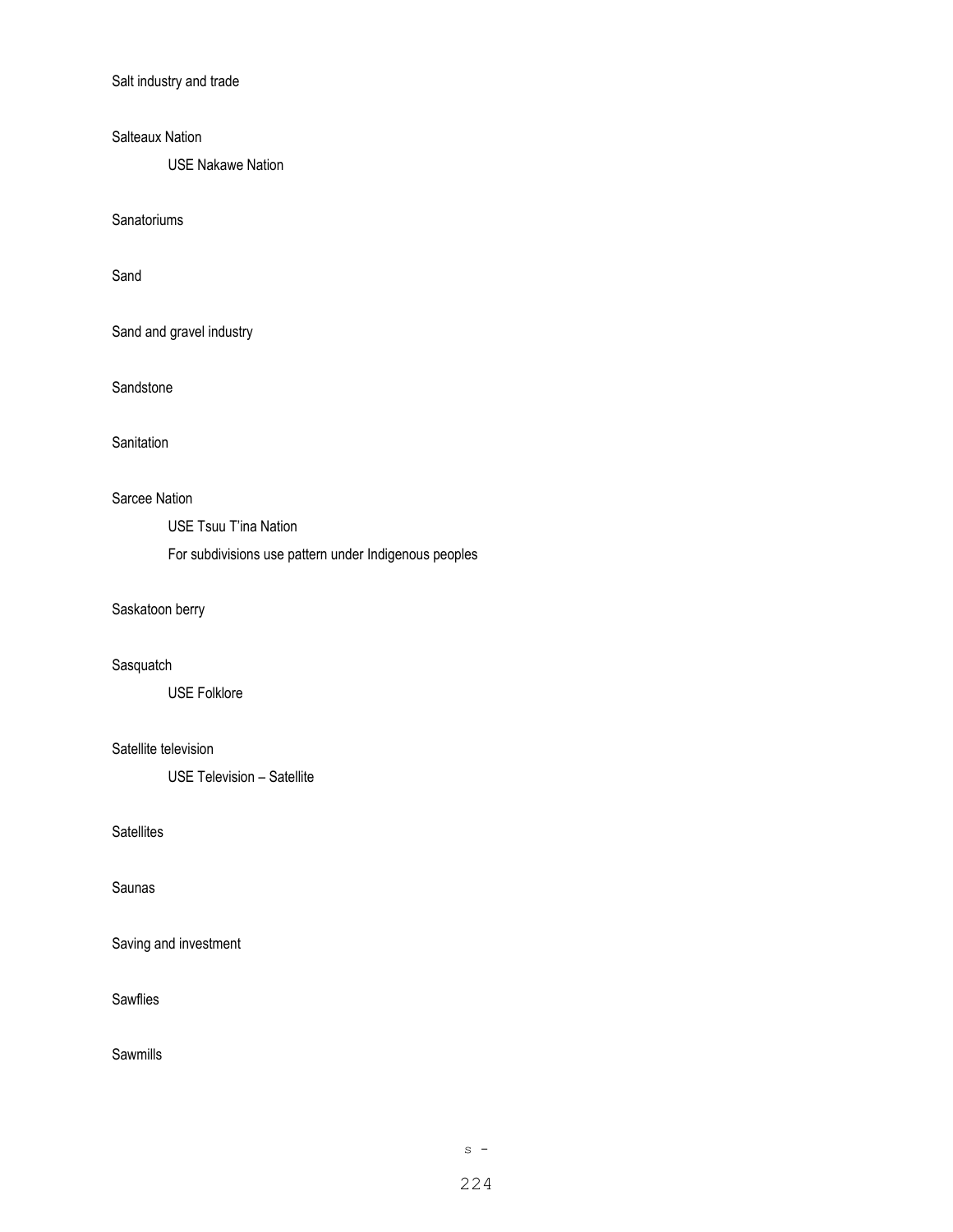#### Saws

### Scales (Weighing instruments)

## Scandinavian Canadians

- RT Danish Canadians
- RT Icelandic Canadians
- RT Norwegian Canadians
- RT Swedish Canadians

### **Scandinavians**

RT Danes

RT Icelanders

RT Norwegians

RT Swedes

### **Scarlatina**

Scarlet fever

USE Scarlatina

#### **Scholarships**

### School lands

#### **Schools**

NT Athletics

NT Boards

NT Buildings

NT Districts

NT Divisions

- NT Furniture, equipment, etc.
- NT Libraries
- NT Management and organization
- NT Principals
- NT Safety
- NT Shops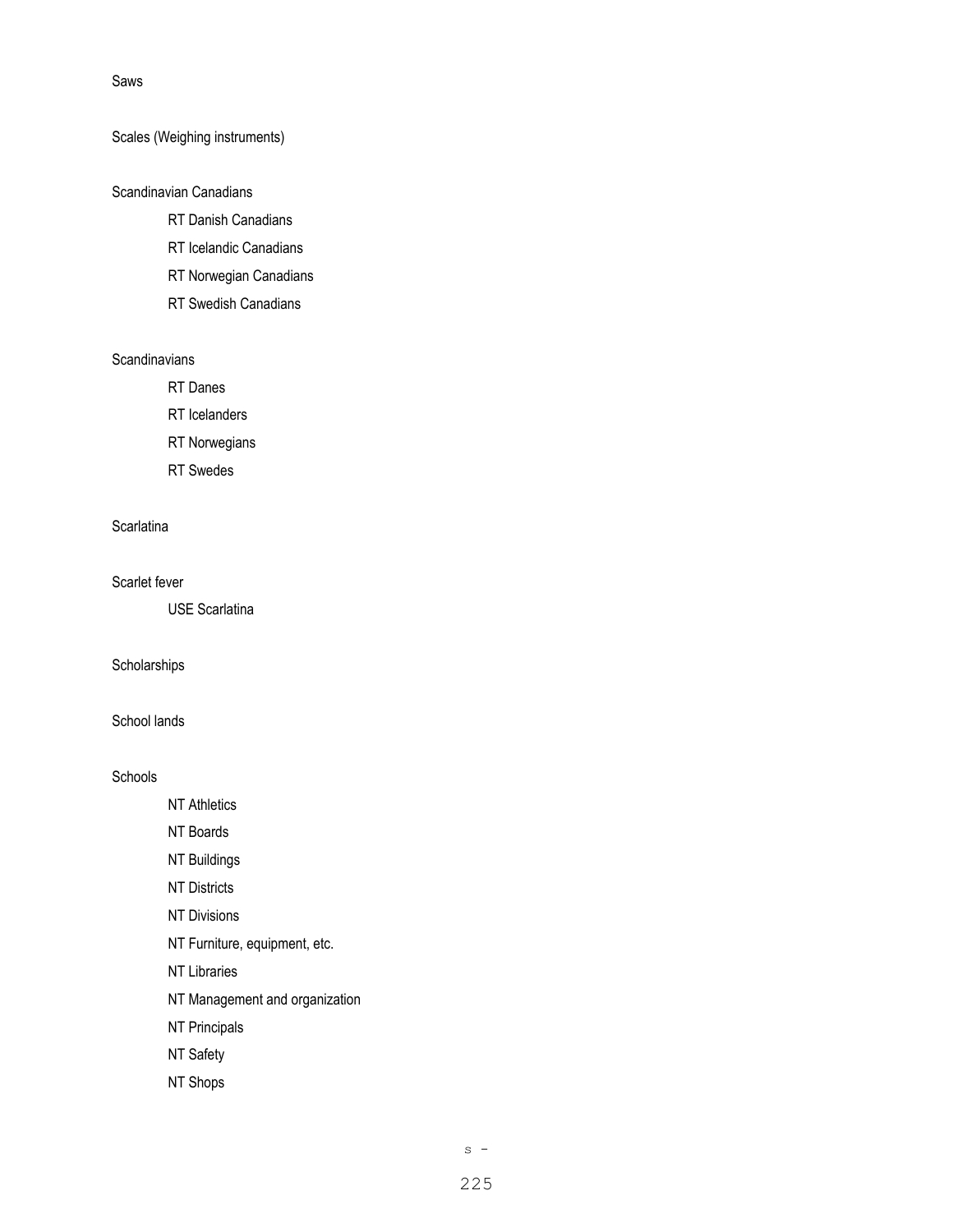# NT Superintendents

### Science

# Scientology

RT Alternative religious movements

### Scissors and shears

## Scots

Scottish Canadians

Scouts and scouting

## Scows

Scrap metals

Scrapbooks

Sculptors

# Sculpture

### Sea Cadets

RT Air Cadets

RT Army Cadets

# Seagulls

USE Gulls

# Seals (Animals)

Seals (Numismatics)

#### Seamen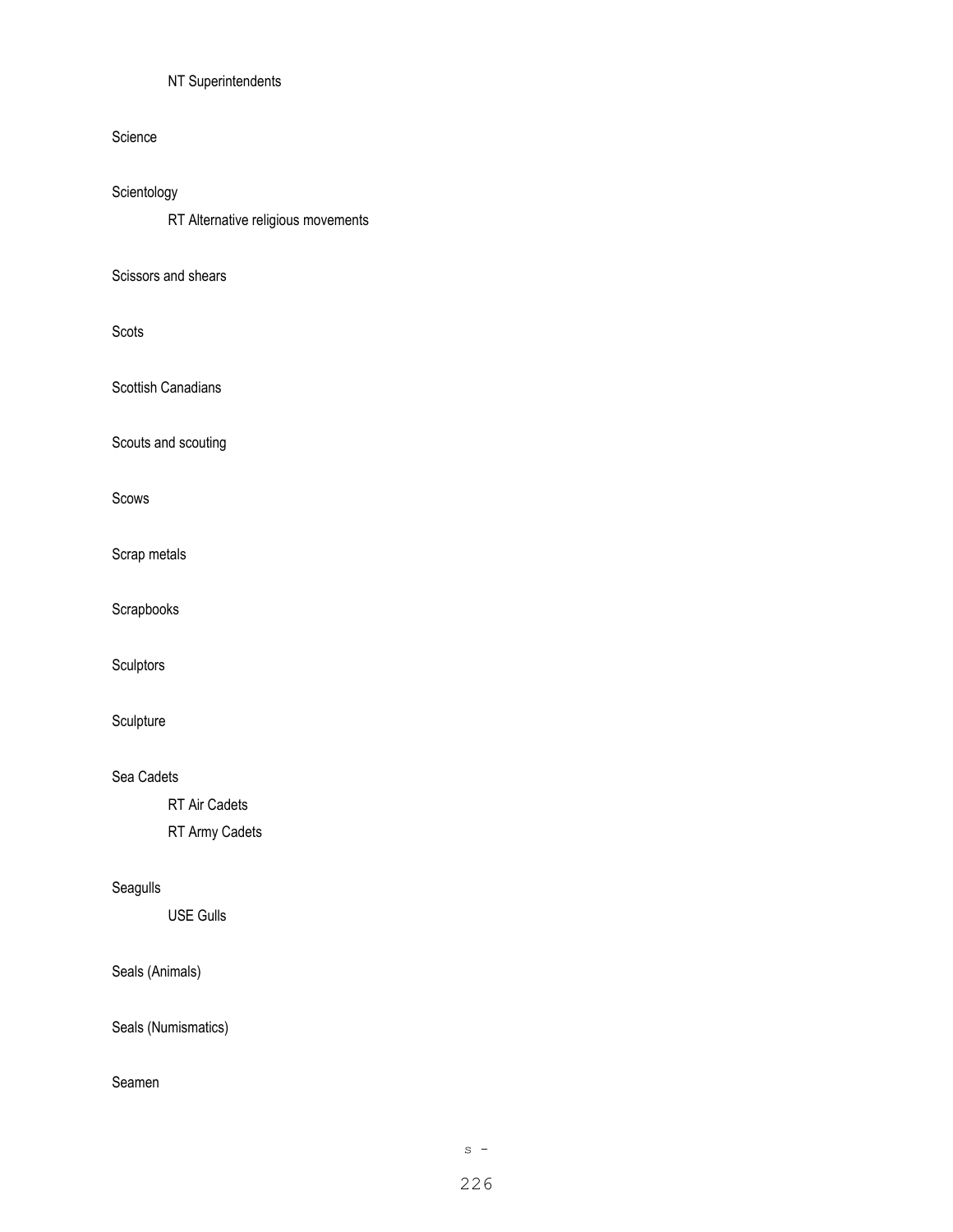### USE Sailors

## Seaplane bases

Seaplanes

Search and rescue operations

## Search Warrants

USE Warrants (Law)

### Searches and seizures

### Seashells

USE Shells

#### Seat belts, Automobile

USE Automobiles – Seat belts

Second language acquisition

#### **Secretaries**

#### Sects

Security personnel

Security systems

Sedition

Seed industry and trade

#### Seeding

USE Sowing

## Seeds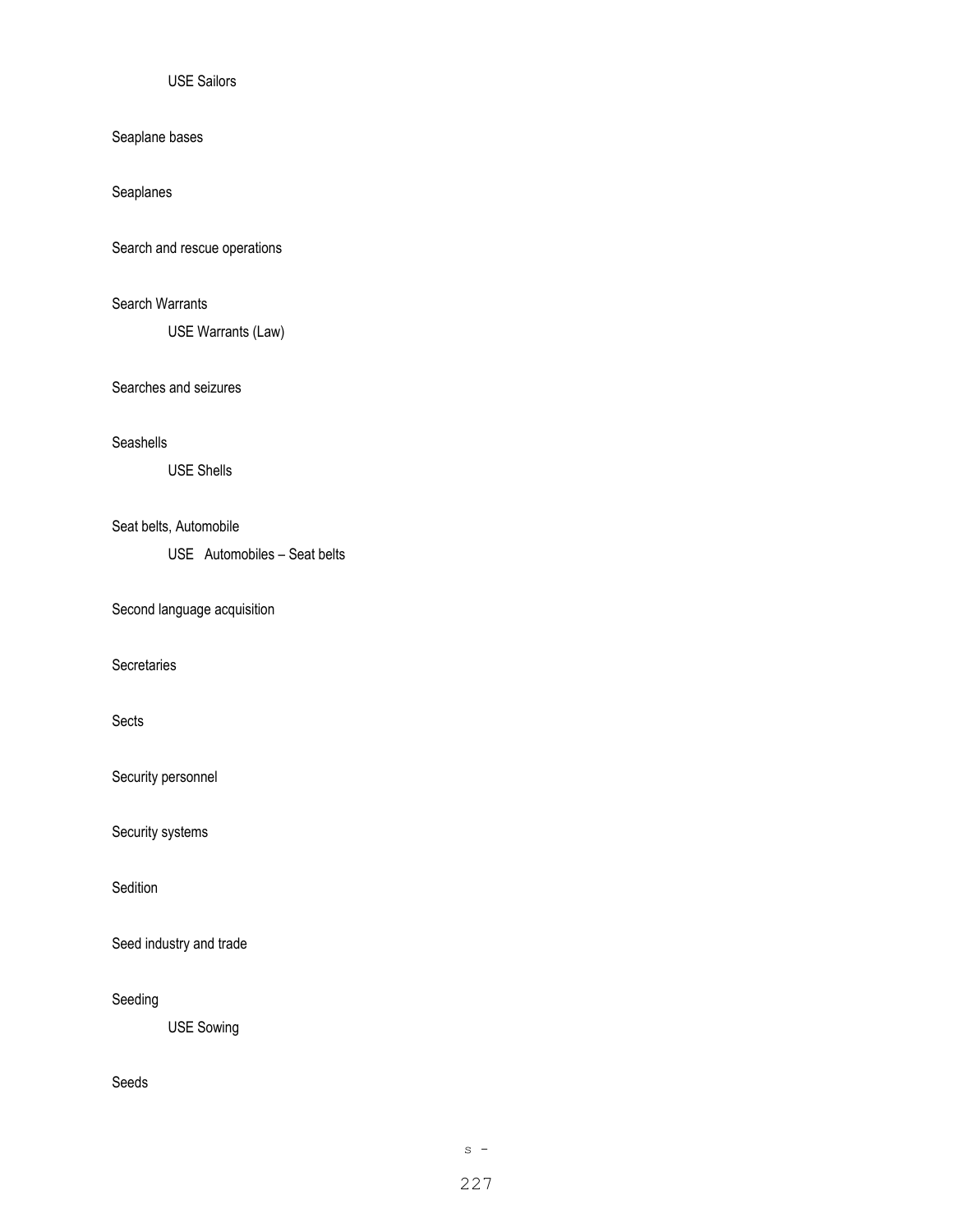NT Certification

NT Cleaning

NT Cultivation

Seepage

Seismic prospecting camps

Seizures (Law)

USE Searches and seizures

Self-defense

Self-help industry

Self-service laundries

#### Semaphore

USE Signals and signalling

### **Seminaries**

USE Theological seminaries

#### Senate

USE Canada. Parliament. Senate RT Legislative bodies

### Seniors

UF Aged

UF Elderly

UF Senior Citizens

RT Long-term care facilities

RT Pensions

### Senior citizens

USE Seniors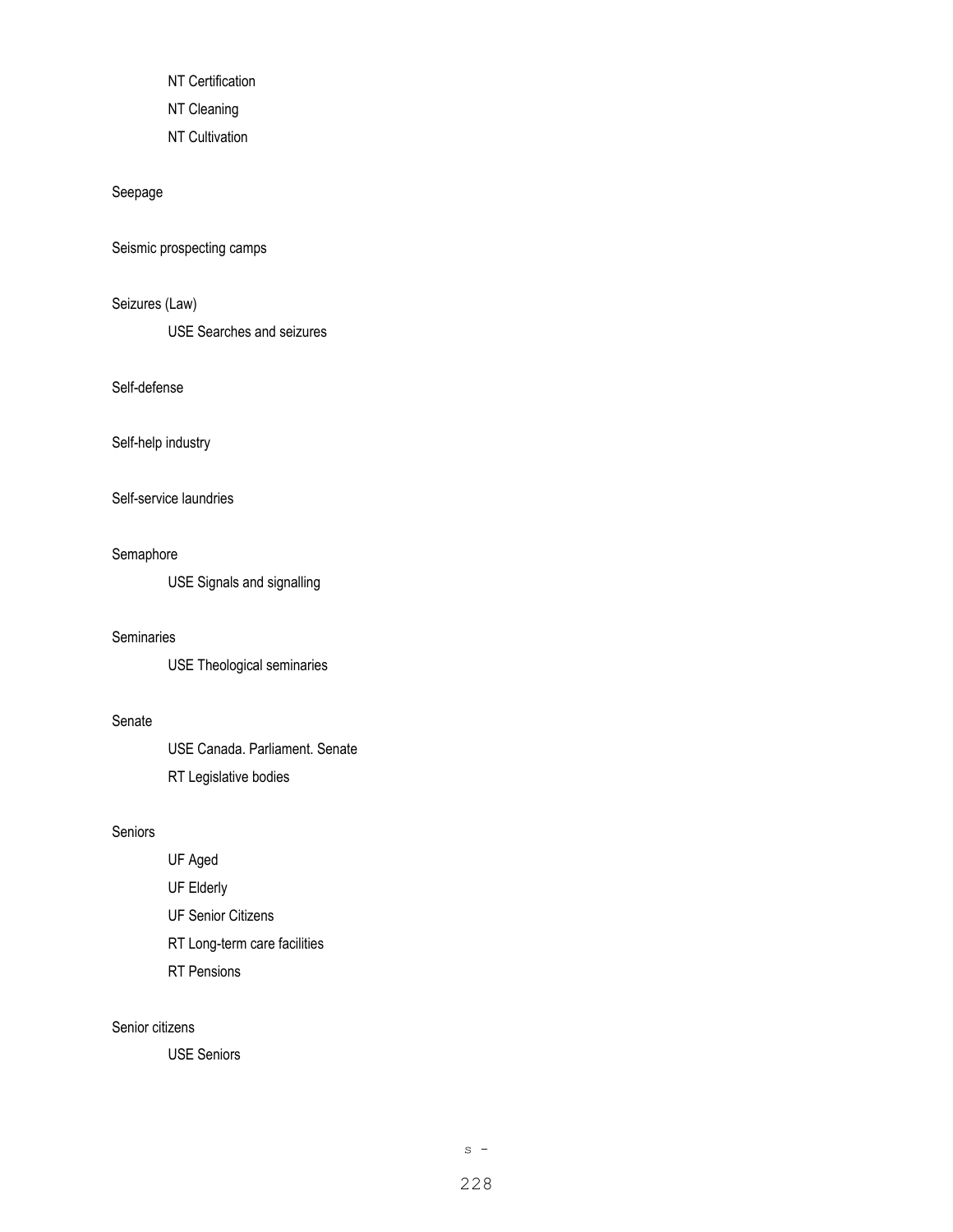### Separatism

RT Canada, Western – Autonomy and independence movement

Service industries

Service stations

Servitudes

Sessional Papers

Seventh Day Adventists

Sewers

Sewing

Sewing machines

Sex education

Sex-oriented businesses

Sex work and sex workers

Sexual assault

UF Indecent assault

**Sexuality** 

Sexually transmitted infections NT Prevention NT Study and teaching

Sharp-tailed grouse

Shears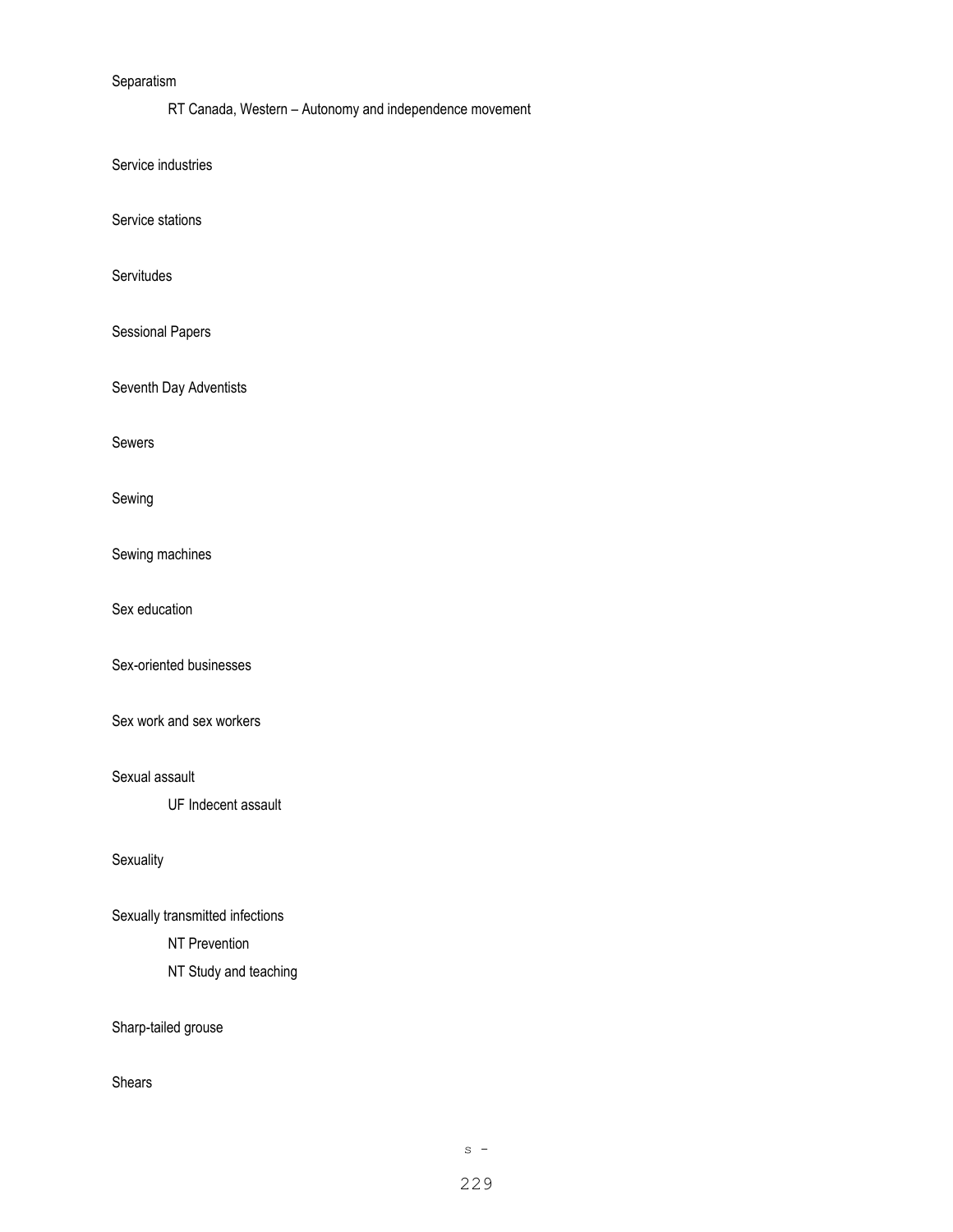## USE Scissors and shears

Sheep

Shells

**Sheriffs** 

Shipping

Ships

For names of individual ships use [name of ship] (Ship), e.g. Nonesuch (Ship)

NT Cargo

NT Passenger lists

# Shipwrecks

Shipyards

## Shoe stores

USE Stores, Retail – Boots and shoes

## Shoes

USE Footwear RT Footwear industry

# Shooting

Shoplifting

## Shopping

Shopping centres

Shot putting

Shovels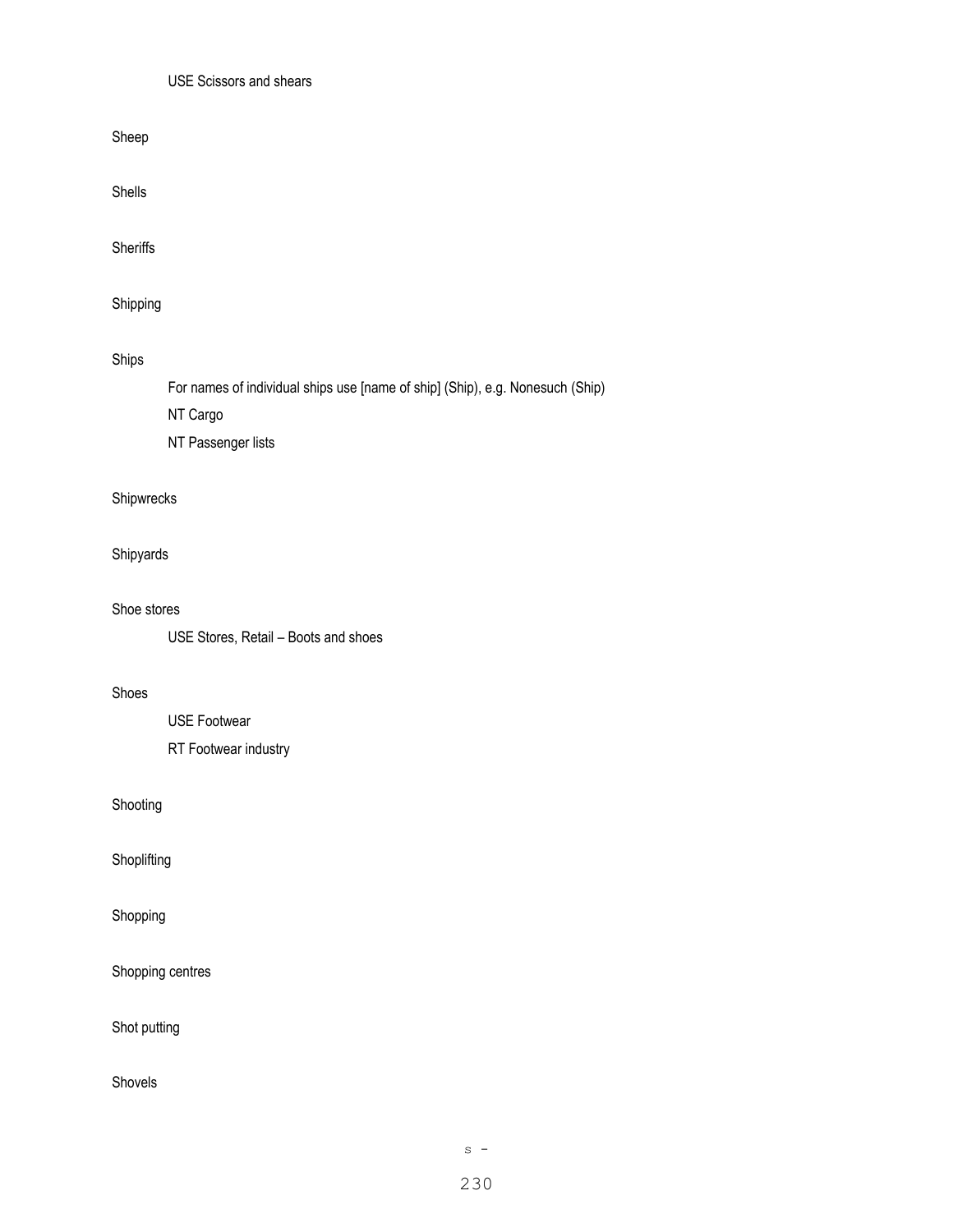Show windows

Showers

Shrines

Shrubs

Sidewalks

Sign language

Signals and signalling

Signs and sign boards

Sikhism

Siksika Nation UF Blackfoot Nation RT Niitsitapi For subdivisions, use format under Indigenous peoples.

Silica

Silicosis

Silos

Silver

Silverwork

Singers

Single parents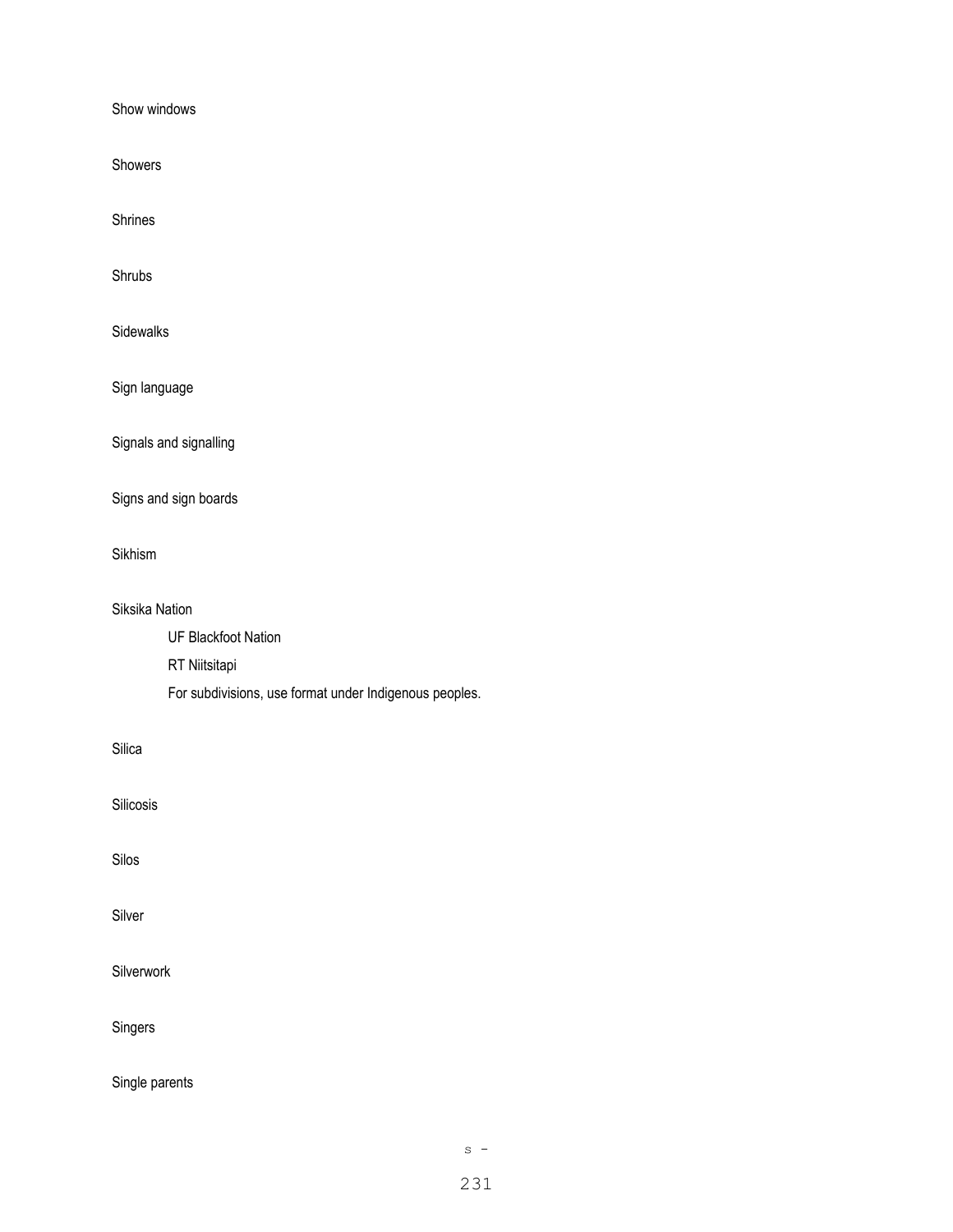### Sioux Nation

For subdivisions USE pattern under Indigenous peoples

# Skateboarding

#### Skating

RT Figure skating

#### Skating rinks

Ski jumps and jumping

### Skins

USE Hides and skins

# Skis and skiing

RT Water skiing

## Sky tram

USE Cable cars

## Slander, (Law)

USE Libel and slander

Slaughtering and slaughter-houses

Slavey Nation

USE Dene Tha' Nation

### Sleep

Sleighs and sledges

Slides (Recreation)

### Sloughs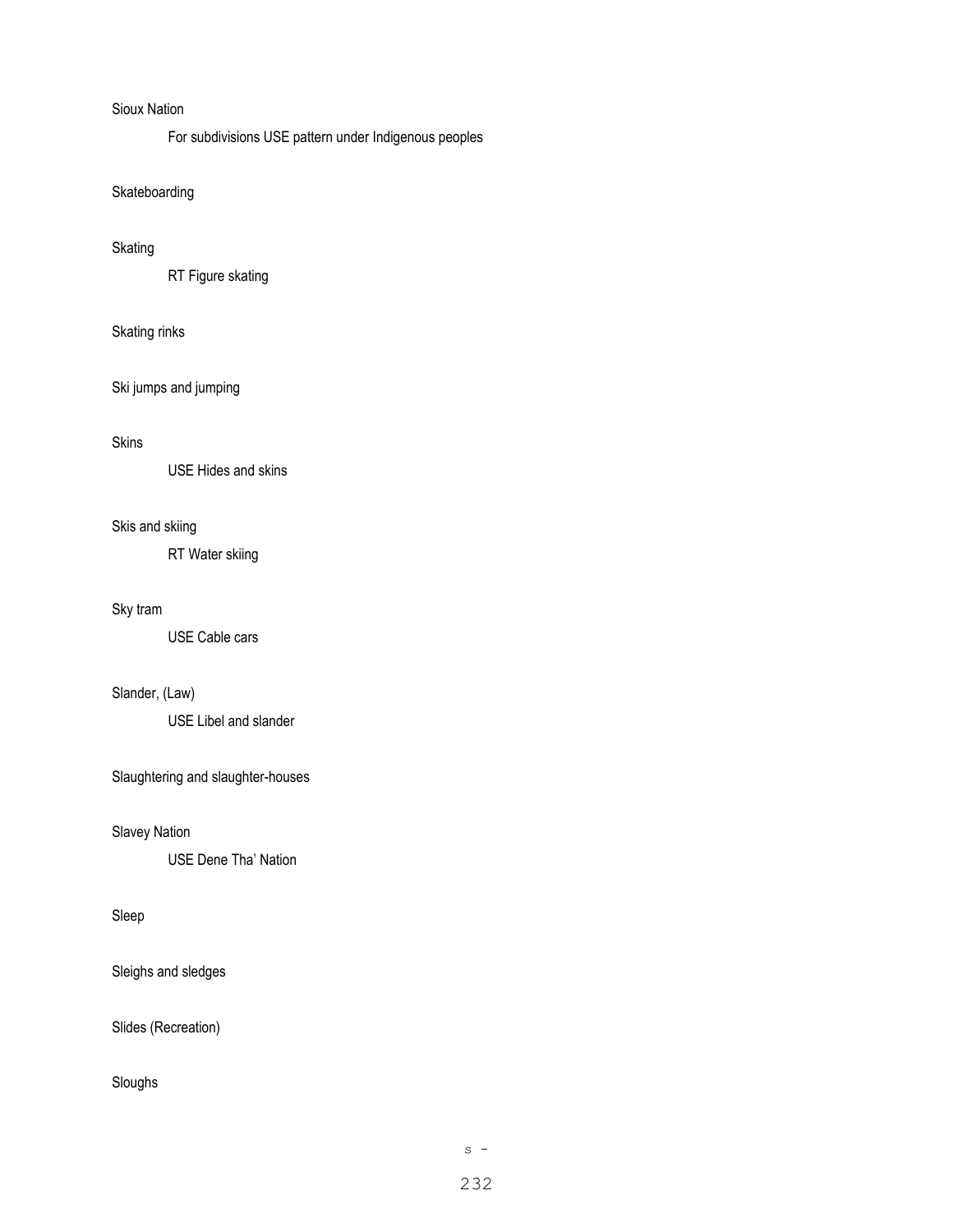### USE Wetlands

Sluice gates

Small claims courts

Smallpox

Smoked meat

Smokestacks

USE Chimneys

Smoking

Snakes

Snooker

USE Billiards

Snow

Snow fences

Snowblowers

Snowmobiles

Snowplanes

Snow plows

Snow removal

Snowsheds

Snowshoes and snowshoeing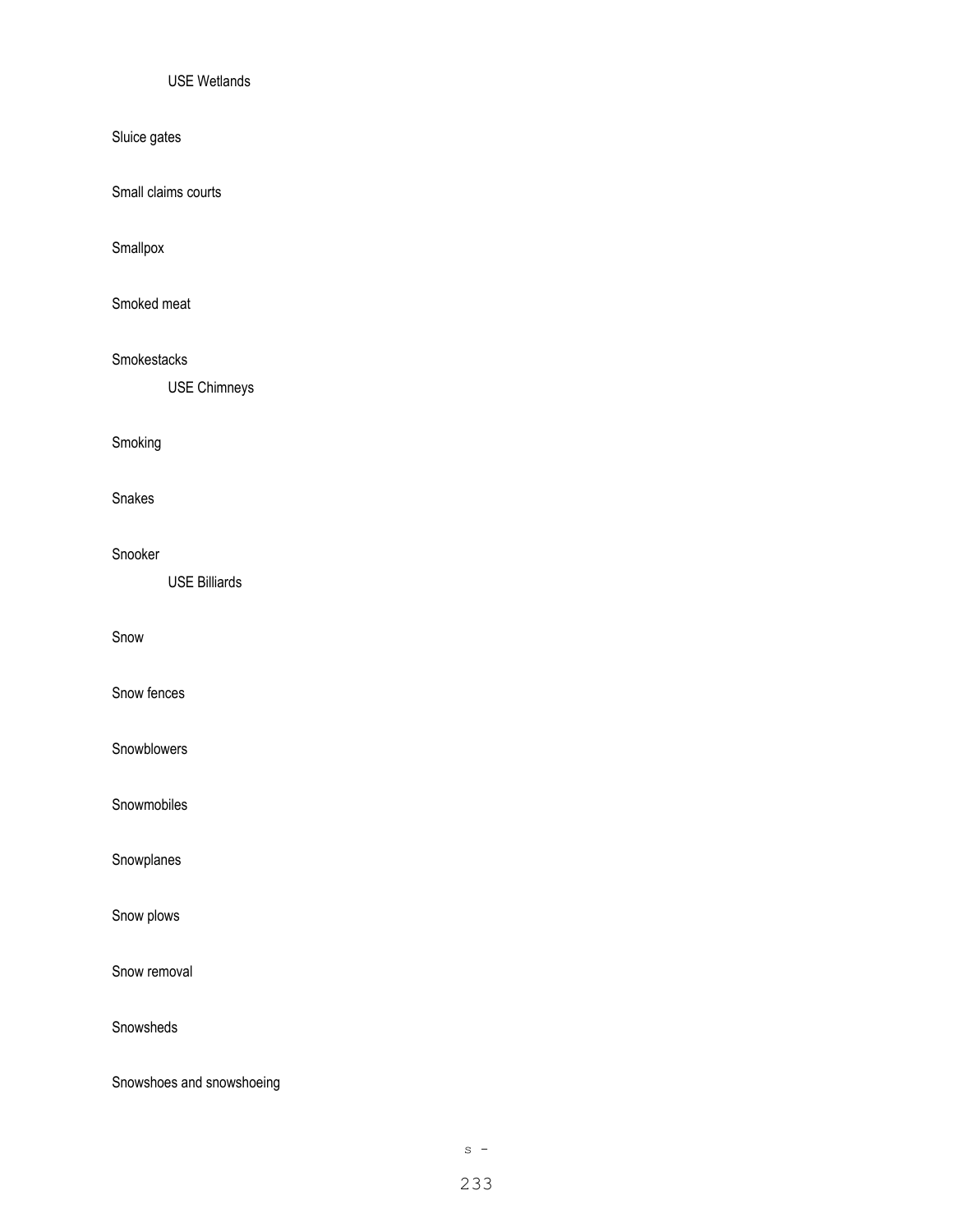Soap

Soccer

Social assistance

UF Public welfare

UF Welfare

Social credit

Social media

RT Internet

Social sciences

Social services

Social studies

Social work

USE Social services

Social work education

Social workers

Socialism

Socialist Party of Alberta

See NT under Alberta – Political parties

Societies

Society of Friends

UF Quakers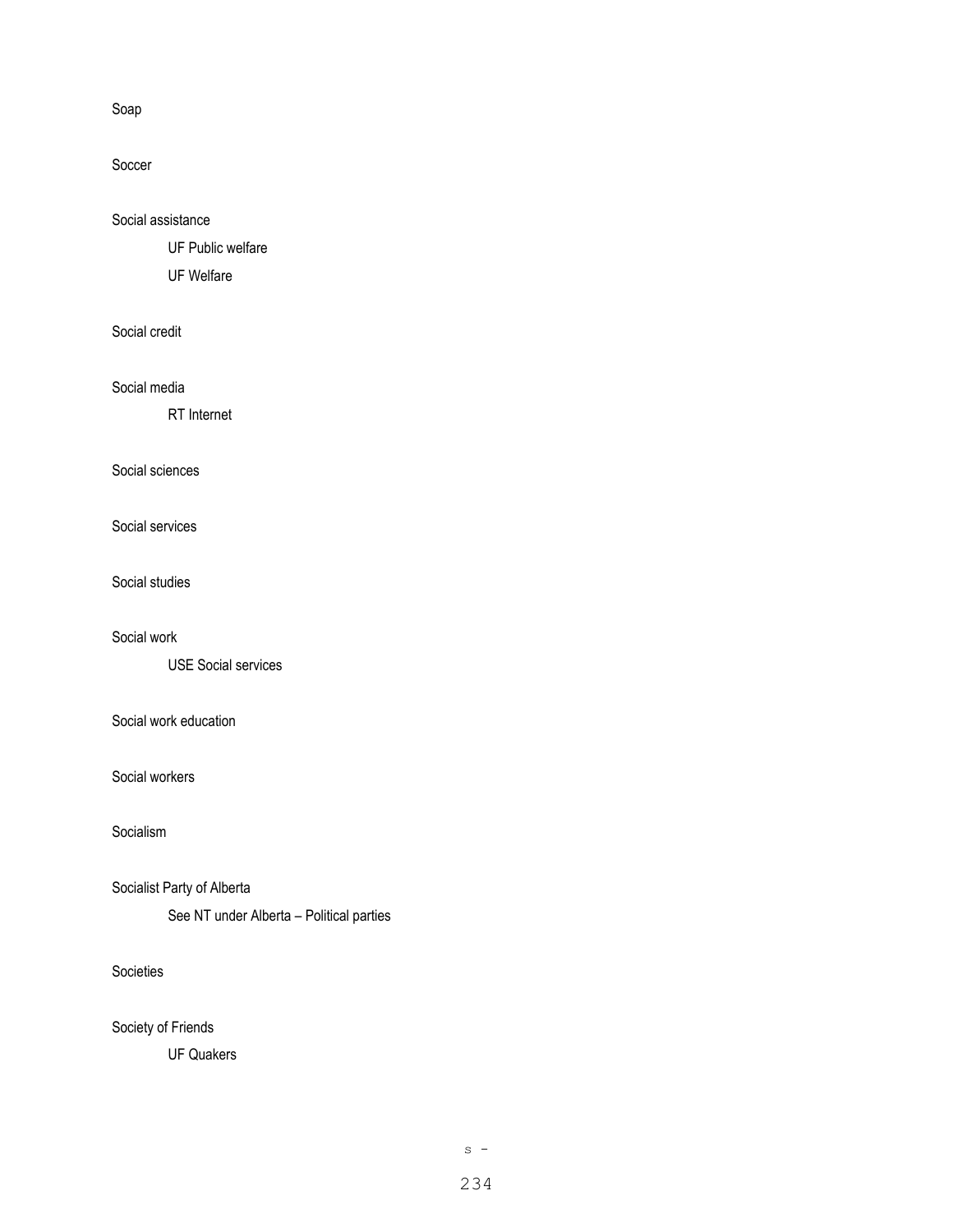Sod houses

Sodium sulphate

Soft drink industry

#### Soil

NT Conservation NT Erosion

NT Research

NT Surveys

# Solar Eclipses

USE Eclipses, Solar

### Solar energy

USE Renewable energy – Solar

#### Soldiers

RT Canada. Armed Forces RT Canada. Army

## Songbooks

## **Sororities**

RT Fraternities

Sound recordings

#### Sour gas

USE Natural gas

## South African War, 1899-1902

UF Boer War, 1899-1902

## **Souvenirs**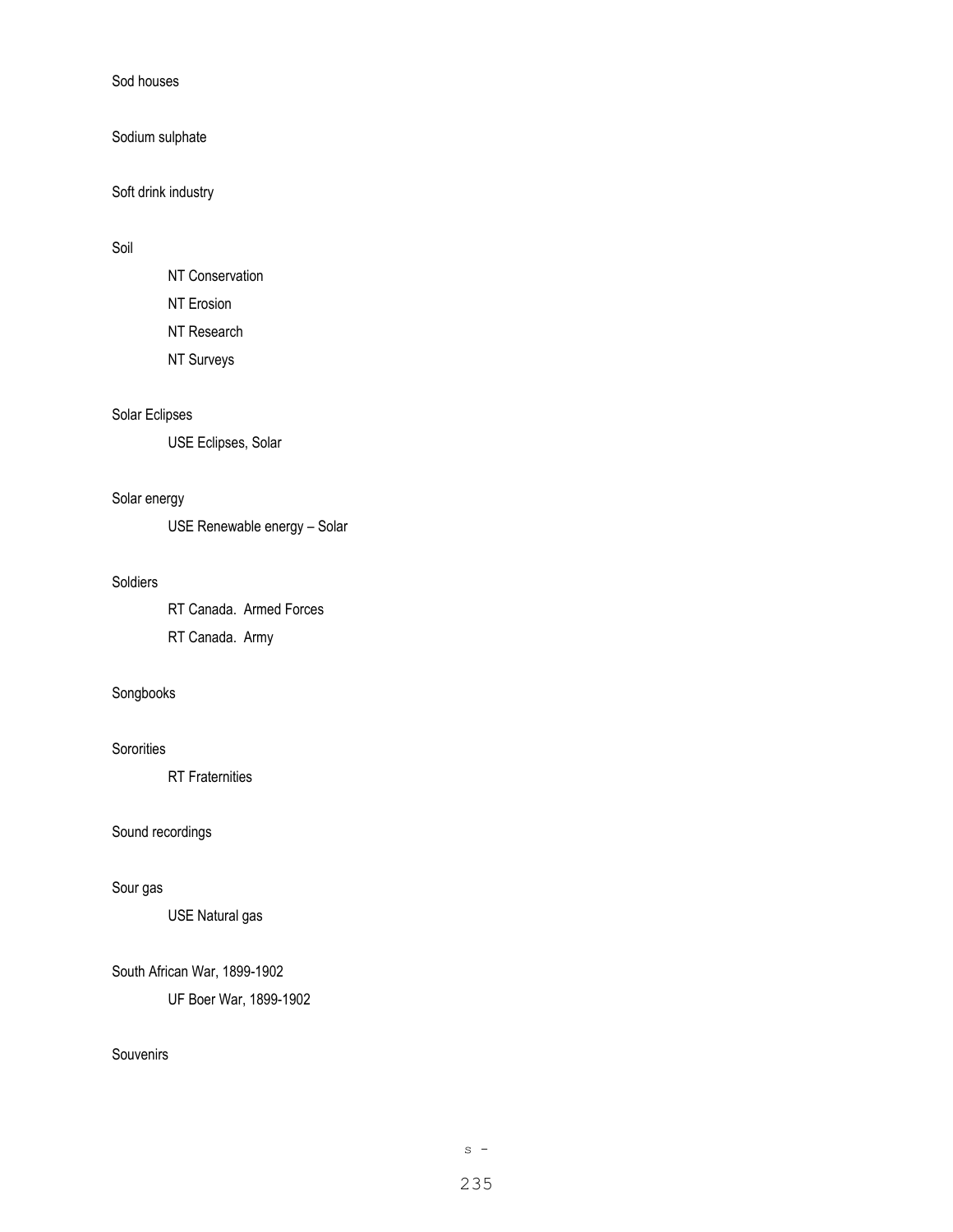## Soviet Union

#### USE Union of Soviet Socialist Republics

Sowing

Space stations

Space vehicles

Spanish

Spanish Canadians

Spanish language

#### Spanish flu

USE Influenza, 1918-1919

#### Spas

USE Health resorts USE Physical fitness centres

### Special Areas

RT Local government RT Municipal Affairs, Department of

## Speech

Speech from the Throne

### Speeches, addresses, etc.

RT subdivision Addresses, essays, lectures, with names of organizations or persons.

RT Speech from the Throne

## Spelling

USE Language and languages USE Orthography and spelling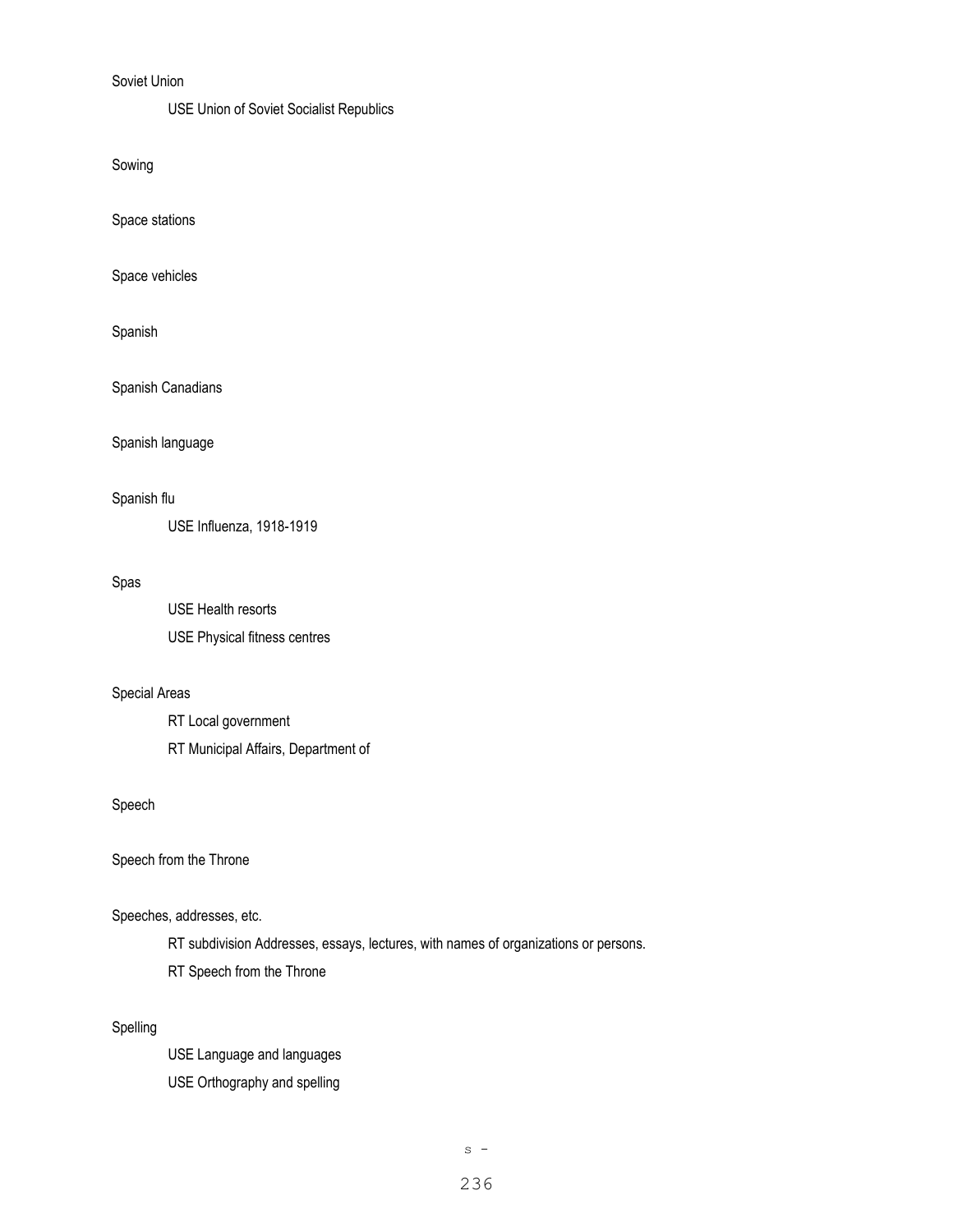Spelunkers & spelunking

Spina bifida

Spinning

Spinning wheel

Sporting goods

Sporting goods stores

USE Stores, Retail – Sporting goods

### Sports

NT Journalism NT Officiating NT Uniforms

### Sports facilities

UF Arenas

UF Stadiums

RT subdivision Sports facilities under names of communities.

### Spraying and dusting in agriculture

Spraying and dusting in forests

### Spring breakup

USE Ice on rivers, lakes, etc.

#### Square dancing

USE Dance – Square

## Squirrels

Stables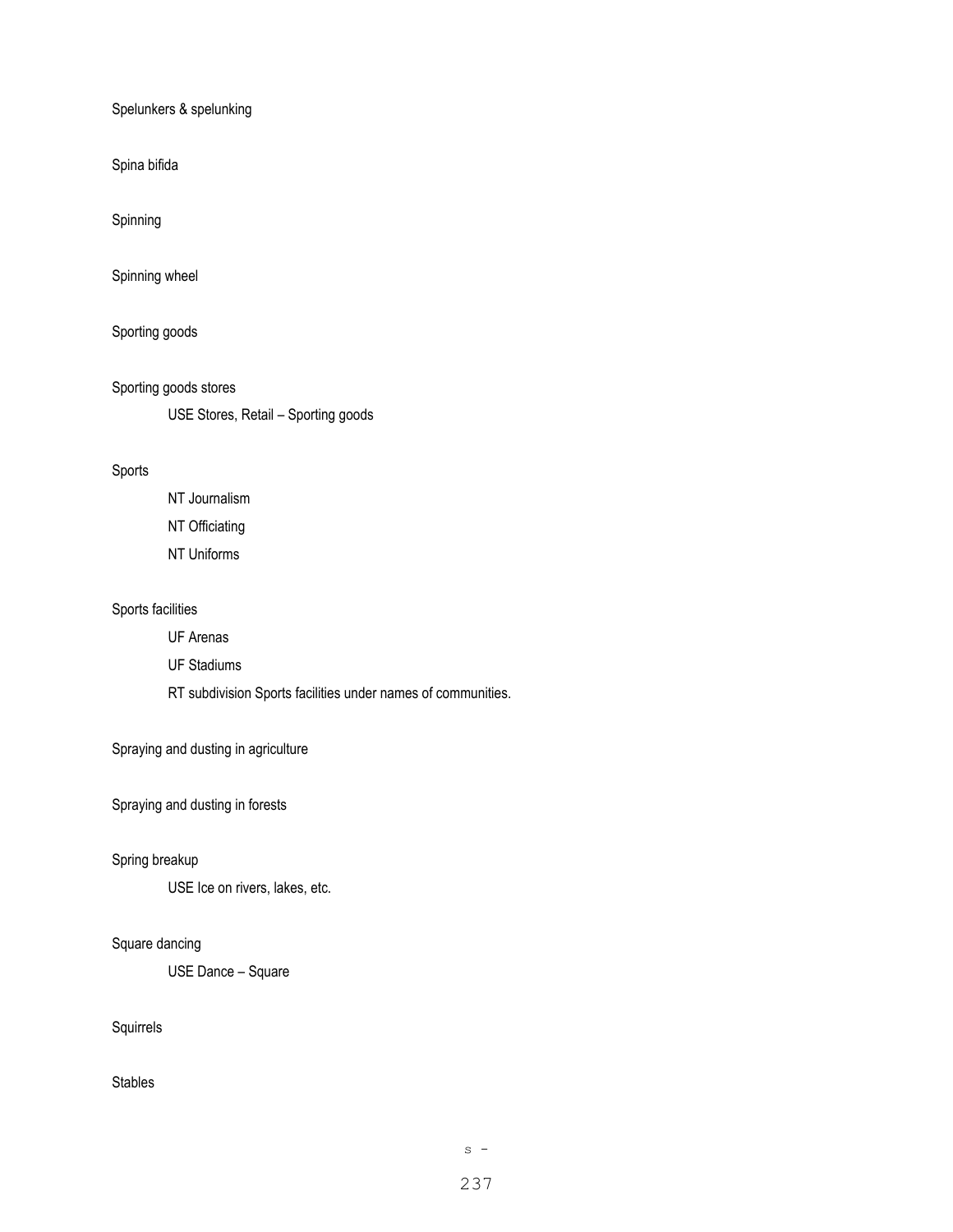### Stadiums

USE Sports facilities

RT subdivision Sports facilities under names of communities.

#### **Stagecoaches**

USE Carriages and carts

#### **Staircases**

Stamp collecting and collectors

USE Philately

#### Stampedes

Starch industry

**Statistics** 

**Statues** 

## **Statutes**

USE Legislation (Name of Act as titled in Statutes of Alberta)

#### **Stealing**

USE Theft

## Steam boilers

RT Boilers

#### Steam engineers

Steam engines

Steam power plants

### Steam rollers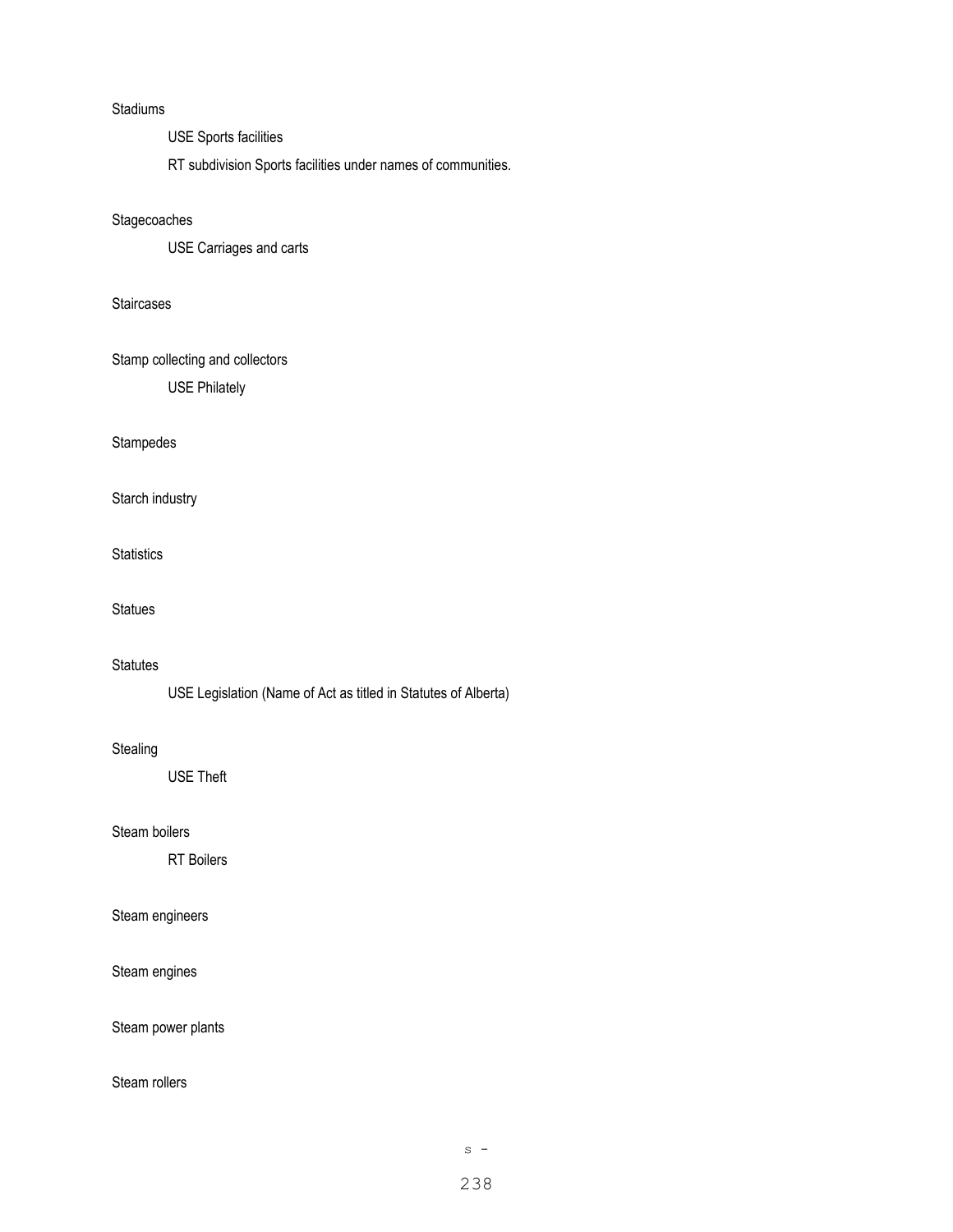## USE Road-rollers

Steam shovels

**Steamboats** 

Steel industry and trade

### **Steelworkers**

USE Iron and steel workers

# Sterilization, Eugenic

RT Eugenics

#### **Sternwheelers**

USE Paddle steamers

# Stewardesses, Airline

USE Flight attendants

#### Stills

USE Distilleries

### Stock breeders

USE Livestock Breeders

#### Stock brokers

USE Brokers

#### Stock certificates

# Stock exchange

#### Stock judging

USE Livestock – Judging

#### Stock ranges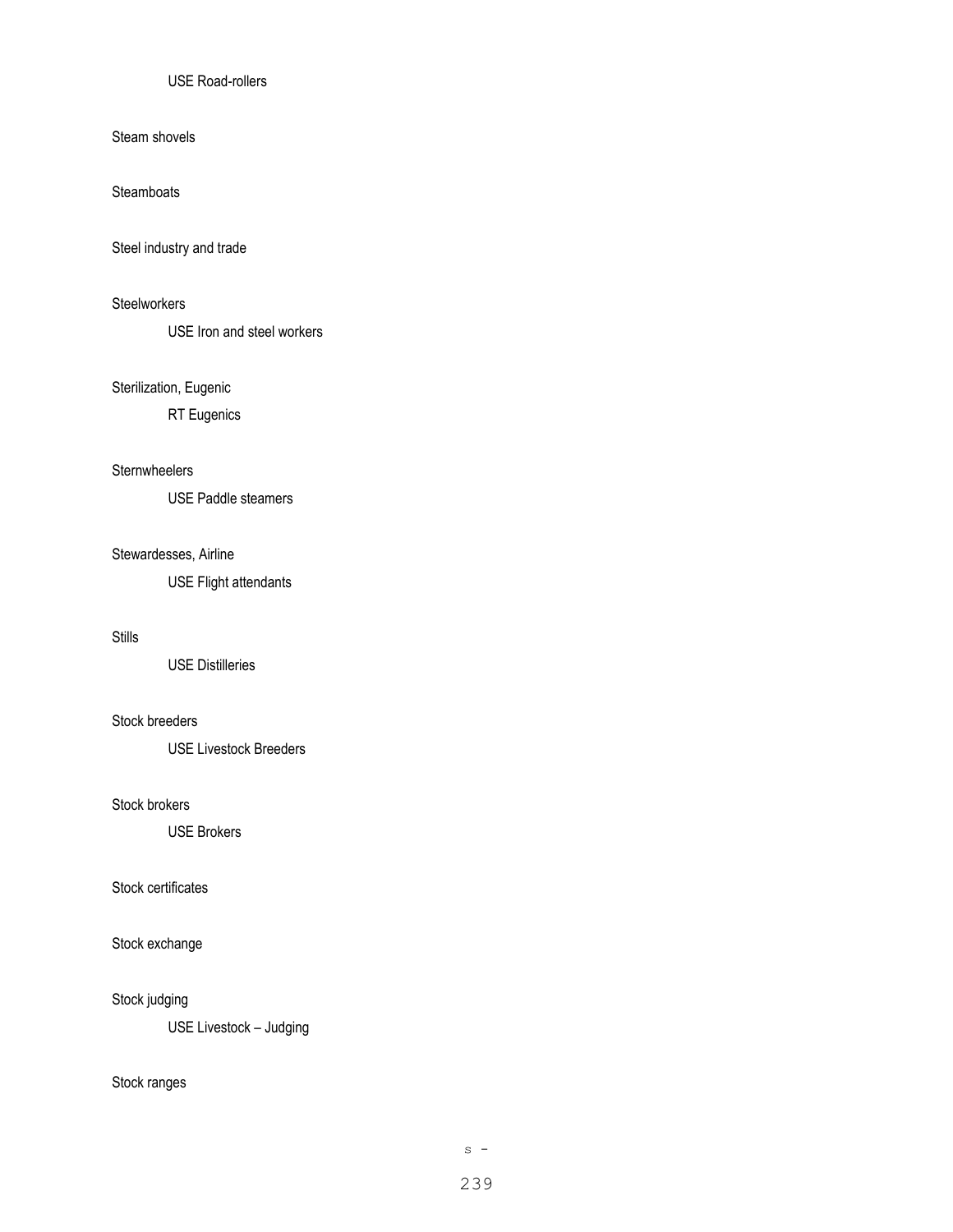#### USE Rangelands

## **Stockyards**

## Stokers, Mechanical

RT Steam boilers

### Stone cutters

USE Stonemasons

### Stone implements

Stone industry and trade

#### Stony Nation

USE Nakoda Nation

#### Stonemasons

RT Bricklayers

## Stookers

## Stopping houses

USE Hotels, taverns, etc.

#### Storage and moving trade

RT Moving, Household

#### Stores, Resale

USE Pawnbroking USE Rummage sales USE Thrift shops

#### Stores, Retail

NT Bookstores NT Boots and shoes NT Carpet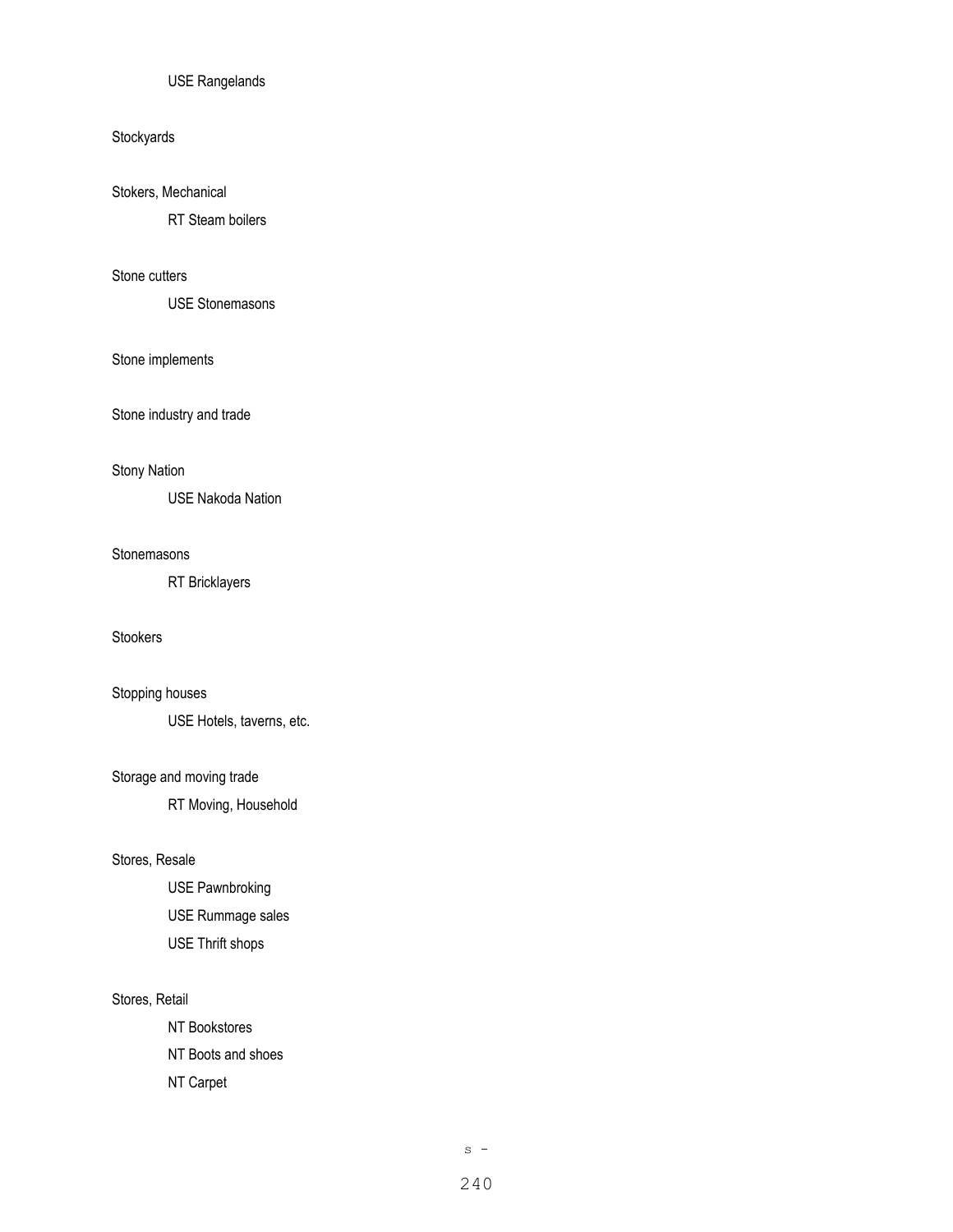NT Clothing

NT Confectionary

NT Department stores

NT Drugstores

NT Electric apparatus and appliances

NT Eyeglasses

NT Fabric

NT Fish

NT Florists

NT Furniture

NT Furriers

NT General stores

NT Glass

NT Greeting cards

NT Grocery

NT Hardware

NT Hobbies

NT Jewellery

NT Liquor

NT Millinery

NT Music

NT Paint

NT Pet shops

NT Photographic equipment

NT Repair shops

NT Sound recordings

NT Sporting goods

NT Tires

NT Wallpaper

Stores, Wholesale

USE Wholesale trade

Storms

Stoves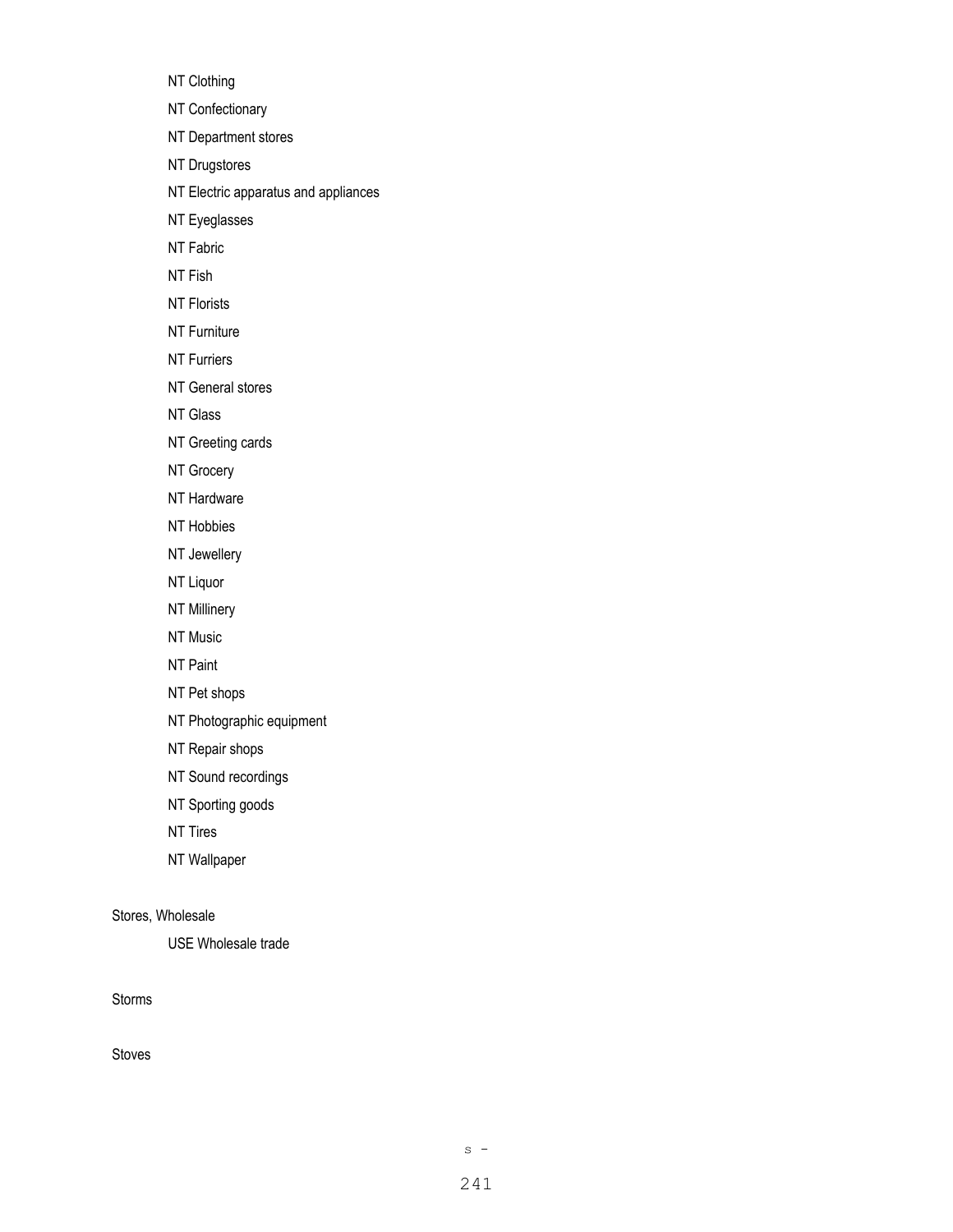#### Street cars

USE Street railways

USE Cable Cars

USE Electric railroads

Street cleaning

Street names

Street railways

NT Design and Construction

NT Employees

Street signs

Street vendors

Streets

Strikes and lockouts

RT Labour disputes

Strip mining

Striptease

Stroke

USE Cerebrovascular disease

Student Temporary Employment Program USE Employment stabilization

## **Students**

NT Activities NT Aid NT Loan funds NT Unions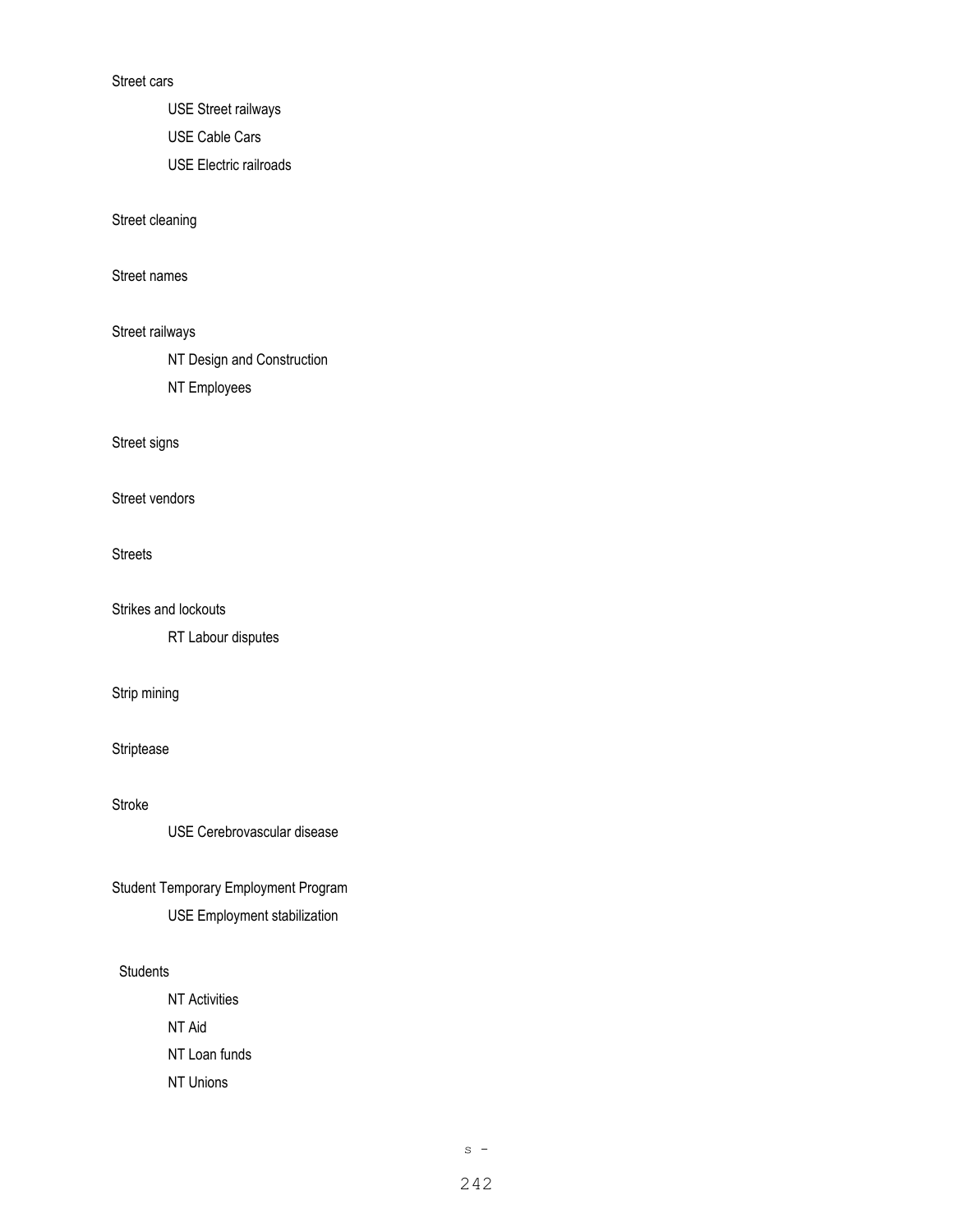Students, Foreign

Students' songs

Stunt cycling

Stunt driving

Stunt flying

Stunt performers

Subsidies

### Substance Use Disorder

NT Treatment

#### Succession duties

USE Inheritance and transfer tax

### Suffrage

# Sugar

NT Growing

NT Manufacture and refining

NT Substitutes

NT Trade

NT Workers

## Sugar beets

NT Harvesting

NT Machinery

## Sugar beet industry

### Suicide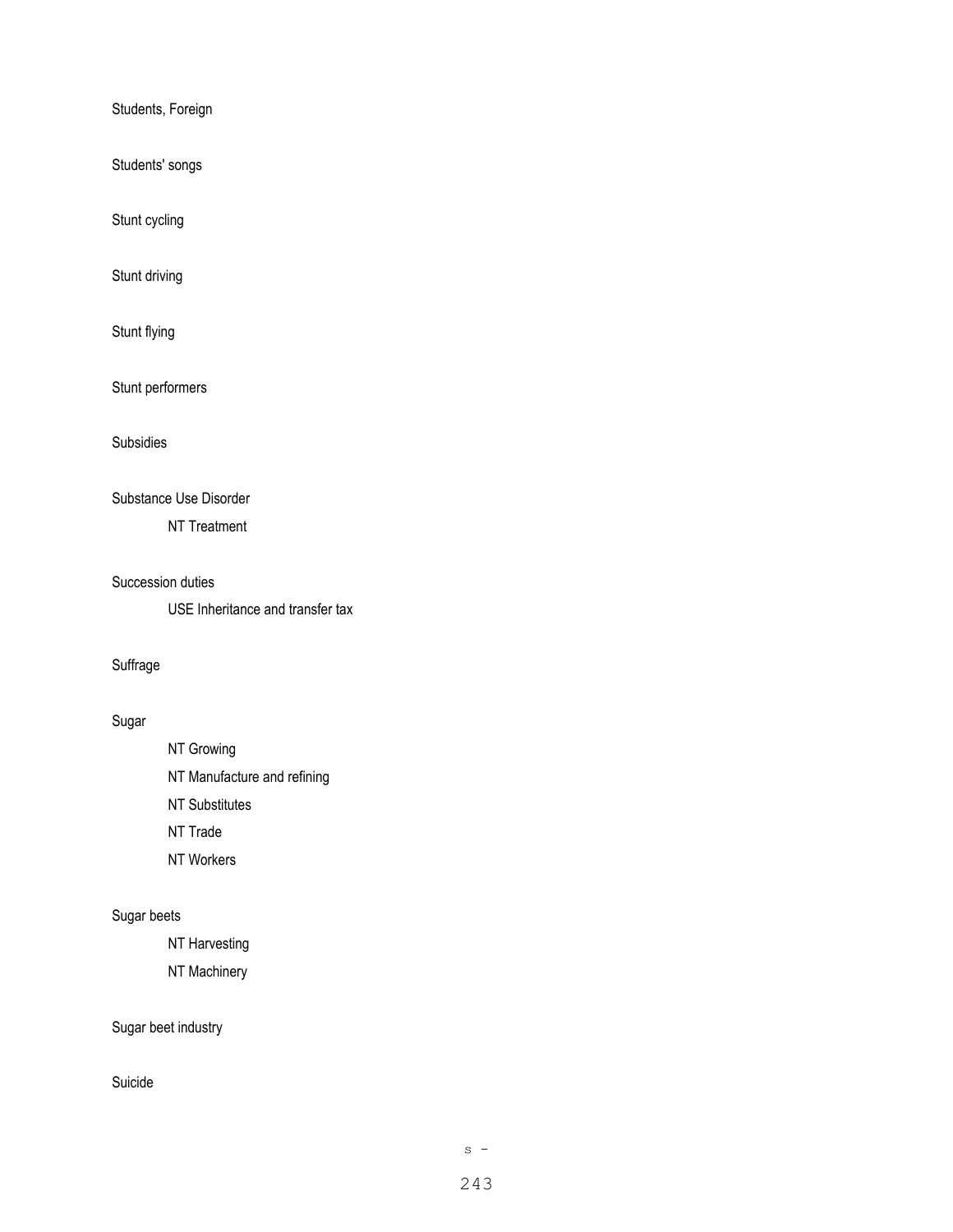## RT Mental health

Sulphur

Sulphur industry

Sulphur mines and mining

NT Miners

# Sulphur springs

### Summer camps

USE Camps

#### Summer homes

USE Vacation homes

#### Sumo

#### Sumo wrestling

USE Sumo

## Sun

## Sun dance

RT Indigenous peoples – Rites and ceremonies

Sunday legislation

#### Sunday Schools

USE Religious education

# Sundials

Sunflowers

Surety and fidelity insurance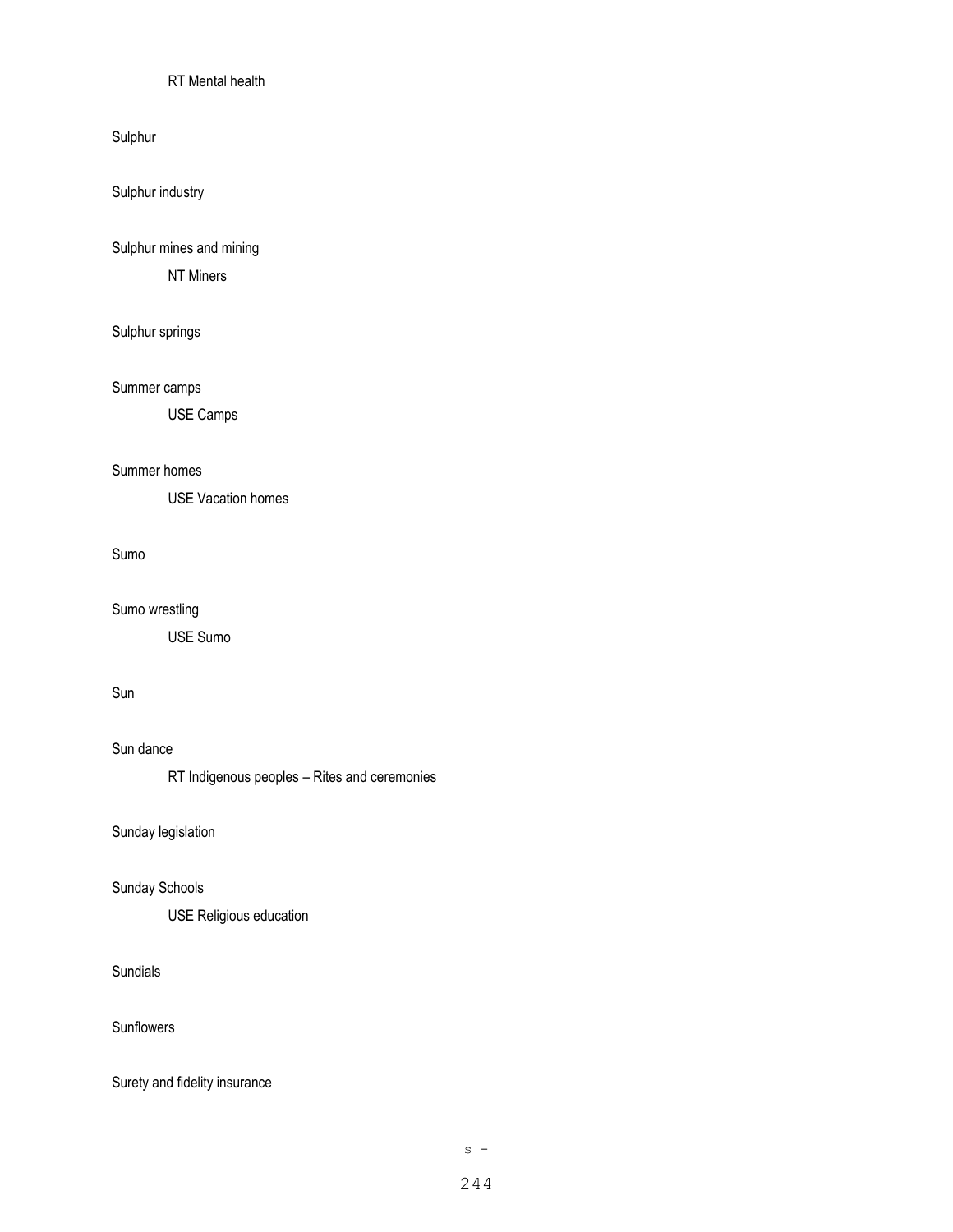USE Insurance, Surety and fidelity

Surface rights

USE Land tenure–Law and legislation

Surgeons

Surgery

Surplus government property

Surveying and surveyors

NT Camps

NT Instruments

# Surveys

RT Geological surveys

#### Survival

USE Wilderness survival

#### Swamps

USE Wetlands

## Swedes

Swedish Canadians

Sweeping and dusting

Swimming and swimmers

### Swimming pools

**Swimsuits** 

USE Bathing suits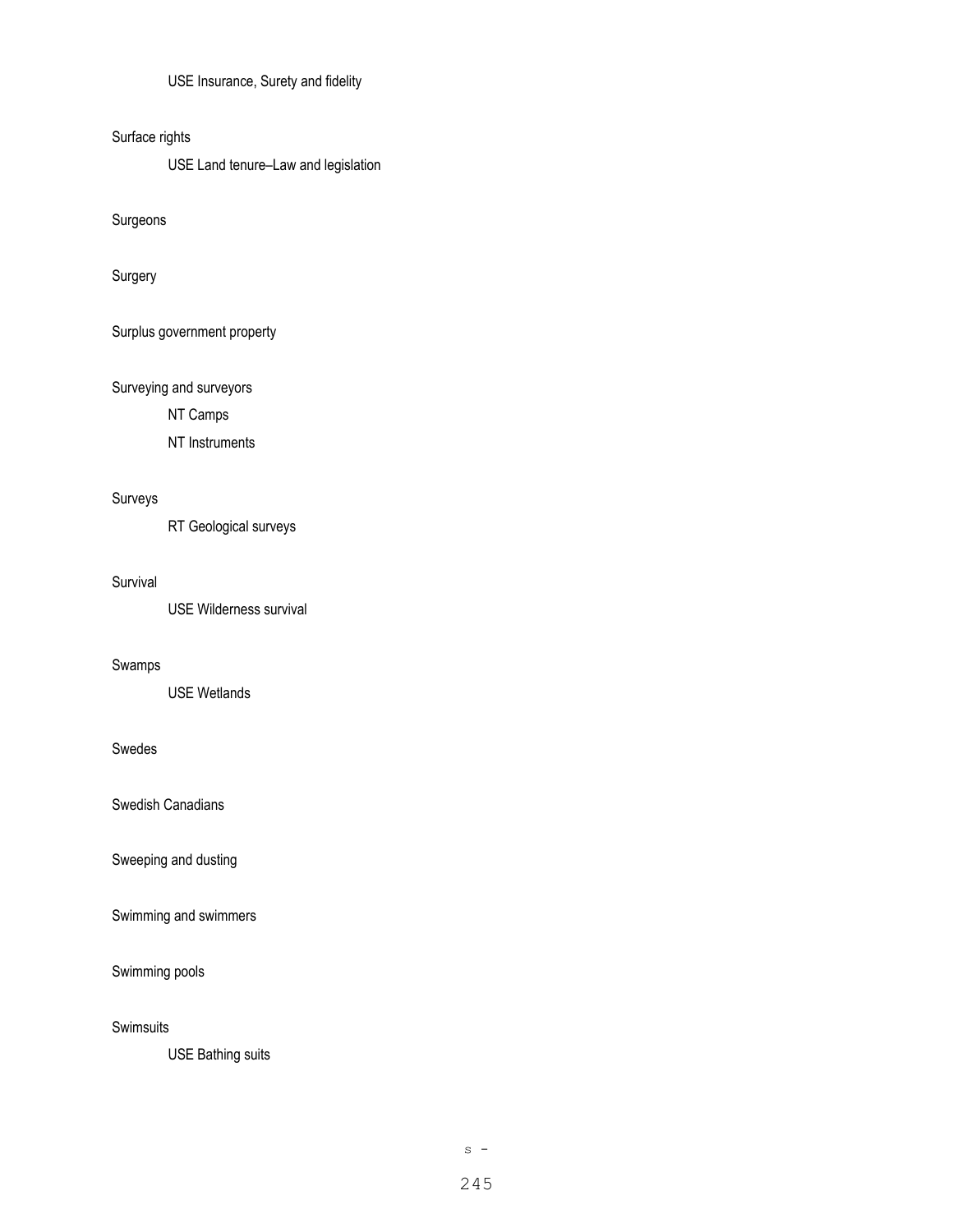# Swine industry

### Swords

# Synagogues

RT subdivision Synagogues under names of communities

# Synchronized Swimming

USE Artistic Swimming

# Syrian Orthodox Church

USE Orthodox Catholic Church, Syrian

Syrian Canadians

Syrians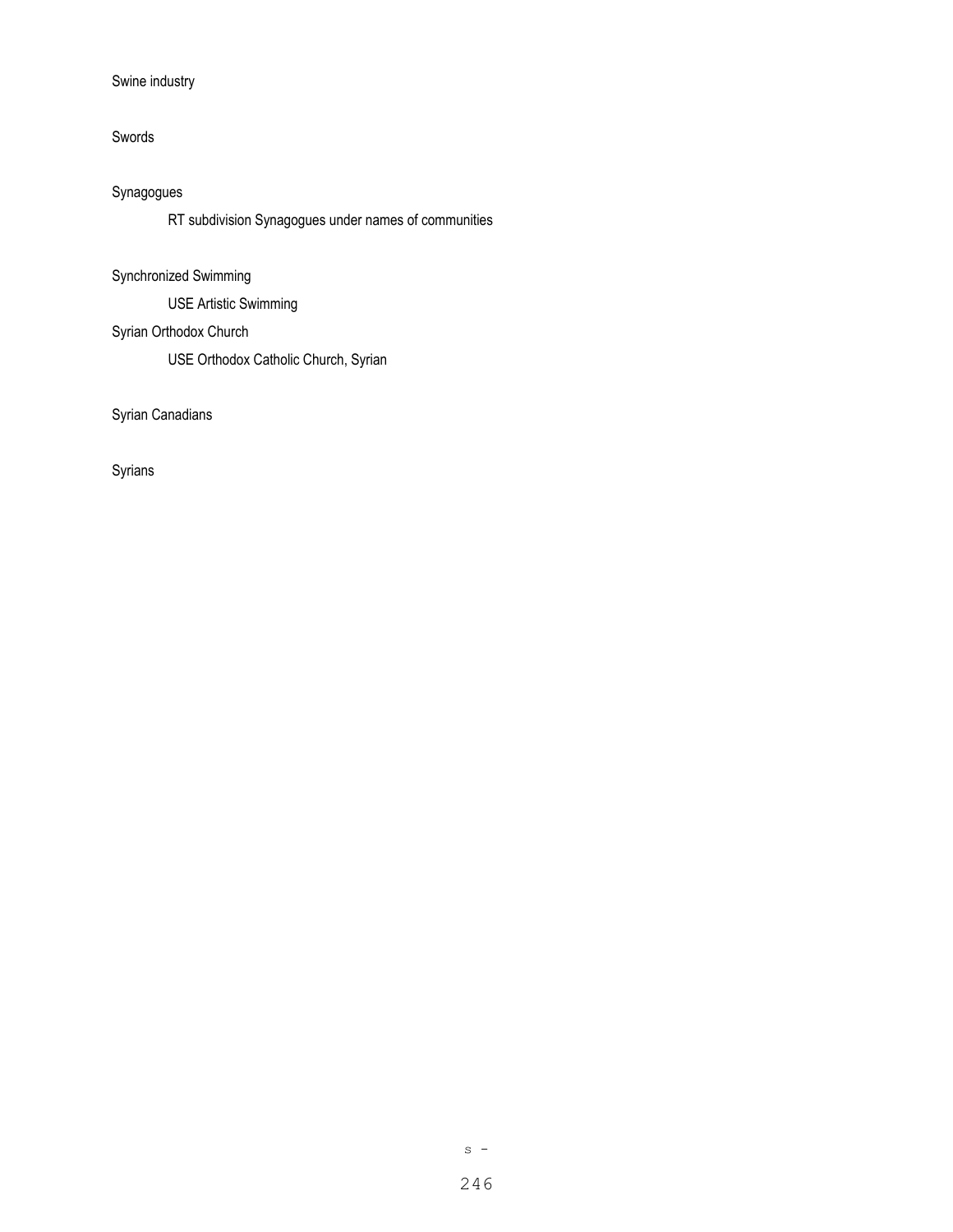Table setting and decoration

Tables

**Tableware** 

Tailoring and tailors

**Taiwanese** 

Taiwanese Canadians

Tank cars

Tank trucks

Tanks

Use for armoured military vehicle.

Tanning

Tape recordings (Sound reproductions) USE Sound recordings

Tar

Tar sand

USE Oil sands

Targets (Shooting)

**Tariff** 

Tattoos and tattooing

Taverns (Inns)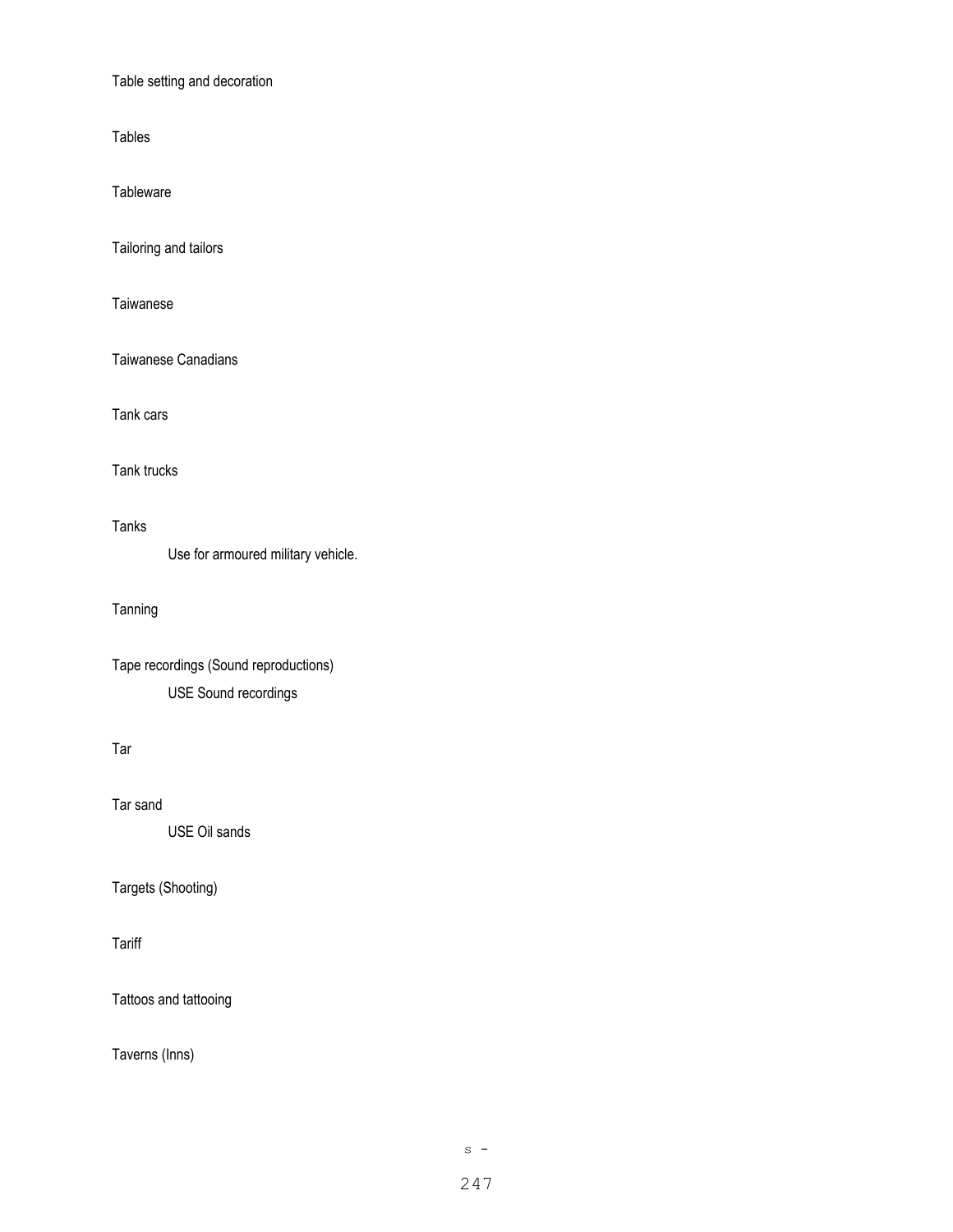Taxes and taxation

NT Assessment

NT Avoidance

NT Collection

NT Evasion

NT Remission

# Taxicabs

**Taxidermy** 

### Tea

## **Teachers**

- NT Certification
- NT Salaries, etc.
- NT Selection and appointment
- NT Substitute

# Teachers colleges

# Technical colleges

USE Colleges of applied arts and technology

## **Technology**

### **Teenagers**

NT Pregnancy

#### Teepees

USE Indigenous peoples – Dwellings USE Tipis

### Teeth

**Telecommunication**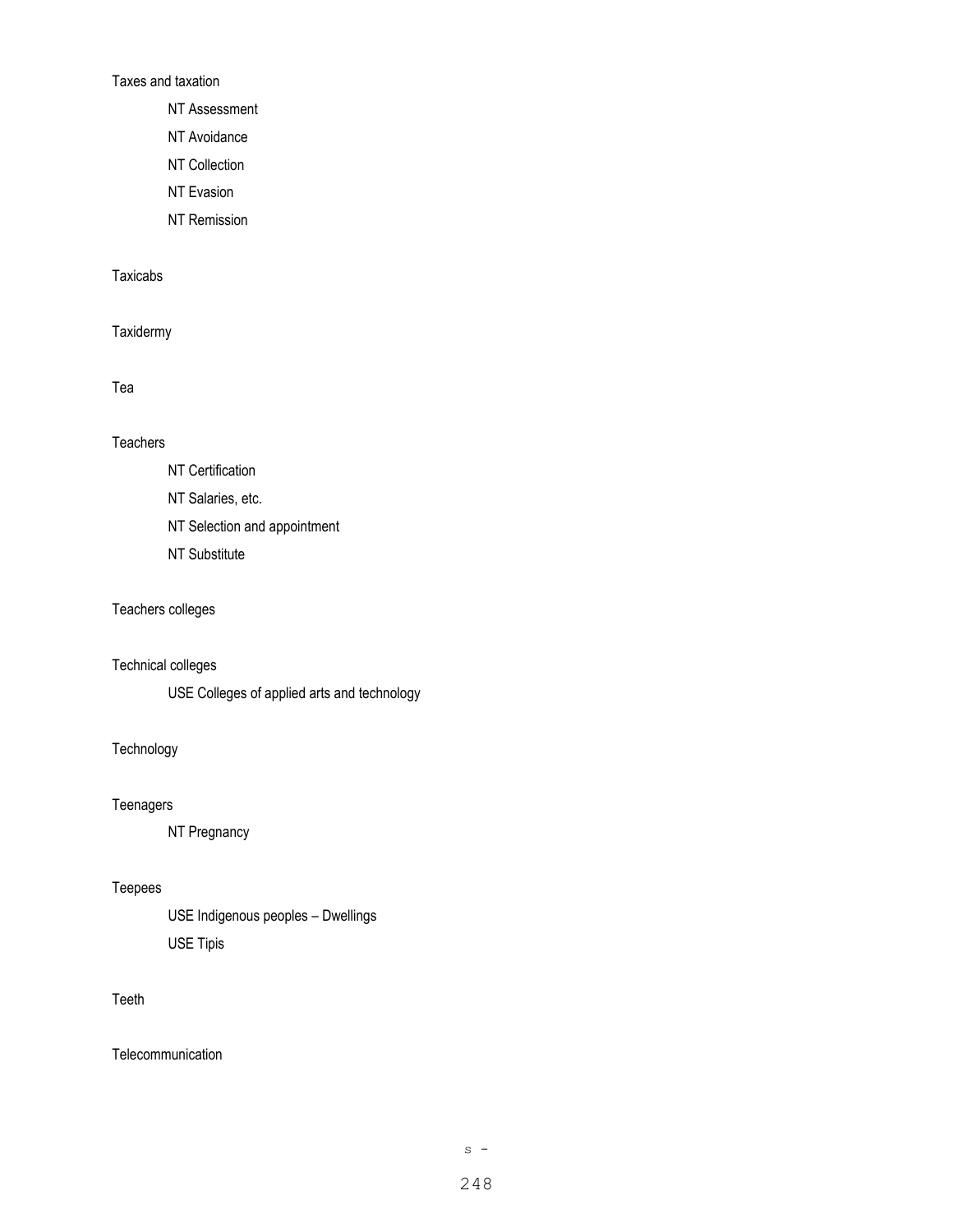**Teleconferencing** 

### Telegraph

- NT Equipment and supplies
- NT Apparatus and supplies
- NT Employees
- NT Equipment and supplies
- NT Lines
- NT Rates
- NT Stations

### Telephone

- NT Apparatus and supplies
- NT Cables
- NT Cellular
- NT Companies

NT Employees

- NT Equipment and Supplies
- NT Directories
- NT Emergency reporting systems
- NT Lines
- NT Rates
- NT Switchboards

Telephone sales

## Telescope

Television

- NT Advertising
- NT Broadcasting
- NT Programs
- NT Satellite
- NT Stations
	- NT Employees

#### **Temperance**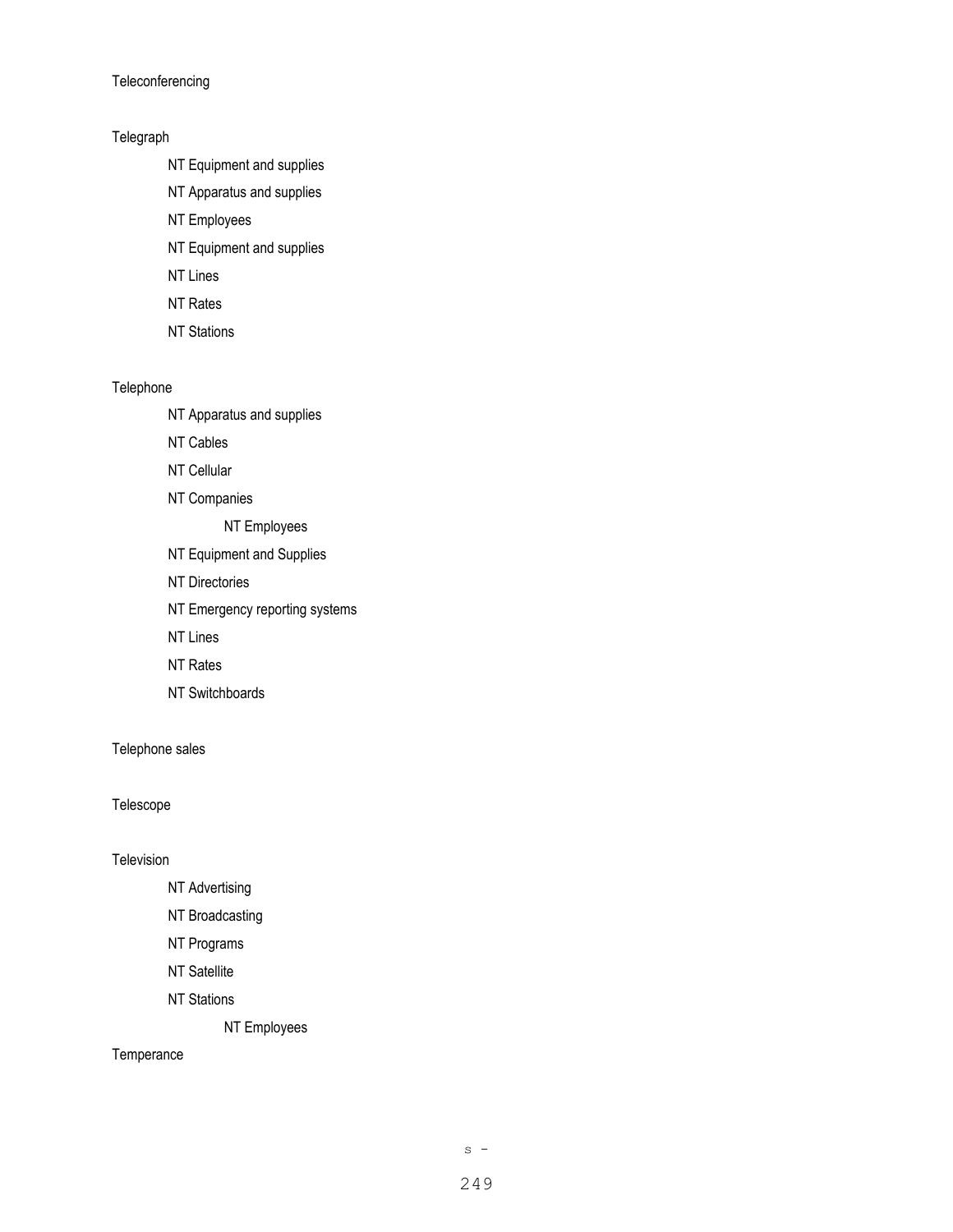Temples

Temporary Foreign Workers

**Tenants** 

USE Landlord and tenant

Tennis

Tents

Terminals (Transportation)

Terrorism

Textbooks

Text processing (Computer science)

Textile fabrics

Textile industry

Thanksgiving Day

Thatched roofs

**Theatre** 

Theatres

Theft

Theological seminaries

Thieves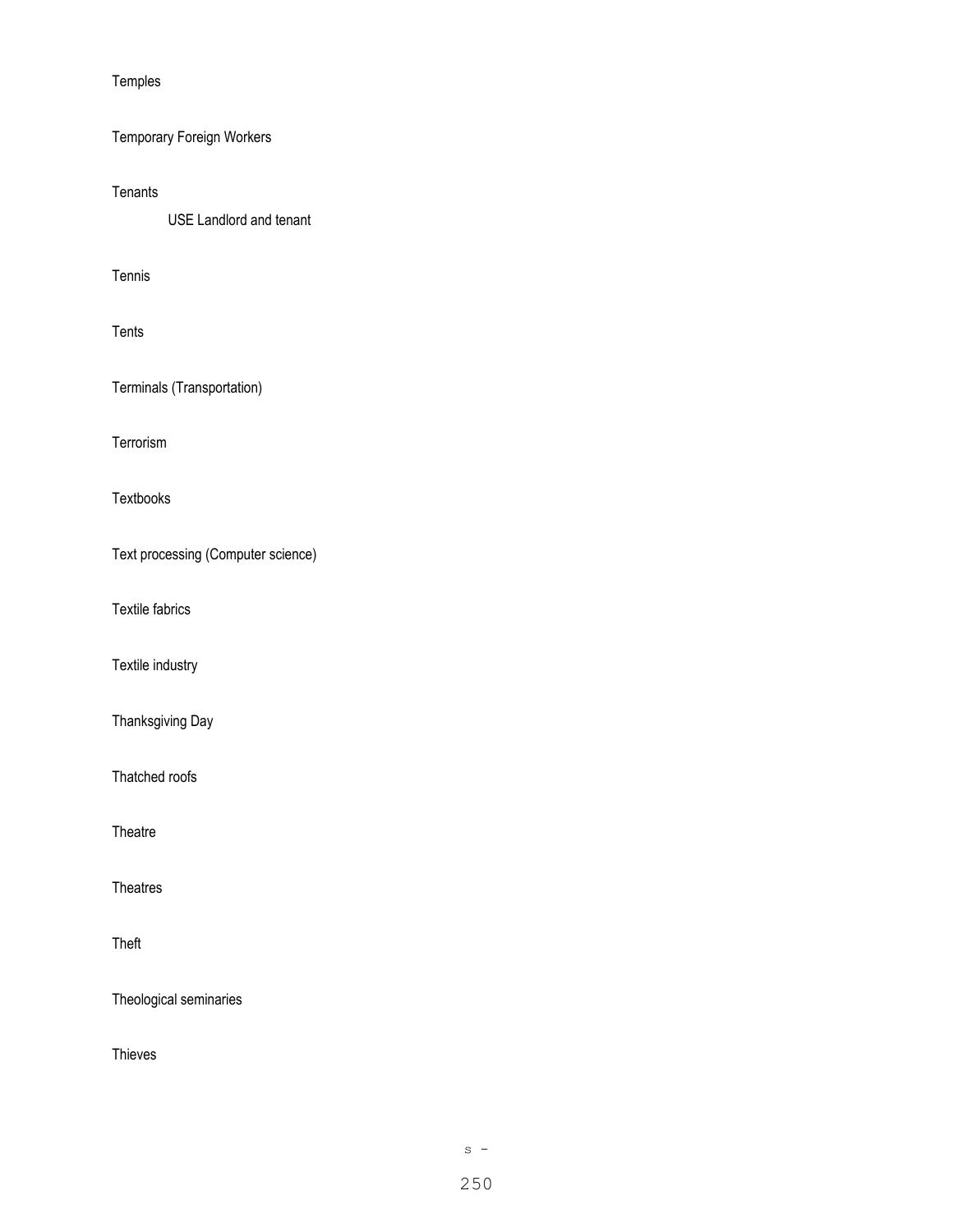Threshing

Threshing machines

Thrift shops

Throne Speech

USE Speech from the Throne

Tibetan Canadians

Tibetans

Tigers

Tiles

Timber

Timber lands

Time capsules

Time management

Tintype

USE Photography – Tintype

## Tipis

Tires, Rubber

Tire stores

USE Stores, Retail – Tires

Tobacco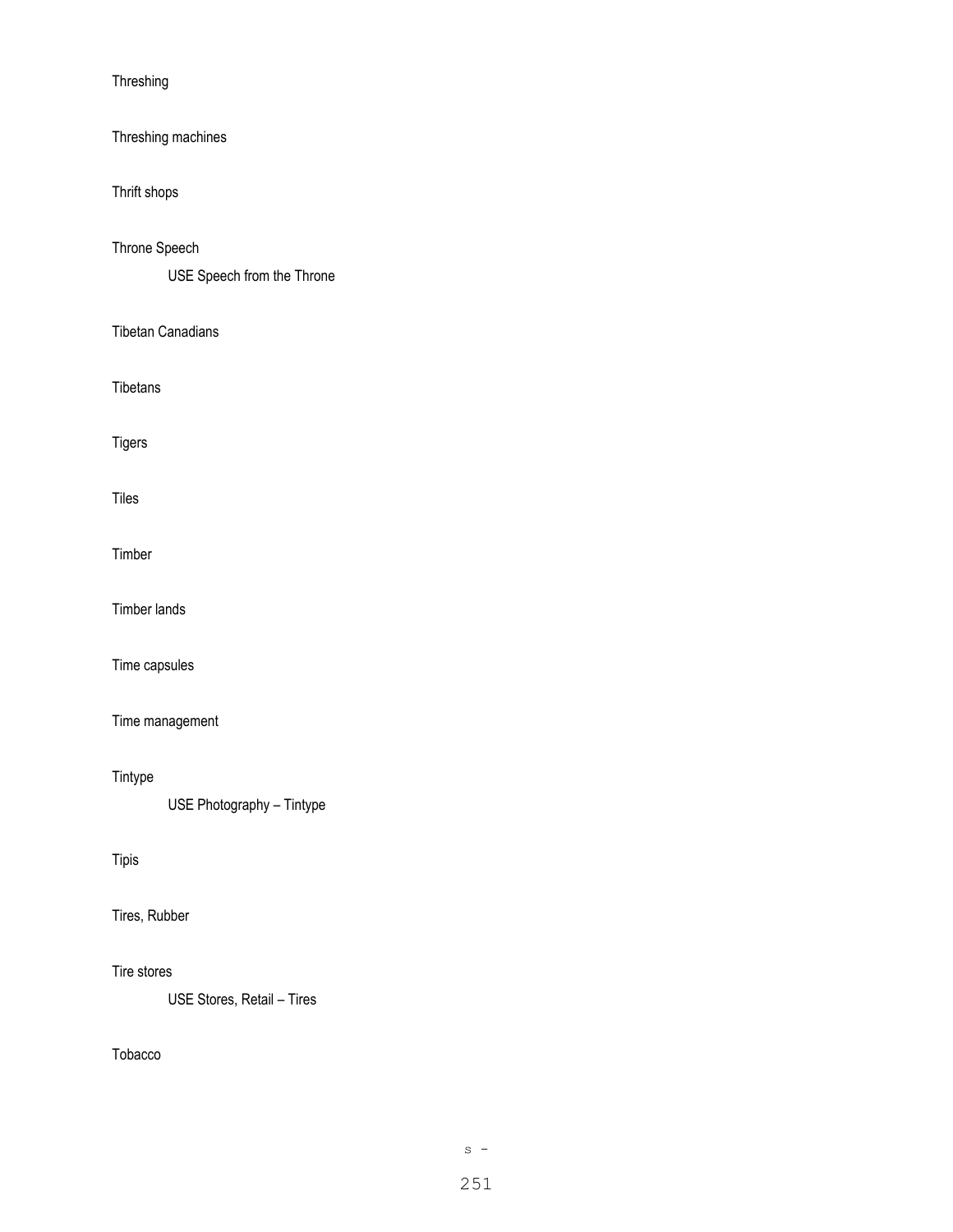Tobacco industry

**Tobacconists** 

Toboggans and tobogganing

Toilets

USE Plumbing fixtures

Tokens

Tomatoes

Tombs

**Tombstones** 

Tools

Tornadoes

Totem poles

Tour guides

Tourism and tourists

Tourist information centres

Town councils

USE City council

# Town planning

USE City planning

## Towns

USE Cities and towns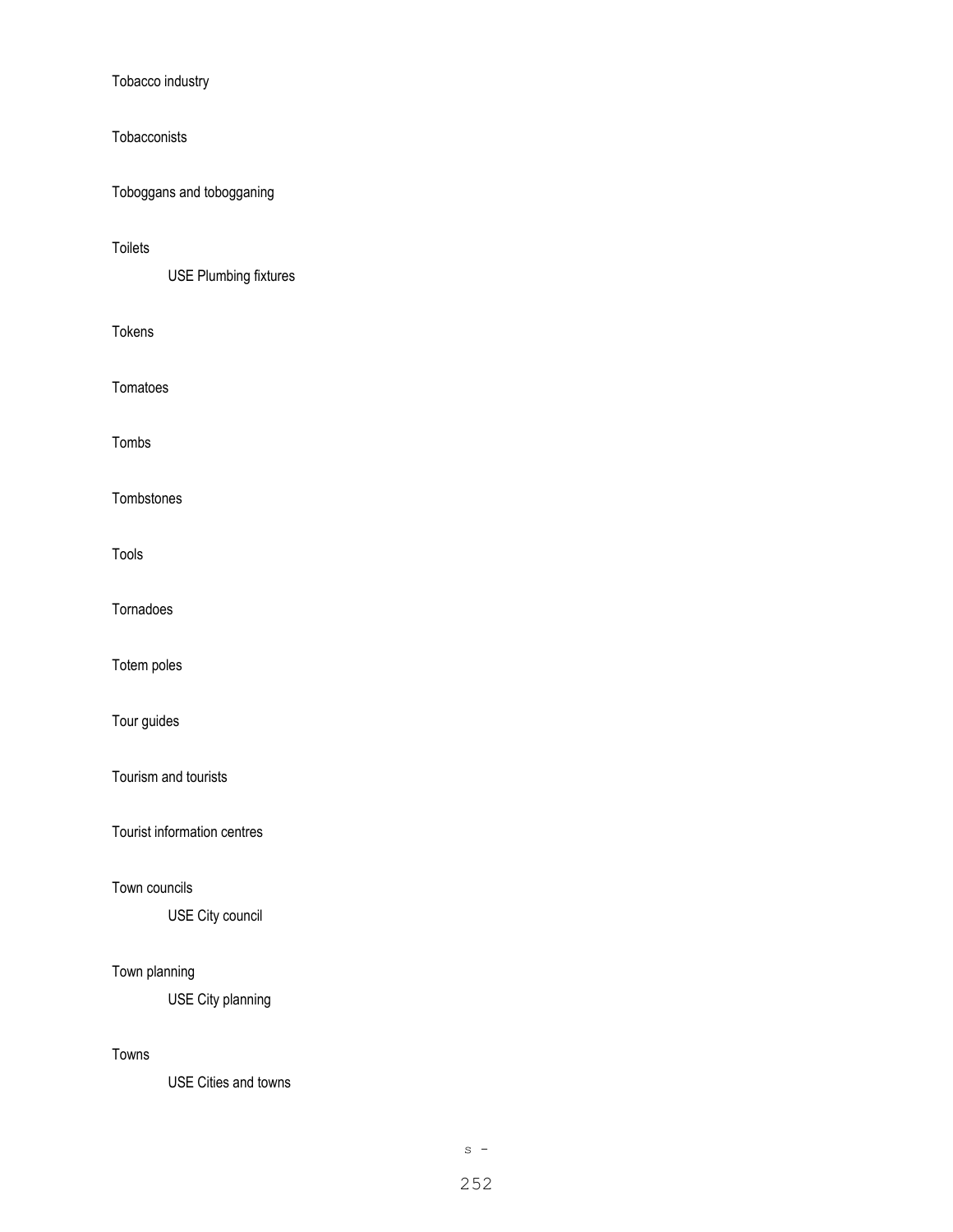RT Municipal Affairs, Department of

RT Municipal government

Toxicology

Toys

Track and field athletics and athletes

Tracking and trailing

**Tractors** 

Trade fairs

USE Exhibitions

USE Trade shows

# Trade missions

RT Foreign trade promotion

# Trade schools

USE Colleges of applied arts and technology

# Trade Shows

Trade unions

USE Labour unions

# Trading posts

USE Forts and trading posts

# Traditional dress

Traditional medicine

# Traffic

NT Accidents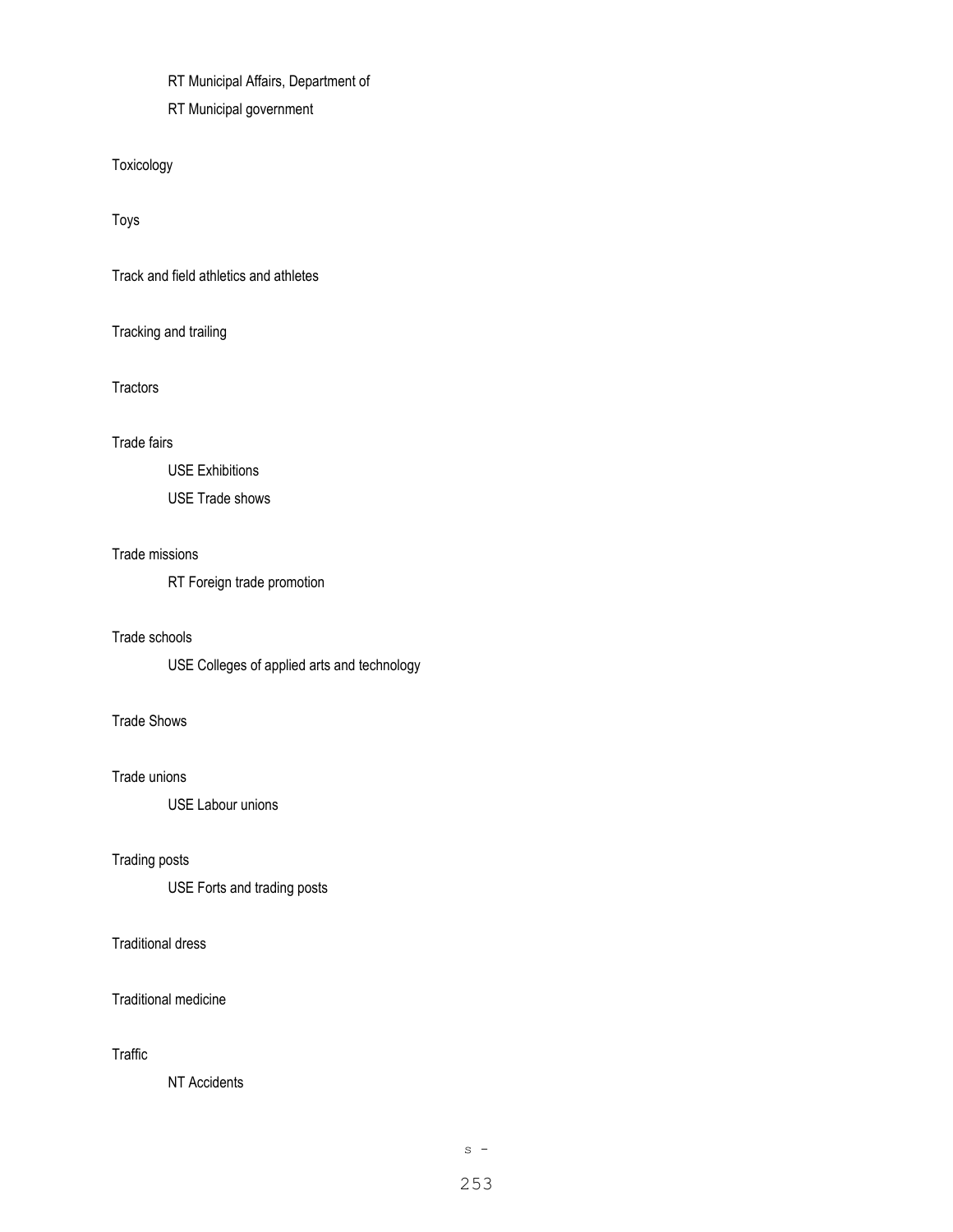- NT Police
- NT Regulations
- NT Safety
- NT Signs and signals
- NT Surveys

# Trail riding

# Trailer camps

**Trailers** 

# Trails

## Trains

USE Railways – Trains

# Trams

USE Cable cars

# Tramways, aerial

USE Aerial tramways

# Transcendental Meditation

# Transfer payments

UF Federal-provincial fiscal relations

# **Transgender**

RT Transsexual

# Transient labour

USE Itinerant labour

RT Migrant labour

RT Migration, internal

# Transit systems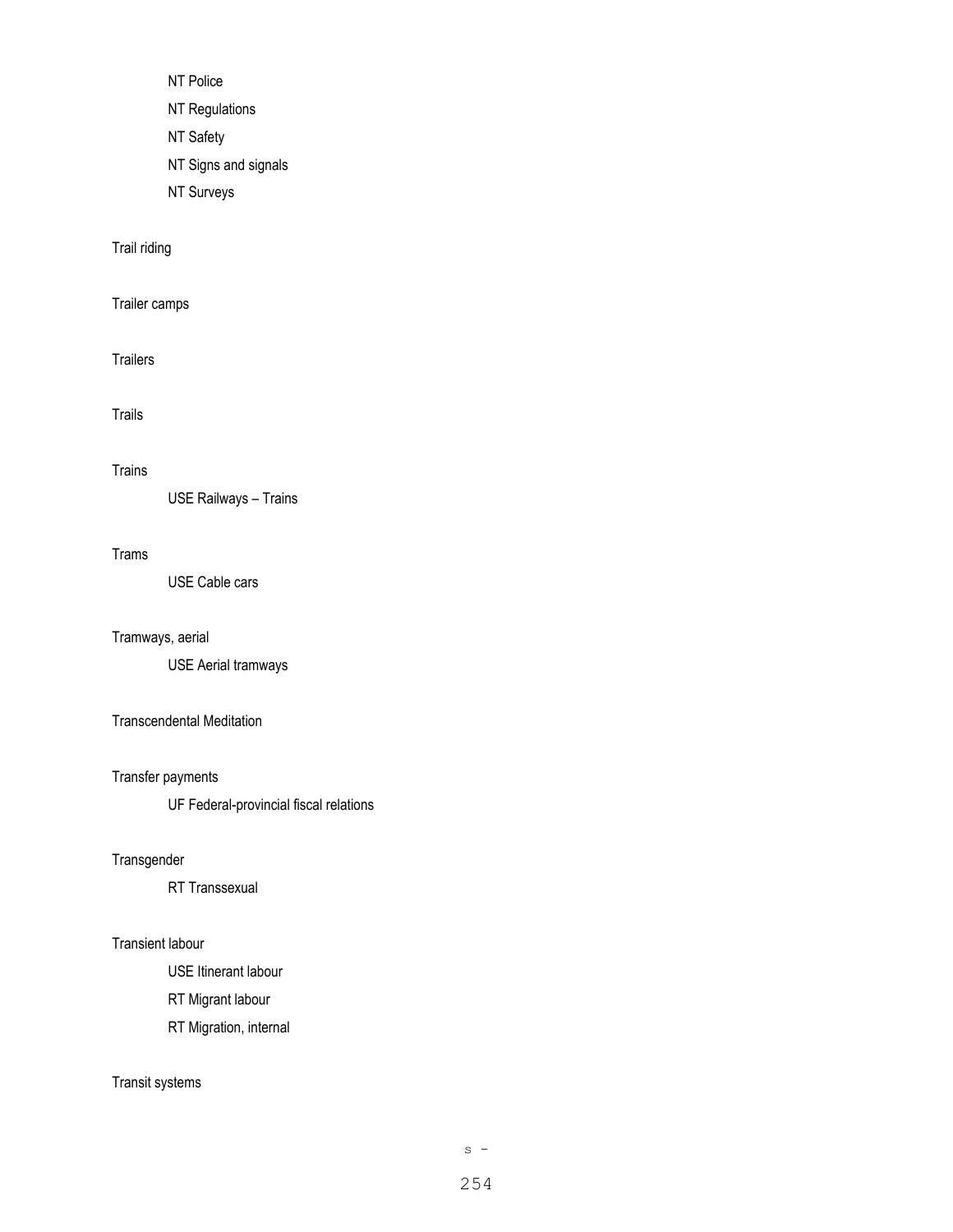# USE Local transit

Transplantation of organs, tissues, etc.

Transport companies

USE Trucking

#### **Transportation**

#### Transsexual

RT Transgender

Trappers and trapping

UF Animals traps

RT Fur trade

RT Hunting

## Traplines

Travel agents and agencies

# Travelling sales personnel

# Travois

RT Indigenous peoples – Transportation

Treasury Department. Treasury Branches

RT Banks and banking

#### **Treaties**

RT Numbered treaties

# Treaty 4

Treaty 6

Treaty 7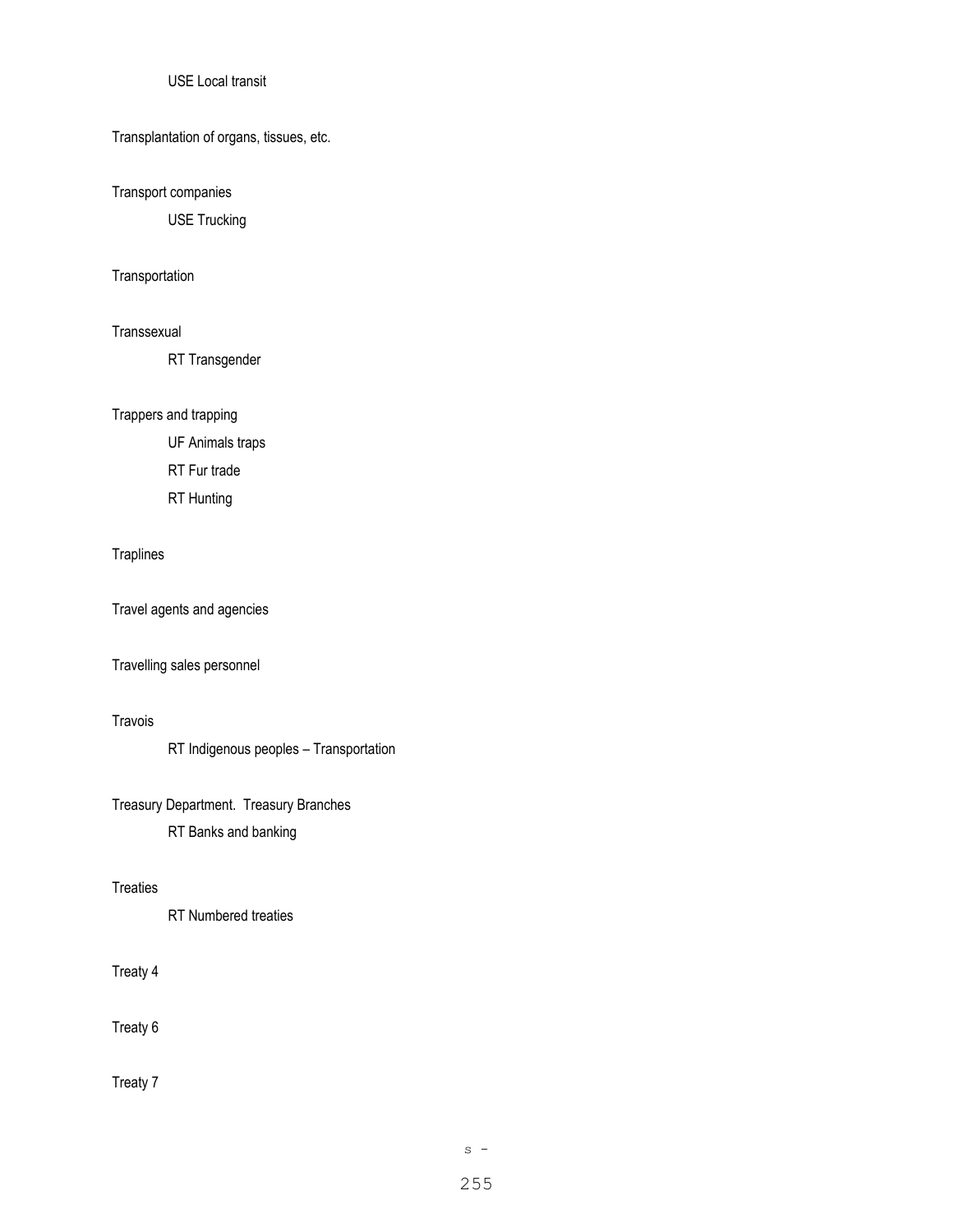Treaty 8

Treaty 10

Treaty 8 First Nations of Alberta

Treaty 8 Tribal Associations

Tree planting

Trees

Trials

# **Tribes**

USE name of specific Nation or Band

**Tricycles** 

Trolley buses

Trophies, Hunting

USE Hunting trophies

# Trophies, Sports

USE Sports – Awards

Trucks and trucking

NT Drivers

NT Terminals

NT Routes

# Trust and Trustees

NT Companies

NT Funds

NT Indentures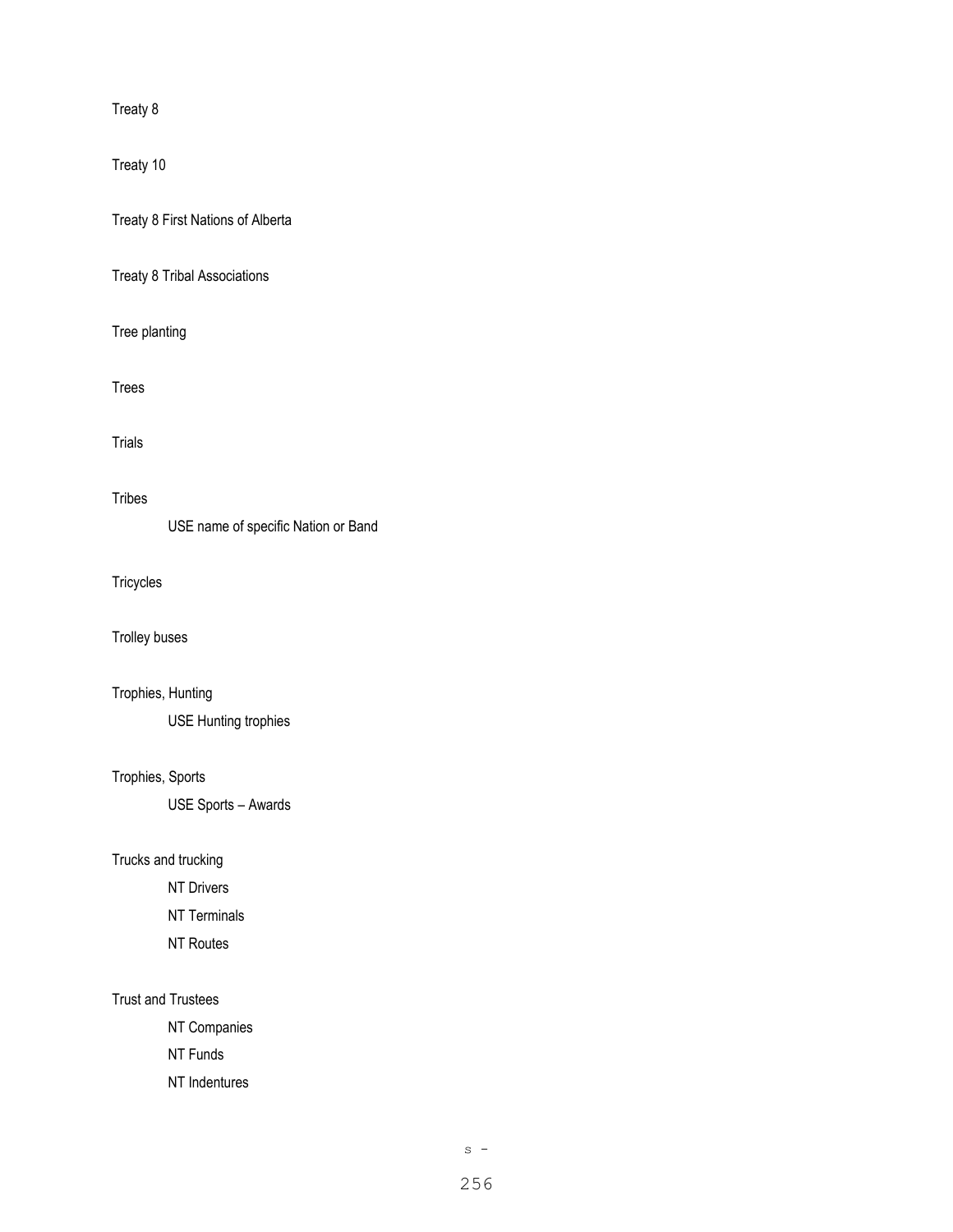#### Truth and Reconciliation Commission

- RT Residential schools
- RT Residential schools NT under Indigenous peoples
- RT Residential schools NT under administrating body, e.g. Catholic Church Residential schools

# **Tuberculosis**

NT Hospitals

# Tugboats

Tunnels

Turbines

# Turkeys

RT Poultry

Turkish Canadians

Turks

Tutors and tutoring

Twine

Two-spirit

**Typesetting** 

**Typewriters** 

Typewriting

Typhoid fever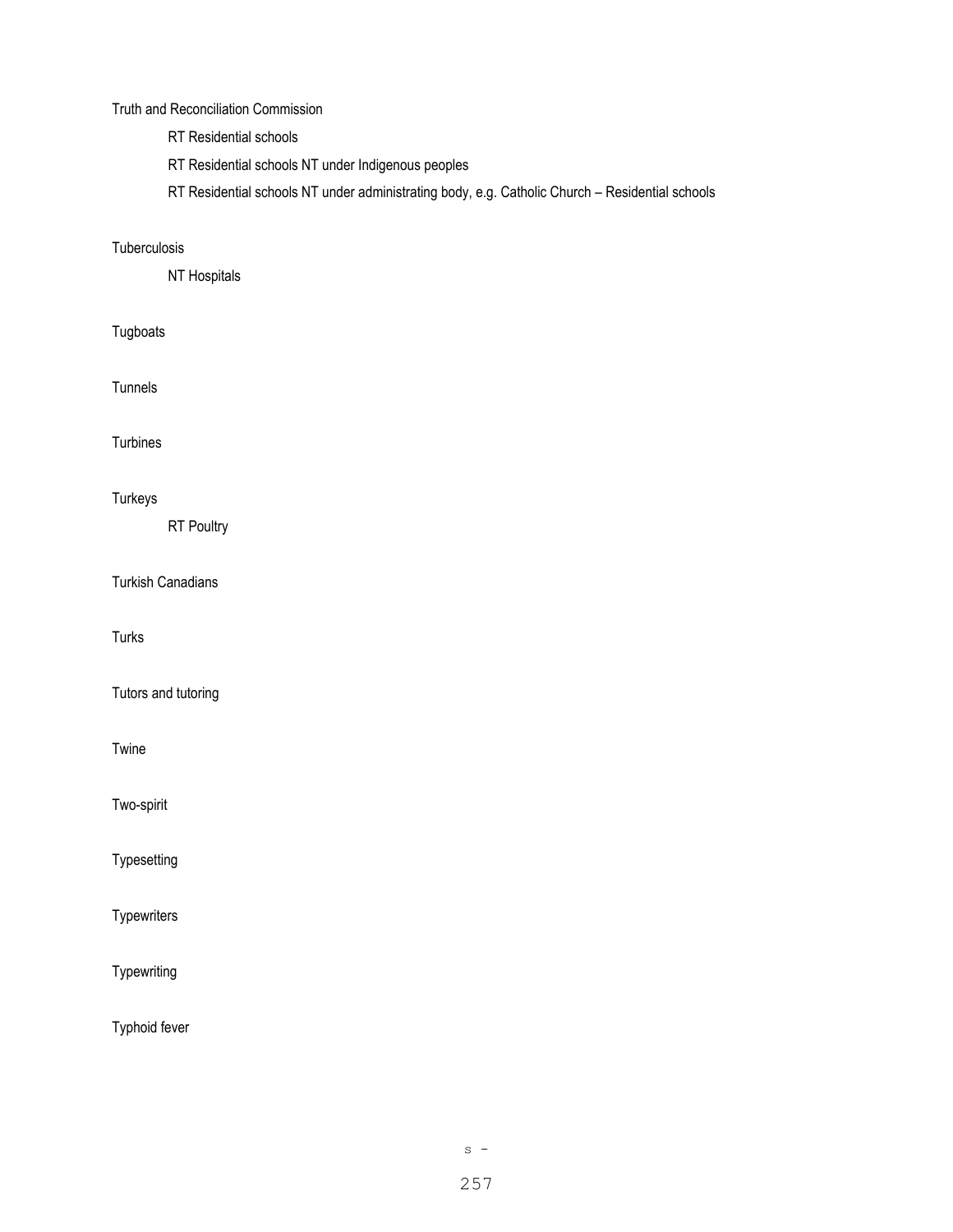#### Ukrainian Canadians

RT Galician Canadians

# Ukrainian language

#### Ukrainian Orthodox Church

USE Orthodox Catholic Church, Ukrainian

#### **Ukrainians**

RT Galicians

RT Ruthenians

#### Underpasses

Undertakers and undertaking

# Undocumented immigrants

UF Aliens, Illegal

UF Illegal aliens

## Unemployment

NT Seasonal RT Idle rich

## Unemployment insurance

USE Insurance, Unemployment

## Unidentified flying objects

# Uniforms, Military

USE Military uniforms

## Uniforms, Sports

USE Sports uniforms

Union of Soviet Socialist Republics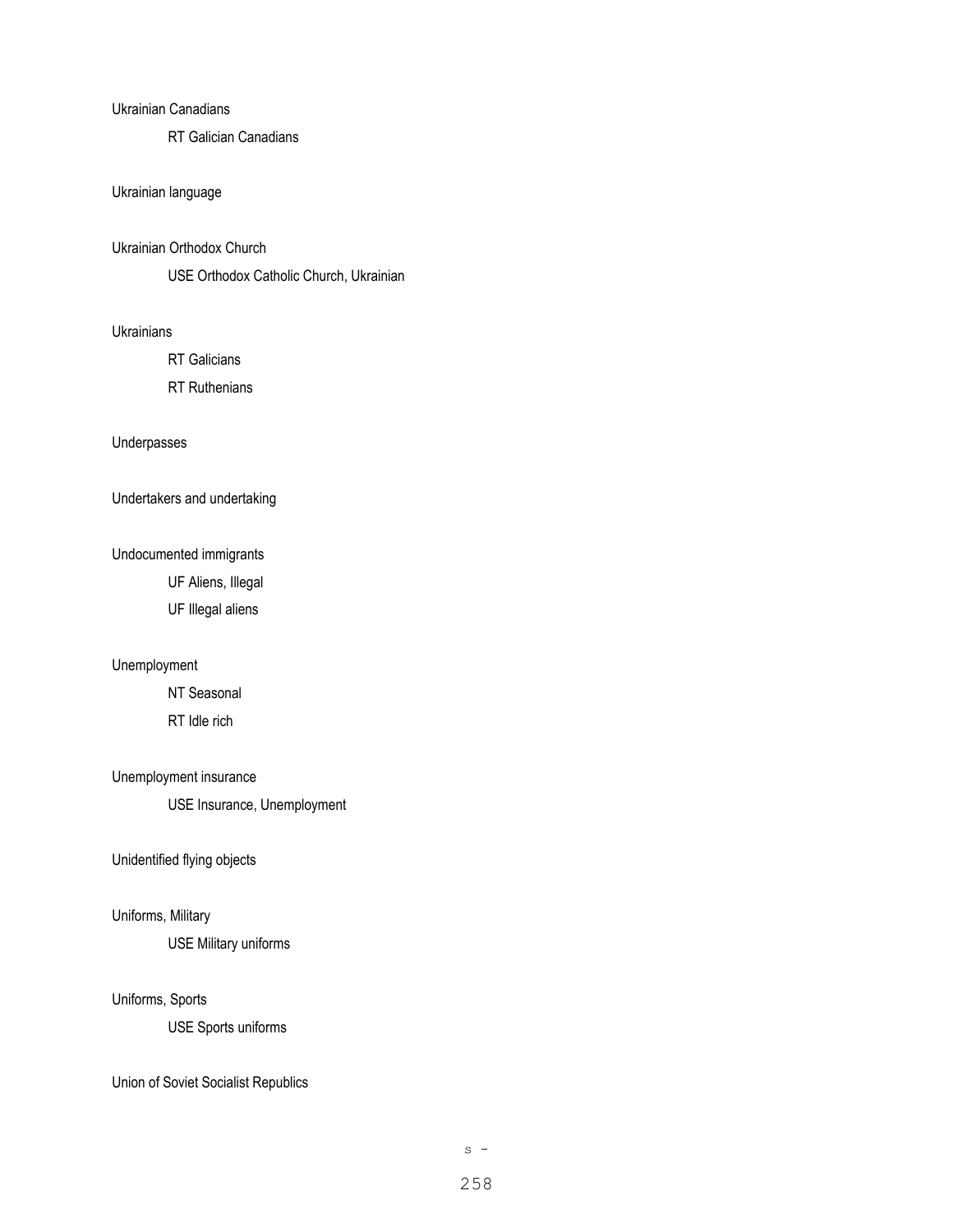UF Soviet Union

#### Unions, trade

USE Labour unions

Unitarian Universalist churches

# United Church of Canada

- NT Buildings
- NT Customs and practices
- NT Clergy
- NT Conferences
- NT Finance
- NT Government
- NT History
- NT Missions
- NT Residential schools
- NT Rites and ceremonies
- NT Societies, etc.
- NT Religious education

#### United Conservative Party

See NT under Alberta – Political parties

United Farmers of Alberta (agricultural supply cooperative)

United Farmers of Alberta (political party) See NT under Alberta – Political parties

#### United States of America

NT Relations (general) with Alberta NT Relations (military) with Alberta

United States of America. Air Force

United States of America. Army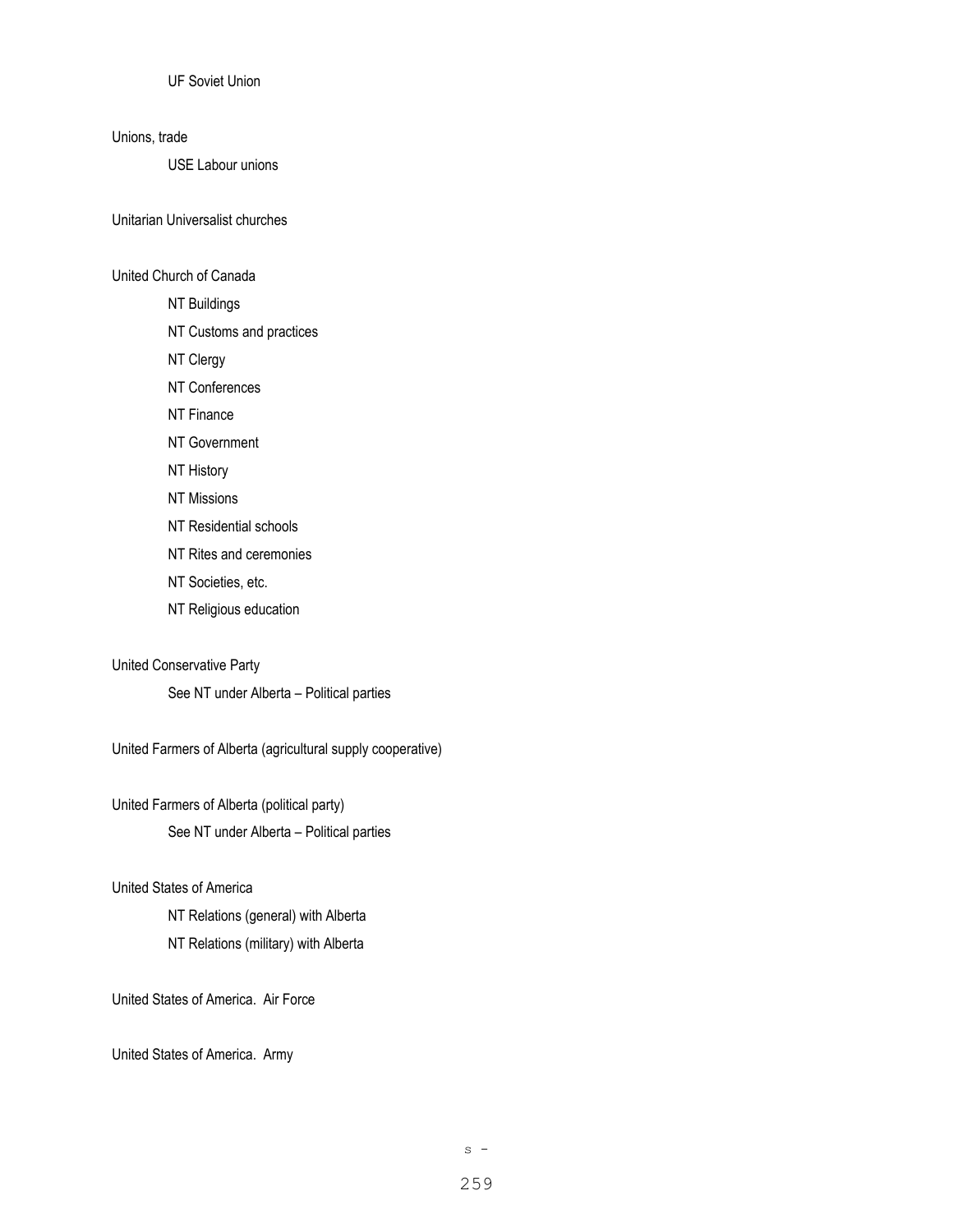United States of America. Marine Corps

United States of America. Navy

Universities and colleges

NT Administration

- NT Buildings
- NT Curricula
- NT Employees
- NT Entrance requirements
- NT Examinations
- NT Faculty
- NT Finance
- NT History
- NT Law and legislation
- NT Planning
- NT Religious schools
- NT Security
- NT Sports
- NT Students
- NT Taxation

# University of Alberta

For subdivisions USE pattern under Athabasca University

# Unmarried mothers

USE Single parents

Uranium

Uranium industry

Uranium mines and mining

Urban development

#### Urban planning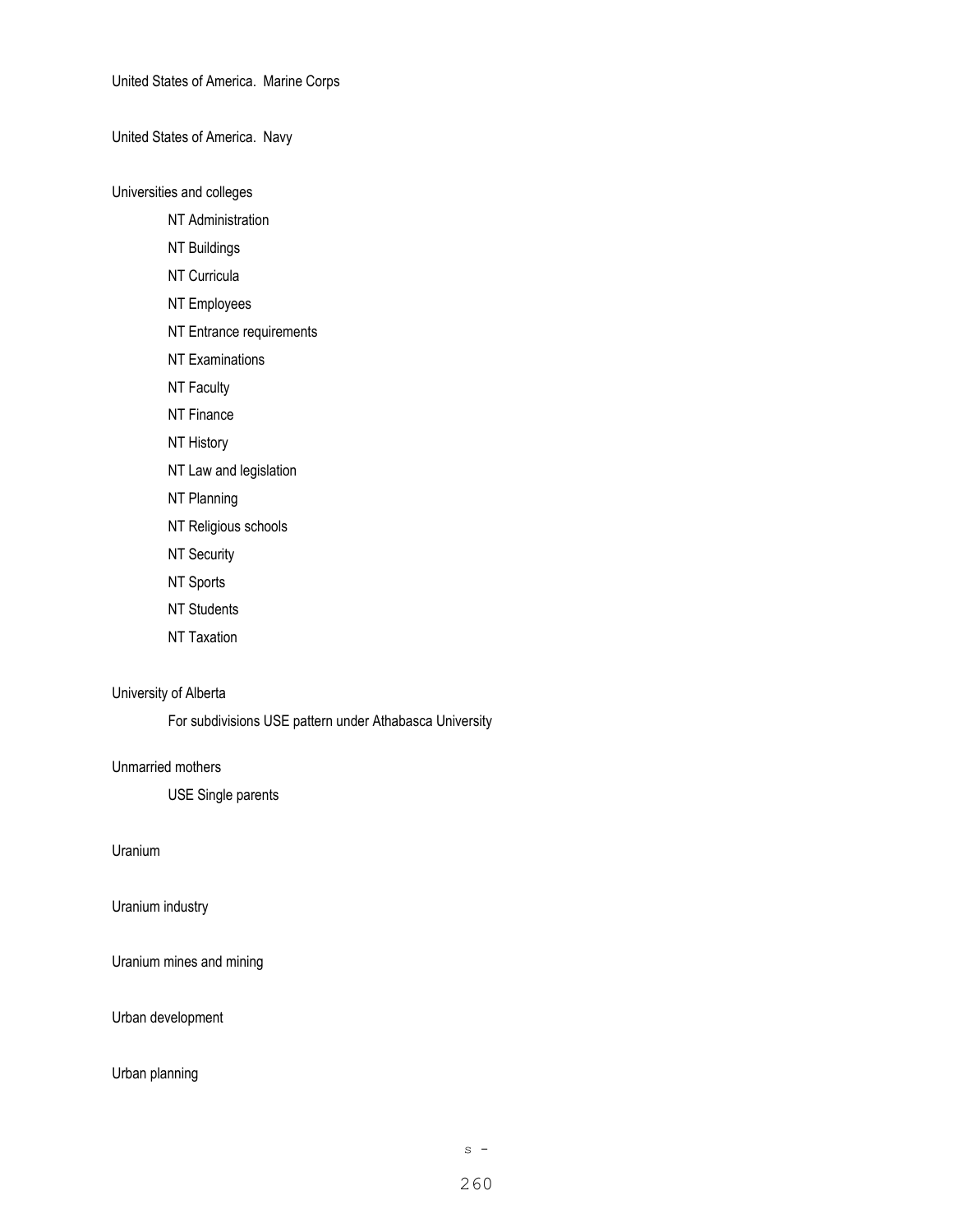Urban renewal

Urban transportation

Urbanization

Usury

**Utilities** 

USE Public utilities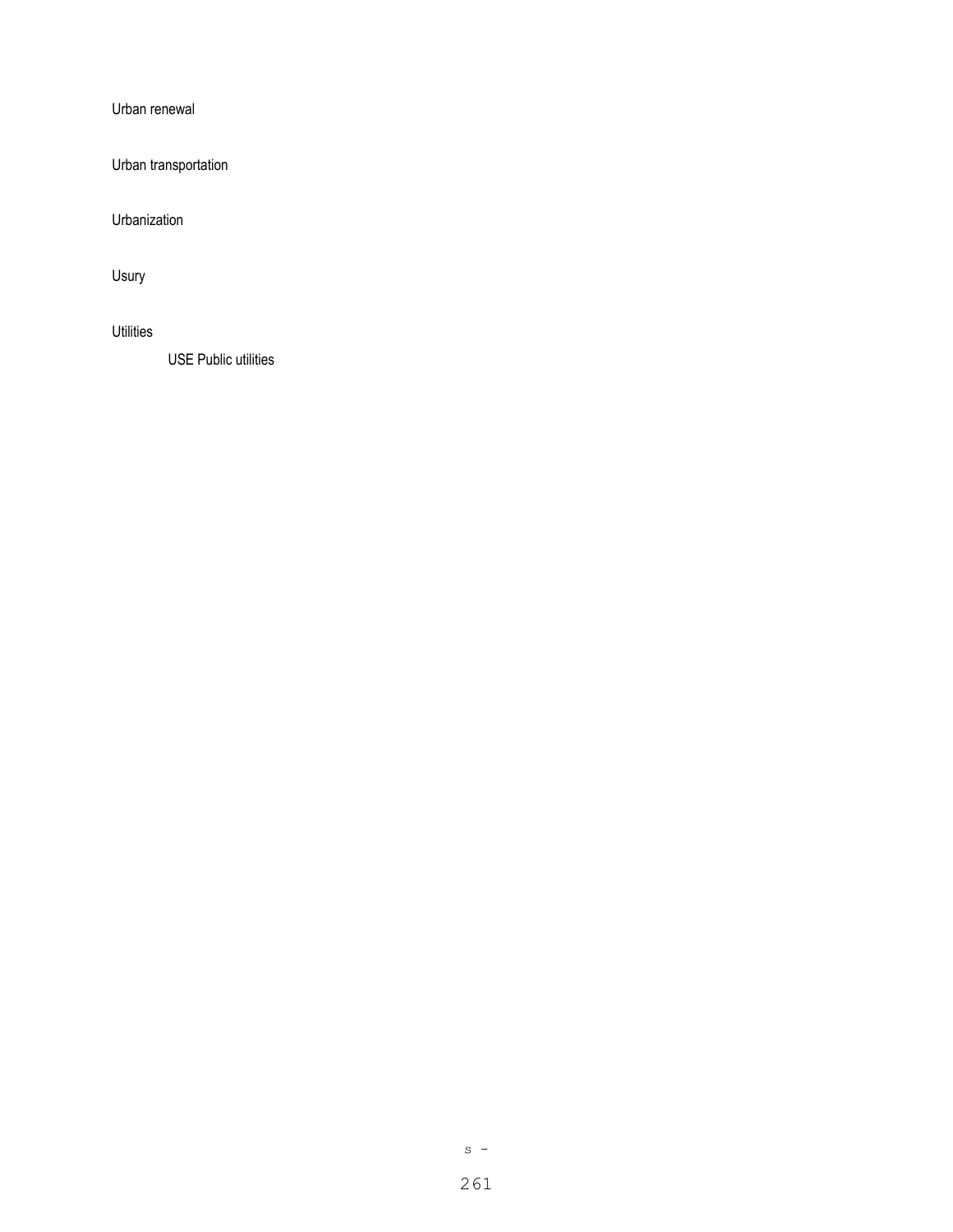Vacation homes

#### Vaccination

USE Immunization

Vacuum cleaners

## Vagrancy

USE Homeless and homelessness

Valentine cards

## Valleys

#### Vandalism

Variety shows (Television programs)

## Variety shows (Theatre)

USE Music halls (variety theatres, cabarets, etc).

# Vaulting

USE Gymnastics USE Track and field athletics and athletes

## Vegetable trade

# Vegetables

NT Exhibitions

#### NT Marketing

# Vending machines

#### Venereal disease education

USE Sexually transmitted infections – Study and teaching

### Venereal diseases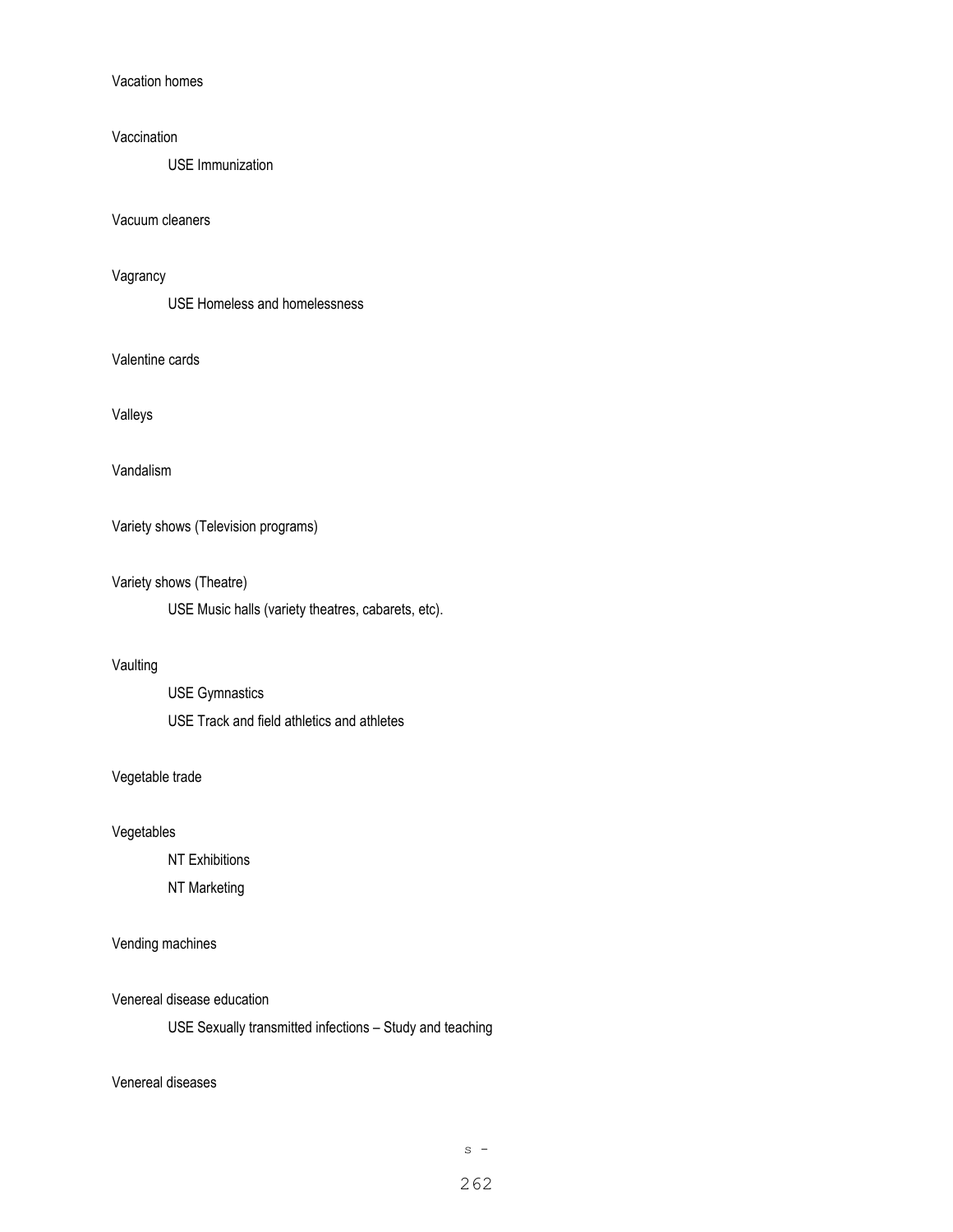## USE Sexually transmitted infections

Venture capital

Veterans

**Veterinarians** 

Veterinary medicine

RT Animals – Diseases

Victoria Day

Video games

Video recording

NT Production and direction

NT Recorders

Video tape recorders and recording USE Video recording USE Video tape recorders USE Videocassette recorders

Video tape/disc rentals

USE Stores, Retail – Videotape/disc

Vietnamese

Vietnamese Canadians

Vietnam War, 1961-1975

Village councils

USE City councils

Villages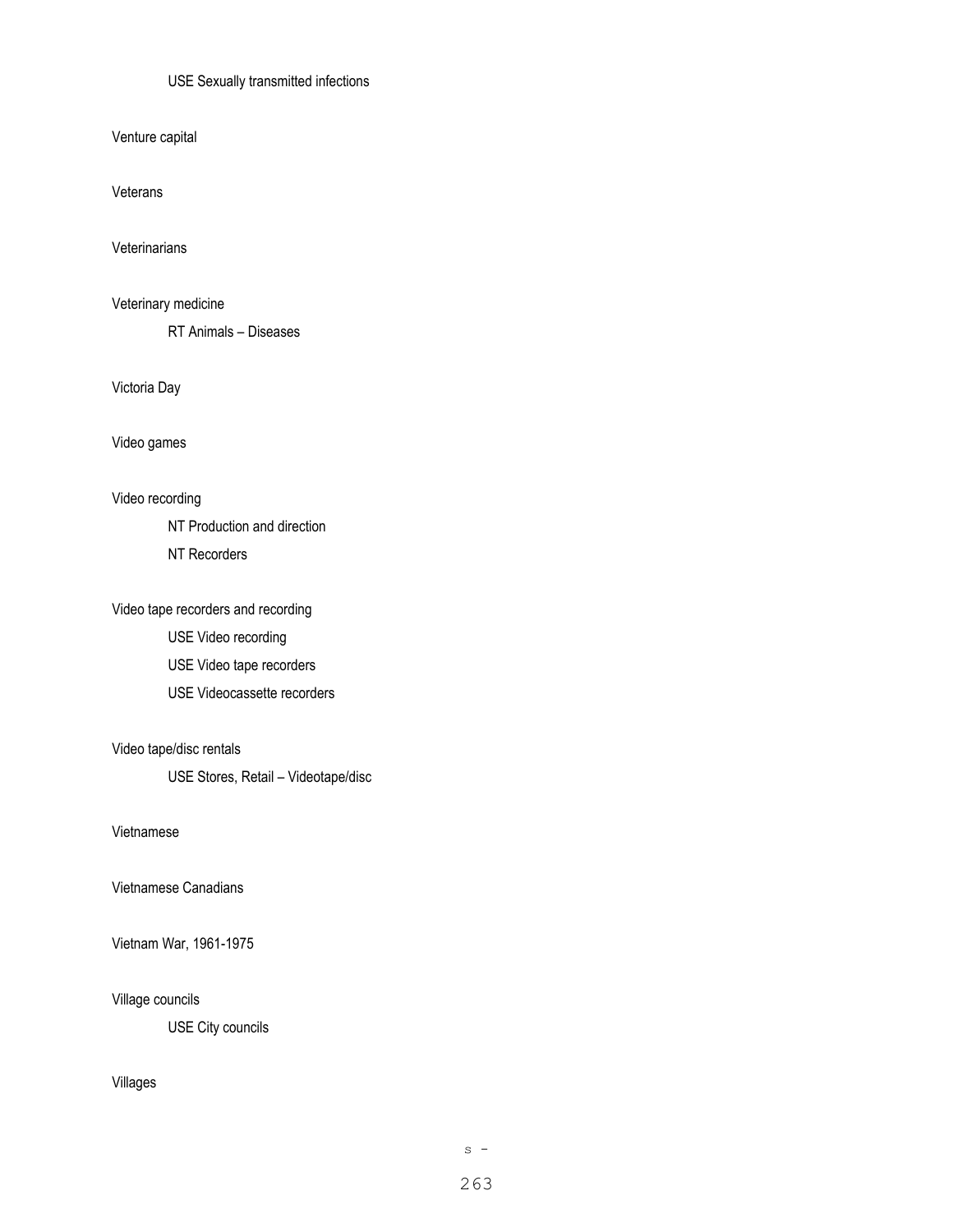RT Municipal Affairs, Department of

RT Municipal government

## Vintners

RT Wine and winemaking

### Violin

Visits of state

# Visual arts

USE Art

# Visual impairment

UF Blindness

# Visually impaired

UF Blind

Vital statistics

# Vitamin therapy

USE Naturopathy

# Vocational centres

Vocational colleges

USE Colleges of applied arts and technology

RT names of particular institutions

# Vocational counselling

USE Career education

#### Vocational education

Vocational guidance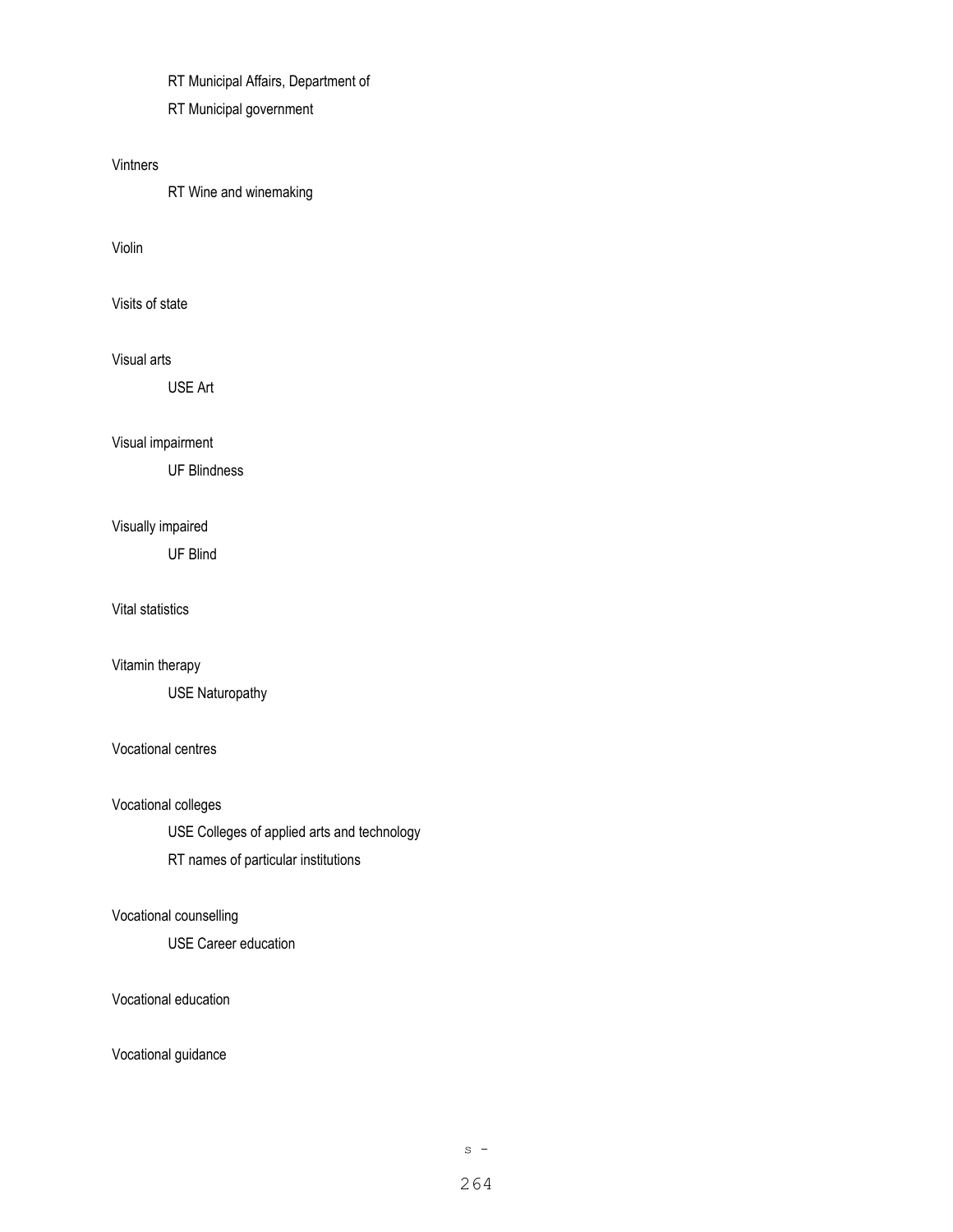Vocational rehabilitation

Volcanic ash, tuff, etc.

Volleyball

Volunteerism and volunteers

Voters lists

USE Election districts (Federal) – Census USE Election districts (Provincial)–Census

# Voting

RT Elections (Federal) RT Elections (Local) RT Elections (Provincial)

# Voyages and travel

# Voyageurs

RT Fur traders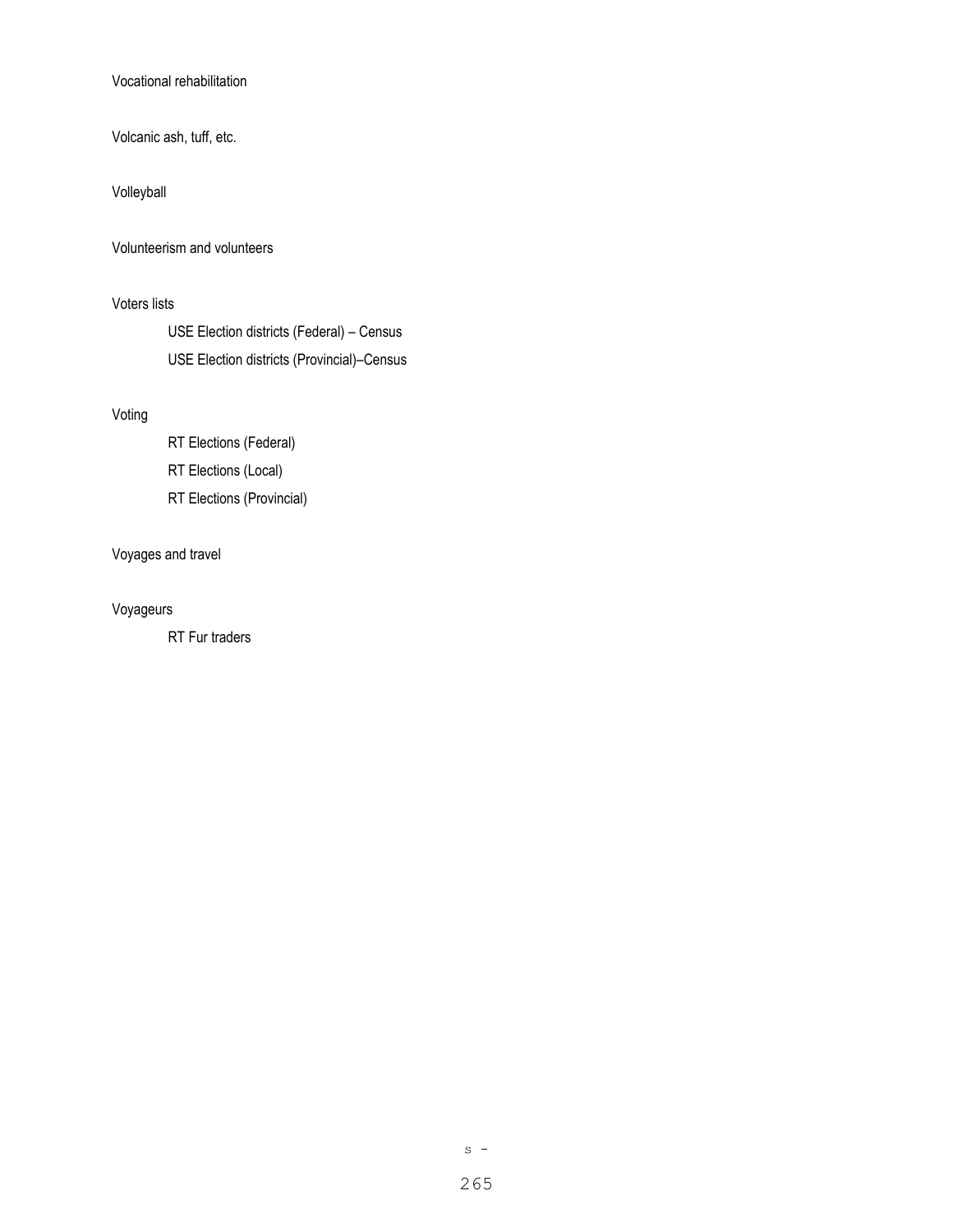# Wages

USE Salaries, allowances, etc.

# Wagons

# **Waiters**

USE Restaurants – Servers

# Wallpaper

# Wallpaper stores

USE Stores, Retail – Wallpaper

# Walls

# Walruses

# War bonds

USE Bonds

USE Savings bonds

## War memorials

### Warble flies

Warehouses

# Warrants, Law

## Washing

USE Laundry

# Washing machines

# Washstands

# Waste Disposal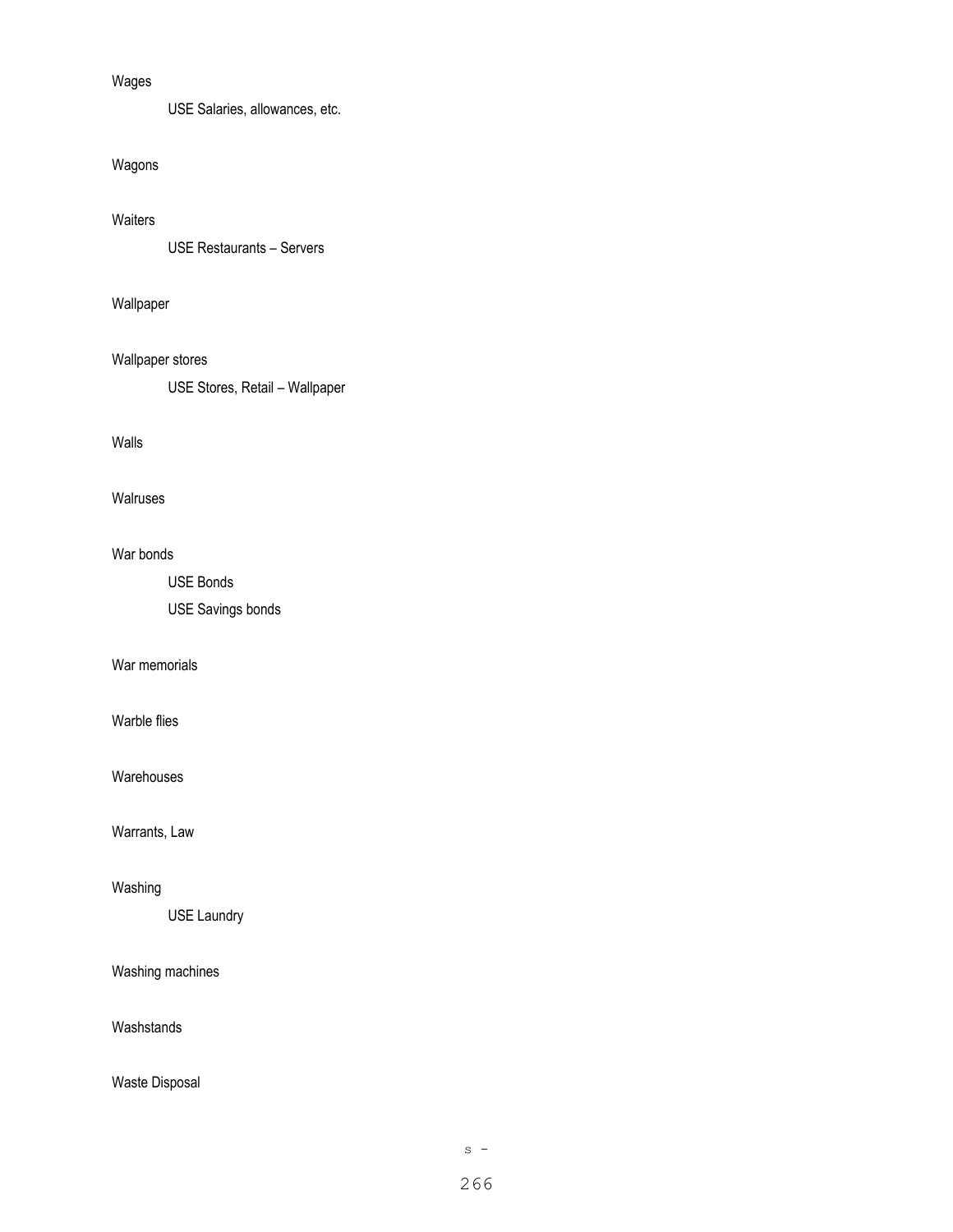USE Factory and trade waste

- USE Refuse and refuse disposal
- USE Sewage disposal
- USE Waste paper
- USE Waste products

## Waste disposal sites

#### Waste products

RT subdivision By-products under specific industries, e.g. Gas manufacture and works–By-products RT subdivision Waste disposal under plants, industries, etc.,

#### Watches

USE Clocks and watches

#### **Water**

NT Conservation NT Divining and diviners NT Fluoridation NT Law and legislation NT Pipes NT Pollution NT Purification NT Reuse NT Rights NT Storage NT Supply

NT Towers

Water, Underground

Water polo

Water quality

Water resources development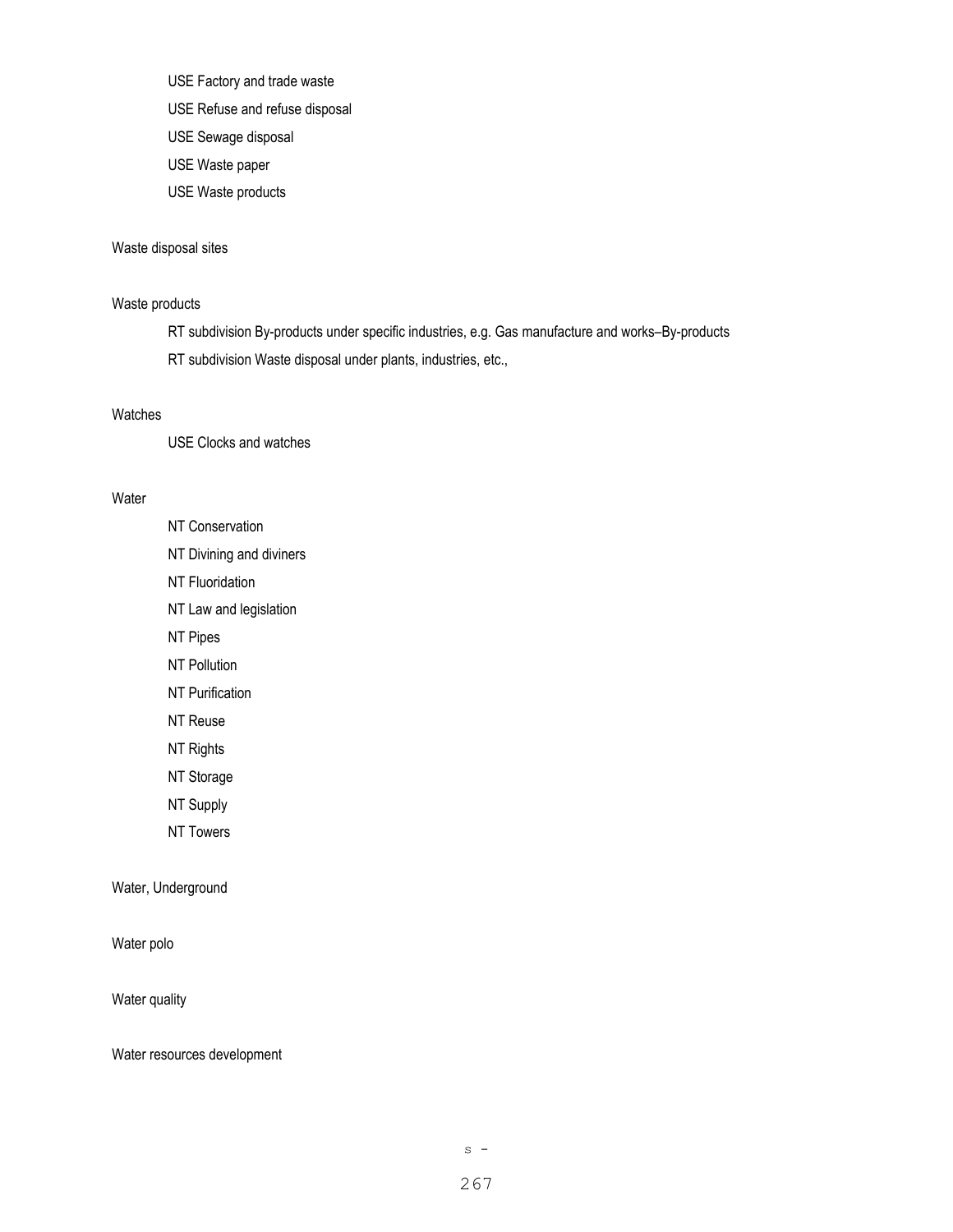# Water sports

USE Aquatic sports

Waterfalls

Watermelons

Watershed management

## Weapons

UF Arms and armour

RT Firearms

# Weather

NT Acid precipitation NT Control NT Forecasting

# Weaving

Weddings

# Weeds

NT Control

# Weight lifting

RT Bodybuilding

# Welders and welding

# Welfare

USE Charities

USE Social assistance

# Well drillers

Wells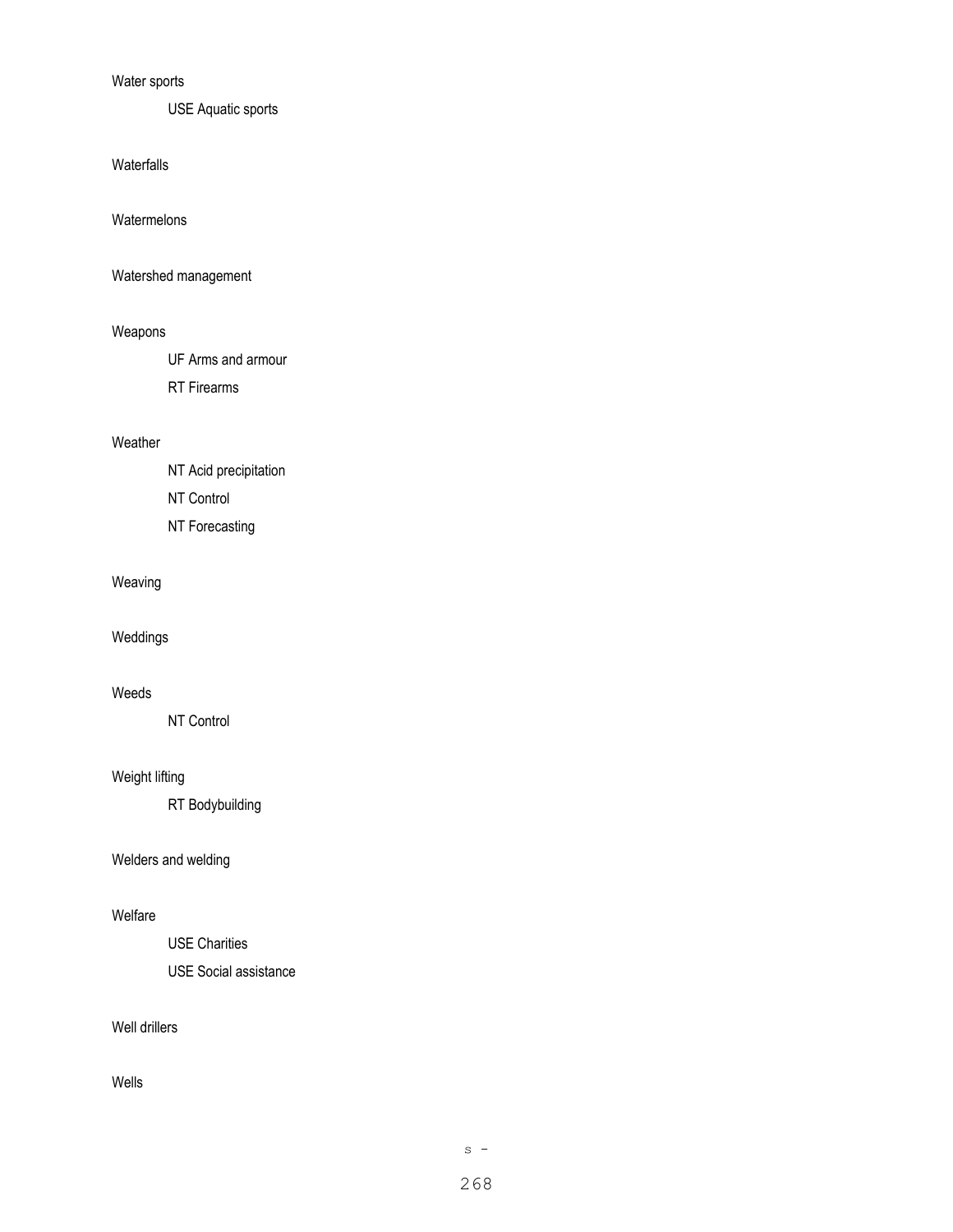#### Welsh

# Welsh Canadians

#### West Indian Canadians

USE specific nation when possible.

USE Caribbean Canadians

# West Indians

USE specific nation when possible.

USE Caribbeans

## Western Canada

USE Canada, Western

# Western Canada Concept

See NT under Alberta – Political parties

#### Western Canada separatism

USE Canada, Western – Autonomy and independence movement

# Western Cree Tribal Council

#### Western Diversification

USE Diversification in industry

#### Western Independence Party

See NT under Alberta – Political parties

# Wetlands

UF Marshes

UF Sloughs

UF Swamps

# Whales

Wheat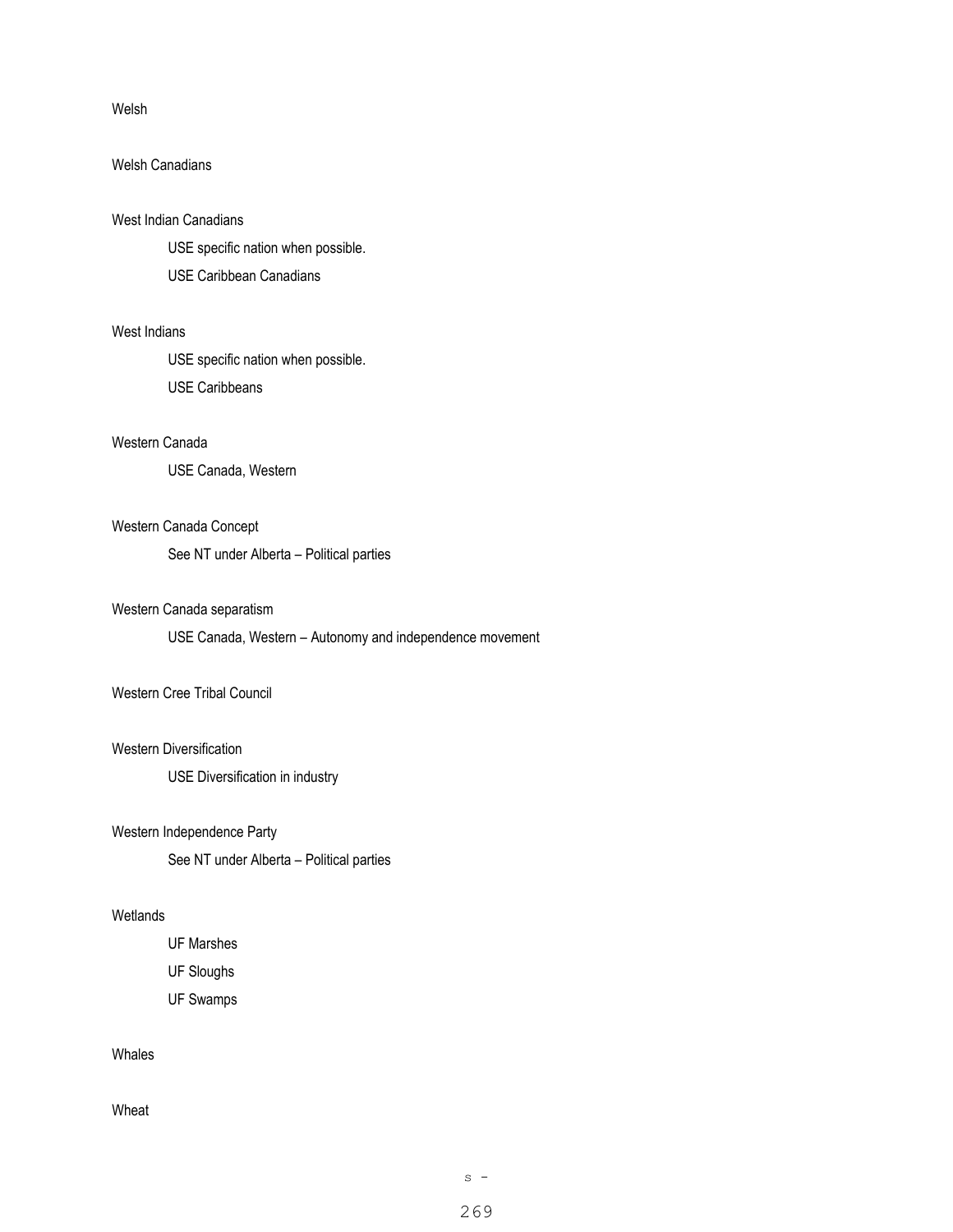NT Cooperative marketing

NT Marketing

#### Wheat pools

USE Wheat – Cooperative marketing

# **Wheelchairs**

# Wheels

RT subdivision Wheels under types of land vehicles, e.g., Automobiles – Wheels

#### White supremacy

RT Antisemitism

RT Racism

# Wholesale trade

Whooping cough

Whooping crane

# Widows and widowers

# Wigwams

USE Indigenous peoples – Dwellings

Wildcats

USE Bobcats

USE Lynx

USE Mountain lions

Wilderness survival

Wildlife conservation

Wildlife management

# Wildrose Party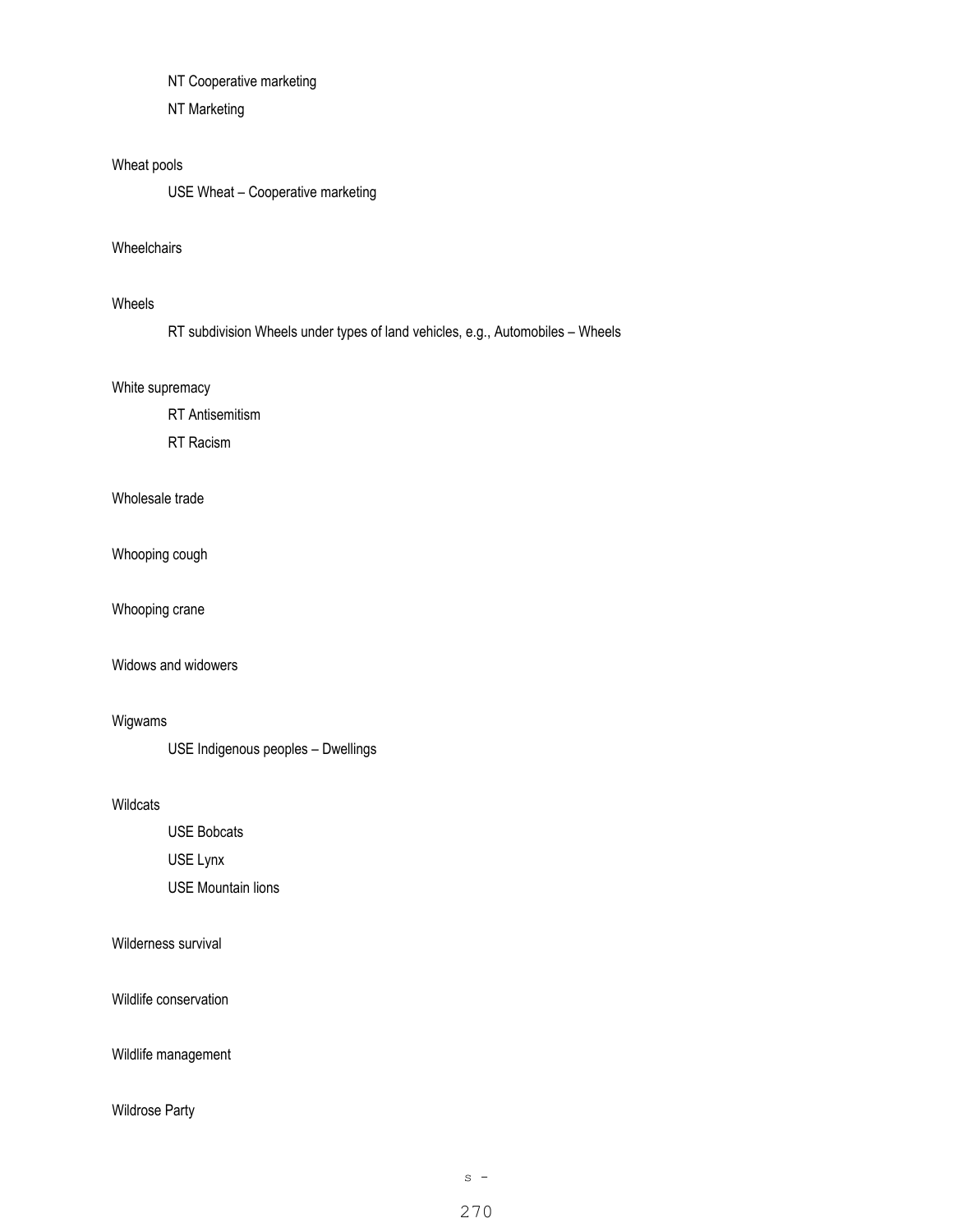## See NT under Alberta – Political parties

#### Wills

# Winches

RT Windlasses

## Wind erosion

Windlasses

Windmills

# Windows

# Wind turbines

RT Renewable energy – Wind

## Wine and wine making

RT Vintners

# Winter

# Winter sports

Winter works projects

USE Employment stabilization

# Wolves

# Women

# NT Education NT Employment NT Legal status, laws, etc.

NT Residences

NT Rights

NT Societies and clubs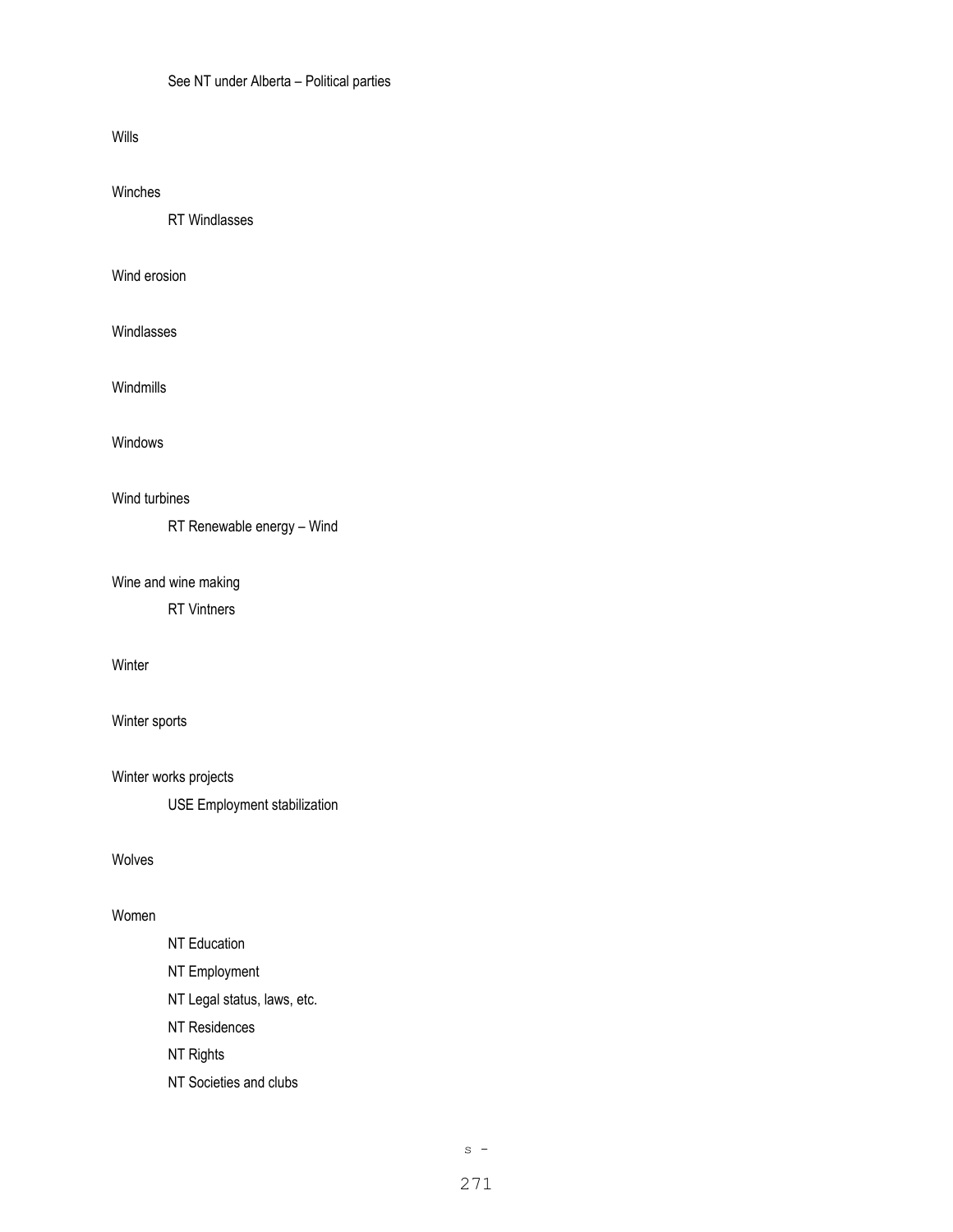NT Suffrage

NT Religious life

# Women's clothing

USE Clothing and dress USE Costume

# Wood

Wood pulp

Wood pulp industry

Woodworkers

Woodworking industries

Woodworking machinery

Wool

Wool industry

Woollen and worsted manufacture

Work camps

Work environment

Work experience

USE Apprentices

Workers' compensation

Workmen's compensation

USE Workers' compensation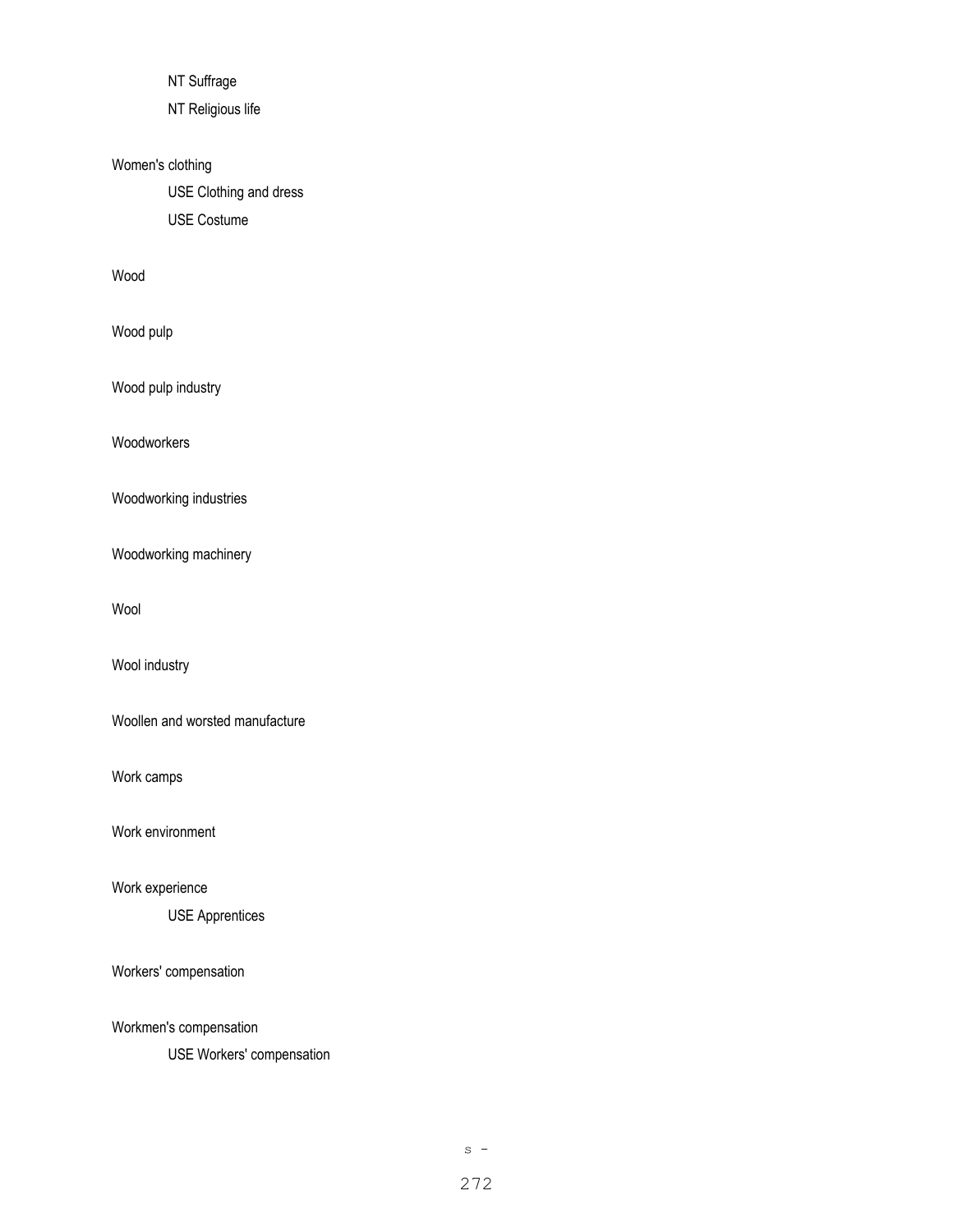World War, 1914-1918

World War, 1939-1945

Worms

Wrecking

# Wrestling

RT Sumo

## Writers

USE Authors

Writs of execution

Written communication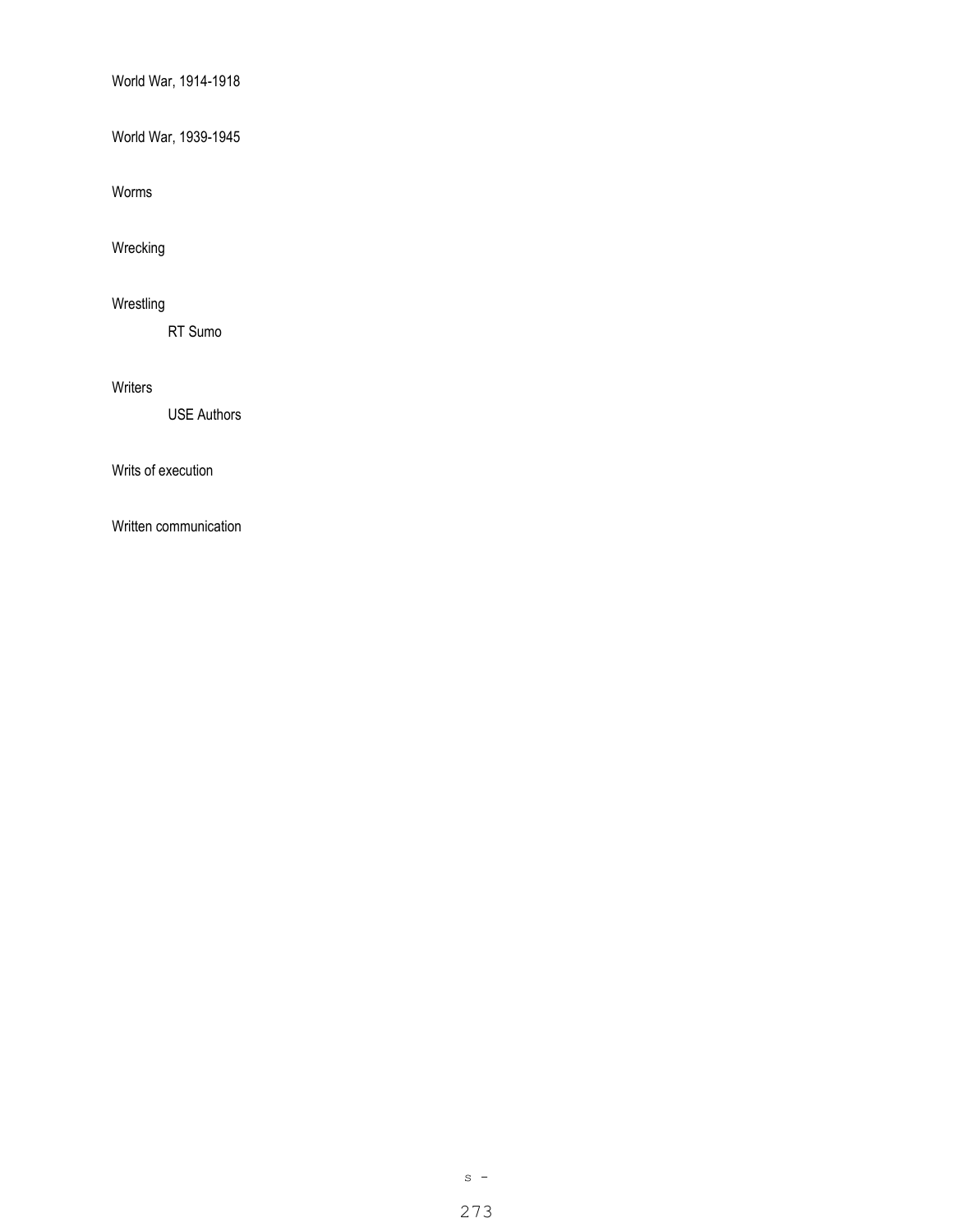# X-rays

NT Equipment and supplies

NT Safety measures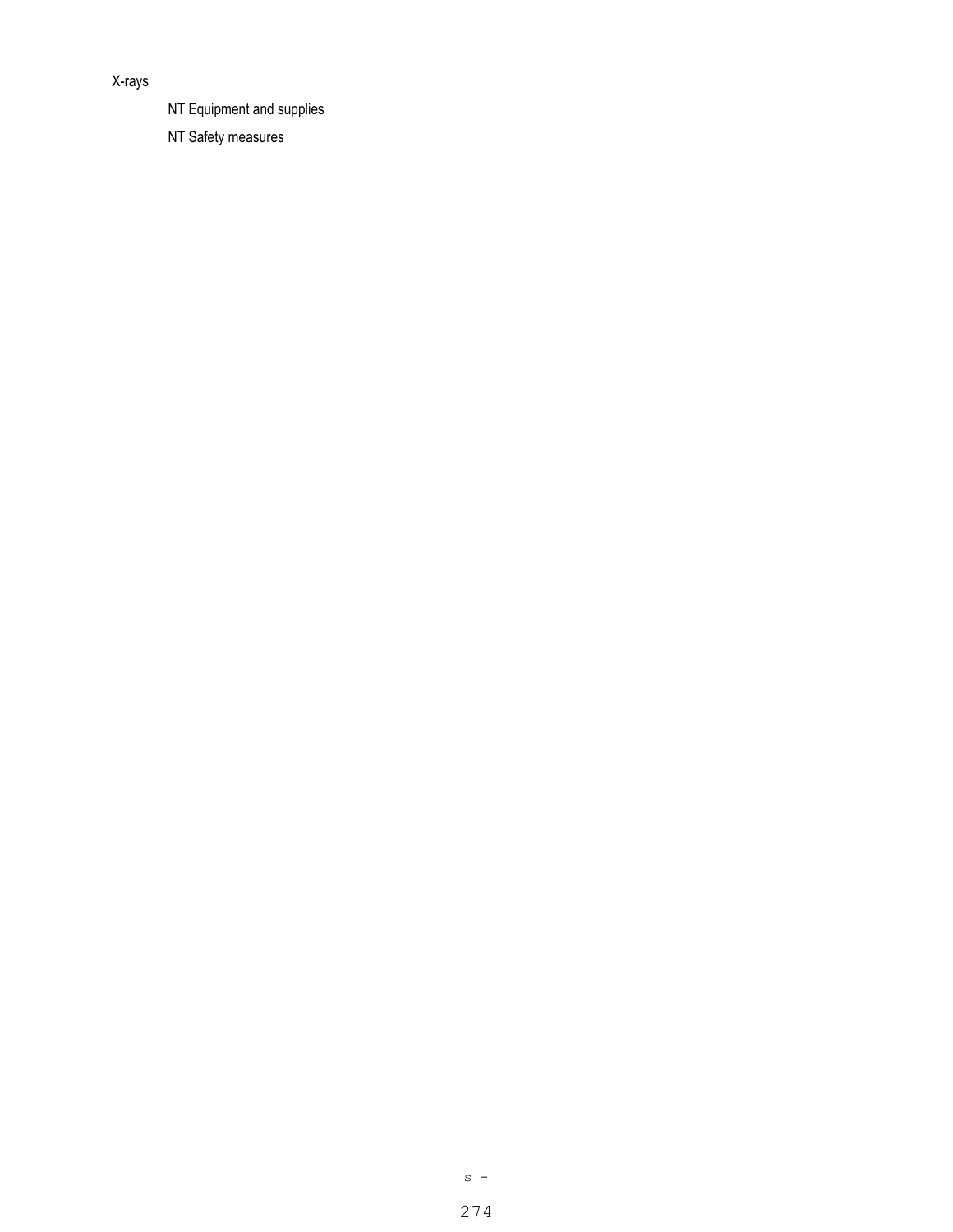# Yak

# Yearbooks

Yellowhead Tribal Development Foundation

# Yoga

NT Therapeutic use

# Young Offenders

UF Juvenile delinquency

UF Juvenile delinquents

# Youth

- NT Dwellings
- NT Emergency shelters
- NT Employment
- NT Societies and clubs

# Youth courts

USE Juvenile courts

# Youth hostels